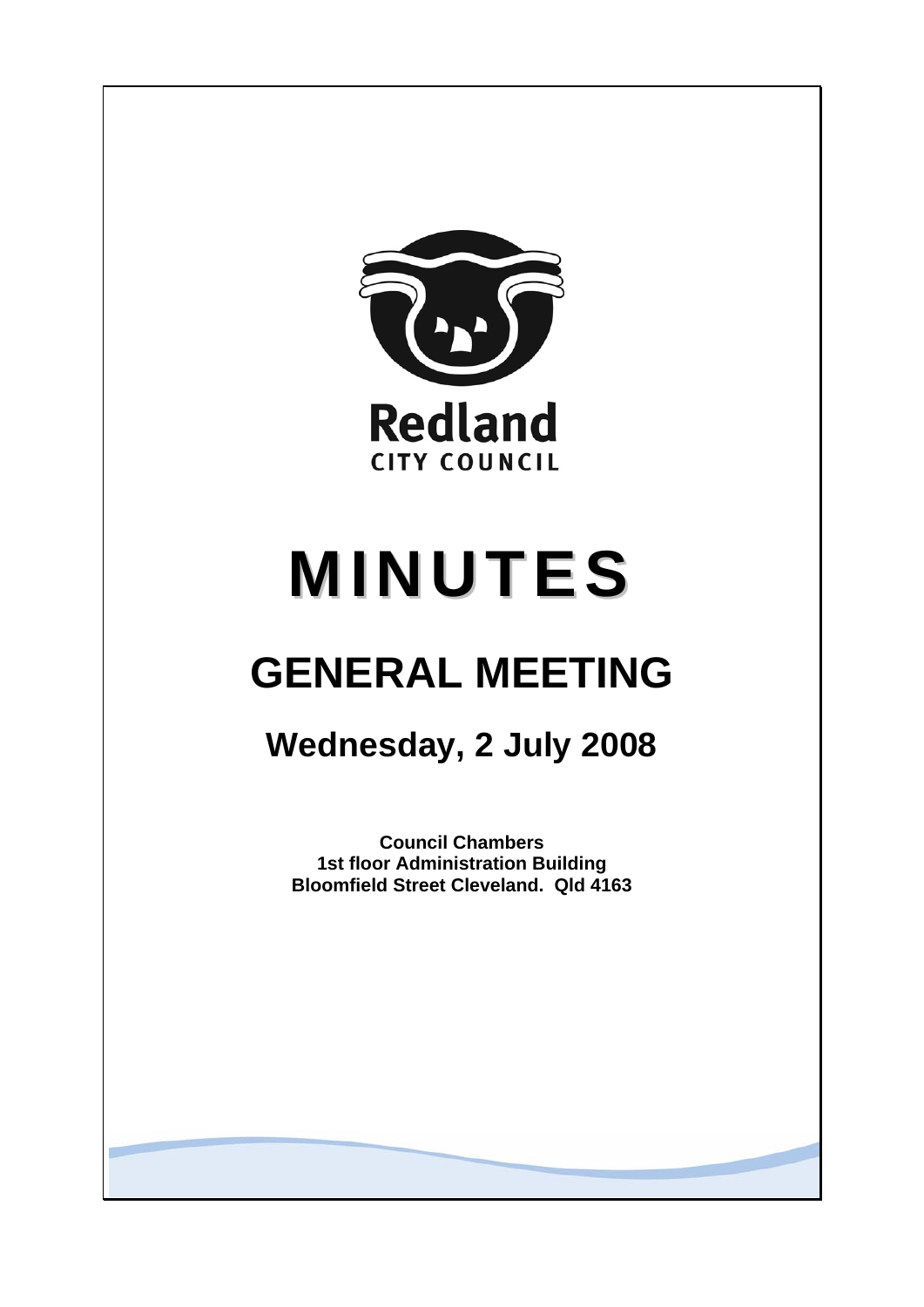### **TABLE OF CONTENTS**

| <b>ITEM</b>  |       | <b>SUBJECT</b>                                                                                                                           | <b>PAGE NO</b> |
|--------------|-------|------------------------------------------------------------------------------------------------------------------------------------------|----------------|
| 1            |       |                                                                                                                                          |                |
| $\mathbf{2}$ |       |                                                                                                                                          |                |
| 3            |       | RECORD OF ATTENDANCE AND LEAVE OF ABSENCE 1                                                                                              |                |
| 4            |       |                                                                                                                                          |                |
|              | 4.1   | <b>GENERAL MEETING MINUTES OF 28 MAY 20081</b>                                                                                           |                |
|              | 4.2   | SPECIAL MEETING MINUTES OF 17 JUNE 2008 2                                                                                                |                |
| 5            |       | <b>MATTERS OUTSTANDING FROM PREVIOUS GENERAL MEETING</b>                                                                                 |                |
|              | 5.1   |                                                                                                                                          |                |
|              | 5.1.1 |                                                                                                                                          |                |
|              | 5.1.2 | PETITION (DIVISION 4) - REDLANDS DISTRICT<br>MOTORCYCLE CLUB REQUESTING THAT COUNCIL<br><b>PROVIDE FACILITY FOR OFF ROAD MOTOR CYCLE</b> |                |
|              | 5.1.3 | PETITION (DIVISION 3) - REQUEST TO CONTROL<br>TRAFFIC SPEEDS IN CLIFFORD PERSKE DRIVE,                                                   |                |
|              | 5.1.4 | PETITION-(DIV 9) REQUEST TO CLOSE PATHWAY<br>ADJACENT TO 13 AND 15 DIANA STREET, CAPALABA  3                                             |                |
|              | 5.1.5 | PETITION TO RAISE COUNCIL CONTRIBUTION TO                                                                                                |                |
|              | 5.1.6 | <b>REQUEST FOR REPORT - HEAVY VEHICLES, MT</b>                                                                                           |                |
|              | 5.1.7 | <b>PETITION (DIVISION 5) - REQUESTING A VEHICULAR</b><br><b>CROSSING BETWEEN LAMB AND MACLEAY ISLANDS  4</b>                             |                |
|              | 5.1.8 | <b>REQUEST FOR REPORT - REVIEW OF CURRENT</b><br><b>POSITION ON MANAGEMENT OF SHOPPING TROLLEYS  4</b>                                   |                |
|              | 5.1.9 | <b>REQUEST FOR REPORT - OPPORTUNITIES FOR</b><br>RECREATIONAL, SPORTING OR FESTIVAL FACILITIES<br>USE ON COMMONWEALTH LAND AT BIRKDALE 4 |                |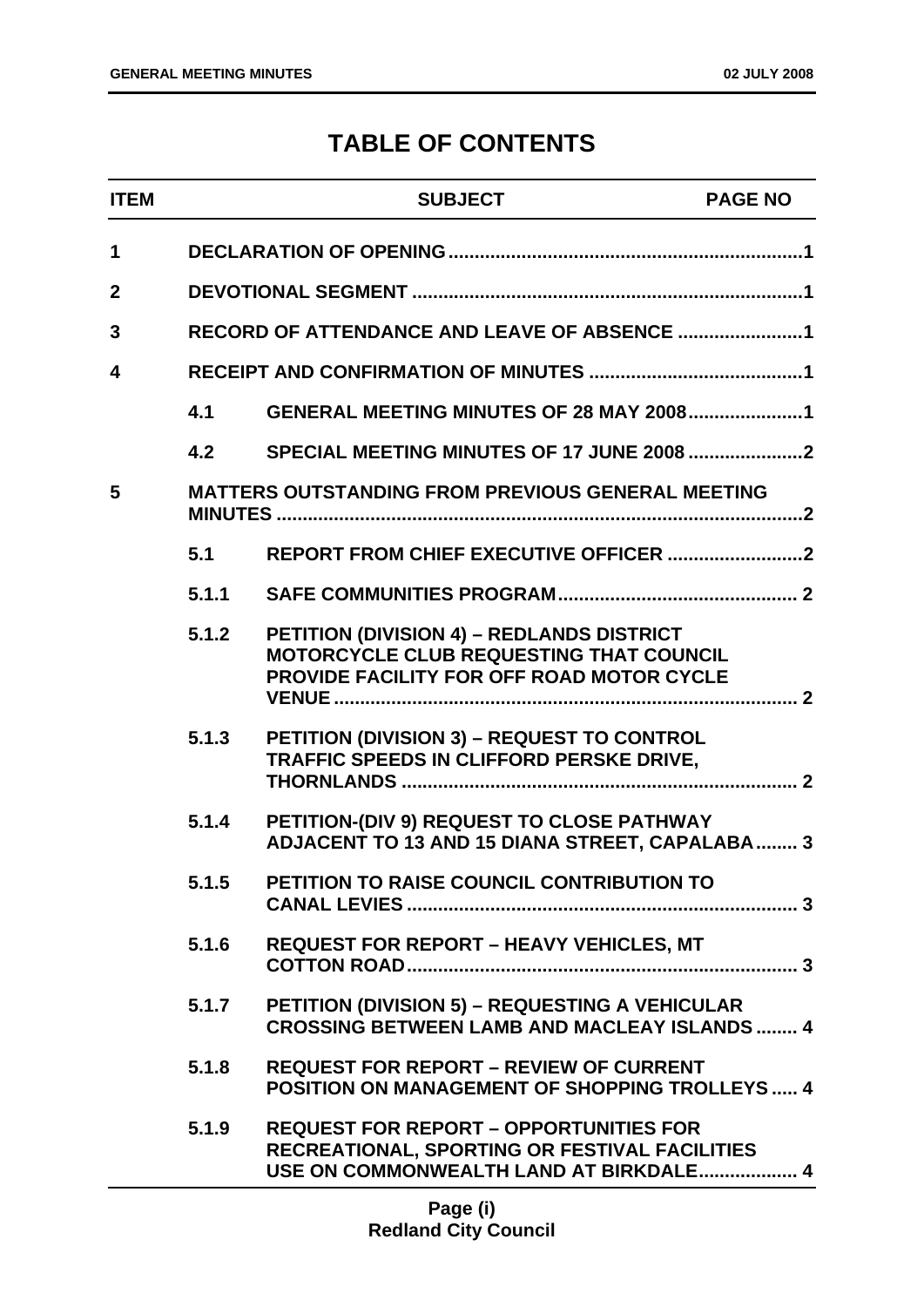|                | 5.1.10 | <b>REQUEST FOR REPORT - PROTECTING SIGNIFICANT</b>                                                     |
|----------------|--------|--------------------------------------------------------------------------------------------------------|
| 6              |        |                                                                                                        |
| $\overline{7}$ |        |                                                                                                        |
| 8              |        |                                                                                                        |
| 9              |        | <b>DECLARATION OF MATERIAL PERSONAL INTEREST ON ANY</b>                                                |
| 10             |        | <b>PLANNING &amp; POLICY COMMITTEE 4/06/08 - RECEIPT AND</b>                                           |
|                | 10.1   |                                                                                                        |
|                | 10.1.1 | <b>REDLANDS PLANNING SCHEME - ADOPTION OF</b>                                                          |
|                | 10.1.2 | <b>HIGHER EDUCATION LEARNING INSTITUTIONS 12</b>                                                       |
|                | 10.1.3 |                                                                                                        |
|                | 10.1.4 | <b>WAIVING FEES FOR DISPOSING NON COMMERCIAL</b>                                                       |
| 11             |        | <b>REDLAND WATER AND WASTE COMMITTEE 17/06/08 - RECEIPT</b>                                            |
|                | 11.1   |                                                                                                        |
|                | 11.1.1 | <b>REDLAND WATER &amp; WASTE COUNCIL BUSINESS UNIT</b>                                                 |
|                | 11.1.2 | <b>NOTICE OF INTENTION TO AMEND COUNCIL</b>                                                            |
|                |        | 11.1.3 WASTEWATER SERVICES - APPLICATION OF CHARGES                                                    |
|                |        | 11.1.4 WATER SERVICES - APPLICATION OF CHARGES - POL-                                                  |
| 12             |        | <b>PLANNING &amp; POLICY COMMITTEE 18/06/08 - RECEIPT AND</b>                                          |
|                |        |                                                                                                        |
|                | 12.1.1 | <b>REVISED DRAFT LOCAL GROWTH MANAGEMENT</b><br><b>STRATEGY (LGMS) FOR SEQ REGIONAL PLAN REVIEW 46</b> |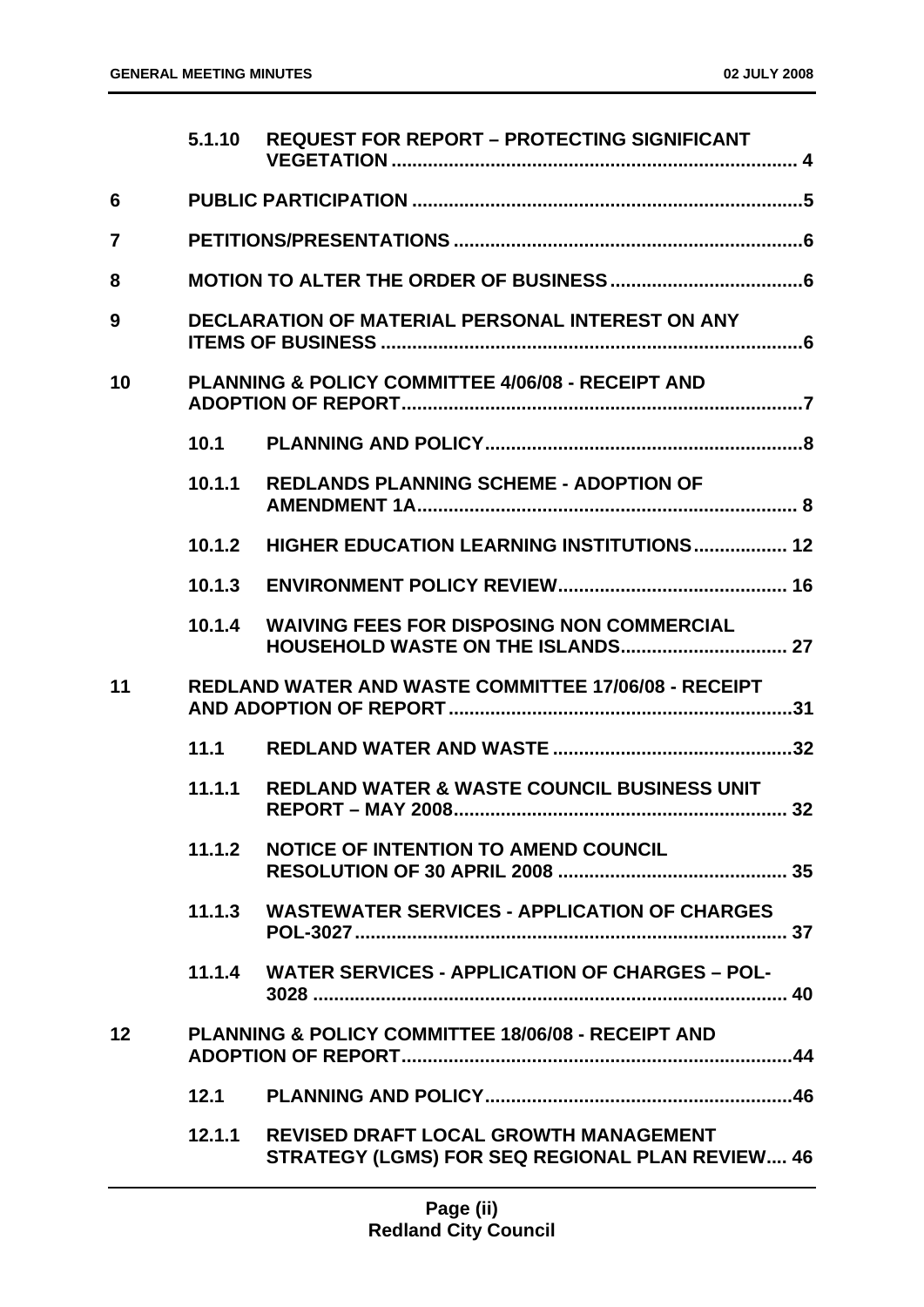|    | 12.1,2 |                                                                                                     |
|----|--------|-----------------------------------------------------------------------------------------------------|
|    | 12.1.3 | OUR CITY OUR CULTURE: A CULTURAL PLAN FOR THE                                                       |
|    | 12.1.4 | PETITION (DIVISION 3) CONTROL TRAFFIC SPEED IN<br>CLIFFORD PERSKE DRIVE, THORNLANDS 66              |
|    | 12.1.5 | PETITION (DIV 9) TRAFFIC CALMING ON WILLARD                                                         |
|    | 12.1.6 | <b>EDUCATION QUEENSLAND APPLICATION TO DEVELOP</b>                                                  |
|    | 12.1.7 |                                                                                                     |
|    | 12.1.8 | PROCEED TO MAKE LOCAL LAW 18 (CONTROL OF                                                            |
|    | 12.1.9 | RABY BAY FORESHORE PARK - MASTHEAD DRIVE,                                                           |
|    | 12.2   |                                                                                                     |
|    |        | 12.2.1 REQUEST FOR REPORT - UPGRADE OF FORESHORE                                                    |
| 13 |        | FINANCE AND CORPORATE MANAGEMENT COMMITTEE<br>25/06/08 - RECEIPT AND ADOPTION OF REPORT 112         |
|    | 13.1   |                                                                                                     |
|    | 13.1.1 | <b>COUNCILLORS EXPENSES REIMBURSEMENT POLICY 114</b>                                                |
|    | 13.2   |                                                                                                     |
|    | 13.2.1 | MAY 2008 - MONTHLY FINANCIAL REPORTS 117                                                            |
|    | 13.2.2 | <b>COMMUNITY SERVICE OBLIGATION - POLICY REVIEW</b>                                                 |
|    | 13.3   |                                                                                                     |
|    | 13.3.1 | <b>SUBMISSION FROM SURF LIFE SAVING QUEENSLAND</b>                                                  |
|    | 13.4   |                                                                                                     |
|    | 13.4.1 | <b>SHORTLISTING EXPRESSIONS OF INTEREST</b><br><b>PROPONENTS - DELEGATION OF AUTHORITY TO CHIEF</b> |
|    |        |                                                                                                     |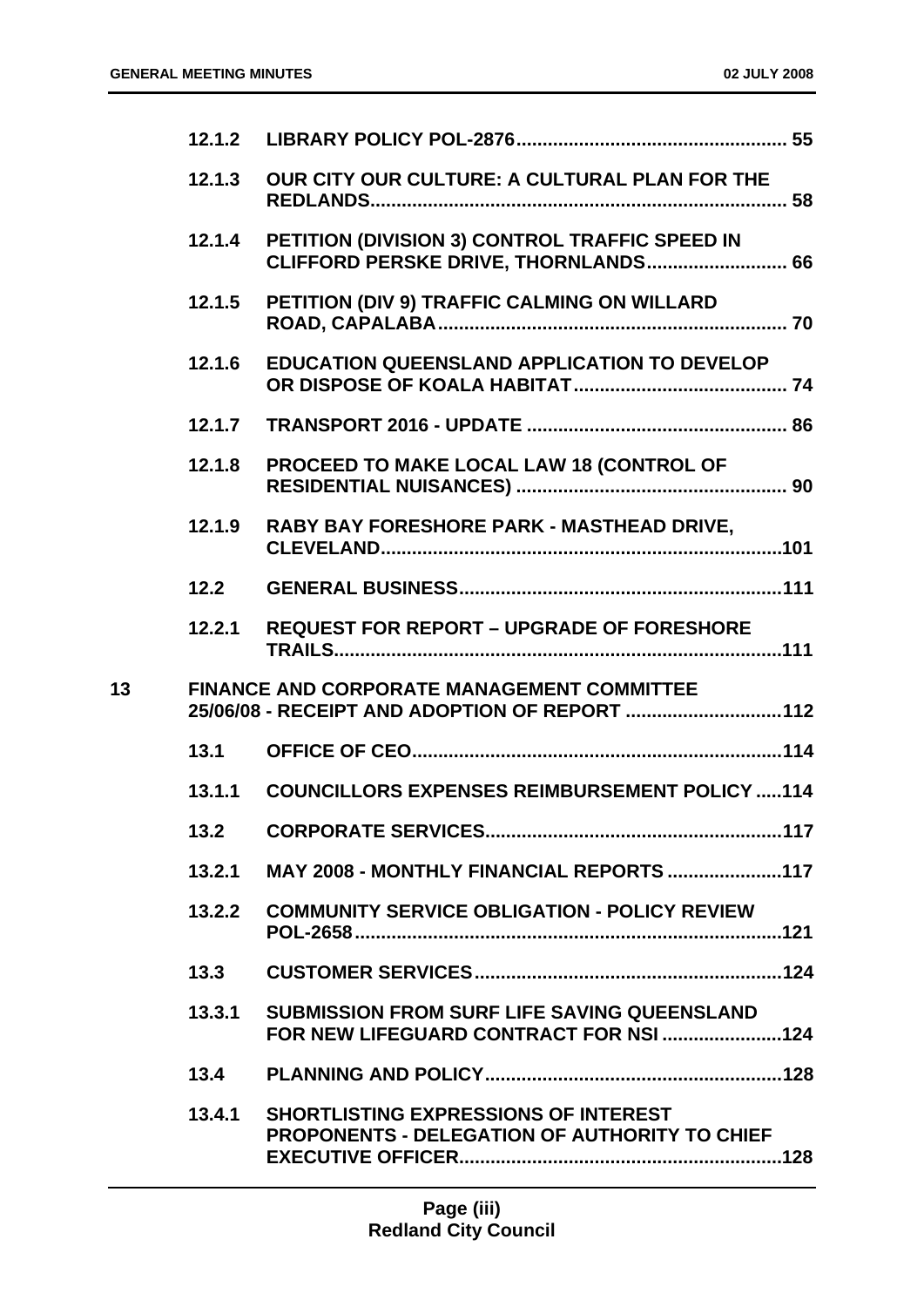|    | 13.4.2 | <b>APPOINTMENT OF FREEDOM OF INFORMATION</b>        |
|----|--------|-----------------------------------------------------|
|    | 13.4.3 | <b>CORPORATE BALANCED SCORECARD REPORT MAY</b>      |
|    | 13.5   |                                                     |
|    | 13.5.1 |                                                     |
|    | 13.5.2 | <b>PROPOSED AQUISITION OF LAND - LAMB ISLAND140</b> |
|    | 13.6   |                                                     |
|    | 13.6.1 | TENDER FOR THE DELIVERY OF VISITOR INFORMATION      |
|    | 13.6.2 | <b>TENDER FOR LEASE OF CLEVELAND AQUATIC CENTRE</b> |
|    | 13.7   |                                                     |
|    | 13.7.1 | <b>SPECIAL CIRCUMSTANCE APPLICATION FOR</b>         |
|    | 13.7.2 | DIVISIONAL NEWSLETTERS POLICY (ALSO REFER ITEM      |
| 14 |        |                                                     |
|    | 14.1   | MEMBERSHIP LGAQ REFERENCE GROUPS  153               |
|    | 14.2   | <b>REDLAND CITY COUNCIL REPRESENTATION ON</b>       |
| 15 |        |                                                     |
|    | 15.1   |                                                     |
|    | 15.1.1 | APPOINTMENT OF BRISBANE SHOW HOLIDAY IN THE         |
|    | 15.1.2 |                                                     |
|    | 15.2   |                                                     |
|    | 15.2.1 | <b>PROPOSED COMPLIANCE SYSTEMATIC INSPECTION</b>    |
| 16 |        |                                                     |
|    | 16.1   |                                                     |
|    |        |                                                     |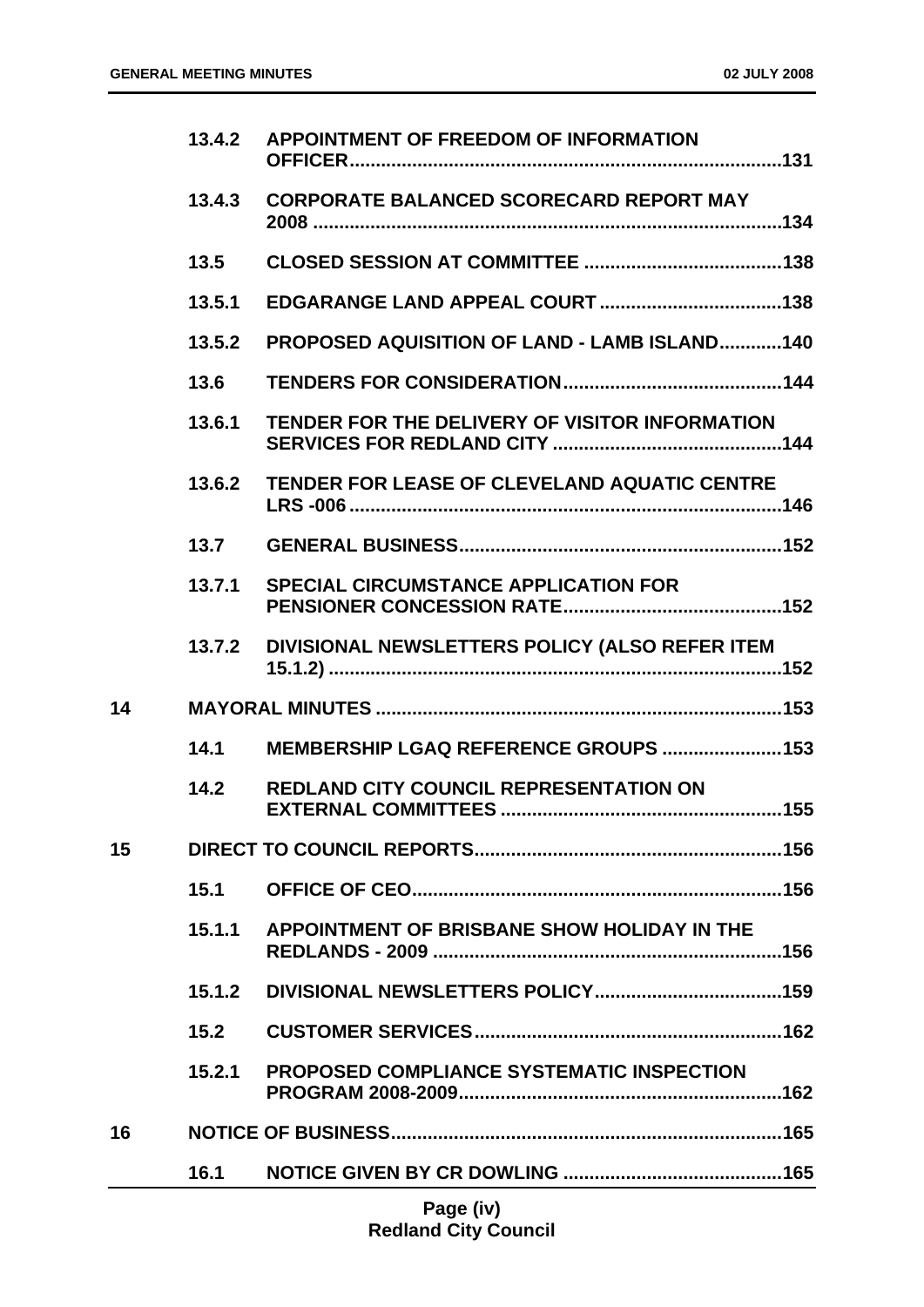|    | 16.1.1 REQUEST FOR NEW POLICY - MOVEMENT OF |  |
|----|---------------------------------------------|--|
| 17 |                                             |  |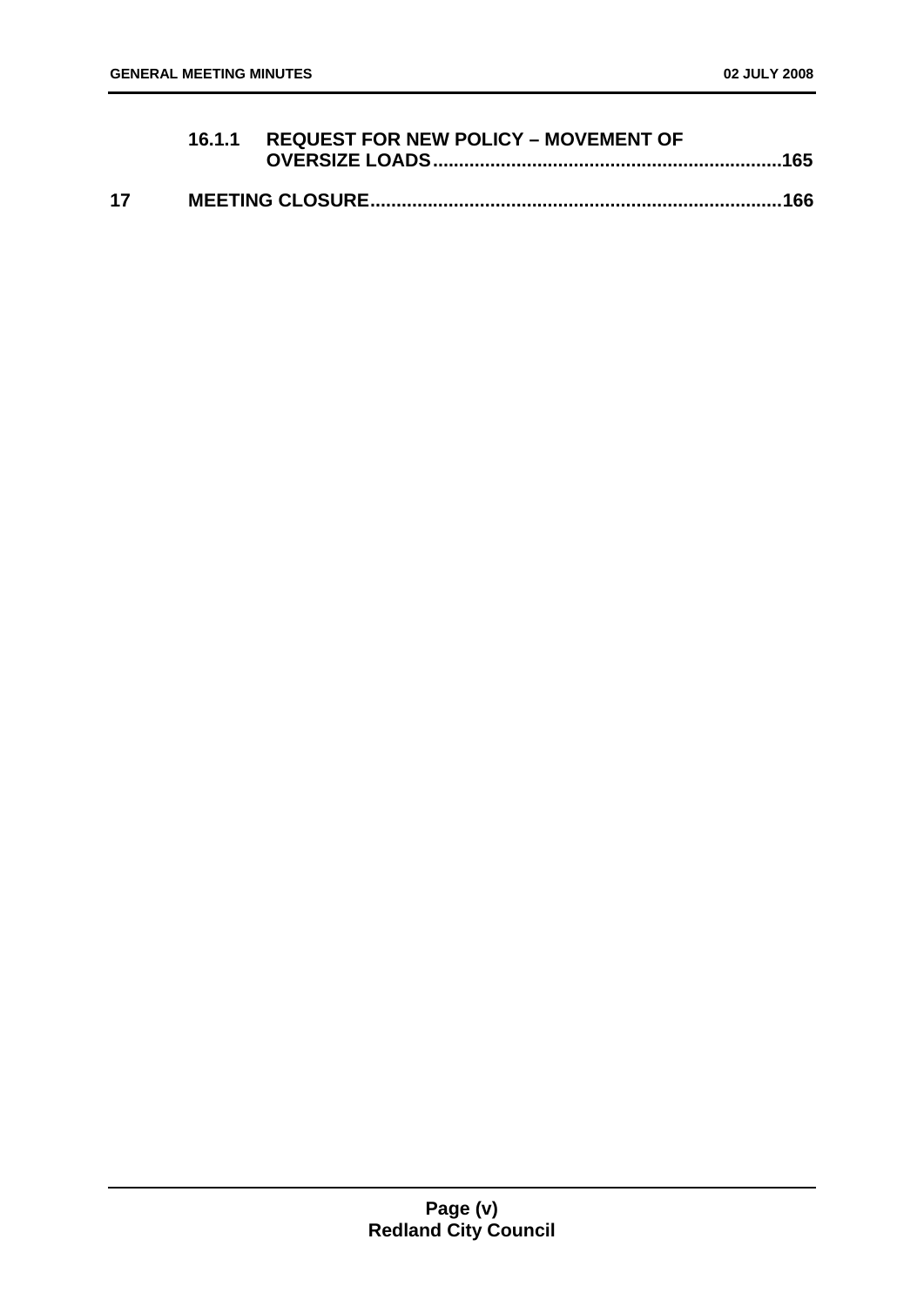#### <span id="page-6-0"></span>**1 DECLARATION OF OPENING**

The Mayor declared the meeting open at 4.00pm.

#### <span id="page-6-1"></span>**2 DEVOTIONAL SEGMENT**

Pastor Richard Kingham from the Cleveland Baptist Church, led Council in a brief devotional segment.

#### <span id="page-6-2"></span>**3 RECORD OF ATTENDANCE AND LEAVE OF ABSENCE**

#### **MEMBERS PRESENT:**

| Cr M Hobson         | Mayor                                  |
|---------------------|----------------------------------------|
| Cr T Bowler         | Deputy Mayor and Councillor Division 6 |
| Cr W Boglary        | <b>Councillor Division 1</b>           |
| Cr C Ogilvie        | <b>Councillor Division 2</b>           |
| Cr D Henry          | <b>Councillor Division 3</b>           |
| Cr P Dowling        | <b>Councillor Division 4</b>           |
| Cr B Townsend       | <b>Councillor Division 5</b>           |
| <b>Cr M Elliott</b> | <b>Councillor Division 7</b>           |
| <b>Cr K Reimers</b> | <b>Councillor Division 8</b>           |
| Cr K Williams       | <b>Councillor Division 9</b>           |
| Cr H Murray         | <b>Councillor Division 10</b>          |
|                     |                                        |

#### **EXECUTIVE LEADERSHIP GROUP:**

| Mr R Turner    | <b>Acting Chief Executive Officer</b>            |
|----------------|--------------------------------------------------|
| Mr G Underwood | <b>General Manager Planning and Policy</b>       |
| Mr G Soutar    | General Manager Redland Water & Waste            |
| Mr L Smith     | <b>Acting General Manager Customer Services</b>  |
| Mr P Bucknell  | <b>Acting General Manager Corporate Services</b> |

#### **MINUTES:**

Mrs J Parfitt **Corporate Meetings & Registers Officer** 

#### <span id="page-6-3"></span>**4 RECEIPT AND CONFIRMATION OF MINUTES**

#### <span id="page-6-4"></span>**4.1 GENERAL MEETING MINUTES OF 28 MAY 2008**

| Moved by:    | <b>Cr Elliott</b> |
|--------------|-------------------|
| Seconded by: | <b>Cr Reimers</b> |

That the minutes of the General Meeting of Council held on 28 May 2008 be confirmed.

#### CARRIED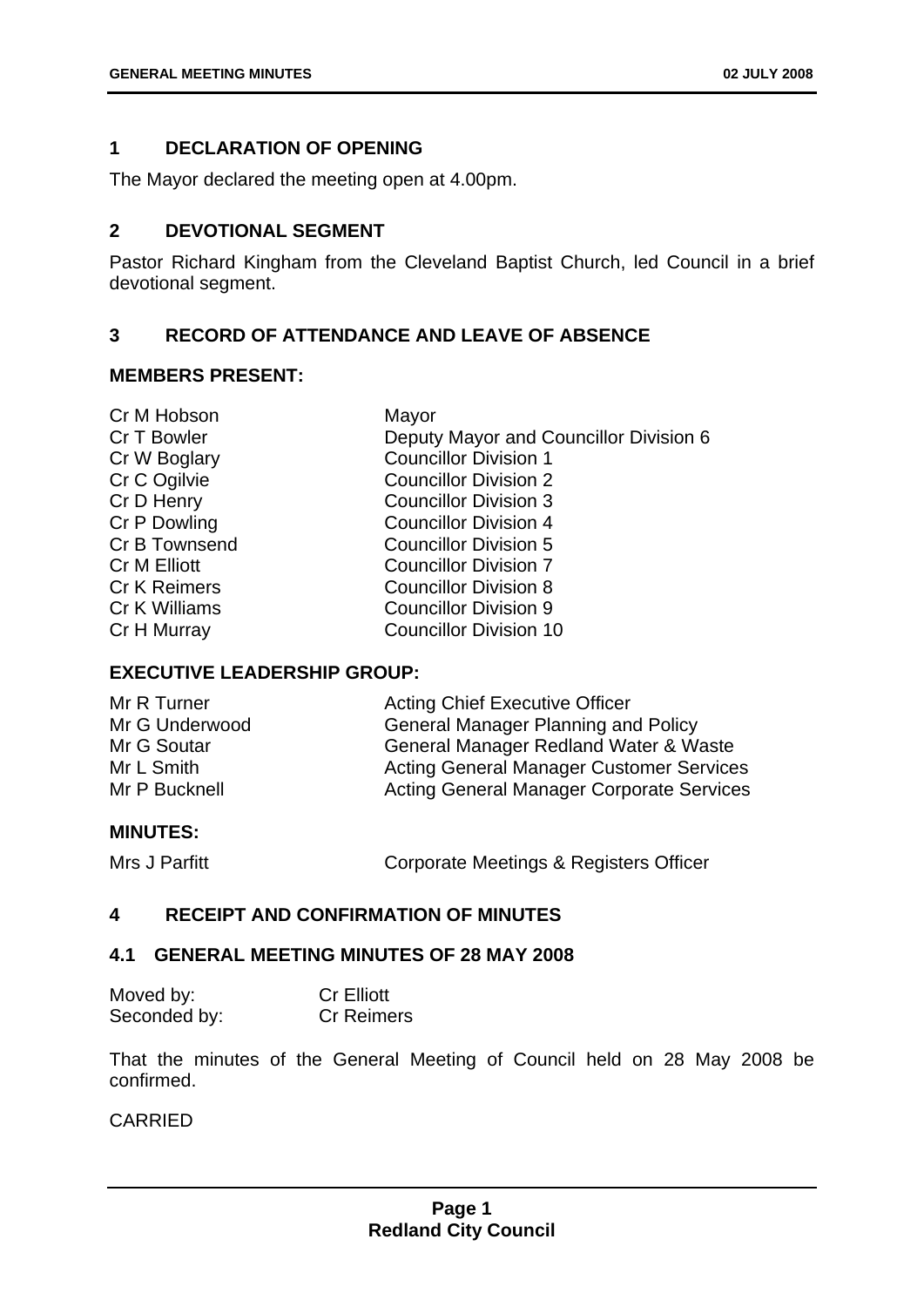#### <span id="page-7-0"></span>**4.2 SPECIAL MEETING MINUTES OF 17 JUNE 2008**

| Moved by:    | <b>Cr Elliott</b> |
|--------------|-------------------|
| Seconded by: | Cr Townsend       |

That the minutes of the Special Meeting of Council held on 17 June 2008 be confirmed.

#### CARRIED

#### <span id="page-7-1"></span>**5 MATTERS OUTSTANDING FROM PREVIOUS GENERAL MEETING MINUTES**

#### <span id="page-7-2"></span>**5.1 REPORT FROM CHIEF EXECUTIVE OFFICER**

#### <span id="page-7-3"></span>**5.1.1 SAFE COMMUNITIES PROGRAM**

At the General Meeting of 26 September 2007, it was resolved that a report be prepared on the Safe Communities Program and its applicability to the Redlands community as a means to:

- a. Assisting Council to meet its obligations under the Corporate Plan and Community Safety Policy:
- b. Determining the best way forward for community members and organisations with a demonstrable focus on, and commitment to, community safety; and
- c. Identifying other options to strengthen the community's capacity to respond to safety issues.

A report addressing this matter will be presented to the 23 July 2008 Planning and Policy Committee meeting.

#### <span id="page-7-4"></span>**5.1.2 PETITION (DIVISION 4) – REDLANDS DISTRICT MOTORCYCLE CLUB REQUESTING THAT COUNCIL PROVIDE FACILITY FOR OFF ROAD MOTOR CYCLE VENUE**

At the General Meeting of 19 December 2007, Council resolved that the petition requesting that Council provide a facility for off-road motor cycle venue, be received and referred to the appropriate area of Council for consideration and a report to Council.

A report addressing this petition will be presented to the 9 July 2008 Planning and Policy Committee meeting.

#### <span id="page-7-5"></span>**5.1.3 PETITION (DIVISION 3) – REQUEST TO CONTROL TRAFFIC SPEEDS IN CLIFFORD PERSKE DRIVE, THORNLANDS**

At the General Meeting of 30 January 2008, Council resolved that the petition requesting that Council investigate means of controlling traffic speeds in Clifford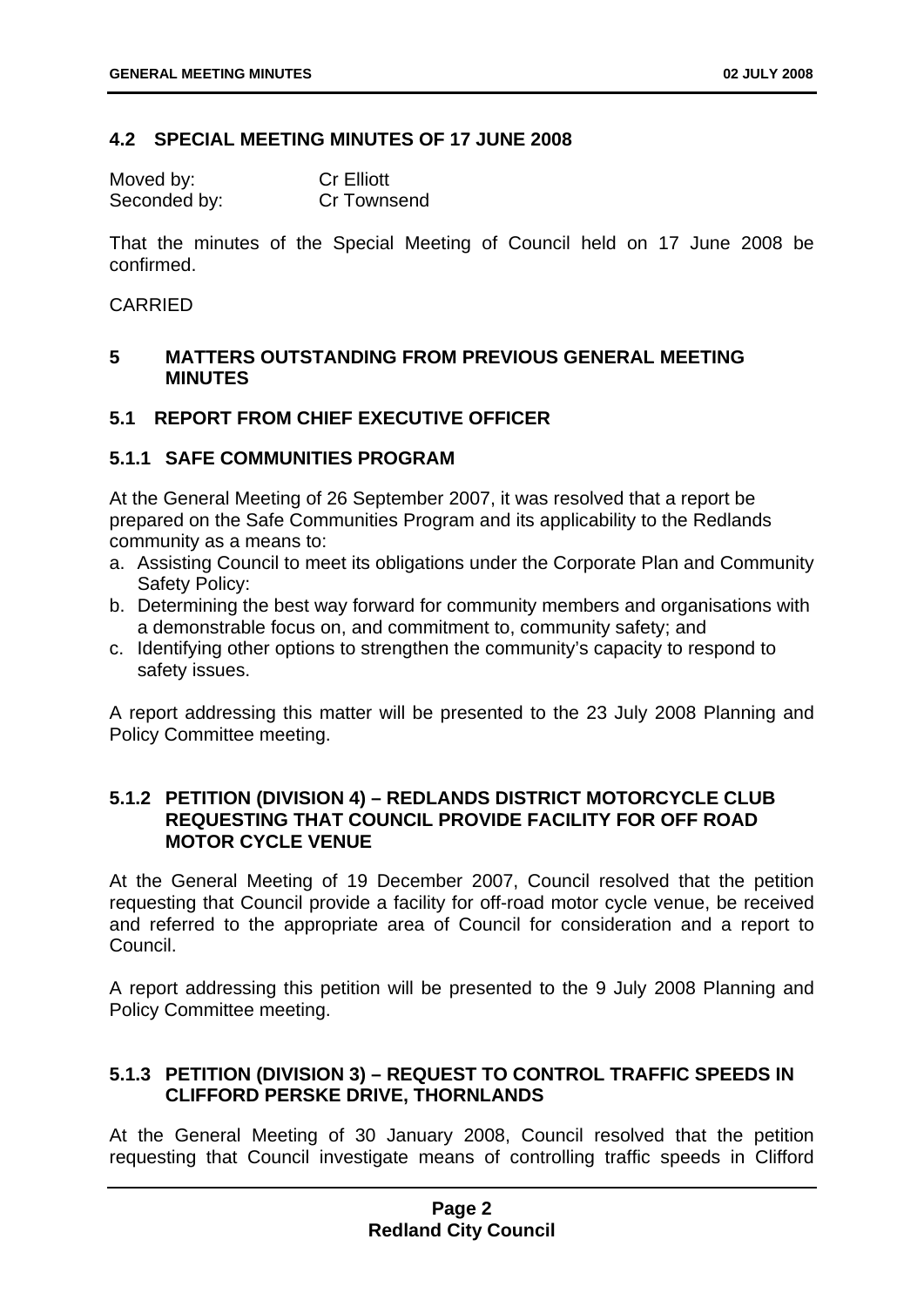Perske Drive so as to avoid further wildlife fatalities; the increasing threat to the safety of residents and pedestrians; and the accompanying decline in amenity and quality of life, be received and referred to the appropriate area of Council for consideration and a report to Council.

At the Planning & Policy Committee meeting of 18 June 2008, consideration of this matter was deferred to a future Planning & Policy Committee Meeting to allow further investigation by officers.

#### <span id="page-8-0"></span>**5.1.4 PETITION-(DIV 9) REQUEST TO CLOSE PATHWAY ADJACENT TO 13 AND 15 DIANA STREET, CAPALABA**

At the General Meeting of 28 November 2007, Council resolved that the petition requesting that Council take appropriate measures to close the pathway adjacent to 13 and 15 Diana Street, Capalaba, be received and referred to the appropriate area of Council for consideration and a report to Council.

At the Planning & Policy Committee Meeting of 21 May 2008, consideration of this matter was deferred to the Planning and Policy Committee meeting scheduled for 23 July 2008, to allow for further consultation and survey to be completed.

#### <span id="page-8-1"></span>**5.1.5 PETITION TO RAISE COUNCIL CONTRIBUTION TO CANAL LEVIES**

At the General Meeting of the 26 September 2007 Council resolved that the petition be received and referred to a committee or officer for consideration and a report to Council.

At the General Meeting on 19 December 2007, Council resolved that consideration of this item be deferred to a future Planning and Policy Committee meeting to enable a more detailed report to be prepared and presented to Council.

At the General Meeting of 28 May 2008 Council resolved that the Committee Recommendation not be adopted and that Council resolve to defer this item until further legal advice is received regarding the legitimacy of the benefit area levy in raising monies for repair to revetment walls.

A report addressing this matter will be presented to a future Planning & Policy Committee meeting.

#### <span id="page-8-2"></span>**5.1.6 REQUEST FOR REPORT – HEAVY VEHICLES, MT COTTON ROAD**

At the General Meeting of 30 January 2008, Council resolved that:

- 1. A report be prepared and brought back to Planning & Policy Committee investigating the need to remove heavy vehicles, including quarry trucks, along Mt Cotton Road between Broadwater & Moreton Bay Roads; and
- 2. That a 'Load Limit' sign be installed.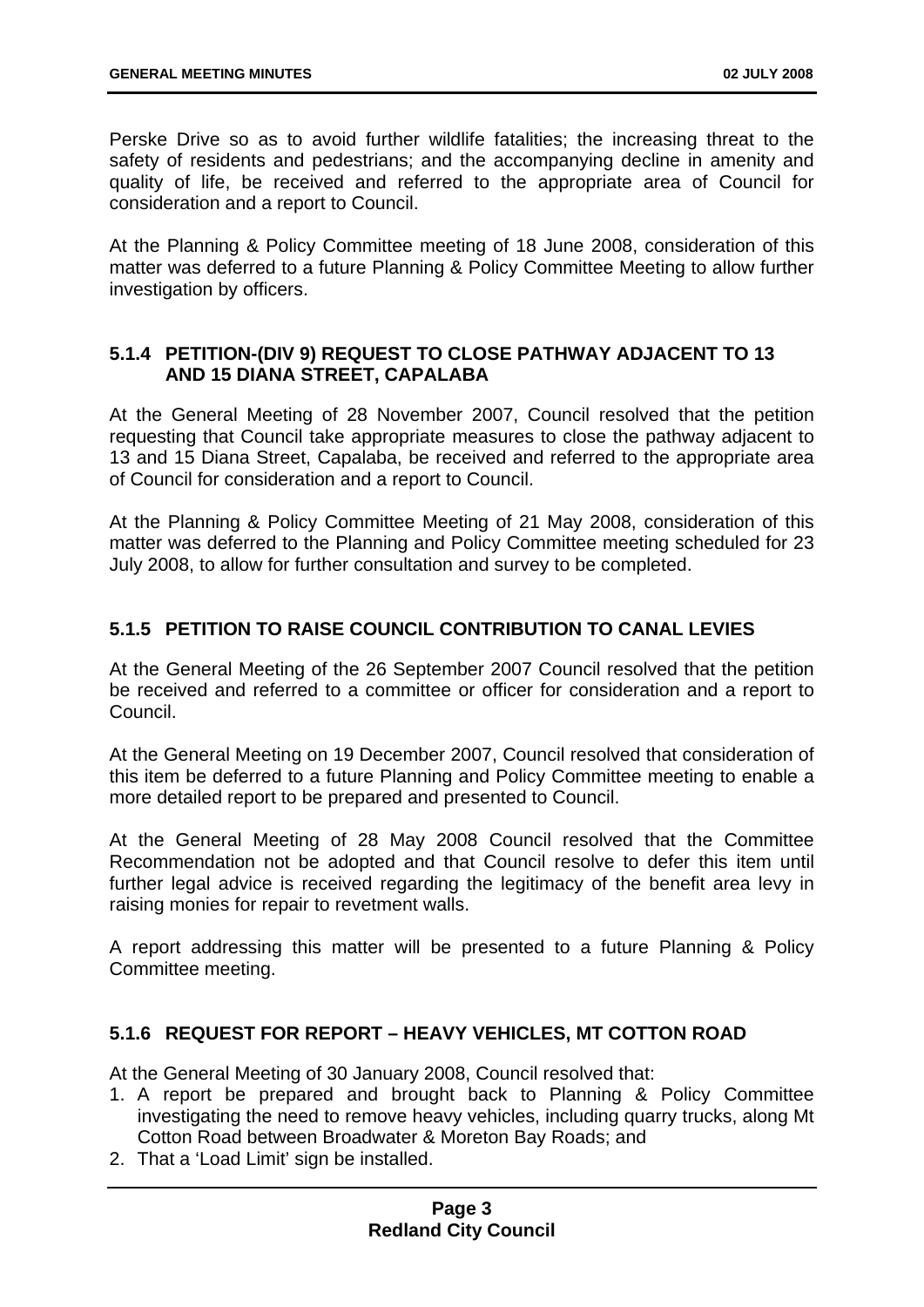A report addressing this matter will be presented to the August 2008 Planning and Policy Committee meeting.

#### <span id="page-9-0"></span>**5.1.7 PETITION (DIVISION 5) – REQUESTING A VEHICULAR CROSSING BETWEEN LAMB AND MACLEAY ISLANDS**

At the General Meeting of 30 April 2008, Council resolved that the petition requesting a vehicular crossing between Lamb and Macleay Islands, be received and referred to the appropriate area of Council for consideration and a report to Council.

A report addressing this petition will be presented to the August 2008 Planning and Policy Committee meeting.

#### <span id="page-9-1"></span>**5.1.8 REQUEST FOR REPORT – REVIEW OF CURRENT POSITION ON MANAGEMENT OF SHOPPING TROLLEYS**

At the General Meeting of 30 April 2008, it was resolved that a report be prepared and presented to Council to review the current position on the management of shopping trolleys and to provide additional options for compliance.

A report addressing this matter will be presented to the August 2008 Planning and Policy Committee meeting.

#### <span id="page-9-2"></span>**5.1.9 REQUEST FOR REPORT – OPPORTUNITIES FOR RECREATIONAL, SPORTING OR FESTIVAL FACILITIES USE ON COMMONWEALTH LAND AT BIRKDALE**

At the General Meeting of 30 April 2008, it was resolved that a report be prepared and presented to Council on the opportunities for recreational, sporting or festival facilities use on commonwealth land (telecommunications) on Old Cleveland Road East, Birkdale.

A report addressing this matter will be presented to a future Planning and Policy Committee meeting.

#### <span id="page-9-3"></span>**5.1.10 REQUEST FOR REPORT – PROTECTING SIGNIFICANT VEGETATION**

At the General Meeting of 28 May 2008, it was resolved that a report be prepared and presented to Council on the steps Council is taking to protect significant vegetation through the Development Assessment process.

A report addressing this matter will be presented to a future Planning & Policy Committee Meeting.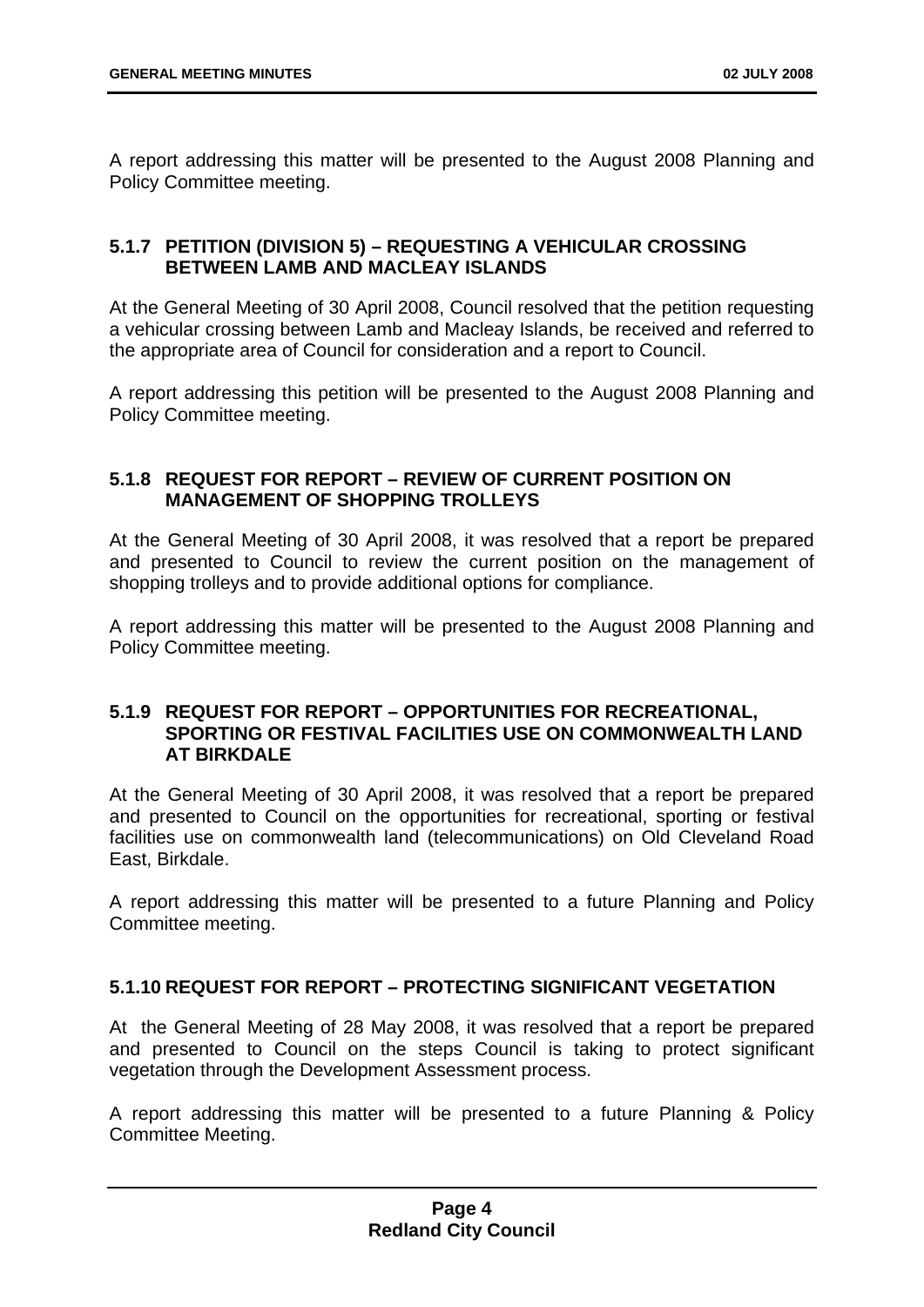#### <span id="page-10-0"></span>**6 PUBLIC PARTICIPATION**

| Moved by:    | Cr Dowling |
|--------------|------------|
| Seconded by: | Cr Henry   |

That the proceedings of the meeting adjourn for a public participation segment.

#### CARRIED

- 1. Mr R Carter of Macleay Island addressed Council in relation to migrating birds which inhabit the mudflats on the western side of Macleay Island.
- 2. Mr G Marks, President Redlands-Brisbane Motor Cycle Club, addressed Council in relation to a petition requesting that Council provide an appropriate site to establish an off road motor cycle venue.
- 3. Mr T Anderson, Motor Media, addressed Council in relation to a petition requesting that Council provide an appropriate site to establish an off road motor cycle venue.
- 4. Mr J Titman, owner of a Motor Cycle Business in Capalaba, addressed Council in relation to a petition requesting that Council provide an appropriate site to establish an off road motor cycle venue.

| Moved by:    | Cr Henry   |
|--------------|------------|
| Seconded by: | Cr Dowling |

That the public participation segment be extended to allow further speakers.

#### CARRIED

- 5. Mr G Hargraves, Fox & Bell, addressed Council in relation to item 12.1.1 *Revised Draft Local Growth Management Strategy (LGMS) for SEQ Regional Plan Review*.
- 6. Mr B Green, Coochiemudlo Progress Association, addressed Council in relation to the granting of a liquor licence to the Bayview on Coochie Tavern.
- 7. Mr J Conley, Redlands Tourism, passed on Redlands Tourism's appreciation of Council's support in their business endeavours.

| Moved by:    | Cr Williams       |
|--------------|-------------------|
| Seconded by: | <b>Cr Dowling</b> |

That the public participation segment be extended to allow further speakers.

#### CARRIED

8. Ms F Conley, Project Advisor, World Youth Day, encouraged Council to show Redlands hospitality to approximately 500 young people coming from overseas into the Redlands.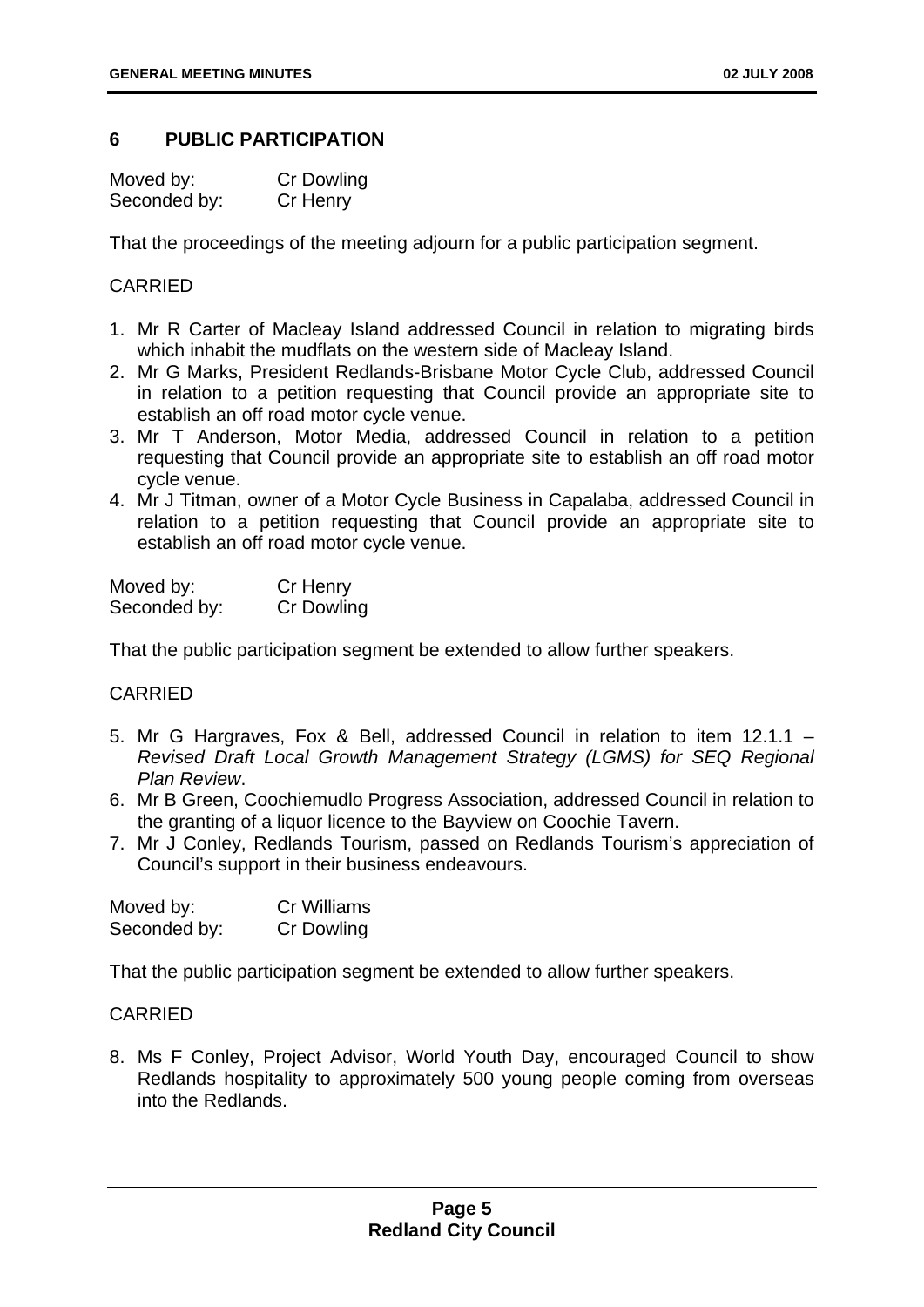#### **MOTION TO RESUME MEETING**

Moved by: Cr Elliott Seconded by: Cr Townsend

That the proceedings of the meeting resume.

CARRIED

#### <span id="page-11-0"></span>**7 PETITIONS/PRESENTATIONS**

Nil

#### <span id="page-11-1"></span>**8 MOTION TO ALTER THE ORDER OF BUSINESS**

Nil

#### <span id="page-11-2"></span>**9 DECLARATION OF MATERIAL PERSONAL INTEREST ON ANY ITEMS OF BUSINESS**

#### **DECLARATION OF INTEREST**

- 1. Cr Dowling declared a conflict of interest in Item 12.1.1 *Revised Draft Local Growth Management Strategy (LGMS) for SEQ Regional Plan Review* - stating a conflict with s.246A (6) of the *Local Government Act 1993.* Cr Dowling remained in the Chamber for discussion and vote on this item, voting in the negative.
- 2. Cr Dowling declared a conflict of interest in Item 13.6.1 *Visitor Information Services* - stating a conflict with s.246A (6) of the *Local Government Act 1993.* Cr Dowling remained in the Chamber for discussion and vote on this item, voting in the affirmative.
- 3. Cr Hobson declared that there may be a perception of a conflict of interest in Item 6.1 – *Visitor Information Centre Services –* as she was previously Deputy Chair of one of the organisations that was part of the tender process. Cr Hobson remained in the Chamber for discussion and vote on this item, voting in the negative.

Cr Dowling left the chamber at 6.00pm during discussion on item 12.1.9 and returned at 6.05pm during discussion on Item 13.1.1.

Cr Elliott left the meeting at 6.00pm.

Cr Ogilvie left the meeting at 6.09pm.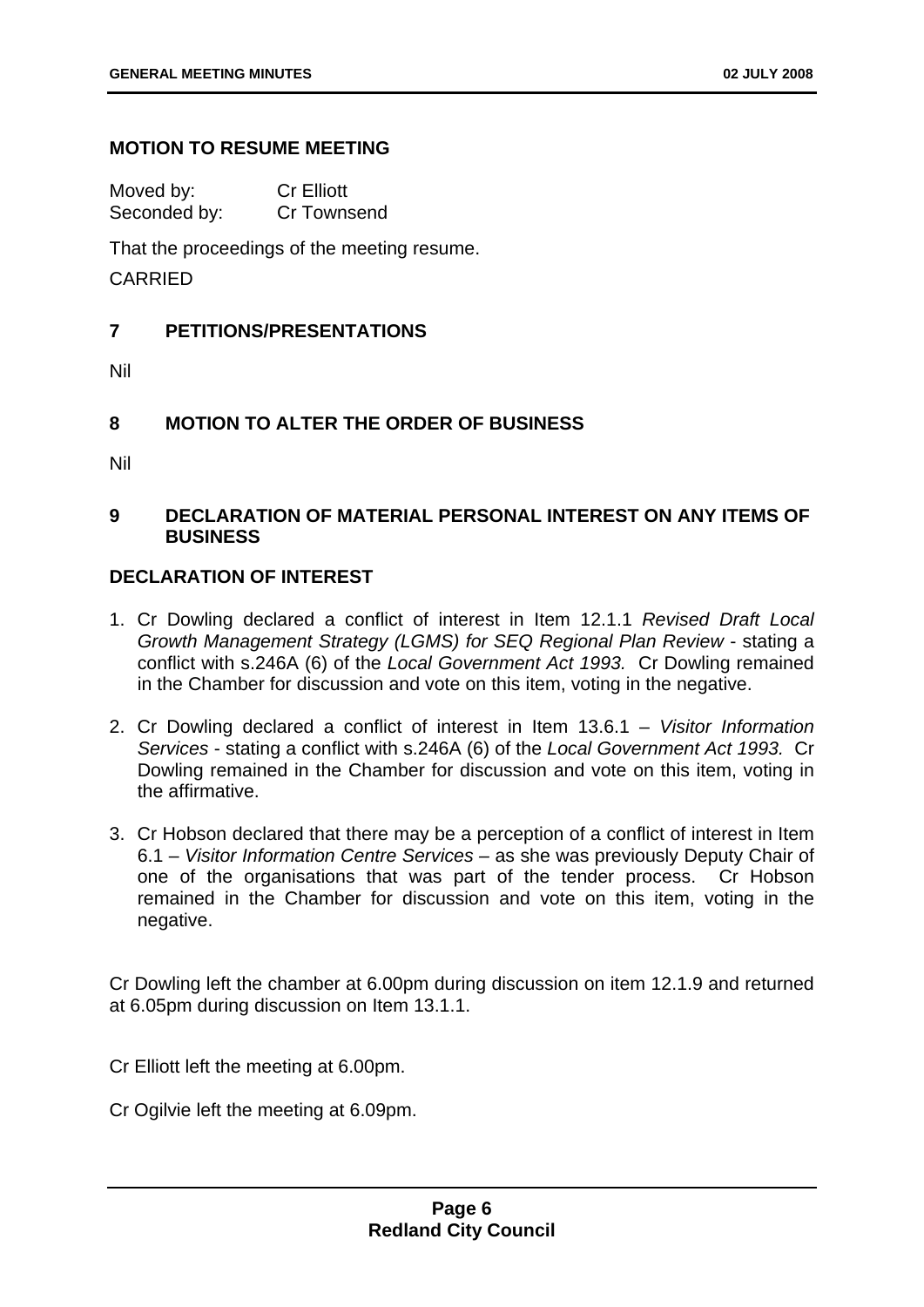#### <span id="page-12-0"></span>**10 PLANNING & POLICY COMMITTEE 4/06/08 - RECEIPT AND ADOPTION OF REPORT**

| Moved by:    | Cr Ogilvie  |
|--------------|-------------|
| Seconded by: | Cr Williams |

That the Planning & Policy Committee Report of 4 June 2008 be received.

CARRIED

#### **DECLARATION OF OPENING**

Cr Ogilvie declared the meeting open at 9.02am.

#### **RECORD OF ATTENDANCE AND LEAVE OF ABSENCE**

| <b>Members Present</b>   |                                                |
|--------------------------|------------------------------------------------|
| Cr C Ogilvie             | <b>Chair and Councillor Division 2</b>         |
| Cr W Boglary             | <b>Councillor Division 1</b>                   |
| Cr D Henry               | <b>Councillor Division 3</b>                   |
| Cr P Dowling             | <b>Councillor Division 4</b>                   |
| Cr B Townsend            | <b>Councillor Division 5</b>                   |
| <b>Cr M Elliott</b>      | <b>Councillor Division 7</b>                   |
| <b>Cr K Reimers</b>      | <b>Councillor Division 8</b>                   |
| Cr K Williams            | <b>Councillor Division 9</b>                   |
| Cr H Murray              | <b>Councillor Division 10</b>                  |
| <b>Committee Manager</b> |                                                |
| Ms R Bonnin              | Acting General Manager Planning & Policy       |
| <b>Officers</b>          |                                                |
| Mr G Underwood           | <b>Acting Chief Executive Officer</b>          |
| Mr W Dawson              | <b>Manager Land Use Planning</b>               |
| Mr A Burgess             | <b>Manager Economic Development</b>            |
| Mr G Photinos            | <b>Manager Environmental Management</b>        |
| Mr W Mortlock            | <b>Senior Advisor Environmental Protection</b> |
| <b>Minutes</b>           |                                                |
| Mrs J Parfitt            | Corporate Meetings & Registers Officer         |
|                          |                                                |
| LEAVE OF ARSENCE         |                                                |

#### **LEAVE OF ABSENCE**

| Moved by:    | <b>Cr Elliott</b> |
|--------------|-------------------|
| Seconded by: | Cr Murray         |

That leave of absence from today's meeting be approved for Cr M Hobson and Cr T Bowler who are attending an LGAQ Civic Leaders Summit.

#### CARRIED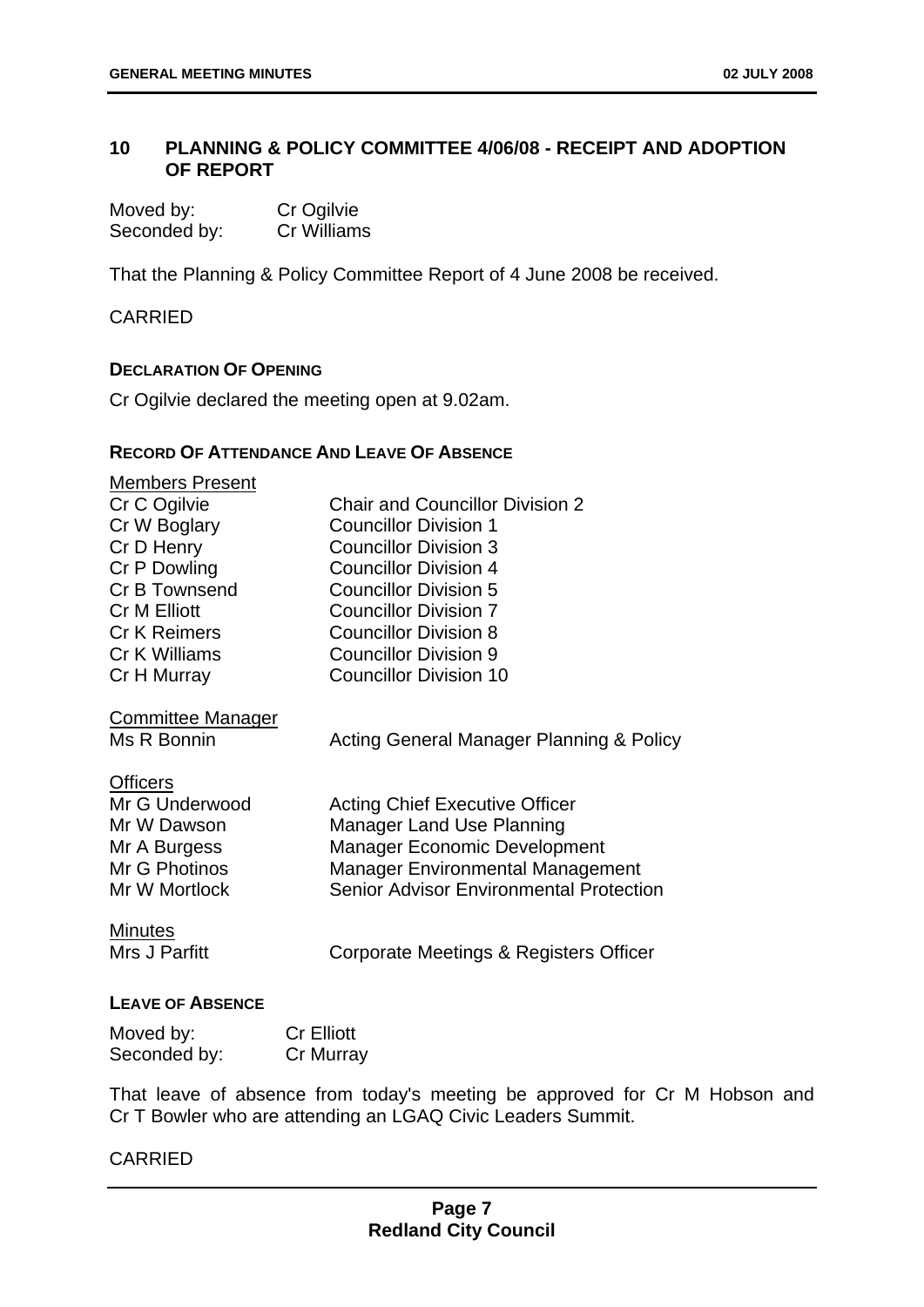#### **PUBLIC PARTICIPATION AT MEETING**

Nil

**DECLARATION OF INTEREST**

Nil

#### **MOTION TO ALTER THE ORDER OF BUSINESS**

Nil

Cr Elliott left the meeting at 9.53am during discussion on item 1.2 and returned at 10.29am during discussion on item 1.4.

#### <span id="page-13-0"></span>**10.1 PLANNING AND POLICY**

#### <span id="page-13-1"></span>**10.1.1 REDLANDS PLANNING SCHEME - ADOPTION OF AMENDMENT 1A**

| <b>Dataworks Filename:</b>       | Redlands Planning Scheme - Amendment 1(A)                                                                                             |
|----------------------------------|---------------------------------------------------------------------------------------------------------------------------------------|
| <b>Attachments:</b>              | <b>Redlands Planning Scheme 1A Document (incl.</b><br><b>Models</b> )<br><b>Redlands Planning Scheme 1A Fact Sheet (July</b><br>2007) |
| <b>Responsible Officer Name:</b> | <b>Wayne Dawson</b><br><b>Manager Land Use Planning Group</b>                                                                         |
| <b>Author Name:</b>              | <b>Martin Hunt</b><br><b>Senior Planner</b>                                                                                           |

#### **EXECUTIVE SUMMARY**

On the 21<sup>st</sup> August 2006 a report was placed before Council recommending a number of proposed amendments to the Redlands Planning Scheme (collectively known as Amendment 1(A)) for adoption and approval for forwarding to the Minister for Environment, Local Government, Planning and Women.

These amendments have now progressed through first and second State interest checks and public notification. The Minister has now advised that Council may adopt the Amendment 1(A) and incorporate it into its planning scheme.

#### **PURPOSE**

- 1. To confirm Council's acceptance of the proposed changes to the Redlands Planning Scheme contained in Amendment 1(A);
- 2. To formally adopt the changes contained in Amendment 1(A);
- 3. To proceed with public notification of Council's adoption of Amendment 1(A).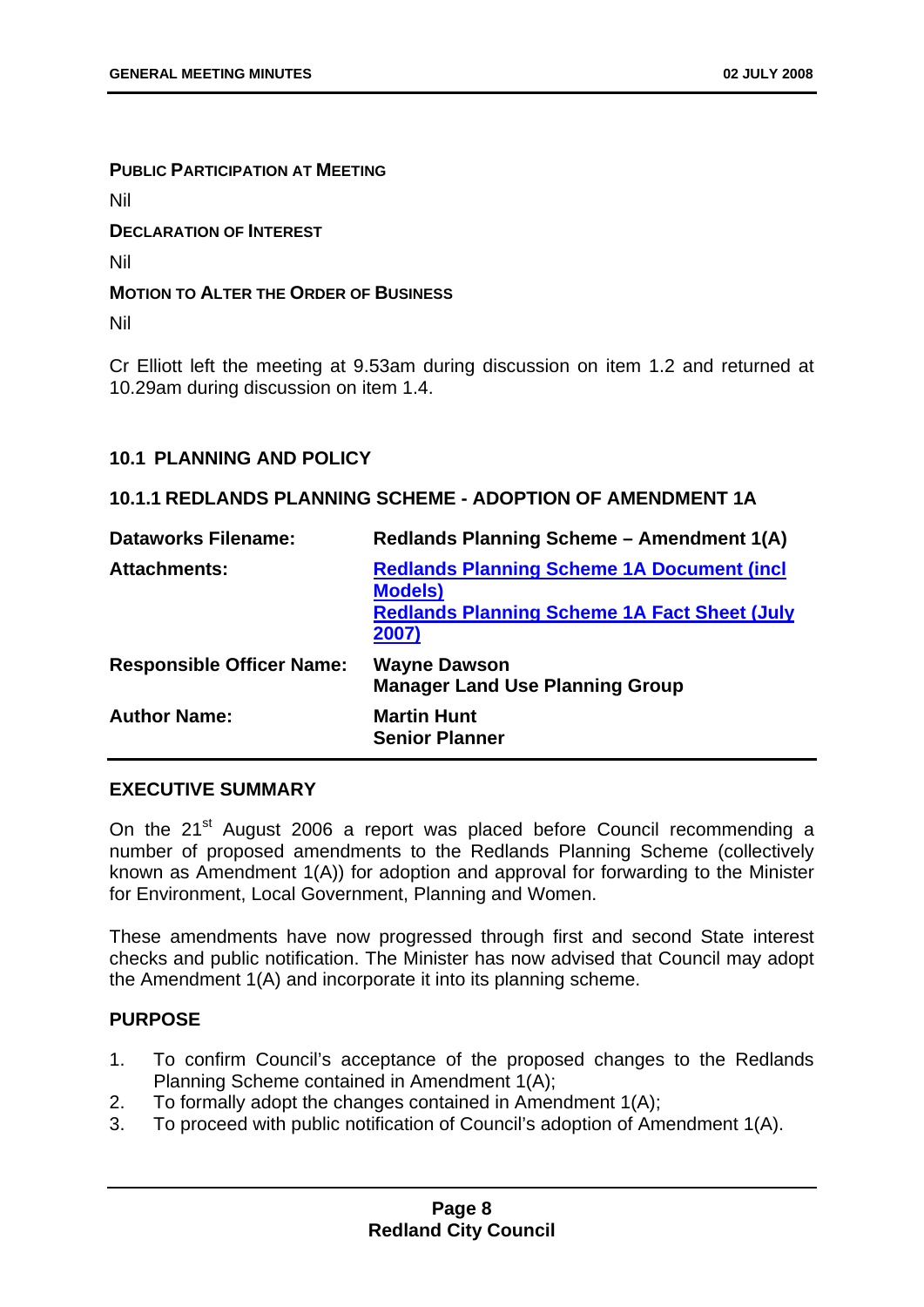#### **BACKGROUND**

The Redland Planning Scheme commenced and took effect from the 30<sup>th</sup> March 2006. Since that time, specific matters have been identified which need to be changed to improve the effectiveness and efficiency of the scheme as a planning instrument. Council has undertaken a review process and identified a range of matters to be undertaken as amendments to the planning scheme.

Council has considered these amendments on 2 previous occasions with resolutions.

- 1. 21<sup>st</sup> August 2006 proposal to amend the Redlands Planning Scheme and setting out the details of the proposed amendments.
- 2.  $17<sup>th</sup>$  October 2007 to adopt the representations and recommendations on the submission and to proceed with the amendment to the Redlands Planning Scheme.

#### **ISSUES**

The first amendments to the RPS were divided into priority matters - Amendment 1(A), and balance matters – Amendment 1(B). Amendment 1(A) targeted a limited scope of matters to facilitate a faster turnaround by the State Government in the review of its interests. The proposed amendments were forwarded to the State Government for first State interest review on 6<sup>th</sup> September 2006.

Council was advised by letter dated the  $18<sup>th</sup>$  June 2007 that the first State interest review had been completed and that it could proceed to public notification stage. This was undertaken in July 2007. One (1) submission was received during the public exhibition period and it did not relate to any of the proposed changes in Amendment 1(A). The submission (and its suggested changes to the RPS) was therefore set aside for further consideration in Amendment 2(A). Consequently, no changes were made to Amendment 1(A).

Council forwarded Amendments 1(A) for second State interest review on 1<sup>st</sup> November 2007.

The State Government has now concluded its second review of the proposed changes contained in Amendment 1(A) and the Minister for Infrastructure and Planning has advised Council by letter dated 24 April 2007 that " *… Council may adopt the modified version of the Redland Shire* [sic] *Council planning scheme amendment package 1(A) submitted on 1 November 2007*."

No issues have been raised by the State Government in their second State Interest check.

A fact sheet was prepared to accompany the amendment documents at the time of public notification. This sheet is appended for information purposes and to summarise the proposed amendments.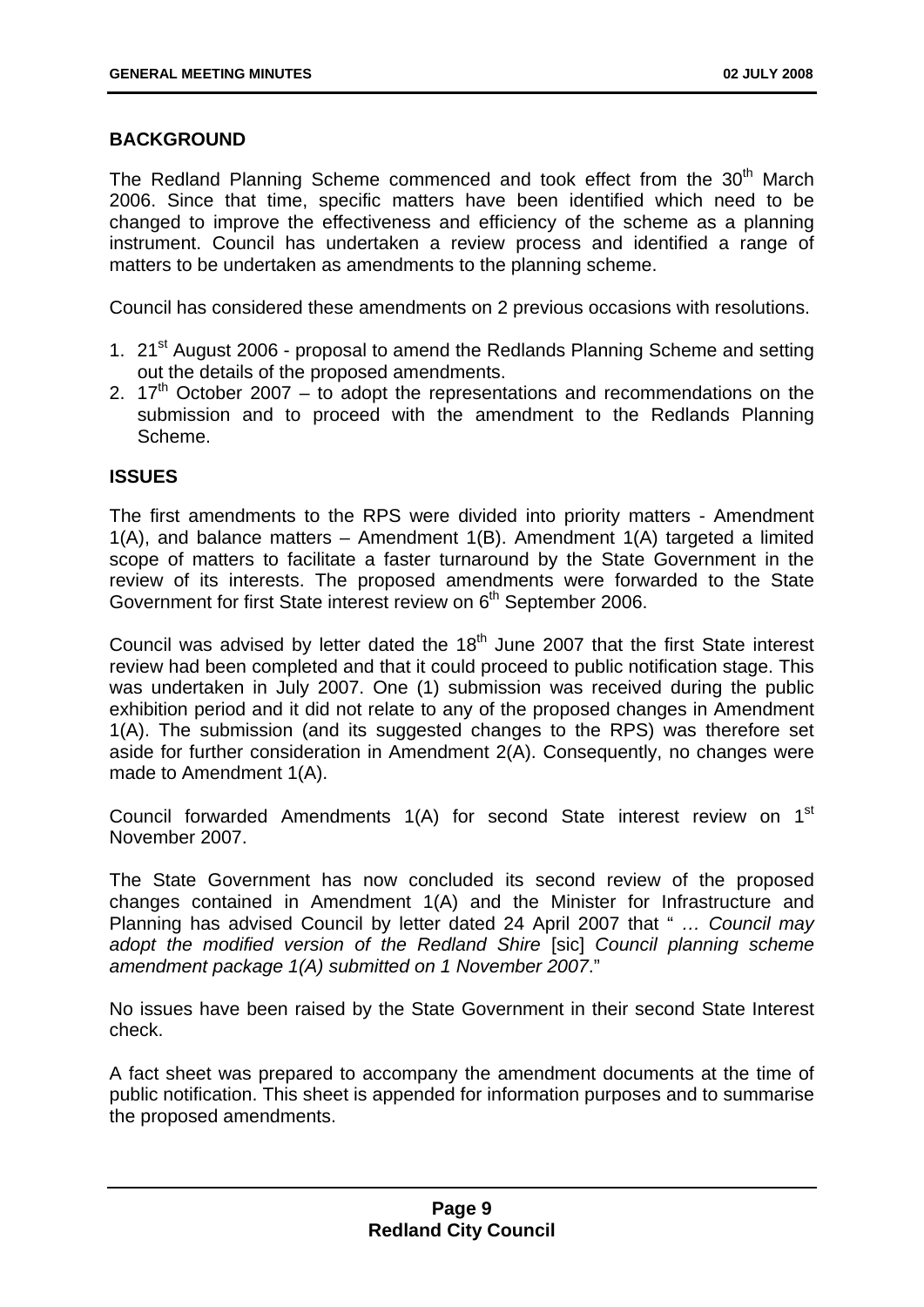#### **RELATIONSHIP TO CORPORATE PLAN**

The recommendation primarily supports Council's strategic priority to preserve a balance with urban, rural, bushland, village, coastal and island character of the Redlands by managing growth.

#### **FINANCIAL IMPLICATIONS**

Amendments to the scheme are conducted in accordance with Schedule 1 of the *Integrated Planning Act 1997* as amended. Associated costs are within budget allocation made in the 2007/2008 financial year.

#### **PLANNING SCHEME IMPLICATIONS**

The outcome of recommendations in this report will result in amendments to the Redlands Planning Scheme, as previously advised to council.

#### **CONSULTATION**

The amendments have been discussed with:

- Councillors and the Executive Leadership Group;
- Redland Water and Waste;
- Assessment Services;
- Planning and Policy Departmental Groups, specifically the Environmental Management Group;
- the Redland Community;
- State Government and various State Government Departments through the review process.

#### **OPTIONS**

#### **PREFERRED**

That Council resolve as follows:

- 1. To adopt the Amendment 1(A) package to the Redland Planning Scheme (Attachment A) as submitted to the State Government for second State interest review on the 1 November 2007 and as approved by the Deputy Premier and Minister for Infrastructure and Planning in correspondence to Council dated 24<sup>th</sup> April, 2008;
- 2. That Council give public notice of the adoption of the Redlands Planning Scheme 1(A) amendments in a local newspaper and in the Government Gazette in accordance with Schedule 1 of the *Integrated Planning Act 1997* (as amended); and
- 3. Council forward a copy of the published notice of adoption and five certified copies of Amendment 1(A) to the Director-General of the Department of Infrastructure and Planning.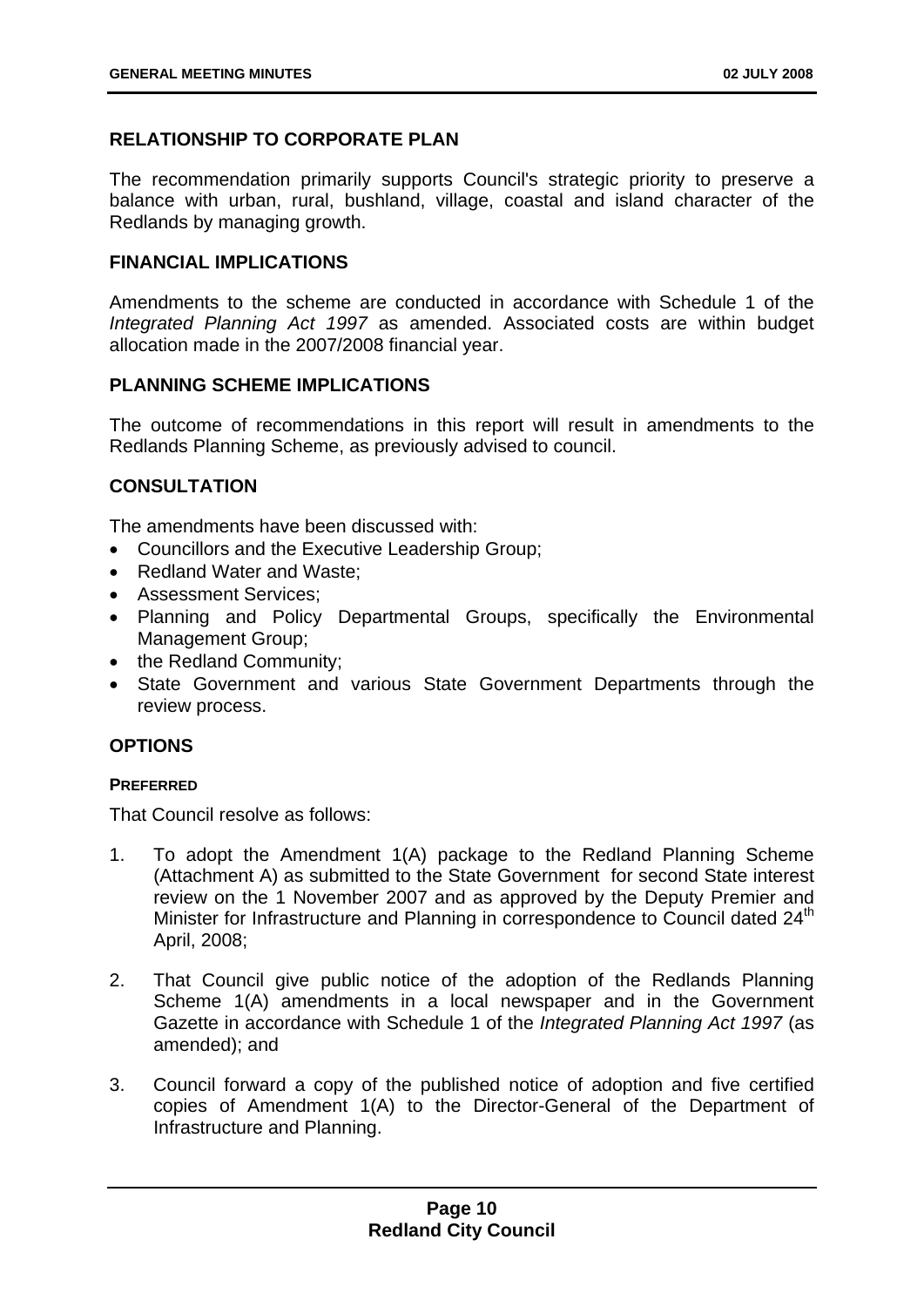#### **Alternative**

No alternative option proposed since the Amendment 1A package is currently being applied administratively and is in effect being used by council officers when providing advice to the public when considering development applications.

#### **OFFICER'S/COMMITTEE RECOMMENDATION/ COUNCIL RESOLUTION**

| Moved by:    | Cr Ogilvie        |
|--------------|-------------------|
| Seconded by: | <b>Cr Elliott</b> |

**That Council resolve as follows:** 

- **1. To adopt the Amendment 1(A) package to the Redland Planning Scheme (Attachment A) as submitted to the State Government for second State interest review on the 1 November 2007 and as approved by the Deputy Premier and Minister for Infrastructure and Planning in correspondence to Council dated 24th April, 2008;**
- **2. That Council give public notice of the adoption of the Redlands Planning Scheme 1(A) amendments in a local newspaper and in the Government Gazette in accordance with Schedule 1 of the** *Integrated Planning Act 1997* **(as amended); and**
- **3. Council forward a copy of the published notice of adoption and five certified copies of Amendment 1(A) to the Director-General of the Department of Infrastructure and Planning.**

**CARRIED**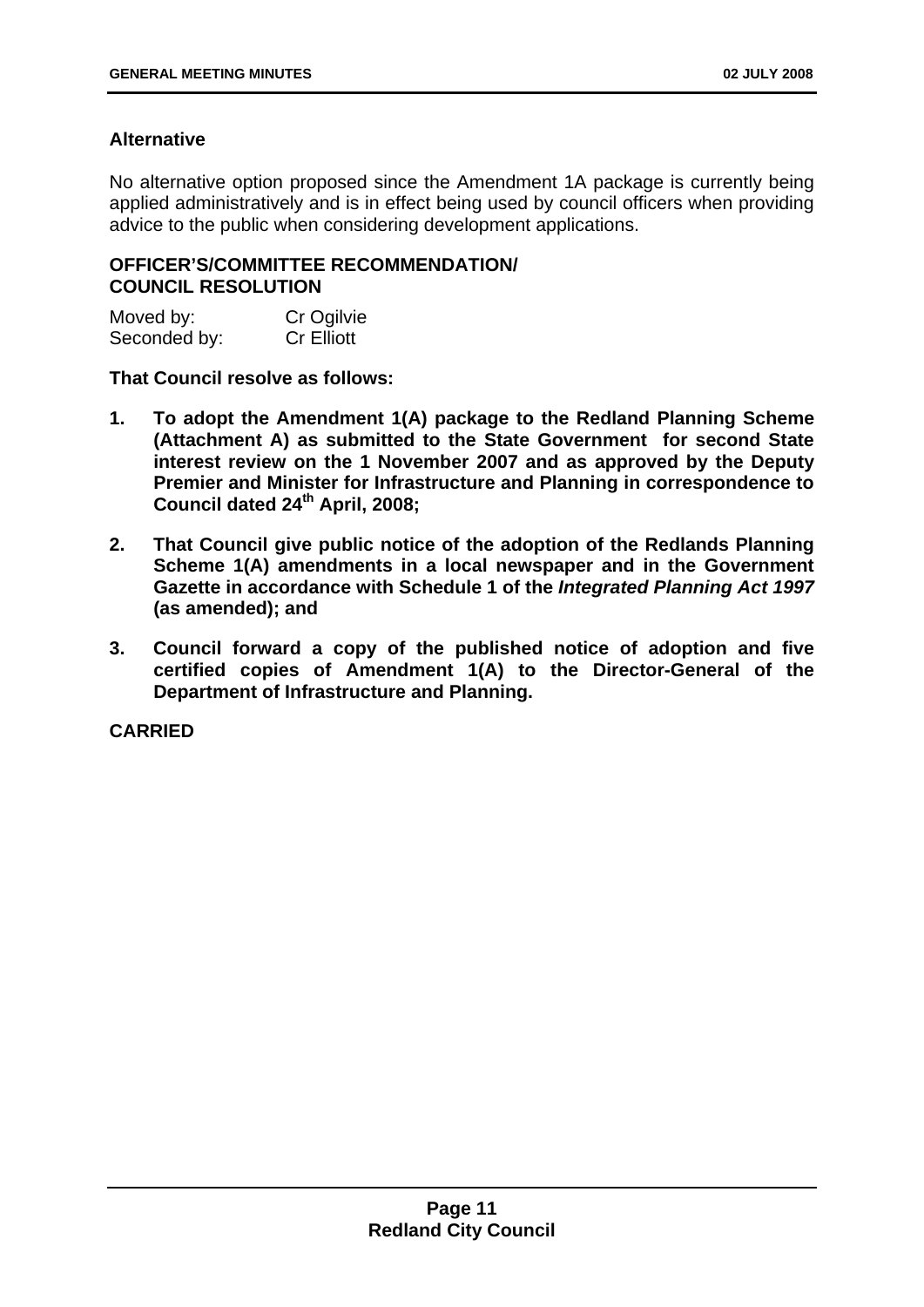#### <span id="page-17-0"></span>**10.1.2 HIGHER EDUCATION LEARNING INSTITUTIONS**

| <b>Dataworks Filename:</b>       | <b>ED Business Sector Development - Education</b>          |
|----------------------------------|------------------------------------------------------------|
| <b>Responsible Officer Name:</b> | <b>Alan Burgess</b><br><b>Manager Economic Development</b> |
| <b>Author Name:</b>              | <b>Alan Burgess</b><br><b>Manager Economic Development</b> |

#### **EXECUTIVE SUMMARY**

At the General Meeting of 28 November 2007, Council resolved that officers investigate the opportunities for the location of higher education and learning institutions in the Redlands.

Potential locations for the Higher education institution were considered to be Cleveland, Capalaba, Thornlands and Birkdale.

Information was sought from eight Universities throughout Queensland and Northern NSW. Responses overall indicated they were not considering other campus locations at this time. Griffith University undertook a review of information on Redland City and in particular the Birkdale 'Commonwealth Radio Receiver Facility' site.

The main conclusion from the investigation was that there was a lack of population density, and that universities require a local population of between 300,000 and 800,000 to be viable.

#### **PURPOSE**

The purpose of this report is to provide a report on the opportunities for the location of higher education and learning institutions in the Redlands.

#### **BACKGROUND**

On 28th November 2007 Council resolved:

- 1. That Council officers investigate the opportunities for the location of higher education learning institutions in the Redlands and bring a report back by May 2008.
- 2. That the potential for these institutions be acknowledged and investigated in the planning of:
	- 1.1. the Principal Activity Centres of Cleveland and Capalaba;
	- 1.2. the Thornlands Integrated Enterprise Area (as designated in the draft LGMS); and
- 3. That the environmental constraints and possible development opportunities of the Birkdale ' Commonwealth Radio Receiver Facility' be investigated.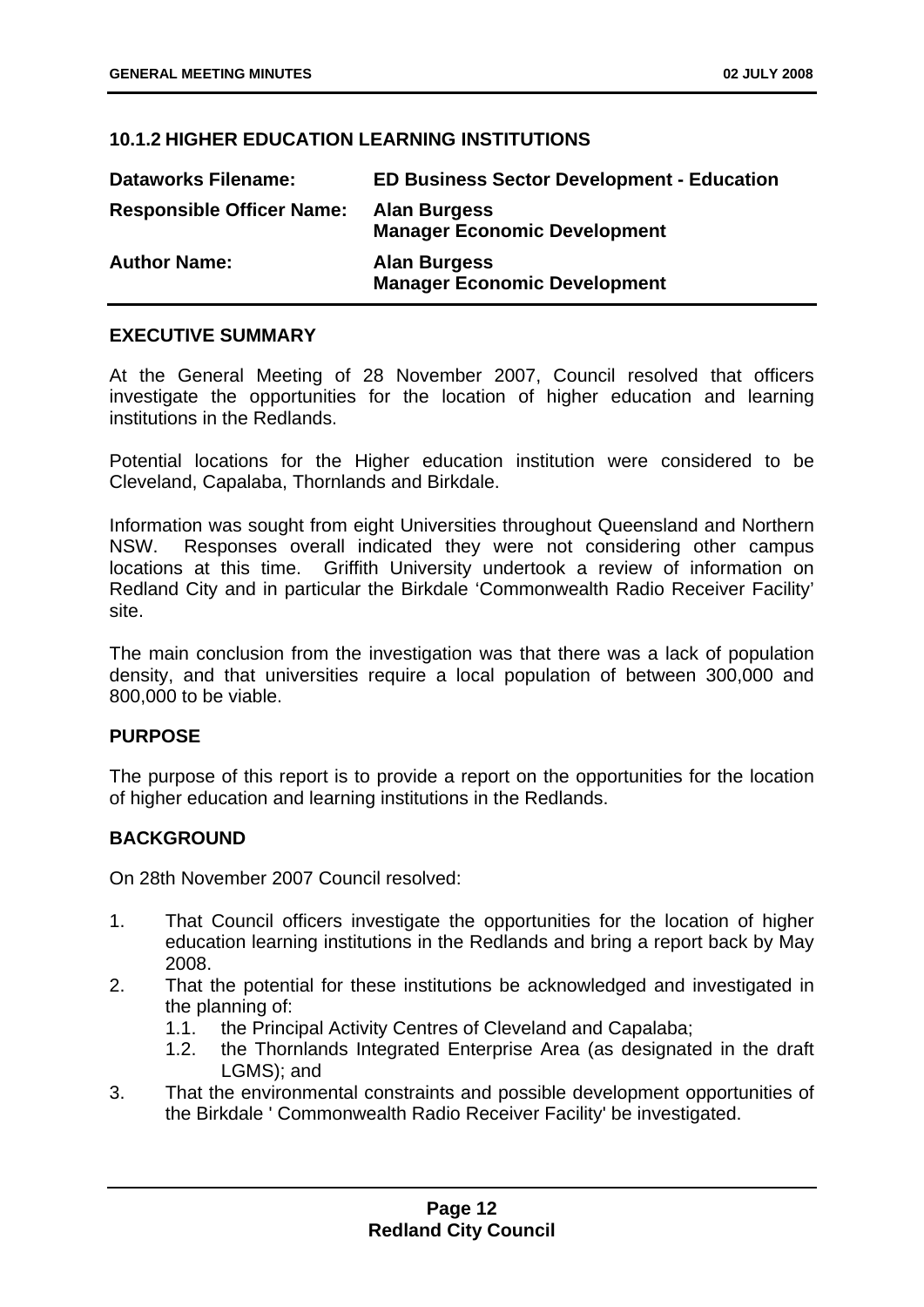#### **ISSUES**

#### CURRENT STATUS OF HIGHER EDUCATION FACILITIES IN REDLANDS

There are currently 11 High Schools and one TAFE college within Redland City. However, there are no Universities or University Campuses. Redlands residents wishing to attend University are required to travel to one of the major universities near Brisbane, Gold Coast or Sunshine coast. Potential locales for a University Campus (of varying type, scale and nature) include:

- Principal Regional Activity centres of Cleveland and Capalaba,
- Thornlands Integrated Enterprise area as identified in the draft Local Growth Management Strategy ( LGMS), or
- Commonwealth Radio Receiver Facility land in Birkdale.

#### CRITERIA FOR ESTABLISHING A UNIVERSITY CAMPUS

The issues to be considered in establishing a university campus include:

- Finding suitable land with the size/area, amenity, character for this type of activity;
- Identifying the potential market for students to attend the facility;
- Affordable student housing and accommodation availability;
- Supporting hard and social infrastructure provision;
- High capacity, efficient and accessible public transport network.

Suitable locations for the establishment of a university campus, depending of actual type and size, may be available in Cleveland, Capalaba, Thornlands or Birkdale. Campus size would be dependent on numbers of students and range of courses offered.

#### CONSULTATION WITH EIGHT UNIVERSITIES

Consultation with eight universities in the Queensland and Northern NSW area have indicated that for a campus to be considered the population of the catchment area needs to be between 300,000 and 800,000. Some relaxations to this requirement are used in remote areas, such as Lismore which has become a University based city. Redland City would not qualify for this as we are currently considered to be in close proximity to several Universities.

Universities also stressed the need for excellent supporting infrastructure, student accommodation, road networks and parking access. There was also a high requirement for good public transport infrastructure.

Under the current and predicted population base, until 2026, it is not considered likely that a mainstream University campus would be a viable proposition. The only potential option would be the establishment of a boutique style sub or satellite campus, contained within a small area of office space with an associated classroom(s). This would only provide a limited range of subjects to a strictly targeted market. Further consideration of the viability of this type of option would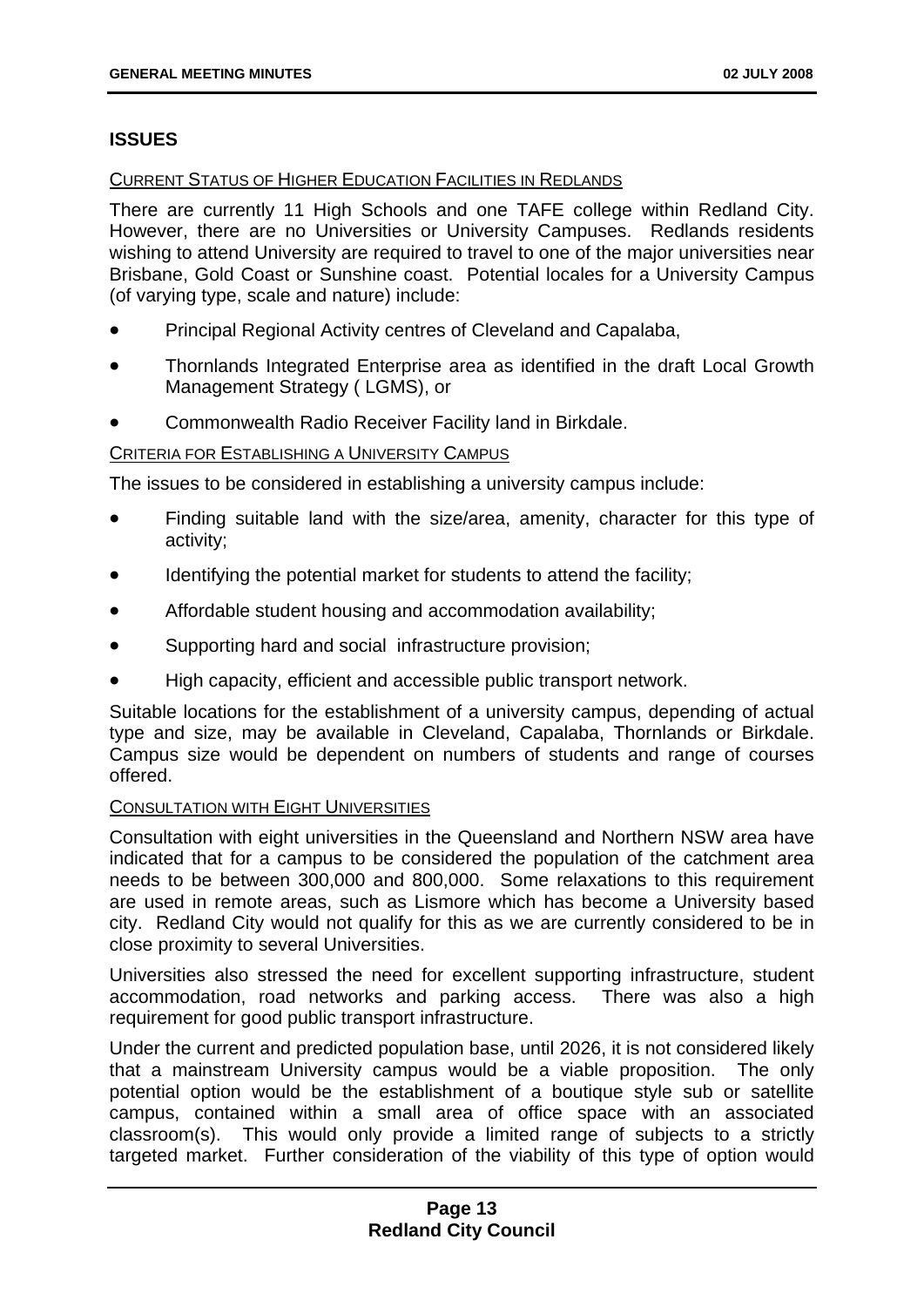require an in-depth study of the higher education market to identify any untapped segments to target.

#### LOCAL PLANNING OF PRINCIPAL ACTIVITY CENTRE AND INTEGRATED ENTERPRISE AREA

The draft master plan for the Cleveland Principal activity centre (2008) has identified the opportunity in the centre for higher education facilities, fundamentally a TAFE College. This activity will take advantage of the transit orientated community principles being incorporated into the future planning of the centre. Similarly, the planning study for the Capalaba Centre master plan has also recognised the opportunity, together with the economic and social advantages, in higher education facilities being accommodated in the centre.

In relation to the Thornlands Integrated Enterprise Area (identified in the draft LGMS) a potential opportunity was acknowledged for higher education uses to become a component of this key economic and employment area. This would be subject to the outcomes of the planning study to be completed for this area.

#### COMMONWEALTH RADIO RECEIVER FACILITY'

Finally with respect to the Commonwealth land in Birkdale, the draft LGMS while acknowledging the environmental and visual amenity values of this substantial area, is referenced with the following statement under the strategy outcome - Network of multi-purpose activity centres and integrated enterprise precincts:

" Economic Investigation Area – To provide opportunity for economic and employment growth to 2026 and beyond , further investigation into the commonwealth site (radio receiver facility) at Birkdale for the establishment of business park, including a research/tertiary educational facility will be undertaken in the medium to long term. Redlands Council will work with relevant State and Commonwealth Agencies to secure the most appropriate long – term use of this significant site."

#### **RELATIONSHIP TO CORPORATE PLAN**

The recommendation primarily supports Council's strategic priority to enhance employment participation and the community's standard of living through encouraging economic development opportunities

#### **FINANCIAL IMPLICATIONS**

There are no financial implications for the recommendations of this report.

#### **PLANNING SCHEME IMPLICATIONS**

The Land Use Planning Group was consulted and it is considered that the outcome of recommendations in this report will not require any amendments to the Redlands Planning Scheme.

#### **CONSULTATION**

Land Use Planning was consulted in the preparation of this report. Universities contacted for information and to assess feasibility were: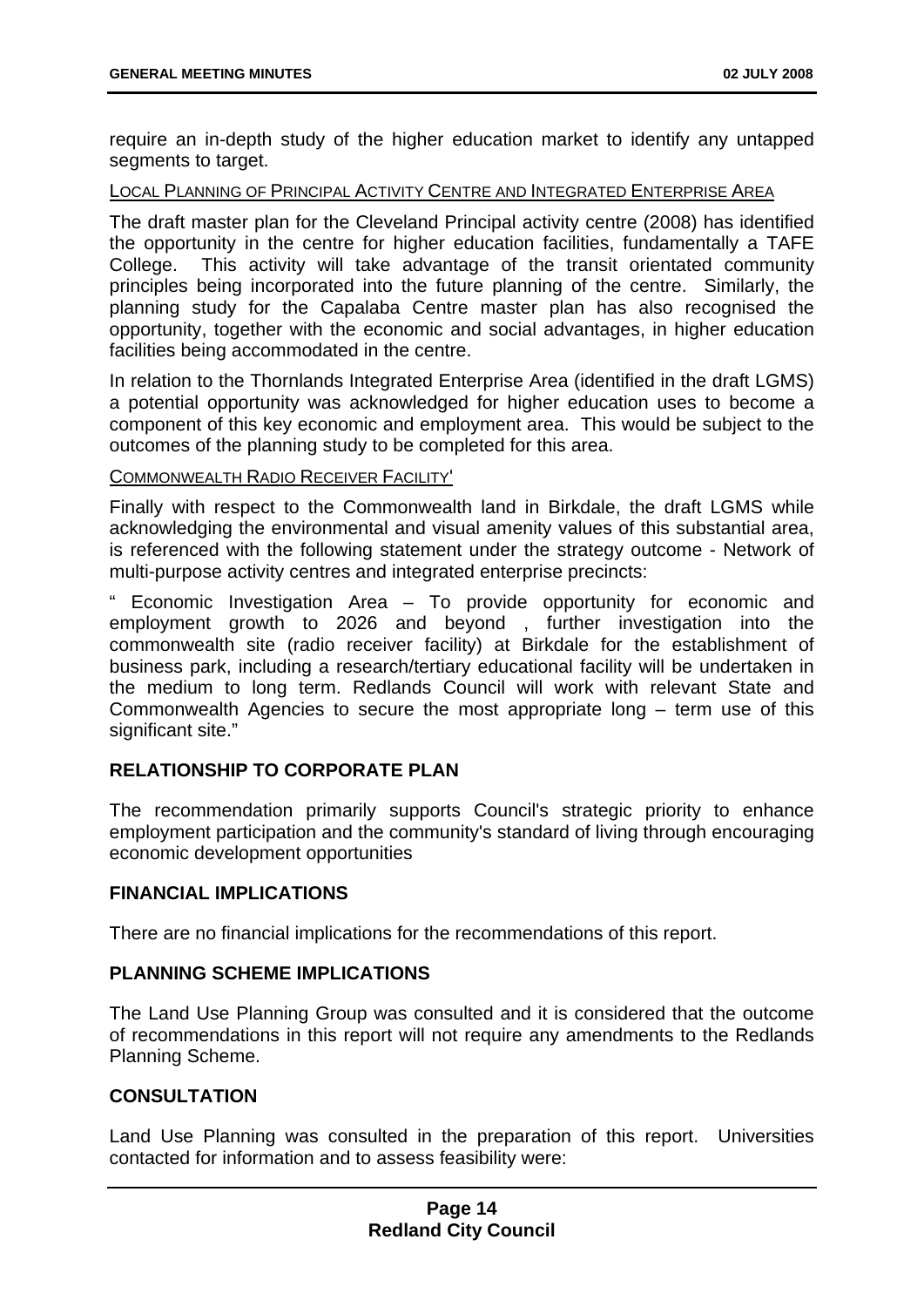- **Bond University**
- Central Queensland University
- Griffith University
- James Cook University
- Queensland University of Technology
- University of the Sunshine Coast
- University of Southern Queensland
- University of Queensland

#### **OFFICER'S RECOMMENDATION**

That Council resolve to note this report.

#### **COMMITTEE RECOMMENDATION/ COUNCIL RESOLUTION**

| Moved by:    | Cr Ogilvie        |
|--------------|-------------------|
| Seconded by: | <b>Cr Elliott</b> |

**That Council resolve to:** 

- **1. Note this report;**
- **2. Look at further education and learning institution opportunities within Council's current planning studies including South East Thornlands, Kinross Road, Springacre Enterprise area, Capalaba Master Plan and Cleveland Master Plan, and other identified areas throughout the City; and**
- **3. Maintain dialogue with partners and Government Agencies around further opportunities.**

**CARRIED**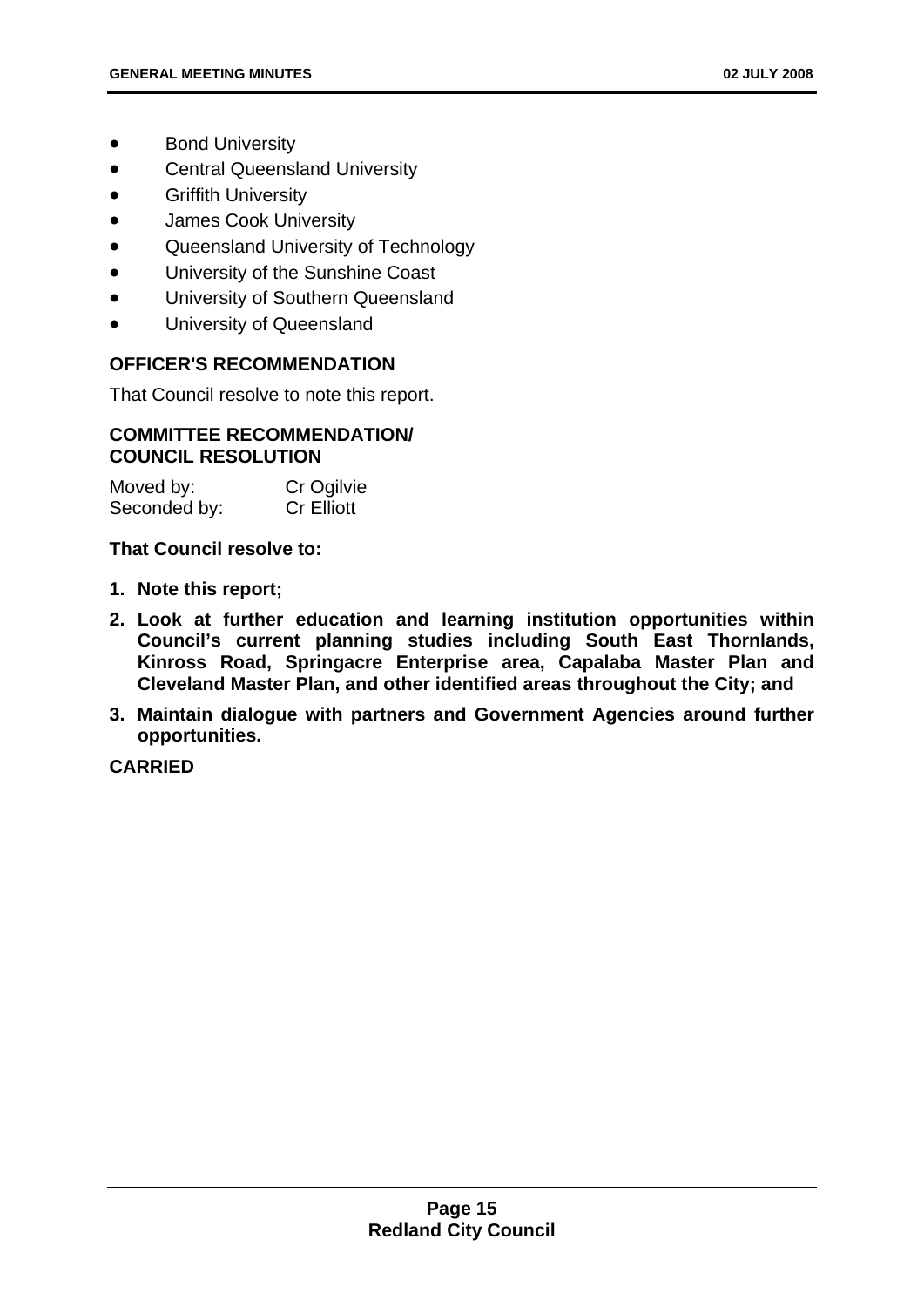#### <span id="page-21-0"></span>**10.1.3 ENVIRONMENT POLICY REVIEW**

| <b>Dataworks Filename:</b>       | <b>Environment Policy</b>                                                |
|----------------------------------|--------------------------------------------------------------------------|
| <b>Attachments:</b>              | <b>New Redland City Council Environment &amp;</b>                        |
|                                  | <b>Sustainability Policy POL 2644</b>                                    |
|                                  | <b>Current Environment Policy POL2644</b>                                |
|                                  | <b>Melbourne Principles As Used by Manly City</b>                        |
|                                  | <b>Melbourne Principles for Sustainable Cities</b>                       |
|                                  | <b>Sustainable Redlands Background Report</b>                            |
| <b>Responsible Officer Name:</b> | <b>Gary Photinos</b><br><b>Manager, Environmental Management Group</b>   |
| <b>Author Name:</b>              | <b>Warren Mortlock</b><br><b>Senior Advisor Environmental Protection</b> |

#### **EXECUTIVE SUMMARY**

Following the initial review of the Environment Policy in November 2006, direction was sought from Council on progressing Council's approach to sustainability issues and the development of a sustainability policy.

Council resolved at this time to develop a sustainability policy to replace the Environment Policy and cover emerging issues such as climate change, sea level rise, peak oil, sustainable cities. In addition, Council requested that a strategy for sustainability in Redlands also be developed.

This report recommends that Council adopt a three-year stepwise approach to the development of improved sustainability policy and strategy (corporate and community), to be called 'Roadmap to Sustainability'.

This approach uses the opportunity presented by the alignment of Corporate Plan 2006-2010 expiry and Community Plan development to be commenced in 2008, to encourage the community to choose and plan for a more sustainable future, to which Council's new corporate plan could respond – in 2010.

An amendment to the Environment Policy POL 2644 is recommended in the interim to establish these directions and immediately improve sustainability policy and strategy within Council.

#### **PURPOSE**

To seek Council endorsement for:

- 1. Amendment to the existing Environment Policy POL-2644 to further incorporate sustainability policy and strategy in the interim, and;
- 2. A three-year stepwise approach to the development of a sustainability policy and strategy (corporate and community), to be called 'Roadmap to Sustainability', and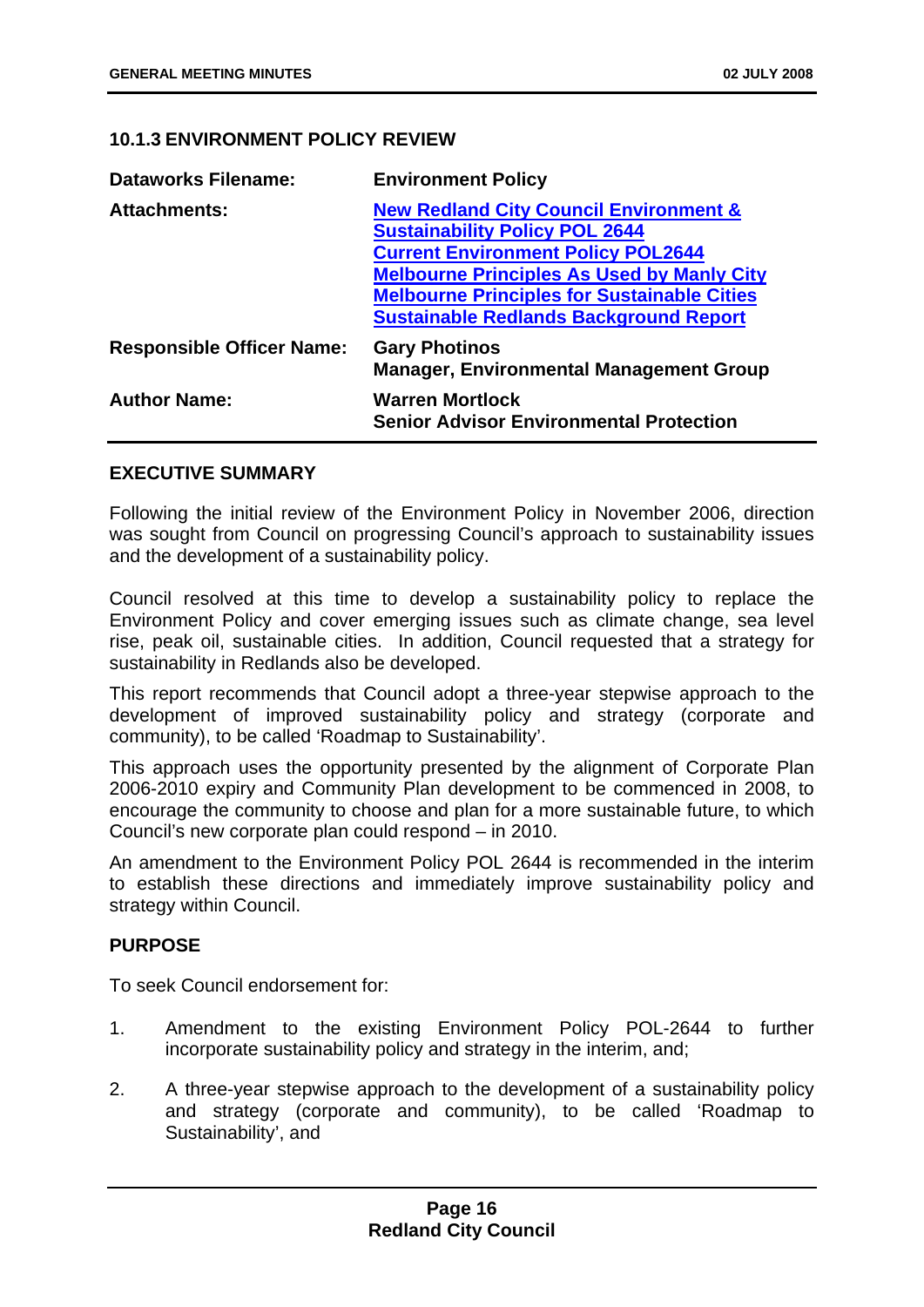3. The adoption of the United Nations, "Melbourne Principles for Sustainable Cities".

#### **BACKGROUND**

- An internal discussion paper on sustainability policy and strategy was drafted in December 2007 and subsequently reworked and included as the background paper to this report (see attachment *'Sustainable Redlands Background Report'*).
- The Environment Policy POL 2644 was last reviewed in October 2006. Following the review, direction was sought from Council (Planning & Policy and General Meeting of November 2006) on progressing Council's approach to sustainability issues, and the development of sustainability policy. Council resolved (Planning & Policy and General Meeting of Nov 2006):
	- *(i) "To develop a sustainability policy to replace the Environment Policy POL-2644 currently under review and cover emerging issues such as climate change, sea level rise, peak oil, sustainable cities;*
	- *(ii) To develop a strategy for sustainability in Redland Shire that implements the 'quadruple bottom line' ecologically sustainable development approach of the Corporate Plan and the proposed Sustainability Policy."*
- The State of the Environment Reporting Framework is highly relevant to sustainability policy at Council, primarily because it is intended to provide a sustainability reporting framework for the whole community.

#### **ISSUES**

#### SUSTAINABILITY PLANNING AT REDLANDS HAS ALREADY STARTED

At its core, sustainability is a rather simple concept about living well, within the Earth's limits, or its biological capacity - making sure we don't spoil our nest.

The State of the Environment Reporting Framework is intended to provide a regular measure of how sustainable Redlands is based on 58 environmental, economic, and social indicators. The first report has presented the science available on each indicator with the results that are not as good as might be expected (SOER2008). In particular, the health of our waterways and natural areas is of great concern.

Sustainability is a relatively new agenda for government in Queensland and not well supported by the state in the way that it is in other States. Consequently, Councils 'go it alone' in Queensland, and have developed very different approaches.

Redland City Council has already embarked on a journey toward sustainability. Council already has a 'quadruple bottom-line' Corporate Plan, which at its highest level is aimed at achieving sustainability, and ensuring that our corporate governance is in good order.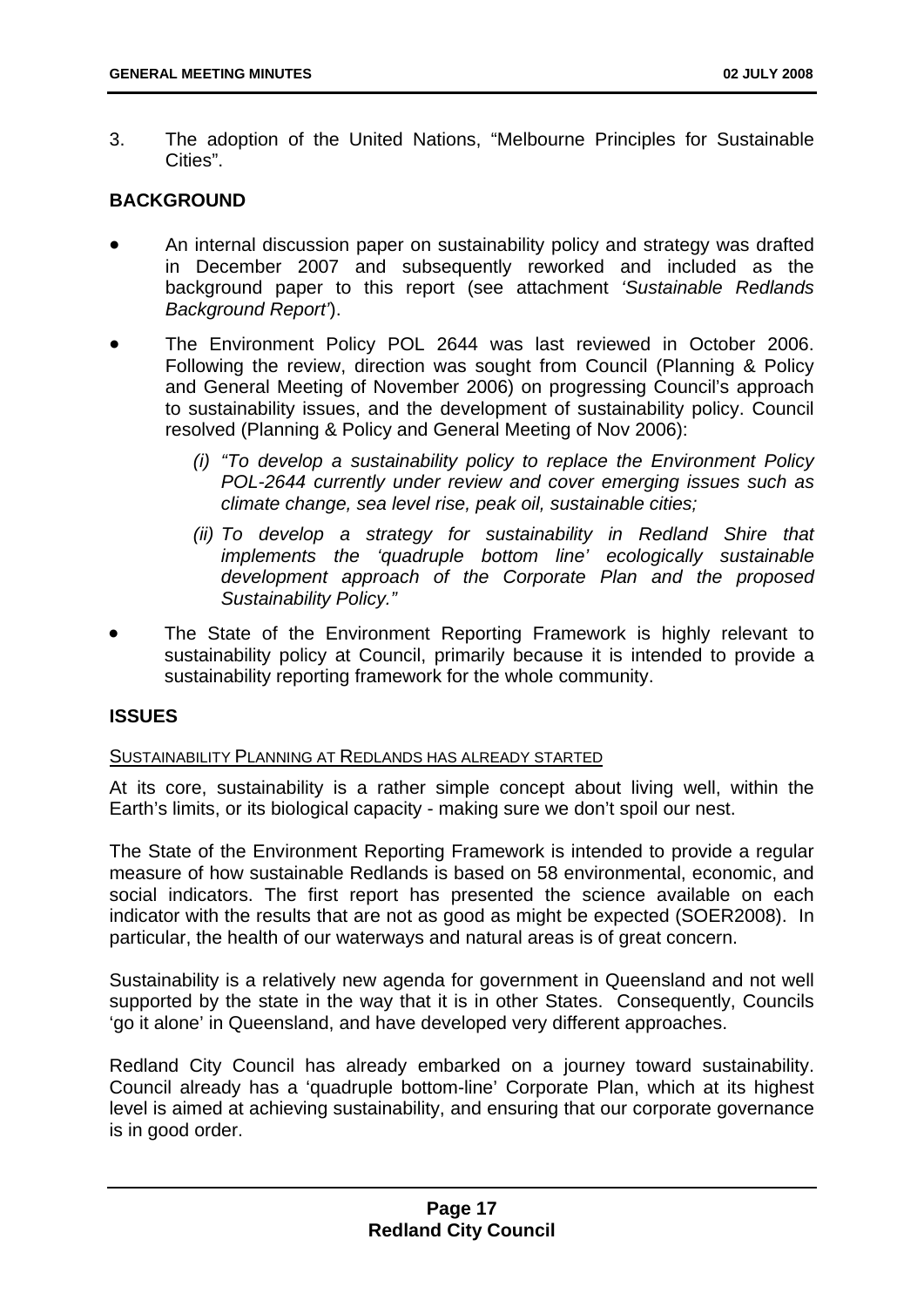The recent Local Government Reforms, by the Queensland State Government, confirmed key aspects (structure, boundaries, political and especially financial position) of our sustainability, and that our corporate governance is in good order, with the result that RCC (apart from the name change) was unaffected by the reforms.

There is a strong case for a corporate sustainability policy and strategy to be developed, particularly to address emerging issues such as sustainable development, sustainable use of resources, climate change, sea level rise, peak oil, sustainable cities. There is a similar need for the Redlands community to plan for a more sustainable future, which Council may facilitate in its community leadership role.

The development of 'sustainability policy' is a far-reaching natural evolution across all of Council's current policy areas (governance, economic, social, and environmental policy). However, it is a substantial cross-council undertaking to develop a united and agreed sustainability policy covering all of Council's current policy areas.

#### RECOGNITION OF SUSTAINABILITY MEASURES TO DATE

Sustainability embraces a sweep of management concerns that have long been before Councils, such as: ecologically sustainable development, resource efficiency, eco tourism, natural area management, waterway management. It is important to recognise the unique ingredients that Council already has in place, which already contribute to our unique approach to sustainability, including at least:

- An established high level commitment to sustainability in the Corporate Plan and a performance management system that monitors implementation of the Plan;
- A functional Environment Policy POL 2644 that already establishes ecologically sustainable development at Council;
- The Redland Planning Scheme and Local Growth Management Strategy which both commit to ecologically sustainable development;
- The numerous existing policies and strategies of Council that deal with the separate issues under each of the areas of ecologically sustainable development commonly referred to as the three pillars – society, economy and the environment.
- Recent resource efficiency initiatives of the council such as sites/buildings retrofit program to cover energy, water and waste, and fleet and fuel savings and efficiencies.
- Increased resources committed to implementation of the Local Greenhouse Action Plan, and further roll-out of the Eco Biz Program to high profile Council buildings such as the Capalaba Place Library building.

#### DEVELOPING A SUSTAINABILITY POLICY POSITION

Council has indicated that it wants to develop a plan for how it will achieve greater sustainability in Redlands and how the Council and the community may take practical steps toward sustainability.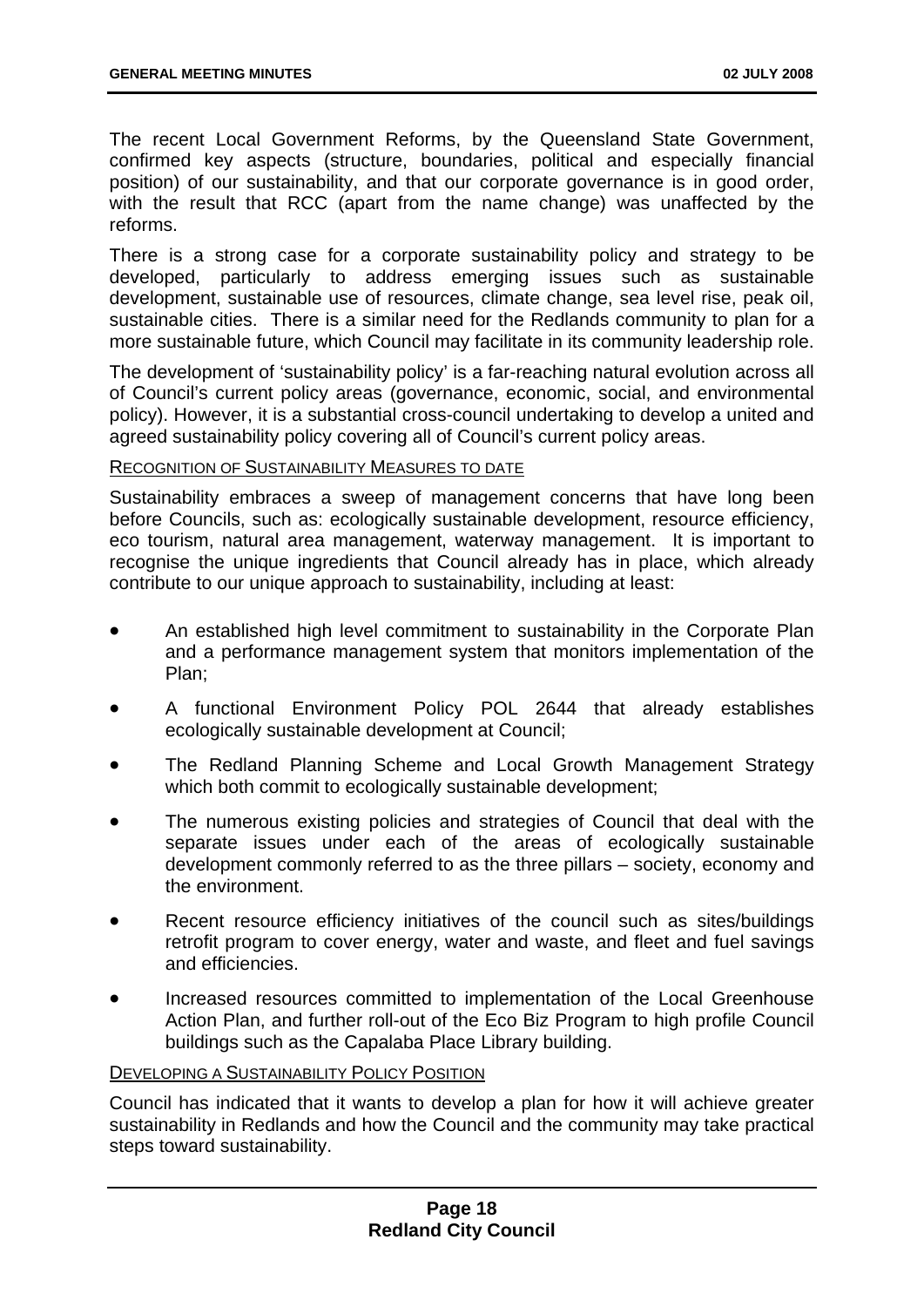Community and corporate planning needs to cover emerging issues such as sustainable development, sustainable use of resources, and sustainable cities, focussing on challenges we face in greenhouse gas reduction, climate change, sea level rise, fossil fuel shortage, and rising living costs.

A clearer policy direction would assist Council to be proactive and provide leadership on sustainability issues in the Redland community as well as advocate at the SEQ regional level for region-wide support and direction for Councils on the sustainability agenda.

All Local Government in Queensland has an increasing obligation to first get their corporate house in order in respect to the elements of sustainable practice. Arguably, Redland City has commenced but still has a long way to go in delivering on this agenda. In particular, indicators of progress toward sustainability are needed within Council's own accountability and reporting framework. Such planning would improve efficiencies, reduce costs and improve investment decisions across Council.

The alignment of Corporate Plan 2006-2010 expiry and Community Plan development to be commenced in 2008/2009, provides a significant opportunity for the community to choose and plan for a more sustainable future, to which Council's new corporate plan could respond.

#### ADOPTING A "ROADMAP TO SUSTAINABILITY"

The alignment of Corporate Plan 2006-2010 expiry and Community Plan development to be commenced in 2008, provides a significant opportunity for the community to choose and plan for a more sustainable future, to which Council's new corporate plan could respond. Following the Corporate Plan review in 2009/10, rather than now, is the better time for a full cross-council sustainability policy and strategy to be developed.

As this is some time off, revised policy directions for environmental arena may be introduced in the interim through amendment to the Environment Policy POL 2644. The Environment Policy POL 2644 is Council's primary high-level policy on environmental issues.

The above considerations lead to a stepwise sustainability policy development within the next three years typically referred to as the 'Roadmap to Sustainability' following the adoption of a Environment and Sustainability Policy in the interim. It is propose to include the following steps:

- Step 1: Develop a rating framework for the State of the Environment indicators and commission independent rating against these indicators by 2009.
- Step 2: Develop an Interim Action Plan for Sustainability within Council (dealing with actions up to 2010/11 when a revised Action Plan would be developed), including interim sustainability indicators and trial performance reporting against these indicators within Council, commencing with resource efficiency.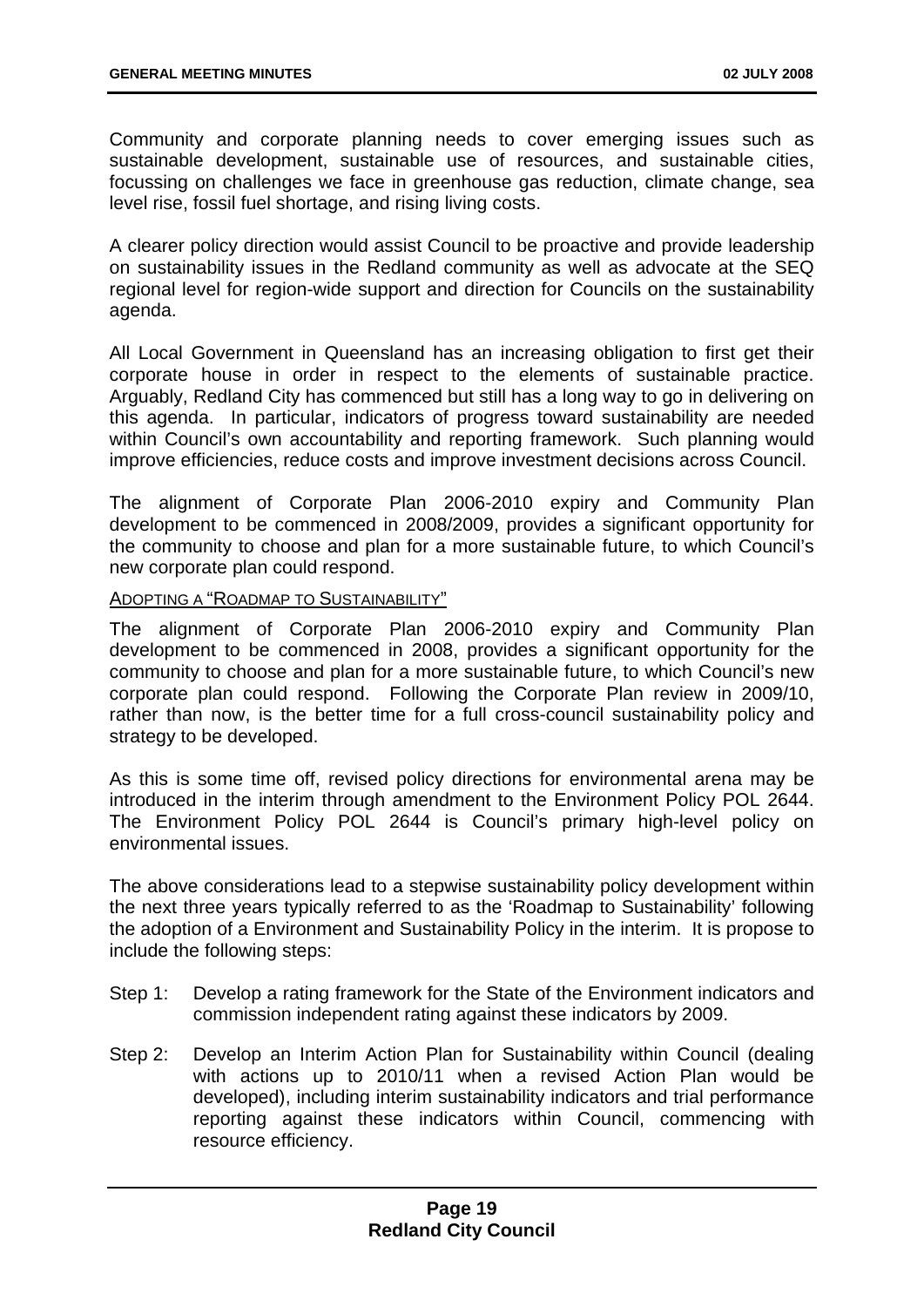- Step 3: Develop sustainable future (planning scenarios) for the Redland community as part of and underpinning the new 'community plan';
- Step 4: Embed community directions for sustainability (of the new Community Plan) in the new Corporate Plan and Operational Plan commencing 2010;
- Step 5: Develop a new cross-council Sustainability Policy, and review and amend where necessary the Environment Policy POL 2644 by 2011.
- Step 6: Review and expand the Action Plan for Sustainability within Council, including sustainability indicators and reporting*.*

#### ADOPTING UNITED NATIONS "MELBOURNE PRINCIPLES" FOR OUR COMMUNITY LEVEL APPROACH

It is proposed that Council adopt and uses the Melbourne Principles for Sustainable Cities to guide the development of:

- The Redlands community plan;
- The Council's Corporate Plan;
- Council's Sustainable Policy and Strategy.

It is appropriate to base our community level planning on these principles recognising that the Council's Corporate Plan, Policy and Strategy will in turn be based on the principles.

The Melbourne Principles have international standing and credibility. They were developed in 2002, by members of the United Nations Environment Program at a forum in Melbourne to develop a set of principles for Sustainable Cities. They were designed to be flexible enough to be adopted by cities around the world. They describe how a sustainable city might function, and provide a framework for action (see Attachment). The Melbourne Principles have been adopted for use by many councils across Victoria and NSW and some further a field in Australia.

The Melbourne Principles begin with a vision "to create environmentally healthy, vibrant and sustainable cities where people respect one another and nature, to the benefit of all." The ten Melbourne Principles for Sustainable Cities are intended to guide thinking and provide a strategic framework for action. The Principles are not prescriptive. They allow cities to develop sustainable solutions that are relevant to their particular circumstances. They can help to bring together citizens and decisionmakers, whose participation and cooperation is essential in transforming our cities to sustainable units.

Key principles include:

- the need for a city to define a vision that involves its citizens in sharing of aspirations, responsibility and opportunity;
- an understanding that economic strategies must not impede basic human rights of sustenance, hygiene and shelter;
- respect for nature, and a commitment to its care;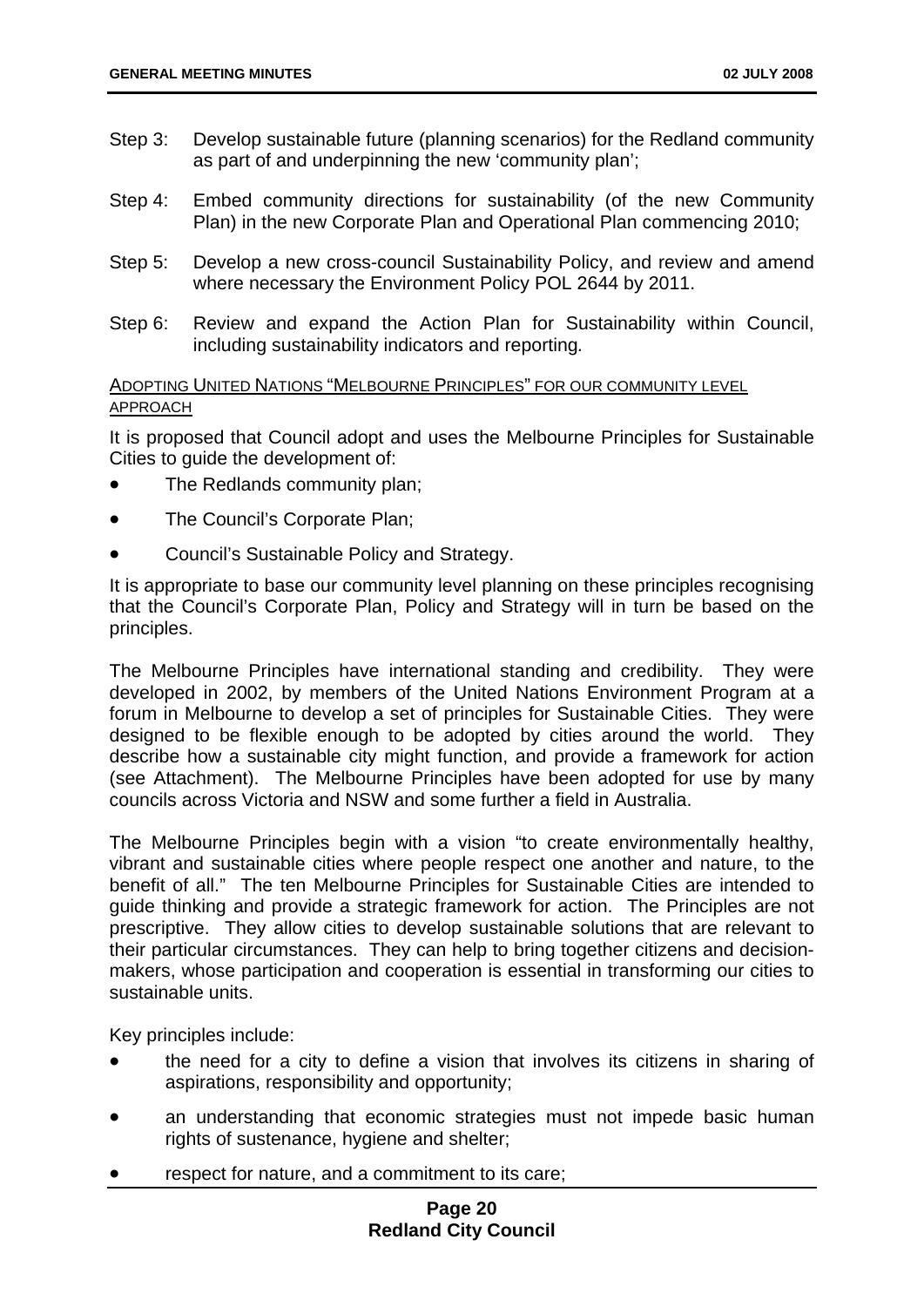- definition of the ecological 'footprint' of a city and a commitment to reduce this impact – problems should be tackled locally and now, rather than elsewhere and in the future;
- a continual process of benchmarking, monitoring and measuring progress.

It is envisaged that the Community Plan may arrive at themes for the Redland community that translate the Melbourne Principles into 'Redlands Principles' in much the same way as has been accomplished in Councils who have used them previously. For example, see Attachment which shows how the principles were translated for Manly City in Sydney.

#### REVIEWING THE CURRENT ENVIRONMENT POLICY POL 2644

The current Environment Policy POL 2644, and the proposed amended Environment and Sustainability Policy POL 2644 are shown in the attachments.

It is proposed that an Interim **Corporate** Sustainability Action Plan be developed under the new policy, based on that outlined by the *Leading by example: The Sustainability Code of Practice for Government Agencies and Resource Guide for Implementation*. Under the Code, agencies prepare a Sustainability Action Plan to meet the following commitments (amended for relevance to RCC)—

- a. Planning, reporting and decision making are conducted in accordance with the sustainability principles.
	- i. Incorporate sustainability principles and actions in strategic and business planning and budgeting;
	- ii. Report on sustainability achievements in annual reports;
	- iii. Where appropriate, use a sustainability assessment in planning and decision making;
	- iv. Where relevant, incorporate sustainability principles and practices into local laws as they are reviewed, drafted or amended;
	- v. Where appropriate, actively engage stakeholders and the public regardless of age, gender, culture, ability and location—in transparent policy development and decision-making processes.
- b. Council operations support sustainability.
	- i. Ensure procurement complies with and incorporate sustainability principles;
	- ii. Where appropriate, integrate service delivery across departments;
	- iii. Improve environmental performance through minimising the consumption of energy, water and other resources, reducing waste and maximising recycling;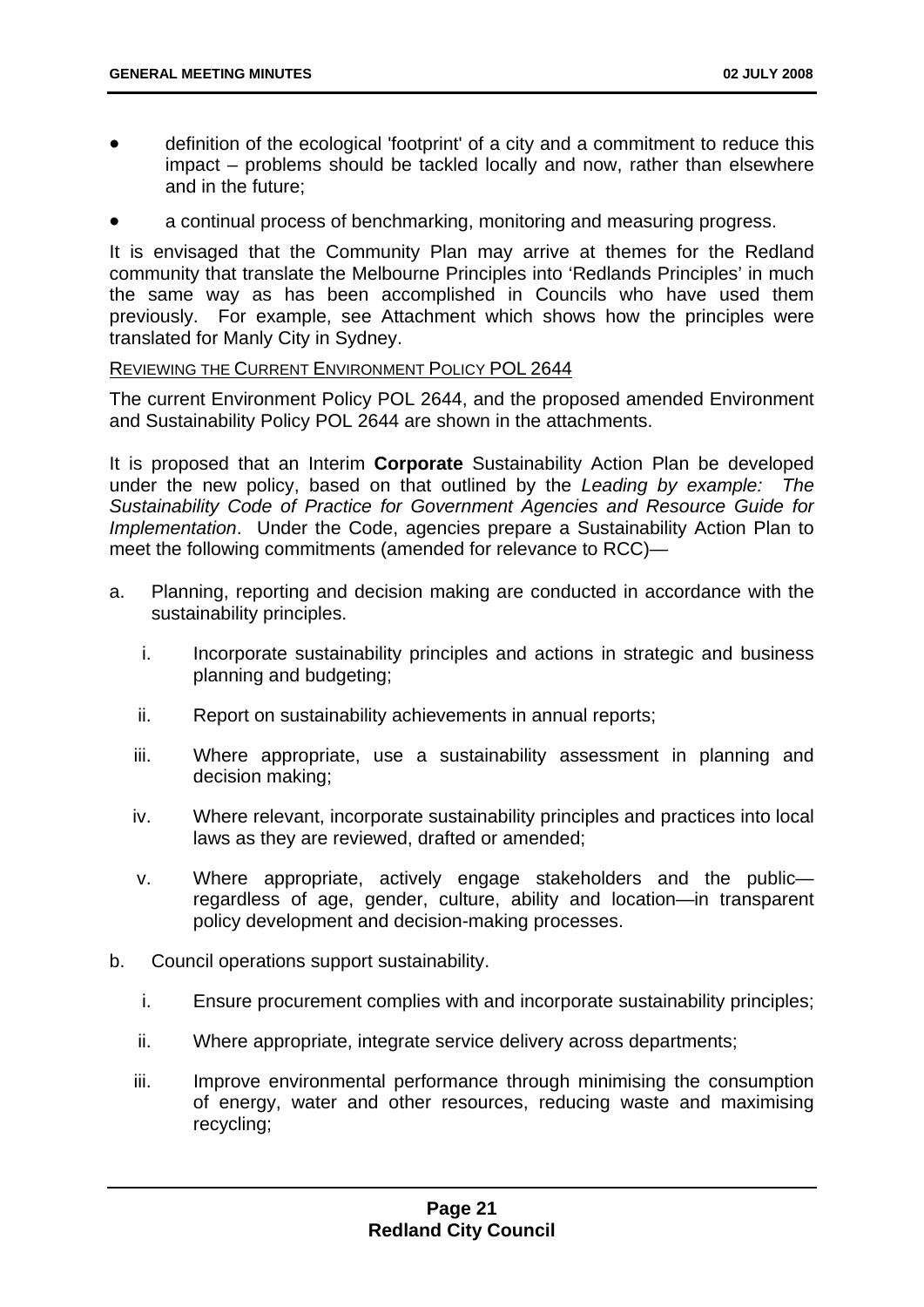- iv. Minimise the number of vehicles, reduce vehicle use, maximise fuel efficiency, promote alternative fuels and modes of travel and offset greenhouse gas emissions;
- v. Incorporate sustainability considerations into the design, procurement, leasing, construction, maintenance and management of Council buildings and other built assets and to the management or development of Councilowned land.
- c. Council employees are encouraged and empowered to support sustainability.
	- i. Continually improve all employees' knowledge about sustainability through education and training and through opportunities to actively engage in developing agency capability in this area.
	- ii. Support employees in understanding and respecting diversity through antiracist, equal opportunity and cross-cultural awareness training programs and utilizing means to redress where legislation permits.
	- iii. Encourage employees to contribute to community development through voluntary initiatives that support sustainability.
	- iv. Implement occupational health and safety measures in the workplace to improve environmental, economic and social outcomes.

#### LINKING SUSTAINABILITY POLICY WITH STATE OF ENVIRONMENT REPORTING

Council released the first State of the Environment (SOER 2008) report to the Redland community in April 2008, after more than four years of work. SOER 2008 presents a snapshot of the Redlands environment through 58 indicators examining the atmosphere, waterways, land, biodiversity, human settlements and cultural heritage. Essentially the role of the SOE report is to present the science available against the 58 indicators, and will be reviewed and re-issued every 4 years. The SOE Reporting framework also includes:

- a biennial SOE Report Card, that provides independent ratings of each of the indicators (first rating report due in 2009);
- a biennial Council Management Response (due with the Report Card in 2009).

Council is currently developing a framework to critically and independently rate the environmental performance of the Redlands community (it's not just about the Council) and establish benchmarks for future reporting.

Clearly, the SOER 2008 provides a major input to the development of sustainability policy and strategy in both the community and corporate dimensions, and the SOE Report Card and Council Management Response to be published in early 2009 are intended to inform the development of the new Community and Corporate Plans.

Council also currently presents a simple analysis of annual performance against a set of indicators from the Global Reporting Initiative within Council's Annual Reports. This may be viewed as a precursor to a more rigorous standard of sustainability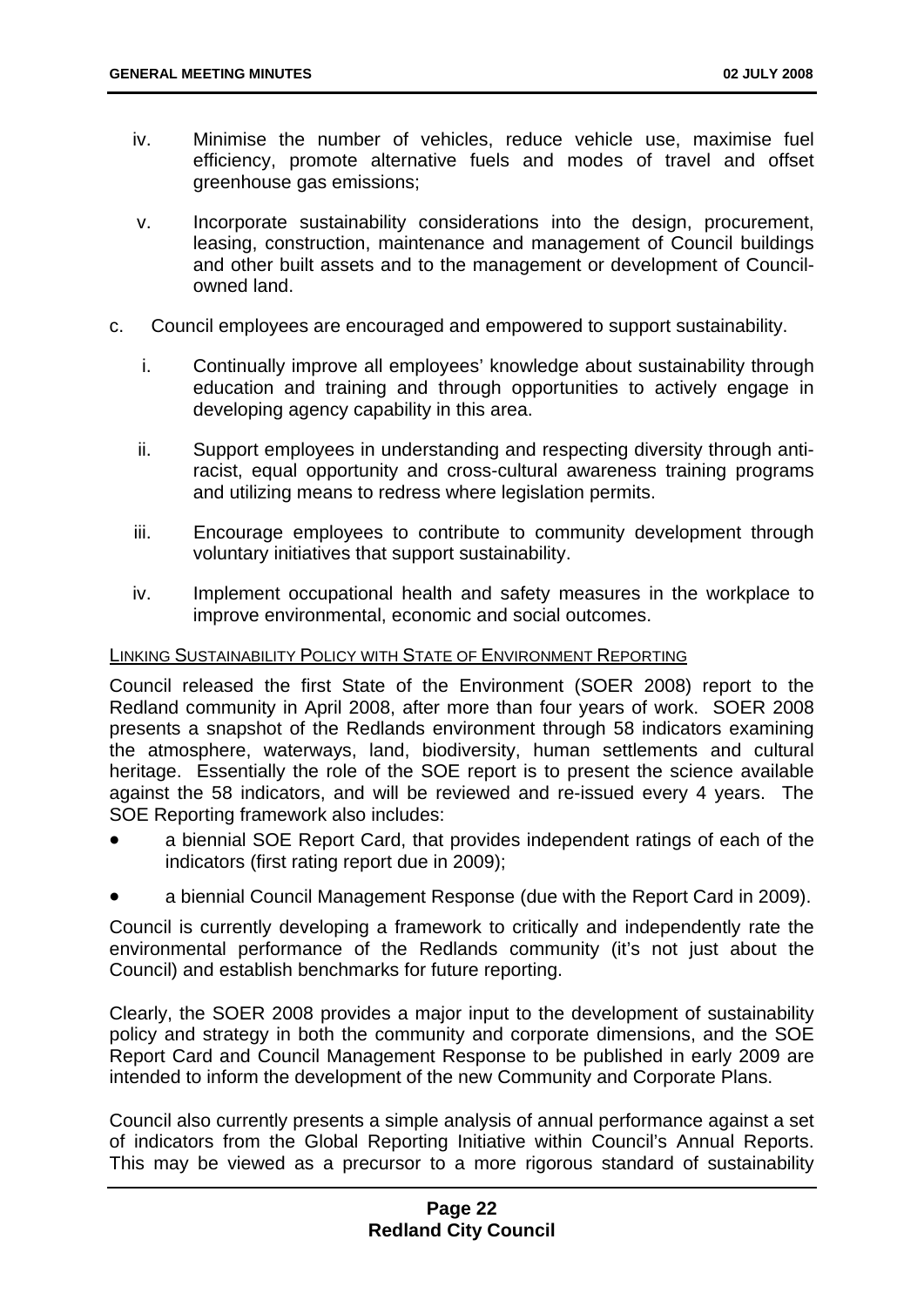reporting recommended for development in this report. However, it would be a goal that such reporting be compatible with the Global Reporting Initiative (G3) Guidelines, and be so structured that it provides input to annual reports.

#### **RELATIONSHIP TO CORPORATE PLAN**

The Redland City Council Corporate Plan commits to sustainability by measuring decisions against the 'quadruple bottom line' environmental, social/community, and economic yardstick and a fourth indicator of 'good governance'.

The recommendations support Council's high level commitment to sustainability in the Corporate Plan, but lead to amendment of strategic priorities.

#### **FINANCIAL IMPLICATIONS**

It is not possible to quantify the financial implications of the recommendations, which deal with high-level policy directions of Council. Almost by definition however, sustainability policy and strategy will have a positive rather than negative impact Councils financial position. For example, sustainability:

- requires that individual financial decisions be made with a view to long-term value for money, rather than simply taking the cheapest short-term option;
- involves increased resource efficiency, recycling, and reuse;
- involves planning that predicts and manages the financial impacts of future fossil fuel shortage and climate change impacts.

In the short term, the SOE Independent Report Card is funded from the current operational budgets.

#### **PLANNING SCHEME IMPLICATIONS**

The Land Use Planning Group was consulted and it is considered that the outcome of recommendations in this report will not require any immediate amendments to the Redlands Planning Scheme.

#### **CONSULTATION**

The following were consulted and asked to review this report:

- the Environmental Management Group;
- the Community and Social Planning Group endorse the report but do point out that the new policy is not strong in the sustainable communities and cultural sustainability areas. This comment accepted and agreement that these are desirable content changes for the future 'sustainability policy' at Step 5 of the 'Roadmap to Sustainability';
- the Economic Development Group;
- the Corporate Planning Performance & Risk Group. Manager Corporate Planning Performance & Risk Group has indicated strong support for this report and recommendations. It was stated that this report is excellent and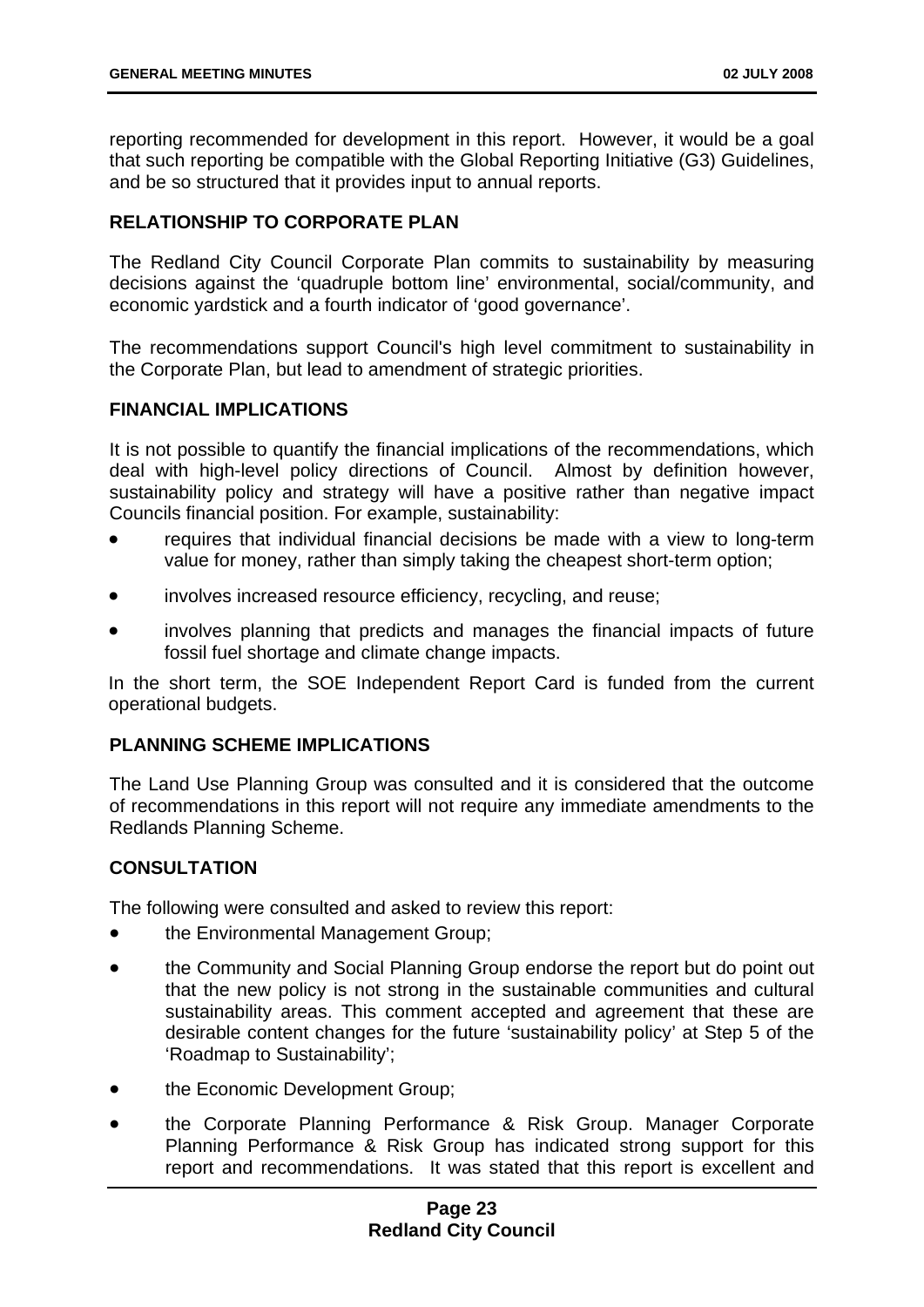identifies all the key issues. The recommendations are well thought out and well argued. It is therefore important for all managers to fully support this approach as it will provide the head of power and direction for Council into the future. This will certainly be a major piece of work for the Planning and Policy Department following the finalisation of the Community Plan in 2009.

#### **OPTIONS**

#### **PREFERRED**

That Council resolve to:

- 1. Repeal the current Environment Policy POL 2644;
- 2. Adopt the amended Environment and Sustainability Policy POL-2644 as proposed in the attachment to establish the principles that underpin and policies that implement sustainability;
- 3. Adopt the 'Roadmap to Sustainability' that includes the following six steps:
	- Step 1: Develop a rating framework for the State of the Environment indicators and commission independent rating against these indicators by 2009.
	- Step 2: Develop an Interim Action Plan for Sustainability within Council (dealing with actions up to 2010/11 when a revised Action Plan would be developed), including interim sustainability indicators and trial performance reporting against these indicators within Council, commencing with resource efficiency.
	- Step 3: Develop sustainable future (planning scenarios) for the Redland community as part of and underpinning the new 'community plan';
	- Step 4: Embed community directions for sustainability (of the new Community Plan) in the new Corporate Plan and Operational Plan commencing 2010;
	- Step 5: Develop a new cross-council Sustainability Policy, and review and amend where necessary the Environment Policy POL 2644 by 2011;
	- Step 6: Review and expand the Action Plan for Sustainability within Council, including sustainability indicators and reporting; and
- 4. Adopt the Melbourne Principles for Sustainable Cities to guide the development of:
	- a) The Redlands community plan;
	- b) The Council's Corporate Plan; and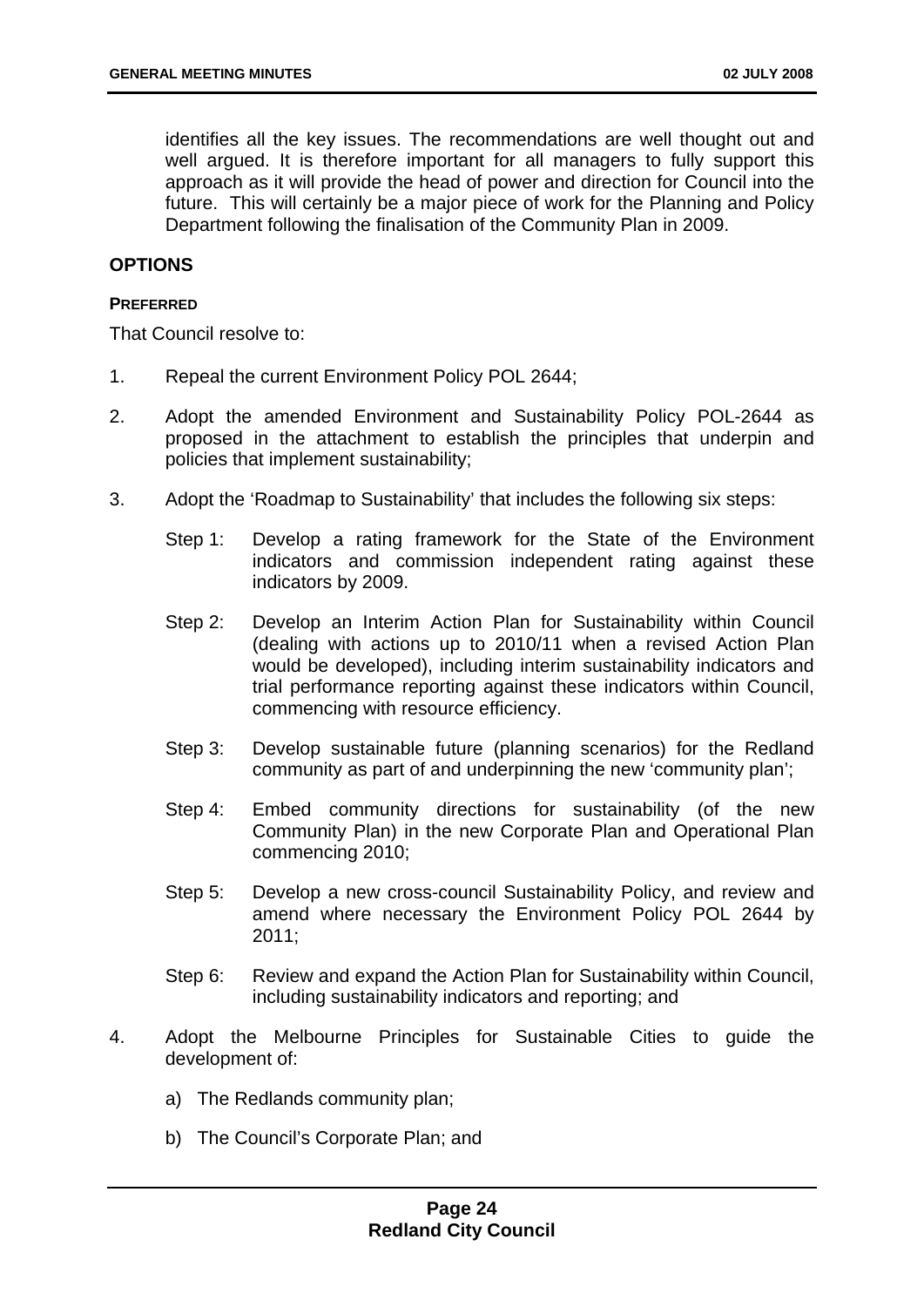c) Council's Sustainable Policy and Strategy.

#### **ALTERNATIVE**

That Council resolve to

- Repeal the current Environment Policy POL 2644 and replace it with the amended the Environment Policy POL-2644 as proposed in Attachment 3 to establish the principles that underpin and policies that implement sustainability; and
- On consideration of the issues, adopt an alternative Roadmap to Sustainability that includes other steps or alternative step sequence, or provide direction that officers prepare an alternative roadmap to include specific matters and resubmit this for adoption at a later date.

#### **OFFICER'S RECOMMENDATION**

That Council resolve to:

- 1. Repeal the current Environment Policy POL 2644;
- 2. Adopt the amended Environment and Sustainability Policy POL-2644 as proposed in the attachment to establish the principles that underpin and policies that implement sustainability;
- 3. Adopt the 'Roadmap to Sustainability' that includes the following six steps:
	- Step 1: Develop a rating framework for the State of the Environment indicators and commission independent rating against these indicators by 2009;
	- Step 2: Develop an Interim Action Plan for Sustainability within Council (dealing with actions up to 2010/11 when a revised Action Plan would be developed), including interim sustainability indicators and trial performance reporting against these indicators within Council, commencing with resource efficiency;
	- Step 3: Develop sustainable future (planning scenarios) for the Redland community as part of and underpinning the new 'community plan';
	- Step 4: Embed community directions for sustainability (of the new Community Plan) in the new Corporate Plan and Operational Plan commencing 2010;
	- Step 5: Develop a new cross-council Sustainability Policy, and review and amend where necessary the Environment Policy POL 2644 by 2011;
	- Step 6: Review and expand the Action Plan for Sustainability within Council, including sustainability indicators and reporting; and
- 4. Adopt the Melbourne Principles for Sustainable Cities to guide the development of: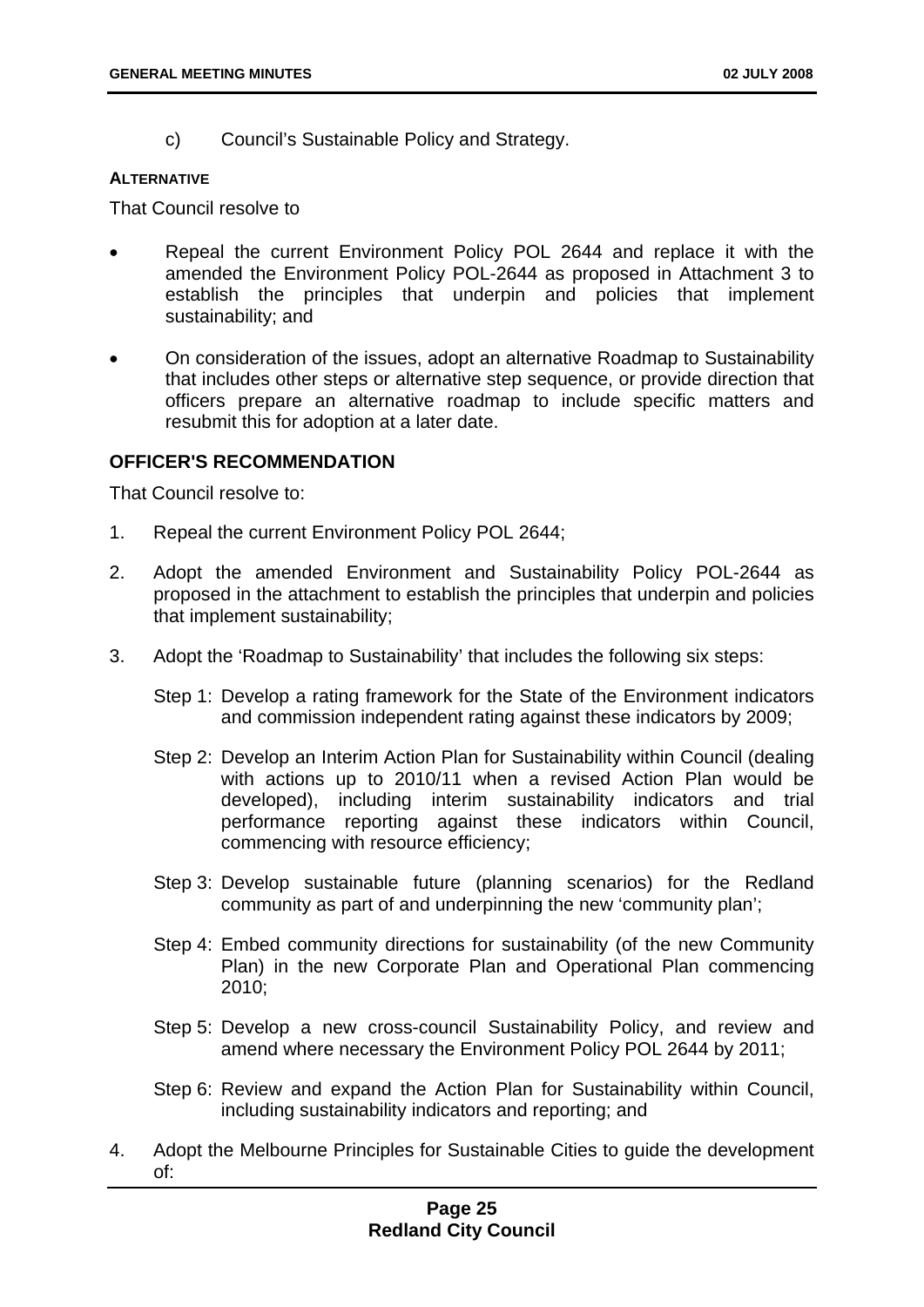- a) The Redlands community plan;
- b) The Council's Corporate Plan; and
- c) Council's Sustainable Policy and Strategy.

#### **COMMITTEE RECOMMENDATION/ COUNCIL RESOLUTION**

Moved by: Cr Ogilvie Seconded by: Cr Elliott

**That this item be deferred to a future Planning & Policy Committee meeting pending further discussion, including financial implications.** 

#### **CARRIED**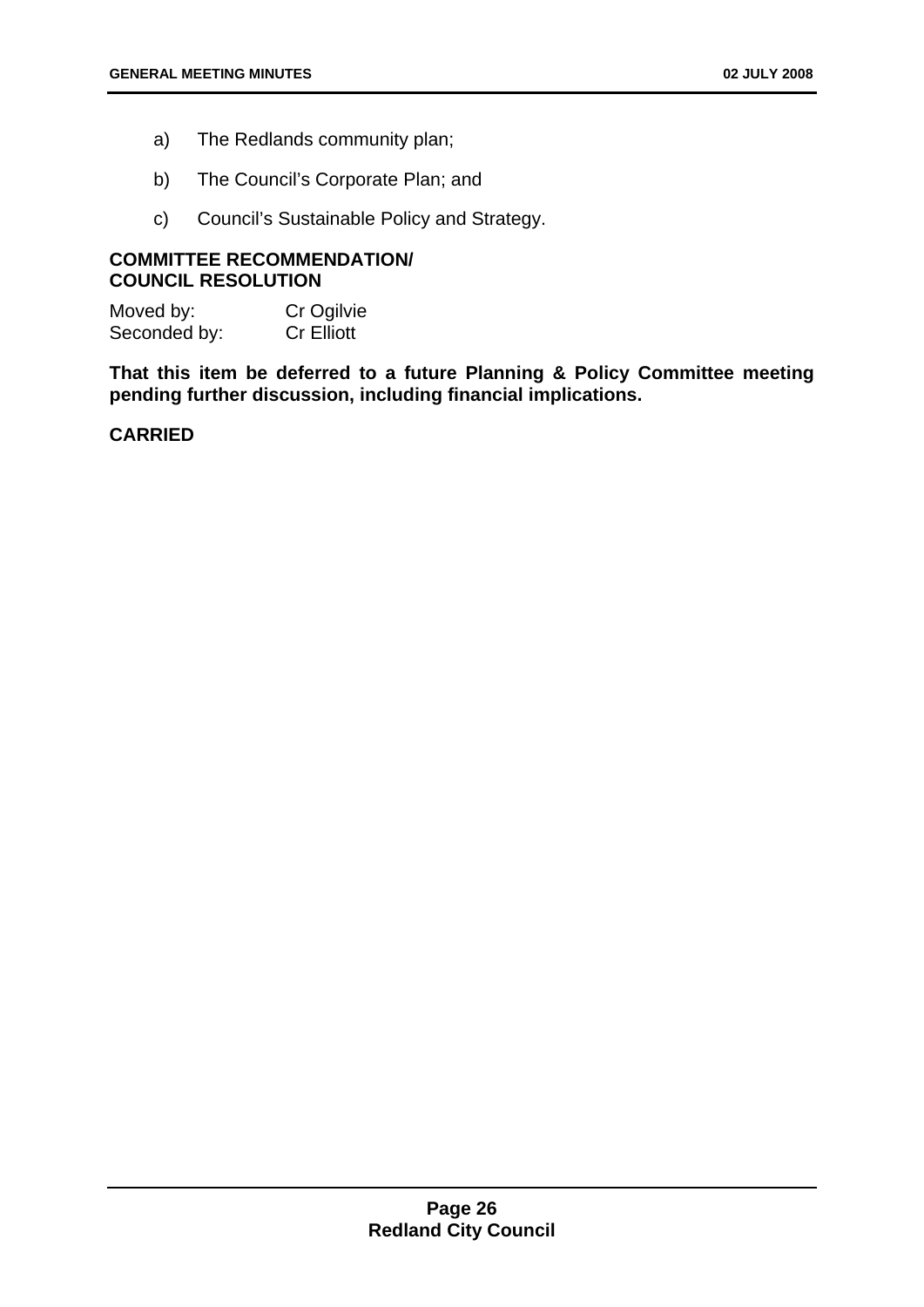#### <span id="page-32-0"></span>**10.1.4 WAIVING FEES FOR DISPOSING NON COMMERCIAL HOUSEHOLD WASTE ON THE ISLANDS**

| <b>Dataworks Filename:</b>       | <b>Waste Transfer Stations</b>                                        |
|----------------------------------|-----------------------------------------------------------------------|
| <b>Responsible Officer Name:</b> | <b>Gary Photinos</b><br><b>Manager Environmental Management Group</b> |
| <b>Author Name:</b>              | <b>Gary Photinos</b><br><b>Manager Environmental Management Group</b> |

#### **EXECUTIVE SUMMARY**

The Council's Internal Audit Office conducted a review of Gatehouse Operations; Rates charging and servicing payments in October 2007.

The review identified an inconsistency in the application of a disposal fee waiver between the Southern Moreton Bay Island residents and North Stradbroke Island resident who dispose of car bodies at Island Waste Transfer Facilities.

This report recommends that Council waive fees for all Moreton Bay Island residents' non commercial household waste disposed of at Council Island Transfer Stations and that the revenue foregone be acknowledged as a Community Service Obligation.

#### **PURPOSE**

That Council resolve to waive fees for all Moreton Bay Islands (including North Stradbroke Island) residents who dispose the following non commercial household waste at the Moreton Bay Island Waste Transfer facilities:

- Refrigerators/freezers/air conditioners;
- Car bodies/caravans/metal boats:
- Car tyres; and
- Car tyres on rims.

#### **BACKGROUND**

- November 1999, Council by resolution decided to waive the disposal fee for disposal of car bodies on all the Bay Islands due to the large number of abandoned vehicles being illegally dumped on vacant land incurring disposal fees for the landowners.
- October 2007, Council's internal audit office reviewed the Gatehouse Operations and Rates Charging and Servicing Payments associated with the JJ Richards Waste Disposal Contract.
- The matter has now been reviewed and it recommended that the fee waiver remain for the Bay Islands and be extended to the island residents on North Stradbroke Island.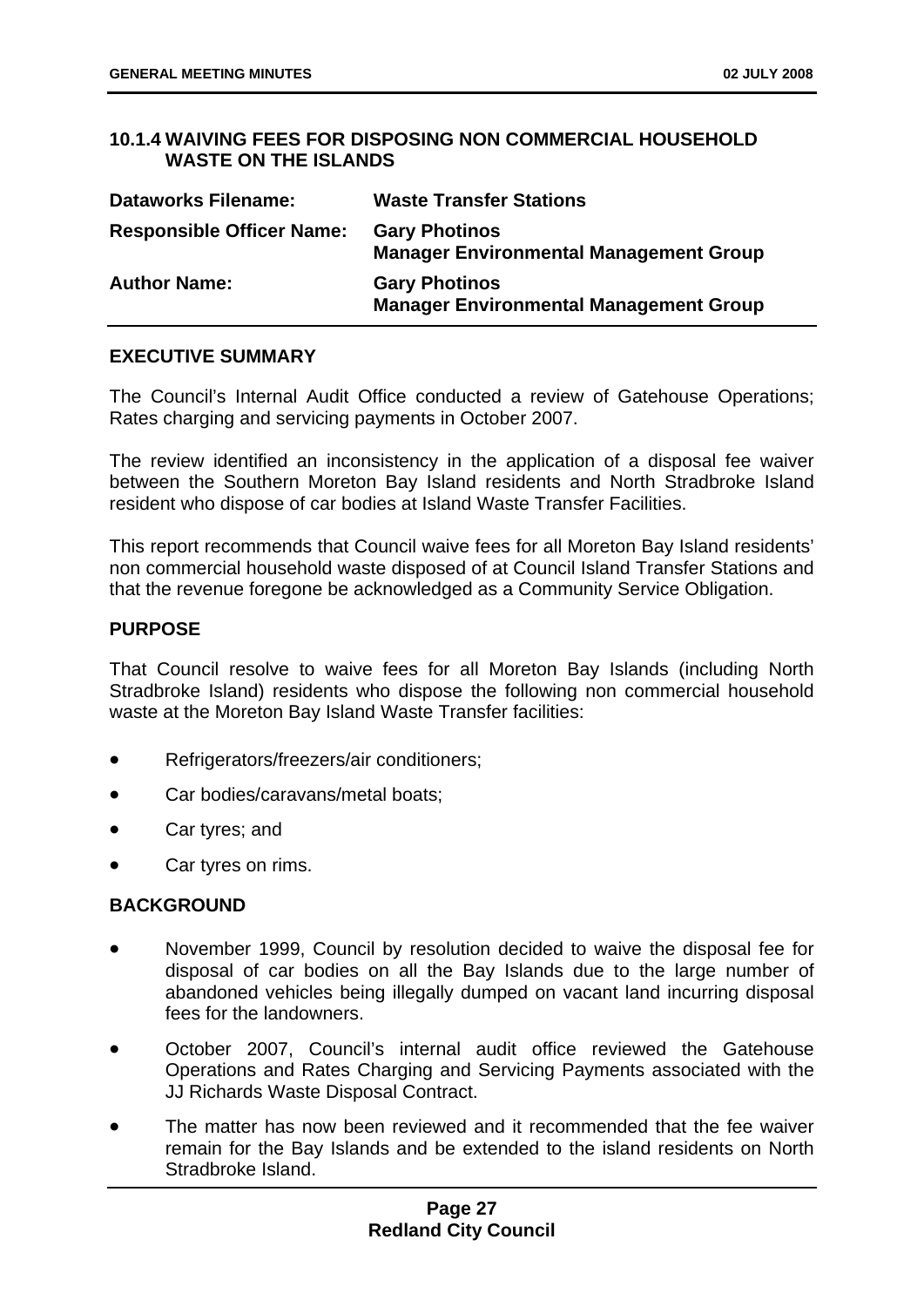#### **ISSUES**

REVIEW OF GATEHOUSE OPERATIONS AND RATES CHARGING BY COUNCIL'S INTERNAL AUDIT OFFICE

The Review of Gatehouse Operations: Rates charging and servicing payments (JJ Richards Contract) was in accordance with the approved Internal Audit Plan for 2007/08.

The objective of the review was to identify opportunities for improvement in relation to the contract and cash management of the gatehouse operations and the rates charging and servicing payments (JJ Richards Contract).

As a consequence of this review it was identified that Bay Island residents currently have, since 1999, received a waiver of disposal fees for car bodies. It was found there was a need to determine whether the 1999 Council decision to waive the fee for car bodies on all Bay Islands as a community service obligation was intended to apply to North Stradbroke Island also.

HISTORY OF WASTE DISPOSAL CHARGES FOR THE BAY ISLANDS

Although residents of Redland City can dispose of most items of household waste free of charge, transfer station fees do apply to the disposal of car bodies, fridges, freezers, air conditioners and tyres.

Council decided in November 1999 to waive the fees for disposal of car bodies on all Bay Islands as a community service obligation; however the fee continues to be applied on North Stradbroke Island.

The decision to waive fees for residents disposing of car bodies was prompted by the high cost to Council of retrieving and disposing of car bodies indiscriminately dumped on the Southern Moreton Bay Islands.

INDISCRIMINATE DUMPING OF HOUSEHOLD ITEM NORTH STRADBROKE ISLAND

Car bodies are continuing to be dumped indiscriminately on all Moreton Bay islands including North Stradbroke Island. Chargeable items of household waste are being dumped at nearby roadsides or left overnight at the entrance to the waste transfer facility.

The Senior Conservation Officer and the North Stradbroke Island Coordinator have also indicated that the indiscriminate dumping of these items is a continuing problem and they are regularly raising purchase orders to have the items removed by contractors.

The cost to Council to remove such items irresponsibly dumped on the islands is very high compared to the loss of revenue if residents had been able to dispose of the items free of charge at the island transfer stations.

#### **CONCLUSION**

Council should consider the impact on the environment of the irresponsible disposal of chargeable items against the amount of revenue which is being collected from

#### **Page 28 Redland City Council**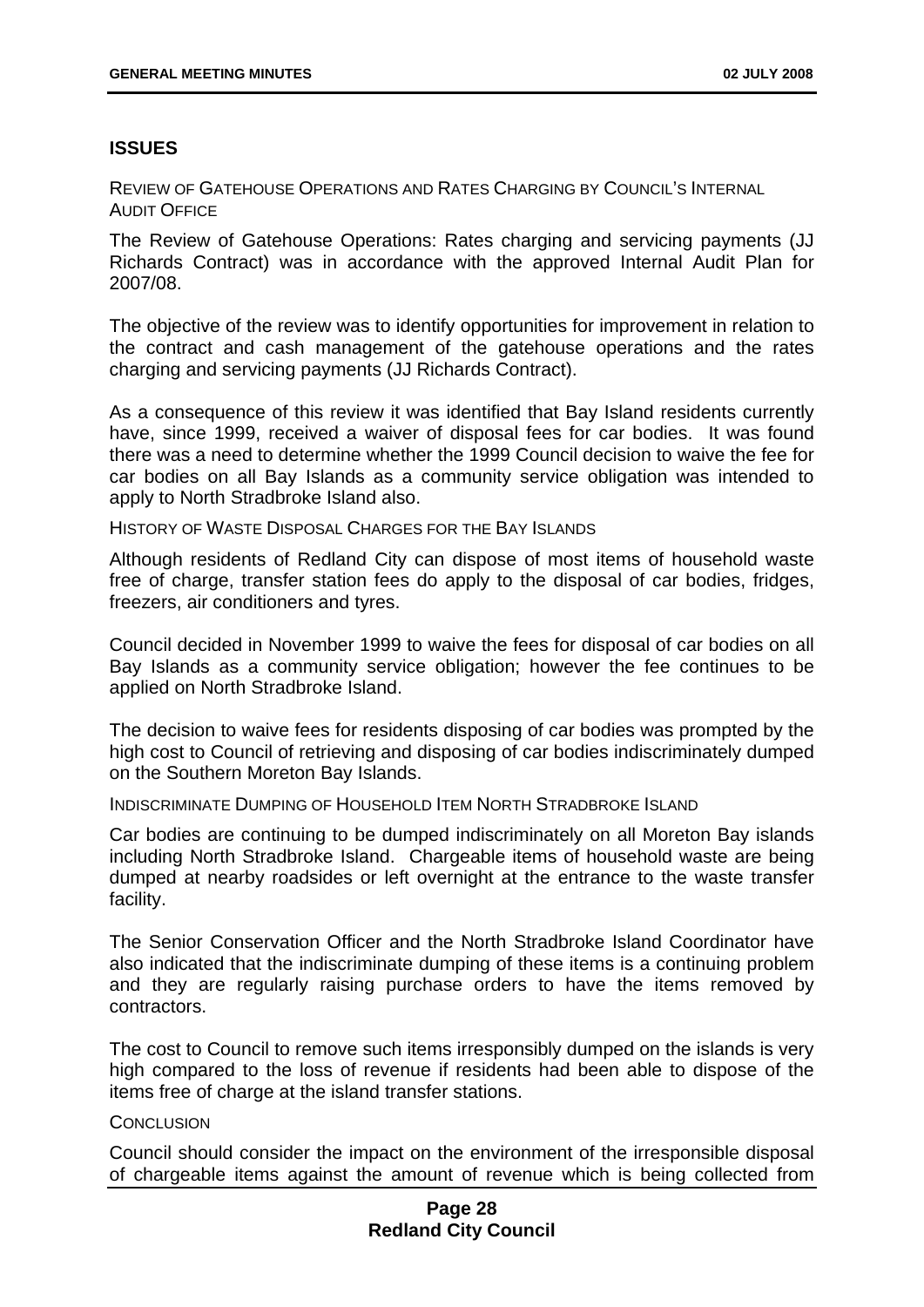Moreton Bay Island residents disposing of non commercial household waste at transfer stations.

The cost to Council to remove items indiscriminately dumped on the islands is very high compared to the loss of revenue if residents had been able to dispose of the items free of charge at the island transfer stations. Council may wish to accept the disposal of car bodies, refrigerators, freezers and tyres by residents at all island waste transfer stations as a Community Service Obligation.

#### **RELATIONSHIP TO CORPORATE PLAN**

The recommendation primarily supports Council's strategic priority for essential services to provide and maintain waste and waste services as well as Council's strategic priority for the natural environment ensuring the protection of environmental values.

#### **FINANCIAL IMPLICATIONS**

Redland Water and Waste has advised that the total revenue that would be foregone from fee waiver for car bodies, refrigerators, freezers, air conditioners and tyres for all Islands would be approximately \$2000, which would need to be reflected as a Community Service Obligation.

#### **PLANNING SCHEME IMPLICATIONS**

The Land Use Planning Group was consulted and it is considered that the outcome of recommendations in this report will not require any amendments to the Redlands Planning Scheme.

#### **CONSULTATION**

Consultation has been undertaken with the Operations and Maintenance Group and Redland Water and Waste who are in agreement with the fee waiver for all islands. The inappropriate dumping of car bodies, refrigerators, freezers and tyres near or around transfer stations on the islands also results in infrastructure damage to facilities.

The Internal Audit Officer has recommended that Environmental Management, in consultation with Waste Operations, put a proposal to Council to accept the disposal of car bodies and household waste by residents at all island waste transfer facilities, including the facility at North Stradbroke Island, as a Community Service Obligation.

#### **OPTIONS**

#### **PREFERRED**

That Council resolve as follows

1. To waive fees for all Moreton Bay Islands (including North Stradbroke Island) residents who dispose the following non commercial household waste at the Moreton Bay Island Waste Transfer facilities: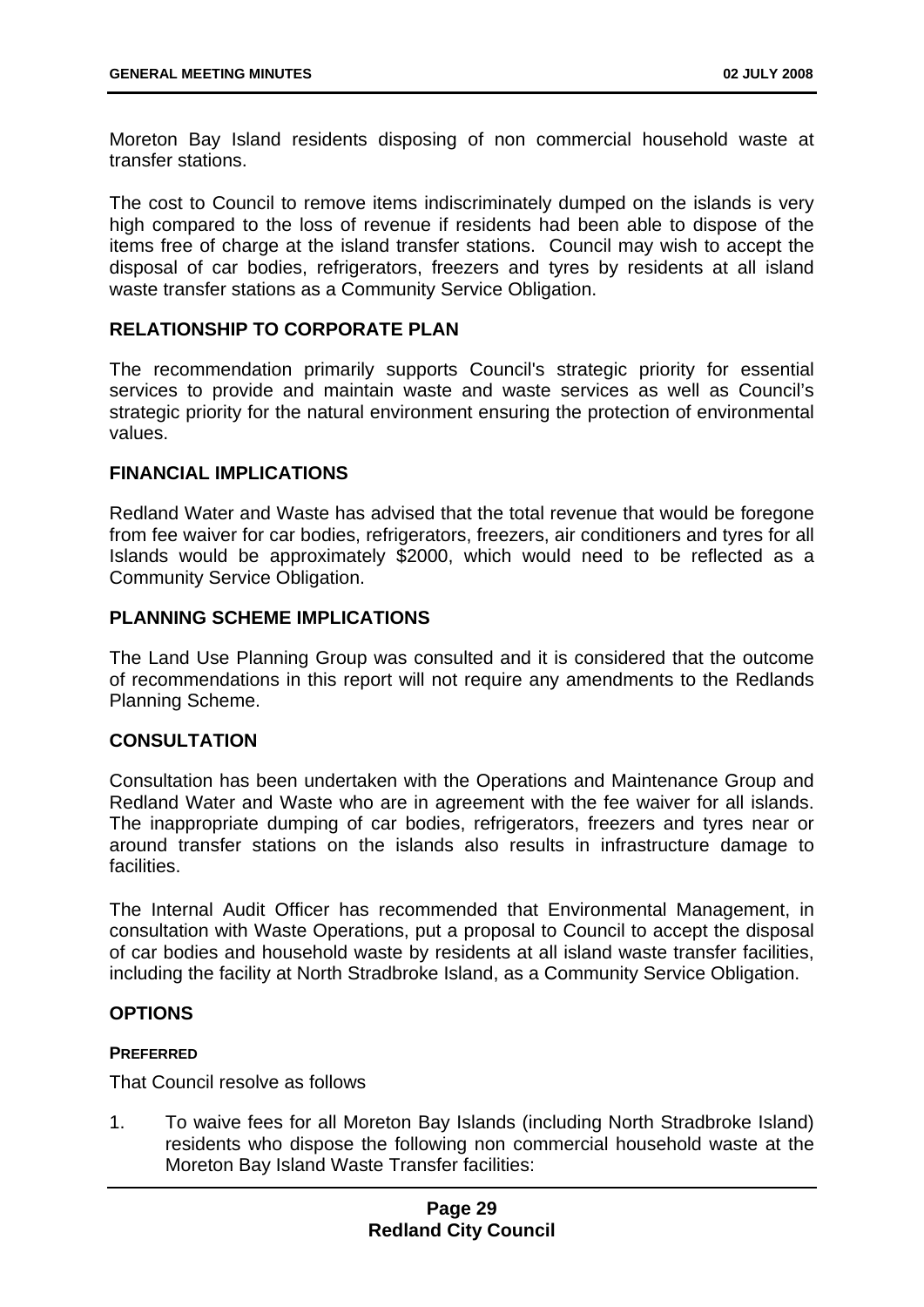Refrigerators/freezers/air conditioners;

Car bodies/caravans/metal boats;

Car tyres; and

Car tyres on rims; and

2. Refer the Community Service Obligation budget matter to an ensuing budget meeting of Council.

#### **ALTERNATIVE**

That Council resolve **not** to waive fees for all Moreton Bay Islands (Including North Stradbroke Island) residents who dispose the following non commercial household waste at the Moreton Bay Island Waste Transfer facilities:

- Refrigerators/freezers/air conditioners:
- Car bodies/caravans/metal boats;
- Car tyres; and
- Car tyres on rims.

#### **OFFICER'S/COMMITTEE RECOMMENDATION/ COUNCIL RESOLUTION**

| Moved by:    | Cr Ogilvie        |
|--------------|-------------------|
| Seconded by: | <b>Cr Elliott</b> |

#### **That Council resolve as follows**

- **1. To waive fees for all Moreton Bay Islands (including North Stradbroke Island) residents who dispose the following non commercial household waste at the Moreton Bay Island Waste Transfer facilities:** 
	- **a) Refrigerators/freezers/air conditioners;**
	- **b) Car bodies/caravans/metal boats;**
	- **c) Car tyres; and**
	- **d) Car tyres on rims; and**
- **2. Refer the Community Service Obligation budget matter to an ensuing budget meeting of Council.**

**CARRIED**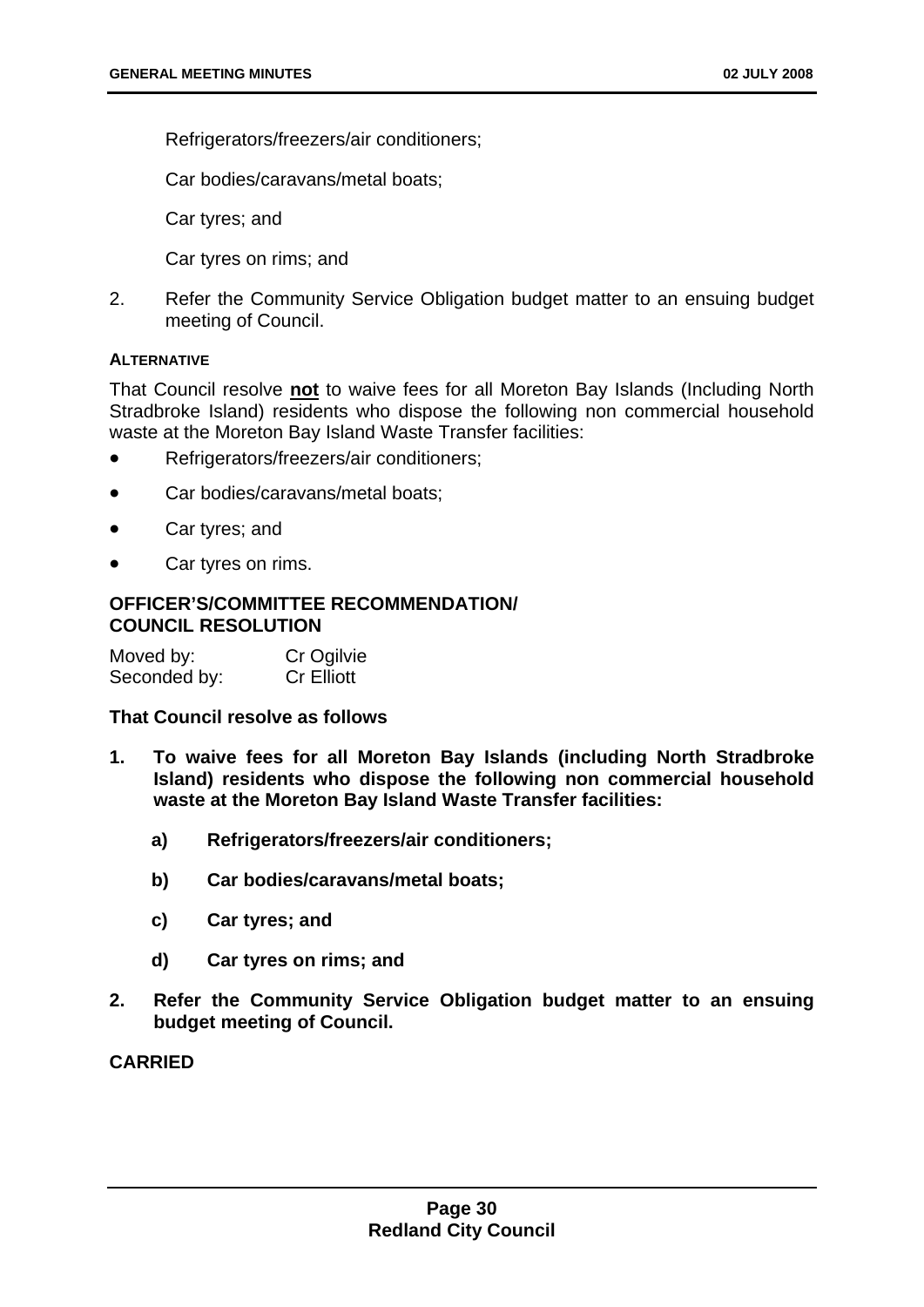# **11 REDLAND WATER AND WASTE COMMITTEE 17/06/08 - RECEIPT AND ADOPTION OF REPORT**

| Moved by:    | Cr Henry   |
|--------------|------------|
| Seconded by: | Cr Boglary |

That the Redland Water and Waste Committee Report of 17 June 2008 be received.

## CARRIED

## **DECLARATION OF OPENING**

Cr Henry declared the meeting open at 2.01pm.

## **RECORD OF ATTENDANCE AND LEAVE OF ABSENCE**

| <b>Members Present</b>                       |                                                     |
|----------------------------------------------|-----------------------------------------------------|
| Cr D Henry                                   | <b>Chair and Councillor Division 3</b>              |
| Cr M Hobson                                  | Mayor – entered at 2.04pm                           |
| Cr W Boglary                                 | <b>Councillor Division 1</b>                        |
| Cr C Ogilvie                                 | Councillor Division 2 – entered at 2.05pm           |
| Cr P Dowling                                 | <b>Councillor Division 4</b>                        |
| Cr B Townsend                                | Councillor Division 5 - entered at 2.07pm           |
| Cr T Bowler                                  | Mayor and Councillor Division 6 – entered at 2.04pm |
| <b>Cr M Elliott</b>                          | <b>Councillor Division 7</b>                        |
| <b>Cr K Reimers</b>                          | <b>Councillor Division 8</b>                        |
| Cr K Williams                                | <b>Councillor Division 9</b>                        |
| Cr H J Murray                                | <b>Councillor Division 10</b>                       |
| <b>Committee Manager</b>                     |                                                     |
| Mr G Soutar                                  | General Manager Redland Water & Waste               |
| <b>Officers</b>                              |                                                     |
| Mr R Turner                                  | <b>Acting Chief Executive Officer</b>               |
| Mr B Taylor                                  | <b>Manager Treatment Operations</b>                 |
| Mr K McGuire                                 | A/Manager Customer Service & Business Performance   |
| <b>Minutes</b>                               |                                                     |
| Mrs J Parfitt                                | Corporate Meetings & Registers Officer              |
| <b>PUBLIC PARTICIPATION AT MEETING</b>       |                                                     |
| Nil                                          |                                                     |
| <b>DECLARATION OF INTEREST</b>               |                                                     |
| Nil                                          |                                                     |
| <b>MOTION TO ALTER THE ORDER OF BUSINESS</b> |                                                     |
| Nil                                          |                                                     |

Cr Elliott left the meeting at 2.35pm during discussion on item 1.1.

# **Page 31 Redland City Council**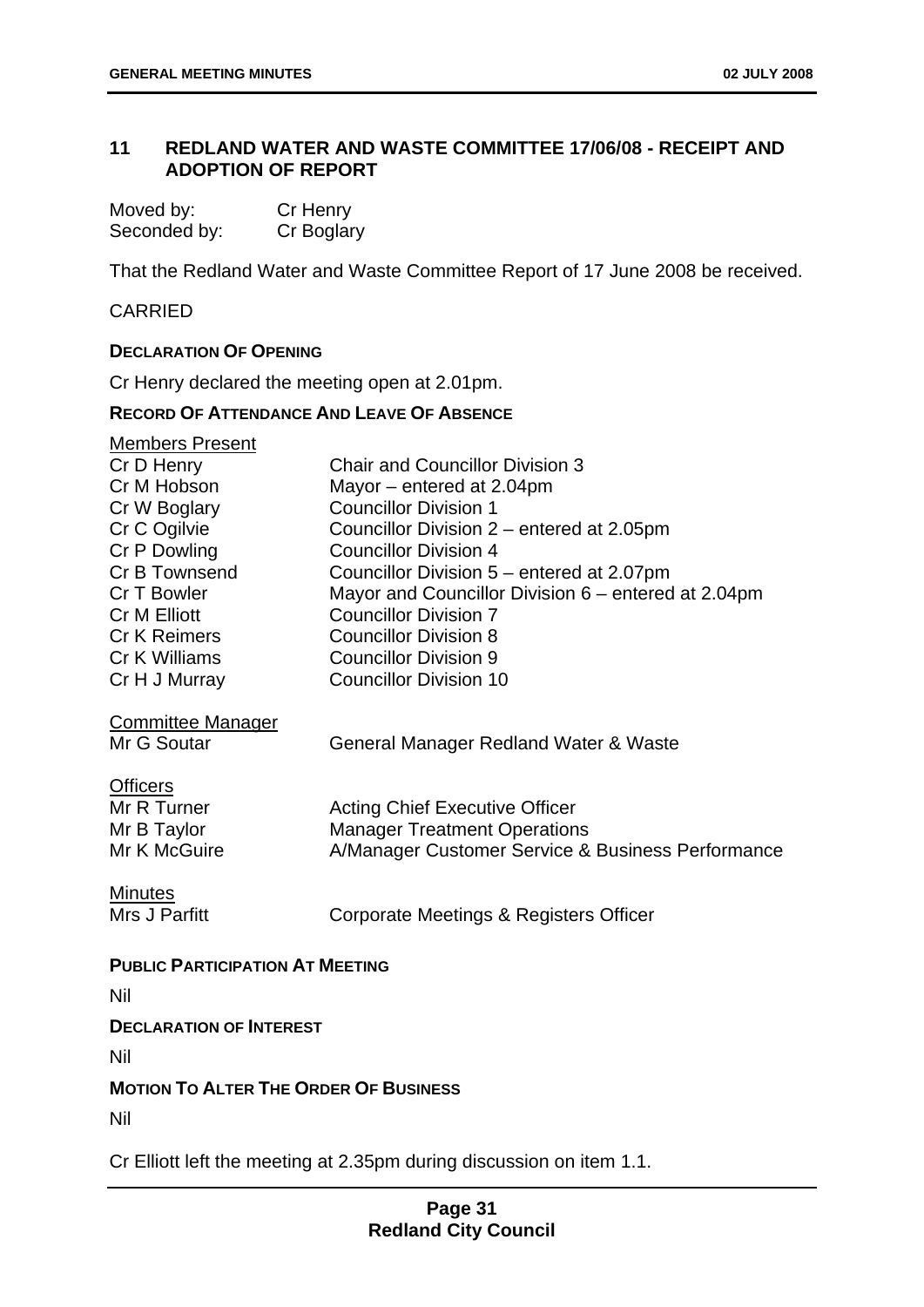Cr Ogilvie left the meeting at 2.43pm during discussion on item 1.1.

#### **11.1 REDLAND WATER AND WASTE**

## **11.1.1 REDLAND WATER & WASTE COUNCIL BUSINESS UNIT REPORT – MAY 2008**

| <b>Dataworks Filename:</b>       | <b>WW Redland Water &amp; Waste Committee</b><br><b>WM Redland Water &amp; Waste Committee</b><br><b>WS Redland Water &amp; Waste Committee</b>                                                      |
|----------------------------------|------------------------------------------------------------------------------------------------------------------------------------------------------------------------------------------------------|
| <b>Attachments:</b>              | <b>Business Unit Report - May 2008</b><br><b>Appendix A – Additional Water Quality Indicators</b><br><b>Appendix B - Wastewater Treatment Plants</b><br><b>Supplementary Performance Information</b> |
| <b>Responsible Officer Name:</b> | <b>Gary Soutar</b><br><b>General Manager, Redland Water &amp; Waste</b>                                                                                                                              |
| <b>Author Name:</b>              | <b>Gary Soutar</b><br><b>General Manager, Redland Water &amp; Waste</b>                                                                                                                              |

# **EXECUTIVE SUMMARY**

The Redland Water & Waste (RWW) Council Business Unit report is presented to Council for noting. The report provides the business unit's performance for the month of May 2008 and covers financial and non-financial indicators for water, wastewater and waste.

It is expected that, most of the time the report findings will be "business as usual". Where exceptions occur, these will be highlighted.

The report provides a regular opportunity for Council to consider the performance of RWW and to respond to any exceptional reporting.

Council is provided with the option to accept the report or, accept it and request additional information or a review of performance.

#### **PURPOSE**

To report on the ongoing performance of the business unit against key performance indicators (KPIs).

## **BACKGROUND**

RWW's performance plan identifies KPIs for which performance targets have been agreed with Council. Reporting is done each month through the RWW Committee.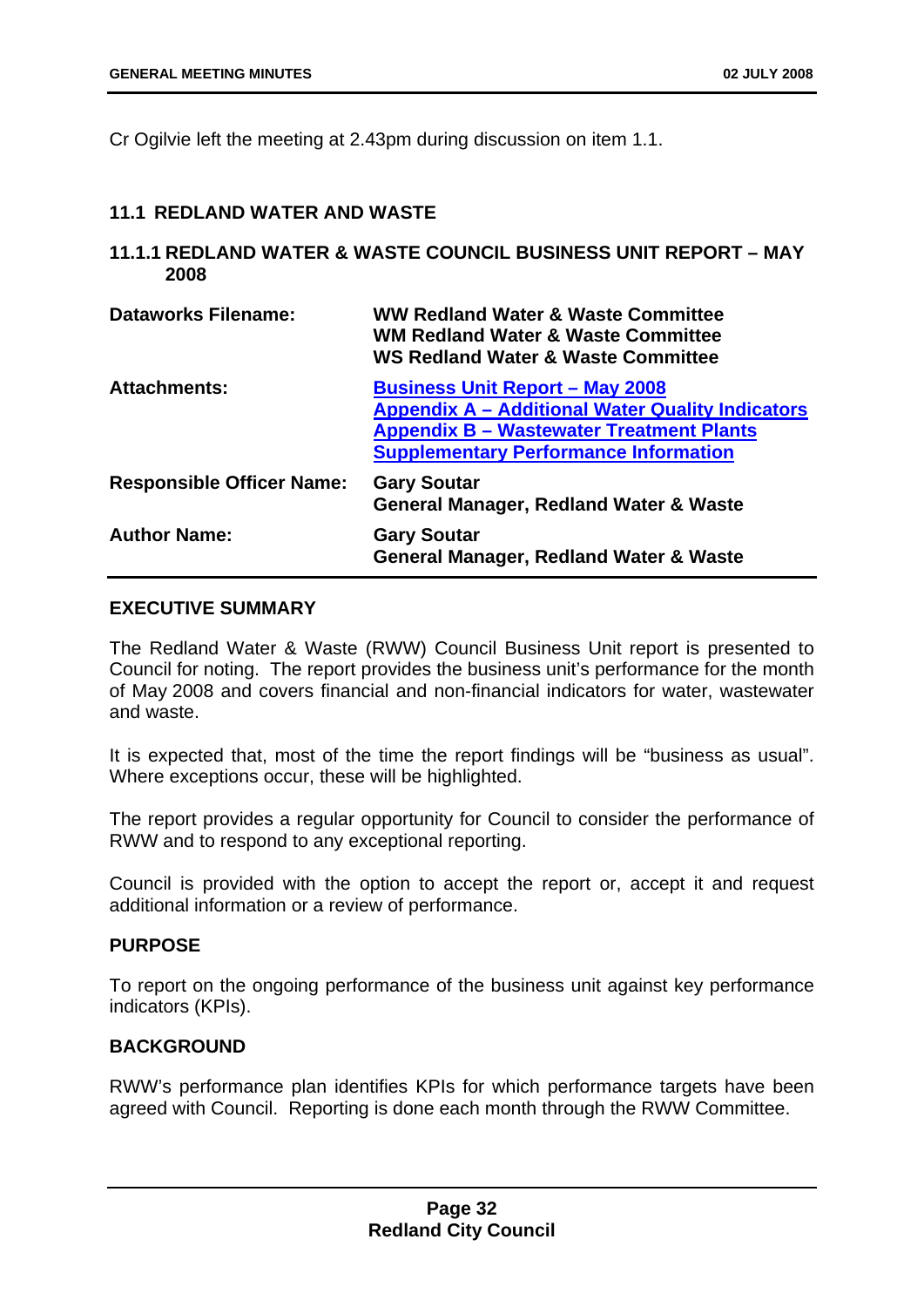# **ISSUES**

The report is provided to Council as a means of monitoring the performance of RWW for the activities of water, wastewater and waste.

The first part of the report comprises a "snapshot" of the business unit's achievement in meeting KPIs (year-to-date) and financial report card.

The report then provides specific financial report and commentary, capital expenditure (graphically) and a detailed customer overview.

The main body of the report focuses on actual levels of achievement against the KPIs for the month. Where exceptions have occurred and targets not met, an explanation is given as well as action taken to improve performance.

The report closes with a summary of the major issues for each group during the month.

# **RELATIONSHIP TO CORPORATE PLAN**

The recommendation primarily supports Council's strategic priority to provide and maintain water, wastewater and waste services to sustain our community.

Providing this report also supports Council's Governance strategic priority to provide a clear organisational direction supported by effective leadership and a framework of policies, plans and strategies that are responsive to the community's needs and which promote accountable and ethical standards of practice.

## **FINANCIAL IMPLICATIONS**

There are no direct financial implications resulting from this report. Financial implications may result where Council requests a performance review or requests an increase in performance standards.

# **CONSULTATION**

Consultation has occurred with:

- Manager Customer Service & Business Performance, RWW;
- Manager Treatment Operations, RWW;
- Manager Technical Support, RWW; and
- Senior Advisor, Financial Management, RWW.

## **OPTIONS**

## **PREFERRED**

That Council resolve to accept the Redland Water & Waste Council business unit report for May 2008, as presented in the attachment.

## **ALTERNATIVE**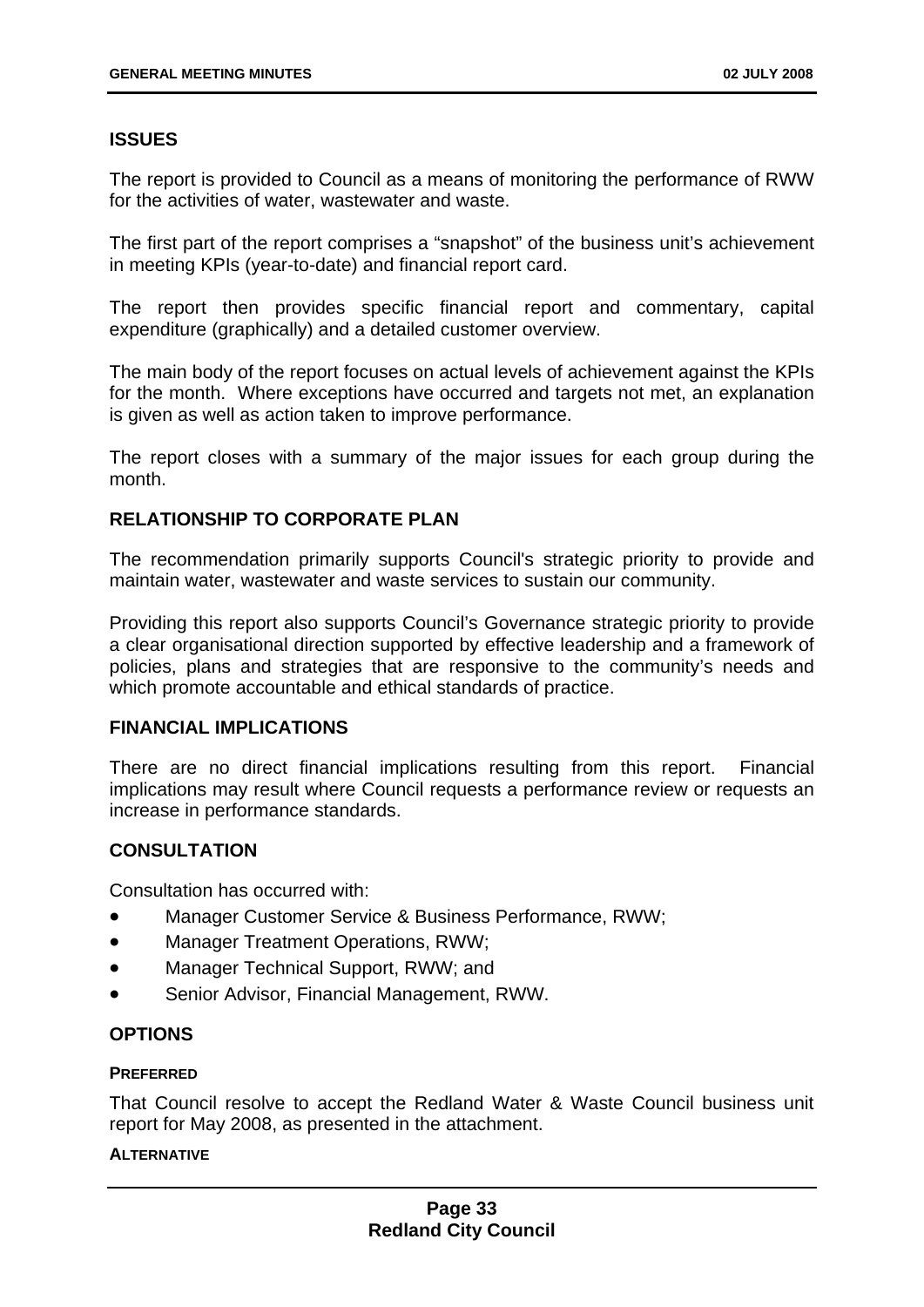That Council accepts the report and requests additional information or a review of performance.

## **OFFICER'S/COMMITTEE RECOMMENDATION/ COUNCIL RESOLUTION**

Moved by: Cr Henry Seconded by: Cr Ogilvie

**That Council resolve to accept the Redland Water & Waste Council Business Unit Report for May 2008, as presented in the attachment.** 

## **CARRIED**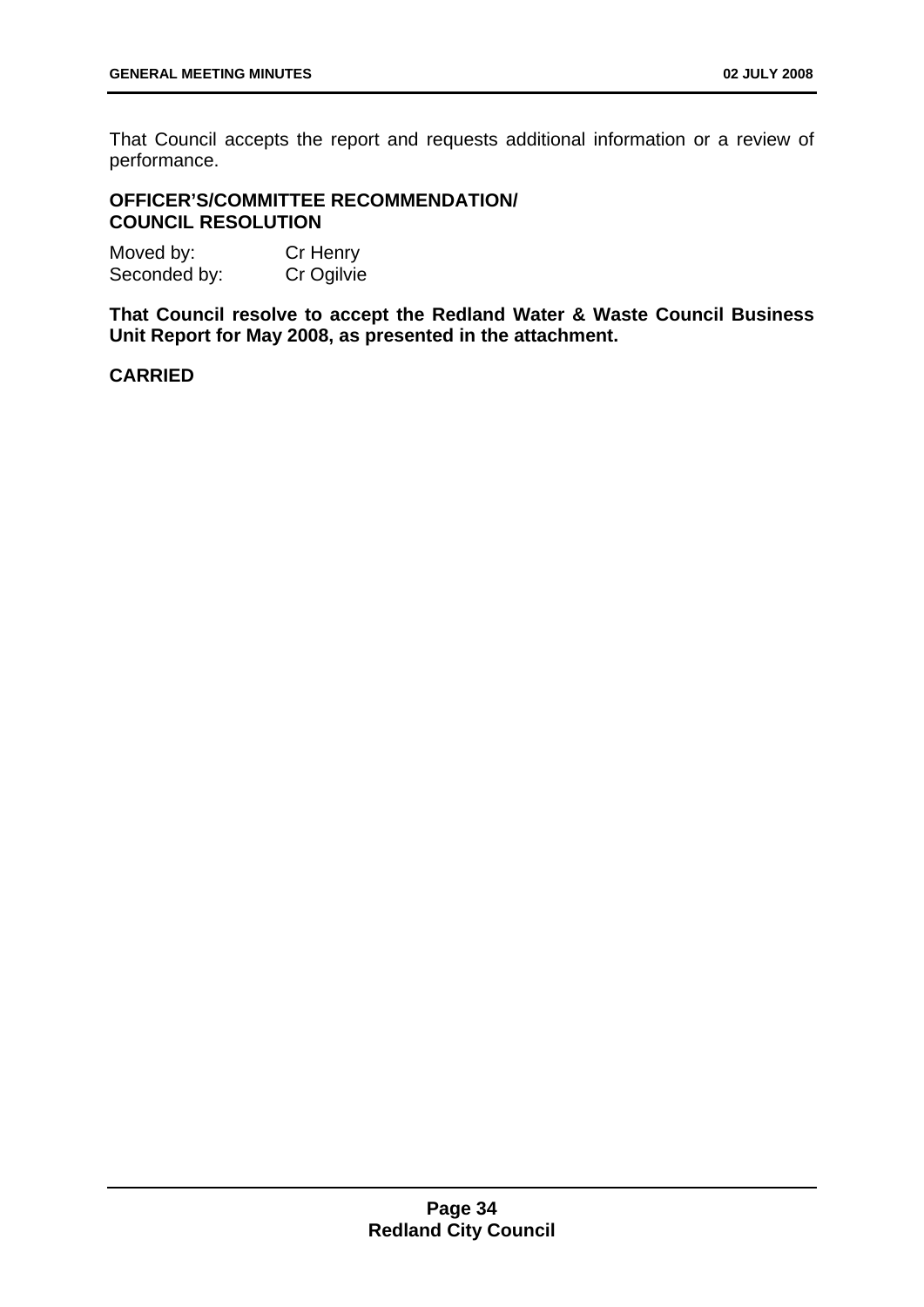## **11.1.2 NOTICE OF INTENTION TO AMEND COUNCIL RESOLUTION OF 30 APRIL 2008**

| <b>Dataworks Filename:</b>       | WM Tender RWW 55005-4                                                  |
|----------------------------------|------------------------------------------------------------------------|
| <b>Responsible Officer Name:</b> | <b>Gary Soutar</b><br><b>General Manager Redland Water &amp; Waste</b> |
| <b>Author Name:</b>              | Paula Kemplay<br><b>Service Manager Waste Operations</b>               |

## **EXECUTIVE SUMMARY**

At the General Meeting of 30 April 2008, Council accepted a tender and entered into a schedule of rates contract with the Pickwick Group Pty Ltd for operation of the gatehouses for the 3 mainland waste facilities, and allocated a 5% contingency amount of the contract value equivalent to \$39,600 including GST (item 11.2.1 of the meeting minutes refers).

The contingency amount allocated should have read as 5% of the estimated contract value excluding GST.

It is recommended that the General Meeting minutes of 30 April 2008 be amended in relation to item 11.2.1, resolution 3, to correct the GST status from inclusive to exclusive and clarify that the contract value is an estimated value.

## **PURPOSE**

The purpose of this report is to amend a resolution of Council, in accordance with section 451 of the *Local Government Act 1993*, to rectify an administrative error.

## **BACKGROUND**

The *Local Government Act 1993* states that any amendment to a resolution of Council can only be made if notice is given under section 451.

## **ISSUES**

This contract will be administered in Contracts 5 and it is important that the GST status is correct and the contract value is an estimate based on the schedule of rates.

## **RELATIONSHIP TO CORPORATE PLAN**

The recommendation primarily supports Council's strategic priority to provide and maintain waste services and support the provision of infrastructure.

## **FINANCIAL IMPLICATIONS**

The budget is based around the GST exclusive prices and no amendment to budget is sought from the resolution.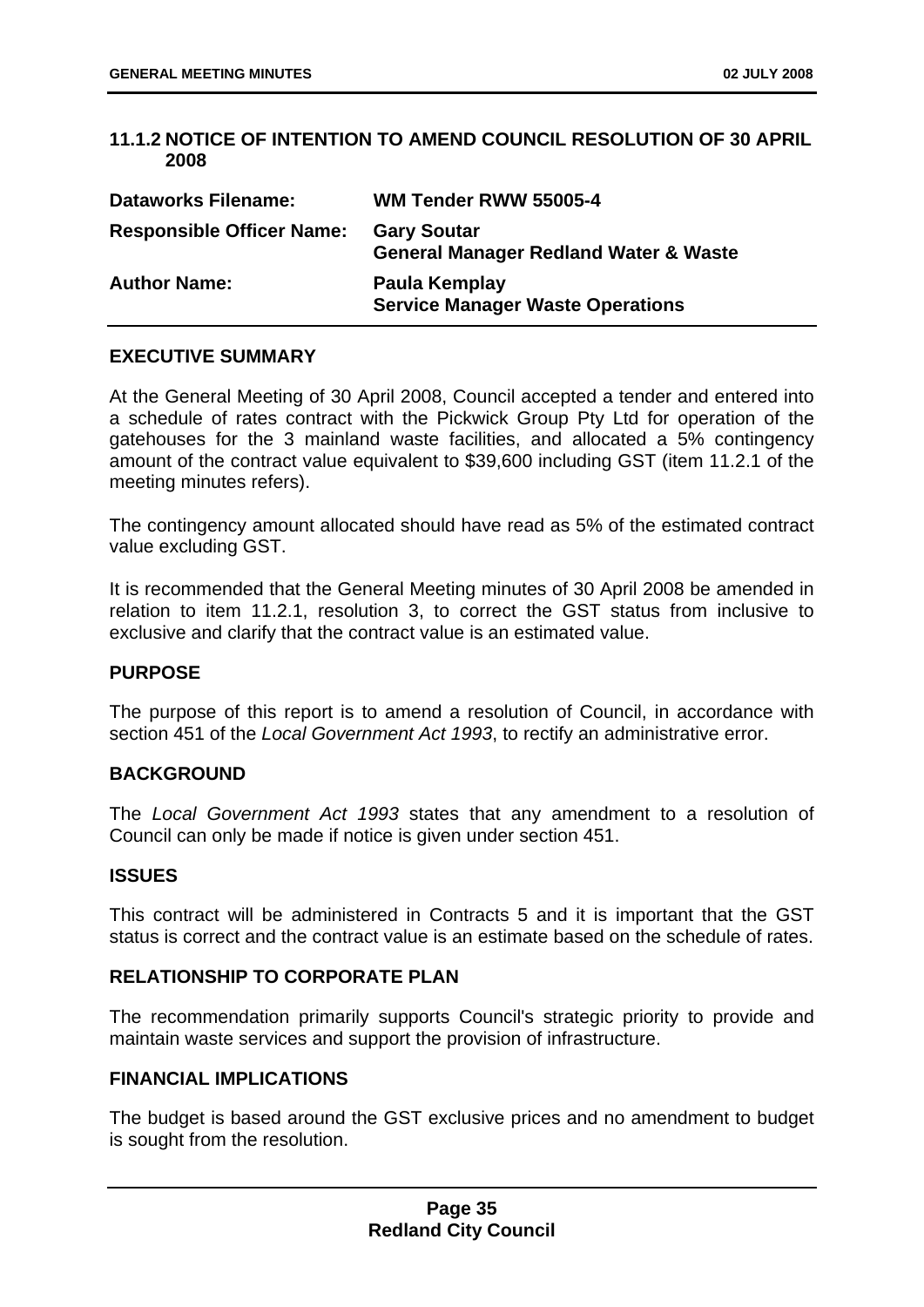## **PLANNING SCHEME IMPLICATIONS**

The Land Use Planning Group was not consulted and it is considered that the outcome of recommendations in this report will not require any amendments to the Redlands Planning Scheme.

## **CONSULTATION**

The Manager Legal Services was consulted regarding the amendment of the resolution.

## **OPTIONS**

#### **PREFERRED**

That Council resolve that the minutes of the General Meeting of 30 April 2008 in relation to item 11.2.1 – *Tender RWW 55005-4 Operation of Gatehouses at 3 waste handling facilities*– resolution 3, be amended to read as follows:

(3) That a contingency amount of 5% of the estimated contract value equivalent to \$39,600 (excluding GST) be allocated for any variations approved by the Chief Executive Officer.

## **OFFICER'S/COMMITTEE RECOMMENDATION/ COUNCIL RESOLUTION**

| Moved by:    | Cr Henry   |
|--------------|------------|
| Seconded by: | Cr Ogilvie |

**That Council resolve that the minutes of the General Meeting of 30 April 2008 in relation to item 11.2.1 –** *Tender RWW 55005-4 Operation of Gatehouses at 3 waste handling facilities***– resolution 3, be amended to read as follows:** 

**(3) That a contingency amount of 5% of the estimated contract value equivalent to \$39,600 (excluding GST) be allocated for any variations approved by the Chief Executive Officer.** 

**CARRIED**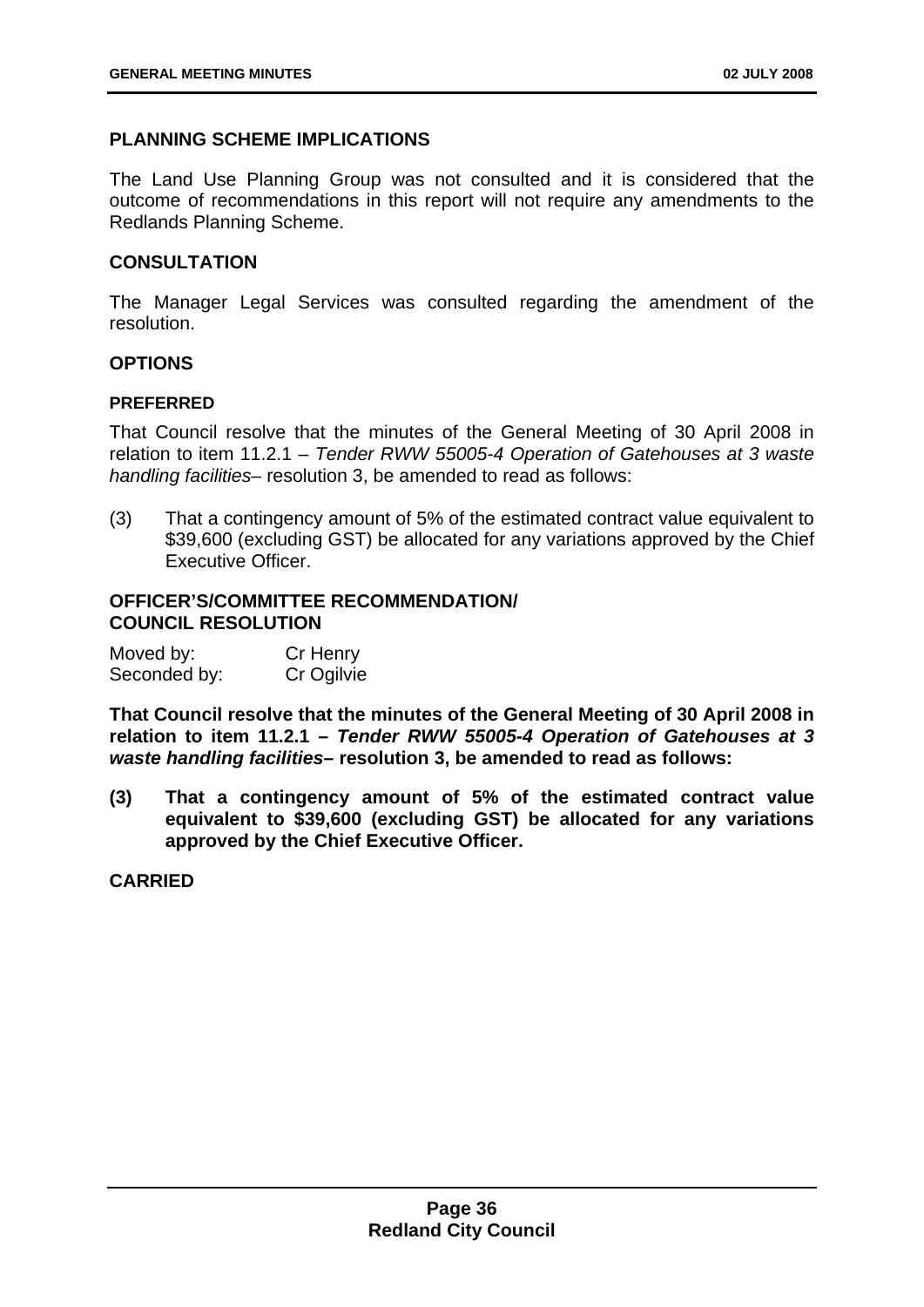## **11.1.3 WASTEWATER SERVICES - APPLICATION OF CHARGES POL-3027**

| <b>Dataworks Filename:</b>       | WW-Wastewater charges                                                                                                                                                        |
|----------------------------------|------------------------------------------------------------------------------------------------------------------------------------------------------------------------------|
| <b>Attachment:</b>               | Corporate Policy POL-3027 Application of<br>Wastewater Services - Application of charges<br>Revised Policy POL-3027 - Wastewater Services -<br><b>Application of charges</b> |
| <b>Responsible Officer Name:</b> | <b>Kevin McGuire</b><br><b>Acting Manager Customer Service &amp; Business</b><br><b>Performance</b>                                                                          |
| <b>Author Name:</b>              | <b>Michelle Vanyai</b><br><b>Senior Project Officer</b>                                                                                                                      |

#### **EXECUTIVE SUMMARY**

Policy 3027 Wastewater Services – Application of Charges, approved by Council at its General Meeting of 27 July 2005, is due for review.

Two amendments are sought. The first clarifies charging for urinals and the second relates to trade waste charges by reducing the standard allowance volume for each pedestal from 136 kilolitres (kL) to 75kL per annum. No other amendments were made to the policy.

It is recommended that Council adopt the revised policy, Corporate POL-3027 Wastewater Services - Application of Charges, as attached.

## **PURPOSE**

The purpose of this report is to propose a revised policy POL-3027 Wastewater Services – Application of Charges.

## **BACKGROUND**

Policy 3027 Wastewater Services – Application of Charges, approved by Council at its General Meeting of 27 July 2005, is due for review. The objective of the policy is to establish the framework for applying the wastewater charges determined at the annual budget meeting.

No major changes are proposed to the policy, however, 2 small changes are proposed. The first relates to charging for urinals and defines exactly how the charge is applied. The amendment is required to remove any doubt in interpreting the policy for charging of wastewater for urinals.

The second change provides for a reduction in the standard allowance for trade waste. A reduction from 136kL per annum to 75kL per annum is sought. The reduction reflects the typical volume of water used in water efficient toilets and urinals.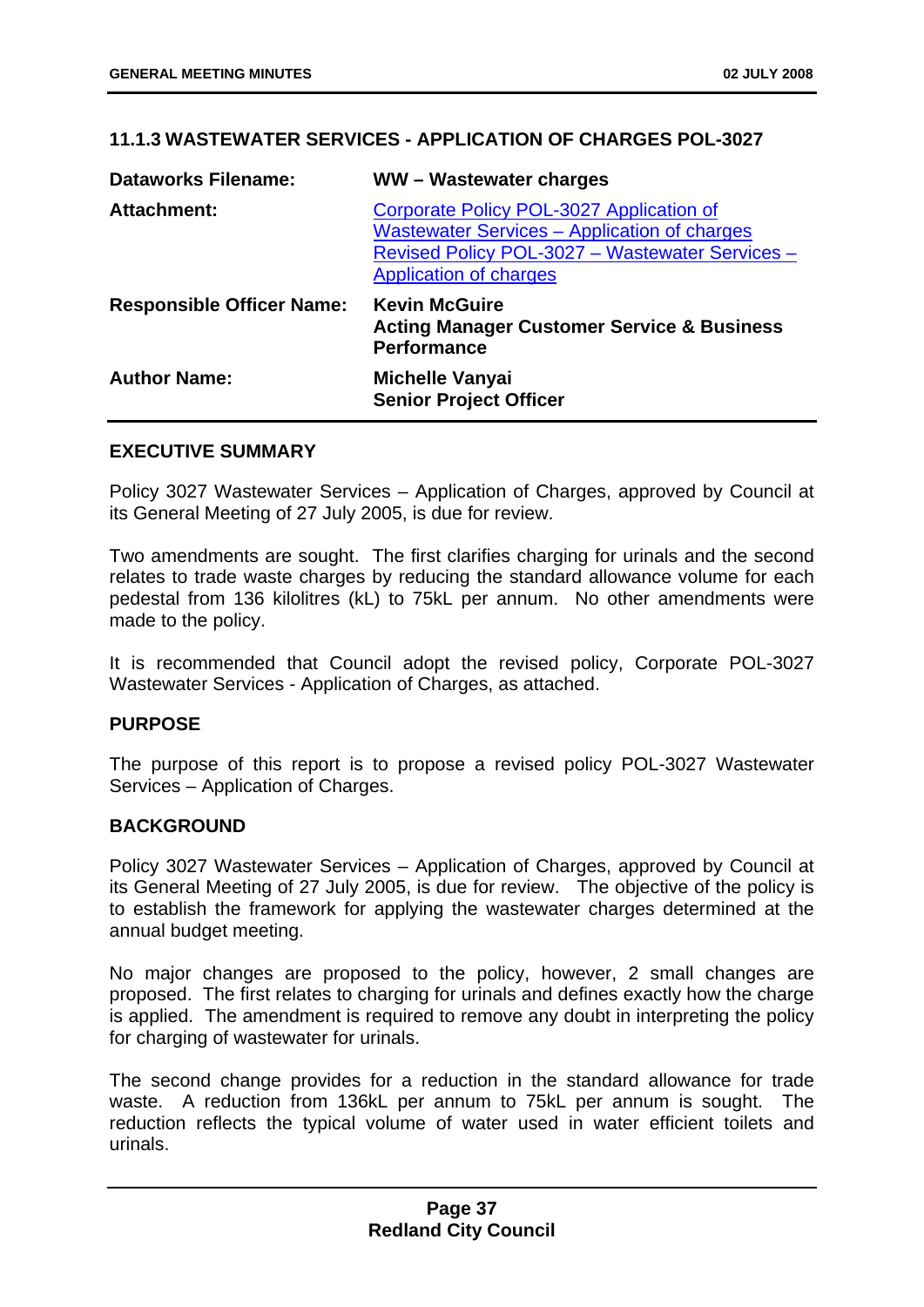# **ISSUES**

The charging for urinals in the existing policy may be subject to interpretation as it doesn't explain what is meant by an 'equivalent pedestal (urinal) basis'. By defining one urinal as equivalent to one pedestal, the interpretation is clear, removing any doubt. The sewer charge, therefore, is the same irrespective of whether the urinal is a trough, wall hung or waterless.

The reduction in the standard allowance from 136kL to 75kL per pedestal recognises the widespread use of reduced flush toilets (6/3 litre) and urinals.

# **RELATIONSHIP TO CORPORATE PLAN**

The recommendation primarily supports Council's strategic priority to provide and maintain wastewater and trade waste services and supports the provision of infrastructure to sustain our community.

## **FINANCIAL IMPLICATIONS**

Based on the last quarter, a reduction in the standard pedestal allowance from 136kL to 75kL for trade waste means another 88 generators will receive trade waste charges for the first time. The average trade waste charge for these generators will be \$92 each quarter. A further 169 generators will receive an average increase in trade waste charges of \$210 each quarter.

## **PLANNING SCHEME IMPLICATIONS**

The Land Use Planning Group was consulted and it is considered that the outcome of recommendations in this report will not require any amendments to the Redlands Planning Scheme.

# **CONSULTATION**

Consultation has occurred with:

- Manager Customer Service & Business Performance;
- Manager Treatment Operations; and
- Manager Land Use Planning.

# **OPTIONS**

## **PREFERRED**

That Council resolves to adopt the revised policy, Corporate POL-3027 Wastewater Services - Application of Charges, as attached.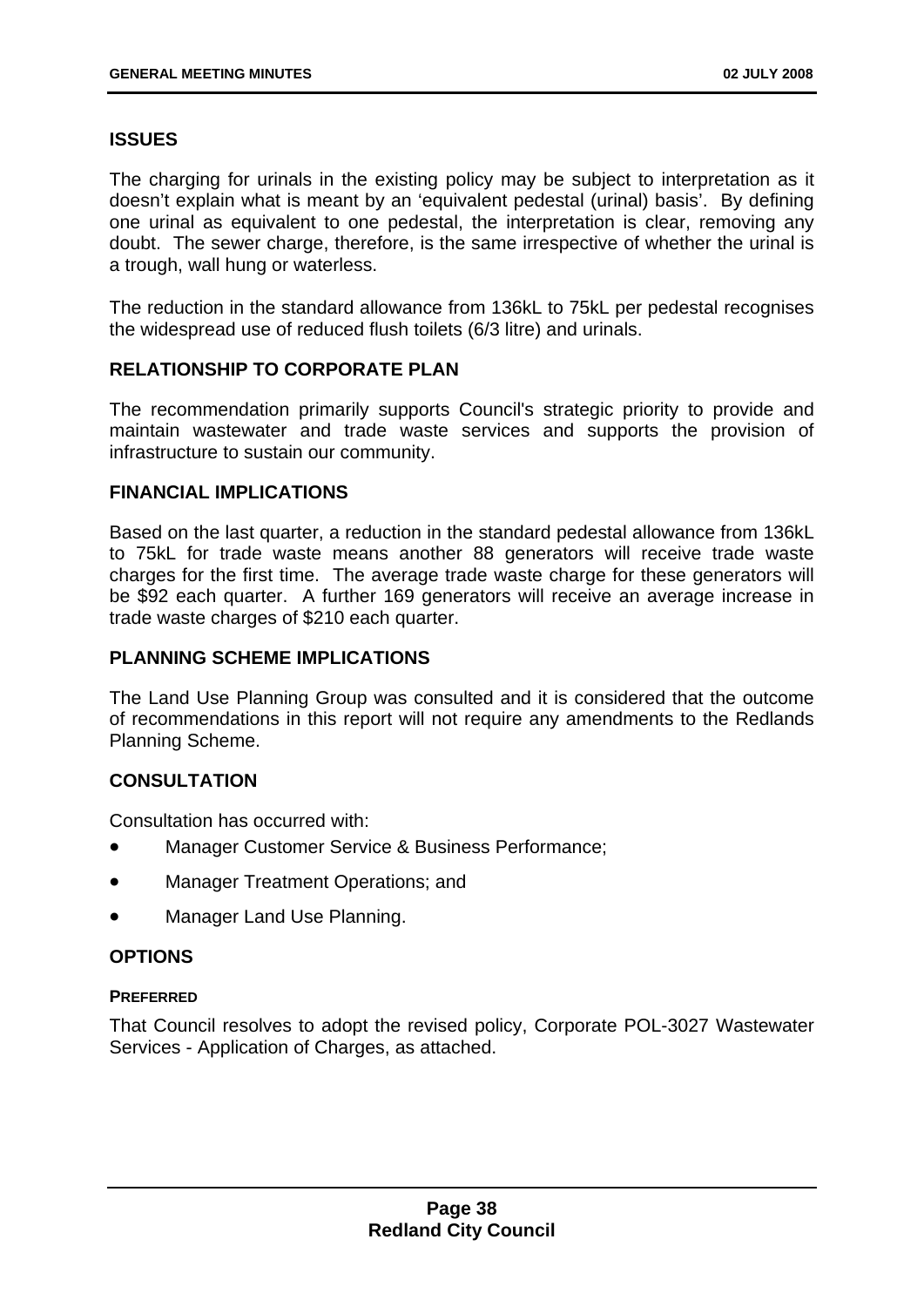#### **ALTERNATIVE**

That Council resolve to not approve the change to the current policy POL-3027 Wastewater Services – Application of Charges.

## **OFFICER'S/COMMITTEE RECOMMENDATION/ COUNCIL RESOLUTION**

| Moved by:    | Cr Henry   |
|--------------|------------|
| Seconded by: | Cr Ogilvie |

**That Council resolve to adopt the revised policy, Corporate POL-3027 Wastewater Services - Application of Charges, as attached.** 

## **CARRIED**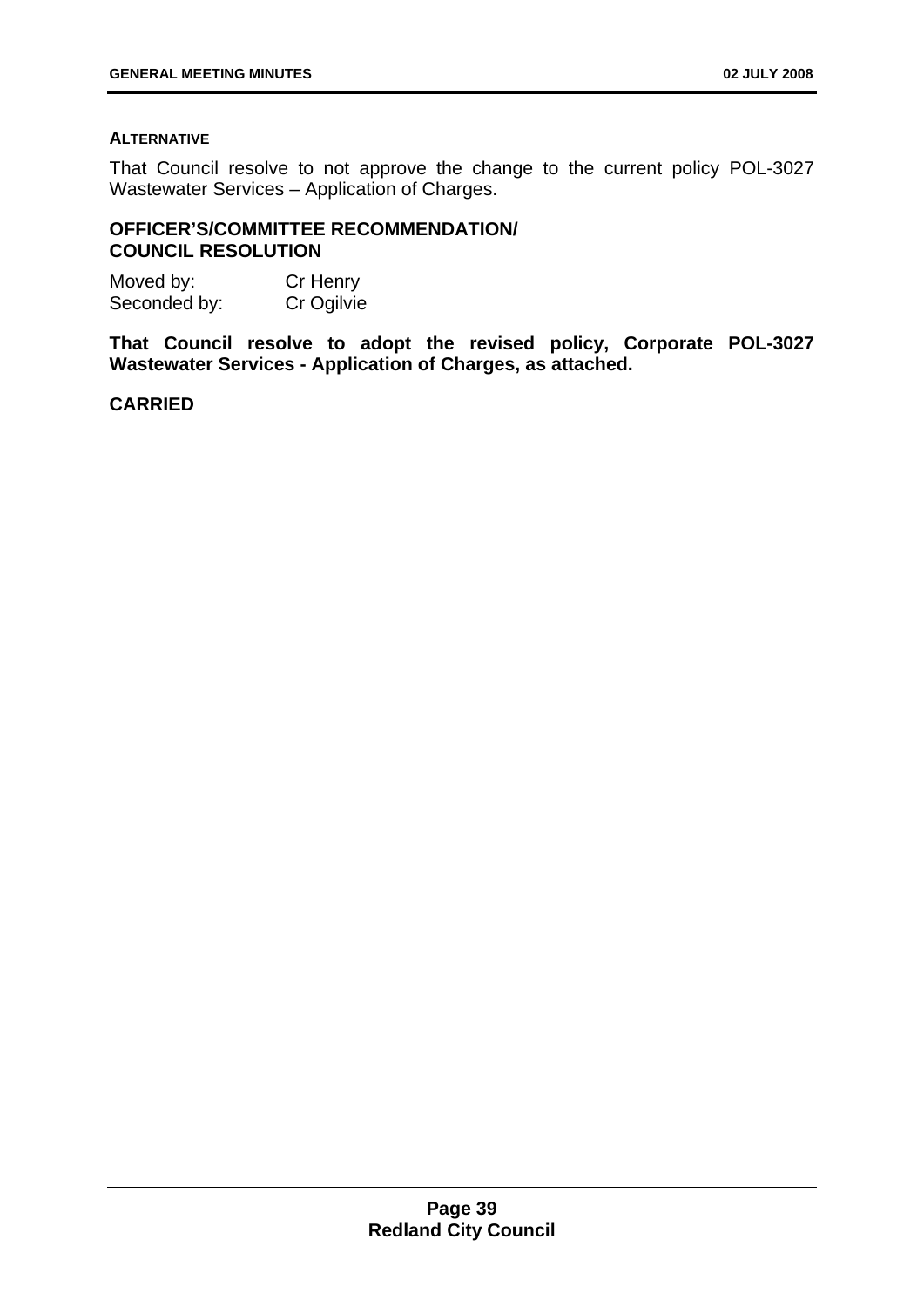# **11.1.4 WATER SERVICES - APPLICATION OF CHARGES – POL-3028**

| <b>Dataworks Filename:</b>       | <b>WS - Water Supply Charges</b>                                                                                              |
|----------------------------------|-------------------------------------------------------------------------------------------------------------------------------|
| <b>Attachments:</b>              | <b>Current POL-3028 Application of Water Charges</b><br><b>Revised policy POL-3028 Application of Water</b><br><b>Charges</b> |
| <b>Responsible Officer Name:</b> | <b>Kevin McGuire</b><br><b>Acting Manager Customer Service &amp; Business</b><br><b>Performance</b>                           |
| <b>Author Name:</b>              | <b>Michelle Vanyai</b><br><b>Senior Project Officer - CSBP</b>                                                                |

## **EXECUTIVE SUMMARY**

Corporate policy POL-3028 Application of Water Charges, approved by Council at its General Meeting of 27 July 2005, is due for review.

The policy has been reviewed to cover:

- 1. legislation passed in November 2007 *Water and Other Legislation Amendment Act 2007* - requiring:
	- for community title schemes (CTS) approved after 1 January 2008 mandatory sub-metering with individual unit holders charged for the water they use;
	- for multiple occupancy single entity developments approved after 1 January 2008 — mandatory sub-metering with the property owner provided with water consumption advice for each sub-meter. The legislation provides for the owner to pass on the related cost to an occupier if a lease or other instrument allows.

The legislation is not retrospective;

- 2. minor changes to create clarity and consistency;
- 3. inclusion of charging details for concessions as a result of Council's policy for leasing of Council land and facilities no longer detailing rating and utility charges for clubs and other non-profit organisations.

# **PURPOSE**

The purpose of this report is to propose an amendment to Corporate policy POL-3028 Application of Water Charges.

# **BACKGROUND**

Corporate policy POL-3028 Application of Water Charges, approved by Council at its General Meeting of 27 July 2005, is due for review. The object of the policy is to establish the frameworks for applying water access and consumption charges determined at the annual budget meeting.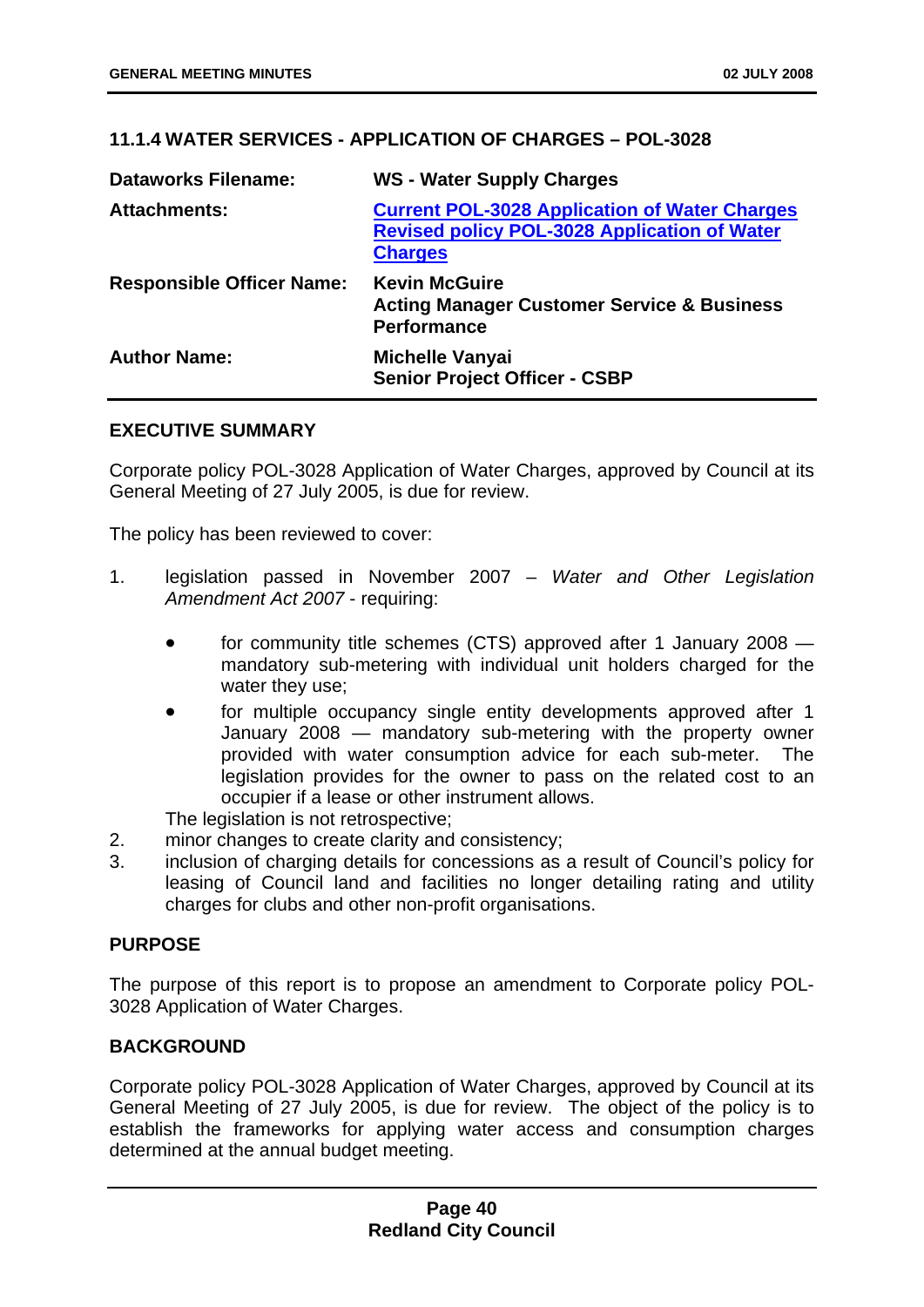The policy has been reviewed to cover:

- 1. legislation passed in November 2007 *Water and Other Legislation Amendment Act 2007* - requiring:
	- for CTSs approved after 1 January 2008 mandatory sub-metering with individual unit holders charged for the water they use;
	- for multiple occupancy single entity developments approved after 1 January 2008 — mandatory sub-metering with the property owner provided with water consumption advice for each sub-meter. The legislation provides for the owner to pass on the related cost to an occupier if a lease or other instrument allows.

The legislation is not retrospective.

- 2. minor changes to create clarity and consistency in terminology.
- 3. inclusion of charging details for concessions as a result of Council's policy for leasing of Council land and facilities no longer detailing rating and utility charges for clubs and other non-profit organisations.

## **ISSUES**

The main issue relates to a change in direction for charging and identification of occupier usage.

CTSS WITH MANDATORY SUB-METERING

For CTSs with mandatory sub-metering after 1 January 2008, the main meters and sub-meters are read by Council with unit holders charged for actual consumption registered through their sub-meter. The difference between the volume of the main meter and the total of the sub-meters will be applied to the body corporate.

This is in contrast to existing CTS developments where the main meter is read and the charge for the development's total water consumption is split by lot entitlement.

MULTIPLE OCCUPANCY SINGLE ENTITY DEVELOPMENTS WITH MANDATORY SUB-METERING

In the case of the multiple occupancy single entity developments with mandatory submetering after 1 January 2008, the main meter and sub-meters will be read by Council.

The charge for the development's total water consumption is applied to the property owner as normal, however, the legislation requires that Council provide the property owner with a breakdown of water consumption for each sub-meter. The property owner may then choose to pass on water consumption costs to occupiers if their lease or tenancy arrangements allow.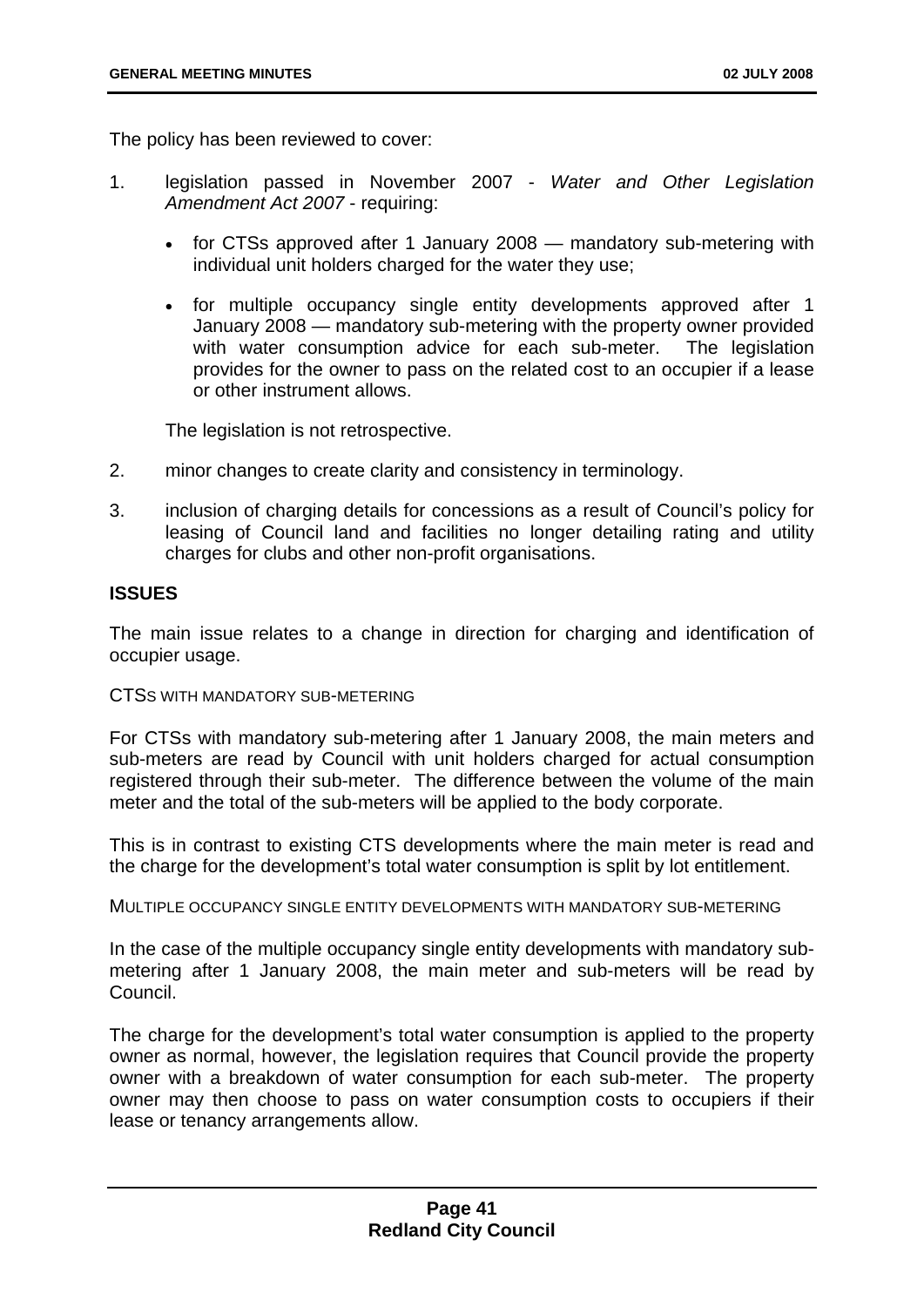For example – for a retirement village with mandatory sub-metering, the village's property owner would receive a water consumption charge for the site's total water usage. The village owner may then choose to pass on the cost of water actually supplied to the individual occupier (provided the lease or tenancy arrangement allows).

In both scenarios, Council will own the sub-meters and be responsible for maintaining them.

Access charges apply per meter or lot. For both CTS and multiple occupancy developments, the access charge for the main meter (boundary) still applies, however, it is not proposed to charge an access fee for the sub-meters.

# **RELATIONSHIP TO CORPORATE PLAN**

The recommendation primarily supports Council's strategic priority to provide and maintain water services and support the provision of infrastructure.

## **FINANCIAL IMPLICATIONS**

Whilst Council owns the new sub-meters once in place, the purchase and installation of the sub-meters is arranged and paid for by the property owner.

Initial set-up cost to implement sub-metering requirements from Council's perspective is estimated at \$8,085 and covers IT development costs related to providing submeter details for the rates notice issue. These costs can be met by the RWW 2007/08 operational budget.

Ongoing costs for administering and reading the sub-meters is in the order of \$1,532 each quarter. No estimate has been made on costs associated with reviewing hydraulic plans or inspection of sub-meters prior to final plumbing certificates being issued.

The new charging arrangement does not provide any increased revenue to Council.

## **PLANNING SCHEME IMPLICATIONS**

The Land Use Planning Group was consulted and it is considered that the outcome of recommendations in this report will not require any amendments to the Redlands Planning Scheme.

# **CONSULTATION**

Consultation occurred with:

- Manager Customer Service & Business Performance;
- Manager Land Use Planning; and
- Council's external legal adviser Paul Smith, Barrister.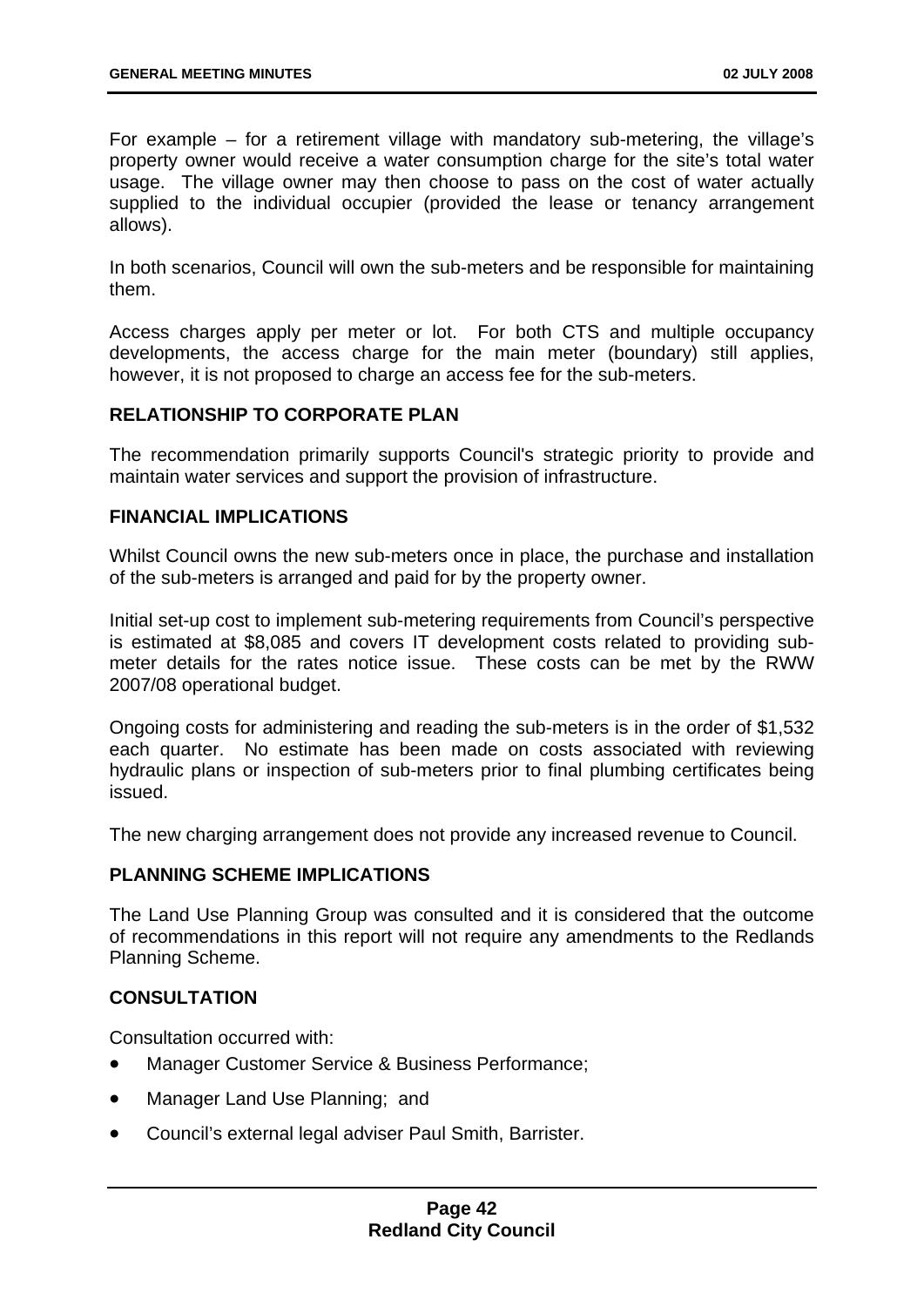# **OPTIONS**

## **PREFERRED**

That Council resolve to adopt amended policy Corporate POL-3028 Application of Water Charges, as attached.

## **ALTERNATIVE**

That Council resolve not to approve amendments to the current policy Corporate POL-3028 Application of Water Charges.

## **OFFICER'S/COMMITTEE RECOMMENDATION/ COUNCIL RESOLUTION**

Moved by: Cr Henry Seconded by: Cr Ogilvie

**That Council resolve to adopt amended policy Corporate POL-3028 Application of Water Charges, as attached.** 

# **CARRIED**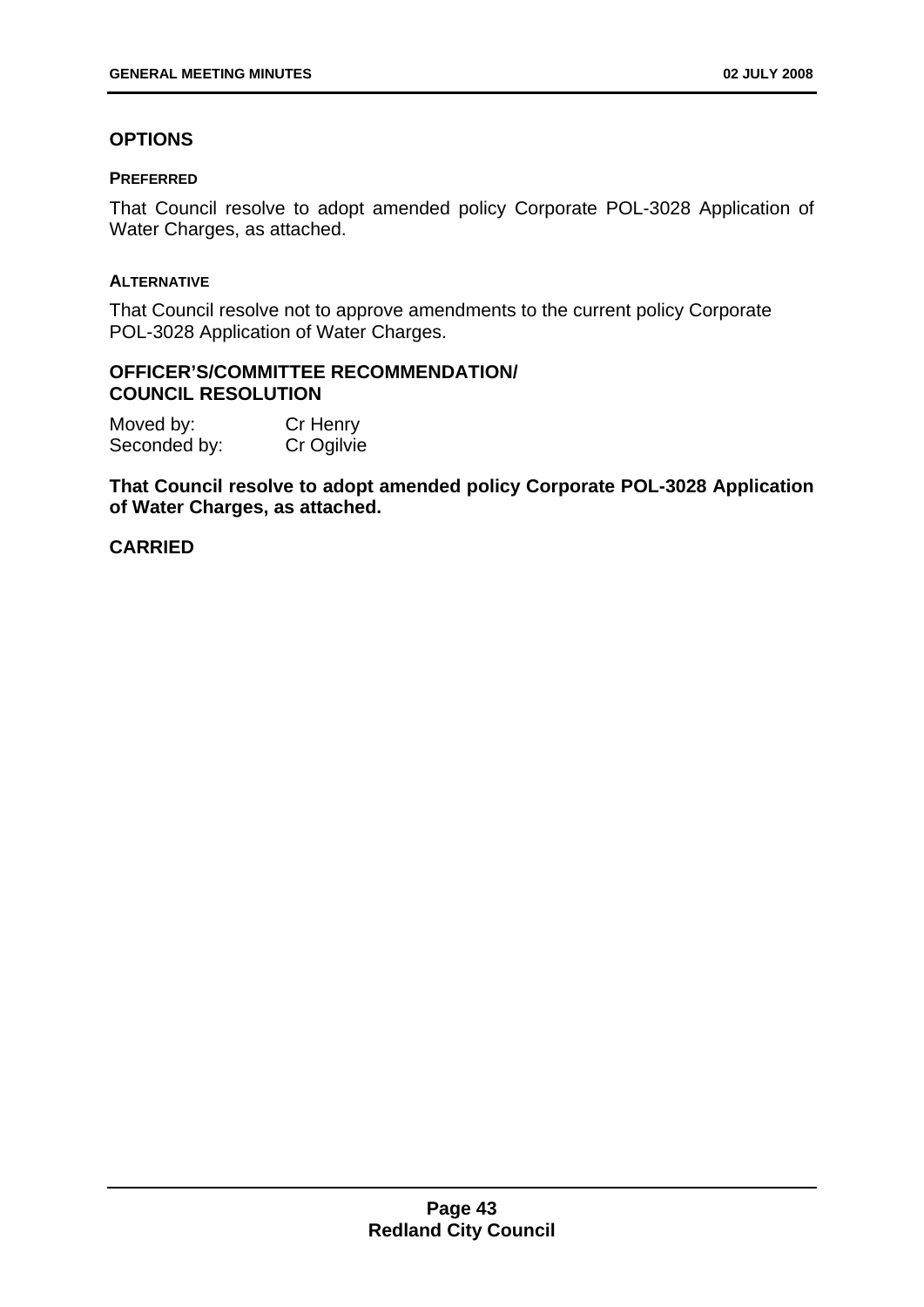# **12 PLANNING & POLICY COMMITTEE 18/06/08 - RECEIPT AND ADOPTION OF REPORT**

| Moved by:    | Cr Ogilvie  |
|--------------|-------------|
| Seconded by: | Cr Williams |

That the Planning & Policy Committee Report of 18 June 2008 be received.

CARRIED

## **DECLARATION OF OPENING**

Cr Ogilvie declared the meeting open at 9.01am.

## **RECORD OF ATTENDANCE AND LEAVE OF ABSENCE**

| <b>Members Present</b>   |                                                          |
|--------------------------|----------------------------------------------------------|
| Cr C Ogilvie             | <b>Chair and Councillor Division 2</b>                   |
| Cr M Hobson              | Mayor                                                    |
| Cr W Boglary             | <b>Councillor Division 1</b>                             |
| Cr D Henry               | <b>Councillor Division 3</b>                             |
| Cr P Dowling             | <b>Councillor Division 4</b>                             |
| Cr B Townsend            | <b>Councillor Division 5</b>                             |
| Cr T Bowler              | Deputy Mayor and Councillor Division 6                   |
| <b>Cr M Elliott</b>      | <b>Councillor Division 7</b>                             |
| Cr K Reimers             | <b>Councillor Division 8</b>                             |
| Cr K Williams            | <b>Councillor Division 9</b>                             |
| Cr H Murray              | Councillor Division 10 – entered at 9.19am               |
| <b>Committee Manager</b> |                                                          |
| Mr G Underwood           | <b>General Manager Planning and Policy</b>               |
| Mr M Goode               | <b>General Manager Customer Services</b>                 |
| <b>Officers</b>          |                                                          |
| Mr W Dawson              | <b>Manager Land Use Planning</b>                         |
| Mr M Beekhuyzen          | Acting Principal Advisor Local Area & Strategic Planning |
| Ms R Bonnin              | <b>Manager Community and Social Planning</b>             |
| Ms J Spokes              | <b>Senior Advisor Cultural Services</b>                  |
| Mr G Photinos            | <b>Manager Environmental Management</b>                  |
| Mr D Carter              | <b>Senior Advisor Natural Environment</b>                |
| Mr D Elliott             | Manager Infrastructure Planning                          |
| <b>Minutes</b>           |                                                          |
| Mrs J Parfitt            | Corporate Meetings & Registers Officer                   |
|                          |                                                          |

## **PUBLIC PARTICIPATION AT MEETING**

Nil.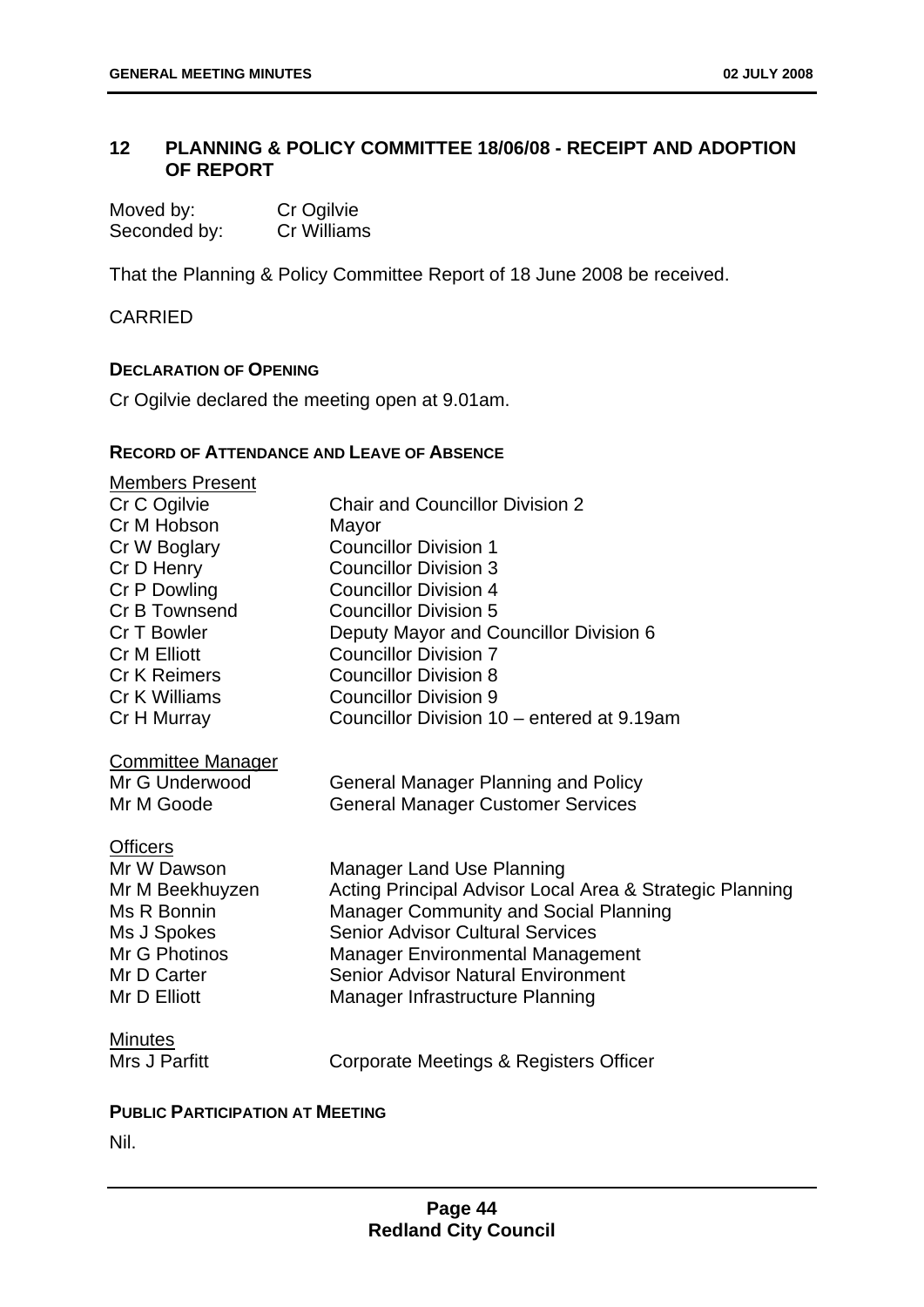#### **DECLARATION OF INTEREST**

Cr Dowling declared a possible conflict of interest in Item 1.1 – *Revised Draft Local Growth Management Strategy (LGMS) for SEQ Regional Plan Review* – stating a conflict with s.246A (6) of the *Local Government Act 1993.* Cr Dowling remained in the Chamber for discussion and vote on this item. Cr Dowling voted in the affirmative.

#### **MOTION TO ALTER THE ORDER OF BUSINESS**

| Moved by:    | <b>Cr Elliott</b> |
|--------------|-------------------|
| Seconded by: | <b>Cr Bowler</b>  |

That confidential Item 2.1(as listed on the agenda) - *Revised Draft Local Growth Management Strategy (LGMS) for SEQ Regional Plan Review* be brought forward and discussed as the first item of business and that it be discussed in open forum.

#### CARRIED

| Moved by:    | <b>Cr Elliott</b> |
|--------------|-------------------|
| Seconded by: | <b>Cr Bowler</b>  |

That item 1.6 (as listed on the agenda) - *Education Queensland Application to Develop or Dispose of Koala Habitat* be brought forward and discussed before item 1.5 *Transport 2016 – Update.* 

### CARRIED

Committee Manager, Mr G Underwood, left the meeting at 10.54pm. Mr M Goode acted as Committee Manager for the remainder of the meeting.

Cr Boglary left the meeting at 12.06pm during discussion on item 1.5 and returned at 12.16pm during discussion on item 1.7.

Cr Bowler left the meeting at 12.52pm during discussion on item 1.8.

Cr Dowling left the meeting at 12.54pm during discussion on item 1.8.

Cr Townsend left the meeting at 1.01pm during discussion on item 1.8.

Cr Williams left the meeting at 1.10pm during discussion on item 1.8.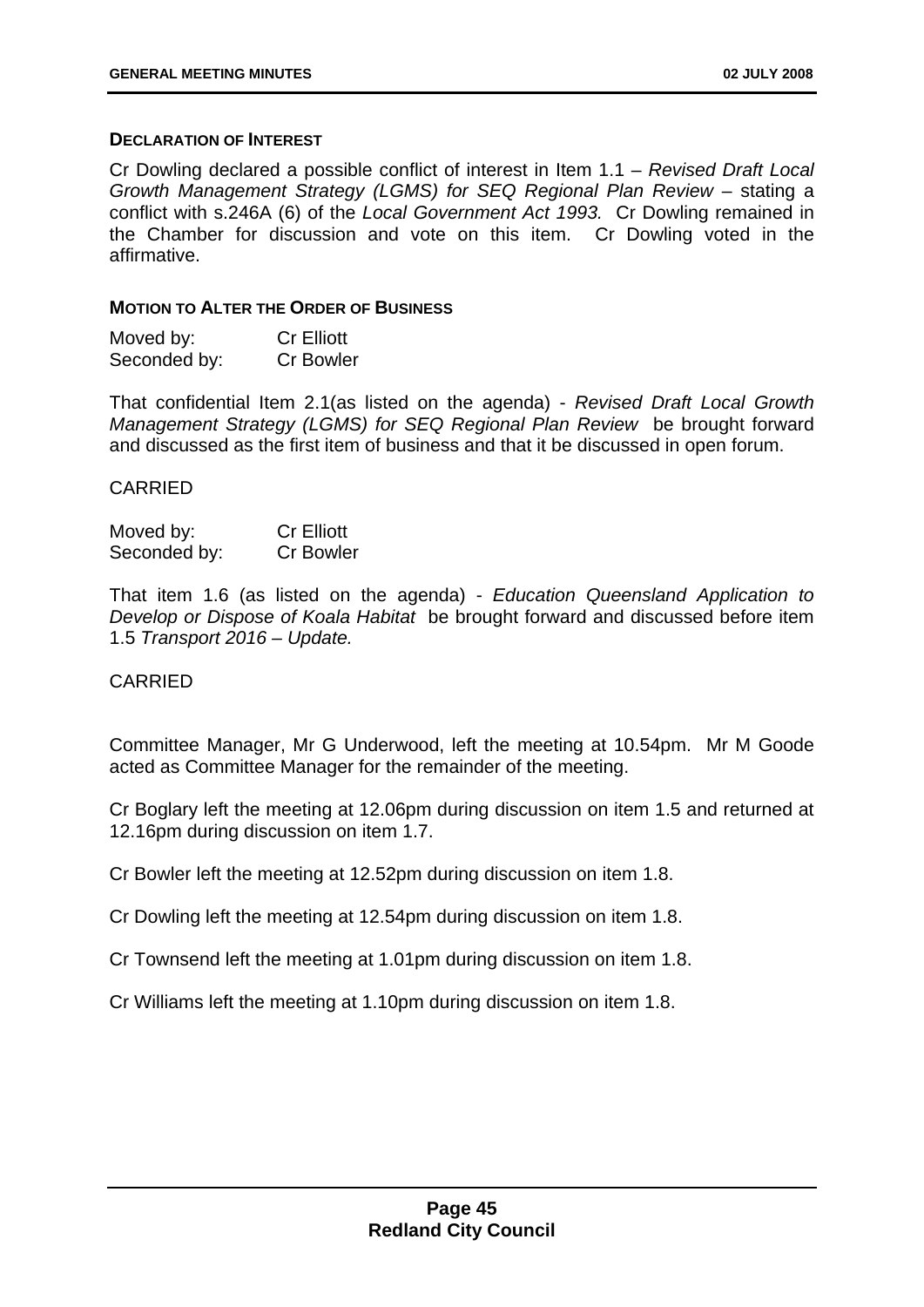Cr Dowling declared a conflict of interest in the following Item - stating a conflict with s.246A (6) of the *Local Government Act 1993.* Cr Dowling remained in the Chamber for discussion and vote on this item, voting in the negative.

# **12.1 PLANNING AND POLICY**

## **12.1.1 REVISED DRAFT LOCAL GROWTH MANAGEMENT STRATEGY (LGMS) FOR SEQ REGIONAL PLAN REVIEW**

| <b>Dataworks Filename:</b>       | <b>Draft Redlands Local Growth Management</b><br><b>Strategy</b>                                           |
|----------------------------------|------------------------------------------------------------------------------------------------------------|
| <b>Attachments:</b>              | <b>Draft Local Growth Management Strategy</b><br><b>Draft Schedule of Implementation Activities</b>        |
| <b>Responsible Officer Name:</b> | <b>Wayne Dawson</b><br><b>Manager Land Use Planning Group</b>                                              |
| <b>Author Name:</b>              | <b>Michael Beekhuyzen</b><br><b>Acting Principal Advisor Local Area &amp; Strategic</b><br><b>Planning</b> |

# **EXECUTIVE SUMMARY**

The State Government announced on the  $5<sup>th</sup>$  of May that the SEQ Regional Plan review was being brought forward by twelve months and has provided until the  $26<sup>th</sup>$  of June [this date has subsequently been revised to  $18<sup>th</sup>$  July, 2008] for comments from local governments on their growth strategies, settlement pattern and sequencing. The SEQ Regional Plan review Terms of Reference recognises that the local growth management strategy program will provide valuable input into the SEQ Regional Plan review in terms of identifying housing capacity and development timing within the Urban Footprint.

Shortly before the State Government announcement, Council at the General Meeting on the 30<sup>th</sup> of April 2008 resolved to withdraw from the first State interest check, the draft Redlands Local Growth Management Strategy [LGMS] and supporting documentation to review and reconsider the growth management strategies for the City to 2026. This decision of the new Council recognised that the local community during the recent local government election had raised concerns regarding the level of predicted population growth, identified new development areas and the sequencing/timing of this predicted growth in the City to 2026.

To meet the short timeframe provided by the State Government for input into the SEQ Regional Plan review, a Councillor Workshop was held on the 16<sup>th</sup> of May 2008 to review and revise the strategic direction of the draft Redlands LGMS. Key issues raised at the workshop have been considered and incorporated into a revised draft LGMS document. These include: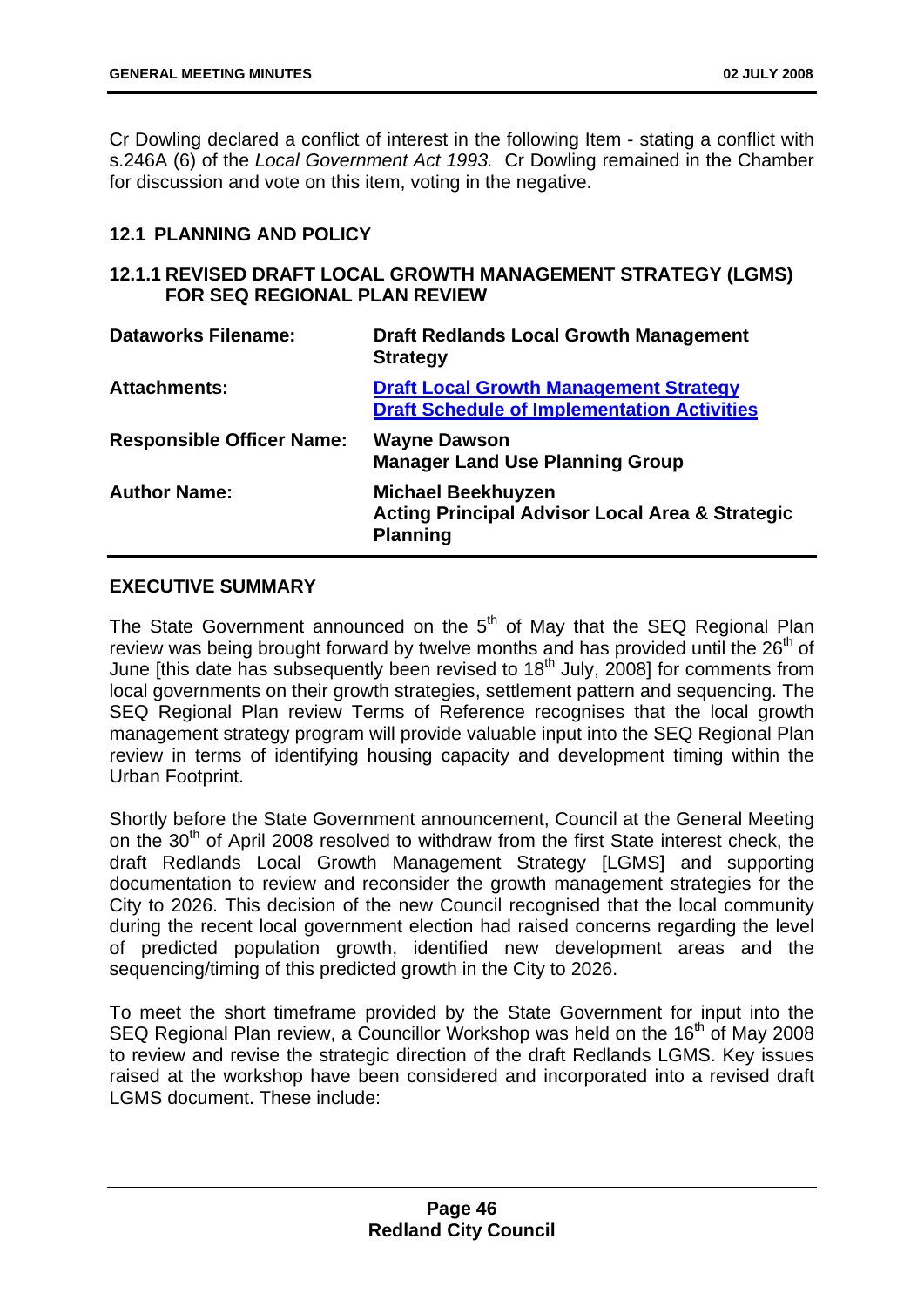- 1. the removal of the Southern Redland Bay Investigation Area from draft LGMS population estimates and inclusion of the area within the Regional Landscape and Rural Production Area of the SEQ Regional Plan;
- 2. a reduction in the draft LGMS dwelling estimates for South East Thornlands and Kinross Road Major Development Areas [MDA];
- 3. the removal of dwelling estimates for the Point Lookout Emerging Urban Community [EUC] zoned lands;
- 4. a reduction in the draft LGMS dwelling estimates for mainland infill development; and
- 5. the identification of the Double Jump Road Area [included in the Urban Footprint] as a future land bank to accommodate medium to longer-term growth.

As a result, the dwelling estimates and population to 2026 has been revised. The revised draft LGMS contains a dwelling estimate of 19,565 new dwellings by 2026 comprised of 11,785 infill dwellings and 7,780 greenfield dwellings. These dwelling estimates include 2,390 dwellings on the Southern Moreton Bay Islands and North Stradbroke Island. This establishes a revised 2026 planning figure of 176,375 persons for the City.

The revised dwelling estimate satisfies the minimum target/estimates of the SEQ Plan of 17,500 new dwellings comprising of 8,100 infill dwellings by 2026. The population planning figure of 176, 375 is between the latest low and medium series population projections for the City produced by the State Government's Planning information Forecasting Unit [PIFU].

It is recommended that the revised draft Redlands LGMS be submitted to the Deputy Premier and Minister for Planning and Infrastructure for the purposes of the SEQ Regional Plan review as the best available information to meet the short timeframe for input into the SEQ Plan review. The draft Redlands LGMS will remain subject to a more detailed review by Council following finalisation of detailed structure planning processes and further investigations of infill capacity as a result of koala habitat investigations underway consistent with the adopted Redlands Koala Policy and Strategy 2007.

# **PURPOSE**

The purpose of this report is to:

- 1. seek Council approval of the revised draft Redlands LGMS and supporting Schedule of Implementation Activities for the purpose of submission to the SEQ Regional Plan review 2009-2031.
- 2. identity priority actions for State consideration as part of the SEQ Regional Plan review; and
- 3. identify other issues for State consideration as part of the SEQ Plan review.

# **BACKGROUND**

The State Government announced on the 5th of May 2008 that the review of the SEQ Regional Plan was being brought forward by twelve months to address emerging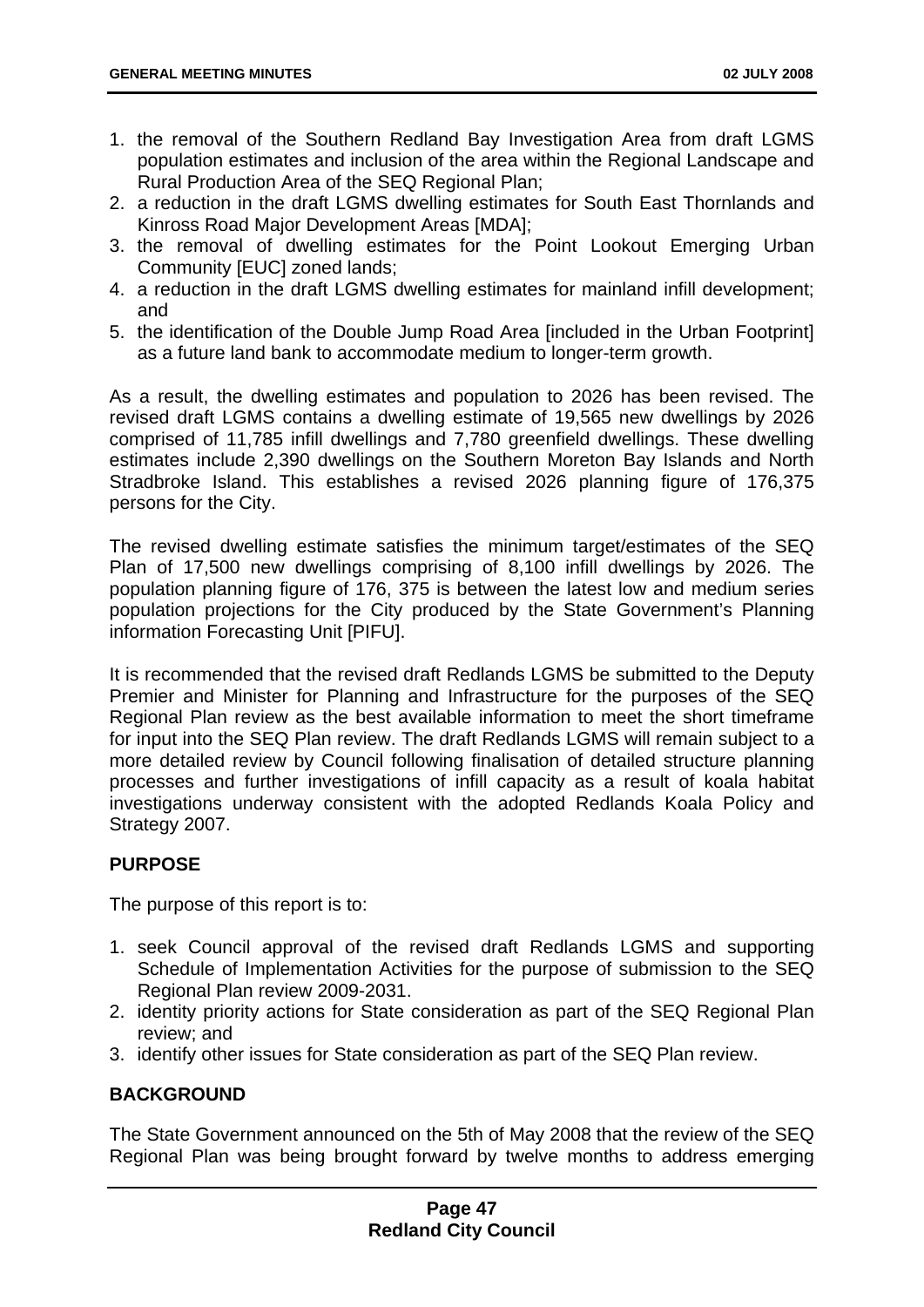regional growth issues such as continued high population growth, housing affordability, transport congestion and climate change.

The State Government released the SEQ Regional Plan Terms of Reference which sets out the process and timetable for the review and identifies the major issues to be considered. The timetable provided for comment into the SEQ Plan review had been unduly short with Council having until the 26th of June 2008 to respond. The Council of SEQ Mayors has subsequently raised with the State Governments concerns over the short timeframe provided for comment for the SEQ Regional Plan review and this time has been extended to 18th July, 2008.

The SEQ Regional Plan Terms of Reference recognise that the local growth management strategy program will provide valuable input into the SEQ Regional Plan review in terms of identifying housing capacity and development timing within the Urban Footprint.

Shortly before the State Government announcement, Council at the General Meeting on the 30th of April 2008 resolved to withdraw from the first State interest check, the draft Redlands Local Growth Management Strategy [LGMS] and supporting documentation to review and reconsider the growth management strategies for the city to 2026. This decision respected the local community raised concerns [through the local government election process] regarding the level of predicted population growth, identified new development areas and the sequencing/timing of this predicted growth in the City to 2026.

# **ISSUES**

# *Draft Redlands LGMS revision*

The draft Redlands LGMS has been revised based on advice received at the Councillor Workshop held on the  $16<sup>th</sup>$  of May 2008. The key revisions to the draft LGMS in terms of housing capacity and development timing are as follows:

- removal of Southern Redlands Bay Investigation Area from the draft LGMS dwelling and population estimates on the basis:
	- establishment of a new urban community within the Investigation Area is not required to meet SEQ Regional Plan minimum dwelling targets/estimates for Redlands of 17,500 new dwellings by 2026;
	- the Investigation area lacks the infrastructure to service a new urban community and infrastructure upgrades have not been planned for through the SEQ Regional Infrastructure Plan and Program.
- the dwelling estimates for the South East Thornlands and Kinross Road Major Development Areas has been reduced by 10% in anticipation of expected amendments to be made to the current draft structure plans through Council review;
- the removal of the area included in the EUC zone on Point Lookout from the draft LGMS dwelling estimates; and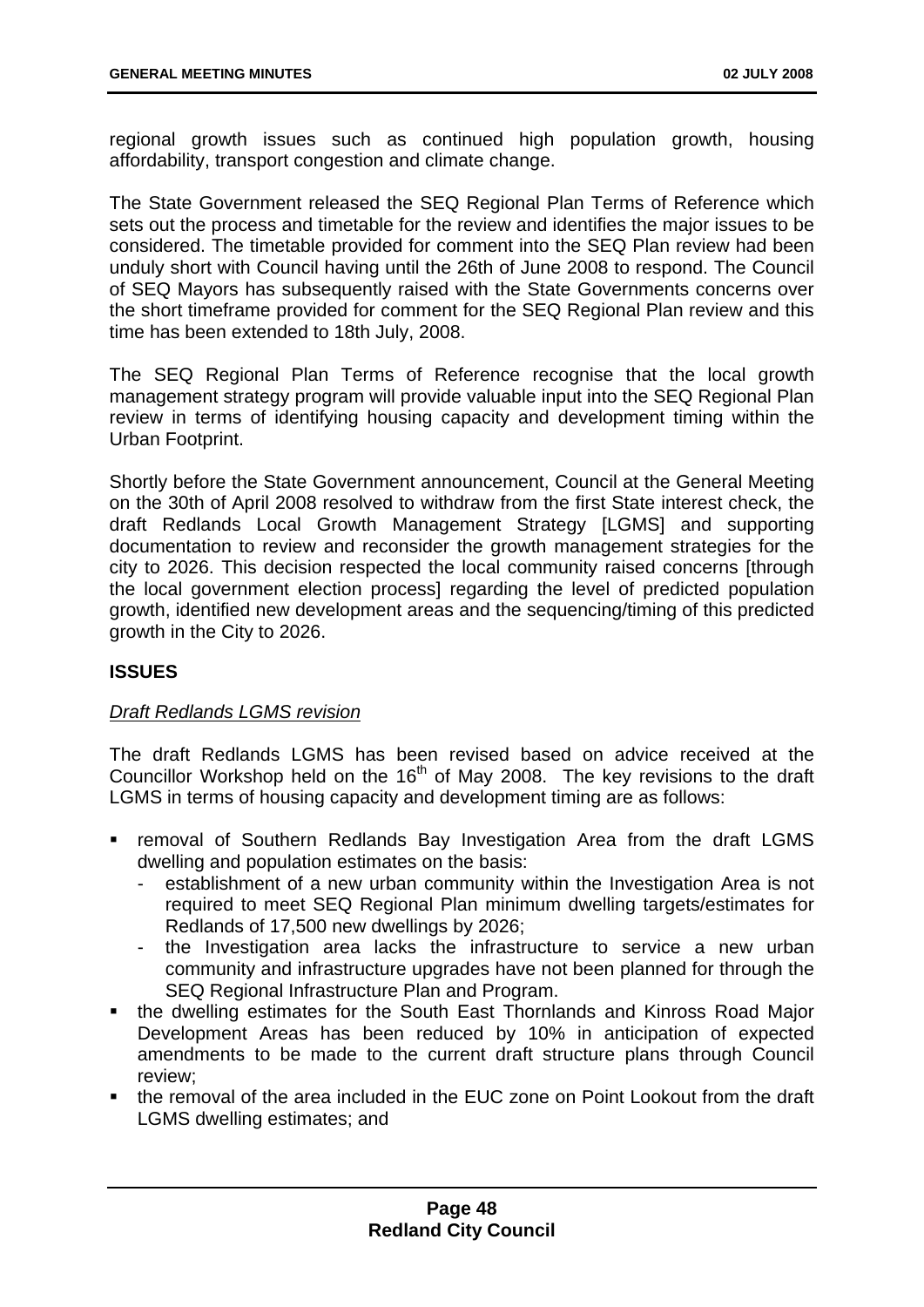a reduction in the infill dwelling estimates for the mainland by 10% to reflect anticipated amendments to RPS to address future Koala protection and enhancement controls in existing suburbs.

As a result of consideration of the above matters the dwelling estimates and population to 2026 has been revised. The revised draft LGMS contains a dwelling estimate of 19,565 new dwellings by 2026 comprised of 11,785 infill dwellings and 7,780 greenfield dwellings. These dwelling estimates include 2,390 dwellings on the Southern Moreton Bay Islands and North Stradbroke Island. The revised dwelling estimates for the City compares to the previous draft LGMS dwelling estimates of 24,800 new dwellings by 2026 comprised of 12,800 infill dwellings and 12,000 greenfield dwellings.

A revised population planning figure of 176,375 has also been calculated for the revised draft LGMS. This planning figure is between the latest low and medium series population projections for the City produced by the State Government's Planning information Forecasting Unit [PIFU]. This compares to the previous population planning figure of 187,948 persons by 2026.

The revised dwelling estimate satisfies the minimum target/estimates of the SEQ Plan of 17,500 new dwellings comprising of 8,100 infill dwellings by 2026. It is important to note that these target/estimates are the minimum requirements and that the SEQ Regional Plan encourages local governments to exceed these target/estimates where local growth management strategies demonstrate this is achievable and is consistent with the policies and principles of the SEQ Regional Plan.

The sequencing of major greenfield growth areas within the City between now and 2026 will commence with development of South East Thornlands and Kinross Road Major Development Areas. These areas have been recognised as suitable for urban purposes through the RPS and SEQ Regional Plan with structure planning of both areas underway. A detailed planning process will be initiated for the Thornlands Integrated Enterprise Area in the short-term to investigate its suitability for integrated employment purposes, higher education and a regional sporting facility.

The Double Jump Road area included in the Urban Footprint and proposed to be declared a MDA is identified as a future land bank for medium to longer-term growth with the timing of structure planning and development determined by land supply monitoring activities [see table over page].

| REVISED DRAFT REDLANDS LOCAL GROWTH MANAGEMENT STRATEGY<br>PREFERRED SEQUENCE OF MAJOR GREENFIELD GROWTH AREAS IN<br><b>REDLAND CITY</b> |                                        |                 |                              |                               |
|------------------------------------------------------------------------------------------------------------------------------------------|----------------------------------------|-----------------|------------------------------|-------------------------------|
| Location                                                                                                                                 | <b>Period 1</b><br>2006-2011 2011-2016 | <b>Period 2</b> | <b>Period 3</b><br>2016-2021 | <b>Period 4</b><br>2021-2026> |
| Kinross Road Area<br>[Major Development Areal                                                                                            | $\checkmark$                           |                 |                              |                               |

South East Thornlands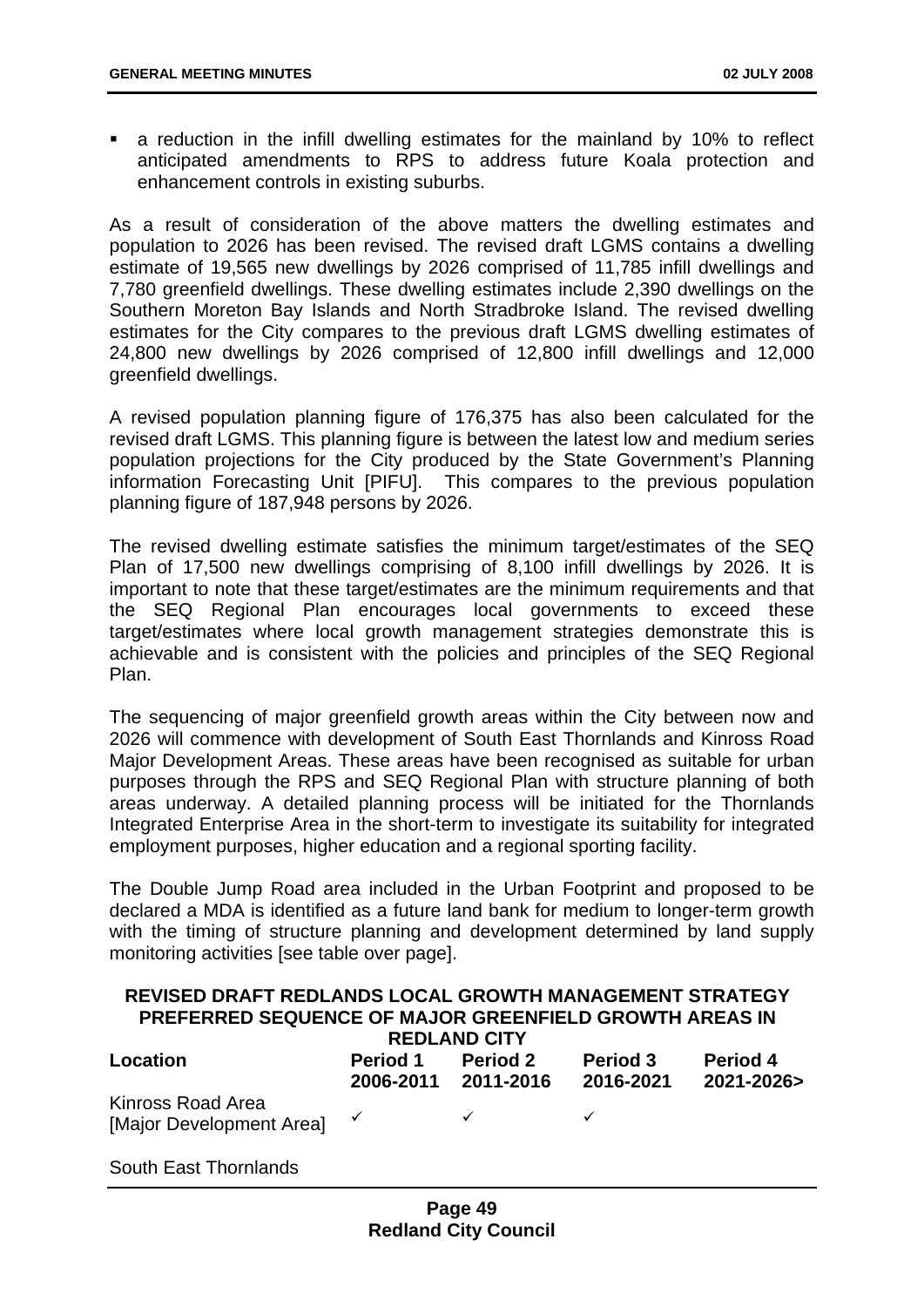#### **REVISED DRAFT REDLANDS LOCAL GROWTH MANAGEMENT STRATEGY PREFERRED SEQUENCE OF MAJOR GREENFIELD GROWTH AREAS IN REDLAND CITY**

|                                          |                              | 11 LULAI 10 VIII             |                              |                        |
|------------------------------------------|------------------------------|------------------------------|------------------------------|------------------------|
| Location                                 | <b>Period 1</b><br>2006-2011 | <b>Period 2</b><br>2011-2016 | <b>Period 3</b><br>2016-2021 | Period 4<br>2021-2026> |
| Area                                     |                              | ✓                            |                              |                        |
| [Major Development Area]                 |                              |                              |                              |                        |
| Double Jump Road Area<br>[Proposed Major |                              |                              |                              | ✓                      |
| Development<br>Area]                     |                              |                              |                              |                        |
| Thornlands Integrated                    |                              |                              |                              |                        |
| Enterprise                               |                              | ✓                            | ✓                            | ✓                      |
| Area - [Proposed Major                   |                              |                              |                              |                        |
| Development Area]                        |                              |                              |                              |                        |

It is important to note that the revised draft LGMS represents the best available information at present and will remain subject to change following finalisation of detailed structure planning processes and finalisation of detailed investigations into infill development capacity on the Mainland.

#### *Priority Actions for State Government Consideration*

- 1. The Schedule of Implementation Activities has been revised in conjunction with the draft LGMS and provides a set of actions for State government consideration. The priority actions for State consideration identified within the Schedule include:
	- designation of both the Thornlands Integrated Enterprise Area and Double Jump Road Areas included within the Urban Footprint as Major Development Areas in accordance with the Regulatory Provisions of the SEQ Regional Plan to protect both areas from inappropriate forms of development prior to finalisation of a detailed structure planning process;
- 2. The previous Council submitted the Southern Redland Bay Investigation Area Planning Study Volumes 1 & 2 to the State Government in January 2008 in support of its inclusion with the SEQ Regional Plan review. The Planning Study has been subsequently withdrawn along with the draft LGMS.

Based on the removal of the Investigation Area from the revised draft LGMS dwelling and population estimates representation will be made to the State Government to consider the inclusion of the Investigation Area within the Regional Landscape and Rural Production Area designation of the SEQ Plan as part of the review process.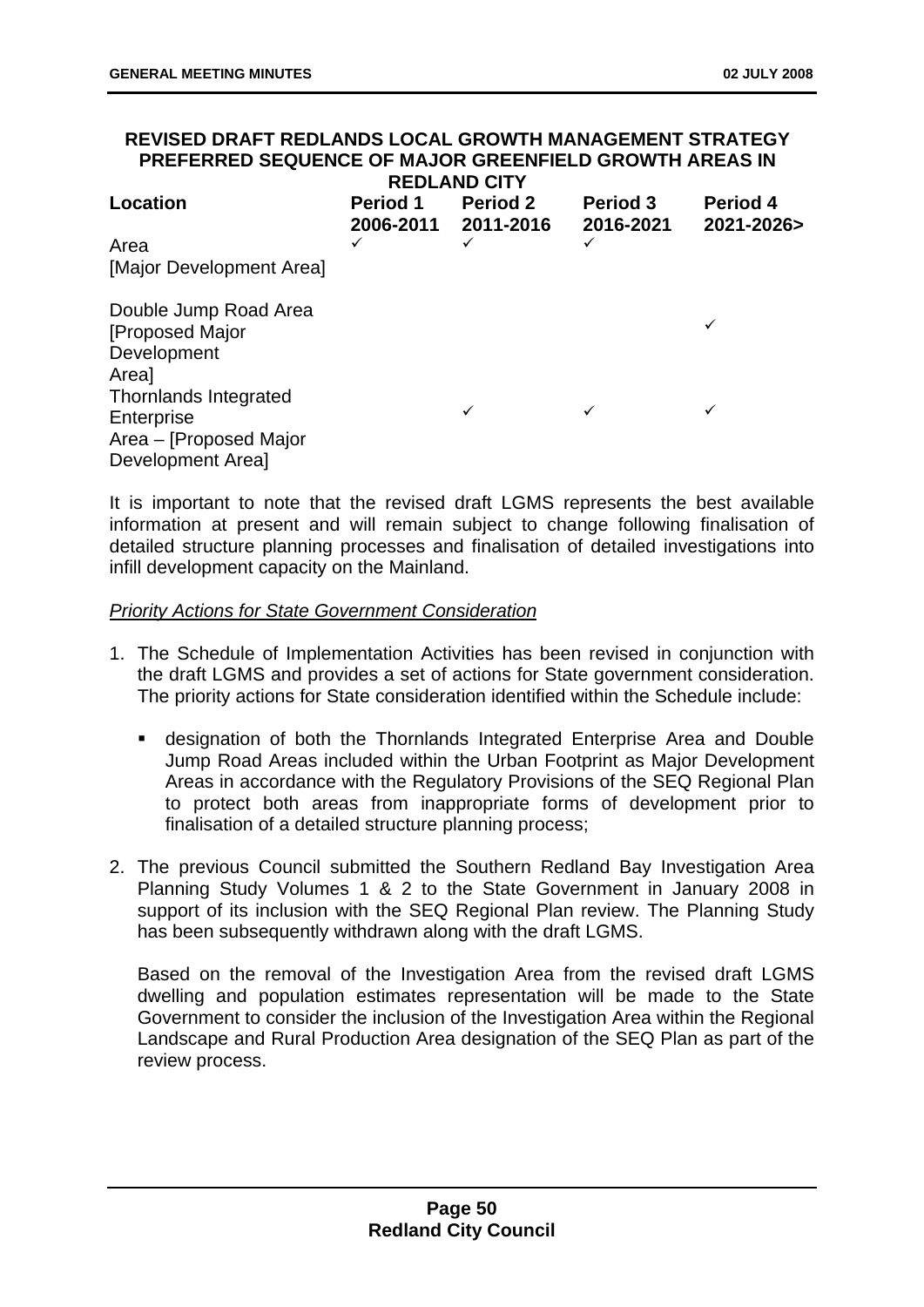#### *Other issues for State Consideration*

- 1. reaffirming to the State the position of Thornlands Integrated Enterprise Area as a Major Development Area to be investigated for the purposes of integrated employment, higher education and regional sporting facilities; and
- 2. identification of the dwelling estimates [growth to 2026] on the Southern Moreton Bay Islands separately from the mainland infill dwelling estimates in the draft LGMS.

# **RELATIONSHIP TO CORPORATE PLAN**

The LGMS is the vehicle through which Council sets out its strategy for achieving the urban development aspects of the SEQ Regional Plan at the local level. The revised Redlands LGMS is consistent with Council's strategic priorities regarding:

- Natural Environment;
- **Land use character:**
- Essential service;
- Community health and well being; and
- **Economic prosperity.**

## **FINANCIAL IMPLICATIONS**

The draft LGMS has been prepared in accordance with Council's budgets.

## **PLANNING SCHEME IMPLICATIONS**

No amendment to the Redlands Planning Scheme will result from submission of a revised draft LGMS for the purposes of the SEQ Regional Plan.

A number of amendments to the Redlands Planning Scheme will be required to facilitate the implementation of the Redlands LGMS once finalised. Key amendments to the Redlands Planning Scheme are documented in the draft Schedule of Implementation Activities.

## **CONSULTATION**

The Land Use Planning Group has consulted with the Executive Leadership Group and Council through the Councillor Workshop held on the 16<sup>th</sup> of May 2008 in preparing the revised draft LGMS.

## **OPTIONS**

#### **PREFERRED**

That Council resolve as follows:

1. To adopt the revised draft Redlands LGMS and Schedule of Implementation Activities for the purpose of the SEQ Regional Plan review 2009-2031;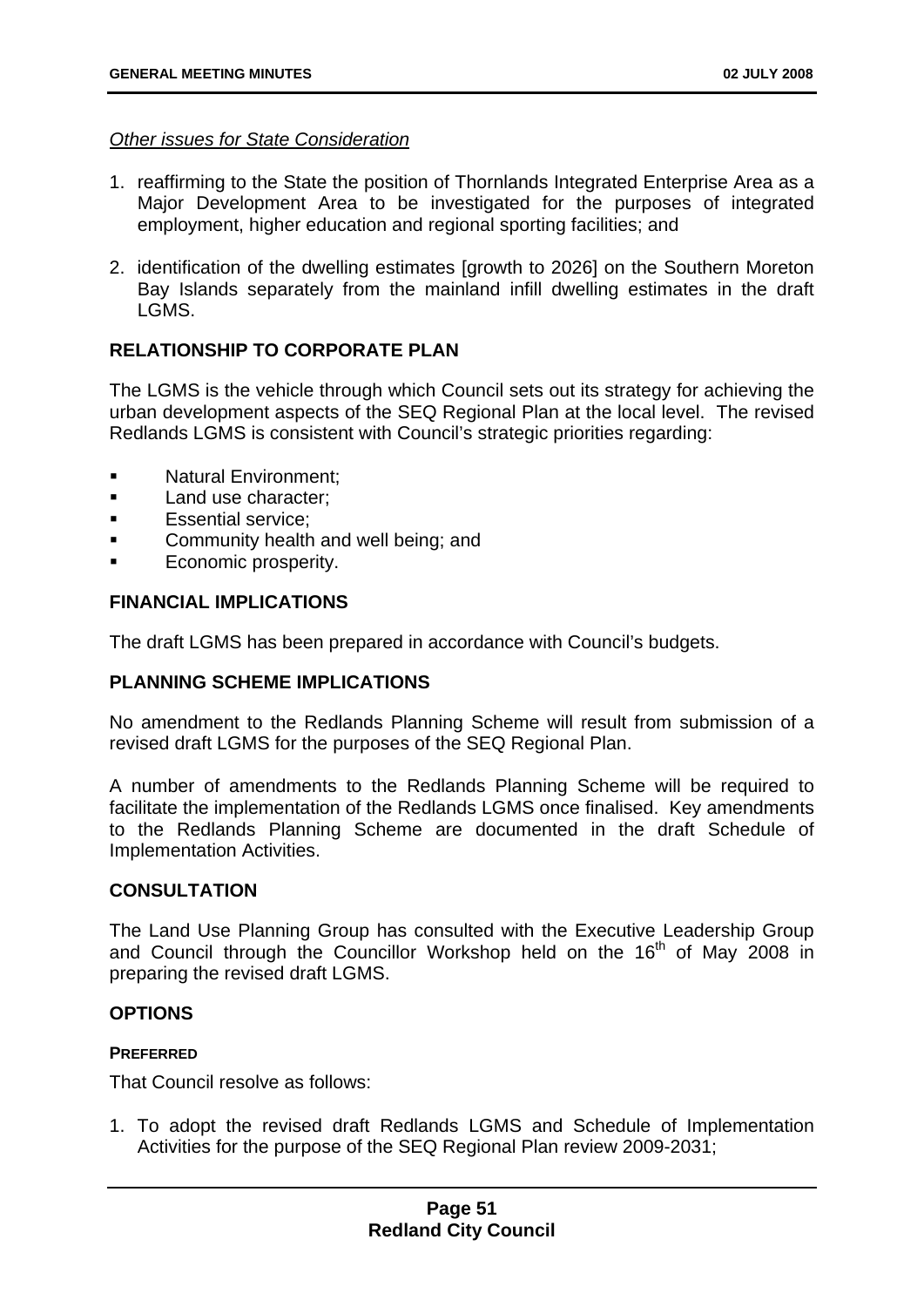- 2. To submit the revised draft Redlands LGMS and Schedule of Implementation Activities to the Deputy Premier and Minister of the Department of Infrastructure and Planning for consideration as part of the SEQ Regional plan review;
- 3. To make representation to the State Government to include the Southern Redland Bay Investigation Area within the Regional Landscape and Rural Production designation of the SEQ Regional Plan as part of the review process.

## **ALTERNATIVE**

- 1. That Council does not adopt the revised draft Redlands LGMS and Schedule of Implementation Activities for the purpose of the SEQ Regional Plan review 2009- 2031;
- 2. That Council does not submit the revised draft Redlands LGMS and Schedule of Implementation Activities to the Deputy Premier and Minister of the Department of Infrastructure and Planning for consideration as part of the SEQ Regional plan review;
- 3. That Council does not make representation to the State Government to include the Southern Redland Bay Investigation Area within the Regional Landscape and Rural Production designation of the SEQ Regional Plan as part of the review process.

# **OFFICER'S RECOMMENDATION**

That Council resolve to:

- 1. Adopt the revised draft Redlands LGMS and Schedule of Implementation Activities for the purpose of the SEQ Regional Plan review 2009-2031;
- 2. Submit the revised draft Redlands LGMS and Schedule of Implementation Activities to the Deputy Premier and Minister of the Department of Infrastructure and Planning for consideration as part of the SEQ Regional plan review; and
- 3. Make representation to the State Government to include the Southern Redland Bay Investigation Area within the Regional Landscape and Rural Production designation of the SEQ Regional Plan as part of the review process.

## **PROPOSED MOTION**

That the Officer's Recommendation be adopted.

On being put to the vote the motion was LOST.

## **COMMITTEE RECOMMENDATION – 18 June 2008**

**That consideration of this item be deferred to the next General Meeting scheduled for 2 July 2008.**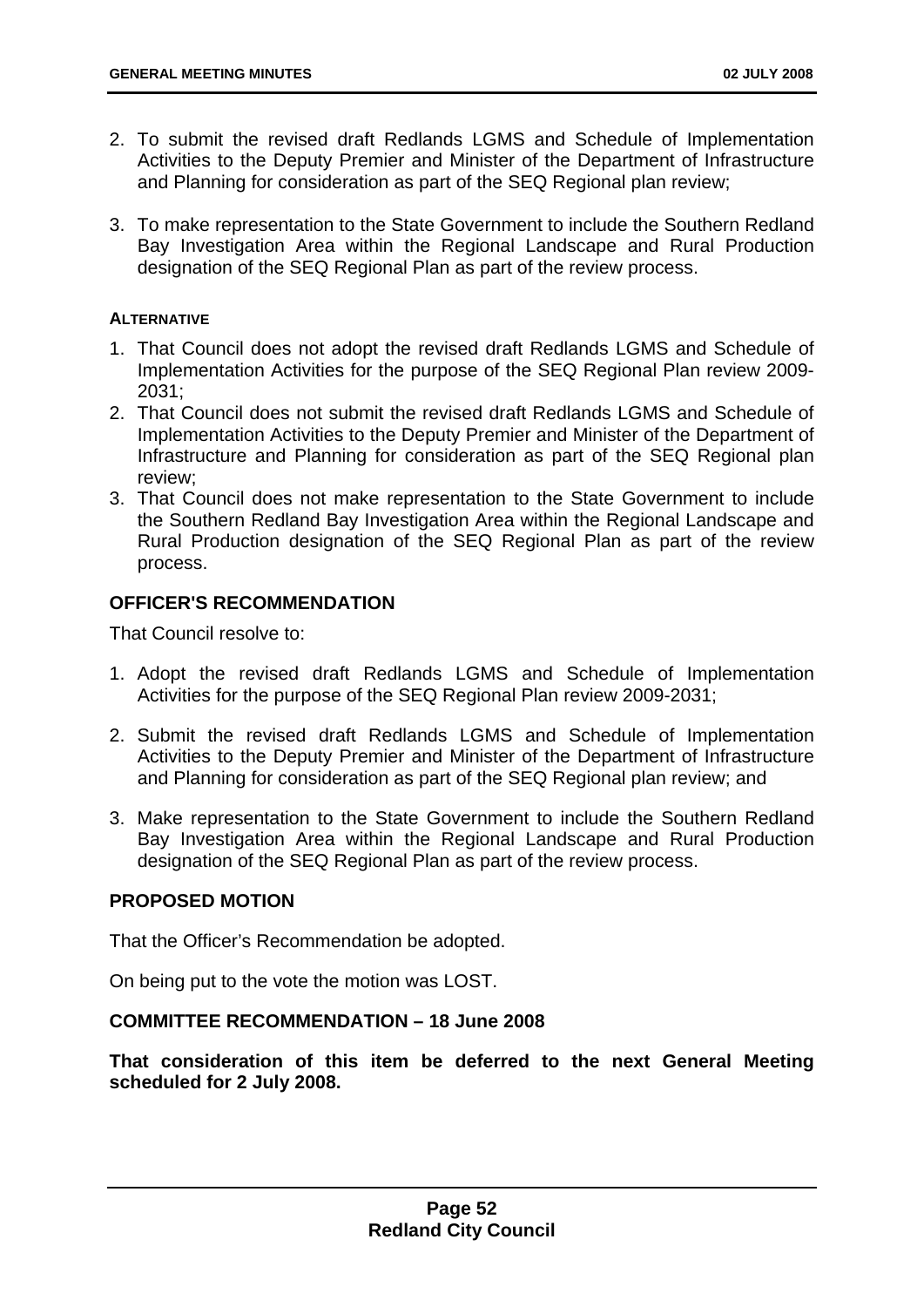## **ADDENDUM – 26 June 2008**

Following presentation of the Revised Draft Local Growth Management Strategy to the Planning and Policy Meeting of 18 June 2008, a further workshop was conducted with councillors.

Based on matters raised in the workshop, the LGMS has been amended and a revised Officer's Recommendation is presented to Council for consideration, with attached amended strategy.

## **REVISED OFFICER'S RECOMMENDATION**

That Council resolve to:-

- a) Adopt the revised draft Redlands Local Growth Management Strategy and Schedule of Implementation Activities (attached) with the following amendments:
- a) delete all references to Economic Investigation Area (Commonwealth Land at Birkdale)
- b) delete all references to Rural Precinct Plan Green Business Precinct
- c) to include an additional statement in section 2.6 Economic Activity and Employment for the Thornlands Integrated Enterprise Area regarding ensuring landscape and high visual amenity values are protected and enhanced, consistent with statements made in Section 5 on this same area;

for the purposes of the SEQ Regional Plan review 2009-2031;

- b) Submit the revised draft Redlands LGMS and Schedule of Implementation Activities to the Deputy Premier and Minister of the Department of Infrastructure and Planning for consideration as part of the SEQ Regional Plan review; and
- c) Make representation to the State Government to include the Southern Redland Bay Investigation Area within the Regional Landscape and Rural Production Area designation of the SEQ Regional Plan as part of the review process.

## **COUNCIL RESOLUTION**

| Moved by:    | Cr Henry         |
|--------------|------------------|
| Seconded by: | <b>Cr Bowler</b> |

## **That Council resolve to:-**

**1. Adopt the revised draft Redlands Local Growth Management Strategy and Schedule of Implementation Activities (attached) with the following amendments:**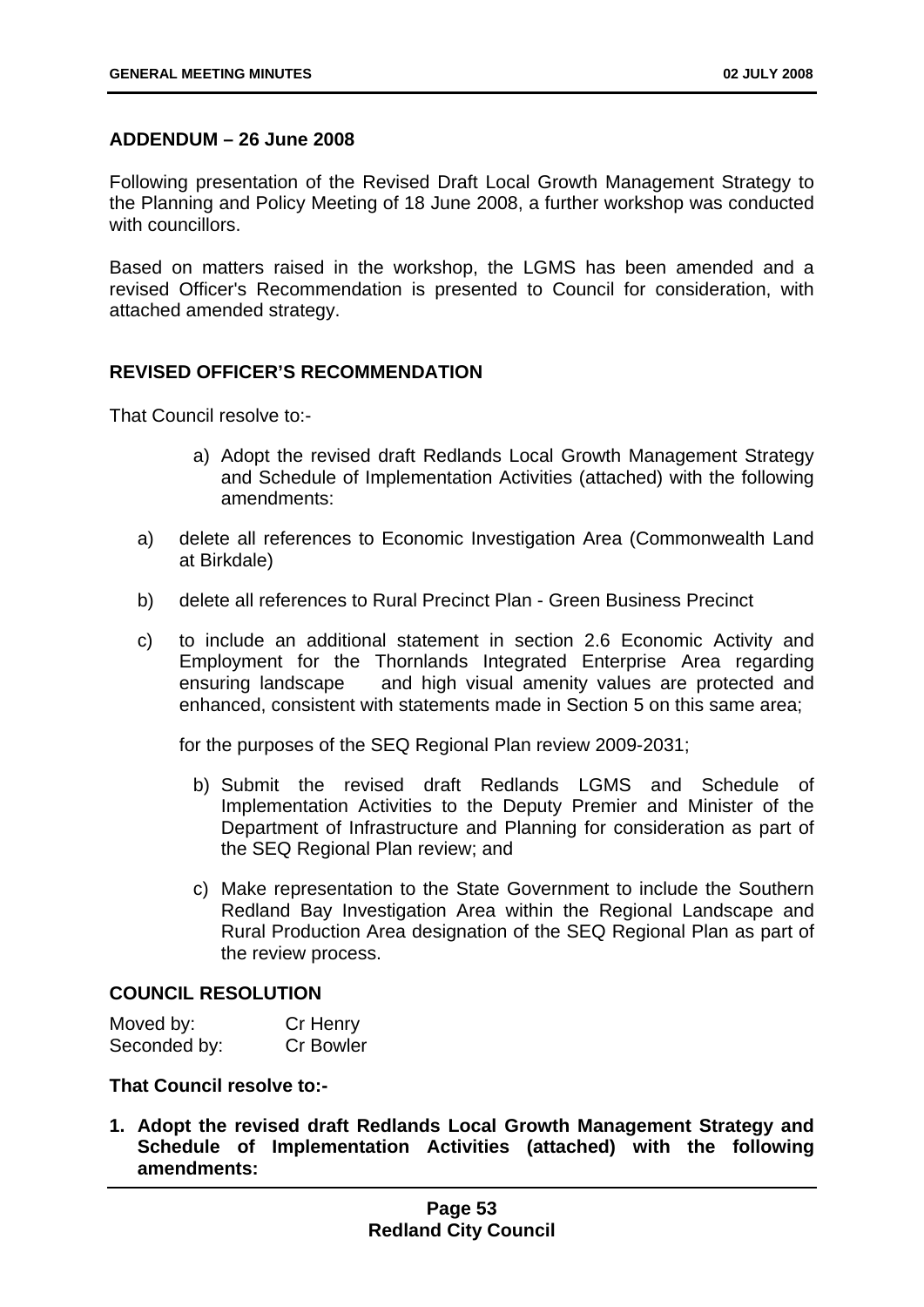- **a) delete all references to Economic Investigation Area (Commonwealth Land at Birkdale)**
- **b) delete all references to Rural Precinct Plan Green Business Precinct**
- **c) to include an additional statement in section 2.6 Economic Activity and Employment for the Thornlands Integrated Enterprise Area regarding ensuring landscape and high visual amenity values are protected and enhanced, consistent with statements made in Section 5 on this same area;**

**for the purposes of the SEQ Regional Plan review 2009-2031;** 

- **2. Submit the revised draft Redlands LGMS and Schedule of Implementation Activities to the Deputy Premier and Minister of the Department of Infrastructure and Planning for consideration as part of the SEQ Regional Plan review;**
- **3. Make representation to the State Government to include the Southern Redland Bay Investigation Area within the Regional Landscape and Rural Production Area designation of the SEQ Regional Plan as part of the review process; and**
- **4. Advise the State Government that dwelling targets are dependant on;** 
	- **a) Further detailed studies addressing climate change, carrying capacity and peak oil; and**
	- **b) Provision of adequate and timely infrastructure.**

## **CARRIED**

A division was called for.

Crs Townsend, Reimers, Murray, Elliott, Bowler, Henry, Boglary and Hobson voted in the affirmative.

Crs Williams, Dowling and Ogilvie voted in the negative.

The motion was declared by the Mayor as **CARRIED**.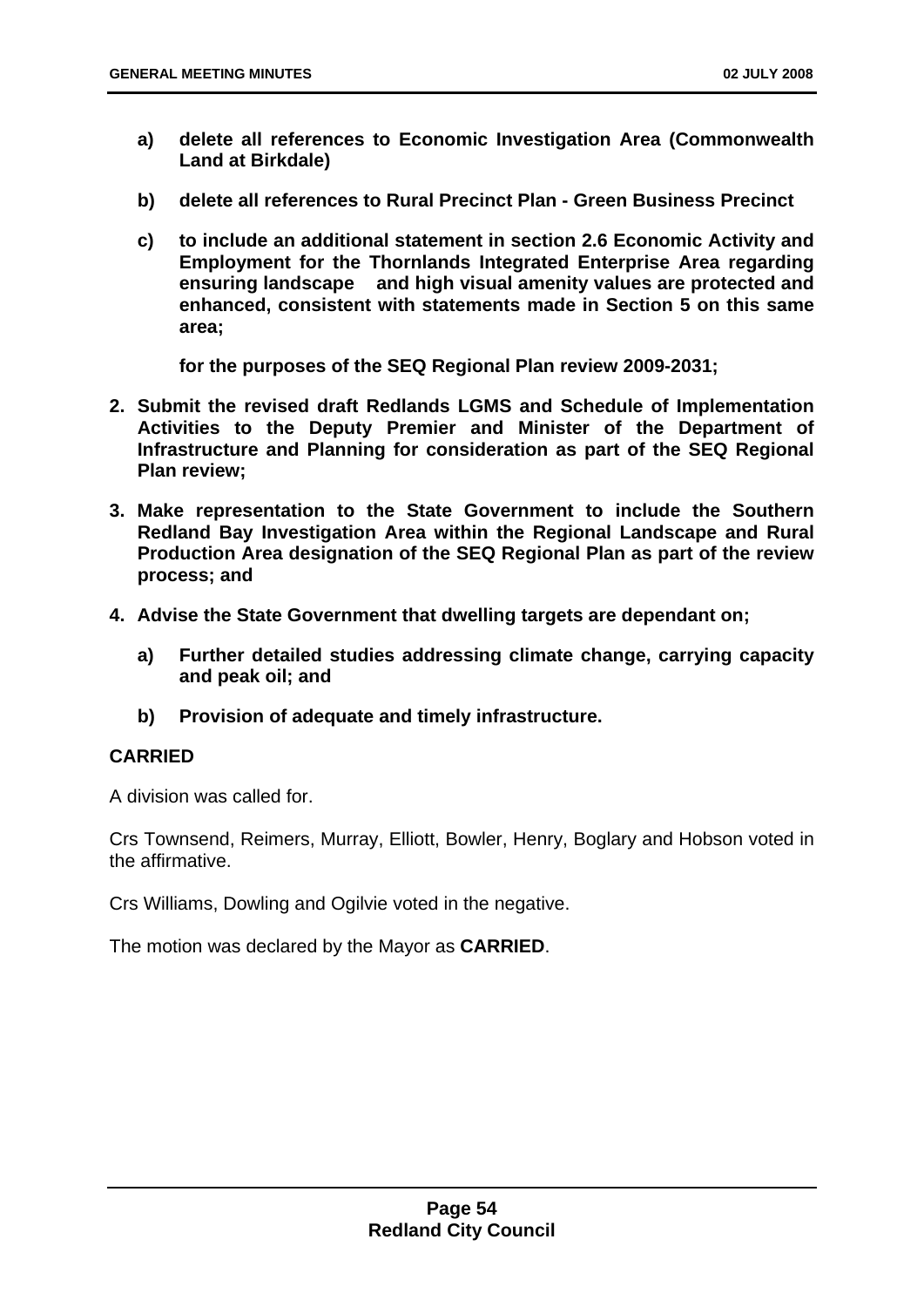# **12.1.2 LIBRARY POLICY POL-2876**

| <b>Dataworks Filename</b>        | <b>Library Policy</b>                                                                                |
|----------------------------------|------------------------------------------------------------------------------------------------------|
| <b>Attachments:</b>              | <b>Attach 1: Redland Library Service a 10 Year Plan</b><br><b>Attach 2: POL-2876 Policy Document</b> |
| <b>Responsible Officer Name:</b> | <b>Roberta Bonnin</b><br><b>Manager Community and Social Planning</b>                                |
| <b>Author Name:</b>              | <b>Judy Spokes</b><br><b>Senior Advisor Cultural Services</b>                                        |

## **EXECUTIVE SUMMARY**

The Library Policy has been revised to reflect the 10 year plan for the Redland Library Services adopted in July 2007.

## **PURPOSE**

The purpose of this report is to:

- 1. recommend a revised Library Policy that is aligned with the strategic directions and priorities of the approved Redland Library Services 10 year plan (attachment 1);
- 2. advise that the Library Local Law No. 4 Libraries and the related Local Law Policy N0. 4 – Libraries are currently being reviewed as part of a wider evaluation of all Local Laws. Subject to the outcomes of the review, a recommendation to repeal these legal instruments is anticipated.

# **BACKGROUND**

Following extensive research and consultation, Council approved a ten plan for its library services in 2007. The plan identified an action plan to achieve a two-fold vision for the library service:

- Connecting with a world of knowledge;
- Linking lively communities.

The six goals of the Plan are to:

- 1. **Encourage reading for pleasure and learning** for people at all states of their lives through practical, creative partnerships, especially with formal and informal education institutions including schools, tertiary institutions, museums, book clubs, local history groups and the University of the Third Age.
- 2. **Strengthen local democracy** by nurturing curious, informed, skilled and creative citizens who eagerly engage with ideas, with each other and with the issues affecting their locality.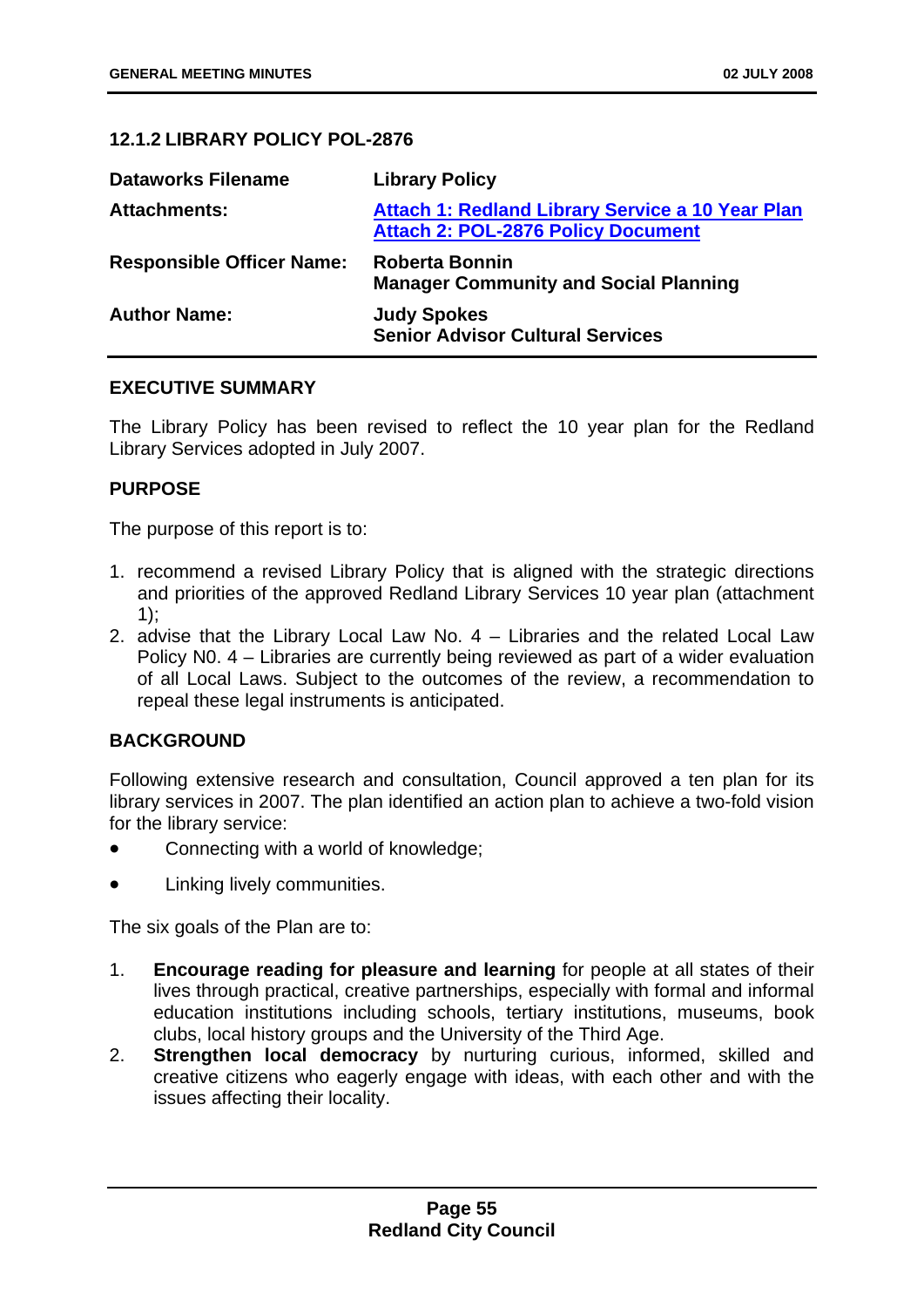- 3. **To foster a just and inclusive community** by providing free access to information in both traditional and new media formats to all Shire (sic) residents wherever they live and whatever their means.
- 4. **To strengthen social connections** between individuals, families, community groups and institutions in the Shire by developing programs and partnerships to extend and enrich community use of library facilities and resources.
- 5. **To encourage participation in the knowledge economy** and the rapidly growing creative industries by providing residents and businesses with access to technology, information resources and professional advice to develop their digital literacy and internet navigation skills.
- 6. **To improve the range and quality of information resources and tools**  available to residents by working towards integrated approaches to public library services in south-east Queensland in partnership with neighbouring shires and with the State Library of Queensland.

# **ISSUES**

The current review of Local Laws relating to the provision of library services will result in a report to Council within the next two to three months. Subject to detailed consideration during the review process, it is expected that evidence will confirm the view of staff that these laws are unnecessary and that current state and federal legislation is sufficient to regulate behaviour in public places (including libraries).

## **RELATIONSHIP TO CORPORATE PLAN**

The recommendation primarily supports Council's strategic priority to build safe, strong and self reliant communities with access to community services, infrastructure and opportunities for participation in community life.

## **FINANCIAL IMPLICATIONS**

There are no financial implications of this recommendation.

## **CONSULTATION**

The Manager Library Services and the Library Leadership Team have been consulted during development of this revised policy.

## **OPTIONS**

#### **PREFERRED**

That Council resolve to adopt the revised Library Policy POL-2876, as attached.

#### **ALTERNATIVE**

No alternative is suggested.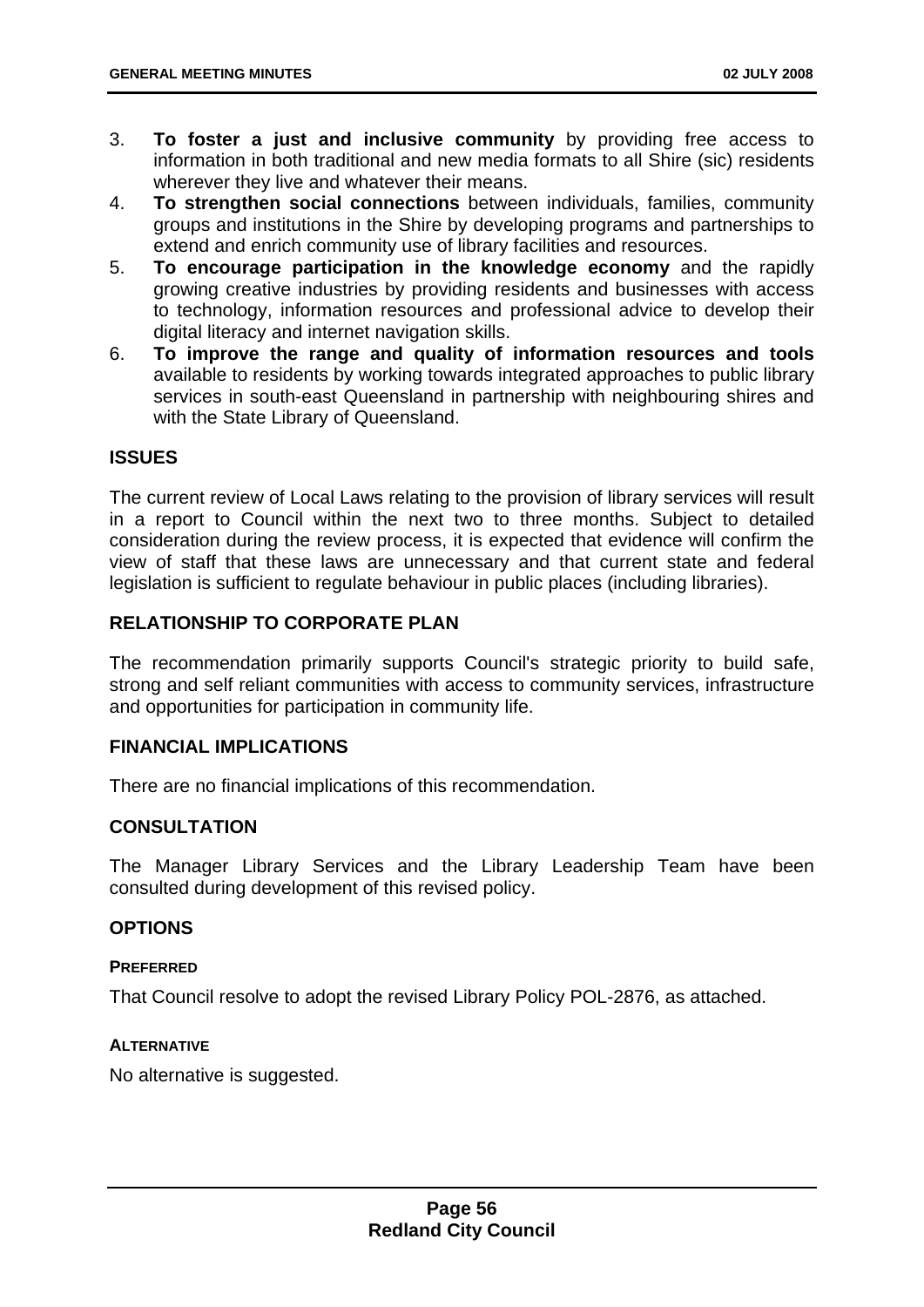## **OFFICER'S/COMMITTEE RECOMMENDATION/ COUNCIL RESOLUTION**

Moved by: Cr Ogilvie Seconded by: Cr Townsend

**That Council resolve to adopt the revised Library Policy POL-2876, as attached.** 

# **CARRIED**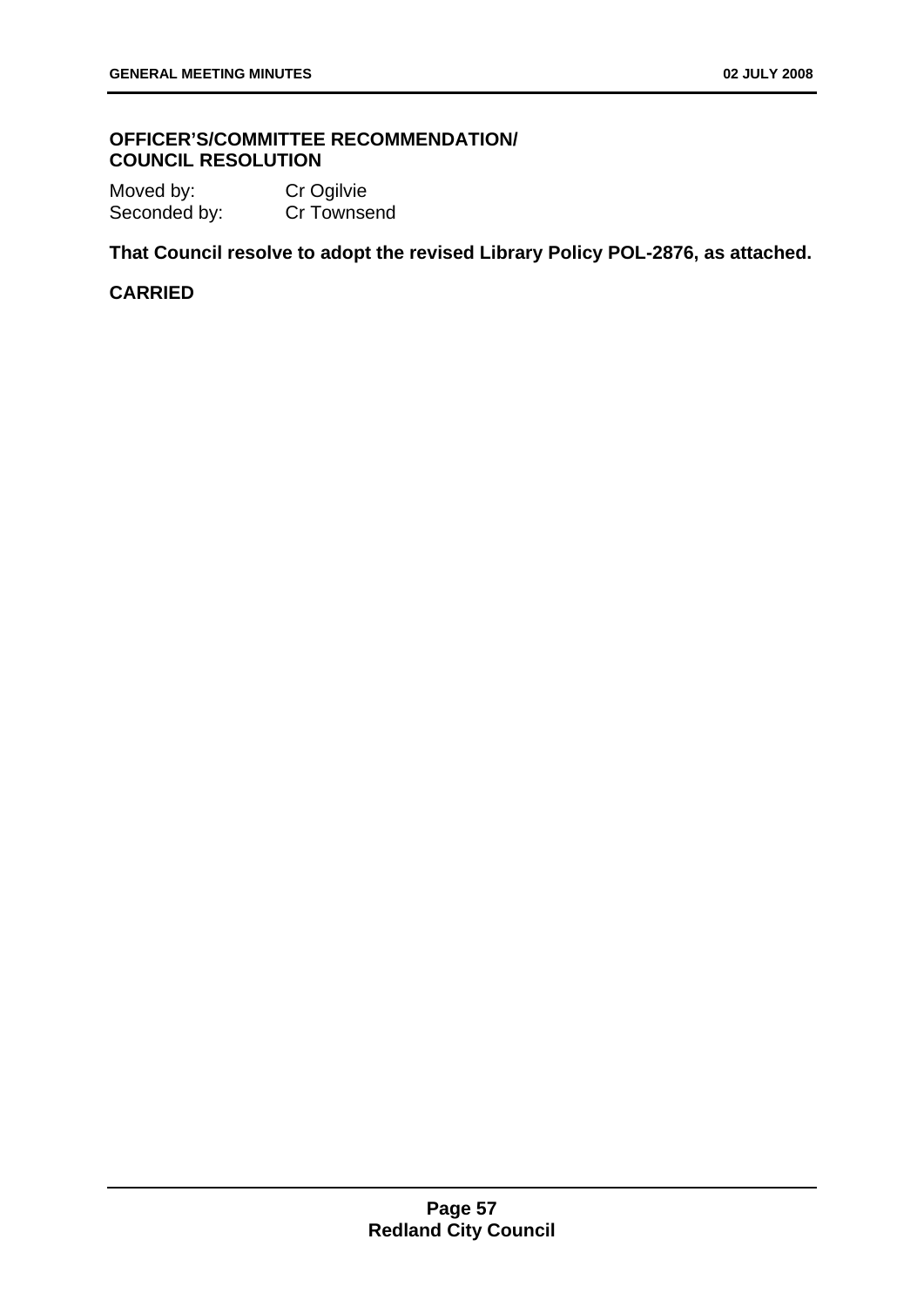## **12.1.3 OUR CITY OUR CULTURE: A CULTURAL PLAN FOR THE REDLANDS**

| <b>Dataworks Filename:</b>       | <b>R&amp;C - Our City Our Culture</b>                                                                                                                                                                                                                                                                                                                                                                                                                      |
|----------------------------------|------------------------------------------------------------------------------------------------------------------------------------------------------------------------------------------------------------------------------------------------------------------------------------------------------------------------------------------------------------------------------------------------------------------------------------------------------------|
| <b>Attachments:</b>              | <b>Our City Our Culture: a Cultural Plan for the</b><br><b>Redlands 2008-2018 - (Attachment 1)</b><br>Culture in the Redlands; A discussion paper -<br>(Attachment 2)<br><b>Report of Community Consultation - (Attachment</b><br><u>3)</u><br><b>Agenda 21 for Culture adopted by (international)</b><br><b>United Cities and Local Governments (UCLG) -</b><br>(Attachment 4)<br><b>Revised Redland City Council Cultural Policy -</b><br>(Attachment 5) |
| <b>Responsible Officer Name:</b> | <b>Roberta Bonnin</b><br><b>Manager Community and Social Planning</b>                                                                                                                                                                                                                                                                                                                                                                                      |
| <b>Author Name:</b>              | <b>Judy Spokes</b><br><b>Senior Advisor Cultural Services</b>                                                                                                                                                                                                                                                                                                                                                                                              |

## **EXECUTIVE SUMMARY**

The Cultural Plan, *Our City Our Culture*, establishes the principles and priorities of Council's support for a broad range of cultural development activities in the City. It provides a strategic framework to guide the planning and delivery of cultural facilities and services during the next decade.

At the heart of the document is an integrated planning model that strengthens creative and practical linkages between cultural development and economic, social and environmental sustainability goals. This model acknowledges the arts and heritage as central drivers of local cultural vitality, while embracing a wider-than-arts perspective of culture to take account of other diverse expressions of community values.

# **PURPOSE**

The purpose of this report is to present to Council for endorsement:

- Our City Our Culture: A Cultural Plan for the Redlands 2008-2018;
- Revised Cultural Policy POL 2706.

and for noting:

• Agenda 21 for Culture, an international policy framework developed by United Cities and Local Governments (UCLG)

# **BACKGROUND**

In September 2007, a public discussion paper "*Culture in the Redlands*" (Part 2 of *Our City Our Culture*) was released and promoted to stimulate community discussion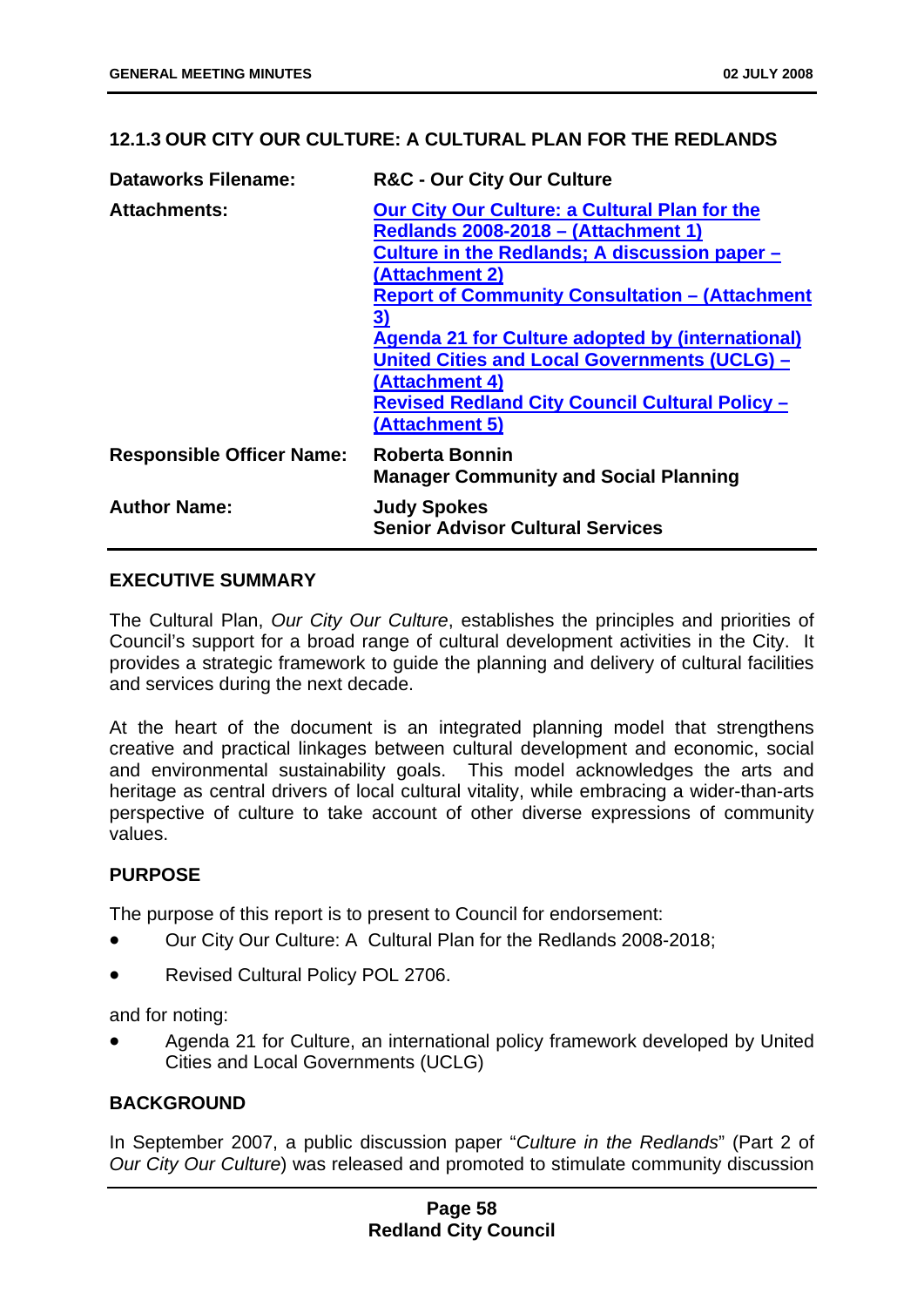about the scope and directions of a proposed Cultural Plan for the City. Strong community support for the ideas and directions of the paper (attachment 2) was demonstrated through surveys and focus groups conducted between September and December 2007. A report on the results of the consultation is attached (attachment 3).

The Plan is also informed by:

- *Treasures of the Redlands* 2005 (RSC cultural mapping report and extensive consultation with cultural sector organisations);
- *Arts and Cultural Development Issues Paper* 2005 (prepared to inform RCC current corporate plan);
- *Redland Shire Library Service 10 year Strategy*, July 2007;
- *Viewfinder* DVD and Report RSC Youth Culture Research Project, August 2007;
- *Festivals and Events Audit Report*, August 2007;
- '*Agenda 21 for Culture*' policy framework 2004 United Local Governments Association (ULGA) Working Group for Culture;
- "*The Fourth Pillar of Sustainability: Culture's Essential Role in Public Planning*" Hawkes. J. Cultural Development Network 2000;
- Agenda 21 for Culture RSC staff forum, August, 2007;
- RSC Indigenous Cultural Protocols Report, June 2007 (and subsequent community consultation in 2008);
- PLACE Project Research, 2007 and 2008;
- Australia Council for the Arts policy directions (Community Partnerships Unit);
- Arts QLD policy directions (Creative Communities);
- ALGA and LGAQ policies;
- Best practice research and public policy in municipal cultural development especially from Canada, New Zealand, and the UK;
- Meetings with key cultural agencies in Redlands notably: the Redland Arts Council, Museums and Festival organisers;
- Meetings with Cultural Development, RPAC and Library Services staff.

## **ISSUES**

The key findings of research underpinning this Plan are that:

• the living culture of the people of Quandamooka, the local traditional owners of the Redlands area, is a fundamental element of Redlands unique cultural heritage and continues to enrich both Indigenous and other communities.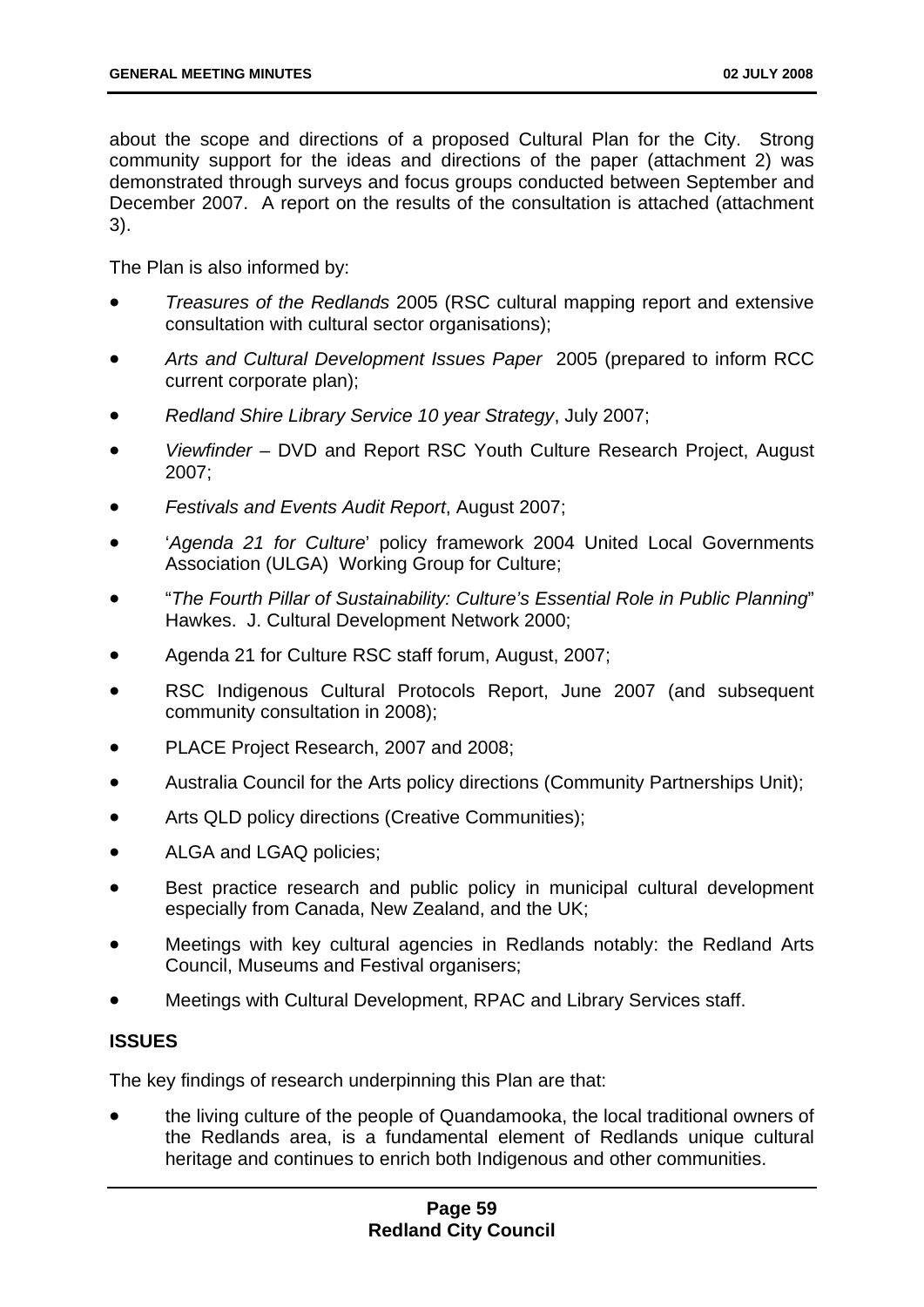- cultural programs which are integrated across the full spectrum of civic responsibilities can help to improve ecological sustainability and community wellbeing.
- culture reflects and shapes community values and outcomes across all four "bottom lines" and is relevant to economic, environmental and governance priorities as well as those in its traditional realm of the "social".
- the arts and heritage are at the heart of culture; their processes and products play a special role in illuminating community values and aspirations and play a primary role in cultural development alongside other cultural forms such as sport, urban design, community education etc.
- the arts and heritage are highly valued by communities (and policy makers) for their own sake - as engine drivers of creativity, ingenuity and knowledge; and for their role in promoting a sense of place, identity and meaning for individuals and their communities.
- support for diverse creative practices from within local communities is vital to sustaining the distinctiveness of local spirit, lifestyle and character.
- professional arts programs from outside the Redlands are important to ensure continuing development of local creative practitioners and audiences.
- communities require access to quality cultural facilities, resources and opportunities to support a rich creative and intellectual life just as they do for sporting and recreational facilities to support a healthy and active life.
- the Redlands has many cultural assets; these should be harnessed towards creative exploration of key civic challenges as well as for celebrations and recreation.
- partnerships between organisations and across sectors are important in expanding and enriching community participation in cultural programs and venues.

The purpose of the Cultural Plan is to:

- Articulate the nature and scope of Council's role in local cultural development to balance RCC responsibilities with those of the community.
- Align cultural services provided by Council with strategic priorities identified in the corporate plan.
- Sharpen the focus of Council's support for community-based cultural service providers to: improve the quality and diversity of their programs; engage broader community participation; and promote long term civic and sector development.
- Improve the effectiveness and efficiency of cultural and community development programs through coordinated cross program approaches.
- Promote creative approaches to Council's community engagement and education objectives.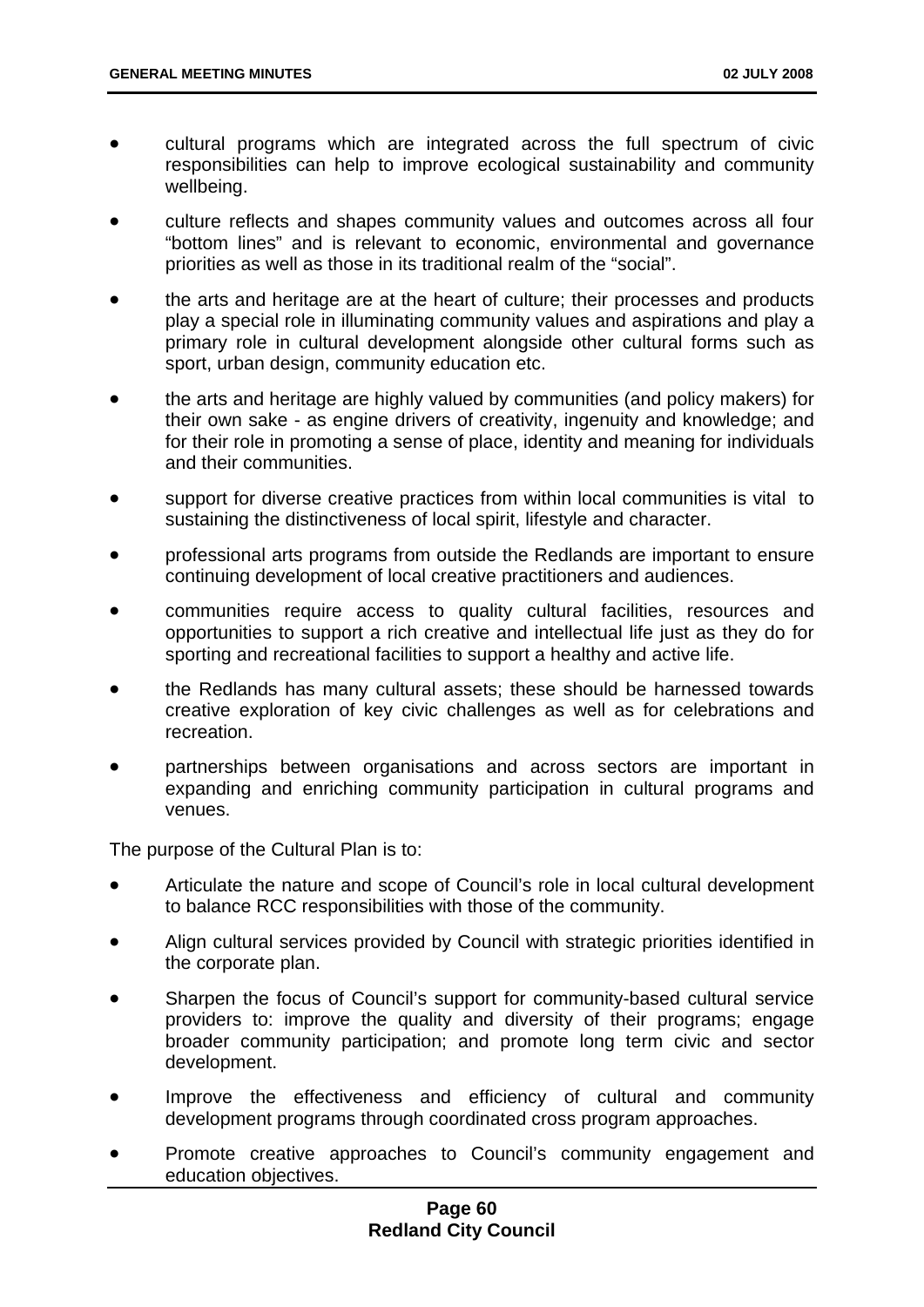- Invest in the 'heart and soul' dimension of civic life to foster a productive partnership between community and Council to identify and tackle complex local challenges.
- Create a fertile environment for community debate and discussion to be facilitated during Community Planning processes.

Council's mission is to embrace the cultural dimension of the Redlands' sustainability challenge to enhance its:

- Strong community;
- Viable economy;
- Healthy environment;
- Engaged democracy.

The Plan identifies ten goals to focus planning and delivery of services in the next decade to achieve Council's vision for a "robust living culture that reflects and stimulates all Redlands residents". The goals are:

## *A firm platform for cultural development*

- 1. Embrace a wide view of culture and affirm its role in protecting and developing the strengths of Redlands' places and communities.
- 2. Acknowledge and support the living culture of the Traditional Owners, elders and other Indigenous residents of the Redlands, the people of Quandamooka.
- 3. Acknowledge the central role of creative arts and heritage activities as drivers of cultural vitality in the Redlands.

## *Building on local cultural assets and strengths*

- 4. Protect and promote expressions of local heritage in place management and community development.
- 5. Present the work of professional artists in all art forms to inspire diverse audiences and develop the skills and ideas of local artists.
- 6. Target support for community-based cultural activities to those that best demonstrate exciting and innovative approaches to creative development, community participation and skills development, and which foster strong local partnerships.

## *Focussing on the future*

- 7. Invest in 'human capital' by providing facilities and programs that develop creativity, innovation, skills and knowledge in individuals, groups and enterprises.
- 8. Foster creative partnerships between advocates of cultural and natural heritage, and between the arts and sciences.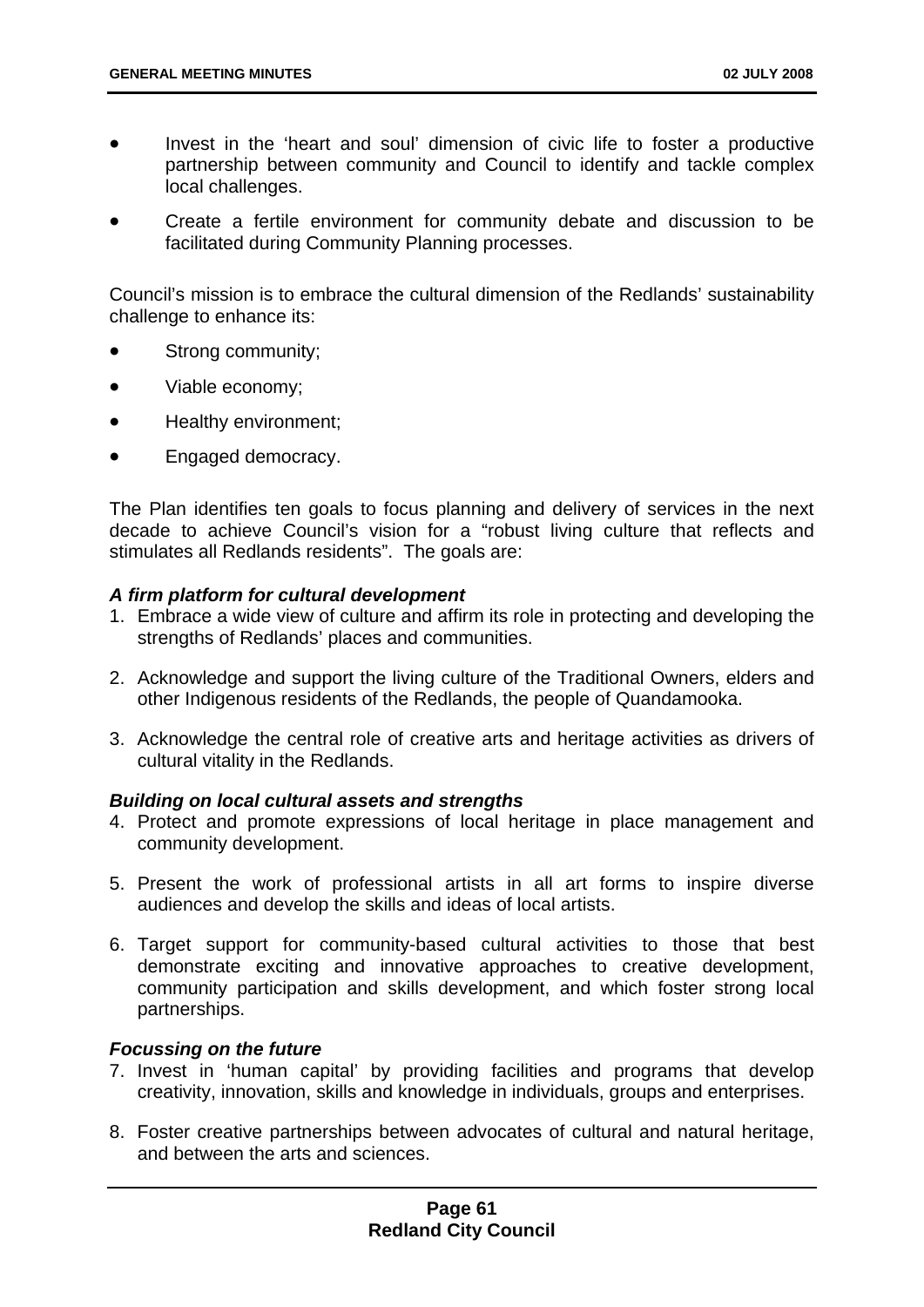- 9. Encourage newcomers to the Redlands to contribute to the cultural life of the City as decision makers, creative practitioners, volunteers and participants in local events and organisations.
- 10. Nurture the next generation of cultural creators and custodians by supporting the creative ideas, skills and capacities of children, teenagers and young adults.

#### **Key Priorities for Support are identified as:**

- 1. Enhanced consideration of cultural values in major planning instruments including: the Redlands Planning Scheme, the Local Growth Management Strategy, the Social Infrastructure Plan, site master-plans and neighbourhood structure plans;
- 2. Indigenous community efforts to protect and promote the unique living culture of the Quandamooka region;
- 3. Creative approaches to civic engagement that enrich public exploration of pressing local issues and challenges;
- 4. Renewal and animation of existing community facilities;
- 5. Cultural development in communities facing locational, or other disadvantages especially the Southern Moreton Bay Islands;
- 6. Local and regional partnerships between the arts, heritage, environment, media, and education sectors;
- 7. Investment in digital literacy as a major driver of cultural development, education and enterprise development in the new century;
- 8. Succession planning for cultural organisations to engage newcomers, young people, and cross-sector partnerships;
- 9. Emerging communities' access to cultural facilities and services especially in the south of the city.

The following indicators will be used to evaluate the overall success of the plan and measure progress during its implementation:

- Consistency with the outcomes of the Redland City community plan;
- Inclusion of cultural considerations in place planning and management;
- Profile of Quandamooka cultural heritage;
- Degree of participation in local cultural events and activities;
- Diversity of cultural opportunities available for all age groups;
- Reflection of local issues, debates and aspirations in public cultural development programs;

## **Page 62 Redland City Council**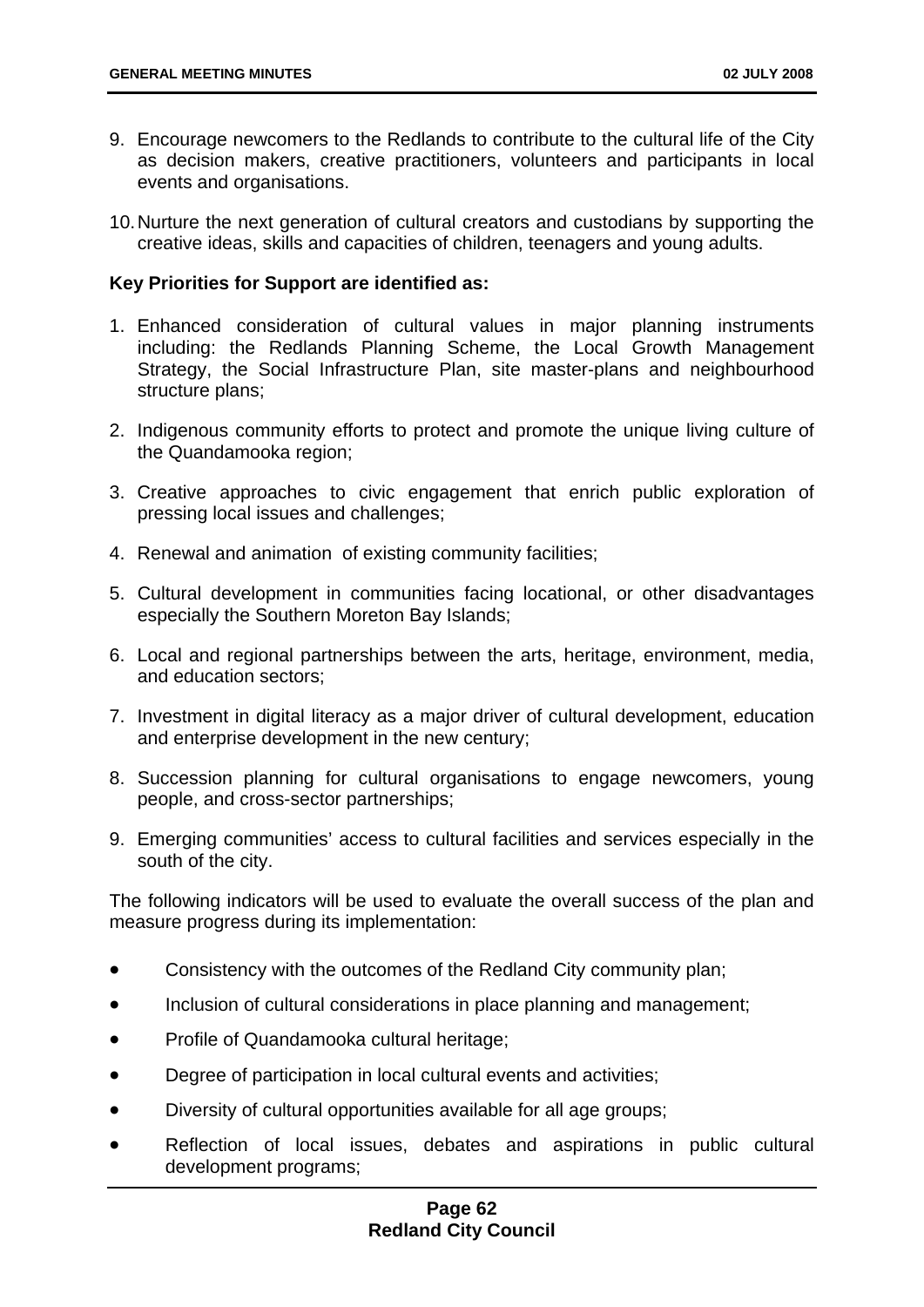- Sustainability of local cultural facilities, events and organisations;
- Engagement of young people in cultural development and expression;
- New partnerships formed that foster local cultural vitality and harness its strengths in the wider sustainability agenda.

## *Agenda 21 for Culture*

"Agenda 21 for Culture" (attachment 4) is a policy framework adopted by the international local government organisation, United Cities and Local Governments (UCLG) in 2004. It encourages local governments across the world to play a leadership role in integrated approaches to cultural development in their own communities, and seeks to build national and international connections between public institutions and governments that adhere to its stated principles and undertakings.

Agenda 21 for Culture is informed by key international policy instruments such as: the Universal Declaration of Human Rights (1948), the International Covenant on Economic, Social and Cultural Rights (1966) and the UNESCO Universal Declaration on Cultural Diversity (2001).

Agenda 21 for Culture reflects the leading edge of public cultural policy development internationally. Its principles and undertakings, have informed the development of the Cultural Plan, whose goals and actions are aligned with its objectives and spirit. Redland City Council has an opportunity to demonstrate leadership in public policy innovation by promoting discussion about the implications of Agenda 21 for Culture among local government planners, researchers and cultural advocates in our region.

# **RELATIONSHIP TO CORPORATE PLAN**

The recommendation addresses all strategic priorities of Council but primarily supports the strategic priority to build safe, strong and self reliant communities with access to community services, infrastructure and opportunities for participation in community life.

## **FINANCIAL IMPLICATIONS**

Many of the recommended actions in the Cultural Plan will not incur additional cost to Council; however the 2008/09 budget identifies \$71,000 for salary and associated costs of a new cultural development officer in Customer and Community Services. This officer will play a key role in implementing aspects of the cultural plan that are beyond the remit of Council's dedicated cultural facilities (RPAC, Redland Art Gallery and Libraries).

# **CONSULTATION**

Internal stakeholders consulted during the project included:

• Manager Community and Customer Services;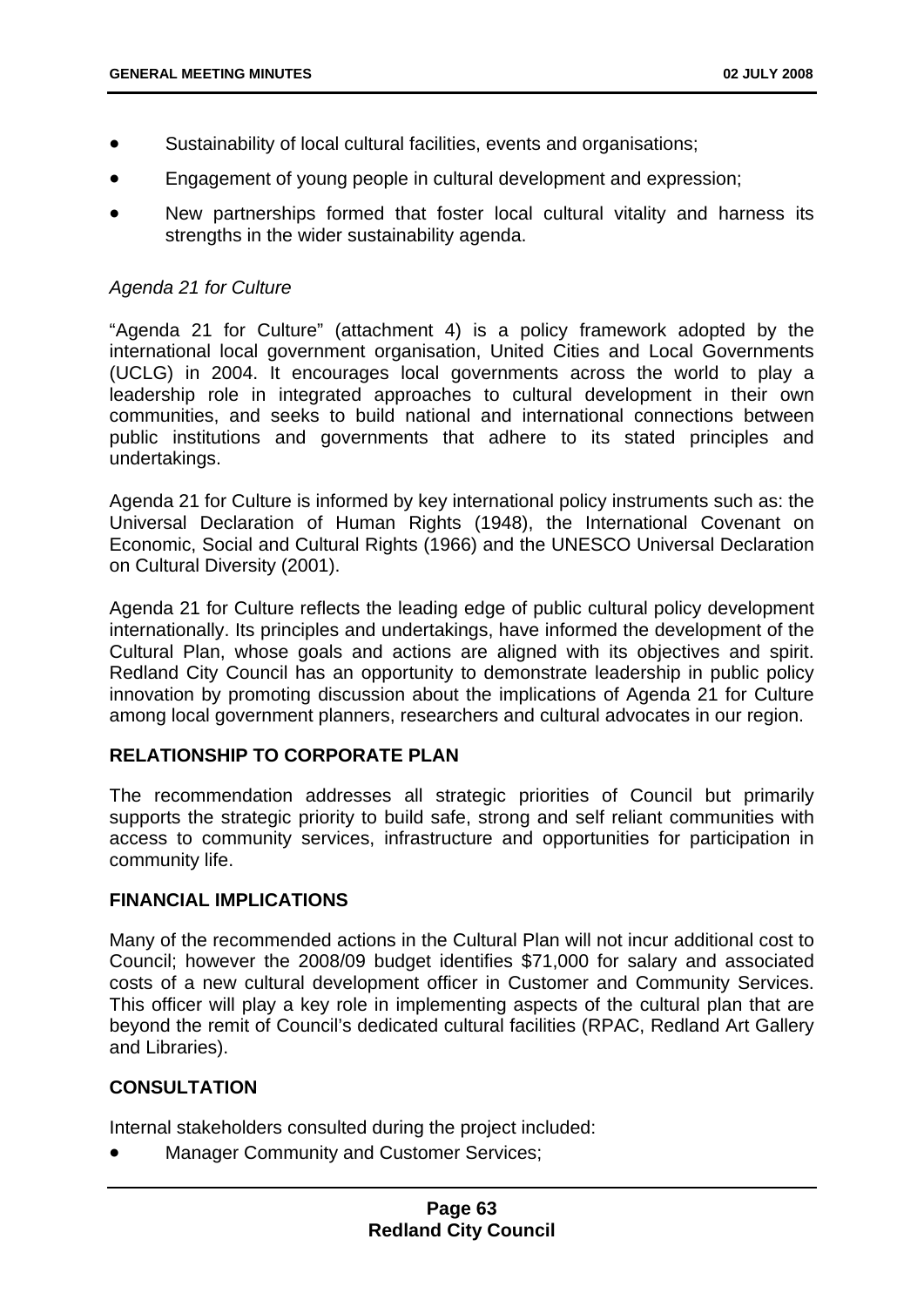- Manager Land Use Planning;\*
- Cultural Services Manager and staff;
- Community and Social Planning Manager and team;
- Community Development staff;
- Performing Arts Centre Manager;
- Environmental Management staff;
- Facilities and Services
- Mayor and Councillors;

\* Manager Land Use Planning expressed concern about the practical implications of clause 25 of Agenda 21 for Culture.

A report of external consultation is attached to this report (attachment 3).

## **OPTIONS**

#### **PREFERRED**

That Council resolve as follows:

- 1. To adopt Our City Our Culture: A Cultural Plan for the Redlands 2008-2018 for budgetary planning and implementation through business plans and SLAs;
- 2. To adopt the revised Cultural Policy POL 2706; and
- 3. To note the principles and undertakings of Agenda 21 for Culture as a guide for enhancing integrated approaches to local cultural development

## **ALTERNATIVE**

That Council resolve as follows:

- 1. To reconsider Our City Our Culture: A Cultural Plan for the Redlands 2008-2018; and
- 2. The revised Cultural Policy POL 2706, following further research on specific issues; and
- 3. To note the principles and undertakings Agenda 21 for Culture.

## **OFFICER'S/COMMITTEE RECOMMENDATION/ COUNCIL RESOLUTION**

Moved by: Cr Ogilvie Seconded by: Cr Townsend

## **That Council resolve as follows:**

- **1. To adopt Our City Our Culture: A Cultural Plan for the Redlands 2008-2018 for budgetary planning and implementation through business plans and SLAs;**
- **2. To adopt the revised Cultural Policy POL 2706; and**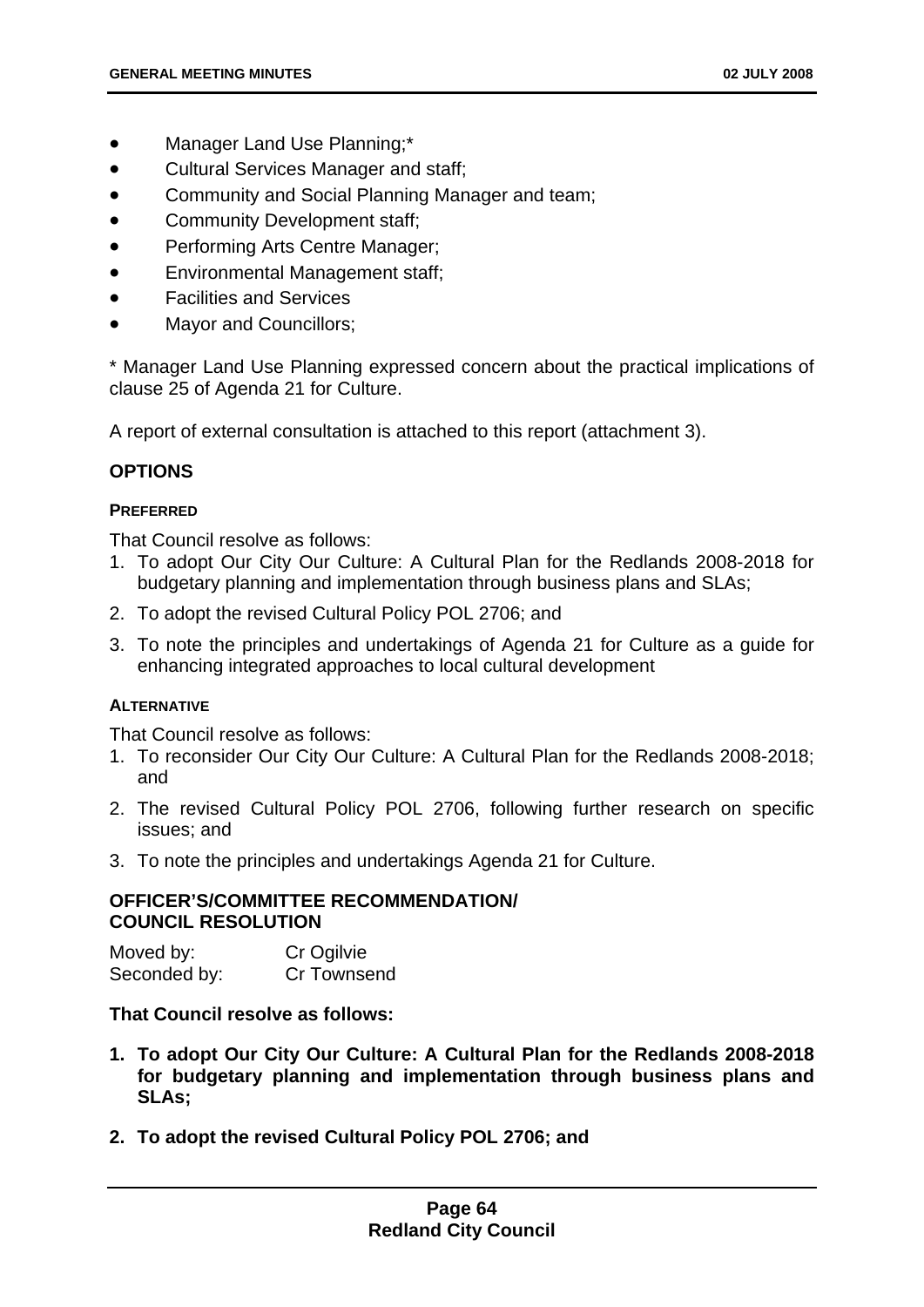**3. To note the principles and undertakings of Agenda 21 for Culture as a guide for enhancing integrated approaches to local cultural development.**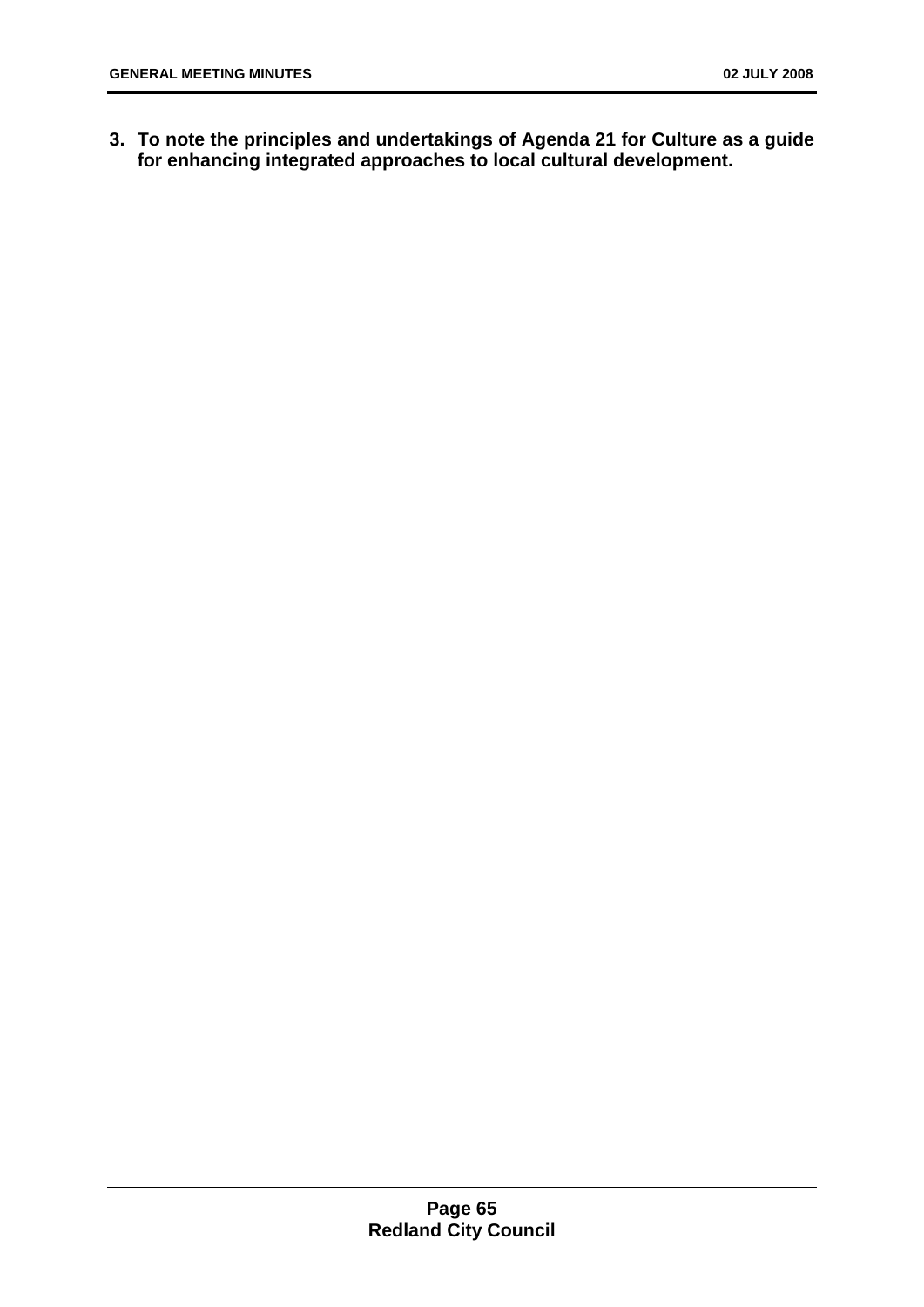## **12.1.4 PETITION (DIVISION 3) CONTROL TRAFFIC SPEED IN CLIFFORD PERSKE DRIVE, THORNLANDS**

| <b>Dataworks Filename:</b>       | <b>RTT Complaints - Traffic</b><br><b>GOV Petitions</b>                  |
|----------------------------------|--------------------------------------------------------------------------|
| <b>Responsible Officer Name:</b> | <b>David Elliott</b><br><b>Manager Infrastructure Planning</b>           |
| <b>Author Name:</b>              | <b>Abdish Athwal</b><br><b>Senior Advisor Traffic and Transportation</b> |

## **EXECUTIVE SUMMARY**

At the General Meeting of 30 January 2008, it was resolved as follows:

*That the petition be received and referred to the appropriate area of Council for consideration and a report to Council.* 

The petition reads as follows:

*"We the undersigned, request that Council investigate means of controlling traffic speeds in Clifford Perske Drive so as to avoid further wildlife fatalities; the increasing threat to the safety of resident and pedestrians; and the accompanying decline in amenity and quality of life".* 

## **PURPOSE**

To prepare a response to a petition from local residents requesting Council investigate means of controlling traffic speeds in Clifford Perske Drive, Thornlands, to avoid further wildlife fatalities; the increasing threat to the safety of resident and pedestrians; and the accompanying decline in amenity and quality of life" and to respond to Council resolution dated 30 January 2008.

## **BACKGROUND**

On 10 December 2007, residents of Clifford Perske Drive and the adjoining street submitted a petition requesting Council investigate means of controlling traffic speeds in Clifford Perske Drive, Thornlands to address wildlife fatalities, the safety concern of resident and pedestrians and the accompanying decline in amenity and quality of life. This petition was tabled at the General Meeting of 30 January 2008 and Council resolved to consider the request and report back to Council.

Clifford Perske Drive is designated as a Trunk Collector in accordance with Council Road Hierarchy and has a signed speed limit of 60km/h at both ends of the roadway. It is a single lane roadway in both directions with a turning lane at its intersections to adjoining residential streets. It has edge and double-centre line marking with painted and concrete islands along its entire length, defining the correct driving paths and preventing overtaking and thus providing a safe driving environment.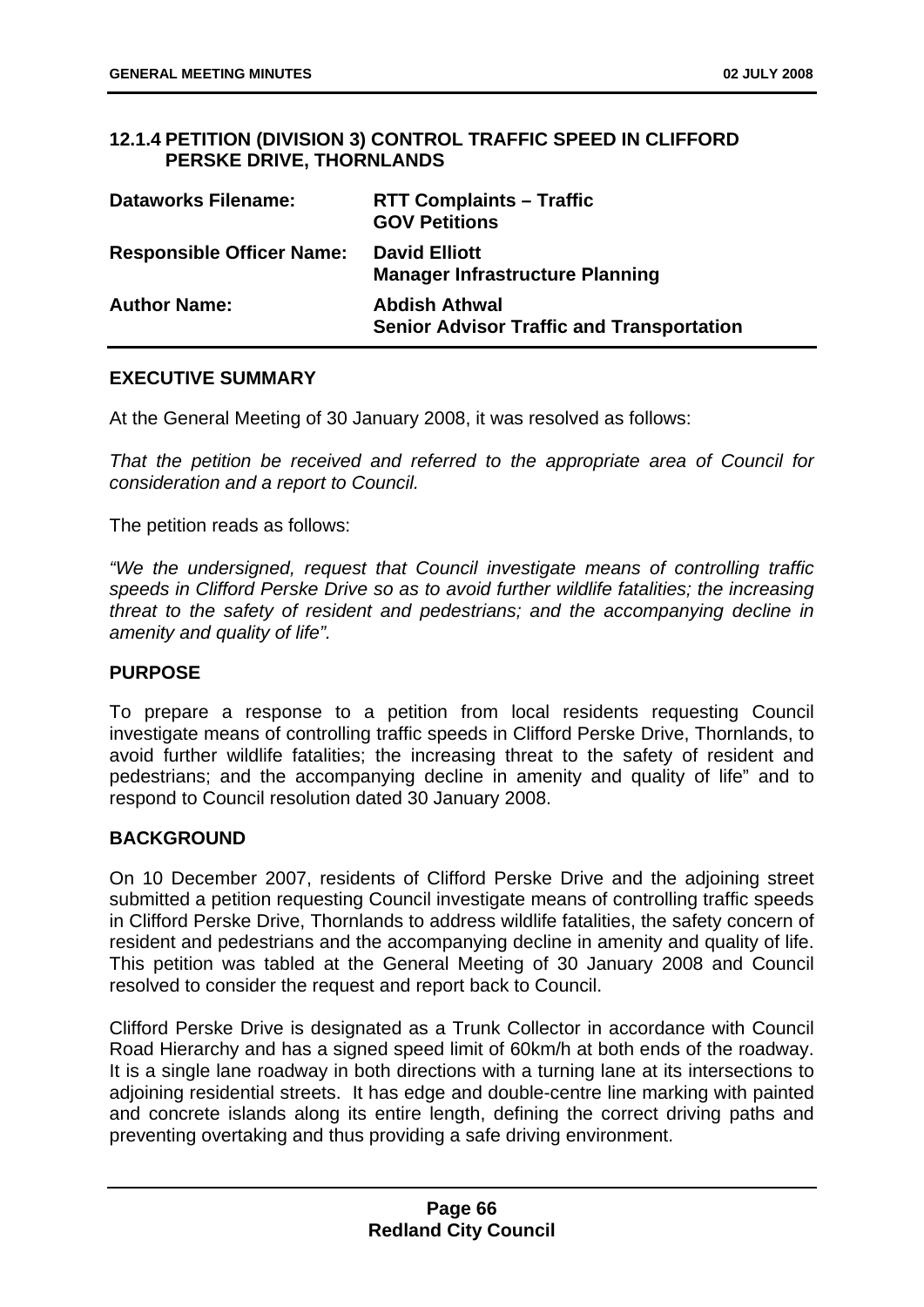Clifford Perske Drive has an average 4.5 metre verge with a 2.5 metre wide pedestrian or shared pedestrian/cycle path on both sides. Streetlighting is also provided to the current standards. During the site inspection, cyclists were observed using both the off road shared path and the on road edge line lane.

Fauna fencing is also in place to safeguard wildlife at appropriate sections along Clifford Perske Drive.

## **ISSUES**

The petition Council received on 10 December 2007, requested Council investigate means of controlling traffic speeds in Clifford Perske Drive, Thornlands to address *wildlife fatalities,* safety concerning resident and pedestrians and the accompanying decline in amenity and quality of life.

In April 2008, Council undertook a 7 day traffic survey for volume and speeds on Clifford Perske Drive. The results obtained were compared to the acceptable speed distributions for a 60km/h speed zone in accordance with the Manual of Uniform Traffic Control Devices (MUTCD), where the 85th percentile speed or the 15km/h pace should have an upper limit of 69 km/h. The annual average daily (AADT) volume should be up to 10,000 vehicles/day for a Trunk Collector road.

The results of data collected in Clifford Perske Drive indicated the mean (average) speed was 55.8km/h which is below the 60 km/h speed zone. The  $85<sup>th</sup>$  percentiles speed is 63.0 km/h which is again below the upper limit of 69 km/h and the average daily volumes were 2,166 vehicles, which are well below the 10,000 vehicles per day expected for this class of roadway.

This data is in line with the traffic survey data collected in March 2007 and shows that there has been slight improvement in the traffic conditions along Clifford Perske Drive in the past year with the  $85<sup>th</sup>$  percentiles speed dropping from 68km/h to 63km/h and the average daily volume has also declined from 2,233 vehicles to 2,166 vehicles.

Given that Clifford Perske Drive is classified a Trunk Collector in accordance with Council's road hierarchy, the measured speeds and associated data listed above generally satisfy the criteria set out in the Manual of Uniform Traffic Control Devices.

Research of the reported wildlife fatalities records has revealed that there has been no fatalities (road-kill) reported, since recording started in 1997.

The data collected above and site inspections do not support any threat to the safety of residents, pedestrians and wildlife and showing an improvement to the amenity and quality of life along the Clifford Perske Drive with the reduction in volume and speeds of vehicles. However, repeater 60km/h speed signs should be placed to align with MUTCD standards.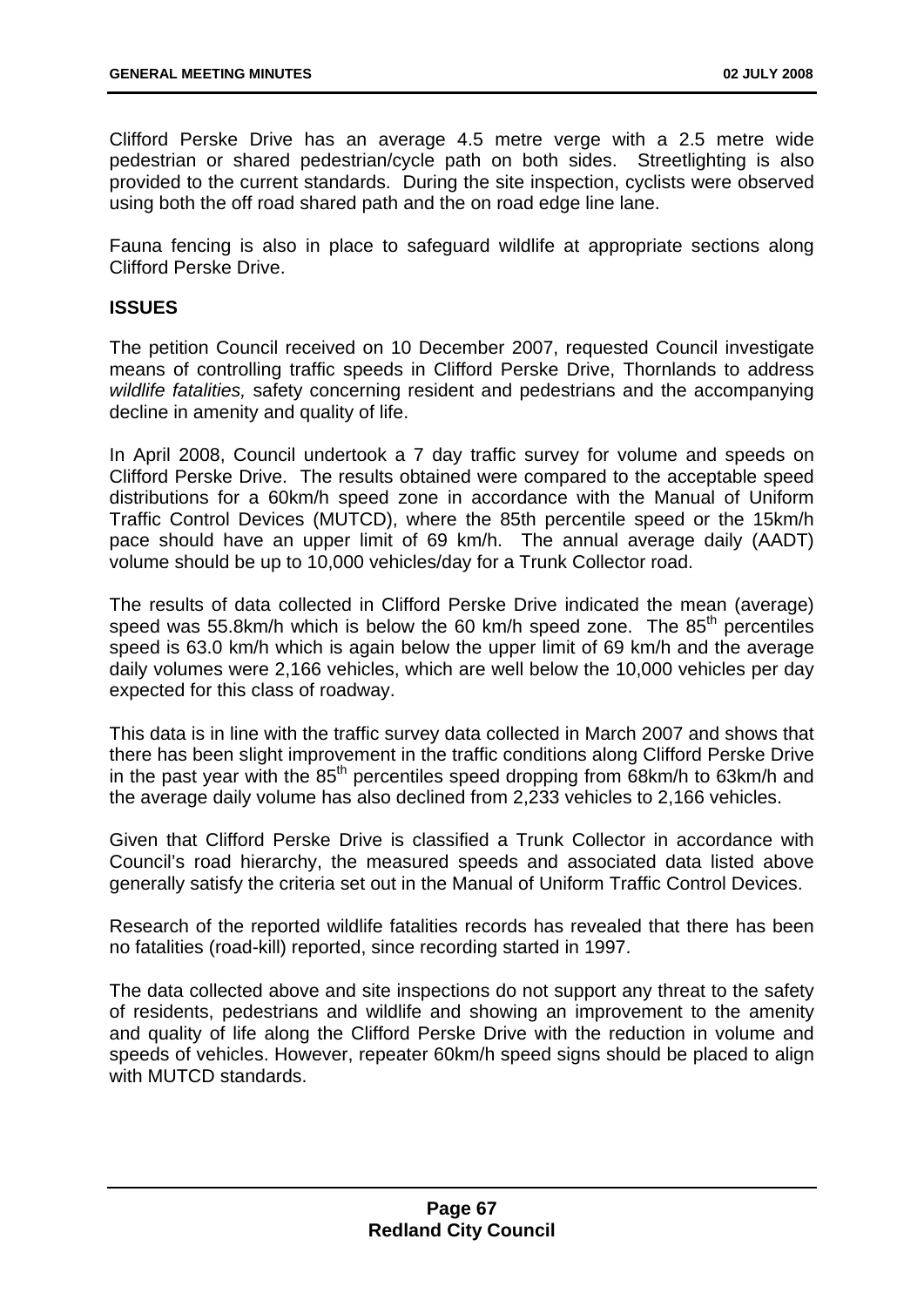# **RELATIONSHIP TO CORPORATE PLAN**

The recommendation in this report primarily supports Council's strategic priority to provide and maintain water, waste services, roads, drainage and support the provision of transport and waterways infrastructure.

## **FINANCIAL IMPLICATIONS**

The estimated cost of installing 60km/h repeater signs is \$500.

## **PLANNING SCHEME IMPLICATIONS**

The Land Use Planning Group was consulted and it is considered that the outcome of recommendations in this report will not require any amendments to the Redlands Planning Scheme.

## **CONSULTATION**

The Divisional Councillor has been consulted regarding the recommendation contained in this report.

## **OPTIONS**

### **PREFERRED**

That Council resolve as follows:

- 1. To take no further action on the requested provision of traffic calming devices in Clifford Perske Drive, Thornlands;
- 2. To install repeater 60km/h speed signs to align with MUTCD standards; and
- 3. That the principal petitioner be advised of Council's resolution in this matter and requested to advise all signatories to the petition of Council's decision in this matter.

### **ALTERNATIVE**

No alternative suggested.

# **OFFICER'S RECOMMENDATION**

That Council resolve as follows:

- 1. To take no further action on the requested provision of traffic calming devices in Clifford Perske Drive, Thornlands;
- 2. To install repeater 60km/h speed signs to align with MUTCD standards; and
- 3. That the principal petitioner be advised of Council's resolution in this matter and requested to advise all signatories to the petition of Council's decision in this matter.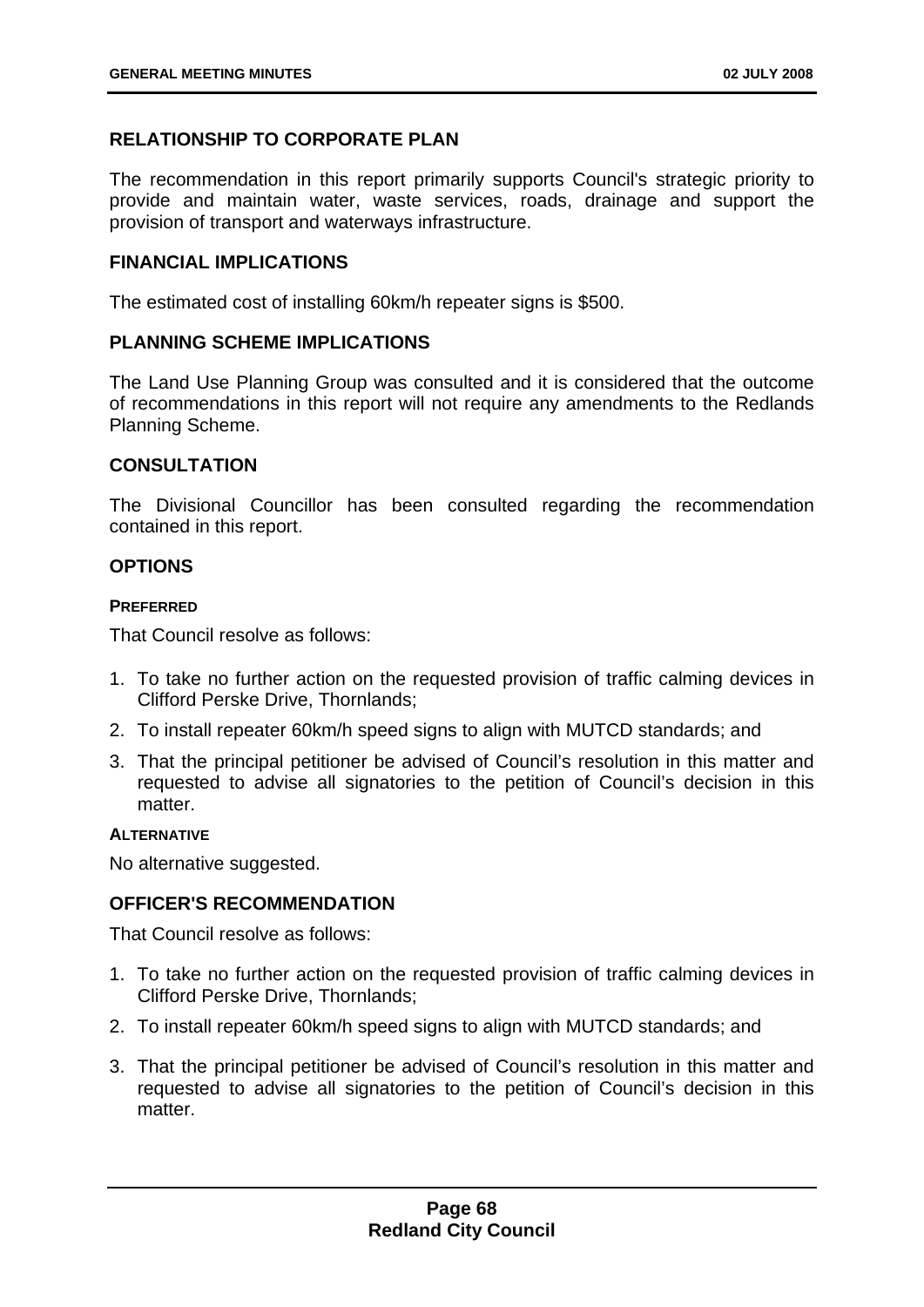## **COMMITTEE RECOMMENDATION/ COUNCIL RESOLUTION**

Moved by: Cr Ogilvie Seconded by: Cr Townsend

**That this item be deferred to a future Planning & Policy Committee meeting to allow further investigation by officers.** 

## **CARRIED**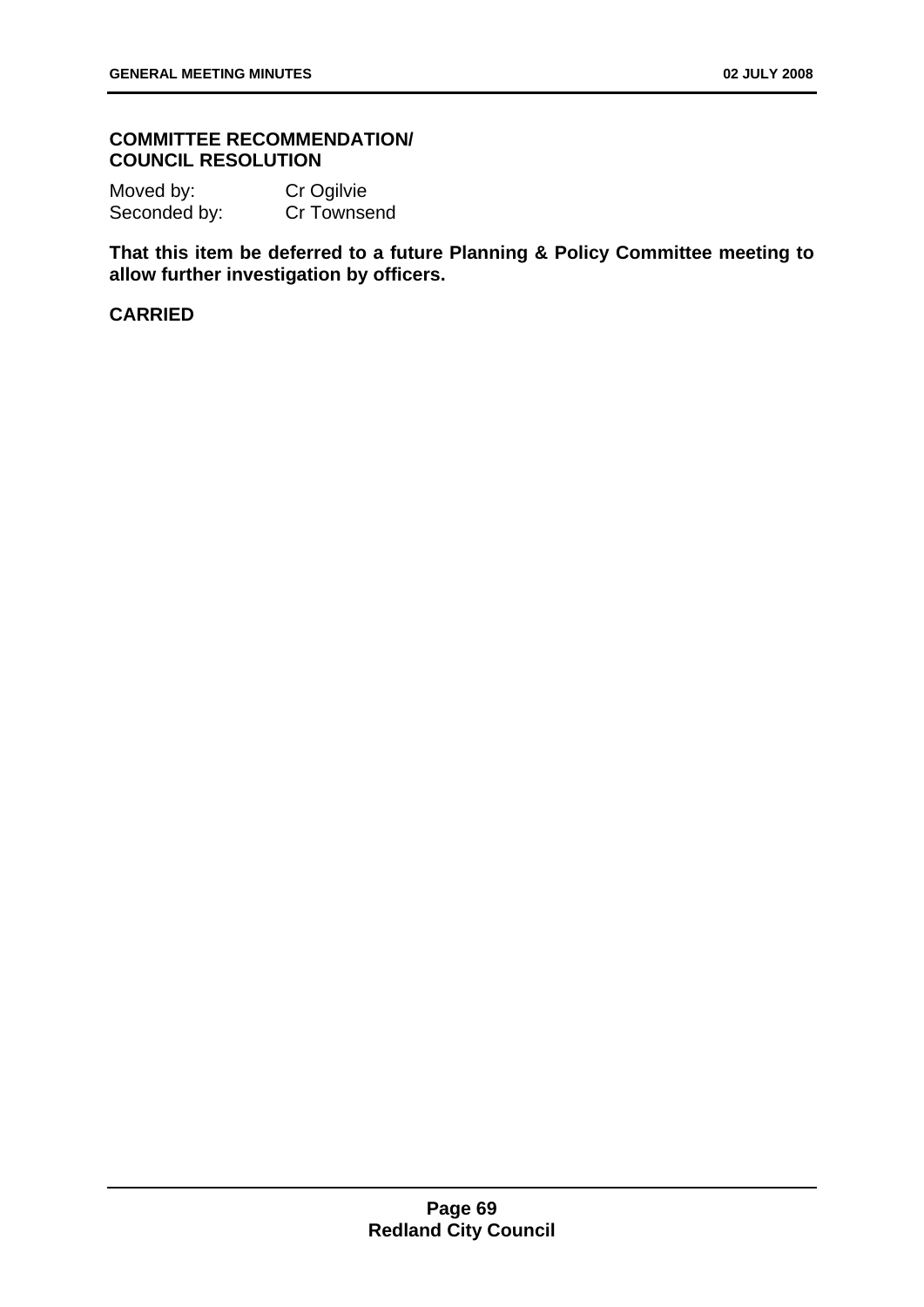# **12.1.5 PETITION (DIV 9) TRAFFIC CALMING ON WILLARD ROAD, CAPALABA**

| <b>Dataworks Filename:</b>       | <b>RTT: Traffic Calming</b>                                              |
|----------------------------------|--------------------------------------------------------------------------|
| <b>Responsible Officer Name:</b> | <b>David Elliott</b><br><b>Manager Infrastructure Planning</b>           |
| <b>Author Name:</b>              | <b>Abdish Athwal</b><br><b>Senior Advisor Traffic and Transportation</b> |

## **EXECUTIVE SUMMARY**

At the General Meeting of 27 February 2008, it was resolved as follows:

*That the petition be received and referred to the appropriate area of Council for consideration and a report to Council.* 

The petition reads as follows:

*"We, the majority of residents in Willard Road, Capalaba, request some form of traffic calming device, i.e. speed humps, to be placed on our road and in addition footpaths for our sidewalks"* 

The report recommends noting of the inclusion of Willard Road traffic calming works in the 2008/09 capital budget and the listing of footpath works between Finucane Road and Elwyn Street for consideration in the 2009/10 budget.

# **PURPOSE**

To prepare a response to a petition from local residents requesting that Council install Local Area Traffic Management devices and footpaths in Willard Road, Capalaba and to respond to Council resolution dated 27 February 2008.

### **BACKGROUND**

On 23 January 2008, residents of the Willard Road submitted a petition requesting traffic calming devices and footpaths along their road and sidewalks to address excessive speeding and rat-running. The petition was tabled at the General Meeting of 27 February 2008 and Council resolved to consider the request and report back to Council.

Willard Road is designated as a Residential Collector in accordance with Council Road Hierarchy with a default unsigned speed limit of 50km/h. It has a roadway width of 13 metres with a centre line. Splitter islands are installed on both ends of this road defining the correct driving paths. The footpath/verges on both sides of the roadway are 3.6 metres in width.

The issues raised in the recent petition were identified some two years ago and following investigation, funds were provided in the 10 year capital program in 2008/09 to install traffic calming measures.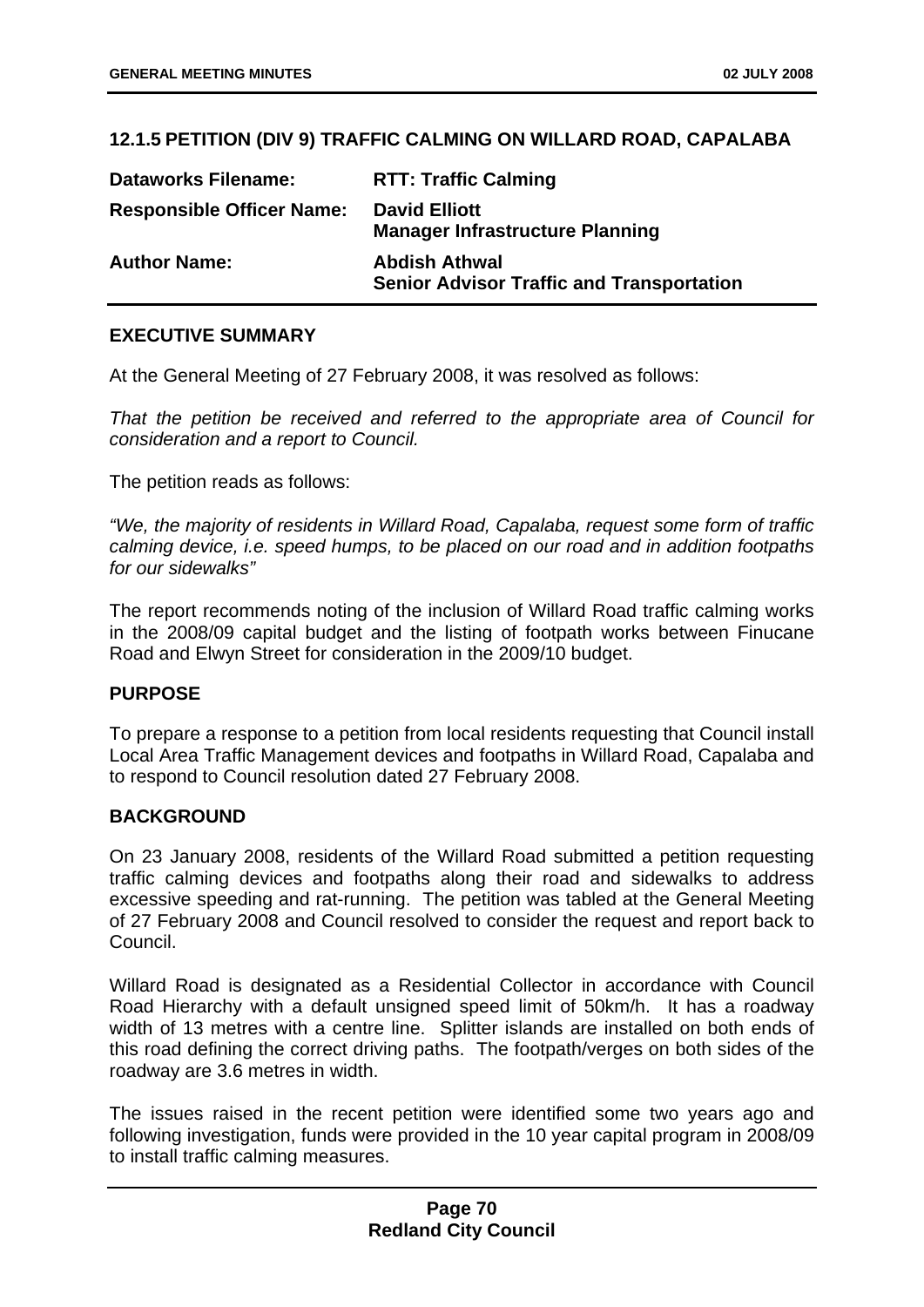# **ISSUES**

In April 2008 Council updated its vehicle count data, conducting a 7 day traffic survey for volume and speeds on Willard Road.

The results obtained were compared to the acceptable speed distributions for a 50km/h speed zone in accordance with the Manual of Uniform Traffic Control Devices, where the 85th percentile speed or the 15km/h pace should have an upper limit of 59 km/h. The annual average daily (AADT) volume should be up to 3000 vehicles/day for a residential collector road.

The results of data collected in Willard Road indicated an average speed of 56.9 km/h which is above the 50 km/h speed limit. The  $85<sup>th</sup>$  percentile speed recorded was 67.0 km/h which is again above the recommended upper limit of 59 km/h. The average daily volume of 815 vehicles is well below the 3000 vehicles per day expected for this class of road.

Given that Willard Road is classified a Residential Collector in accordance with Council's road hierarchy, the measured speeds and associated data listed above are significantly outside the criteria set out in the Manual of Uniform Traffic Control Devices .

Research of the reported accident history revealed no accidents during the latest five year period.

A visual inspection of Willard Road revealed that the road surface on the whole is in fair condition, however, certain locations are in need of repair. Further investigation have shown that Willard Road is programmed for resurfacing in the coming year (2008/09)

The Priority Infrastructure Plan lists Willard Road on the trunk cycleway schedule. Due to the narrow footpaths and the presence of power poles in the centre of the eastern footpath, it is not feasible to construct an off road bikeway or a concrete path on the eastern side. It is proposed to linemark on-road bikeways as part of the traffic calming measures.

While it is considered that the provision of a full length concrete path on the western side of Willard Road (estimated cost \$120,000) cannot be justified at this point in time given other priorities in the city, the construction of a portion linking Finucane and Elwyn (estimated cost \$12,000) will benefit the residents of Elwyn, Hemmo and Willard. This section of path is recommended for listing in the 2009/10 financial year.

# **RELATIONSHIP TO CORPORATE PLAN**

The recommendation in this report primarily supports Council's strategic priority to provide and maintain water, waste services, roads, drainage and support the provision of transport and waterways infrastructure.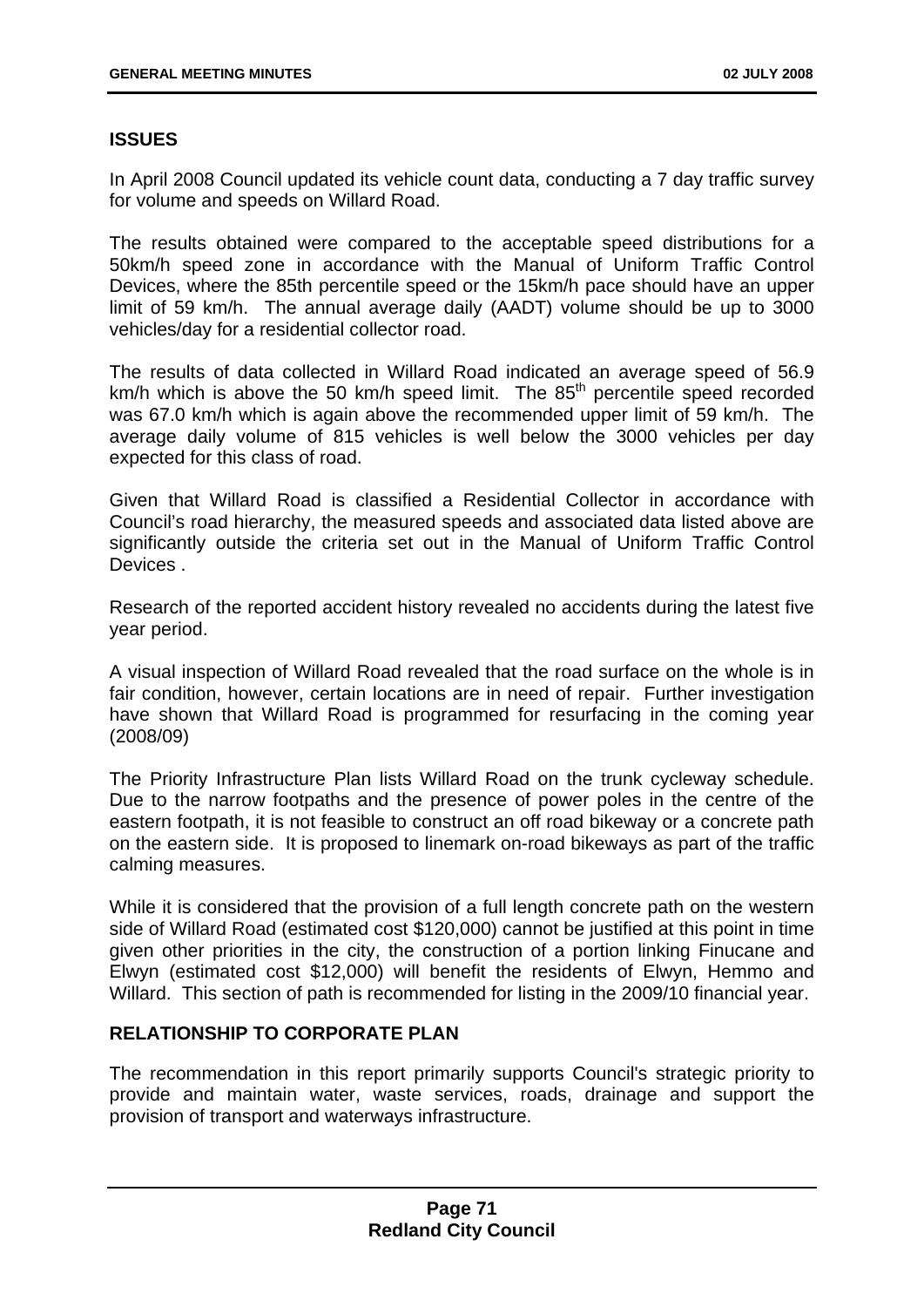# **FINANCIAL IMPLICATIONS**

Funding is allocated for the proposed traffic calming works in Willard Road in the 2008/09 budget.

# **PLANNING SCHEME IMPLICATIONS**

The recommendations in this report will not require any amendments to the Redlands Planning Scheme.

## **CONSULTATION**

The Divisional Councillor has been consulted regarding the recommendation contained in this report.

## **OPTIONS**

### **PREFERRED**

That Council resolve as follows:

- 1. To note the inclusion of traffic calming works in Willard Road, Capalaba in the 2008/09 capital budget;
- 2. To list the section of concrete footpath in Willard Road between Finucane Road and Elwyn Street, estimated to cost \$12,000, for consideration in the 2009/10 capital program; and
- 3. That the principal petitioner be advised of Council's resolution in this matter and requested to advise all signatories of Council's decision.

### **ALTERNATIVE**

That Council resolve as follows:

- 1. To note the inclusion of traffic calming works in Willard Road, Capalaba in the 2008/09 capital budget; and
- 2. That the principal petitioner be advised of Council's resolution in this matter and requested to advise all signatories of Council's decision.

## **OFFICER'S/COMMITTEE RECOMMENDATION/ COUNCIL RESOLUTION**

Moved by: Cr Ogilvie Seconded by: Cr Townsend

## **That Council resolve as follows:**

**1. To note the inclusion of traffic calming works in Willard Road, Capalaba in the 2008/09 capital budget;**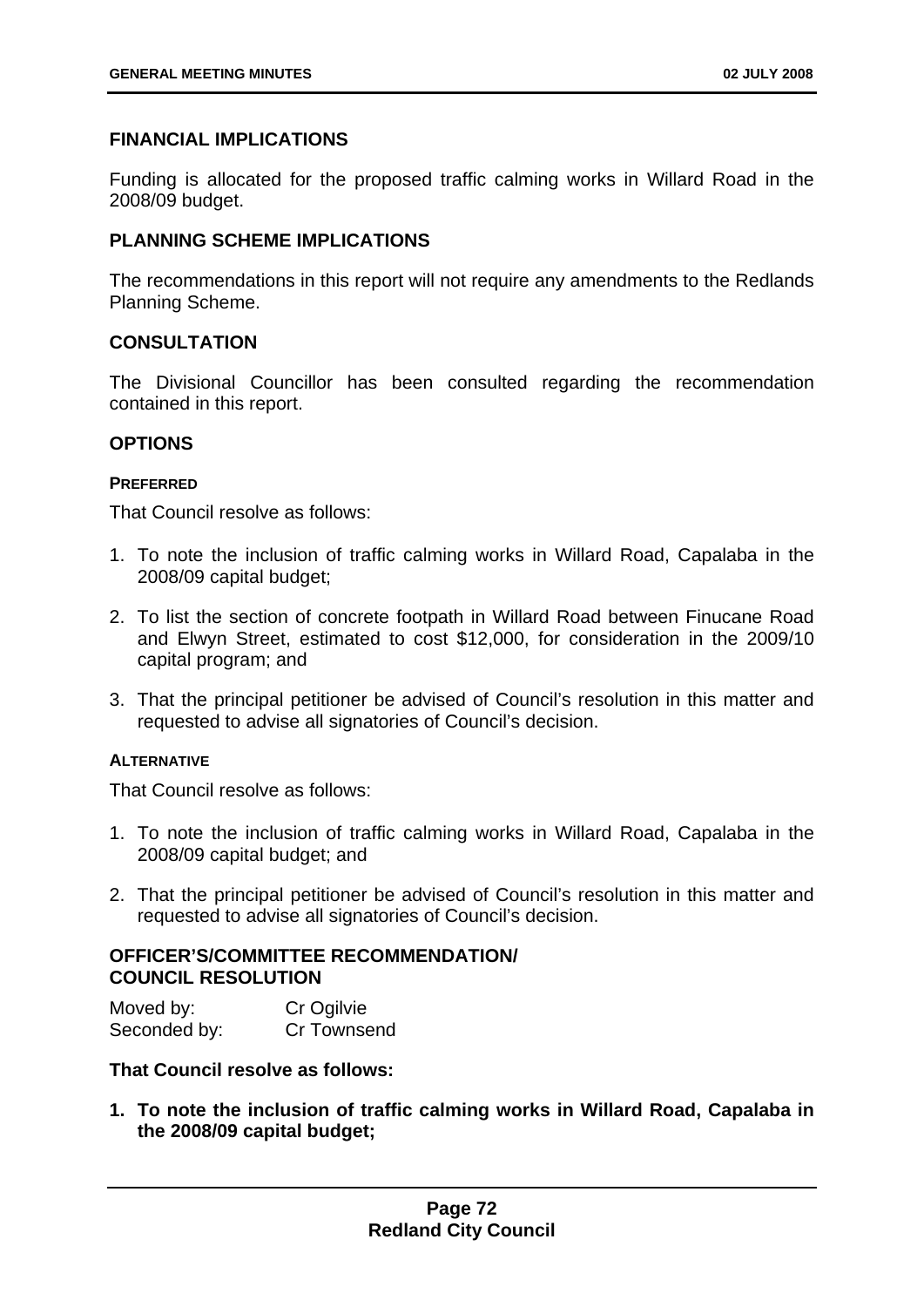- **2. To list the section of concrete footpath in Willard Road between Finucane Road and Elwyn Street, estimated to cost \$12,000, for consideration in the 2009/10 capital program; and**
- **3. That the principal petitioner be advised of Council's resolution in this matter and requested to advise all signatories of Council's decision.**

**CARRIED**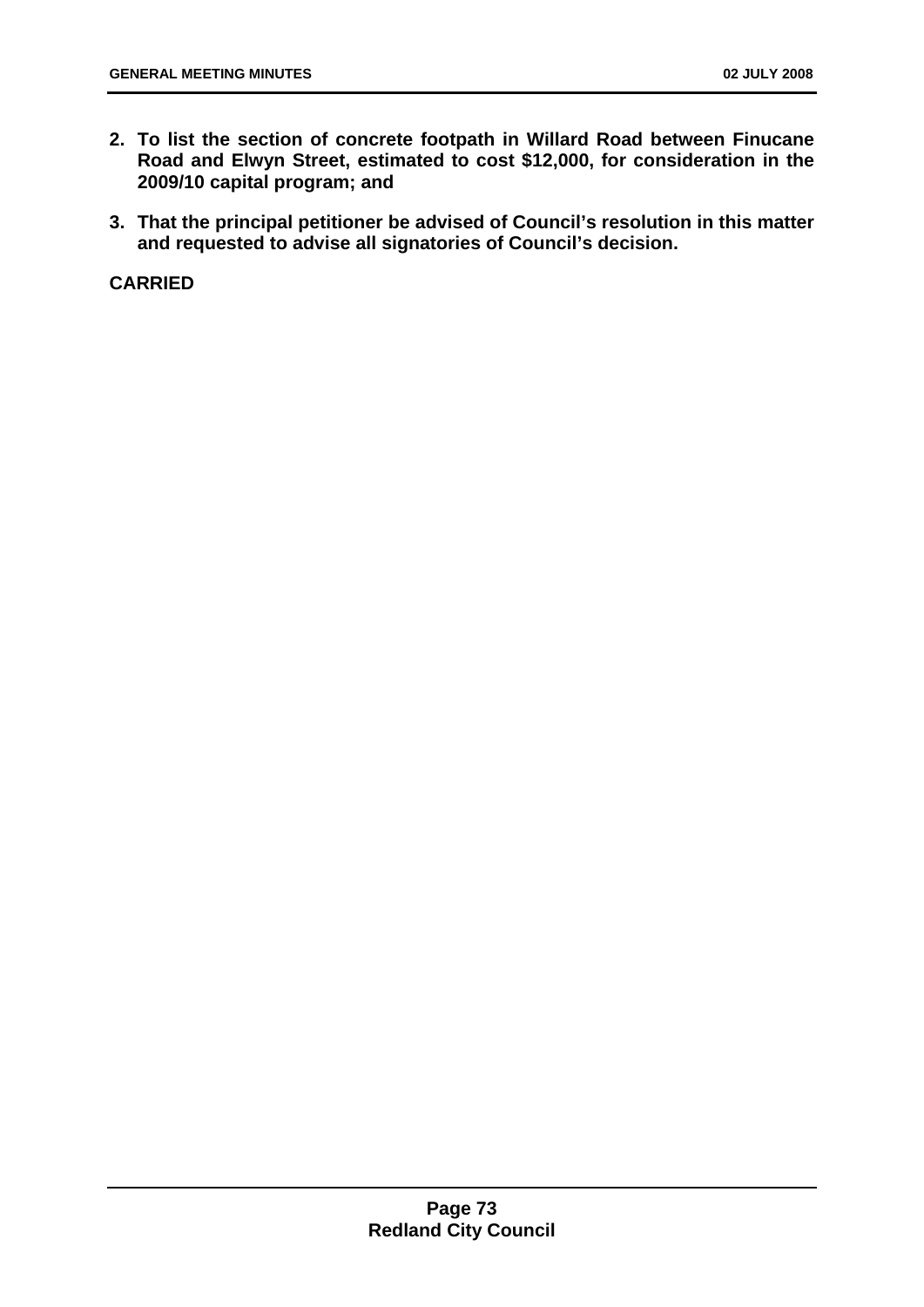# **12.1.6 EDUCATION QUEENSLAND APPLICATION TO DEVELOP OR DISPOSE OF KOALA HABITAT**

| <b>Dataworks Filename:</b>       | <b>EM Native Animal Protection - Koala</b>                         |
|----------------------------------|--------------------------------------------------------------------|
| Attachment:                      | <b>Aerial Photo of Windemere Road Property</b>                     |
| <b>Responsible Officer Name:</b> | <b>Gary Photinos</b><br><b>Manager of Environmental Management</b> |
| <b>Author Name:</b>              | <b>Dan Carter</b><br><b>Senior Advisor Natural Environment</b>     |

## **EXECUTIVE SUMMARY**

Council received a letter from Department of Natural Resources and Water (DNRW) on behalf of Education Queensland dated  $7<sup>th</sup>$  May 2008 regarding Lot 2 and Lot 177 on SP204522 Parish of Capalaba located at Windemere Rd, Alexandra Hills. The letter requests Council to reconsider its previous refusal of preliminary development approval for residential development and park.

The DNRW advises that should Council still not support the proposal then a second option that they will pursue will be the amalgamation of Lots 2 and 177 on SP204522 which will then be offered for sale on the open market as a school site under its current zoning – Community purposes CP3 (Education Facilities). Council should acknowledge that this prior notification of their intentions is appreciated.

Council has been given till the  $20<sup>th</sup>$  of June 2008 to reply to DNRW before they proceed with disposal of the land.

In 2002 the Department of Natural Resources and Mines considered that the subject land was excess to their requirements and subsequently made an application to Council for Preliminary approval to rezone the land and reconfigure it for urban purposes. As part of the assessment of the application, Council considered a number of environmental reports detailing the high environmental value of the land. As a direct result on the 4<sup>th</sup> of November 2003 Council refused the Department of Education's development proposal.

This property was originally proposed to be zoned 'Conservation' in the draft Redlands Planning Scheme in 2004, however after the first State interest check, Council was instructed to zone it 'Community Purposes'.

On the  $9<sup>th</sup>$  of November 2006 Council resolved to apply to the State Government to have all or a portion of the land considered surplus to its needs situated at 48-68 Windemere Road, Alexandra Hills described as lot 177 on SP104021 made into a reserve for "Environment Purposes".

It is recommended that Council reiterate its position to the State Government that the subject site has high environmental value and should therefore be made into a reserve for "Environmental Purposes".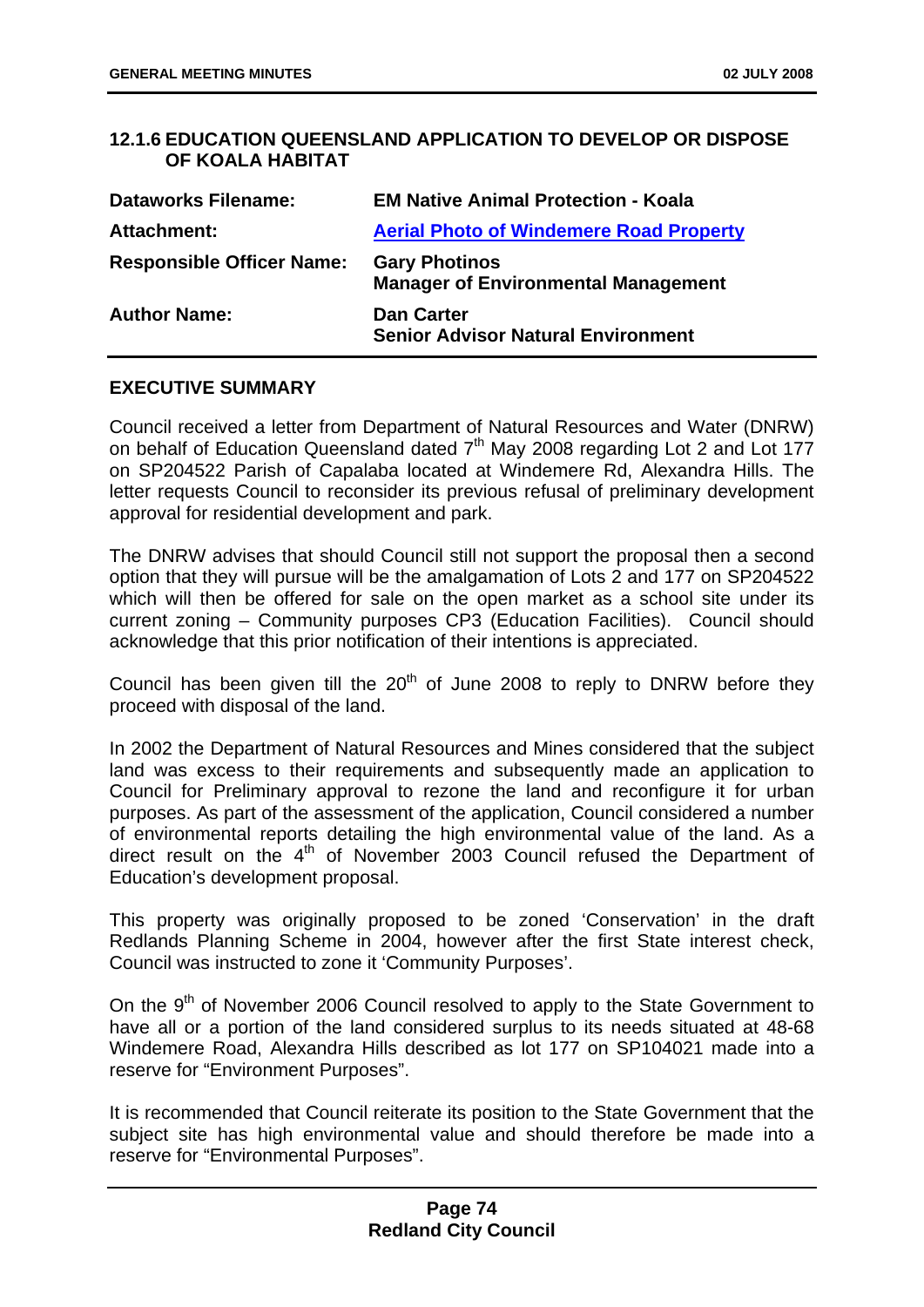# **PURPOSE**

That Council consider

- Its position in relation to the DNRW's request to permit the development of Lots 2 and 177 on SP204522 on Windermere Rd, Alexandra Hills
- Its options should DNRW decide to proceed with the proposed sale of the land;
- An appropriate response to DNRW in relation to the proposed disposal of the land.

# **BACKGROUND**

- Original long term planning, prior to 1999 by the State Government identified that the land situated at 48 - 68 Windemere Road, Alexandra Hills be set aside for future school purposes.
- In 2002 the Department of Natural Resources and Mines considered that the subject land was excess to their requirements and subsequently made an application to Council for Preliminary approval to rezone the land and reconfigure it for urban purposes.
- November 2003 Council refuses the application for preliminary approval under section 3.1.6 of IPA to amend the scheme to include this land in residential A and open space zones.
- In 2004, this property was proposed to be zoned Conservation Purposes in the draft Redlands Planning Scheme. After the first state interest check, however Council was instructed, by the State Government, to include the land in the proposed Community Purposes zone.
- Council amended the draft planning scheme in accordance to the direction of the State Minister but maintained the Habitat Protection overlay (Bushland habitat map) over the property.
- November 2006 Council resolved to apply to the state government to have all or a portion of the land considered surplus to its needs and make it into reserve for environmental purposes.
- In 2007 part of Lot 177 was subdivided into two (Lots 2 and 177 of SP204522) with the intention of constructing a fire station on Lot 2 SP204522.
- The option of building the fire station was not taken up by Emergency Services. In April 2008, Council had requested that if this option did occur then the balance of land be reserved for environmental purposes Lot 177 SP204522.
- The land has been assessed to have significant environmental and conservation values and would make an important significant contribution to the habitat and biodiversity preservation and conservation in this locality.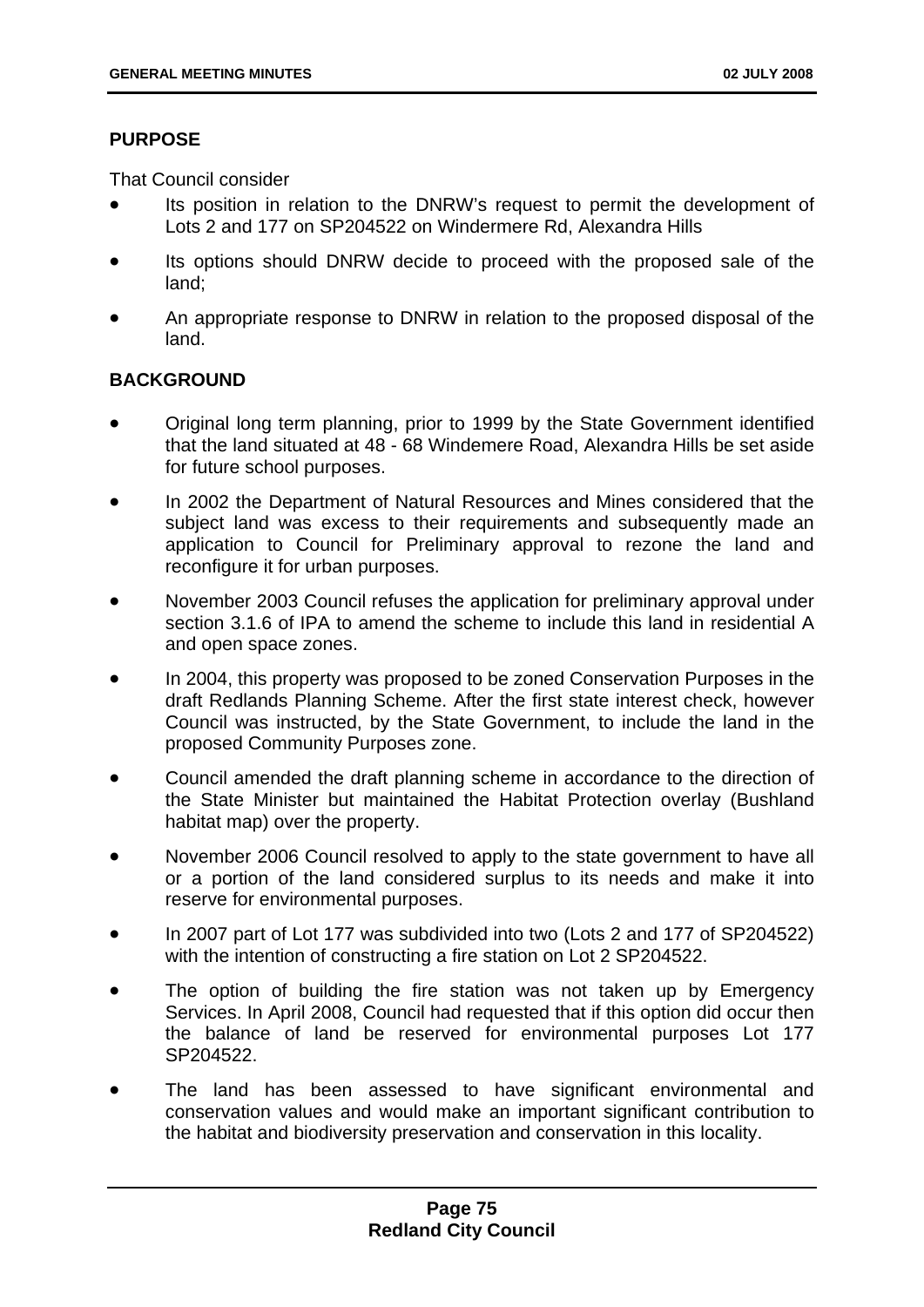• May 2008, Council has been requested by DNRW to reconsider its previous refused preliminary approval for residential development and park. Should Council decide not to reconsider its earlier position on the development of the site, then DNRW advises it will amalgamate Lots 2 and 177 on SP204522 and offer the new lot for sale on the open market as a school site under its current zoning – Community Purpose (CP3 Educational Facility).

### **ISSUES**

### REQUEST FROM DEPARTMENT OF EDUCATION

On the  $7<sup>th</sup>$  of May 2008 Council received a letter from the Department of Natural Resources and Water on behalf Department of Education. The letter identifies the original intention of Department of Education to sell the reserved school site (Lot 177 on SL8558) for residential development and park.

The Department of Education is requesting Council in its most recent letter to reconsider its previous refusal of the preliminary approval for residential development and park or consider with the Department's second option of amalgamating Lots 2 and 177 on SP204522 and offering the land for sale on the open market as a school site under its current zoning.

Council was requested to have a response back to the Department of Natural Resources and Water by end of May 2008. Council officers contacted the DNRW and requested a further month to allow Council time to prepare a response. DNRW has advised that as the Education Department is "keen" to dispose of the site they have a short time frame for disposal and so have only provided us with a further 3 weeks to reply, ending about the  $20<sup>th</sup>$  of June 2008.

#### DESCRIPTION OF THE LAND

The area of the land is: 5.6350Ha and the Redlands Planning Scheme details are:

| Land Number:                                                 | 332200                                        |
|--------------------------------------------------------------|-----------------------------------------------|
| Lot on Plan:                                                 | Lot 2 & 177 on SP204522                       |
| Address:                                                     | 48-68 Windemere Road,<br>Alexandra Hills 4161 |
| Zone:                                                        | <b>Community Purposes</b>                     |
| Zone sub-area:                                               | <b>CP3 - Educational Facility</b>             |
| Designated Community Infrastructure:                         | <b>No</b>                                     |
| <b>Acid Sulphate Soils Overlay:</b>                          | <b>No</b>                                     |
| Airspace and Aviation Facilities Overlay:                    | <b>No</b>                                     |
| <b>Bushfire Hazard Overlay:</b>                              | Yes                                           |
| Electricity Infrastructure Overlay:                          | <b>No</b>                                     |
| <b>Extractive Resources Overlay:</b>                         | <b>No</b>                                     |
| Flood Prone, Storm Tide and Drainage<br>Constrained Overlay: | <b>No</b>                                     |
| Habitat Protection - Bushland<br>Habitat                     | Yes                                           |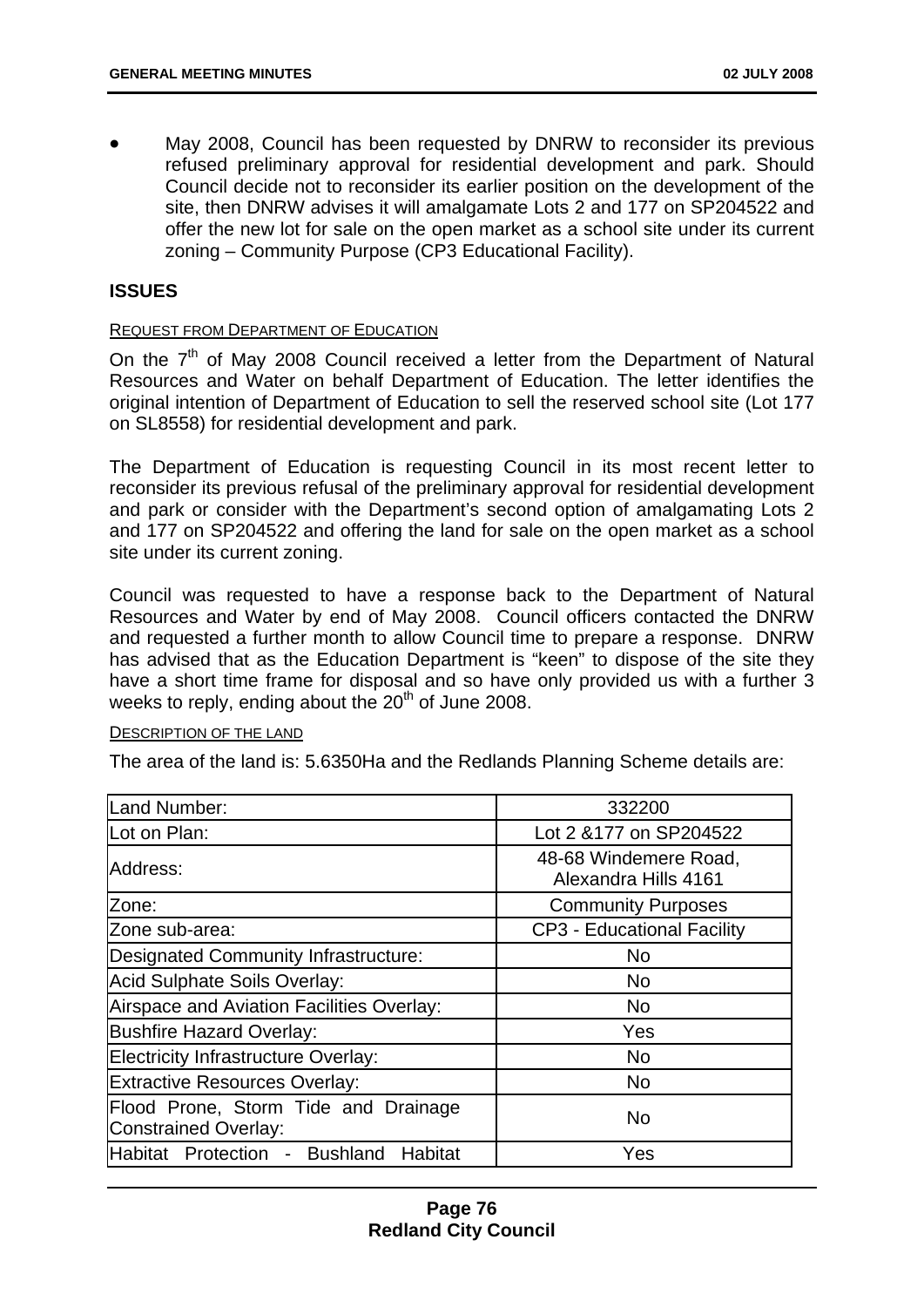| Overlay:                                          |           |
|---------------------------------------------------|-----------|
| Habitat Protection - State Koala Policy:          | <b>No</b> |
| Heritage Place and Character Precinct<br>Overlay: | No.       |
| Protection of the Poultry Industry Overlay:       | <b>No</b> |
| Road and Rail Noise Impacts Overlay:              | Yes       |
| Waterways, Wetlands and Moreton Bay<br>Overlay:   | No.       |
| <b>Water Supply Catchments Overlay:</b>           | No        |

#### VEGETATION COMMUNITY TYPE:

The vegetation community is not identified as a remnant ecosystem in the Queensland Herbarium's vegetation mapping. The vegetation must meet the strict criteria for defining a remnant based upon, among other things, its regrowth character and/or disturbed condition. It is, however, considered that the vegetation could achieve remnant status within 5 to 10 years. Given the opportunity, the vegetation community could be classified as;

- 12.9-10.4 Open Forest to woodland with *Eucalyptus racemosa* locally prominent on cainozoic to mesozoic sediments; and
- 12.5.3 *Eucalyptus tindaliae, Corymbia intermedia E. seiderophloia, E. racemosa* tall shrubby forest open forest +- *E resinifera, E.pilularis, E microcorys* on complex of remnant tertiary surfaces and cainozoic to proterozoic sediments (12.5.3 is presently classified as 'endangered dominant').

The present lack of remnant status does not diminish its significance as a connection and wildlife refuge node with connectivity to other patches of bushland in the area.

#### CLEARING AND BURNING:

The uniform age of the canopy trees indicates a past history of clearing and the present vegetation exhibits signs of regular burning. Council is aware of at least two fires in the last 10 years on this land, as well as additional smaller fires attributed to arson.

#### SIGNIFICANT FAUNA SPECIES:

Informal observation indicates that many species occur in, and use, the area. A full fauna inventory of likely and present species needs to be undertaken.

The rainbow bee-eater (another species listed under the *EPBC Act* was sighted in the area during the Wildlife Preservation Society Queensland Bayside Branch survey of 2002.

Sugar Gliders are considered to be present in the area. Although not listed in EPBC and NCA, the range of this species is quickly being reduced through clearing and habitat fragmentation. For this reason this species is listed as locally significant in the amended Redlands Planning Scheme.

## **Page 77 Redland City Council**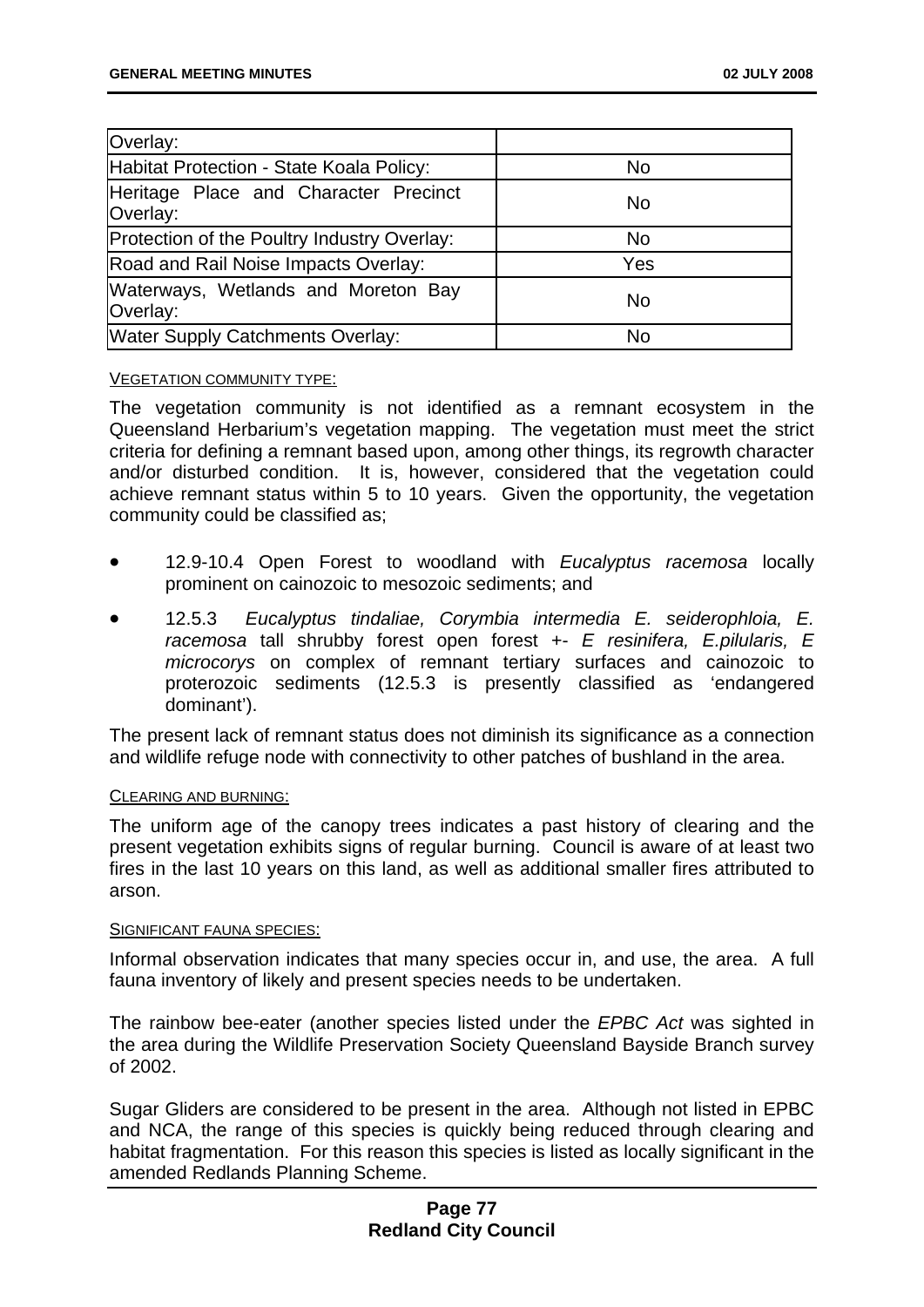#### LINKAGE SIGNIFICANCE:

The land provides an important linkage to three significant conservation areas:

- a. Greater Glider Conservation Area;
- b. Scribbly Gums Conservation Area; and
- c. Cleveland Sewage Treatment Plant. (Council has made application in 2007 to the DRNW to excise approx. 100 hectares of the special lease for sewage purposes into a reserve for open space)

To a lesser extent, the land has some connectivity with the Squirrel Glider Conservation Area. While containing a small tributary of Coolnwynpin Creek, the land is on hilltop. This position makes it unusual in an urban area and increases its conservation value.

### CURRENT MANAGEMENT PRACTICES

At present, there are indications of ongoing unsocial practices; the incidence of fire setting has already been noted above and there are signs of recreational drug use.

There are a number of informal tracks and evidence of illegal tree removal, particularly where the bush is close to the adjoining skate bowl.

Some weeds are present on the land and the opportunity for them to increase in number and impact will continue over time. Similarly, fire access tracks are being maintained in the area while fuel reduction zones are showing no management at all.

An effective and obvious management regime will greatly reduce the negative impacts described above.

### BIODIVERSITY POLICY 2008

The retention of this land in its vegetated state will contribute to achieving Council's Biodiversity Policy and Strategy 2008 objective to enhance habitat on the mainland by increasing cover of remnant vegetation by at least 1600Ha (8%) by 2031 to address SEQ NRM resource condition targets, through protection of existing nonremnant vegetation re-growth and new plantings

#### REDLANDS KOALA POLICY AND STRATEGY 2008

The retention of this land in its vegetated state will also contribute to Council's koala policy objective is "to provide a new vision and to meet community expectations to stop the rapid continuing decline of koalas by 2011 and take immediate action to recover the existing population to more than 5000 koalas in the Koala Coast by 2014".

The need to protect and maintain this site needs to be acknowledged by Education Queensland that Redlands habitat and its koalas are special, unique and integral to the environmental social, cultural and economic well being of our community.

Council has an obligation under this policy to lobby the State Government to ensure that this unique and rare parcel of urban land is maintained for koala habitat as: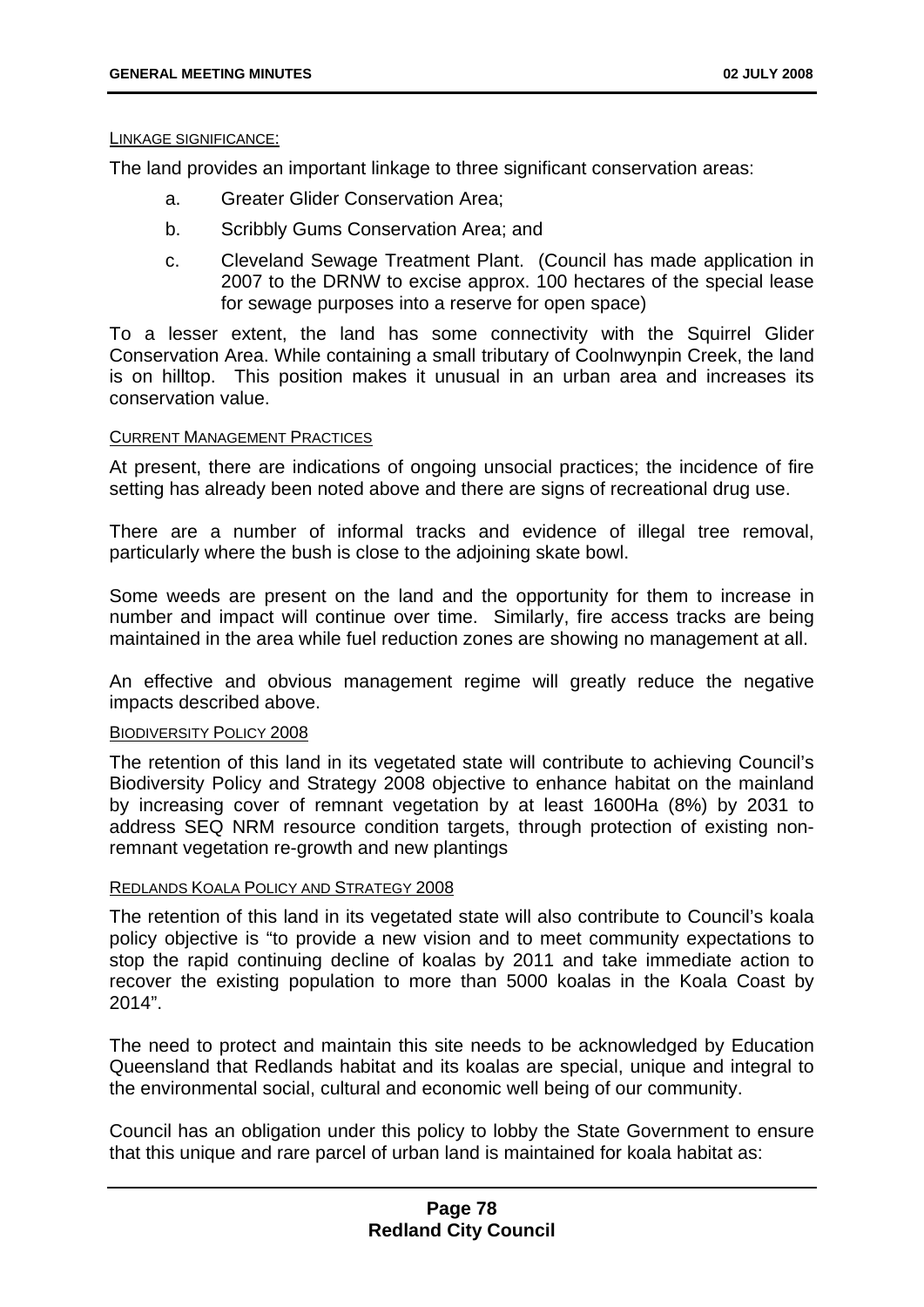- Koala use is apparent and preferred feed tree species occur on the land.
- The koala is listed as vulnerable by the *Nature Conservation Act*
- The area is mapped as koala living area.
- Multiple koala observations have been made on this block through the Council Koala Watch Program.
- Koala Action Groups annual phone in survey has identified koalas in adjourning lots.

The recent koala population data released by the State Government identified a 27% decline in the Redlands. If this habitat was lost due to development there will be significant impacts on the long term viability of the species due to:

- Loss of food and habitat trees
- Increase in vehicles along Windermere Rd
- In last 10 years 5 koalas have been killed on the roads within a 400m radius of this block of land.
- Increase likelihood of disease in those koalas that utilise this area,
- Increase in dog activity in the area.
- Koala use of the vegetation on this lot is significant; loss of such habitat within the urban footprint would have significant impact on long term viability of the koala and increasing the associated threats with any development (i.e. dogs, disease and vehicles) in this area.

#### THE MINISTER FOR SUSTAINABILITY, CLIMATE CHANGE & INNOVATION SHOULD SAY NO!

Considering the speech by the Honourable Andrew McNamara Minister for Sustainability Climate Change and Innovation at the Koala Summit in September 2007 identified the biggest threat is "human encroachment on their (koala) habitat areas and the greatest declines have been those associated with the urban footprint". He also stated that "Council should ensure urban development does not impact on koala populations, through both clever design and being prepared to say no".

In this case the State needs to recognize the significance of such a large piece of habitat and the impact of the loss of this would have on the koala population and say "no" to the sale of this land.

Either option Council has been requested to consider will see the destruction of almost all vegetation on this property. Replacing a lot of this size within the urban footprint in particular Alexandra Hills would be impossible. A intact piece of vegetation on top of a hill in this part of Redlands is extremely unique and irreplaceable.

The Environmental Protection Agency's own Nature Conservation (Koala) Conservation Plan 20006 and Management program 2006 -2016 section 4.2 recognises the greatest impact on koalas is habitat loss. This plan states protection and vegetation retention is of critical long term survival of the species.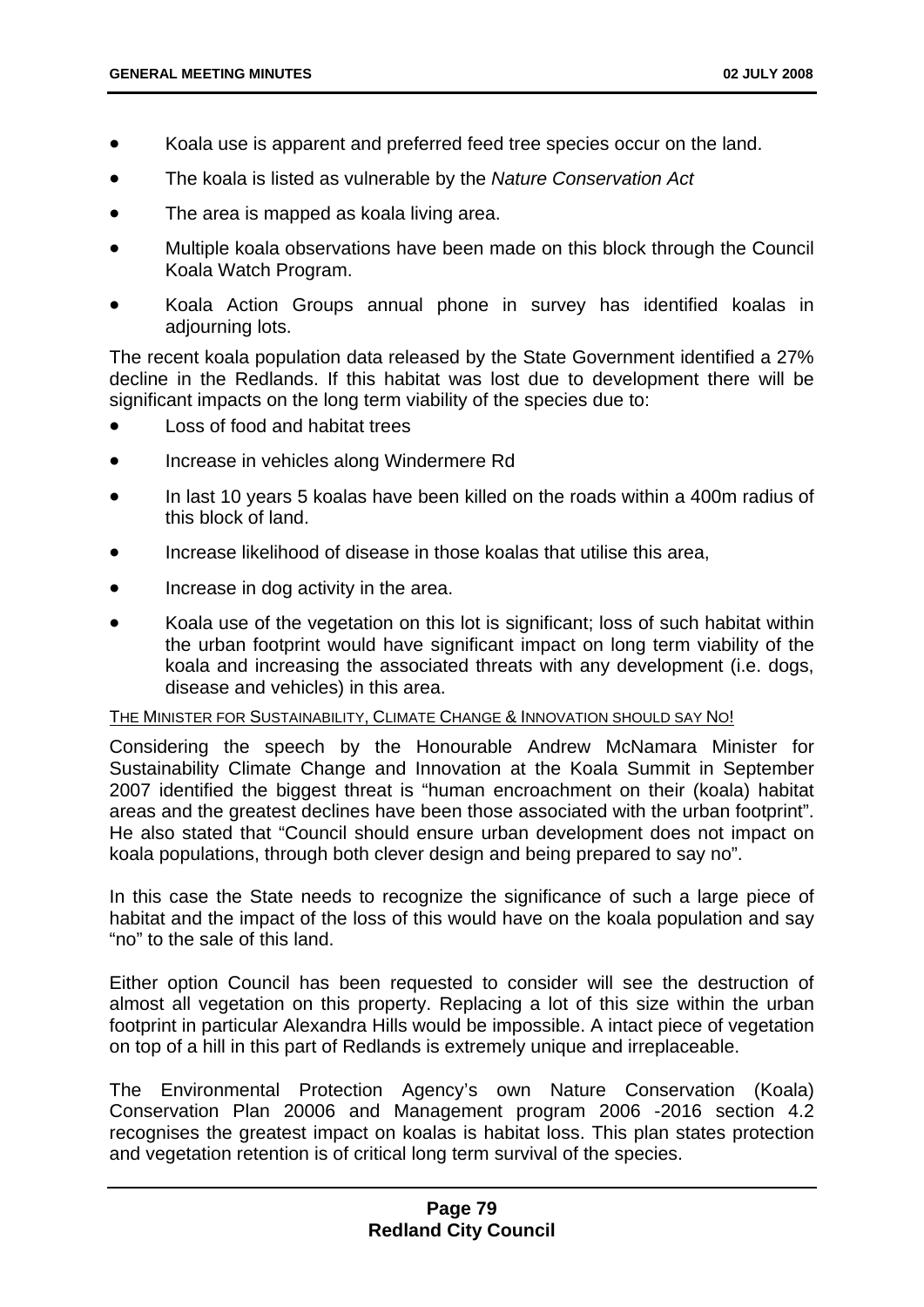### **OPTIONS AVAILABLE**

| Option             | Description                      | Advantages                            | Disadvantages                  |
|--------------------|----------------------------------|---------------------------------------|--------------------------------|
| 1. Management      | <b>Make request to</b>           | Little or no cost                     | Option unlikely to             |
| transfer to        | <b>Education</b>                 | to Council.                           | succeed given no               |
| Council.           | <b>Queensland for</b>            | <b>Protection and</b>                 | response                       |
|                    | <b>Council to become</b>         | management by                         | previously.                    |
|                    | trustees of the land             | Council.                              | No financial gain for          |
|                    | as an                            | No development.                       | the State.                     |
|                    | environmental                    | Full enjoyment &                      |                                |
|                    | reserve.                         | use by the                            |                                |
|                    |                                  | community.                            |                                |
|                    |                                  |                                       |                                |
|                    |                                  |                                       |                                |
|                    |                                  |                                       |                                |
|                    |                                  |                                       |                                |
| 2. Work with EPA   | <b>State protects the</b>        | No initial cost to                    | <b>Number of state</b>         |
| on looking at      | land through offset              | Council.                              | agencies involved.             |
| solution for       | options for habitat              | <b>Estimated</b>                      | <b>Would required</b>          |
| protection and     | loss required for                | management cost                       | <b>Education</b>               |
| retention of the   | upgrade of existing              | of \$120 000 for 10                   | Queensland                     |
| area.              | roads in the                     | years.                                | approval.                      |
|                    | <b>Redlands. The land</b>        | <b>State protects the</b>             |                                |
|                    | is offered to                    | environmental                         | Cooperation                    |
|                    | <b>Council to take</b>           | value of the land                     | between state                  |
|                    | trusteeship of the               | protected through                     | departments to<br>achieve this |
|                    | land for<br><b>Environmental</b> | zoning, Council                       |                                |
|                    |                                  | ownership and                         | outcome maybe<br>feasible.     |
|                    | Purposes.<br>Area re-zoned as    | management.<br><b>Significant win</b> |                                |
|                    | <b>CN2.</b>                      | for a range of                        |                                |
|                    |                                  | state agencies.                       |                                |
| 3. Purchase and    | <b>Seek State support</b>        | <b>Majority of land</b>               | Number of urban                |
| $re$ -zone – urban | to re-zone a small               | protected through                     | lots to offset cost of         |
| development.       | section of land to               | zoning, Council                       | purchase may                   |
|                    | 'Urban Residential'              | ownership and                         | diminish size of               |
|                    | with the remaining               | management.                           | environmental                  |
|                    | area re-zoned as                 | Net zero                              | reserve.                       |
|                    | <b>CN2.</b>                      | expenditure for                       | <b>Value of land</b>           |
|                    | <b>Negotiate sale to</b>         | Council.                              | estimated at \$5.5             |
|                    | Council.                         | <b>State benefits</b>                 | million and                    |
|                    | <b>Council on-sells</b>          | from financial                        | redevelopment                  |
|                    | urban lots.                      | gain.                                 | value of \$1.5million.         |
|                    |                                  |                                       | <b>Council to incur</b>        |
|                    |                                  |                                       | significant costs of           |
|                    |                                  |                                       | development &                  |
|                    |                                  |                                       | purchase of land.              |
|                    |                                  |                                       | <b>Cost to Council</b>         |
|                    |                                  |                                       | around \$4 million.            |
|                    |                                  |                                       |                                |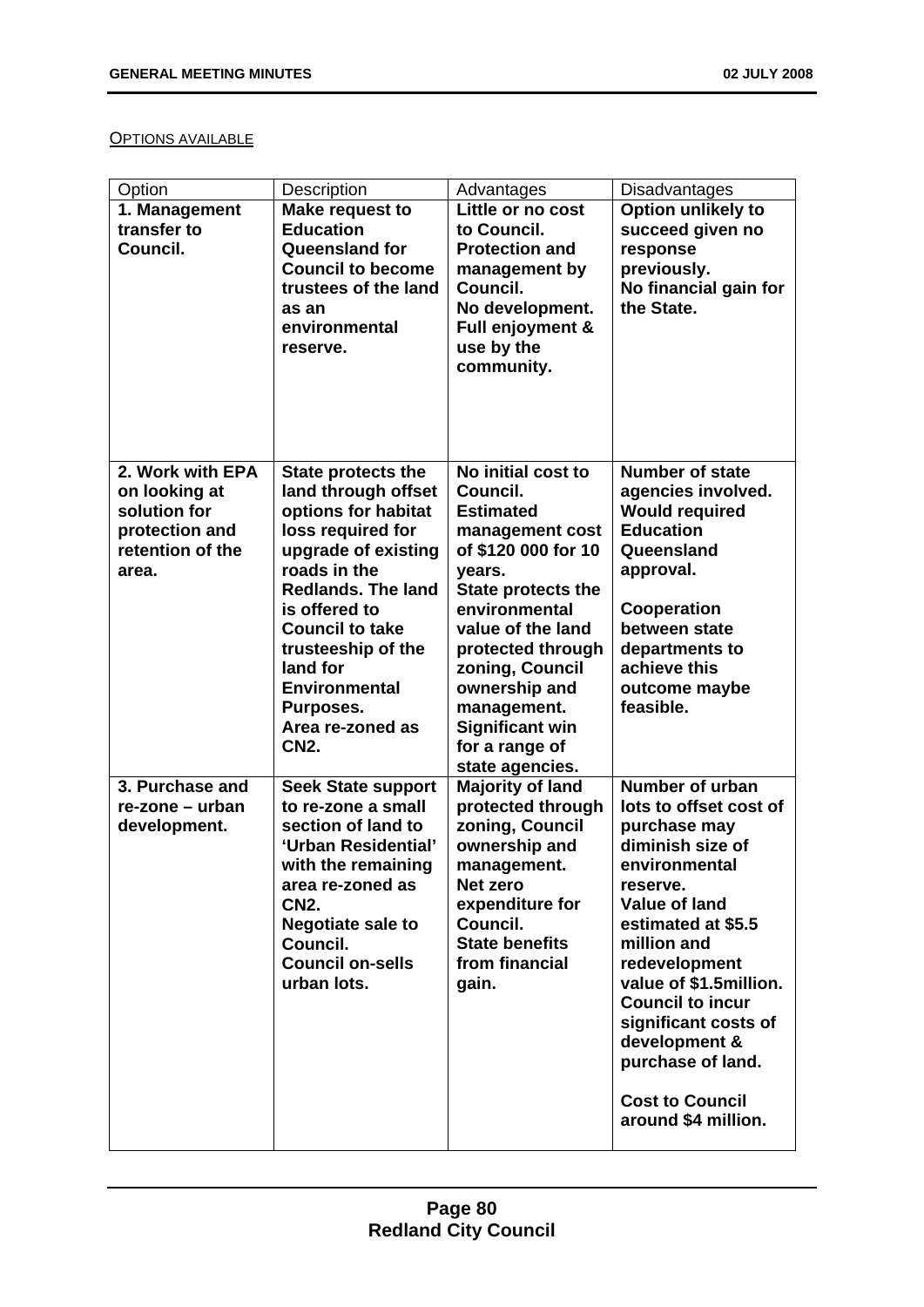| Option                                          | <b>Description</b>                                                        | Advantages                                 | <b>Disadvantages</b>                                                                                                                                |
|-------------------------------------------------|---------------------------------------------------------------------------|--------------------------------------------|-----------------------------------------------------------------------------------------------------------------------------------------------------|
| 4. Allow sale of<br>land for school<br>purposes | State would put<br>land on market for<br>sale as a private<br>school site | State would gain<br>funds for the<br>land. | <b>Almost all habitat</b><br>value will be lost.<br>Will increase traffic<br>and dogs in the<br>areas therefore<br>increasing threats<br>to koalas. |

#### DISPOSAL OF OTHER EDUCATION LAND

The Department of Education has recently identified a block of land on Ziegunfusz Road Thornlands for a consortium between state and private companies to build and run a school. This lot is 5.9ha in size with scattered vegetation and also contains good koala habitat. Council would appear to have little ability to guide or advise on best outcomes for this land and may see further habitat loss of koala habitat within the urban footprint.

Another block of land is the Department of Education land on Long Street Cleveland Lot 1 SL813180 which is zoned CN1. We have written to the Department of Education previously in accordance to Council resolution requesting they hand the land back to DNRW for the land to be reserved for "Environmental Purposes". No response has been received back in regards to this Lot.

State and Council need to urgently undertake a program of identification of all state owned land within Redlands not protected through appropriate reserve mechanisms and identify the significance of these for koala and other biodiversity conservation purposes. The State and Council then need to discuss the most appropriate methods for protection and long term future of these lands.

### **RELATIONSHIP TO CORPORATE PLAN**

The recommendation primarily supports Council's strategic priority to ensure the enhancement of biodiversity including koala habitat, bushland, greenspace, waterways, catchments, air and coastal ecosystems in recognition of our unique location on Moreton Bay.

Further the corporate objectives under this priority refer to protecting, maintaining and rehabilitating environmental values and biodiversity and ensuring the sustainability of the shires koala population and native wildlife.

The recommendation also supports another key strategic priority relating to Community Health and Wellbeing where this parcel of land provides local residents with an area to recreate in an informal manner. Children and adults can enjoy the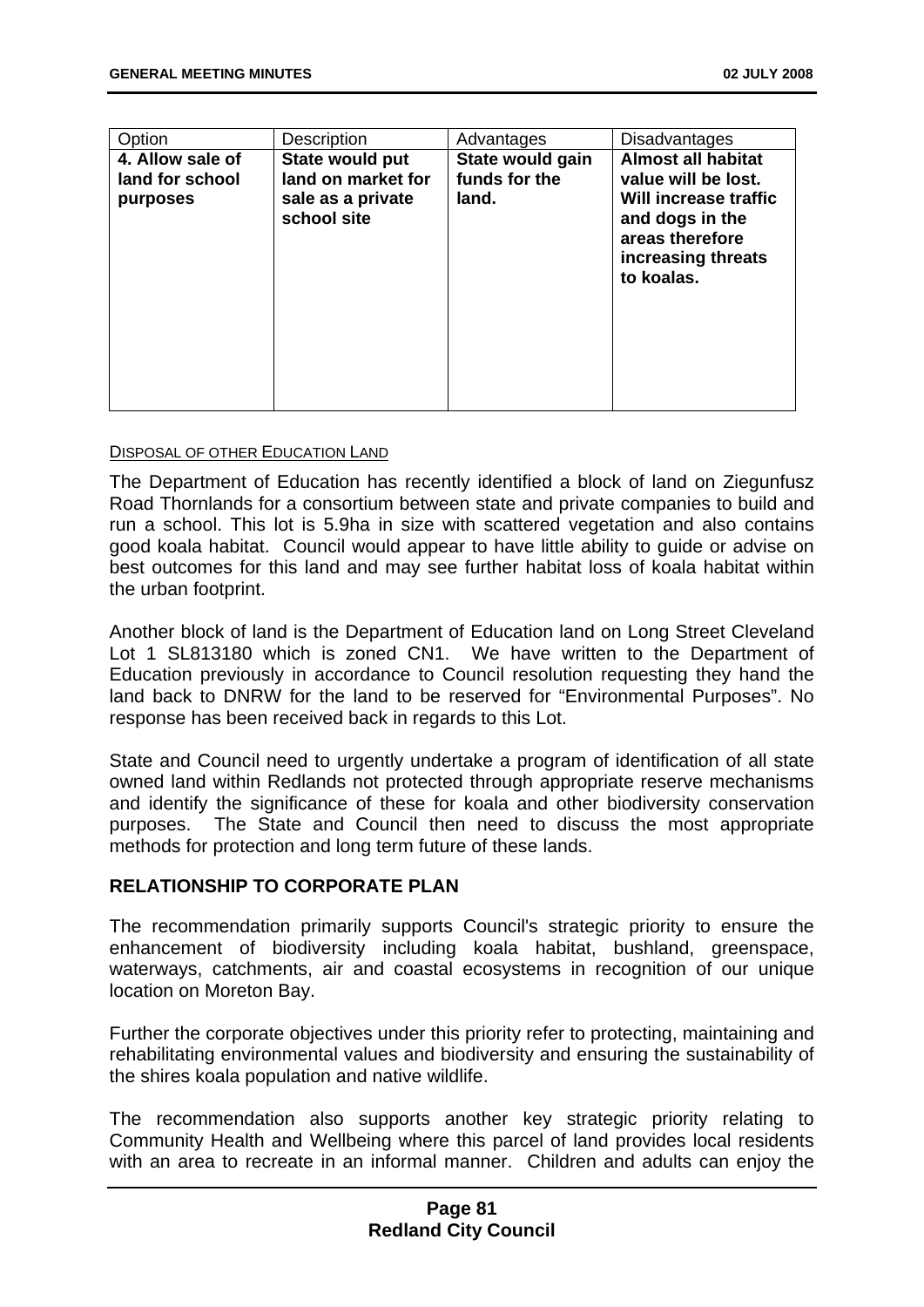ability to interact with nature close to home. This has shown to have significant benefits for the health and well being of the community.

## **FINANCIAL IMPLICATIONS**

Should the State Government discontinue with it proposal to develop or dispose of this site and should the land become a Reserve for Environmental Purposes with Council becoming the trustee for this land it is estimated that with initial site establishment costs and ongoing maintenance would incur a cost of \$120 000 over the next 10 years. These costs will be funded from the Environment Charge.

An alternative is that Council acquires this land on the open market should the State Government (Education Queensland) continue with its proposal to dispose of the land. Estimates to purchase the land are approximately \$5.5 million with an ongoing maintenance cost. These funds will need to be allocated from the Environment Charge and have not been budgeted for in the upcoming 08/09 budget.

If Council wishes to recover some of these funds there is an opportunity, subject to amendments being made to the Planning Scheme, to develop 5 x 700square metre lots of the property. The revenue would be in the order of \$1.5 million leaving a total cost of \$4 million to Council. The current Environmental levy estimated expenditure for land purchase, as part of the approved acquisition program, for next year is approximately \$4.5 million.

In the recently released State budget an income of \$9.3million was identified through the sale of training assets for Education Queensland. Unless this site is classified as a training asset, there is no mention of the sale of this site in the state budget papers made available to the public.

This alternative is cost prohibitive and unfair on Council given the Minister's stated position to assist Council with koala sustainability issues.

# **PLANNING SCHEME IMPLICATIONS**

The Land Use Planning Group was consulted and it is considered that the outcome of recommendations in this report will result in possible amendments to the Redlands Planning Scheme, such as possible rezoning of the land to Conservation.

### **CONSULTATION**

Due to the relative short time to undertake consultation on this matter the following groups have made contributions to the preparation of this report:

- Land Use Planning Group have provided all the advice regarding the development application and the how Council should advise the DRNW regarding their request.
- Environmental Education Unit has provided important data relating to the koala activity on the site and has also provided the koala mortality information and koala sighting information.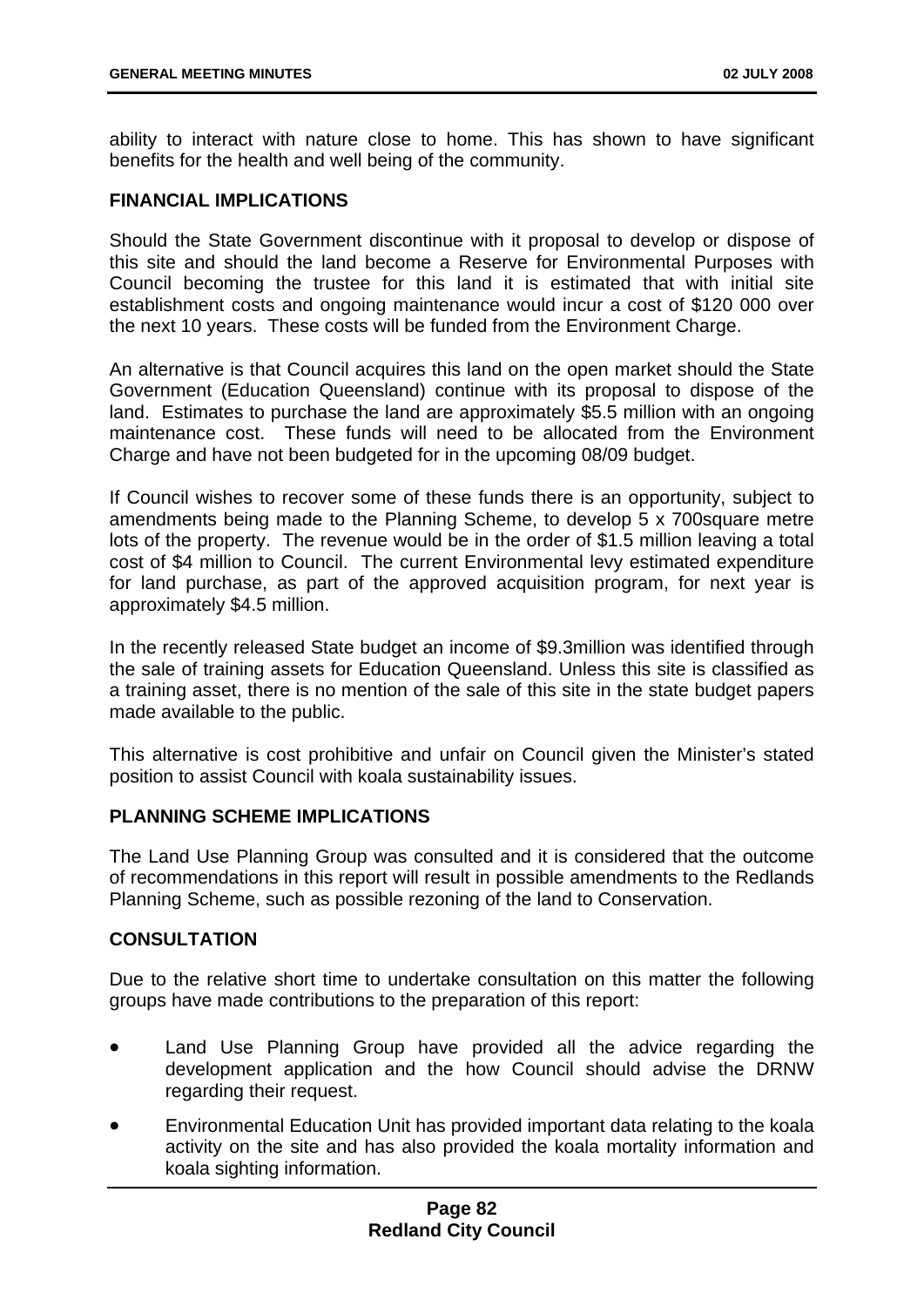- Parks and Conservation Unit have provided the costs estimates in relation to the ongoing management, maintenance and site establishment.
- Property Services have provided the information on the independent valuation and options for recovering funds through a partial low impact development on the site.
- Environmental Protection Agency has been advised of Education Queenslands' intentions and given undertakenings that they will initiate interdepartmental communication on this matter.

## **OPTIONS**

### **PREFERRED**

That Council resolve as follows:

- 1. To respond to the Department of Natural Resources and Water that:
	- a) Council's previous decision cannot be changed as a Decision Notice has been issued under the provision of Integrated Planning Act
	- b) Council cannot provide a fresh decision regarding development on the land without a new development application being made;
	- c) Considering the high environmental significance of the site in regard to koala protection within the Redlands, a fresh application for residential development over the site would be unlikely to be supported by Council
	- d) Council objects to the public disposal of the land and will be seeking Ministerial direction to protect the site for environmental purposes;
	- e) Any further action on the possible public disposal of the land should be halted.
- 2. Write to the Honourable Andrew McNamara Minister for Sustainability Climate Change and Innovation in regards to:
	- Requesting he investigate opportunities with Council for the protection and retention of Lots 2 &177 SP204522 for koala habitat, biodiversity, and community health and wellbeing purposes, and
	- Requesting EPA and Council officers to investigate all State owned land within Redland City not protected through appropriate reserve mechanisms and identify the significance of these for koala and other biodiversity conservation purposes then discuss most appropriate methods for protection and long term future of these lands.
- 3. Write to Minister of Department of Natural Resources and Water and Minister for Education in regards to the environmental significance for the Redlands koala population and request the whole of the land be retained in either State or Council ownership as environmental reserve, where Council is willing to accept the trusteeship of the reserve;

# **Page 83 Redland City Council**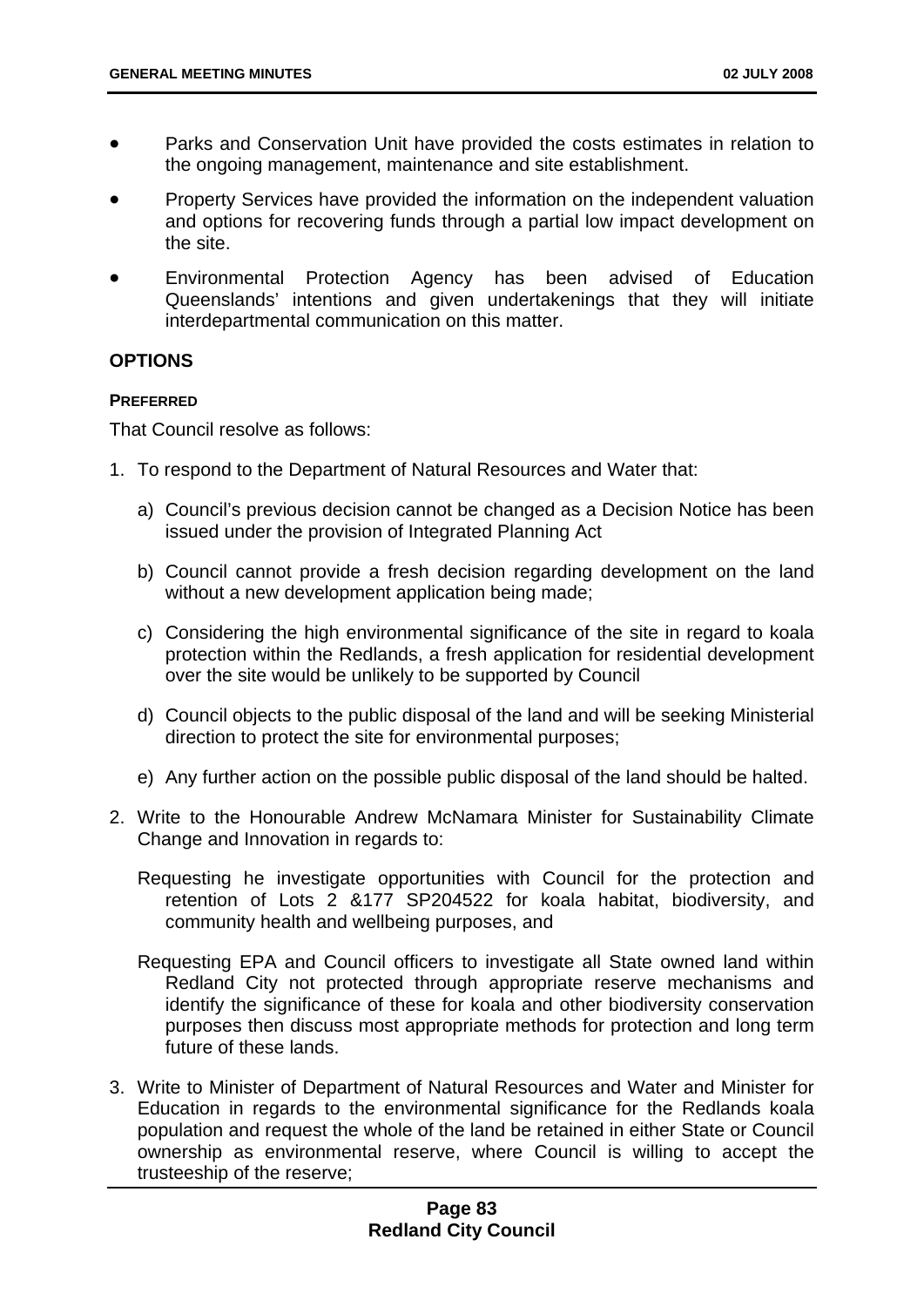4. Contact is made with the local State Members on the matter, with the purpose of enlisting their support in the protection of these properties for environmental purposes.

### **ALTERNATIVE**

No alternative is recommended as it is cost prohibitive and unfair on Council given the Minister's stated position to assist Council with koala sustainability issues.

## **OFFICER'S/COMMITTEE RECOMMENDATION/ COUNCIL RESOLUTION**

Moved by: Cr Ogilvie Seconded by: Cr Townsend

## **That Council resolve as follows:**

- **1. To respond to the Department of Natural Resources and Water that:** 
	- **a) Council's previous decision cannot be changed as a Decision Notice has been issued under the provision of Integrated Planning Act**
	- **b) Council cannot provide a fresh decision regarding development on the land without a new development application being made;**
	- **c) Considering the high environmental significance of the site in regard to koala protection within the Redlands, a fresh application for residential development over the site would be unlikely to be supported by Council**
	- **d) Council objects to the public disposal of the land and will be seeking Ministerial direction to protect the site for environmental purposes;**
	- **e) Any further action on the possible public disposal of the land should be halted.**
- **2. Write to the Honourable Andrew McNamara Minister for Sustainability Climate Change and Innovation in regards to:** 
	- **a) Requesting he investigate opportunities with Council for the protection and retention of Lots 2 &177 SP204522 for koala habitat, biodiversity, and community health and wellbeing purposes, and**
	- **b) Requesting EPA and Council officers to investigate all State owned land within Redland City not protected through appropriate reserve mechanisms and identify the significance of these for koala and other biodiversity conservation purposes. Then discuss most appropriate methods for protection and long term future of these lands.**
- **3. Write to Minister of Department of Natural Resources and Water and Minister for Education in regards to the environmental significance for the**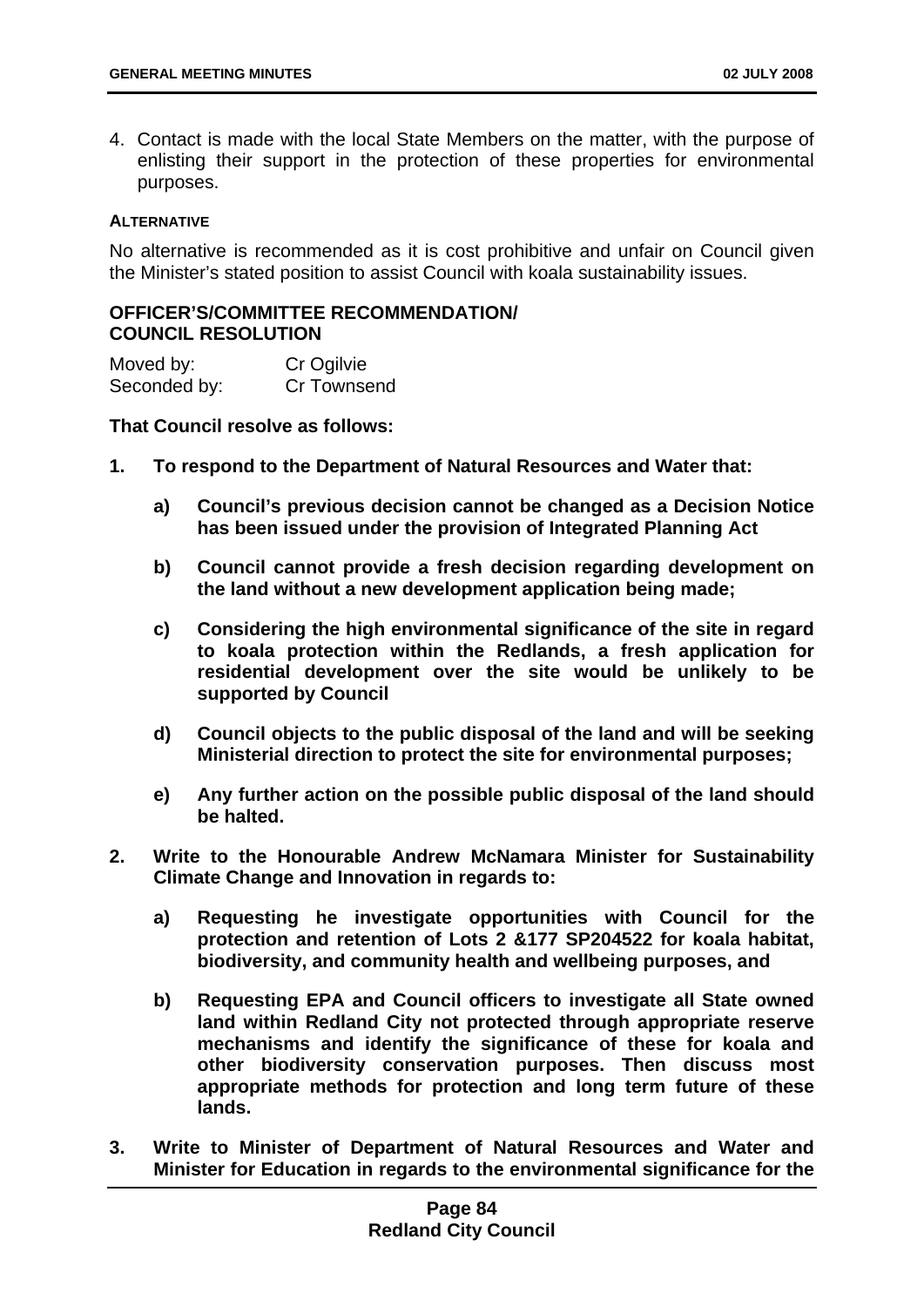**Redlands koala population and request the whole of the land be retained in either State or Council ownership as environmental reserve, where Council is willing to accept the trusteeship of the reserve;** 

**4. Contact is made with the local State Members on the matter, with the purpose of enlisting their support in the protection of these properties for environmental purposes.** 

**CARRIED**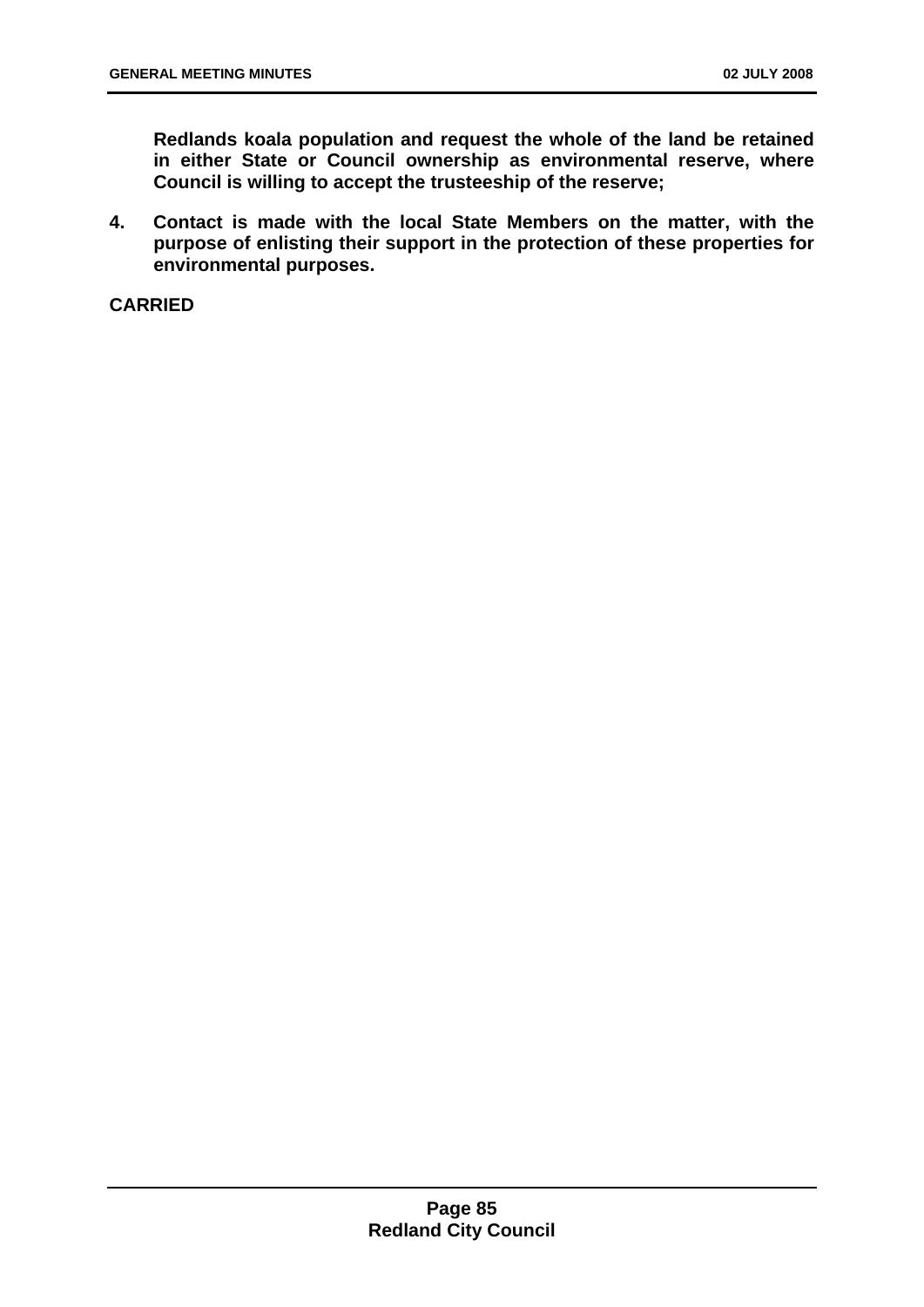# **12.1.7 TRANSPORT 2016 - UPDATE**

| <b>Dataworks Filename:</b>       | <b>RTT: Roads Traffic and Transport</b>                        |
|----------------------------------|----------------------------------------------------------------|
| <b>Attachments:</b>              | <b>List of Actions - Transport 2016</b>                        |
| <b>Responsible Officer Name:</b> | <b>David Elliott</b><br><b>Manager Infrastructure Planning</b> |
| <b>Author Name:</b>              | <b>Crawford Connell</b><br><b>Advisor Transport Planning</b>   |

# **EXECUTIVE SUMMARY**

Council's Integrated Local Transport Plan, Transport 2016 was reviewed mid-term in February 2007. Council resolved that a review of progress be brought to Council annually.

This report provides an update on progress and implementation issues relating to the new ten highest priority actions.

## **PURPOSE**

To update progress regarding the Transport 2016 action implementation, primarily the ten new High Priority Actions.

## **BACKGROUND**

Transport 2016 is Council's Integrated Local Transport Plan. This document provides strategic direction for alternative forms of transport and contains specific actions led by RCC, TransLink, Queensland Transport and the Department of Main Roads.

In 2007, the document went through a Mid-term review whereby all actions were reviewed for wording, feasibility and relevancy by each lead agency. As a part of this process a new set of High Priority Actions (HPA's) was created. These were endorsed by Council in February 2007 and it was resolved that reporting of progress on these actions be done annually.

A schedule of progress (to the best of Infrastructure Planning knowledge) on all Transport 2016 actions is attached for further information.

### **ISSUES**

**Action** 

A summary of the ten High Priority Actions and their progress is outlined below.

| <b>Action</b><br><b>Number</b> | <b>Action</b>                                                                                                       | <b>Progress Update</b>                                                                                 |
|--------------------------------|---------------------------------------------------------------------------------------------------------------------|--------------------------------------------------------------------------------------------------------|
| HPA1                           | Develop Council's position on<br>integrated public transport<br>solution for Redlands including<br>for Bay Islands. | position<br>Draft<br>paper<br>has<br>been<br>developed and reviewed.<br>To be taken to GM P&P June 08. |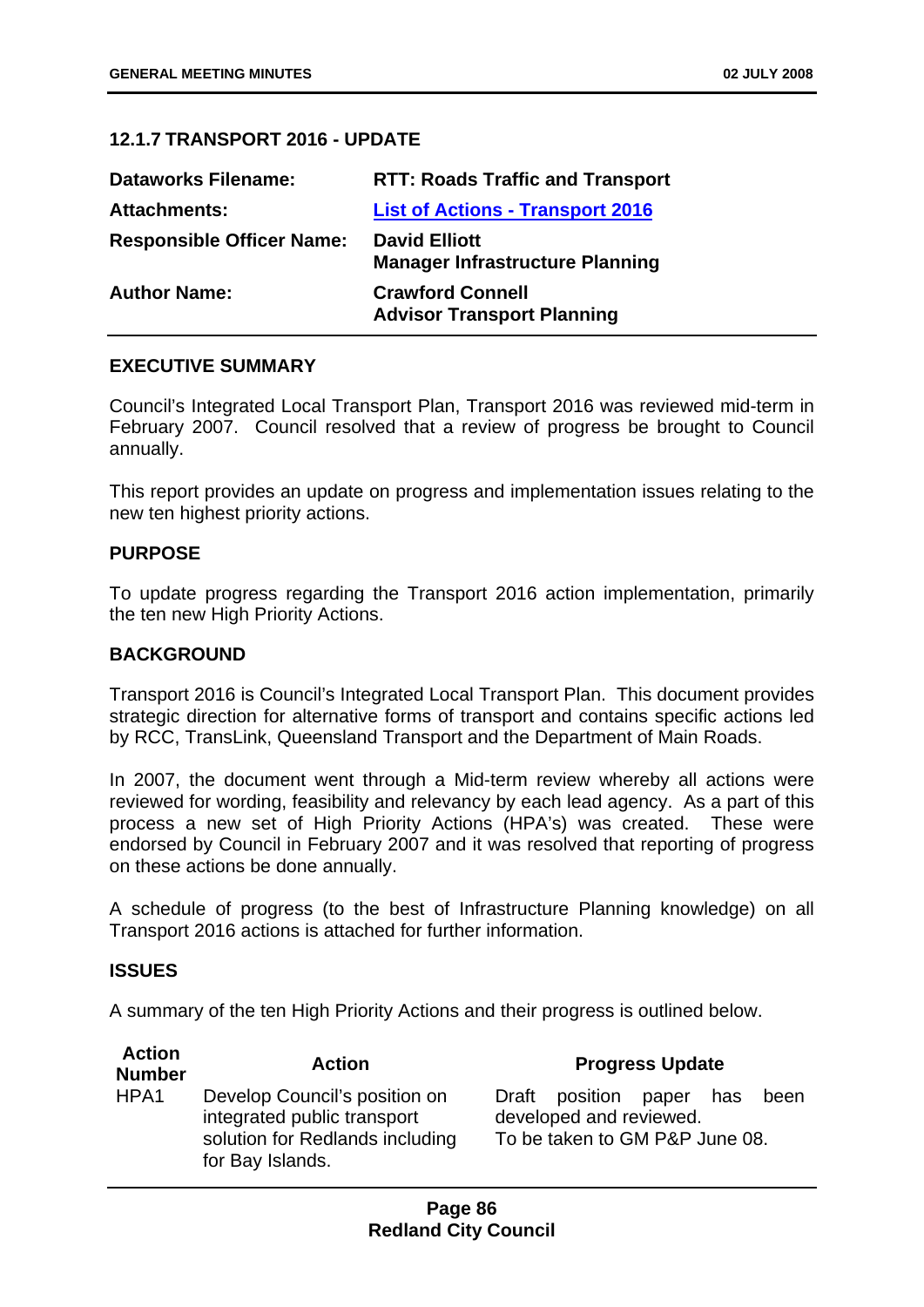| <b>Action</b>    | <b>Action</b>                                                                                                                                                                                                                   | <b>Progress Update</b>                                                                                                                                                                                                                                                                                                  |
|------------------|---------------------------------------------------------------------------------------------------------------------------------------------------------------------------------------------------------------------------------|-------------------------------------------------------------------------------------------------------------------------------------------------------------------------------------------------------------------------------------------------------------------------------------------------------------------------|
| <b>Number</b>    |                                                                                                                                                                                                                                 |                                                                                                                                                                                                                                                                                                                         |
| HPA <sub>2</sub> | Undertake SWOT (Strength,<br>Weakness, Opportunities and<br>Threats) analysis on the<br>Capalaba - Victoria Point -<br><b>Redland Bay Marina transport</b><br>corridor for developing line haul<br>bus infrastructure (busway). | SWOT<br>analysis<br>has<br>not<br>been<br>undertaken;<br>however<br>Council's<br>public<br>position<br>transport<br>on<br>is<br>continually<br>being developed<br>and<br>advocated to the State government.<br>It is proposed to undertake this<br>analysis in 2008/09.                                                 |
| HPA3             | Develop Council's position on<br>HOV (T2/T3) lanes and bus<br>priority measures in state and<br>council controlled roads for use<br>in future road planning works in<br>the Shire.                                              | Stage 3 (final) report to be reviewed<br>by project partners and finalised by<br>the consultant by mid June 08.<br>Councillor Workshop to be conducted<br>end of June 08.                                                                                                                                               |
| HPA4             | Develop Council's position on<br>marine transport infrastructure.                                                                                                                                                               | Position<br>paper<br>management,<br>on<br>ownership and financial responsibility<br>for marine infrastructure has been<br>completed.                                                                                                                                                                                    |
| HPA <sub>5</sub> | Develop Council's position on the<br>delivery of travel demand<br>management (TDM) projects.                                                                                                                                    | officer<br><b>TDM</b><br>Delay<br><i>in</i><br>commencement.<br>Preliminary discussions on<br>some<br>projects have been undertaken and a<br>priority program developed.                                                                                                                                                |
| HPA6             | Investigate holiday parking<br>management in Point Lookout.                                                                                                                                                                     | The Point Lookout holiday shuttle<br>has been continued<br>service<br>bus<br>this<br>parking<br>again<br>year.<br>A<br>will<br>plan<br>be<br>management<br>commenced in 2008/09.                                                                                                                                        |
| HPA7             | <b>Monitor traffic in East Coast</b><br>Road (Point Lookout) during<br>holiday periods on regular basis                                                                                                                         | Ongoing action.<br>Counts to be undertaken if Council<br>resources are available within the<br>holiday periods.                                                                                                                                                                                                         |
| HPA8             | Implement short term measures<br>for improving traffic flow in<br>Redland Bay Road, Capalaba<br>(recommendations from<br>Capalaba CBD Traffic<br>Improvement Study).                                                            | Capalaba Traffic Study is being<br>undertaken in conjunction with Main<br>Roads and TransLink.<br>The study is to model the options for<br>the potential closure of Redland Bay<br>identification<br>Road<br>and<br>of<br>the<br>mitigation measures required.<br>Scheduled to be completed by the<br>end of June 2008. |
| HPA <sub>9</sub> | In cooperation with Main Roads,<br>investigate and gradually<br>implement long term solution for<br>traffic flow improvement in the<br>road network around Capalaba<br>Centre.                                                  | Discussions on future possibilities<br>are expected pending outcomes of<br>HPA8.                                                                                                                                                                                                                                        |
| <b>HPA10</b>     | Undertake discussion with state                                                                                                                                                                                                 | Regular on-going meetings /                                                                                                                                                                                                                                                                                             |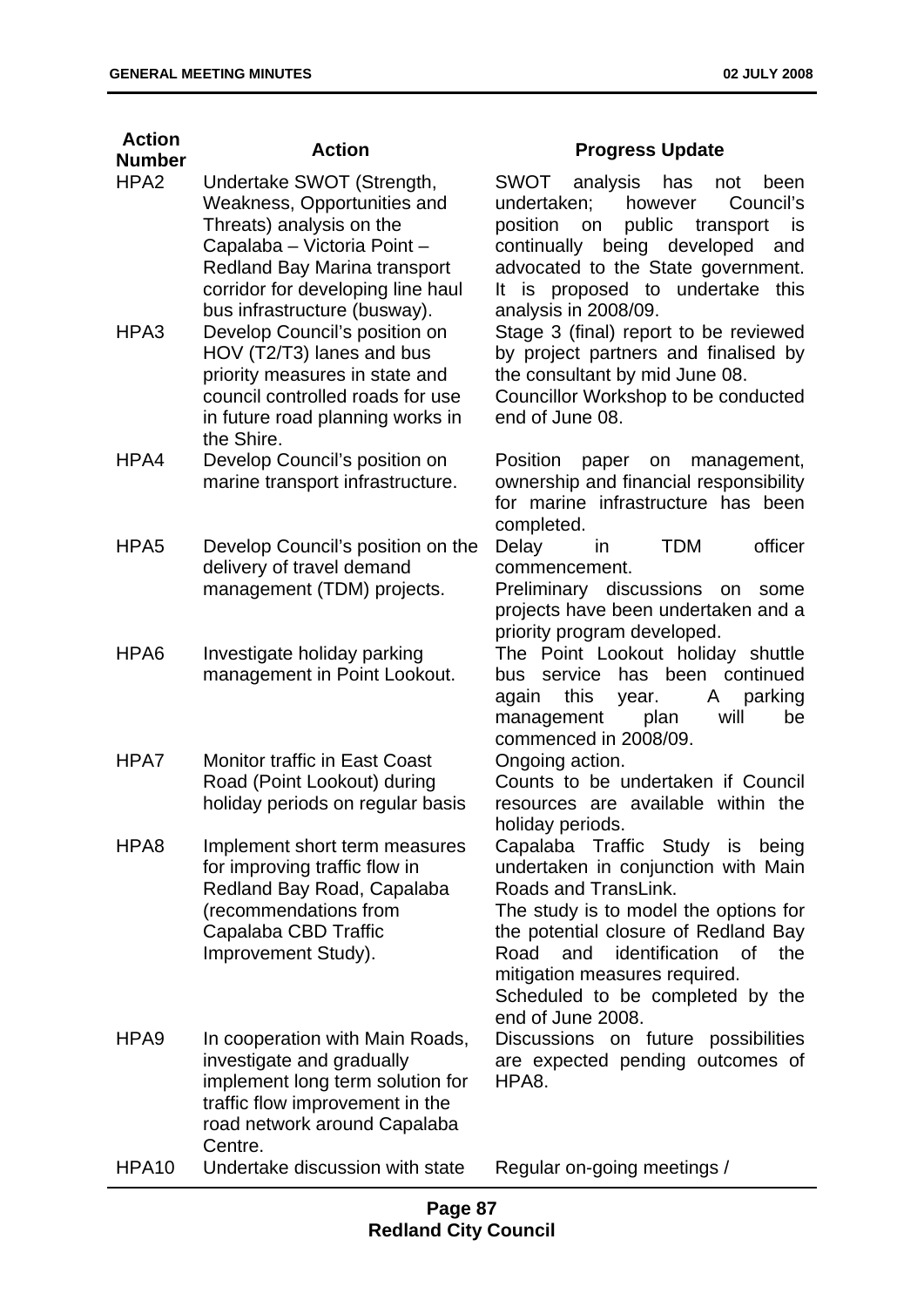**Action** 

| <b>Action</b><br><b>Number</b> | <b>Action</b>                                                                                                                                                 | <b>Progress Update</b>                                                                                                                                                                                                                                                                              |
|--------------------------------|---------------------------------------------------------------------------------------------------------------------------------------------------------------|-----------------------------------------------------------------------------------------------------------------------------------------------------------------------------------------------------------------------------------------------------------------------------------------------------|
|                                | transport agencies (DMR, TL,<br>QT) to seek agreement on<br>Council's position on integrated<br>transport solution for Redlands<br>including for Bay Islands. | discussions with TransLink and QT<br>have been held. Translink has<br>upgraded its bus services to Weinam<br>Creek during the past 12 months and<br>further improvements have been<br>foreshadowed for October 08. Public<br>transport has also been raised as an<br>issue associated with the SMBI |

Other Council led actions have also been progressing via projects such as structure plans, Local Growth Management Strategy, road safety audits and the Redland Priority Infrastructure Plan.

PLACE Project.

The next scheduled mid-term review of Transport 2016 is 2009/10.

### **RELATIONSHIP TO CORPORATE PLAN**

The recommendation in this report primarily supports Council's strategic priority to provide and maintain water, waste services, roads, drainage and support the provision of transport and waterways infrastructure.

### **FINANCIAL IMPLICATIONS**

This progress update has no specific financial implications.

Both HPA actions requiring further funding and specific actions relating to projects will be considered in future budgeting periods where applicable.

## **PLANNING SCHEME IMPLICATIONS**

The contents of this report are in accordance with the Redland Planning Scheme.

## **CONSULTATION**

Council maintains ongoing consultation with TransLink, Queensland Transport and Department of Main Roads through the Redlands Transport Working Group (RTWG) set up specifically to assist in the implementation of Transport 2016.

## **OPTIONS**

#### **PREFERRED**

Council resolve to note the progress in relation to the Transport 2016 High Priority Actions.

#### **ALTERNATIVE**

No alternative suggested.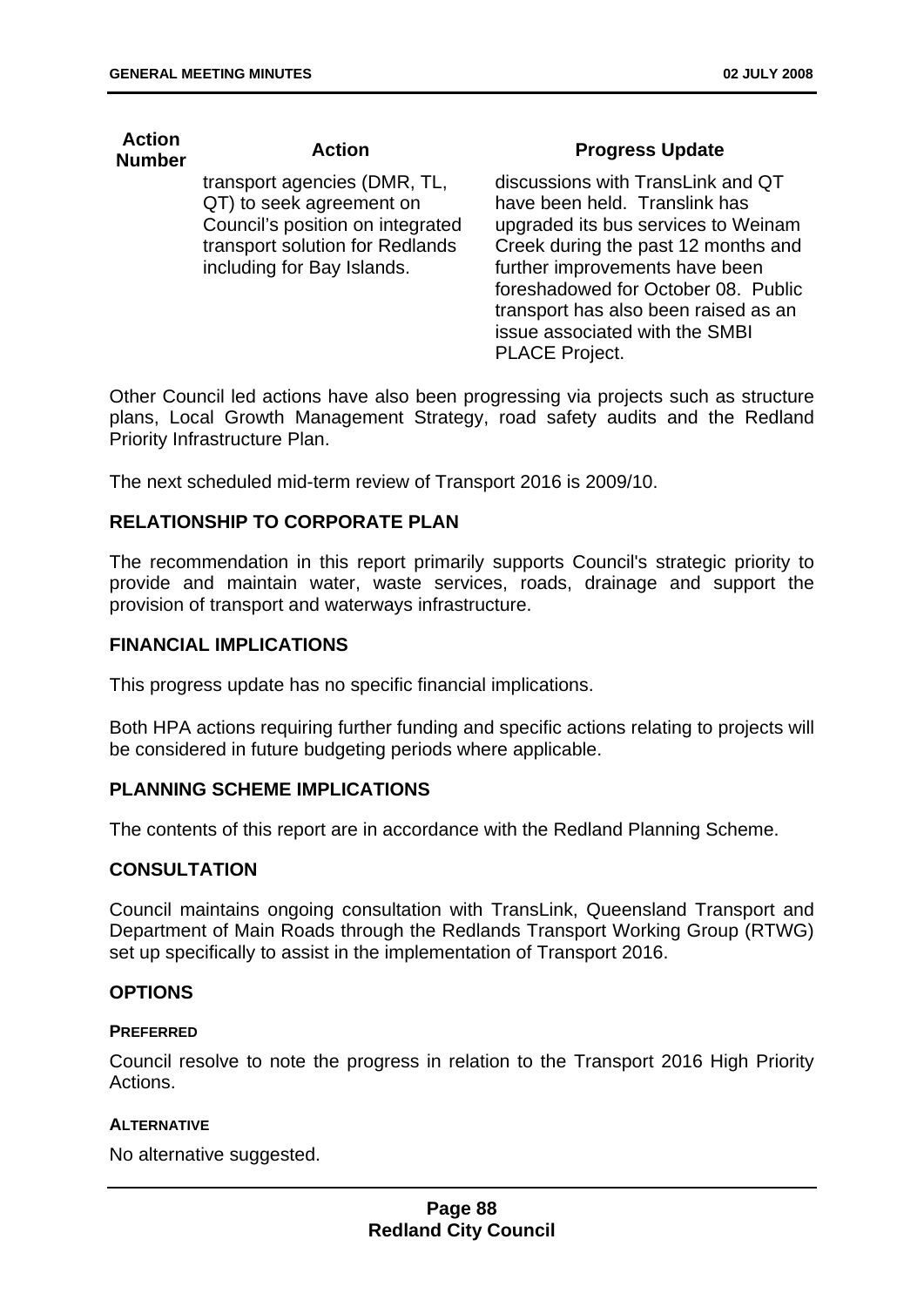# **OFFICER'S RECOMMENDATION**

That Council resolve to note the progress in relation to the Transport 2016 High Priority Actions.

# **COMMITTEE RECOMMENDATION/ COUNCIL RESOLUTION**

Moved by: Cr Ogilvie<br>
Seconded by: Cr Townsend Seconded by:

**That Council resolve to note the progress in relation to the Transport 2016 High Priority Actions and hold a workshop to further discuss this matter.** 

# **CARRIED**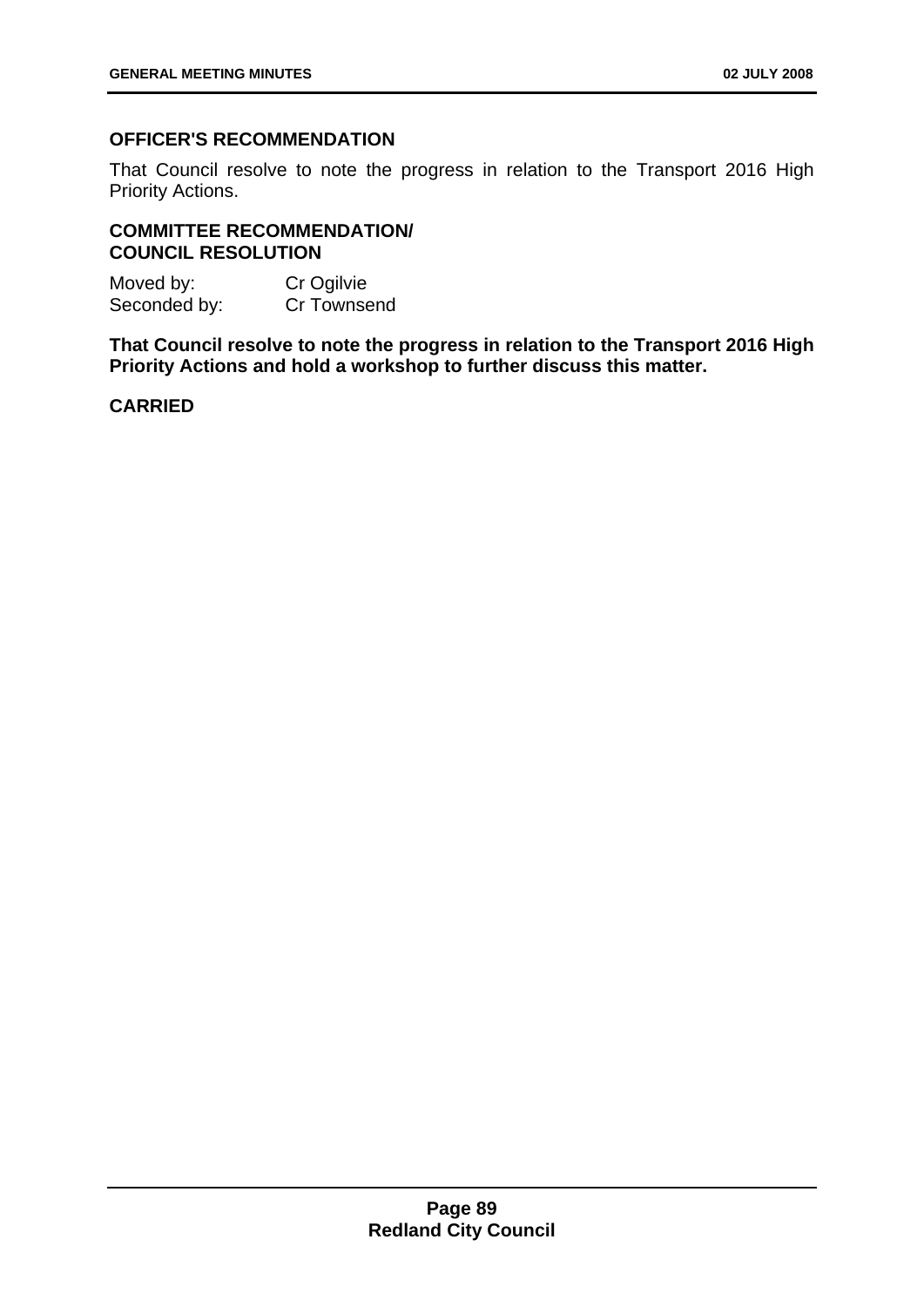# **12.1.8 PROCEED TO MAKE LOCAL LAW 18 (CONTROL OF RESIDENTIAL NUISANCES)**

| <b>Dataworks Filename:</b>       | L & E Local Law 18                                                                                                                                  |
|----------------------------------|-----------------------------------------------------------------------------------------------------------------------------------------------------|
| <b>Attachments:</b>              | <b>Local Law 18 (Control of Residential Nuisances)</b><br>2008<br><b>Subordinate Local Law 18 (Control of Residential</b><br><b>Nuisances) 2008</b> |
| <b>Responsible Officer Name:</b> | <b>Warren Mortlock</b><br><b>Senior Adviser Environmental Protection</b>                                                                            |
| <b>Author Name:</b>              | <b>Karina Spence</b><br><b>Adviser Environmental Performance</b>                                                                                    |

### **EXECUTIVE SUMMARY**

The current Local Law 18 (Control of Nuisances) was adopted by Council in 1997 and amended in 1999. Council resolved in 2004 make a new Local Law 18 (Control of Residential Nuisances), in line with powers devolved to Council under the Environmental Protection Regulation 1998 to regulate nuisance emissions from residential land. Council also resolved to make a new Local Law 23 (Fire Hazards and Waste Burning) to separately regulate these matters.

Local Law 18 and 23 were drafted and underwent State Interest Checks (SIC). Matters covered in the separate Local Law 23 were subsequently incorporated into a Subordinate Local Law 18 as "Other nuisances" and the new LL23 was discontinued. LL18 public notification stage has been completed, with few substantive issues raised. It is now proposed that Council resolve to proceed further to make Local Law 18 (Control of Residential Nuisances) 2008; and Subordinate Local Law 18 (Control of Residential Nuisances) 2008, as amended.

The new Local Law 18 to cover nuisances from residential premises only (not commercial nuisances) such as noise, light, smoke and dust, accumulation and deposition of objects or materials, fire hazards and burning of waste materials.

# **PURPOSE**

- 1. To inform Council of the results of the public notification period for Local Law 18 and Subordinate Local law 18;
- 2. To propose that Council now proceed to further make Local Law 18 (Control of Residential Nuisances) 2008 and Subordinate Local Law 18 (Control of Residential Nuisances) 2008, as amended, and submit the local law to a second State Interest Check.
- 3. To withdraw Council's previous resolution (GM August 2005) to make a separate Local Law 23 (Fire Hazards and Waste Burning)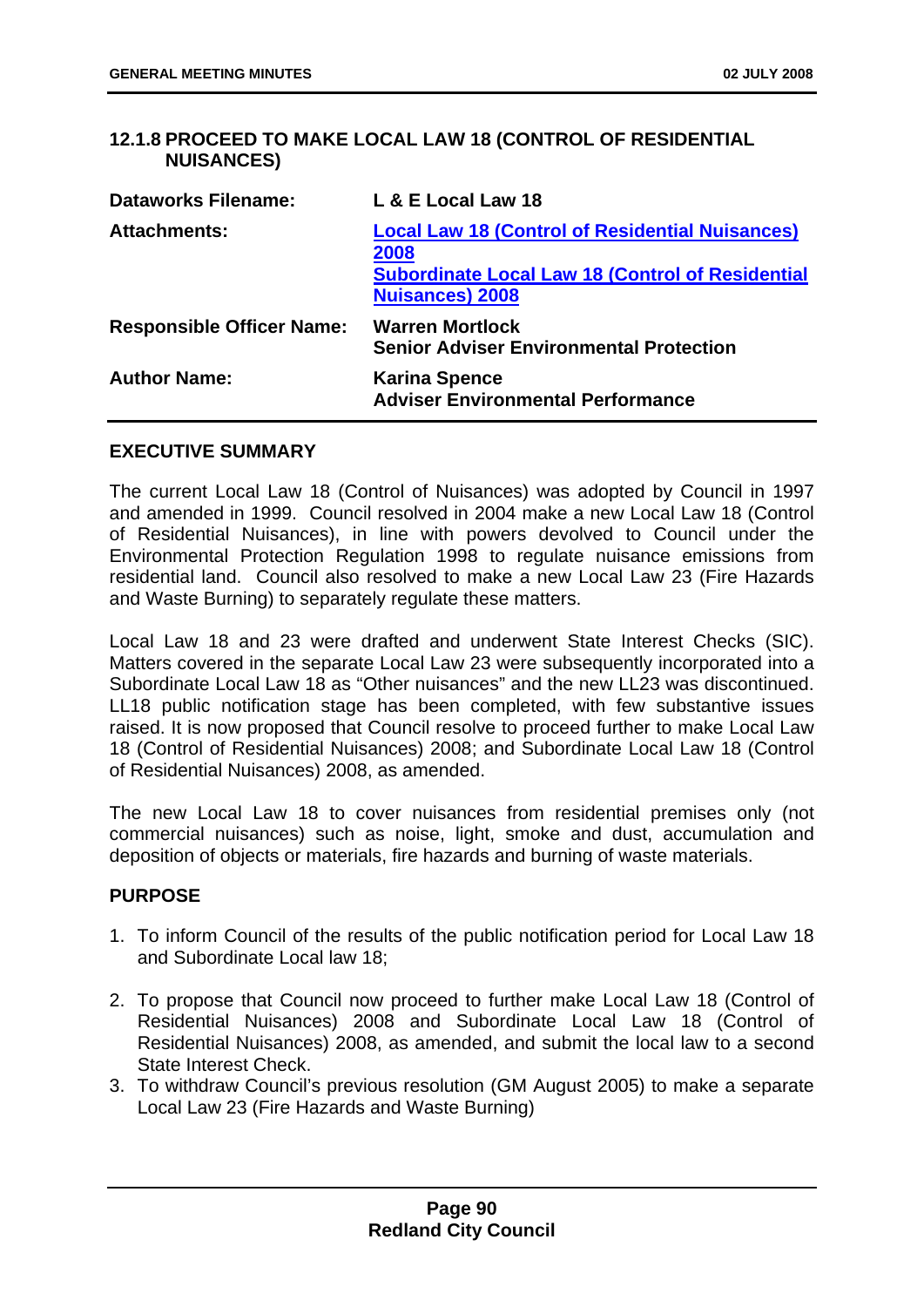# **BACKGROUND**

- The current Local Law 18 (Control of Nuisances) was adopted by Council in 1997 with subsequent amendments in 1999. It covers nuisances such as smoke and other atmospheric pollutants, noise, light spillage, visual pollution, overgrown vegetation, fire hazards and the prohibition of the lighting of fires in the open.
- In December 1999 the Environmental Protection Agency (EPA) introduced the nuisance provisions within the *Environmental Protection Regulation 1998* (EP Regulation). This included the devolution of powers to local governments in relation to the regulation of nuisance emissions from residential land. Section 6O of the EP Regulation states that, Council can use its Local Laws if it considers that a Local Law would be more appropriate to resolve/deal with the issue.
- In 2000, (GM February) Council adopted a policy of using Local Law 18 as the preferred enforcement tool to deal with all nuisance regulation, because the noise criteria in the EP Regulation were considered inappropriate for enforcement within the City.
- In 2004, a review of Local Law 18 commenced and in 2005 (GM August) Council resolved to make a new Local Law 18 and subsequently submit it to the Minister for State Interest Check. Council delegated powers to the Chief Executive Officer to satisfy any conditions imposed by the Minister and proceed to public notification.
- Local Law 18 and Subordinate Local Law 18 were submitted to the Minister for Local Government and Planning for a State Interest Check (SIC) on 31 August 2005. In March 2006 Council received notification from the Minister to proceed with the making of Local Law 18 subject to a Schedule of Conditions relating mainly to definitions and clarification of inclusions.
- In June 2007, Environmental Management, in liaison with Legal Services and Compliance Services, decided to withdraw the making of a separate Local Law 23 and to incorporate the provisions of Local Law 23, specifically fire hazards (including associated overgrown vegetation issues) and burning of waste materials into Local Law 18 through *Part 2 section 5* of Subordinate Local Law 18. Legal Services advised that the changes remained consistent with the SIC conditions and there was no need to return the revised local law to the Minister prior to public notification.
- In April 2008, public notification under Section 867 of the Local Government Act 1993 was completed (May 2) after the Chief Executive Officer, under delegated authority, approved the changes made and conditions imposed by the Minister.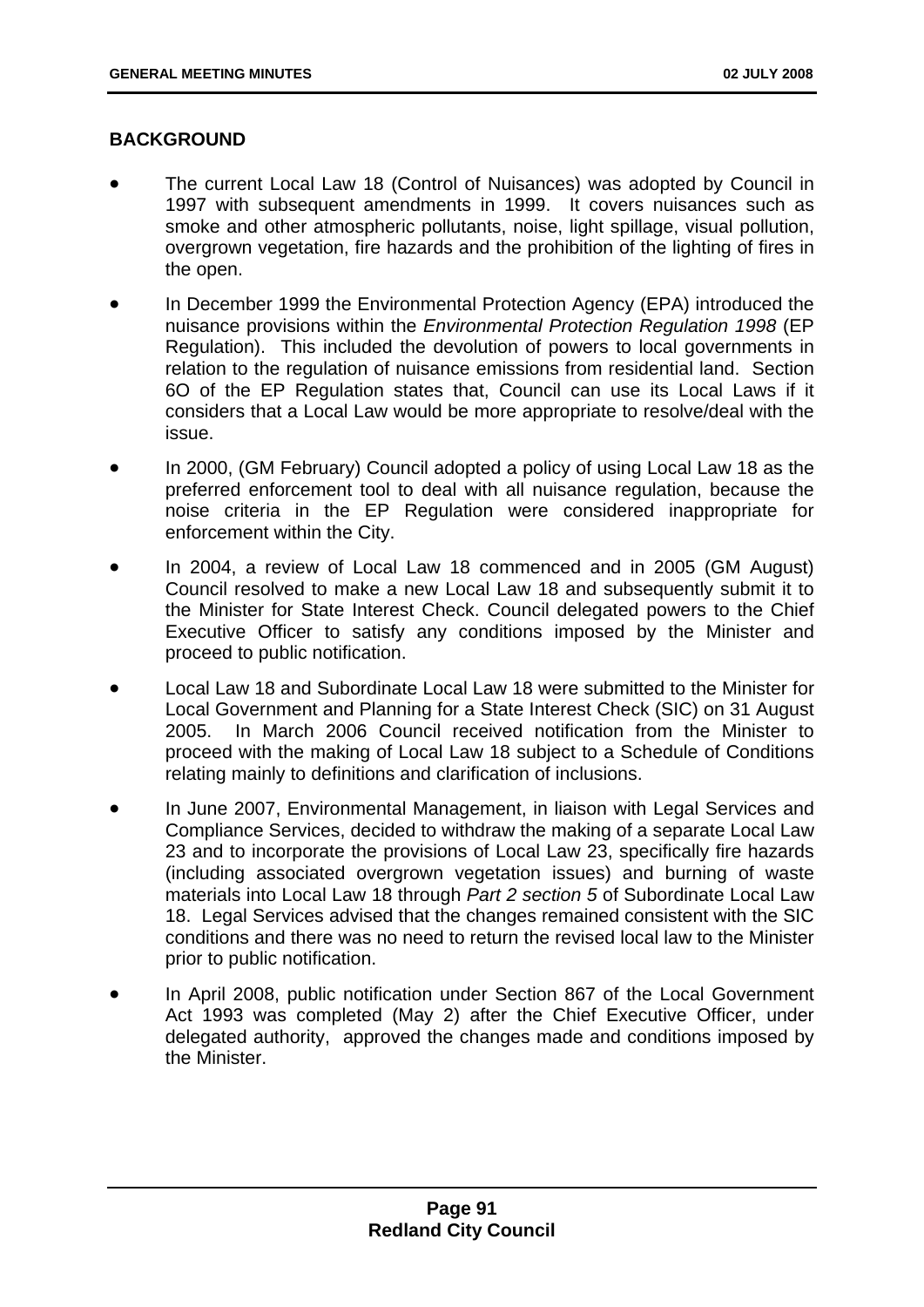### **ISSUES**

#### **AMENDMENT OF THE ENVIRONMENTAL PROTECTION REGULATION**

The amendment to the Environmental Protection Act (EP Act) and Environmental Protection Regulation (EP Reg) are significant to Council as the responsibility for all environmental nuisance matters under the EP Act and EP Reg (apart from some exceptions which will be outlined in the EP Reg) is being devolved to local government. This includes commercial nuisance and minor water pollution. Without going into detail here on this major legislative amendment (currently being drafted by the EPA), some matters have bearing on the current local law.

- Material environmental harm and Serious environmental harm will now clearly be the domain of State controls (under the Act) and this principle is being extended across other state legislation.
- The regulation will include extended powers for enforcement of environmental nuisance by Councils including all the tools currently available under the Act and some new tools.
- Model local laws may be developed to cover specific local issues in variation to the approach of the Regulation should Councils need them.

### **NUISANCES COVERED BY LOCAL LAW 18**

The following nuisances are covered under the proposed LL18 and its subordinate local law:

- Noise nuisance
- Light nuisance such as light spillage
- Air nuisance such as smoke, ash and dust
- Accumulation and deposition of objects or materials
- Fire hazards, including materials or vegetation which has potential to endanger in the event of a fire.
- Burning of waste materials
- Any other nuisance prescribed by the subordinate local law.

#### **WITHDRAWAL OF LOCAL LAW 23**

The making of a separate Local Law 23 and incorporation of fire hazards (including associated overgrown vegetation issues) and burning of waste materials into Subordinate Local Law 18 responds to several issues:

- The draft LL18 and separate LL23 were very similar and duplicated investigation, enforcement, evidentiary and other process provisions.
- The separate draft LL23 was developed to widen scope in regard to fire hazards and went beyond controlling them as a nuisance. Fire hazards are risk management issues broader than just residential land and overlap the responsibilities of the State under the Queensland Fire and Rescue Services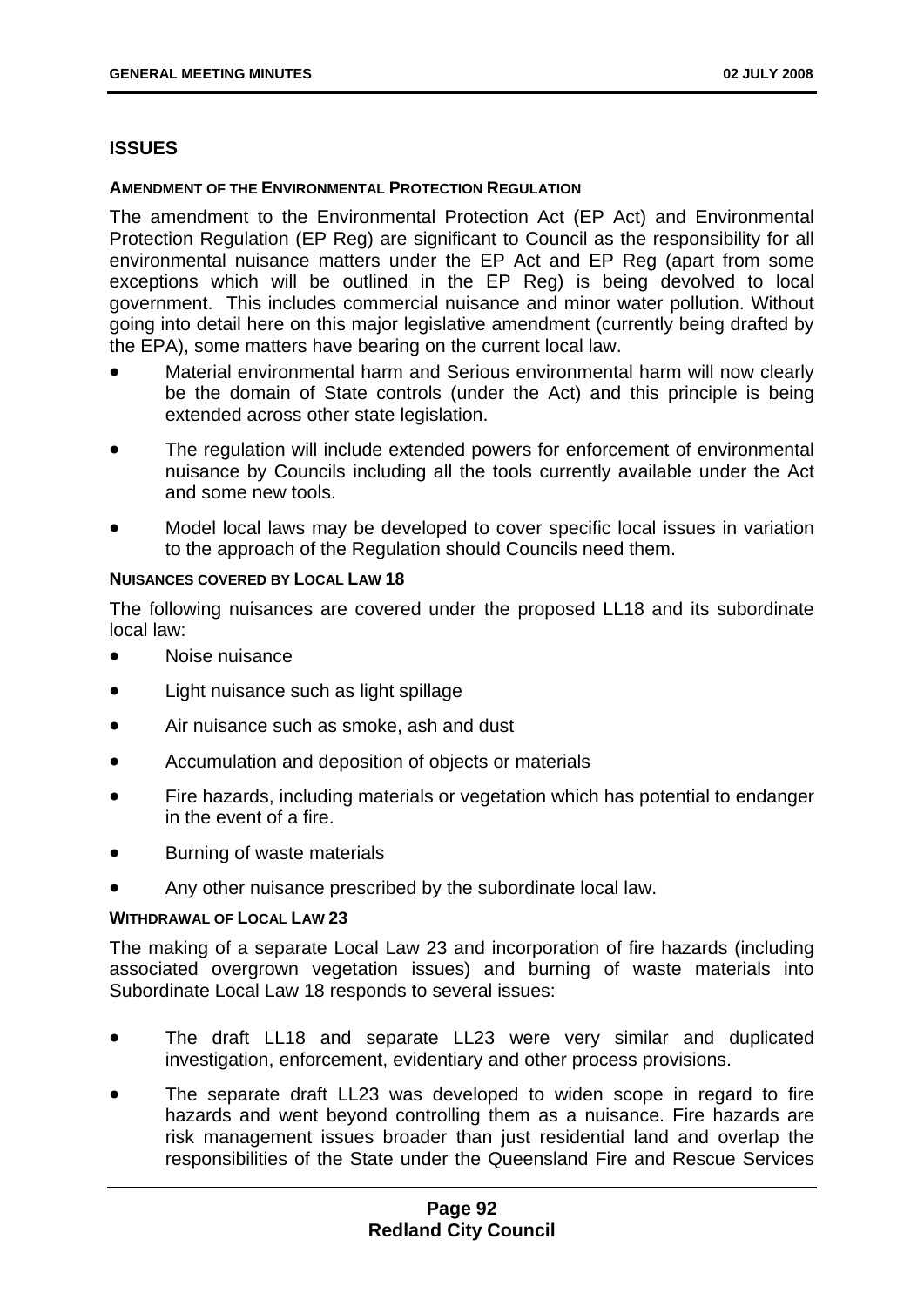Act 1990. Council's current proactive surveys of overgrown allotments and the issue of notices to remove fire hazards is not widespread practice in local government in Southeast Queensland. Indeed in consultations it emerged that QFRS is delighted with Council's initiative here because it relieves them of pressure to move to a system of hazard removal notices. Hence the major mechanism retained from the separate draft LL23 was to respond to nuisance (or minor) complaints about fire hazards (overgrown allotments) on 'residential land'. In future, fire hazard (major) complaints received by Council should be forwarded to QFRS for attention. Council should withdraw from proactive survey of overgrown allotments and respond only on a complaint basis.

- Council has received previous legal advice that provisions of a Local Law cannot prohibit and permit the lighting of fires, but that we can regulate the type of materials burnt – hence restriction on the burning of waste materials. Currently the QFRS Act covers all fires greater than  $2m^2$  with Council only responsible for fire hazards less than  $2m^2$ . If a fire on residential land causes a smoke nuisance the local government may still take action under proposed Local Law 18.
- Where overgrown land has vermin nuisance/infestation and poses a risk to health the provision of the Health Act 1937should be applied.
- Where overgrown land includes pest plants, Local Law 13 Control of Pests or the Lands Protection (Pest and Stock Route Management) Act 2002 would be the most suitable tools for dealing with the issue.

Following this decision, Legal Services advised that the fire hazard and burning of waste provisions could be incorporated into Local Law 18 as an "other residential nuisance" under *section 7f)* and *Part 2 section 5* of Subordinate Local Law 18 without the need to re-start the local law making process.

#### **MODEL LOCAL LAW**

The Department of Local Government is currently drafting a series of model local laws. Model Local Law 3 (Community and Environmental Management) 2008 will provide control over declared pests, overgrown and unsightly allotments and fires and fire hazards. Council may in the future choose to adopt Model Local Law 3 in addition to Local Law 18 to address concerns with overgrown vegetation and fire hazards.

Model Local Law 3 will not be available for adoption until October 2008. Council may give consideration to this local law prior to making Local Law 18 once it returns from the second SIC.

### **STATE INTEREST CHECK**

The proposed Local Law 18 was submitted to the Minister for Local Government and Planning on 31 August 2005 for the State Interest Check (SIC). Council received notification on 27 March 2006 to "*proceed further in making the proposed local law subject to a Schedule of (nine) Conditions*". The proposed Local Law18 was revised

## **Page 93 Redland City Council**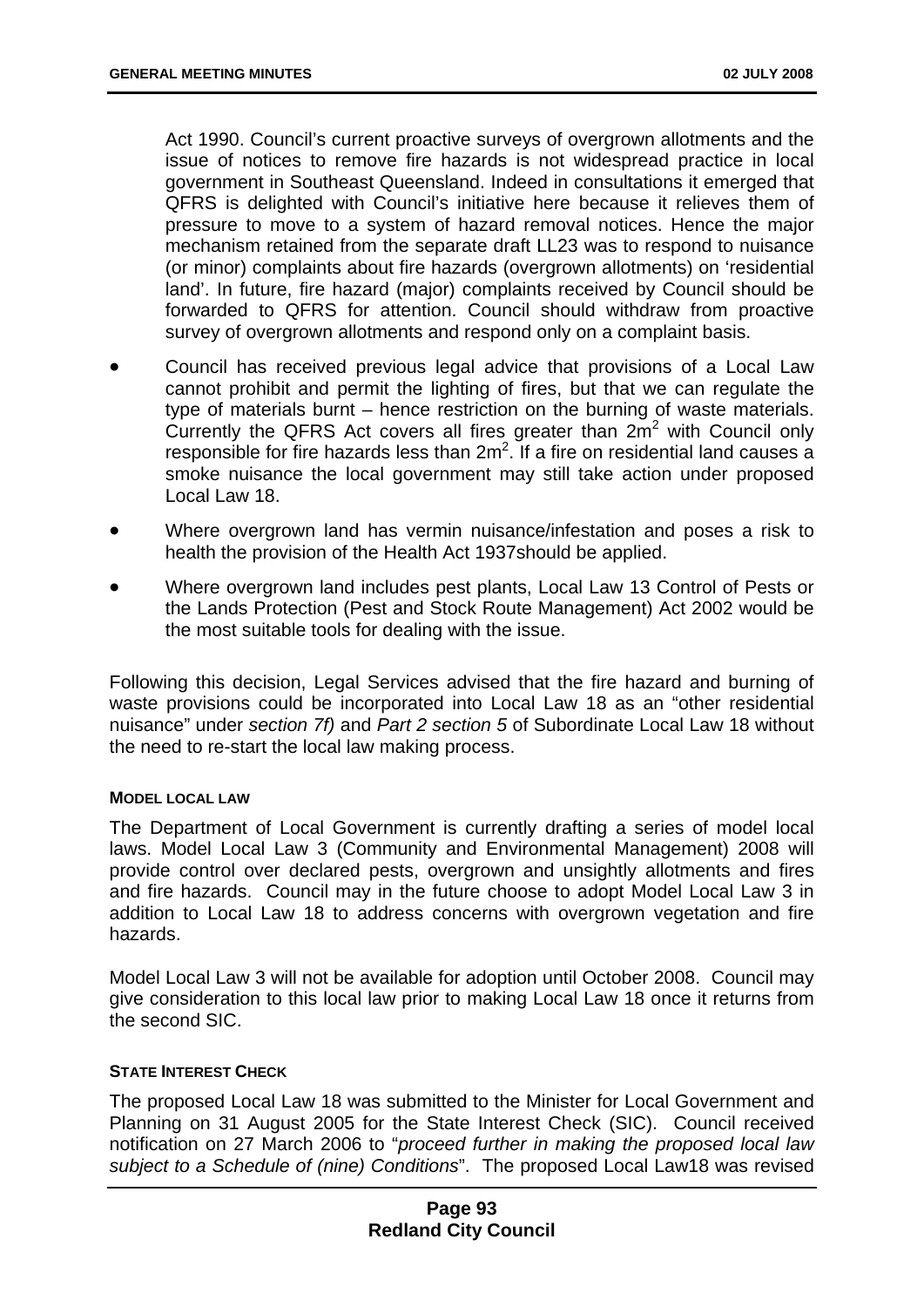to reflect the changes and the Chief Executive Officer, under delegated authority, agreed to satisfy the SIC conditions to proceed with public notification on 13 December 2007.required by the SIC.

### **PUBLIC NOTIFICATION**

Public notification of the proposed Local Law occurred between 4 April and 2 May 2008. One properly made submission was received during the public notification period. The following statements were made within the submission.

#### STATEMENT 1

"…*Redland Shire Council Local Law No. 13 (Control of Pests) should be repealed and its policy included under Local Law 18."* 

The submitter's reasoning was to minimise costs and resources used in dealing with overgrown vegetation, which is quite often a pest species. An example of Barner Grass becoming overgrown on the Southern Moreton Bay Islands and how this particular species is a pest and also contributes to overgrown vegetation issues covered by differing local laws was provided.

### *Response*

Local Law 13 responds to the management of declared pest plants and animals on **all land** throughout the City. Local Law 18 deals specifically with the control of nuisances on **residential land** such as air, noise, fire hazards, light spillage and excessive deposition of materials on land. Overgrown vegetation is dealt with in part in both of these local laws, specifically relating to pest species in Local Law 13 and fire hazard in Local Law 18. Local Law 13 and the *Land Protection (Pest and Stock Route Management) Act 2002* are deemed the most suitable tools for dealing with overgrown land containing pest plants. The devolution of powers under the Environmental Protection Regulation does not extend to declared pests as a nuisance. As such it is recommended not to repeal Local Law 13 as requested.

#### STATEMENT 2

The submission recommends that the words "or declared pests" be inserted in section 7 (c) after the word "material" so it reads

*7(c) an accumulation or deposit of objects or materials* or declared pests *which are not incidental to and necessarily associated with the lawful use of residential land.* 

### *Response*

This statement is a continuation of Statement 1. The comments provided for Statement 1 are also applicable here.

### STATEMENT<sub>3</sub>

The submission questions the definition of residential land provided in Dictionary Section 4. Specifically why the size limit considered is  $1000m^2$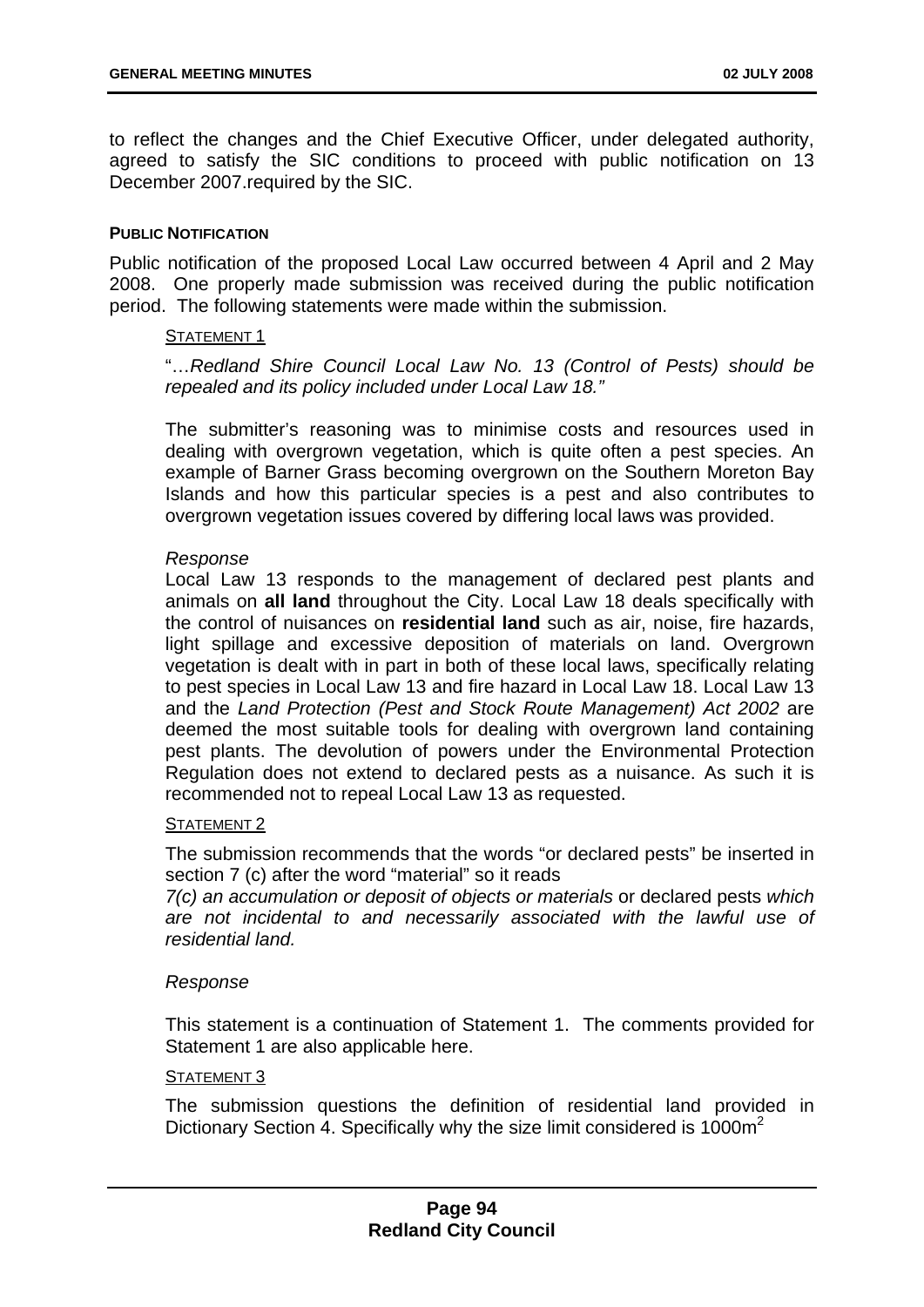### *Response*

The definition of residential land has been taken from the definition provided in Section 40B of the EP Regulation, Devolution of powers – residential land. This has been defined by the EPA and not by Council. It is recommended that the definition remain unchanged.

#### OFFICER'S RECOMMENDATION REGARDING SUBMISSION

It is recommended that requests made within this submission not be incorporated.

### **HEALTH AND ENVIRONMENT SERVICES CONSULTATION**

Health and Environment Services have advised of the following issues and concerns with regards to Local Law 18 (LL18) and its subordinate (SubLL18) as they currently stand.

### ADDITION TO FIRE HAZARDS

H& E Services would like to incorporate *section 12* from the current Local Law 18 which deals with keeping land free of fire hazards at all times into the proposed local law.

### *"The occupier of land must keep the land free from fire hazards"*

The clause relates to a continuing commitment from the offender to maintain the land in a reasonable state. This also means that the Local Laws Team are not required to re-issue compliance notices when a landholder fails to maintain the land, rather it can be dealt with on the one compliance notice.

### *Response*

The proposed local law no longer targets all fire hazards and is entirely based on response to complaints. The clause identified above would catch a wide array of fire hazards and introduce responses other than to complaints – both of which are not appropriate to the purpose of this local law. Under section 19 subs. 2(c) an authorised person may issue a compliance notice to "*prevent the residential nuisance from re-occurring*". This is the preferred response as it targets the nuisance, not just the "maintaining of land". This is considered sufficient to cover the requirement to continually maintain land, therefore no amendment is proposed to address this issue.

### LACK OF INCLUSION OF OVERGROWN VEGETATION ISSUES

H&E Services would like to see overgrown vegetation included as a nuisance for the following reasons:

- Management and proactive response to vermin control
- Provision of proactive surveys, rather than responding to complaints. The Local Laws team state that they undertake around 3000 surveys per year with notice issued and of those only around 20% come from complaints. H&E Services argue that without proactive survey the number of complaints would rise.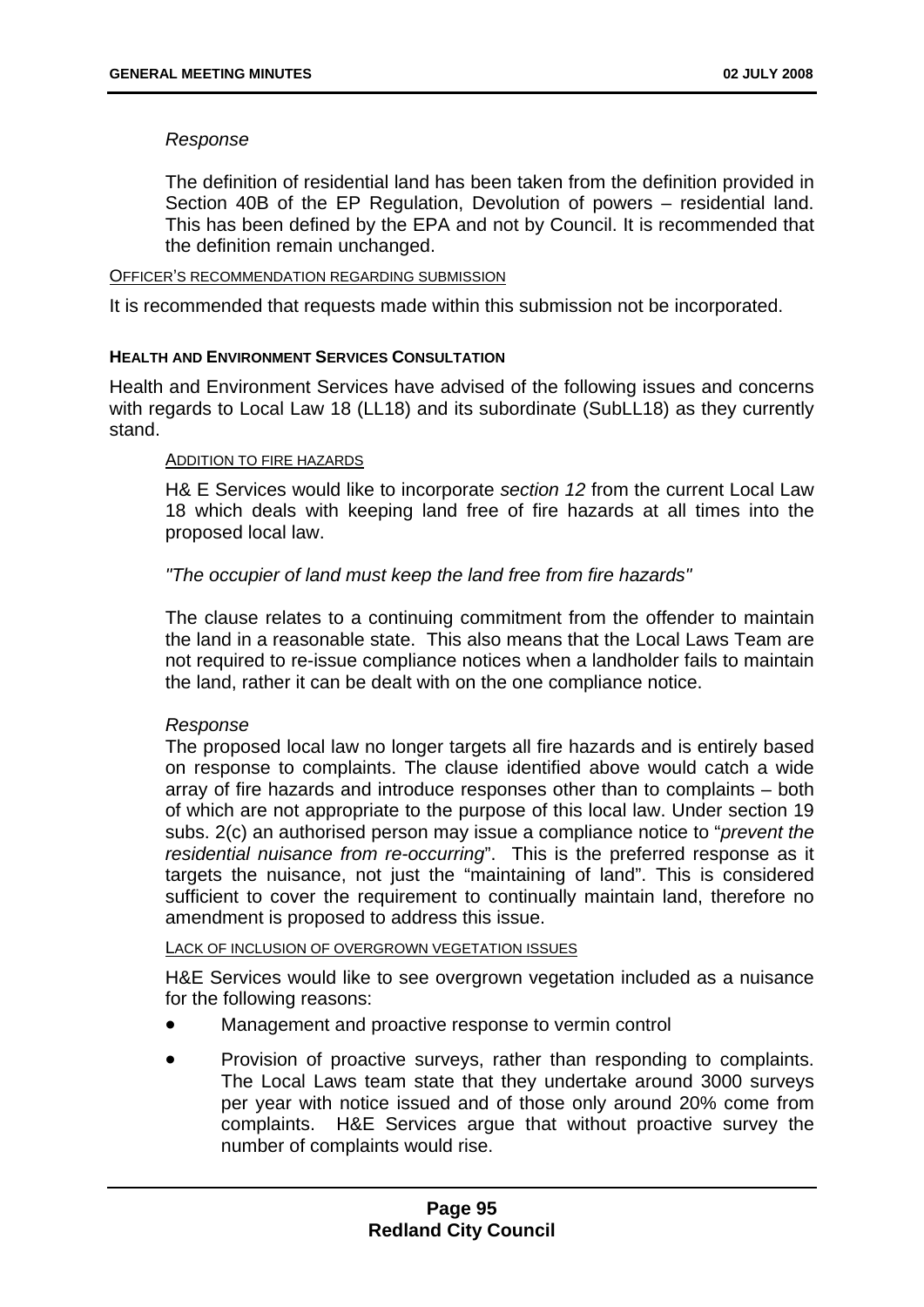Ability to require offenders to continually maintain the property, rather than continually issuing written compliance notices.

H&E Services have requested that all of *section 16* from the current local law be incorporated into the proposed Local Law 18.

### *Response*

The management of vermin is considered to be a public health issue rather than environmental nuisance. Proactive survey is not adequately covered within the Local Law, as per devolution of power under the Environmental Protection Regulation, responding to an environmental nuisance can only take place after a complaint is made. The opportunity is available to add a clause at *section 14* stating that other residential nuisances as defined under SubLL18 are excluded from requiring a complaint and can be dealt with through proactive survey. However, proactive survey of overgrown vegetation and fire hazards is a responsibility of Queensland Fire and Rescue under the Queensland Fire and Rescue Services Act. As such any inclusion within Local Law 18 for proactive survey would result in a continuing duplication of process. Climate change is expected to exacerbate this problem (more hot days) and responsibility should now be placed firmly with the State to respond rather than Council. Therefore it is recommended that complaints regarding overgrown vegetation and fire hazards are directed to Queensland Fire and Rescue and that no pre-emptive survey be included within proposed Local Law 18. As noted earlier within this report, it may be more appropriate to consider Model Local Law 3, when it becomes available, to carry out this function.

The requirement to prevent the nuisance re-occurring is provided in *section19 subs. 2c*), as such there is no need to add the requested clause for this purpose.

#### ADDITIONAL REQUIREMENT TO STOP NUISANCE

H&E Services would like to add oral direction as well as the issues of written compliance notices to section 19 of the proposed local law. This would allow an immediate directive to be made rather than waiting for the issue of a written compliance notice. This is also important with regards to fire hazard and burning of waste materials as the potential exists for harm to persons or property. This verbal notice would also include a directive to stop the nuisance immediately.

#### *Response*

Environmental Management agrees with the need to add a verbal residential nuisance compliance notice, particularly with regard to ensuring safety of personal, natural or cultural assets and minimising harm. This provision has been added to the proposed LL18.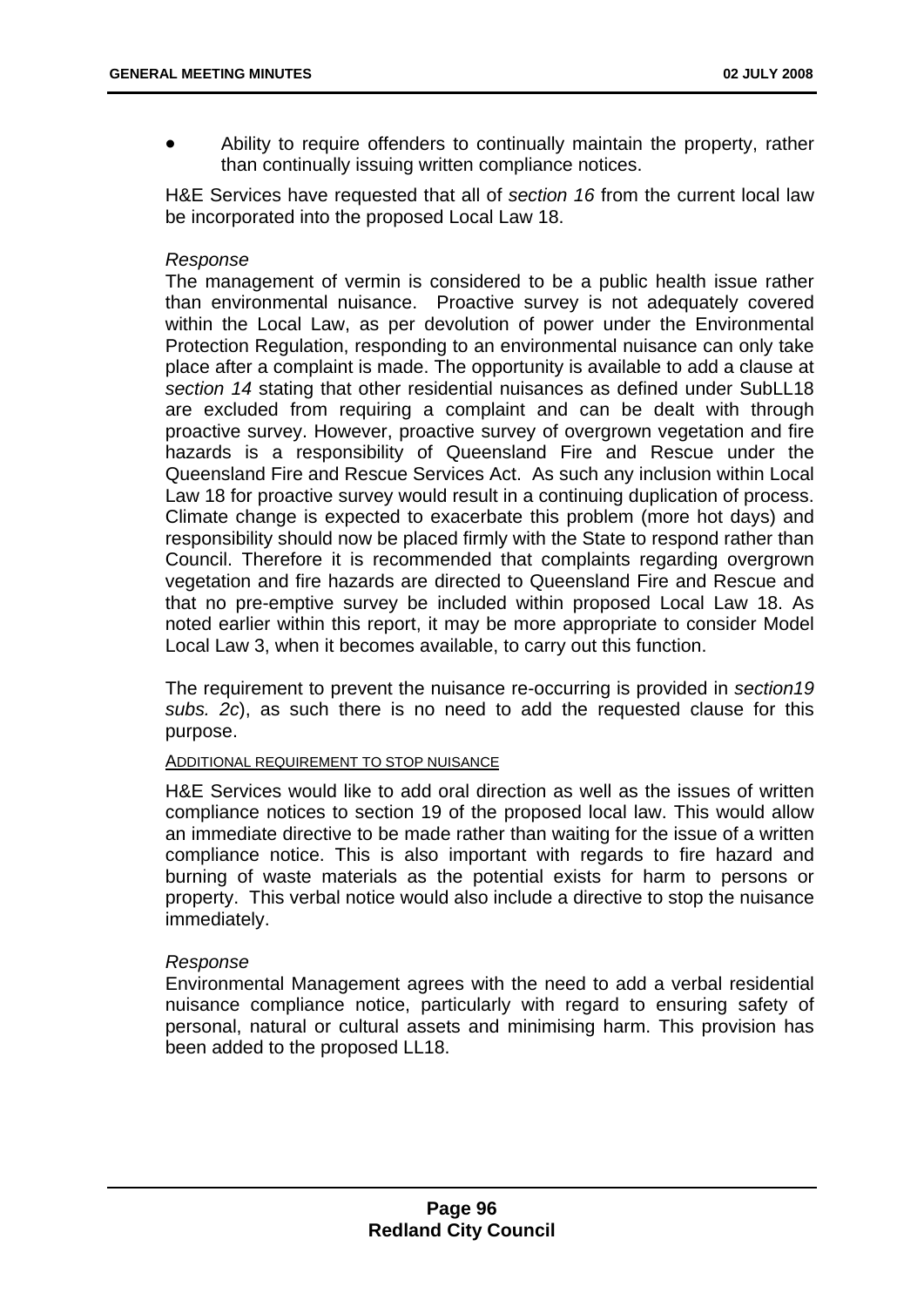#### BURNING OF WASTE MATERIALS

H&E Services would like to see the word "waste" removed from the nuisance definition as it restricts the type of material that can be burnt without prosecution.

The definition of a waste material within the Local Law is

*"a) i) anything that is –* 

 *A) leftover, or an unwanted by-product, from an industrial, commercial, domestic or other activity; and* 

*B) surplus to the industrial, commercial, domestic or other activity generating the waste;* 

*b) waste can be a gas, liquid, solid or energy, or a combination of any of them; c)a thing can be waste whether or not it is of value"* 

#### *Response*

The current definition covers all materials that are likely to be burnt, other than for the purposes of heating or cooking, as they would all be considered surplus or leftover. No change is recommended.

#### **PROPOSED AMENDMENTS**

As a result of the consultative process the following amendment is recommended for Local Law 18:

• *Part 7 Division 1, section 19 subsection 2* additional clause stating that an authorised person may issue the responsible person a **verbal directive** to stop, remove, reduce or prevent the nuisance or to comply with a provision of the local law immediately or within a specified time period.

This has been incorporated into the proposed Local Law 18 (refer Attachment).

#### **PUBLIC INTEREST TEST**

Legal Services advised that a Public Interest Test was not required for either Local Law 18 or Subordinate Local Law 18 as they relate solely to residential property and therefore do not contain any anti-competitive provisions. The Department of Local Government and Planning also confirmed that there were no anti-competitive provisions at the time of the first SIC.

### **RELATIONSHIP TO CORPORATE PLAN**

The recommendation primarily supports Council's strategic priority to ensure the enhancement of biodiversity including koala habitat, bushland, greenspace, waterways, catchments, air and coastal ecosystems in recognition of our unique location on Moreton Bay.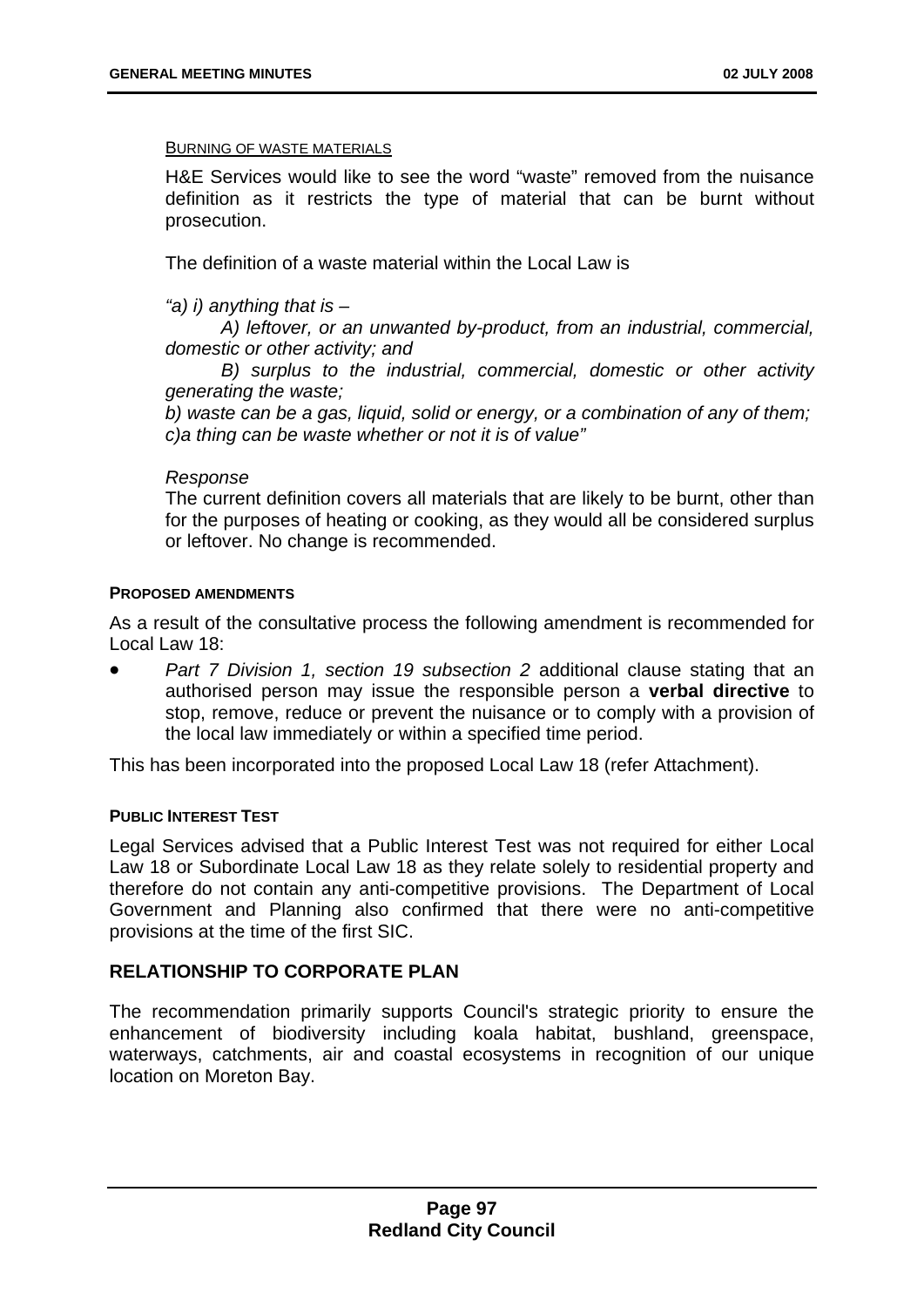# **FINANCIAL IMPLICATIONS**

The recommendations within this report are not envisaged to establish any short to long term financial implications to Council.

## **PLANNING SCHEME IMPLICATIONS**

The Land Use Planning Group was consulted and it is considered that the outcome of recommendations in this report will not require any amendments to the Redlands Planning Scheme.

# **CONSULTATION**

Consultation has taken place during the development of the proposed local law with the following parties:

- General public
- Legal Services
- Service Manager Health and Environmental Services
- Team Leaders Local Laws and Health and Environmental Services
- RCC Parks and Conservation Unit, Natural Area Management Unit, and Environmental Protection Unit.
- Queensland Fire and Rescue Services
- Managers Environmental Management and Legal Services
- Department of Local Government, Planning, Recreation and Sport.
- EPA Southern Regional Office
- Councillor's Workshop July 2005
- McDonnell Solicitors

Continued consultation is occurring with Health and Environment Services to address overgrown vegetation and fire hazards. Environmental Management has an opportunity to review the suitability of Model Local Law 3 to address the concerns of Health and Environment Services during the second SIC process. Environmental Management is continuing this consultation.

Once Council resolves to make the local law it must again consult with the Minister through a second State Interest Check. The Minister will advise Council if it can make the proposed law if the Minister considers:

- State interests are satisfactorily dealt with by the proposed laws; and
- The proposed laws are drafted substantially in accordance with prescribed drafting standards.

Alternatively, the Minister may impose further conditions on Council that it must consider before proceeding in making the law. It is proposed Council delegate its authority to consider any conditions imposed by the Minister to the Chief Executive Officer to ensure streamline of the local law making process. The alternative would be that Council would need to agree to the Minister's condition by resolution.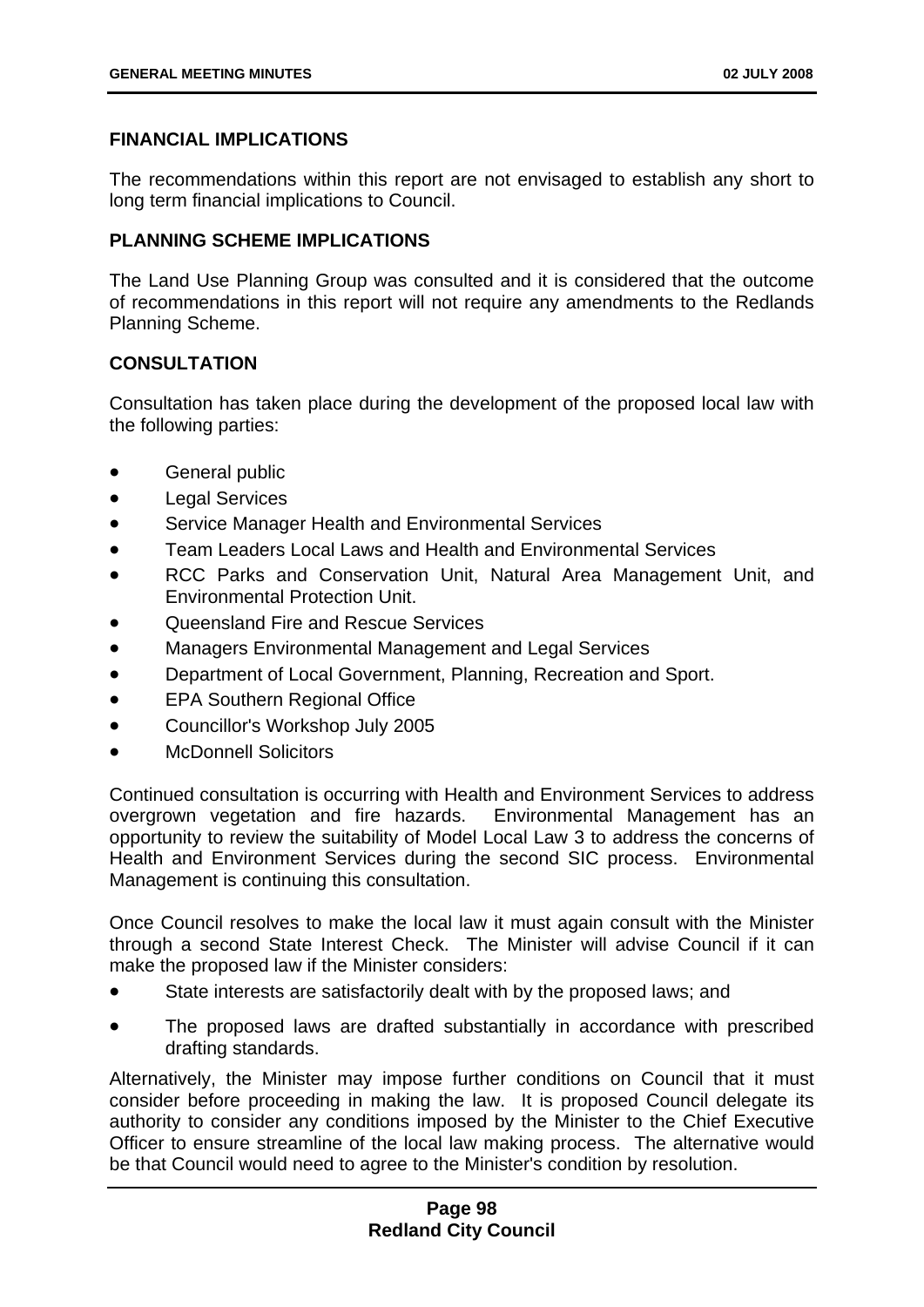Following amendments as a result of conditions of the second SIC and agreement by the Chief Executive Officer, Local Law 18 will be presented to Council for resolution to "make the local law". Once the local law is Gazetted it will come into force.

## **OPTIONS**

### **PREFERRED**

- 1. To propose to proceed further with the making of Local Law No 18 (Control of Residential Nuisances) 2008 and Subordinate Local Law No 18 (Control of Residential Nuisances) 2008, as amended, in accordance with section 871 of the *Local Government Act 1993*; and
- 2. To forward the relevant material to the Minister of Local Government and Planning for the purpose of second State Interest Review in accordance with section 872 of the *Local Government Act 1993*.
- 3. To withdraw the making of proposed Local Law 23 (Fire Hazards and Waste Burning) and Subordinate Local Law 23.
- 4. Delegate to the Chief Executive Officer its powers under section 872(5) of the *Local Government Act 1993* to agree to satisfy any conditions imposed by the Minister.

### **ALTERNATIVES**

That Council resolves not to proceed at this point with the making of Local Law No 18 (Control of Residential Nuisances) 2008 and Subordinate Local Law No 18 (Control of Residential Nuisances) 2008 and provides specific conditions to be met by the drafting team before it is brought back to Council again.

# **OFFICER'S/COMMITTEE RECOMMENDATION/ COUNCIL RESOLUTION**

| Moved by:    | Cr Ogilvie  |
|--------------|-------------|
| Seconded by: | Cr Townsend |

**That Council resolve as follows:** 

- **1. To propose to proceed further with the making of Local Law No 18 (Control of Residential Nuisances) 2008 and Subordinate Local Law No 18 (Control of Residential Nuisances) 2008, as amended, in accordance with section 871 of the** *Local Government Act 1993***;**
- **2. To forward the relevant material to the Minister of Local Government and Planning for the purpose of second State Interest Review in accordance with section 872 of the** *Local Government Act 1993;*
- **3. To withdraw the making of Local Law 23 and Subordinate Local Law 23; and**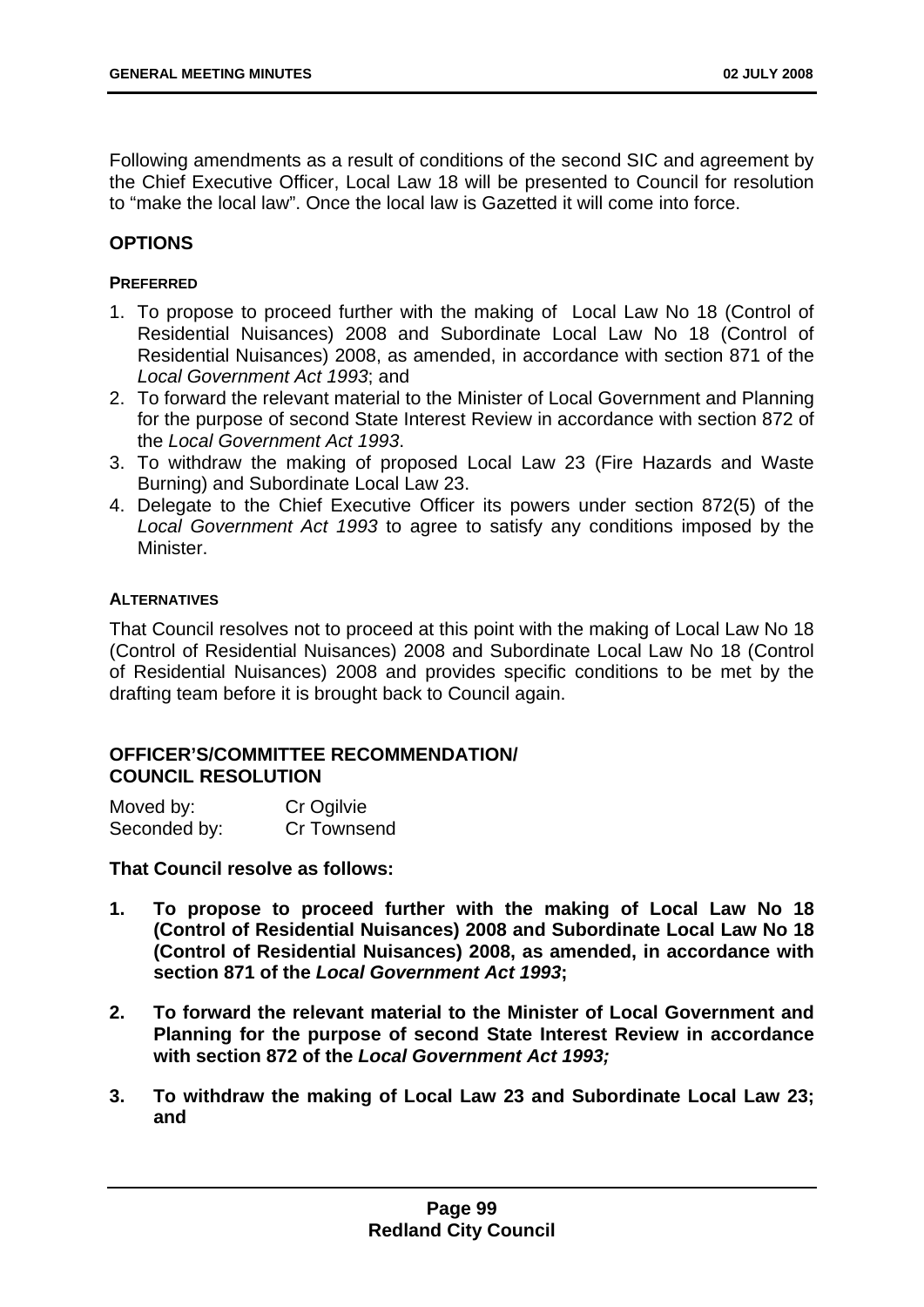**4. Delegate to the Chief Executive Officer its powers under section 872(2) of the Local Government Act 1993 to agree to satisfy any conditions imposed by the Minister.** 

**CARRIED**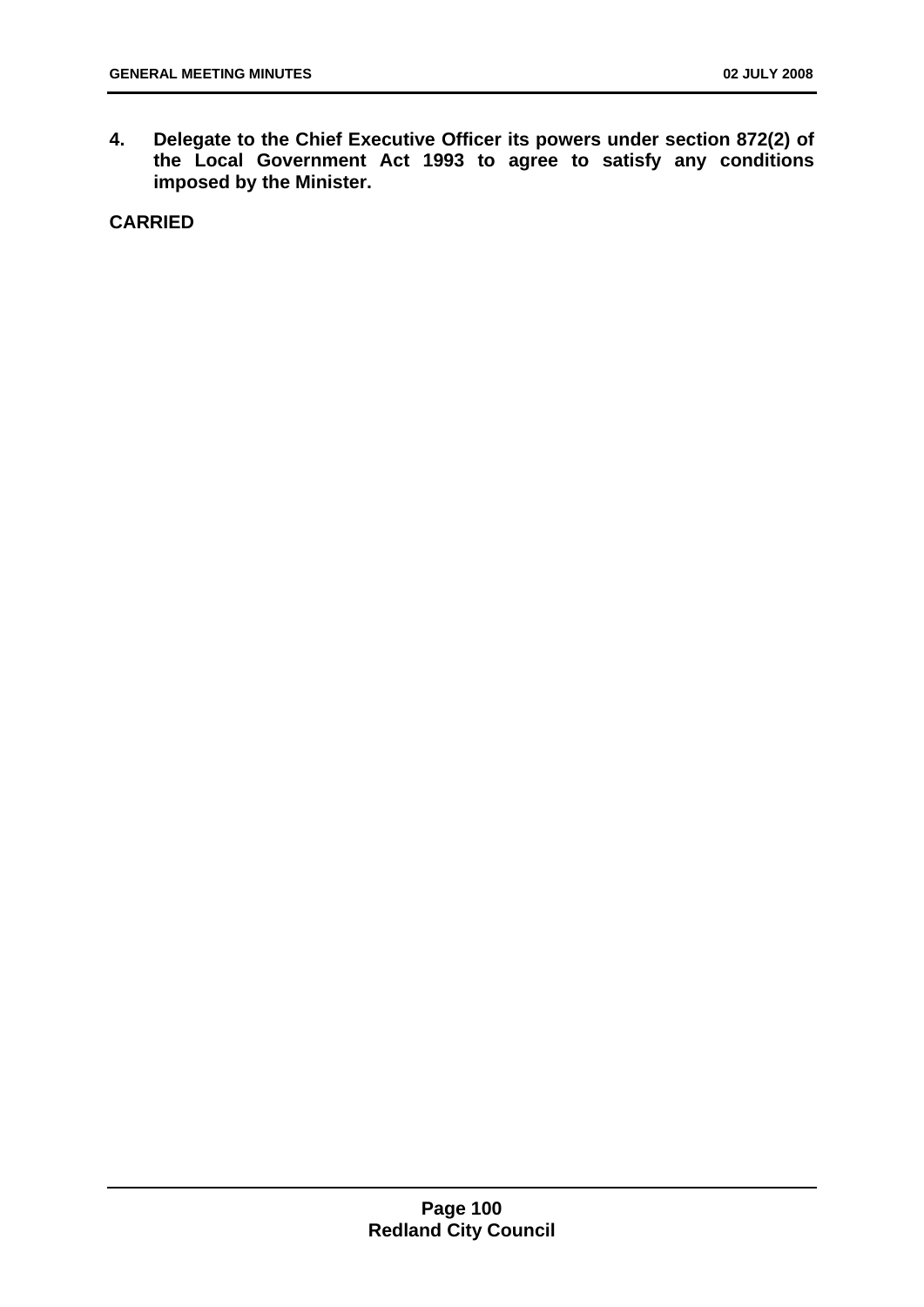# **12.1.9 RABY BAY FORESHORE PARK - MASTHEAD DRIVE, CLEVELAND**

| <b>Dataworks Filename:</b>       | <b>P&amp;R Planning - Raby Bay Foreshore Park</b>                                                                      |
|----------------------------------|------------------------------------------------------------------------------------------------------------------------|
| <b>Attachments:</b>              | <b>Draft Landscape Master Plan</b><br><b>Final - Raby Bay Foreshore Park Landscape</b><br><b>Master Plan 2008-2018</b> |
| <b>Responsible Officer Name:</b> | <b>Gary Photinos</b><br><b>Manager Environmental Management</b>                                                        |
| <b>Author Name:</b>              | <b>Jennifer Newland</b><br><b>Project Officer - Landscape Architect</b>                                                |

### **EXECUTIVE SUMMARY**

A master plan has been developed for Raby Bay Foreshore Park, Masthead Drive, Cleveland.

Extensive stakeholder and community engagement has been undertaken as part of the development of the master plan including consultation with State Government representatives, park surveys, key stakeholder workshops and a public review period.

Following the public display period, a number of minor amendments were made to the plan taking into consideration comments received.

It is recommended that Council adopt the Raby Bay Foreshore Park Landscape Master Plan 2008 -2018.

### **PURPOSE**

The purpose of this report is to present the final master plan of the Raby Bay Foreshore Park, following the public engagement on the plan, to Council for adoption.

### **BACKGROUND**

The following processes occurred during the project:

- 1. Consultation phase commenced late 2004 and continued until completion of project. A detailed outline is provided on the consultation phase under the Consultation section of this report.
- 2. Preliminary master plan developed in 2006.
- 3. Public display period from 4 December 2006 to 22 December 2006.
- 4. Feedback collated.
- 5. An amended master plan was developed based on the feedback received.
- 6. Petition signed by 325 residents received by Council 5 March 2007 requesting that Council bring forward the expenditure on implementing the Masthead Drive parks master plan.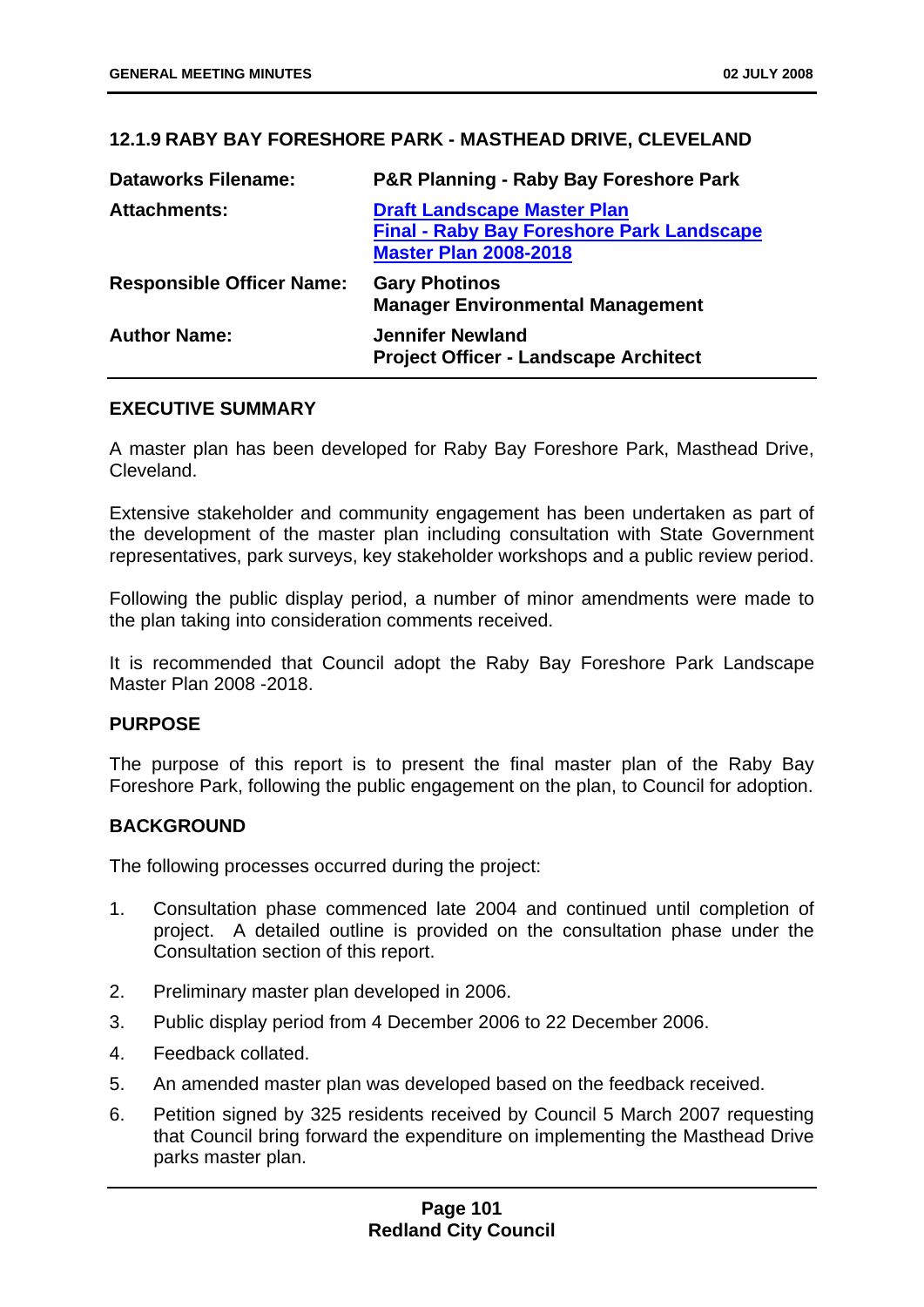- 7. Council at its meeting 28 March 2007 resolved that the petition be acknowledged and that Council consider this petition as part of budget deliberations.
- 8. Following budget deliberations, \$140,000 operational budget allocated to 2007/2008 financial year to improvement works, such as turf improvement, tree planting and soft landscaping, edging and pathway renovation. This work is currently underway.

## **ISSUES**

### **LANDSCAPE MASTER PLAN OBJECTIVES:**

A number of surveys were conducted (see consultation section of this report) prior to the development of a draft landscape master plan. The main issues identified from these surveys included the following:

| <b>Issue</b> |                                                                                                                                                                            | <b>Objective</b>                                                                                |
|--------------|----------------------------------------------------------------------------------------------------------------------------------------------------------------------------|-------------------------------------------------------------------------------------------------|
|              | Not enough facilities or in poor<br>condition                                                                                                                              | Upgrade, enhance and expand<br>the<br>picnic facilities taking into consideration               |
| $\bullet$    | Views/outlook/environment/open<br>space are important                                                                                                                      | recreation areas, resident's views and<br>accessibility to the toilets and beach.               |
| $\bullet$    | Place to relax/leisure time/family<br>time/meeting others is important                                                                                                     |                                                                                                 |
| $\bullet$    | Don't remove/change the facilities                                                                                                                                         |                                                                                                 |
| $\bullet$    | change<br>Don't<br>open<br>space/landscaping/view.                                                                                                                         |                                                                                                 |
| $\bullet$    | More/better<br>facilities<br>(more<br>seating/tables,<br>improve<br>the<br>landscaping and improve/upgrade<br>the play equipment were the highest<br>scoring suggestions). | Improve and expand the play area to<br>provide for children of different ages<br>and abilities. |
|              | Increase shade                                                                                                                                                             | Provide shade to sit and play under,<br>particularly in the children's play area.               |
| $\bullet$    | The reserve is an important place to<br>exercise/walk dog                                                                                                                  | Improve pathways and accessibility to<br>the beach, toilets and play areas.                     |
| $\bullet$    | of maintenance/vandalism<br>Lack<br><b>issues</b>                                                                                                                          | Develop maintenance<br>program<br>to<br>the<br>ongoing<br>ensure<br>care<br>and                 |
| $\bullet$    | maintenance/repair<br>Improve<br>degraded areas.                                                                                                                           | maintenance of the park to a regional<br>park standard.                                         |

Improve landscape areas.

#### **COMMUNITY FEEDBACK ON DRAFT PLAN:**

SUMMARY OF RESULTS AND GENERAL SUPPORT OR OTHERWISE FOR THE MASTER PLAN

A total of 114 responses were received during the public display period.

# **Page 102 Redland City Council**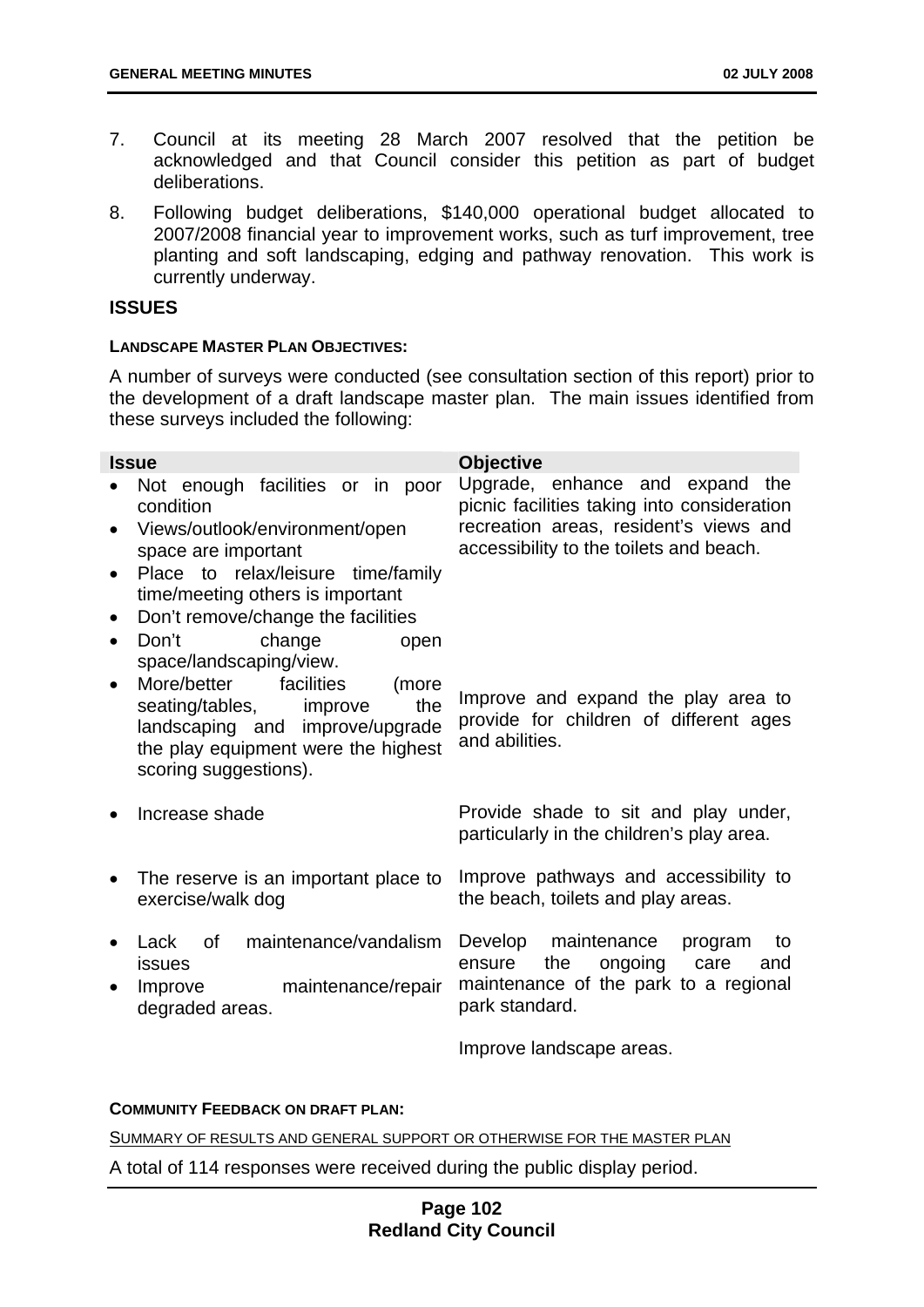- 28 % of responders advised that they supported the master plan as is.
- 48% supported the intent of the master plan but would like to see some minor changes.
- 14% supported some aspects of the master plan but would like to see some major changes.
- 10 % chose not to indicate whether they supported or didn't support the master plan on this part of the feedback form.

*NB: Where respondents indicated that they supported the master plan and did not provide any further comments on the elements of the plan, it was assumed that they liked all the elements and the results were collated as such. Where respondents indicated that they supported the master plan but then only indicated their support for a few elements, only those items marked were noted.* 

## **Specific plan elements:**

The majority of respondents (70-83%) supported the following:

- New picnic shelters;
- Pathway circuit;
- New playground (shade was raised as an issue);
- More shade trees in the reserve. Several comments were made relating to residents views;
- Upgrade of beach area. This work proposed the planting of low dune vegetation of the two eastern beaches to protect against erosion and assist in stabilisation of the banks;
- Refurbishment of the existing toilets at the reserve. Safety and vandalism in relation to the existing toilets was raised by several respondents;
- Upgrade to the gardens with maintenance of the reserve being a frequently raised concern;
- The fitness circuit.

The following responses were received on other issues. Percentages below are based on the total responses received.

- 61% of respondents supported the trial dog off-leash area. 22% did not support the trial and raised concerns in relation to its suitability to the park, health issues and enforcement.
- 56% of respondents supported the trial dog off-leash **beach** area. 28% did not support it and raised concerns in relation to its suitability to the park, health issues and enforcement.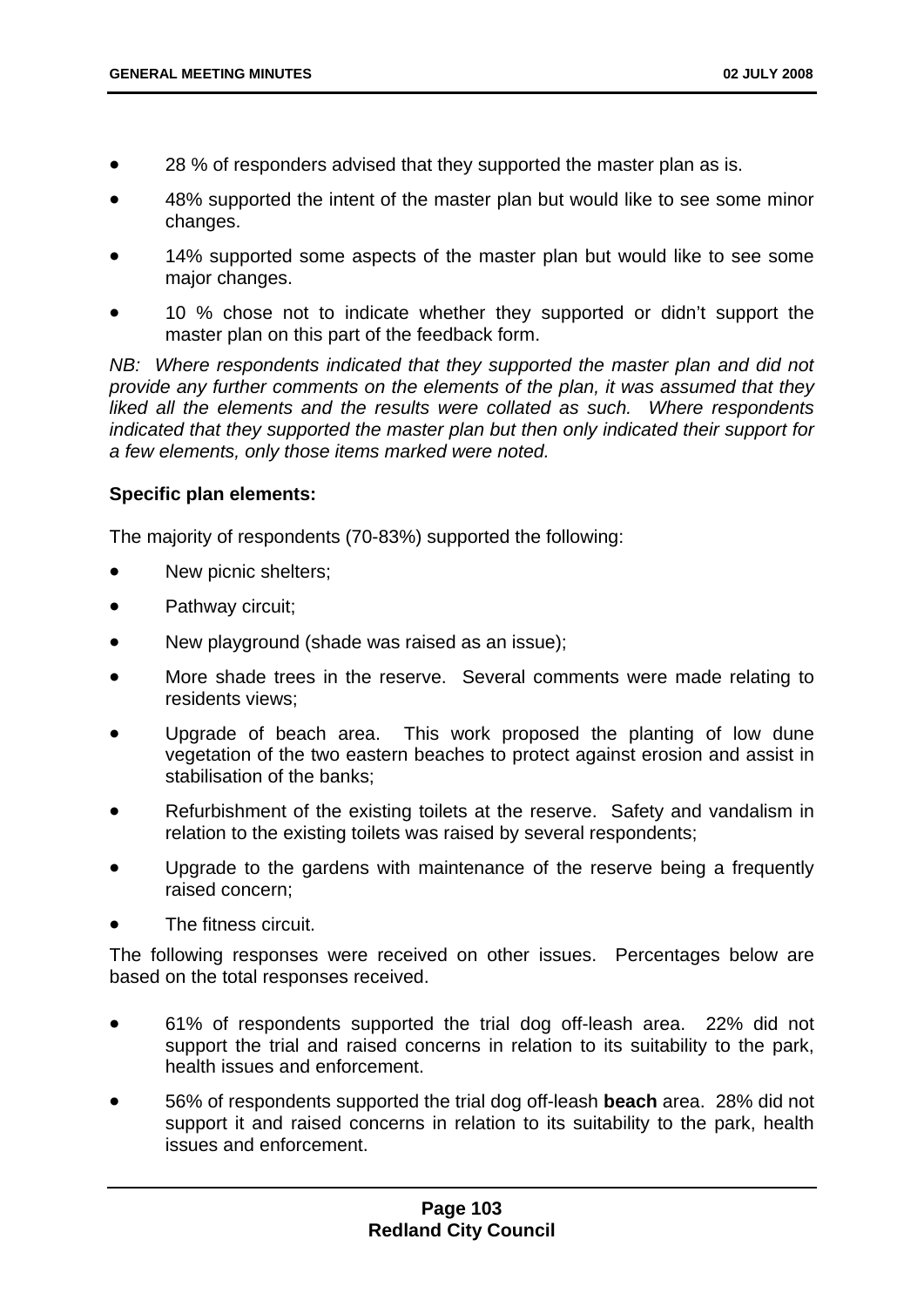- 54% of respondents supported the trial sailing boat access proposed via the driveway to the existing sewer pump station at the eastern end of the reserve. 13% did not support the proposal and made comments relating to traffic and parking concerns.
- 60% of respondents supported the proposed wedding gazebo. Suggested comments included making such a gazebo multifunctional.
- 66% of respondents supported the kids' bike track. 3% did not support it suggesting that it was a waste of money. Comments relating to the proposed track included "good for learning".

## **State Agency feedback on the draft plan:**

Following the development of the draft plan, submissions were received from:

- Department of Primary Industries and Fisheries;
- Department of Natural Resources and Water;
- Department of Environmental Protection;
- Department of Environmental Protection Queensland Parks and Wildlife Service;
- Queensland Transport.

The above Departments provided statutory advice within their jurisdiction. There was no objection to the draft master plan from the above Departments. Issues relating to sailing boat access were raised by Department of Primary Industries and Fisheries. This advice was taken into consideration during the development of the amended plan.

# **Raby Bay Foreshore Park – amended draft: comparison of difference with draft plan**

| <b>Features</b>                      | <b>Existing</b>                                                                                                                                      | <b>Public Display plan</b>                                                                                                                  | Amended final plan                                                                                                                 |
|--------------------------------------|------------------------------------------------------------------------------------------------------------------------------------------------------|---------------------------------------------------------------------------------------------------------------------------------------------|------------------------------------------------------------------------------------------------------------------------------------|
| <b>New Picnic</b><br><b>Shelters</b> | <b>Existing double</b><br>shelter (3)<br><b>Existing single</b><br>shelters (2)                                                                      | New shelters (9) with<br>BBQ's (6)                                                                                                          | <b>Existing shelters</b><br>refurbished.<br>New Double shelters with<br>BBQ's $(2)$<br>New singles shelters(8)<br>with BBQ's $(4)$ |
| Pathway<br>circuit                   | <b>Existing bitumen</b><br>pathway circuit<br>throughout<br>reserve. Pathway<br>does not meet<br>Australian<br>standards and is<br>in poor condition | New concrete pathway<br>circuit. Pathway<br>location has been<br>amended to provide<br>pathway links to the<br>foreshore and beach<br>areas | Pathway as per public<br>display plan                                                                                              |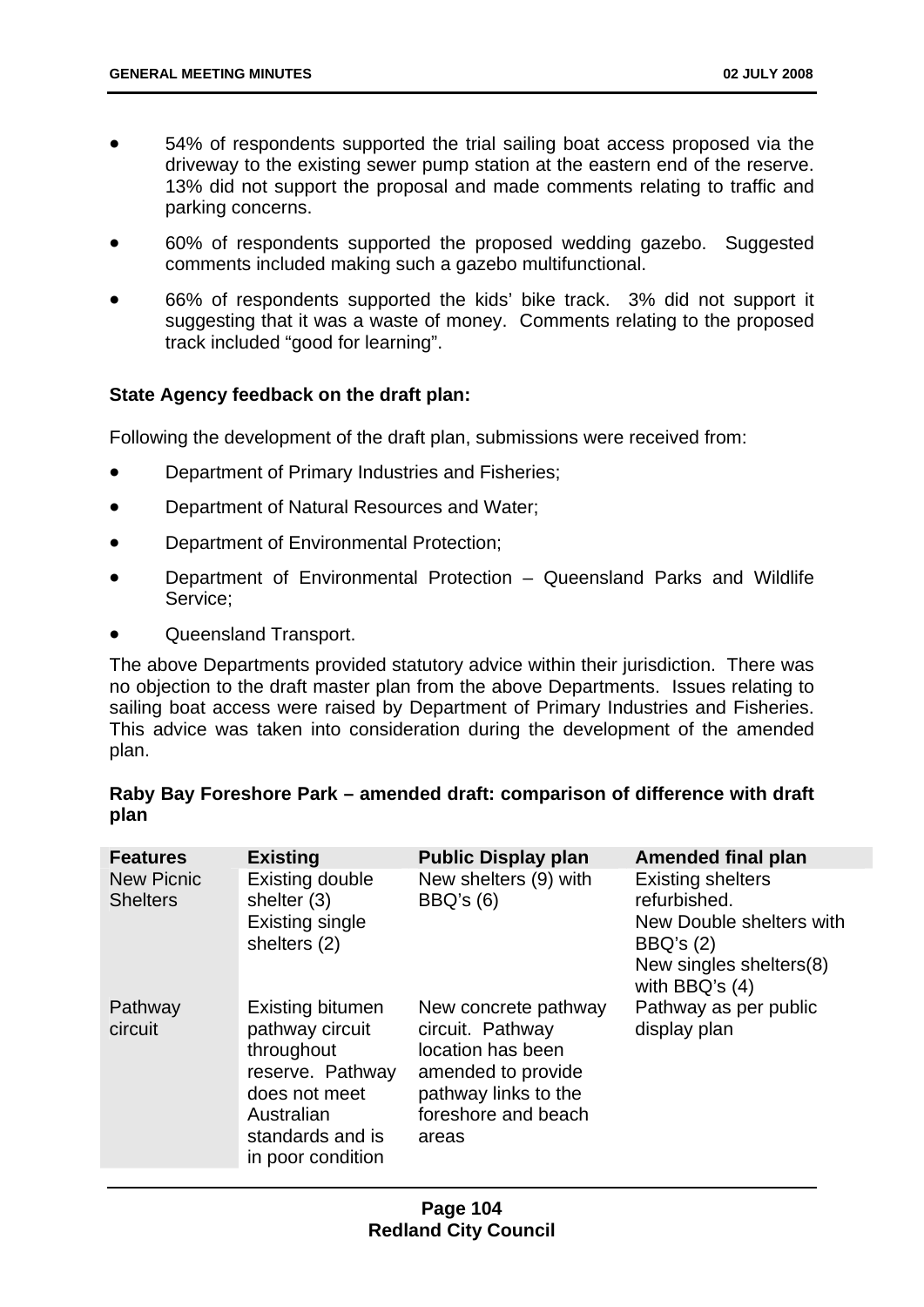| <b>Features</b><br><b>New</b><br>playground  | <b>Existing</b><br><b>Existing small</b><br>playground with<br>no shade                                                                | <b>Public Display plan</b><br>New playground<br>designed for all ability<br>play. Shade provided<br>over playground                                                                                                                              | <b>Amended final plan</b><br>As per public display plan<br>but with kids bike circuit<br>being incorporated into the<br>playground pathway<br>system |
|----------------------------------------------|----------------------------------------------------------------------------------------------------------------------------------------|--------------------------------------------------------------------------------------------------------------------------------------------------------------------------------------------------------------------------------------------------|------------------------------------------------------------------------------------------------------------------------------------------------------|
| More shade<br>trees                          | <b>Existing Norfolk</b><br>trees and palms<br>provide limited<br>shade throughout<br>the reserve. The<br>soil is also poor<br>quality. | Shade trees throughout<br>the reserve                                                                                                                                                                                                            | Shade trees throughout the<br>reserve, location adjusted<br>to maintain views from<br>resident's houses.                                             |
| Upgrade of<br>beach area                     | Beach sand with<br>little vegetation.<br><b>Beach</b><br>replenishment<br>undertaken as<br>required.                                   | Low dune vegetation<br>with access pathways<br>through to the beach to<br>protect the area from<br>erosion.                                                                                                                                      | As per draft plan.                                                                                                                                   |
| Refurbished<br>toilets                       | Existing toilets do<br>not meet CPTED<br>(Crime Prevention<br>Through<br>Environmental<br>Design)<br>standards.                        | Toilets refurbished to<br>meet CPTED standards                                                                                                                                                                                                   | As per draft plan.                                                                                                                                   |
| New/upgraded<br>gardens                      | Existing garden<br>beds                                                                                                                | Garden beds<br>remulched. Some<br>garden beds removed<br>and others expanded to<br>frame new pathways.<br>Entry garden to the<br>reserve refurbished<br>include pathways<br>through gardens for<br>access.                                       | As per draft plan.                                                                                                                                   |
| <b>Trial fenced</b><br>Dog off-leash<br>area | No trial area in<br>park                                                                                                               | Trial fenced Dog off-<br>leash area for small<br>dogs only (does not<br>meet standard size<br>requirements).<br>Proposed in response<br>to park survey<br>conducted 2006 which<br>indicated that park is<br>used extensively for<br>dog walking. | Following responses and<br>further investigation, the<br>trial fenced area was<br>removed to avoid conflict<br>between small and large<br>dogs.      |
| Trial dog off-<br>leash beach                | No trial area in<br>park                                                                                                               | Located on plan to<br>correspond with                                                                                                                                                                                                            | As per draft plan and<br>Council approved trial.                                                                                                     |

## **Page 105 Redland City Council**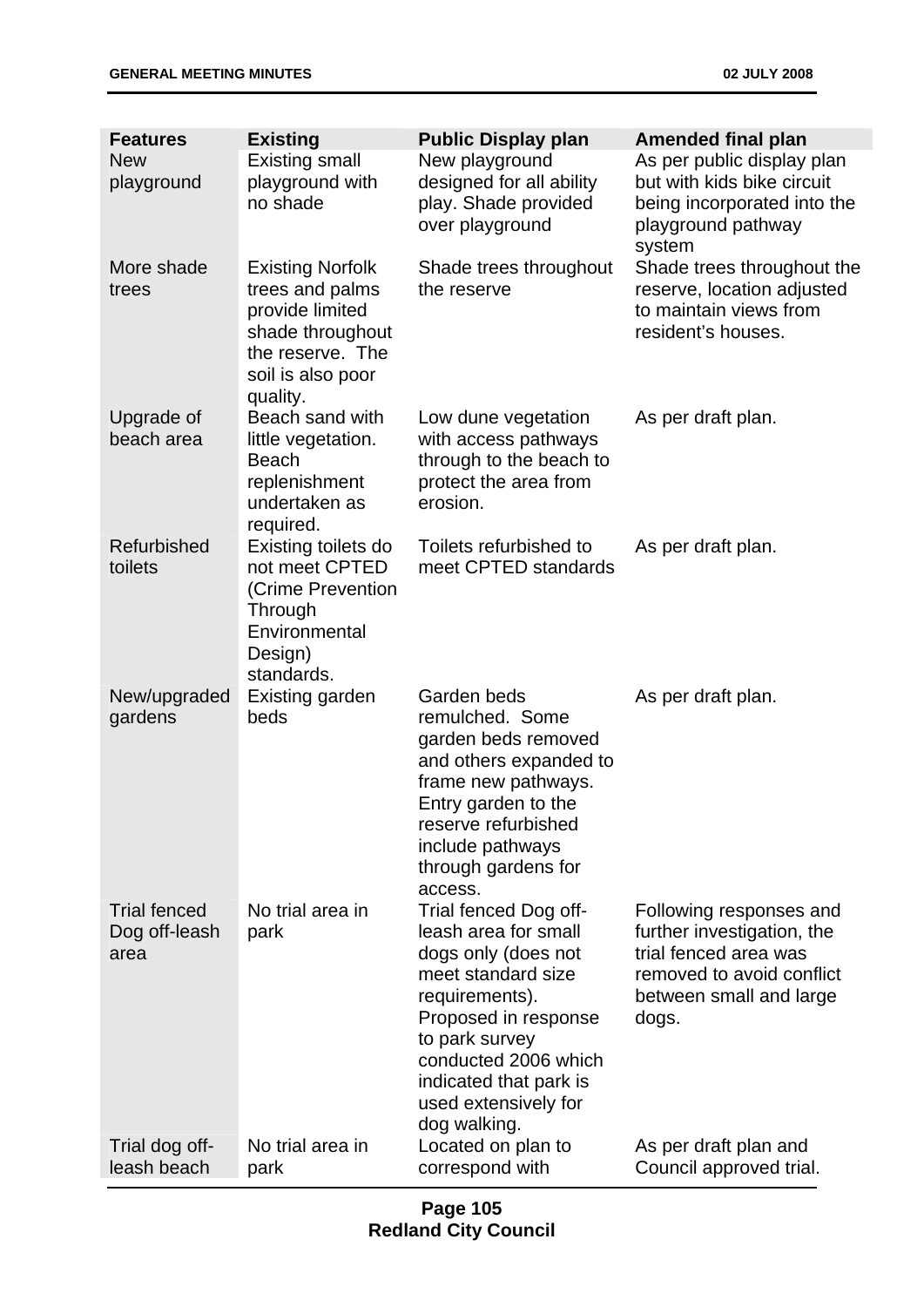| <b>Features</b>                     | <b>Existing</b>                                                                                                                       | <b>Public Display plan</b>                                                                      | <b>Amended final plan</b>                                                                                                                                                                                                             |
|-------------------------------------|---------------------------------------------------------------------------------------------------------------------------------------|-------------------------------------------------------------------------------------------------|---------------------------------------------------------------------------------------------------------------------------------------------------------------------------------------------------------------------------------------|
| area                                |                                                                                                                                       | Council's previous<br>decision to run a trial in<br>this area resolved 12<br>October 2005 here. | Currently underway.                                                                                                                                                                                                                   |
| <b>Trial sailing</b><br>boat access | No formal sailing<br>boat access but<br>informally people<br>can lift small craft<br>over bollards and<br>launch from the<br>beaches. | Trial sail boat access<br>from existing sewer<br>pump station driveway                          | Trial sail boat access on<br>limited permit basis. Similar<br>conditions to boat<br>launching permits<br>(recreational) for Home and<br><b>Cylinder Beaches North</b><br>Stradbroke Island). Key<br>access to permit holders<br>only. |
| Wedding<br>gazebo                   | No formal gazebo                                                                                                                      | Wedding gazebo<br>proposed in the western<br>portion of the reserve                             | Multi-functional gazebo<br>recommended in the<br>western portion of the<br>reserve                                                                                                                                                    |
| <b>Fitness circuit</b>              | No formal fitness<br>circuit                                                                                                          | Fitness circuit in the<br>western portion of the<br>reserve                                     | As per draft plan                                                                                                                                                                                                                     |
| Kids bike<br>circuit                | No formal kids<br>bike circuit                                                                                                        | Kids bike circuit as part<br>of main pathway in<br>western area                                 | Kids circuit pathway<br>included as part of the<br>playground in the centre of<br>the play area where<br>supervision would be<br>better.                                                                                              |

## **OTHER ISSUES RELATING TO THE RESERVE:**

#### SOIL ISSUES:

The soil in the reserve is poor quality comprising of marine clays. This means that a limited amount of species are suitable for the growing in the reserve and some management treatments such as mounding garden beds may be required to be applied.

Typical issues relating to the soil include poor drainage and ponding of water. Such ponding leads to scouring of some turf areas. Recent works at the reserve have included aeration of the soil to ensure better infiltration and drainage. Additional site levelling, soil conditioning and selection of appropriate species will also be included in the improvement works proposed for the reserve.

#### DOG OFF LEASH AREA:

The master plan indicates a dog off-leash beach area for the most eastern beach area.

Council had previously approved the trial for this dog off-leash beach area at its meeting of 12 October 2005 following consultation with Queensland Parks and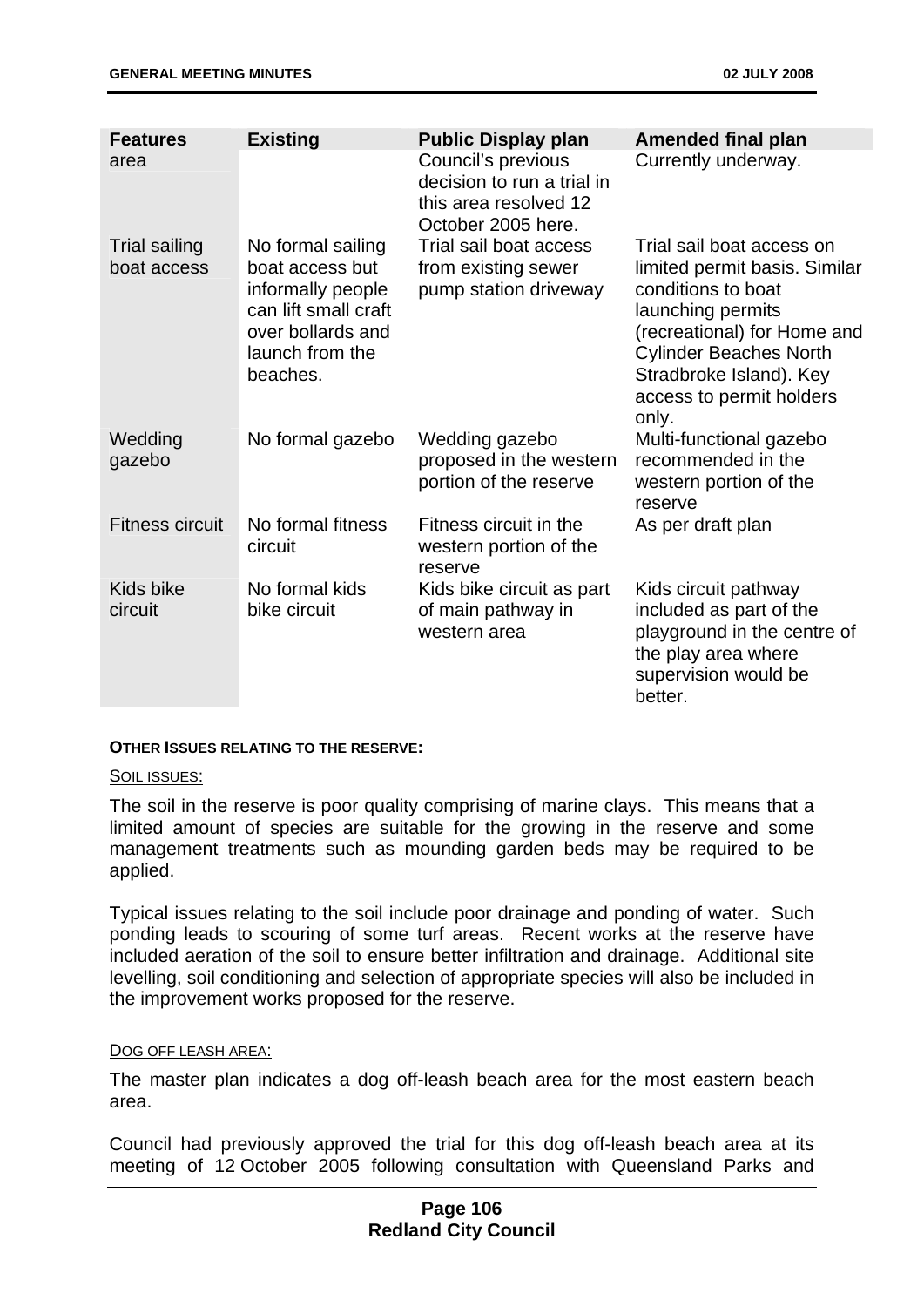Wildlife. Amendments were required to be made to Local Law No. 2 (Animal Management) before the trial could commence. The trial commenced in December 2007 following the approval of the amendments and will finish in December 2008. Any community feedback received during the trial period will be considered as part of the decision on whether the area is to be permanent.

# **RELATIONSHIP TO CORPORATE PLAN**

The recommendation primarily supports Council's strategic priority to build safe, strong and self reliant communities with access to community services, infrastructure and opportunities for participation in community life.

## **FINANCIAL IMPLICATIONS**

Preliminary costings have not been undertaken for the project yet.

The implementation of the landscape master plan will be subject to Council's 10 year capital and operational planning processes. The Parks and Conservation operational works budget could provide for the replacement of existing parks infrastructure and landscaping.

\$140,000 was allocated in the 2007/2008 Operational budget for improvement works to the reserve following a petition from local residents on the condition of the reserve. The monies are currently being spent on turf improvement, tree planting and soft landscaping and new pathways and replacement of edging around the entrance to the main car park.

Given the regional significance of the reserve and that Council is currently developing master plans for its regional parks across the city, Council may also be eligible for State Government funding, e.g. Safety Improvement Program funding for the refurbishment of the toilet block, lighting and landscaping.

## **PLANNING SCHEME IMPLICATIONS**

The Land Use Planning Group was consulted and it is considered that the outcome of recommendations in this report will not require any amendments to the Redlands Planning Scheme.

# **CONSULTATION**

Extensive consultation has been undertaken with a large and varied number of internal and external stakeholders. Consultation was conducted through letter box drops, workshops and meetings with the following groups:

Internal Council officers from

- Parks and Conservation;
- Land Use Planning staff;
- Infrastructure Development;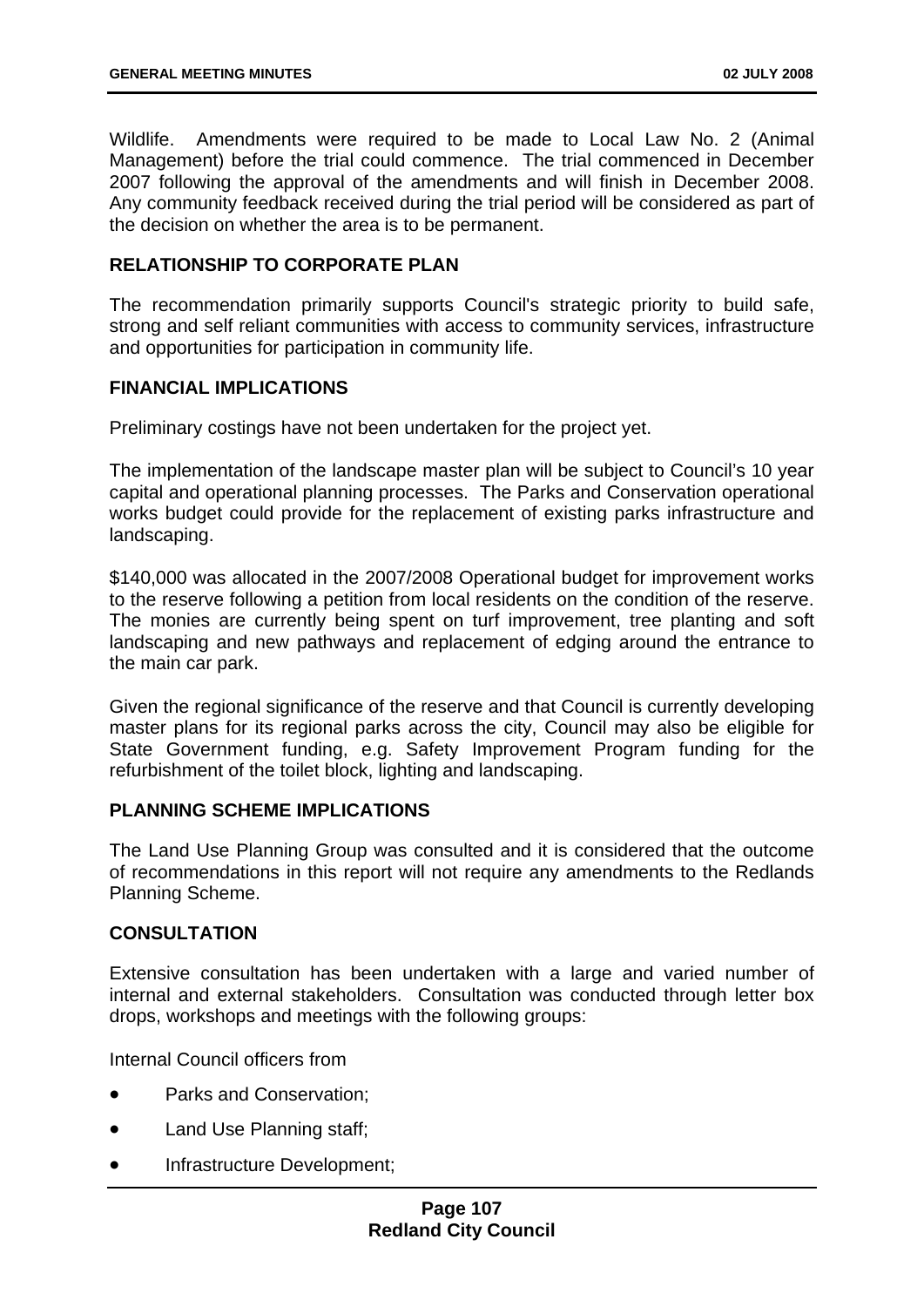• Community and Social Planning.

State Government Representatives:

- Department of Primary Industries and Fisheries;
- Department of Natural Resources and Water;
- Department of Environmental Protection;
- Department of Environmental Protection Queensland Parks and Wildlife Service;
- Queensland Transport;
- Queensland Police Officer in charge Cleveland.

Quandamooka Land Council; Minjerribah Moorgumpin – Elders in Council.

The community consultation component of the project can be summarised in the following table:

| Date                | <b>Consultation</b>                                                                                        | Who                                                                                             | No. Attending/sent<br>to                           |
|---------------------|------------------------------------------------------------------------------------------------------------|-------------------------------------------------------------------------------------------------|----------------------------------------------------|
| 27 Oct 2004         | Workshop                                                                                                   | Internal officers<br>and State<br>Departments                                                   | 11                                                 |
| <b>Nov 2004</b>     | Parks intercept<br>survey - IOSS                                                                           | <b>Parks Users</b>                                                                              | 104 surveyed                                       |
| Feb 2006            | Letter                                                                                                     | Quandamooka<br><b>Land Council and</b><br>Minjerribah<br>Moorgumpin<br><b>Elders in Council</b> | 1 response received                                |
| 13 February<br>2006 | Parks survey sent to<br>households RSC<br>and people that<br>previously booked<br>the park for an<br>event | Residents and<br>Owners                                                                         | Approx. 700 survey<br>sent out (254)<br>responses) |
| 14 February<br>2006 | Community<br>workshop & survey                                                                             | Seniors at Donald<br><b>Simpson Centre</b>                                                      | 6                                                  |
| 20 Feb 2006         | Presentation and<br>discussion at<br>meeting                                                               | <b>Redlands Youth</b><br><b>Network</b>                                                         | 11                                                 |
| 7 March 2006        | <b>Presentation at</b><br>meeting and<br>discussion                                                        | Y-talk meeting                                                                                  | 8                                                  |
| 15 March 2006       | Presentation and<br>survey at meeting                                                                      | MOPS (mothers of<br>preschoolers)                                                               | 31 responses<br>received                           |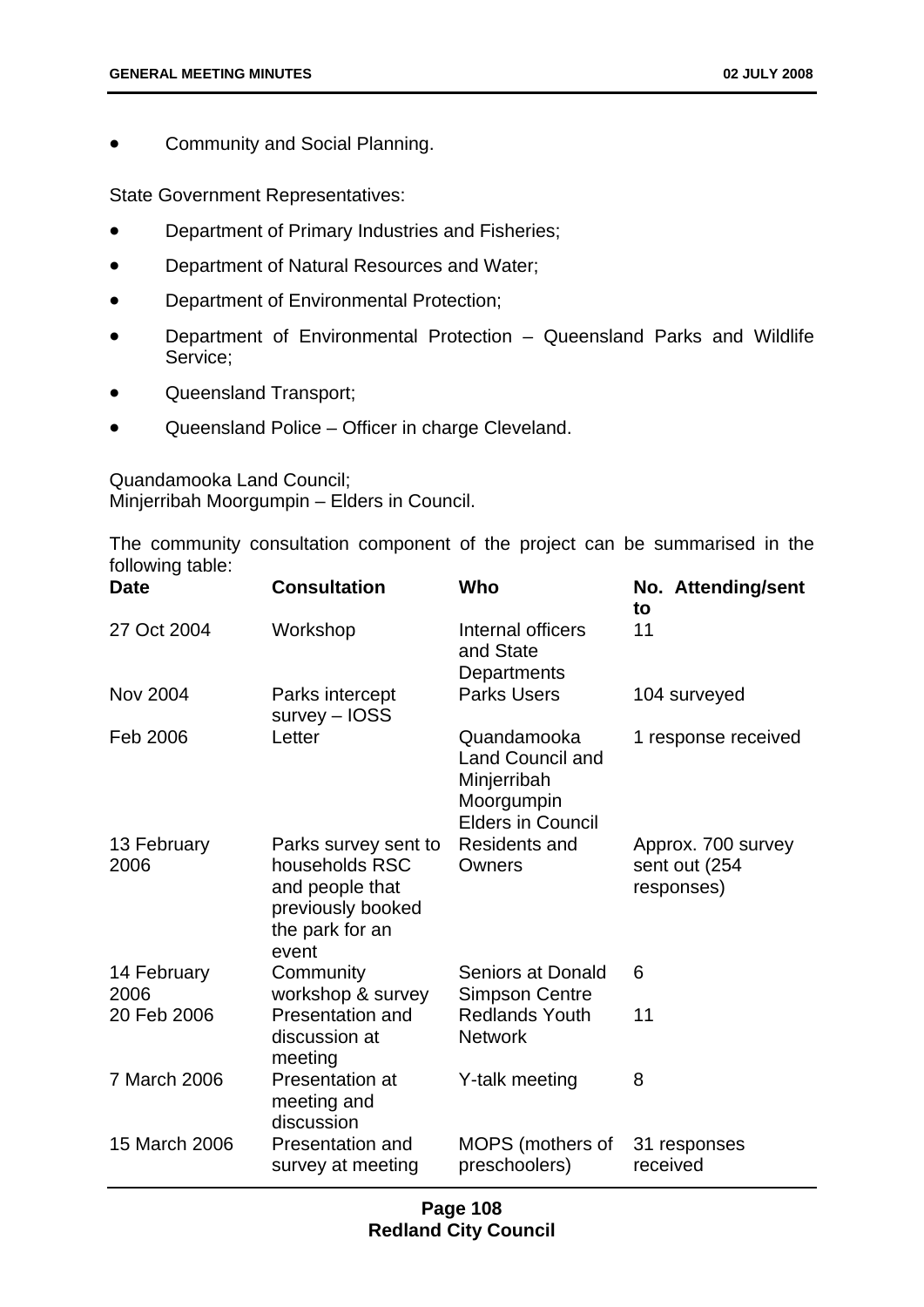| <b>Date</b>                       | <b>Consultation</b>                                                                                                                      | Who                                                                                                                                   | No. Attending/sent<br>to   |
|-----------------------------------|------------------------------------------------------------------------------------------------------------------------------------------|---------------------------------------------------------------------------------------------------------------------------------------|----------------------------|
| 3 April 2006                      | Presentation and<br>discussion at<br>meeting                                                                                             | <b>Disability Network</b><br>members                                                                                                  |                            |
| 4 December $-22$<br>December 2006 | <b>Public Display</b><br>period                                                                                                          | Notification sent to<br>workshop<br>attendees, original<br>letter box drop<br>area, notification in<br>paper and Council<br>web site. | 114 responses<br>received. |
| 10 July 2007                      | Letter advising that<br>Council resolved to<br>bring forward<br>\$140,000 to<br>undertake<br>landscape<br>improvements at the<br>reserve | Raby Bay<br>Ratepayers<br>Association                                                                                                 | 2                          |
| 26 March 2008                     | Letter to Raby Bay<br>Ratepayers<br>Association advising<br>monies and work<br>spent to date                                             | Raby Bay<br>Ratepayers<br>Association                                                                                                 | 1                          |
| 21 April 2006                     | Meeting to discuss<br>the master plan and<br>site issues                                                                                 | Raby Bay Rate<br>Payers Assoc sub-<br>committee                                                                                       | 5                          |

## **FURTHER CONSULTATION**

Following Council's acceptance of the plan, it is proposed that the following be undertaken to ensure that the community if made aware of Council's decision:

- 1. Development of a newsletter which is to be posted to residents and owners in the area and mailed to key stakeholders/submitters advising of Council's resolution;
- 2. A media release advising of Council's decisions; and
- 3. Information on Council's web site.

# **OPTIONS**

- 1. That Council resolve to adopt the Raby Bay Foreshore Park Landscape Master Plan 2008 -2018 and:
- 2. Proceed with the development of preliminary drawings and estimates for inclusion in a future 10 year capital works program; and
- 3. Advise the participants of the Raby Bay Foreshore Park master plan consultation process of Council's decision.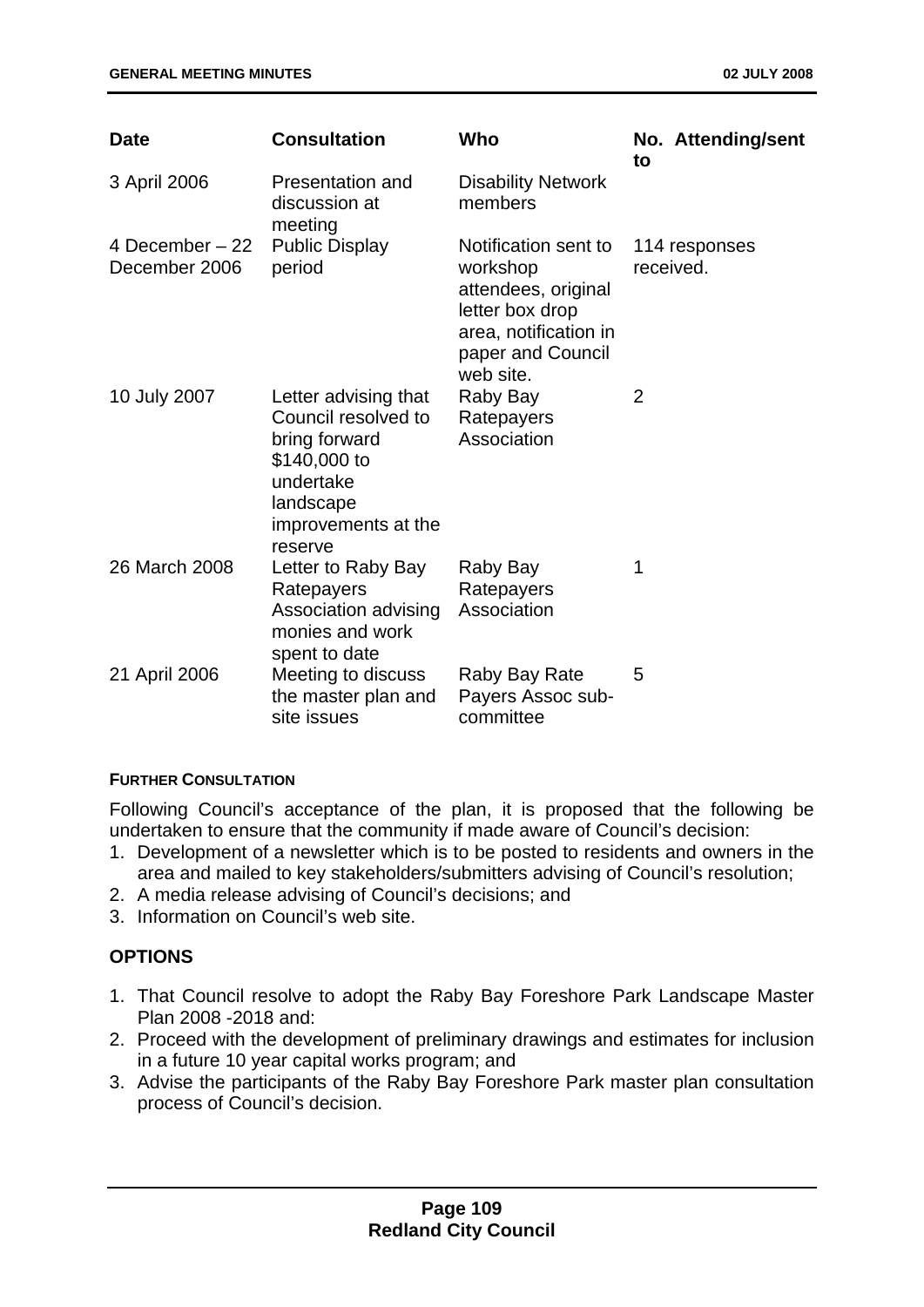# **ALTERNATIVE**

To not adopt the Raby Bay Foreshore Park Landscape Master Plan 2008 -2018 and make further alterations to the landscape master plan and present the new master plan at a subsequent Council meeting.

# **OFFICER'S/COMMITTEE RECOMMENDATION**

That Council resolve to adopt the Raby Bay Foreshore Park Landscape Master Plan 2008 – 2018 and:

- 1. Proceed with the development of preliminary drawings and estimates for inclusion in a future 10 year capital works program; and
- 2. Advise the participants of the Raby Bay Foreshore Park Master Plan consultation process of Council's decision.

## **COUNCIL RESOLUTION**

| Moved by:    | <b>Cr Williams</b> |
|--------------|--------------------|
| Seconded by: | Cr Murray          |

**That Council resolve to adopt the Raby Bay Foreshore Park Landscape Master Plan 2008 – 2018 and:** 

- **1. Proceed with the development of preliminary drawings with a minor change reflecting the removal of keyed gates that generates the requirement of a permit but limits vehicle entry to other areas of the Raby Bay Foreshore Park;**
- **2. Advise the participants of the Raby Bay Foreshore Park Master Plan consultation process of Council's decision.**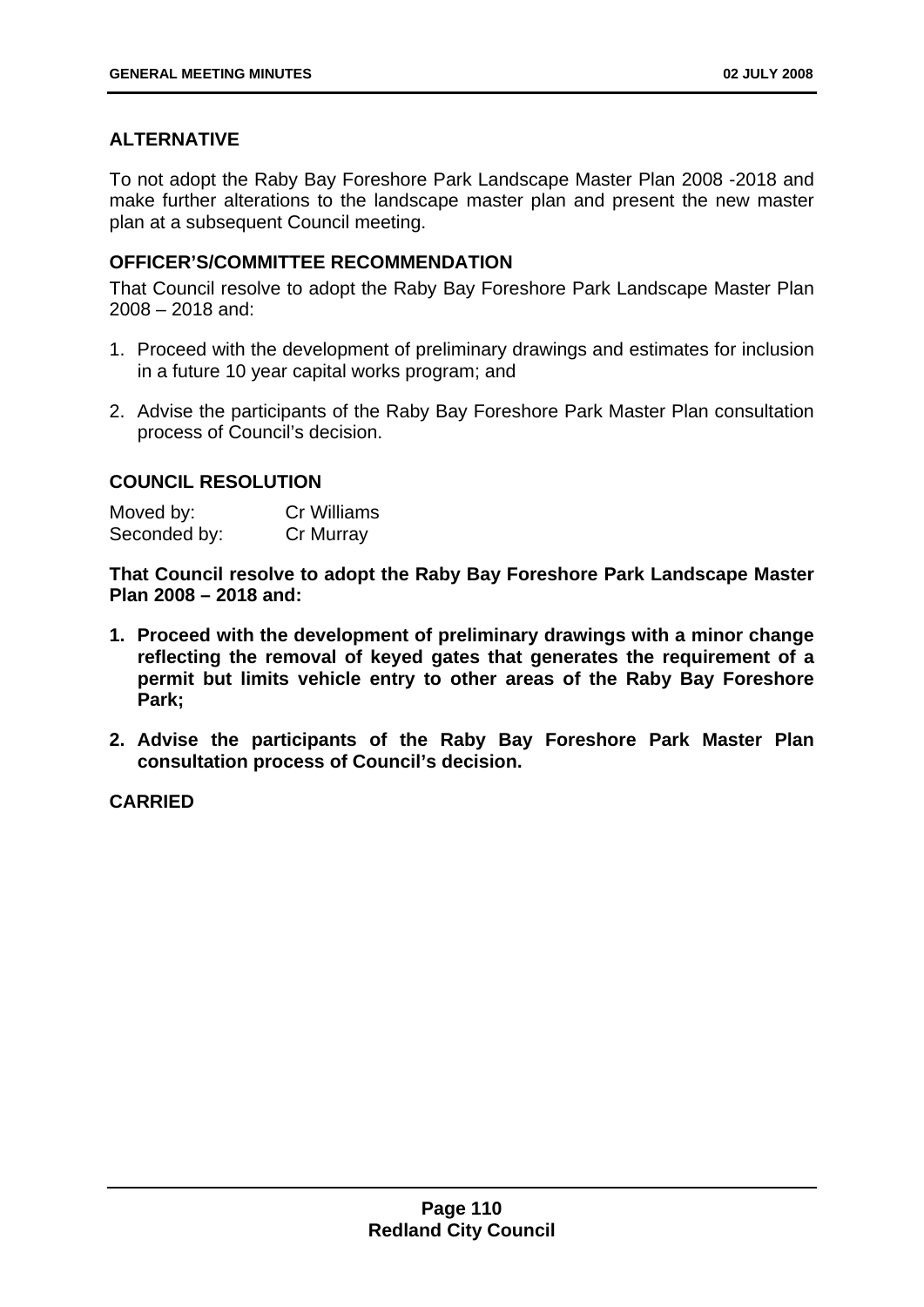## **12.2 GENERAL BUSINESS**

Permission was granted for Cr Murray to raise the following item of General Business.

# **12.2.1 REQUEST FOR REPORT – UPGRADE OF FORESHORE TRAILS**

## **COMMITTEE RECOMMENDATION/ COUNCIL RESOLUTION**

Moved by: Cr Ogilvie Seconded by: Cr Townsend

**That a report be presented to a future Planning & Policy Committee meeting on the upgrade of the foreshore trails in Birkdale and Thorneside to Australian Standards.**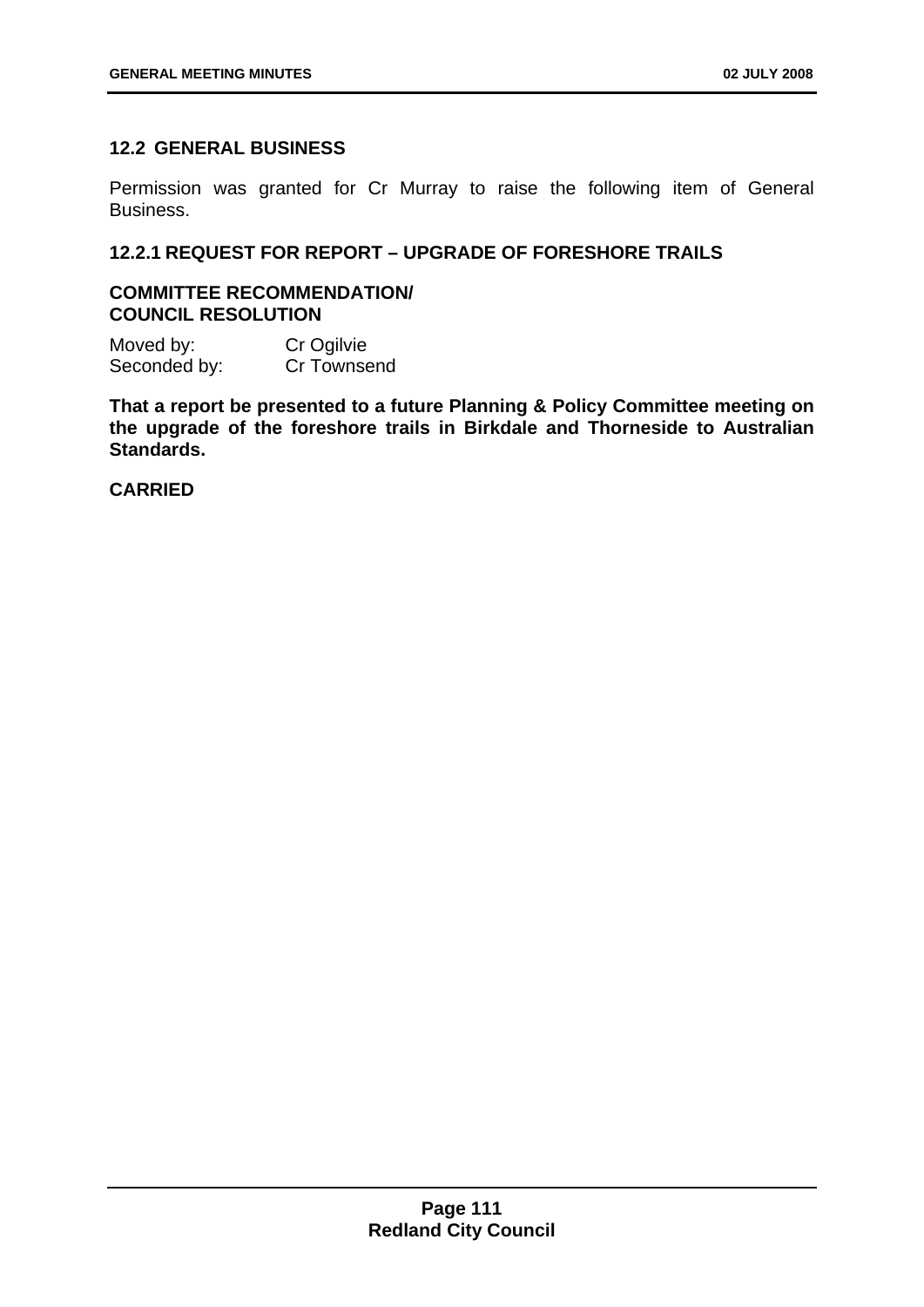# **13 FINANCE AND CORPORATE MANAGEMENT COMMITTEE 25/06/08 - RECEIPT AND ADOPTION OF REPORT**

| Moved by:    | <b>Cr Townsend</b> |
|--------------|--------------------|
| Seconded by: | <b>Cr Reimers</b>  |

That the Finance and Corporate Management Committee Report be received.

# CARRIED

#### **DECLARATION OF OPENING**

Cr Townsend declared the meeting open at 2.00pm.

## **RECORD OF ATTENDANCE AND LEAVE OF ABSENCE**

| <b>Members Present</b>   |                                                            |
|--------------------------|------------------------------------------------------------|
| Cr B Townsend            | <b>Chair and Councillor Division 5</b>                     |
| Cr M Hobson              | Mayor                                                      |
| Cr W Boglary             | <b>Councillor Division 1</b>                               |
| Cr C Ogilvie             | Councillor Division 2 - entered at 2.01pm                  |
| Cr D Henry               | <b>Councillor Division 3</b>                               |
| Cr P Dowling             | <b>Councillor Division 4</b>                               |
| Cr T Bowler              | Deputy Mayor and Councillor Division 6 – entered at 2.01pm |
| <b>Cr M Elliott</b>      | Councillor Division 7 – entered at 2.01pm                  |
| <b>Cr K Reimers</b>      | <b>Councillor Division 8</b>                               |
| Cr K Williams            | <b>Councillor Division 9</b>                               |
| Cr H Murray              | Councillor Division 10 – entered at 2.01pm                 |
| <b>Committee Manager</b> |                                                            |
| Mr R Turner              | <b>Acting Chief Executive Officer</b>                      |
| <b>Officers</b>          |                                                            |
| Mr M Goode               | <b>General Manager Customer Services</b>                   |
| Mr G Underwood           | <b>General Manager Planning and Policy</b>                 |
| Mr G Soutar              | General Manager Redland Water & Waste                      |
| Mr P Bucknell            | <b>Acting General Manager Corporate Services</b>           |
| Mrs K Phillips           | <b>Manager Financial Services</b>                          |
| Mr A Ross                | <b>Acting Manager Legal Services</b>                       |
| Mr A Burgess             | <b>Manager Economic Development</b>                        |
| Ms J Sommer              | <b>Tourism Development Coordinator</b>                     |
| Mr G Jensen              | <b>Manager Customer and Community Services</b>             |
| Mr R Cook                | Leisure & Recreation Services Manager                      |
| <b>Minutes</b>           |                                                            |
| Mrs J Parfitt            | Corporate Meetings & Registers Officer                     |

## **PUBLIC PARTICIPATION AT MEETING**

Nil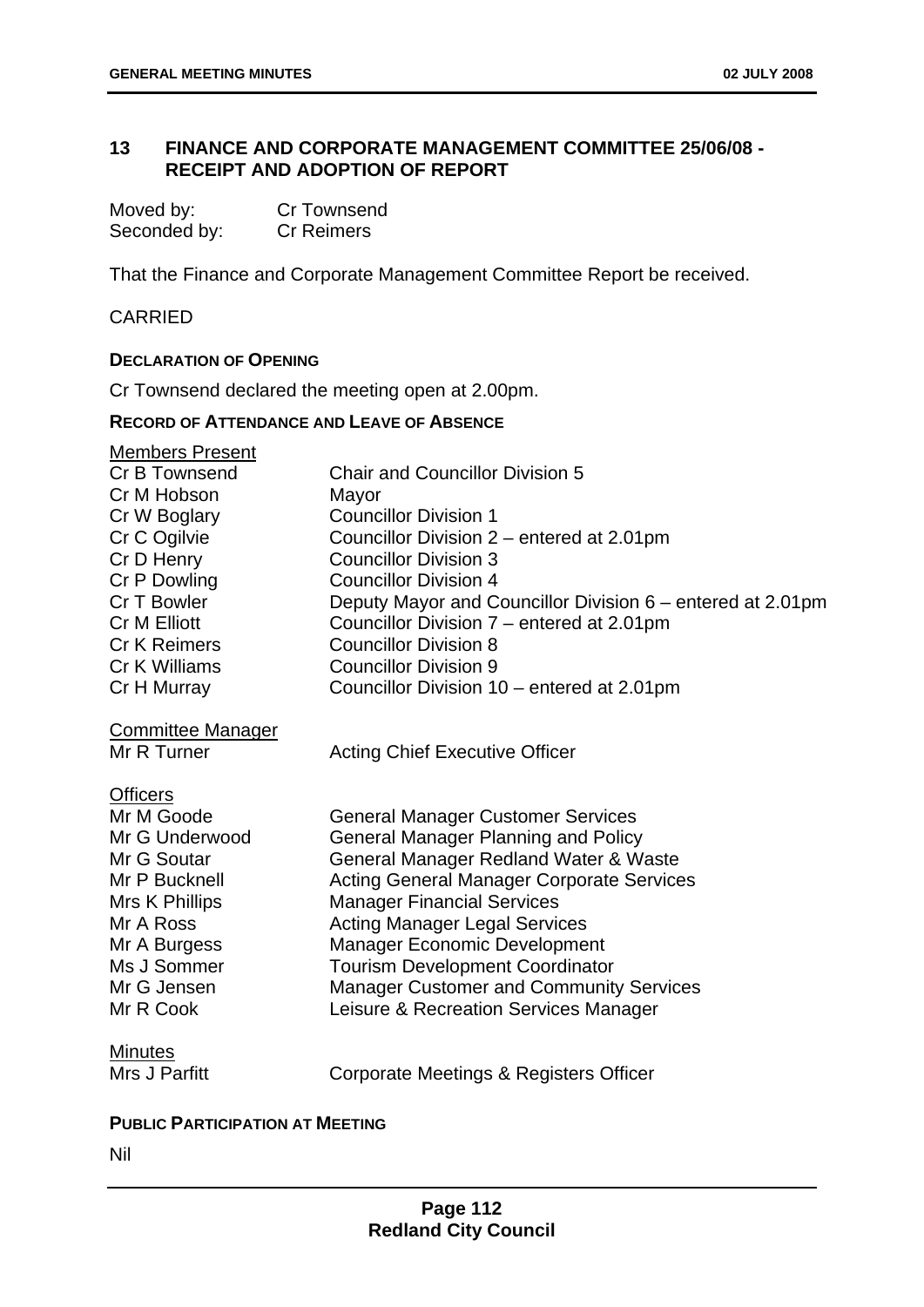#### **DECLARATION OF INTEREST**

Cr Dowling declared a conflict of interest in Items 6.1 and 6.2 stating that persons involved in each of the tenders were friends of his and these parties had separately submitted tenders for these items and that there were references to these persons recorded in the 'Gifts' Register. Cr Dowling remained in the meeting for discussion and decision on these items, voting in the affirmative in both instances.

Cr Hobson declared that there may be a perception of a conflict of interest in Item 6.1 – *Visitor Information Centre Services -* as having in the past held a position in office of a tourism board and that she had information, being a tourism operator, on how the current VIC works. Cr Hobson remained in the meeting for discussion and decision on this item, voting in the negative.

#### **ORDER OF BUSINESS**

#### **PROCEDURAL MOTION 1**

| Moved by:    | Cr Williams |
|--------------|-------------|
| Seconded by: | Cr Dowling  |

That the order of business be altered to discuss an item of General Business before the items listed on the Agenda.

#### CARRIED

#### **PROCEDURAL MOTION 2**

Moved by: Cr Hobson Seconded by: Cr Murray

That before discussion on items listed for closed session, General Business resume.

CARRIED

#### **PROCEDURAL MOTION 3**

| Moved by:    | Cr Dowling |
|--------------|------------|
| Seconded by: | Cr Hobson  |

That the order of business be altered to discuss items 6.1 and 6.2 before closed session and that these items be discussed in open forum.

On being put to the vote the motion was LOST.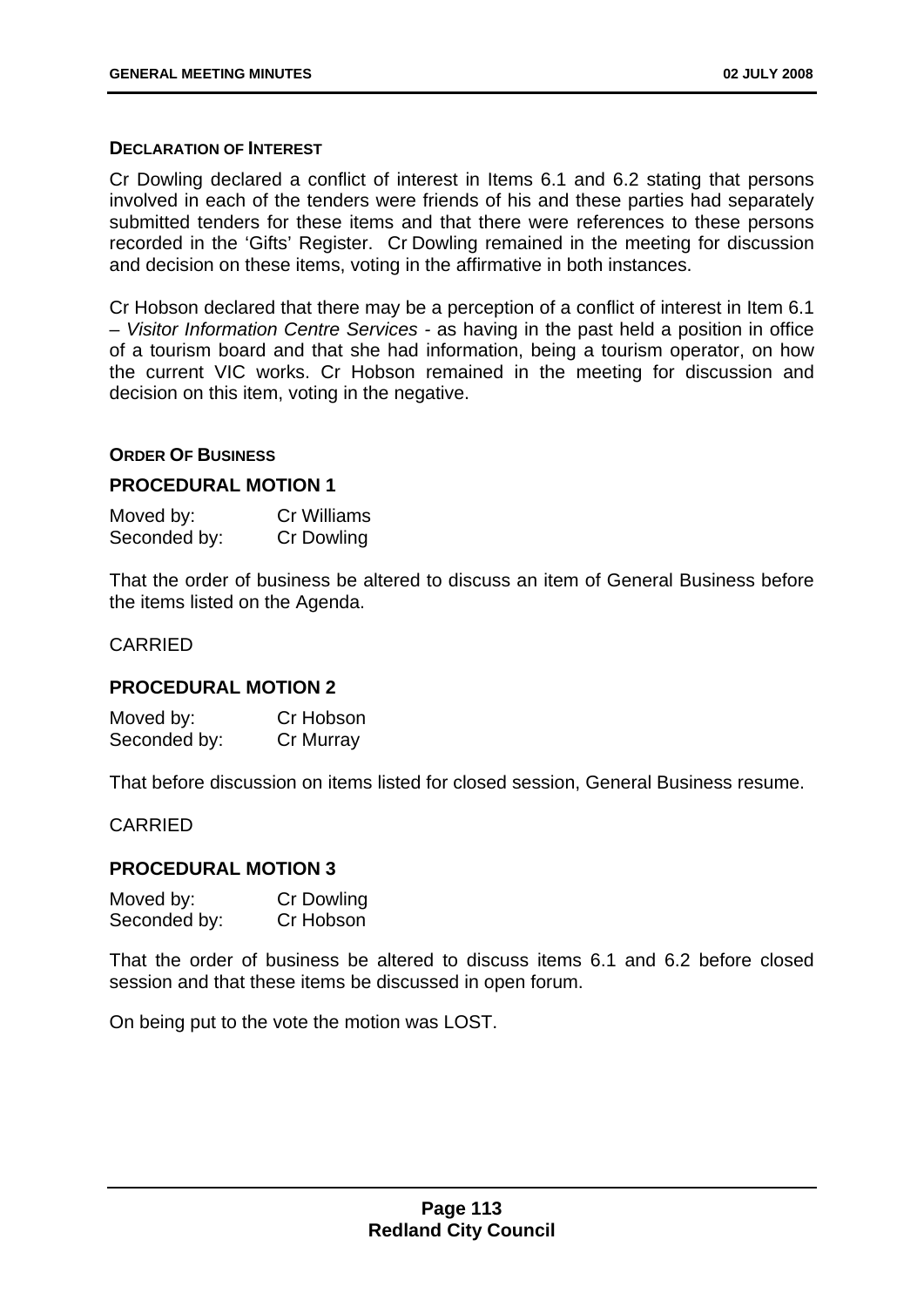## **13.1 OFFICE OF CEO**

#### **13.1.1 COUNCILLORS EXPENSES REIMBURSEMENT POLICY**

| <b>Dataworks Filename:</b>       | <b>GOV Councillors - Expenses Reimbursement</b><br><b>Policy</b> |
|----------------------------------|------------------------------------------------------------------|
| <b>Attachments:</b>              | <b>Policy POL-3076</b>                                           |
| <b>Responsible Officer Name:</b> | <b>Ray Turner</b><br><b>Acting Chief Executive Officer</b>       |
| <b>Author Name:</b>              | <b>Ray Turner</b><br><b>Acting Chief Executive Officer</b>       |

## **EXECUTIVE SUMMARY**

Under changes to the *Local Government Act 1993* that took effect from 15 March 2008, Council must develop and implement an expenses reimbursement policy for councillors.

A draft policy was formulated by councillors and forwarded to the Director General of the Department of Local Government, Sport and Recreation on 22 May 2008 for approval.

The Director General has responded that he has approved the draft policy subject to four minor changes;

- 1. Sections 250AR to 250AU and 534 of the *Local Government Act 1993* are to be referenced under the Head of Power section of the policy.
- 2. The Reporting Requirements section to include providing a copy of any section 236B resolutions, a copy of Council's Expenses Reimbursement Policy (ERP) and particulars about expenses and facilities provided to councillors under Council's ERP.
- 3. Section 2.2 Newsletters is to be removed. The Director General has stated that "a local government cannot reimburse a councillor for expenses associated with the publication and posting of a newsletter".
- 4. The daily allowance for international travel under section 15.2 is to be amended from \$114.20 to \$94.20 to reflect the State Guidelines.

Council must now formally adopt the approved ERP as amended and then issue a public notice about the ERP in accordance with section 250AT of the *Local Government Act*.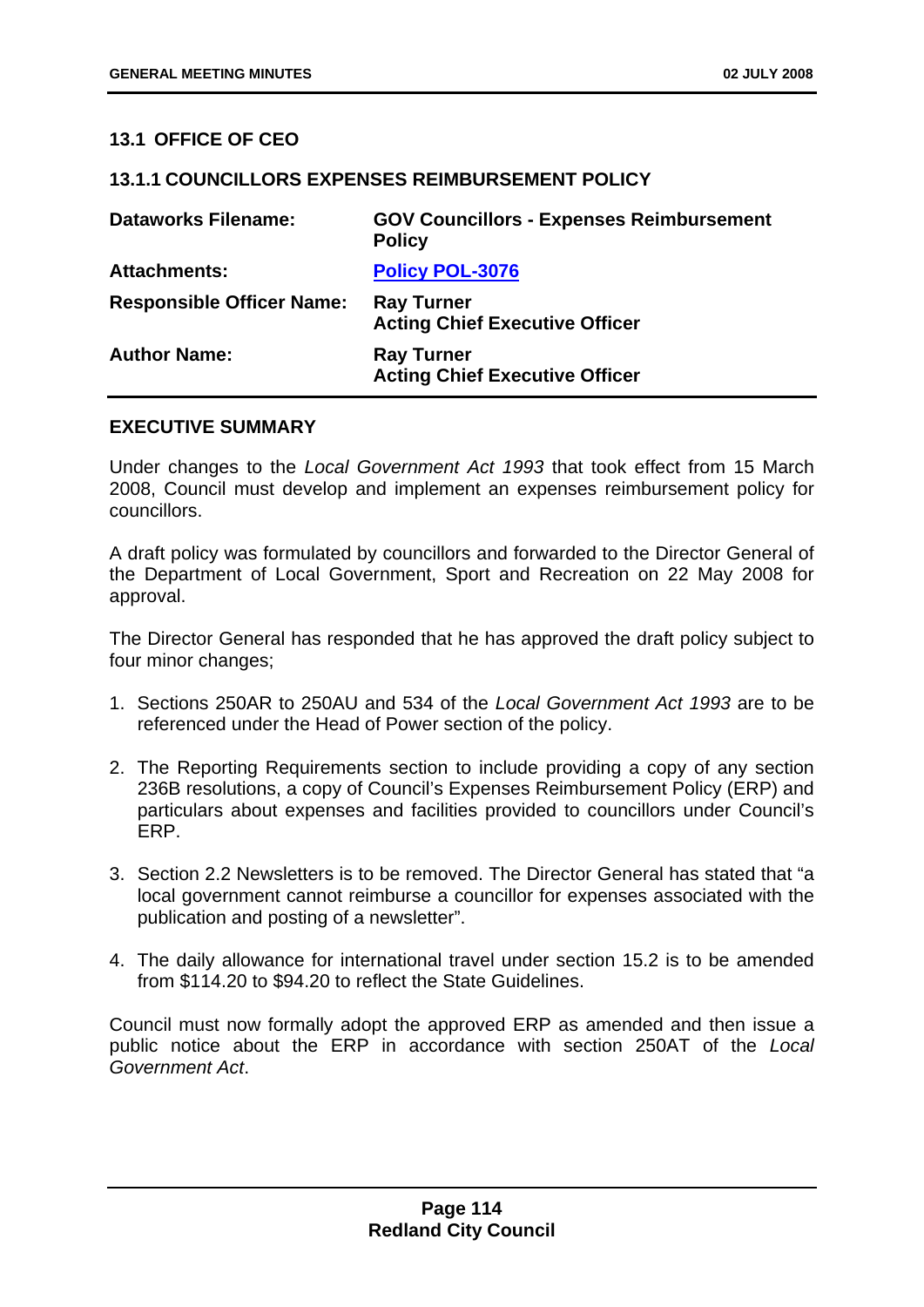## **PURPOSE**

The purpose of this report is to formally adopt the Councillor Expenses Reimbursement Policy.

## **BACKGROUND**

Under changes to the *Local Government Act* that took effect from 15 March 2008, Council must develop and implement an expenses reimbursement policy for **Councillors** 

A draft policy was formulated by councillors and forwarded to the Director General of the Department of Local Government, Sport and Recreation on 22 May 2008 for approval.

## **ISSUES**

The Councillor Expenses Reimbursement Policy submitted for adoption includes the capacity for councillors to claim for any council business related usage of their private motor vehicle. The councillors have decided to not apply that section of the Policy at this time. This means that councillors will not seek reimbursement for business use of their private motor vehicles.

## **RELATIONSHIP TO CORPORATE PLAN**

The recommendation in this report primarily supports Council's strategic priority to provide a clear organisational direction supported by effective leadership and a framework of policies, plans and strategies that are responsive to the community's needs and which promote accountable and ethical standards of practice.

## **FINANCIAL IMPLICATIONS**

Costs for reimbursement of councillor expenses have been allocated in the 2007/08 and 2008/09 budgets. Actual costs will depend on expenses incurred and will be in accordance with any limits detailed in the ERP.

## **CONSULTATION**

All councillors have been involved in the development of the Councillor Expenses Reimbursement Policy. The Department of Local Government, Sport and Recreation has been consulted to ensure compliance with appropriate legislation.

## **OFFICER'S RECOMMENDATION**

That Council resolve to adopt the Councillors Expenses Reimbursement Policy, POL-3076, as attached.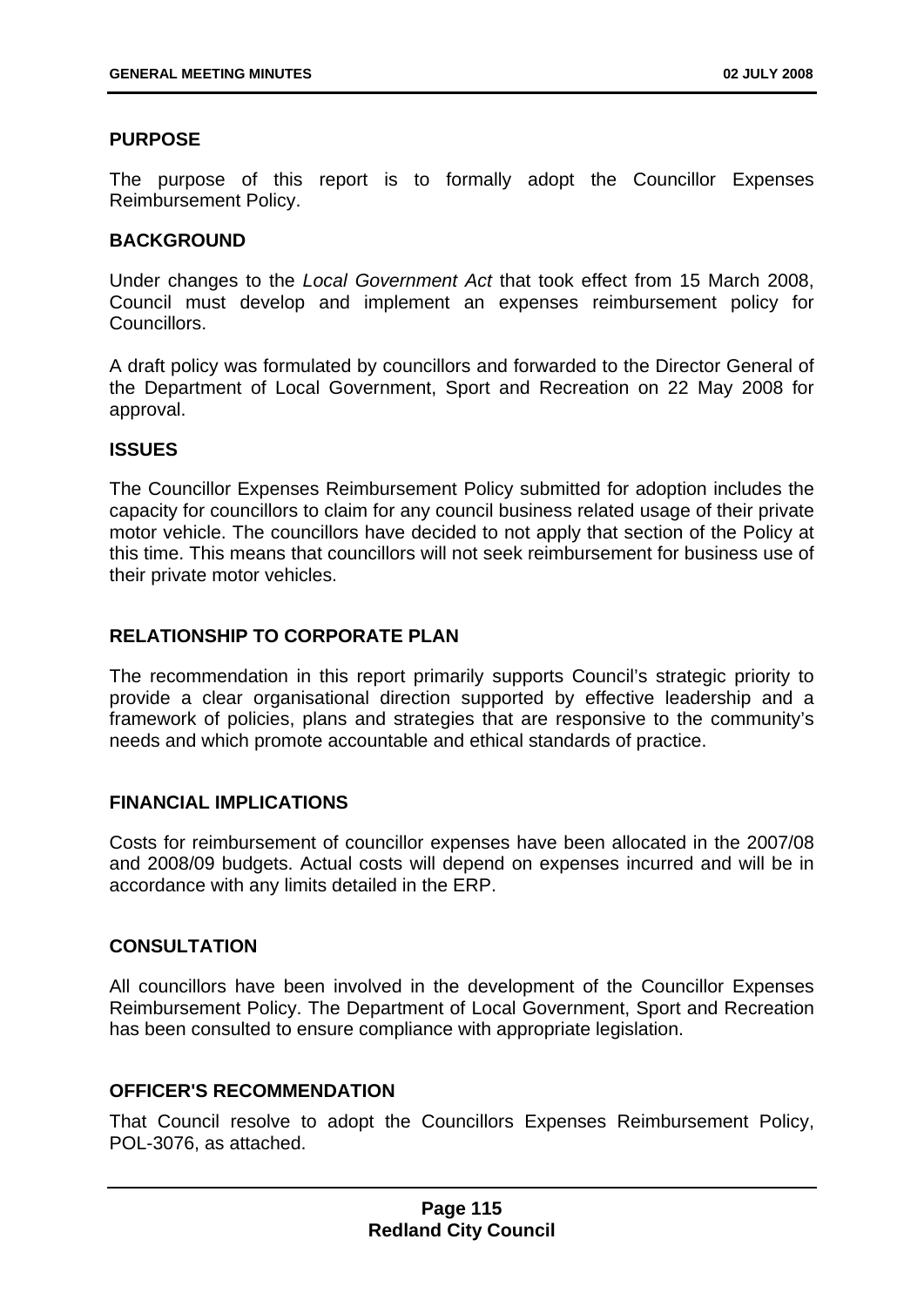## **COMMITTEE RECOMMENDATION**

That Council resolve as follows:

- 1. To adopt the Councillors' Expenses Reimbursement Policy, POL-3076, as attached; and
- 2. That the policy be amended by removing the first two paragraphs of section 2.5 on page 10 of 20 – Vehicles Fuel and Parking and also remove 2.2 and resubmit it to the Department of Local Government, Sport and Recreation for further approval.

## **COUNCIL RESOLUTION**

| Moved by:    | Cr Townsend |
|--------------|-------------|
| Seconded by: | Cr Williams |

**That Council resolve as follows:** 

- **1. To adopt the Councillors' Expenses Reimbursement Policy, POL-3076, as attached;**
- **2. That the policy be amended by removing the first two paragraphs of section 2.5 on page 10 of 20 – Vehicles Fuel and Parking and also remove 2.2 and resubmit it to the Department of Local Government, Sport and Recreation for further approval; and**
- **3. That the Councillors' Entitlements Guideline, GL-0248-002 and Councillor Vehicles Guideline, GL-0248-004 and Procedure PR-0248-004-001 be declared obsolete with the adoption of new policy, POL-3076.**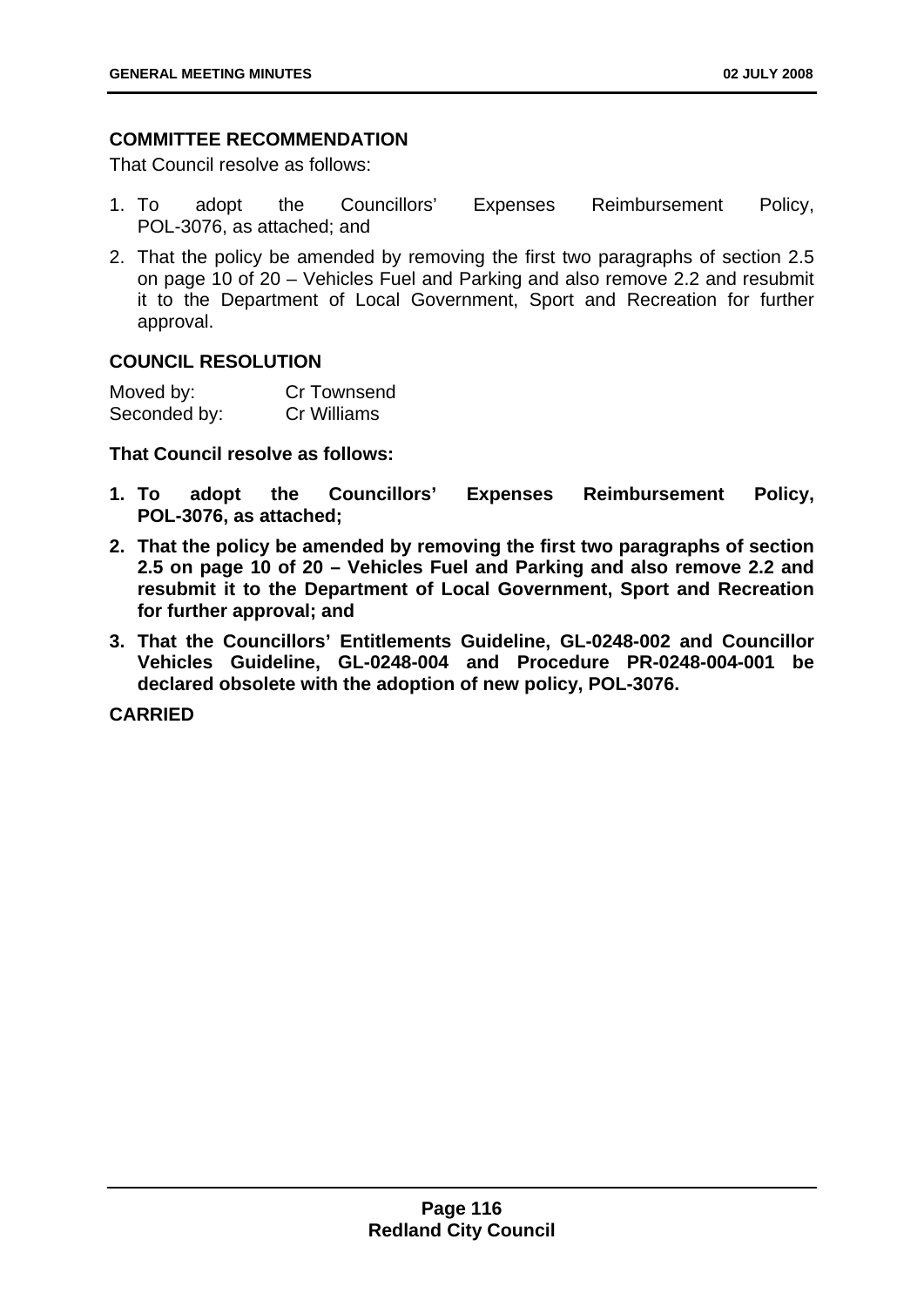## **13.2 CORPORATE SERVICES**

## **13.2.1 MAY 2008 - MONTHLY FINANCIAL REPORTS**

| <b>Dataworks Filename:</b>       | <b>FM Monthly Financial Reports to Committee</b>           |
|----------------------------------|------------------------------------------------------------|
| <b>Attachments:</b>              | <b>Financial Report</b>                                    |
| <b>Responsible Officer Name:</b> | <b>Kerry Phillips</b><br><b>Manager Financial Services</b> |
| <b>Author Name:</b>              | Deborah Hall<br><b>Finance Officer</b>                     |

## **EXECUTIVE SUMMARY**

Section 528(1) of the *Local Government Act 1993* requires that Council's statement of accounts be presented at an ordinary monthly meeting.

The attachments to this report present the May 2008 financial statement of accounts to Council and provide detailed analytical commentary.

All of the seven Key Financial Performance Indicators exceeded targets set at the beginning of the financial year. These are:

- level of dependence on general rate revenue;
- ability to pay our bills current ratio:
- ability to repay our debt debt servicing ratio;
- cash balance;
- cash balances cash capacity in months;
- longer term financial stability debt to assets ratio; and
- operating performance.

The operating financial result (Earnings Before Interest, Tax and Depreciation – EBITD) is ahead of budget by \$6.4 million, with operating expenditure favourable by \$6.2 million and operating revenue favourable by \$0.2 million.

Capital expenditure is \$2.7 million behind budget expenditure levels at the end of May.

The cash flow position for the year is ahead of forecast levels by \$9.0 million at the end of May 2008 and the cash balance is ahead of the target range at \$63.2 million.

#### **PURPOSE**

The purpose is to present the May 2008 report to Council and explain the content and analysis of the report. Section 528 of the *Local Government Act 1993* requires the Chief Executive Officer of a local government to present statements of its accounts to the local government.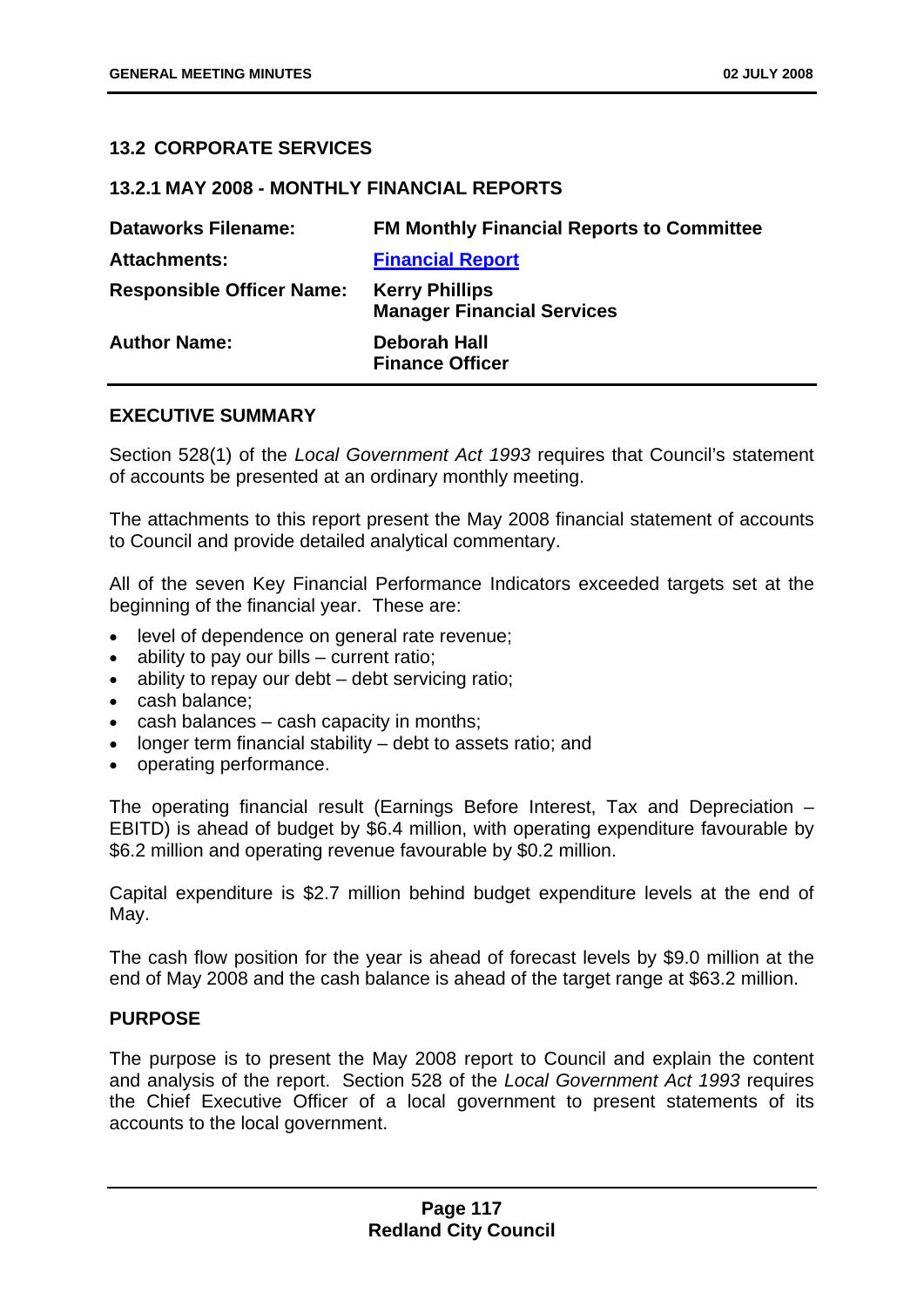# **BACKGROUND**

The Corporate Plan contains a strategic priority to ensure the long term financial viability of Redland City and provide public accountability in financial management. For organisational effectiveness, it is important that Council receive and understand the monthly financial statements.

## **ISSUES**

The following elements, shown in the attachments, comprise the End of Month Financial Reports for May 2008:

# **Corporate Financial Report Card (A)**

- Operating Revenue compared with Budget;
- General Operating Costs compared with Budget;
- Capital Expenditure compared with Budget;
- Cash Position; and
- Employee Costs compared with Budget.

## **Report Card Analysis (B)**

Classifies variances between revised budget and actual results as being either timing or permanent variances as well as favourable or unfavourable. Timing variances are anticipated to evaporate once 30 June 2008 figures are produced. Permanent variances imply the variance will remain into the next financial year.

# **Council Financial Report 1 (C)**

Shows the percentage variance of year to date actual results compared with year to date budget by colour indicators.

## **Council Financial Report 2 (D)**

Shows year to date actual results compared with annual and year to date budgets. This report has a brief commentary on all year to date variances greater than \$20,000.

An **Operational Statement by Strategic Priority (E)**; a **Balance Sheet (F)**, an **Investment Summary (G)**, a **Statement of Cash Flows (H)**, a **Financial Stability Ratios Report (I) and a Community Benefit Fund Report (J)** have been included to provide the complete picture of Council's finances.

# **RELATIONSHIP TO CORPORATE PLAN**

The recommendation in this report primarily supports Council's strategic priority to support the organisation's capacity to deliver services to the community by building a skilled, motivated and continually learning workforce, ensuring assets and finances are well managed, corporate knowledge is captured and used to best advantage, and that services are marketed and communicated effectively.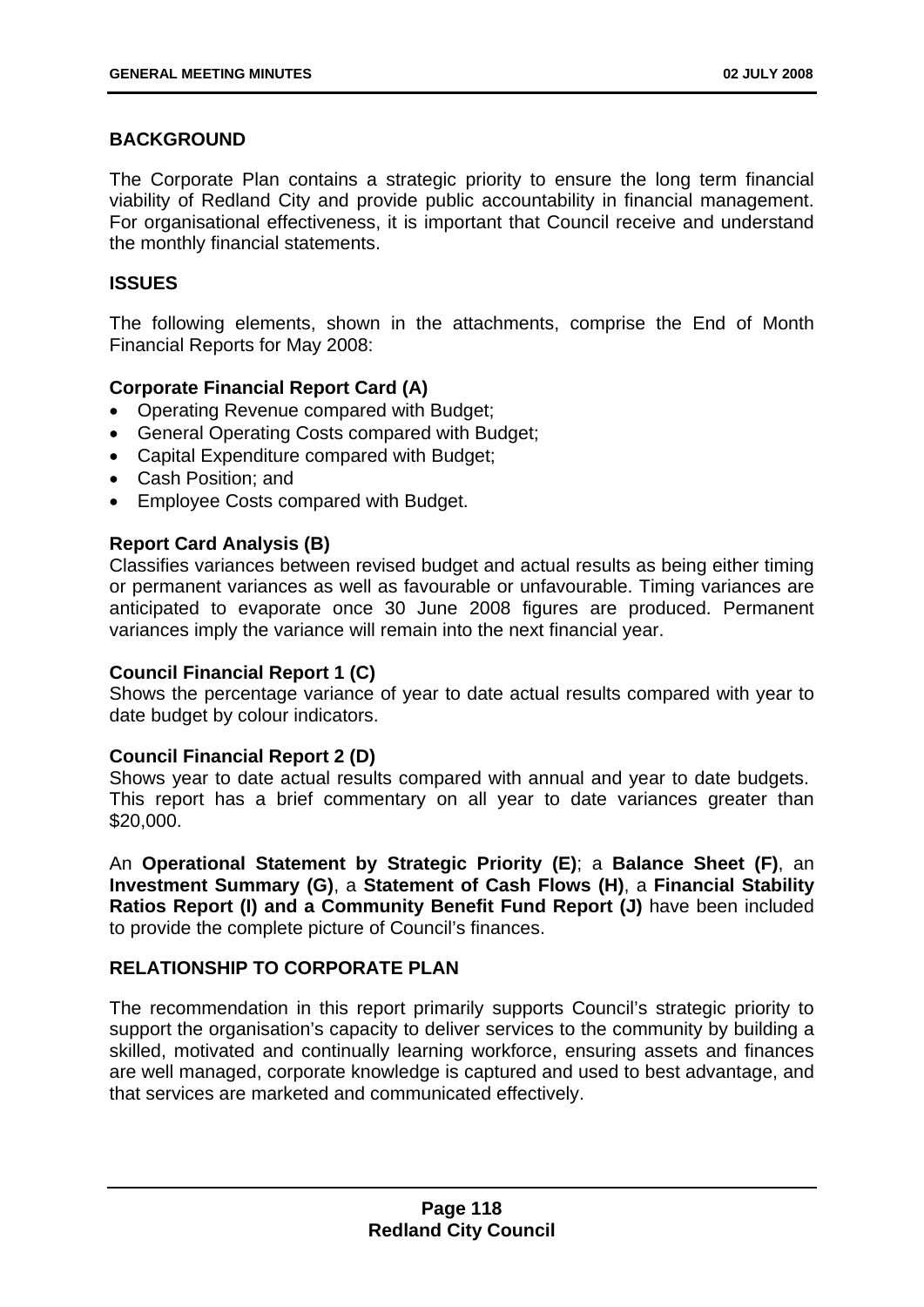## **FINANCIAL IMPLICATIONS**

The overall financial position remains strong with EBITD of \$39.4 million (\$6.4 million ahead of budget). This result is due to total operating revenue of \$148.8 million (\$0.2 million ahead of budget) and total operating costs of \$109.4 million (favourable variance of \$6.2 million).

The capital expenditure program is \$2.7 million behind targeted expenditure levels at the end of May 2008.

The investment of surplus funds for the month returned a weighted average rate of return of 7.32% that compares favourably to the benchmark UBS Australia Bank Bill Index of 7.26%. These returns are reported on a monthly weighted average return. In turn Council benchmarks the funds against the UBS Australia Bank Bill Index. Interest return is reported on both an annual effective and nominal rate of return.

The cash balance exceeds the target range of \$32 million to \$42 million at \$63.2 million, equivalent to 6.2 months cash capacity.

## **PLANNING SCHEME IMPLICATIONS**

It is considered that the outcome of recommendations in this report will not require any amendments to the Redlands Planning Scheme.

## **CONSULTATION**

Consultation has taken place amongst the Executive Leadership Group.

## **OPTIONS**

#### **PREFERRED**

That Council note the End of Month Financial Reports for May 2008 and explanations as presented in the attachments.

#### **ALTERNATIVE**

That Council requests additional information.

## **OFFICER'S/COMMITTEE RECOMMENDATION/ COUNCIL RESOLUTION**

Moved by: Cr Townsend Seconded by: Cr Bowler

**That Council resolve to note the End of Month Financial Reports for May 2008 and explanations as presented in the following attachments:**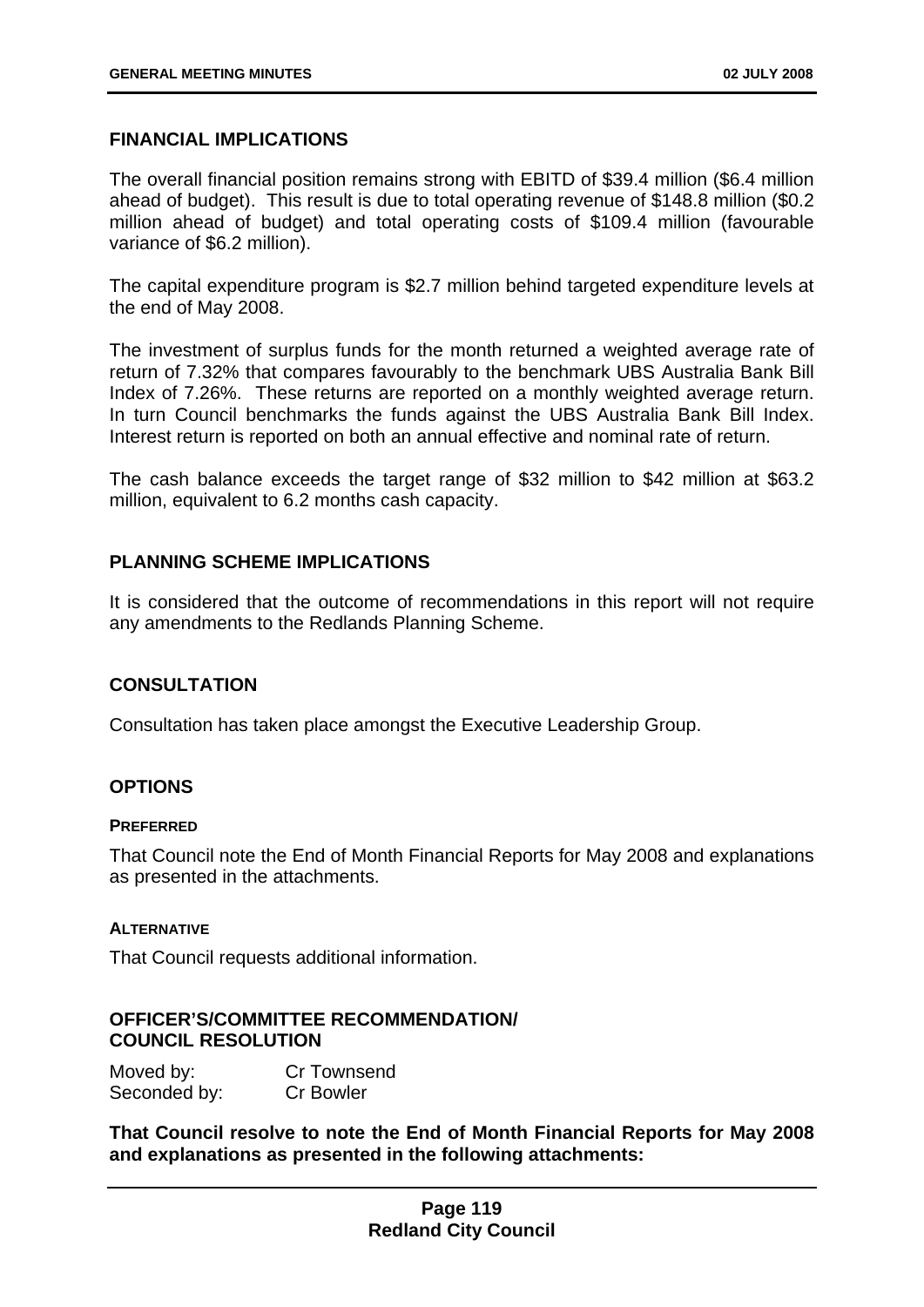- **1. Corporate Financial Report Card;**
- **2. Report Card Analysis;**
- **3. First Council Financial Report;**
- **4. Second Council Financial Report;**
- **5. Operational Statement by Strategic Priority;**
- **6. Balance Sheet;**
- **7. Investment Summary;**
- **8. Statement of Cash Flows;**
- **9. Financial Stability Ratios Report and a**
- **10. Community Benefit Fund Report.**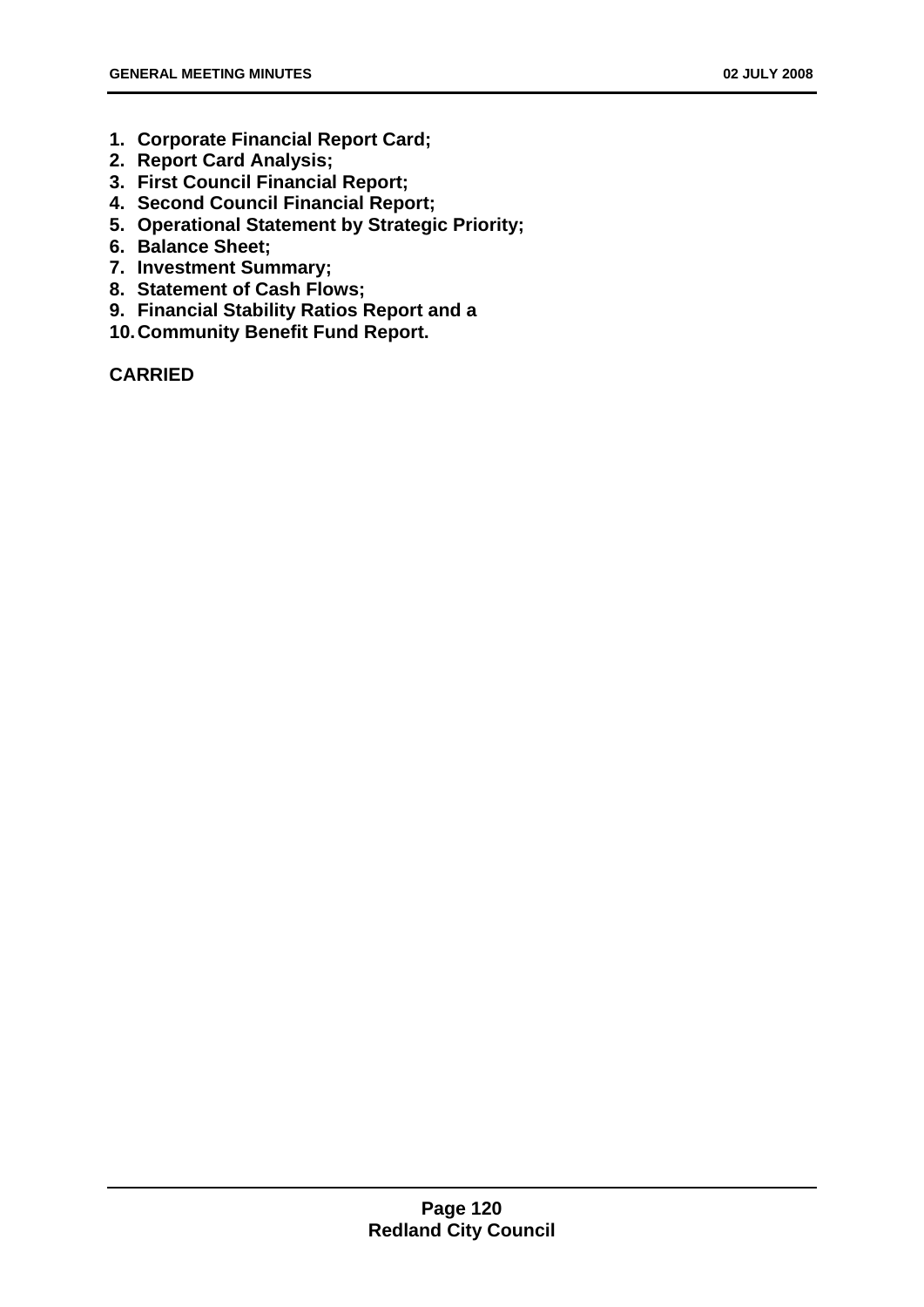## **13.2.2 COMMUNITY SERVICE OBLIGATION - POLICY REVIEW POL-2658**

| <b>Dataworks Filename:</b>       | <b>FM Policy – FM National Competition Policy</b><br>(NCP)     |
|----------------------------------|----------------------------------------------------------------|
| <b>Attachments:</b>              | <b>POL-2658</b>                                                |
| <b>Responsible Officer Name:</b> | <b>Ray Turner</b><br><b>General Manager Corporate Services</b> |
| <b>Author Name:</b>              | <b>Kerry Phillips</b><br><b>Manager Financial Services</b>     |

## **EXECUTIVE SUMMARY**

Community Service Obligations (CSOs) of commercial business units are defined under s.577 of the *Local Government Act 1993* (the Act). Part 10 Division 2 of the *Local Government Finance Standard 2005* (the Finance Standard) specifies the treatment of CSOs. Division 3, s.67 specifies matters that must be included in the Annual Performance Plan for a commercialised business unit including the nature and extent of CSO and the costing of and funding for CSO.

Community Service Obligation Policy POL-2658 has been due for review for sometime. Historically, Community Service Obligations have largely arisen in relation to Council's water business, hence the impact of water reforms required consideration prior to submitting a revised policy.

The impacts of the water reforms through to 2010 are now largely understood. It is with some certainty that we can propose changes to the policy.

Predominantly, it is anticipated that CSOs associated with the water business will continue.

In addition, there have been a number of legislative changes that impact on this policy. The review has identified these and addressed them where relevant.

It is recommended that Council adopt the revised Community Service Obligation Policy POL-2658, as attached.

## **PURPOSE**

To consider and adopt proposed policy changes to the Community Service Obligation policy POL-2658 to ensure currency with legislative and operational requirements.

## **BACKGROUND**

Community Service Obligations (CSOs) of commercial business units are defined under s577 of the *Local Government Act 1993* (the Act).

**community service obligations**, of a commercial business unit of a local government, means the obligations to do anything the local government is satisfied—

## **Page 121 Redland City Council**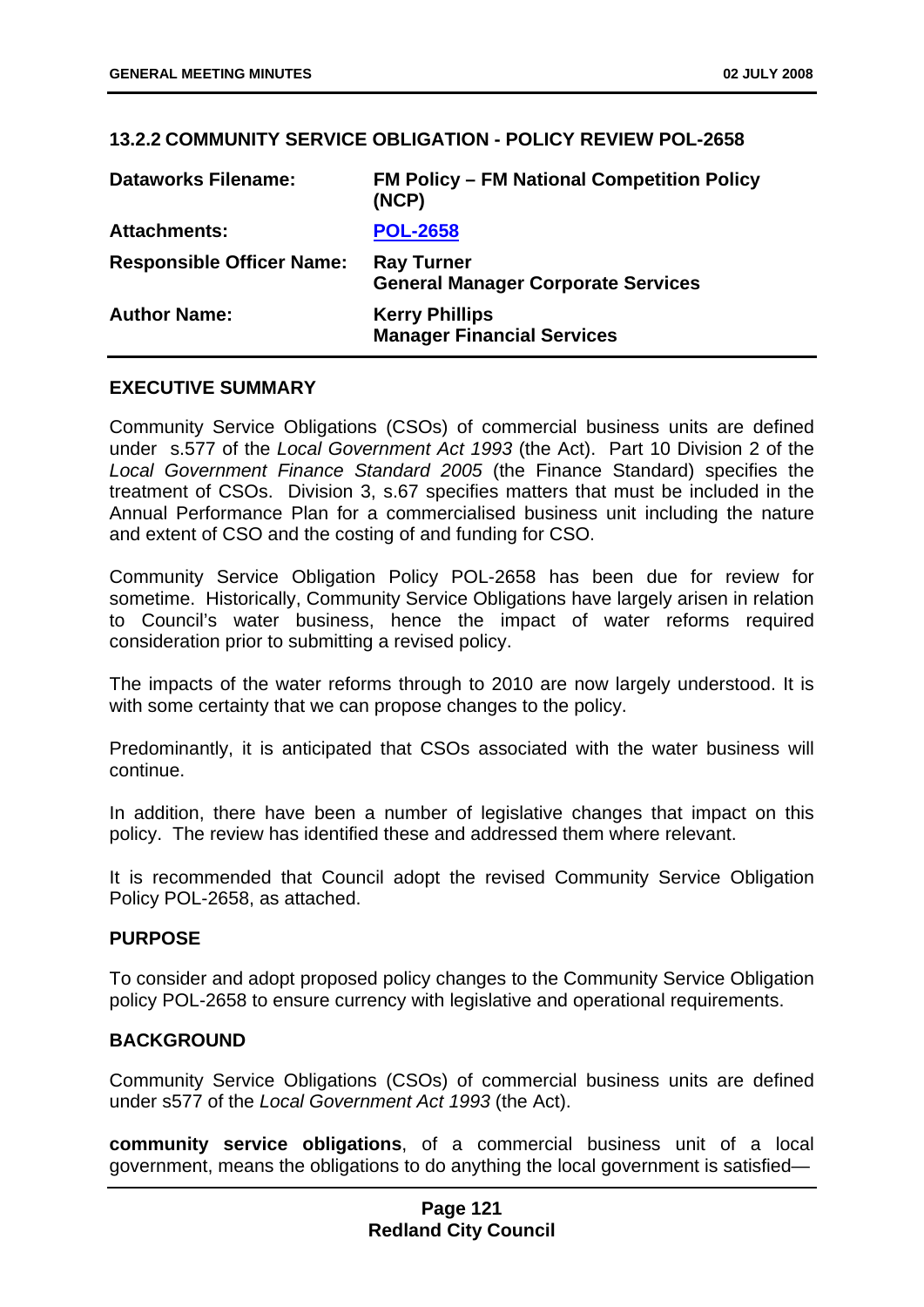- a) are not in the unit's commercial interests to perform; and
- b) arise because of a direction by the local government; and
- c) do not arise because of the application of the following key principles of commercialisation and their elements—
	- (i) principle 3—accountability for performance;

(S575 (4) The elements of principle 3 are that—

- a) performance of the commercial business unit will be monitored by the local government against performance targets specified in its annual performance plan; and
- b) commercial business units will generally be subject to the basic management framework of the local government and will comply with the requirements of laws applying to local governments.)
- (ii) principle 4—competitive neutrality.

(s575 (5) The elements of principle 4 are that—

- a) the efficiency of overall resource use is promoted by ensuring markets are not unnecessarily distorted; and
- b) wherever possible and appropriate, advantages and disadvantages accruing to a commercial business unit because it is part of)

Part 10 Division 2 of the *Local Government Finance Standard 2005* (the Finance Standard) specifies the treatment of CSOs. Division 3, S67 specifies matters that must be included in the Annual Performance Plan for a commercialised business unit including the nature and extent of CSO and the costing of and funding for CSO.

In respect to Water and Sewerage business activities, Part 12 Division 4 of the Finance Standard specifies the treatment of CSOs, the extra cost for the CSO to be treated as revenue. Division 6 provides for disclosure requirements for inclusion in the annual report.

In respect to business activities to which the Code of Competitive Conduct are applied, Part 11 Division 2 of the Finance Standards specifies the treatment of CSO. Part 11 Division 4, s76(2) (d) and (3) ( c) specifies the disclosure requirements for the budget. s78(2)(i) and (3)( c) specifies the disclosure requirement for inclusion in the annual financial statements.

#### **ISSUES**

Community Service Obligation Policy POL-2658 has been due for review for sometime. Historically, Community Service Obligations have largely arisen in relation to Council's water business, hence the impact of water reforms required consideration prior to submitting a revised policy.

In addition, there have been a number of legislative changes that impact on this policy. The review has identified these and addressed them where relevant.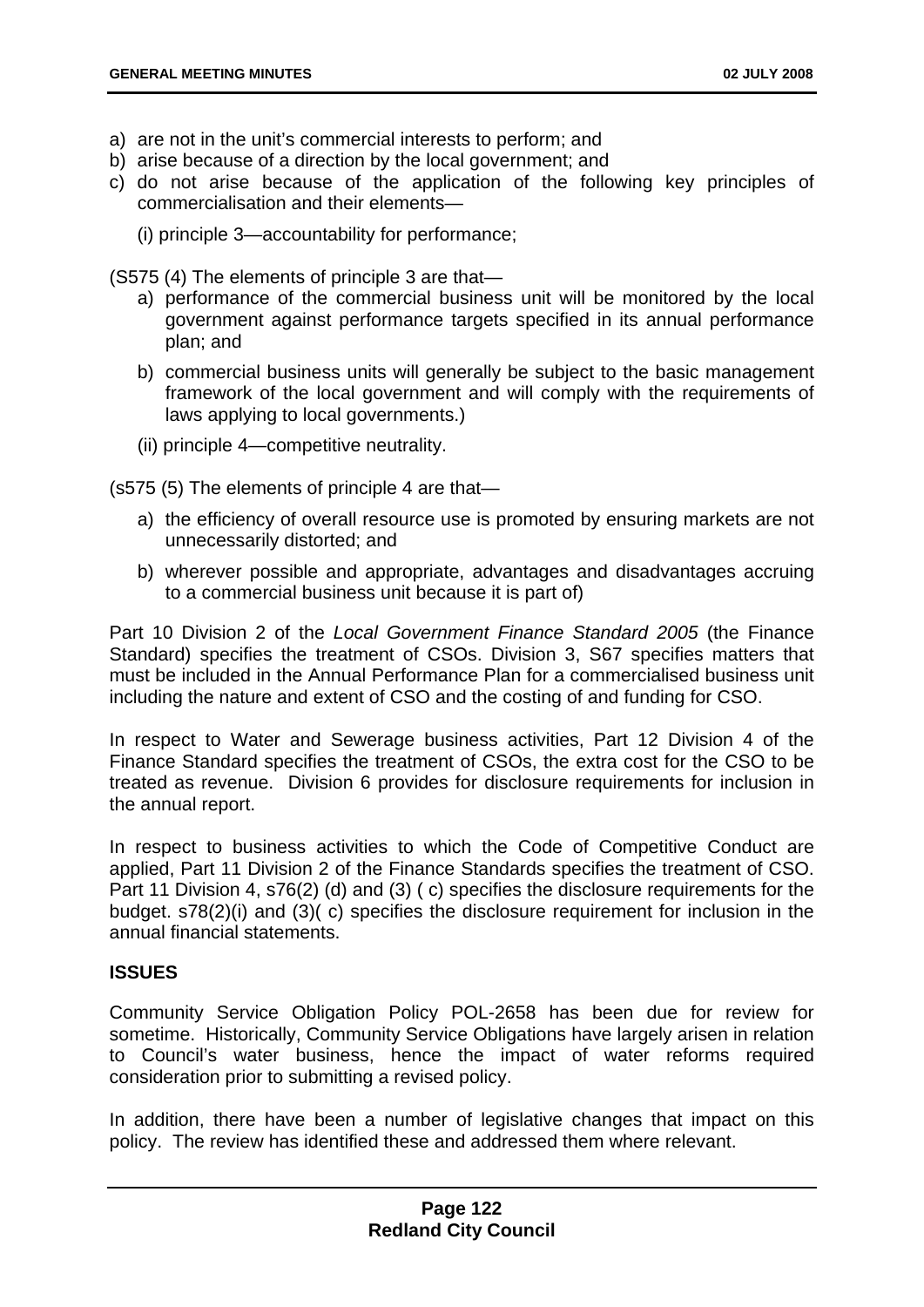The impacts of the water reforms through to 2010 are now largely understood. It is with some certainty that we can propose changes to the policy.

Predominantly, it is anticipated that Community Service Obligations associated with the water business will continue. The following table provides information pertaining to Councils Annual Report 2006/2007 with respect to CSOs.

| <b>Activities</b>                    | <b>CSO description</b>                      | <b>Actual \$</b><br>(year ended 30 June 2007) |
|--------------------------------------|---------------------------------------------|-----------------------------------------------|
| Water and<br>Wastewater              | Water not for profit                        | 95,713                                        |
| Water and<br>Wastewater              | Wastewater not for profit                   | 120,008                                       |
| Water and<br>Wastewater              | <b>RPAC</b> connections                     | 40,871                                        |
| Waste management<br>Waste management | Clean up Australia Day<br>Sanitary landfill | 3,132<br>842,984                              |

With the addition of new business activities reporting under the Code of Competitive Conduct, it is also anticipated that additional Community Service Obligations may be identified with the establishment of these type 3 business activities. In particular, some activities associated with the running of the Redlands Performing Art Centre may require consideration under this policy.

# **RELATIONSHIP TO CORPORATE PLAN**

The recommendation primarily supports Council's strategic priority to ensure the long term financial viability of the Shire and provide public accountability in financial management.

## **FINANCIAL IMPLICATIONS**

The financial impact across Council is cost neutral; however, the funding currently is sourced corporately and distributed to business activities as internal revenue

# **CONSULTATION**

General Manager Corporate Services, General Manager Customer Services, Acting General Manager Redland Water and Waste and Senior Financial Advisor Customer Services were consulted for review and input in relation to the proposed revision.

## **OFFICER'S/COMMITTEE RECOMMENDATION/ COUNCIL RESOLUTION**

| Moved by:    | Cr Townsend      |
|--------------|------------------|
| Seconded by: | <b>Cr Bowler</b> |

**That Council resolve to adopt Community Service Obligation Policy POL-2658, as attached.**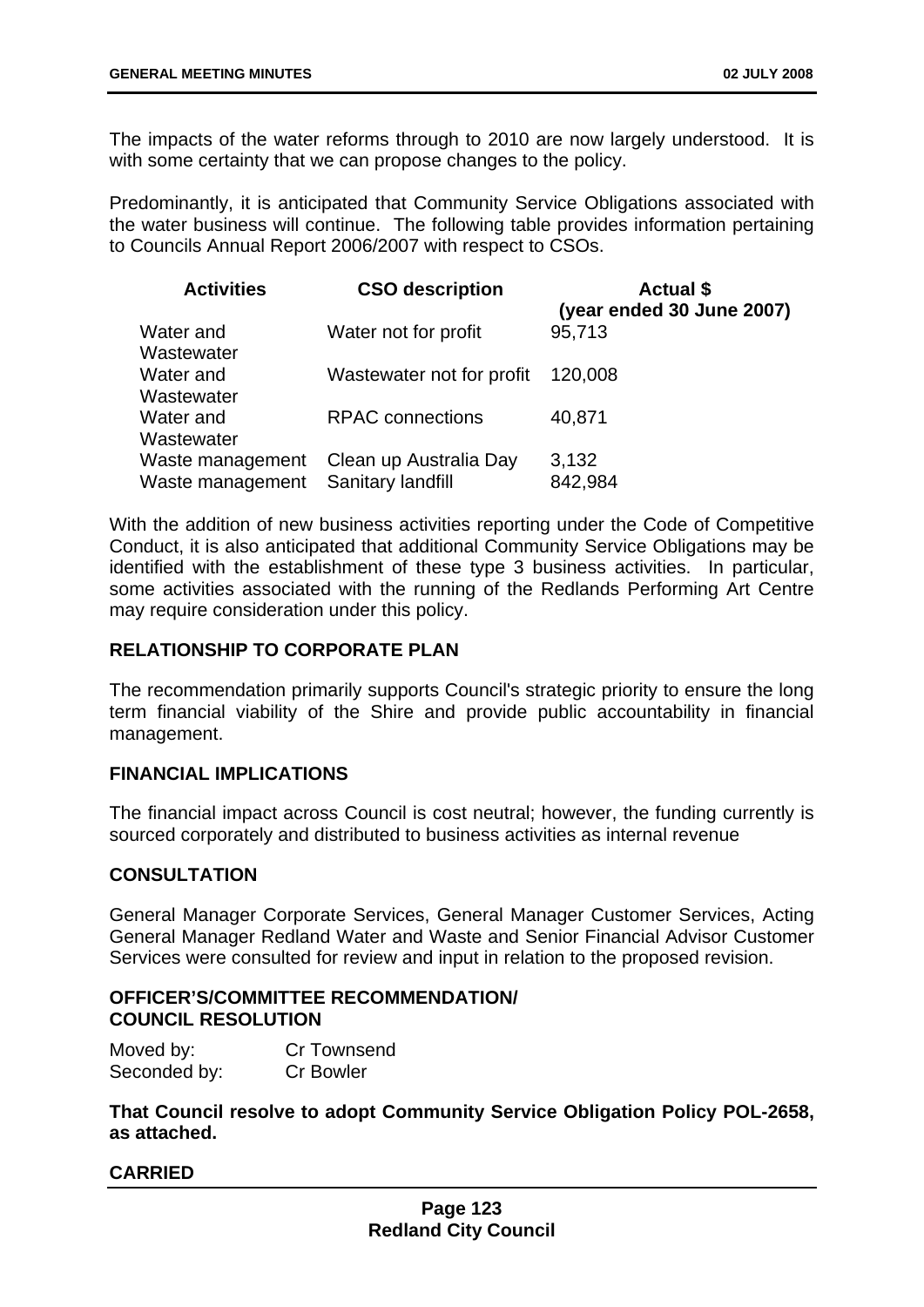# **13.3 CUSTOMER SERVICES**

## **13.3.1 SUBMISSION FROM SURF LIFE SAVING QUEENSLAND FOR NEW LIFEGUARD CONTRACT FOR NSI**

| <b>Dataworks Filename:</b>       | <b>Surf Life Saving Qld</b>                                            |
|----------------------------------|------------------------------------------------------------------------|
| <b>Responsible Officer Name:</b> | <b>Greg Jensen</b><br><b>Manager Customer &amp; Community Services</b> |
| <b>Author Name:</b>              | <b>Gene Rodgers</b><br><b>Recreation Officer</b>                       |

## **EXECUTIVE SUMMARY**

Redland City Council has contracted Surf Life Saving Queensland to provide lifeguard services for the surf beaches on North Stradbroke Island since 2001. Their existing contract is due to expire on 30 June 2008 and this report is to consider their submission for a new, three-year contract for this service from 1 July 2008.

#### **PURPOSE**

The purpose of this report is to consider the submission of Surf Life Saving Qld for a new, three-year contract to provide surf life saving services Cylinder, Main and Adder Rock beaches at Point Lookout on North Stradbroke Island and resolve that Council is satisfied that there is only one supplier reasonably available to it to provide lifeguard services on the beaches of North Stradbroke Island, namely Surf Life Saving Queensland.

## **BACKGROUND**

At the General Meeting of 22 September 2004 Council entered into a three-year agreement with SLSQ – the contract term was from 1 November 2004 to 31 October 2007. The CEO approved an extension of this agreement to 30 June 2008 to bring it in line with the financial year. As the present agreement expires at 30 June it is proposed that a new contract be entered into for the three year period 1 July 2008 through 30 June 2011.

SLSQ has been identified by council as the sole provider of contract surf life saving services in Queensland. They have provided professional services under agreement with council on NSI since November 2001.

The submission for the 2008-11 contract is for an annual fee of \$286,473 plus GST. This is an increase of \$30,572 on the fee of \$255,901 from 2007-08. The reasons provided for the increase by the Chief Lifeguard from SLSQ are: annual CPI increase, the inclusion of the cost of a vehicle for the Adder Rock service (previously absorbed by SLSQ), the inclusion of a contribution towards lifeguard training costs (previously absorbed by SLSQ), the inclusion of all travel related costs (previously provided for free by Stradbroke Ferries) and the addition of one lifeguard during June-July school holidays.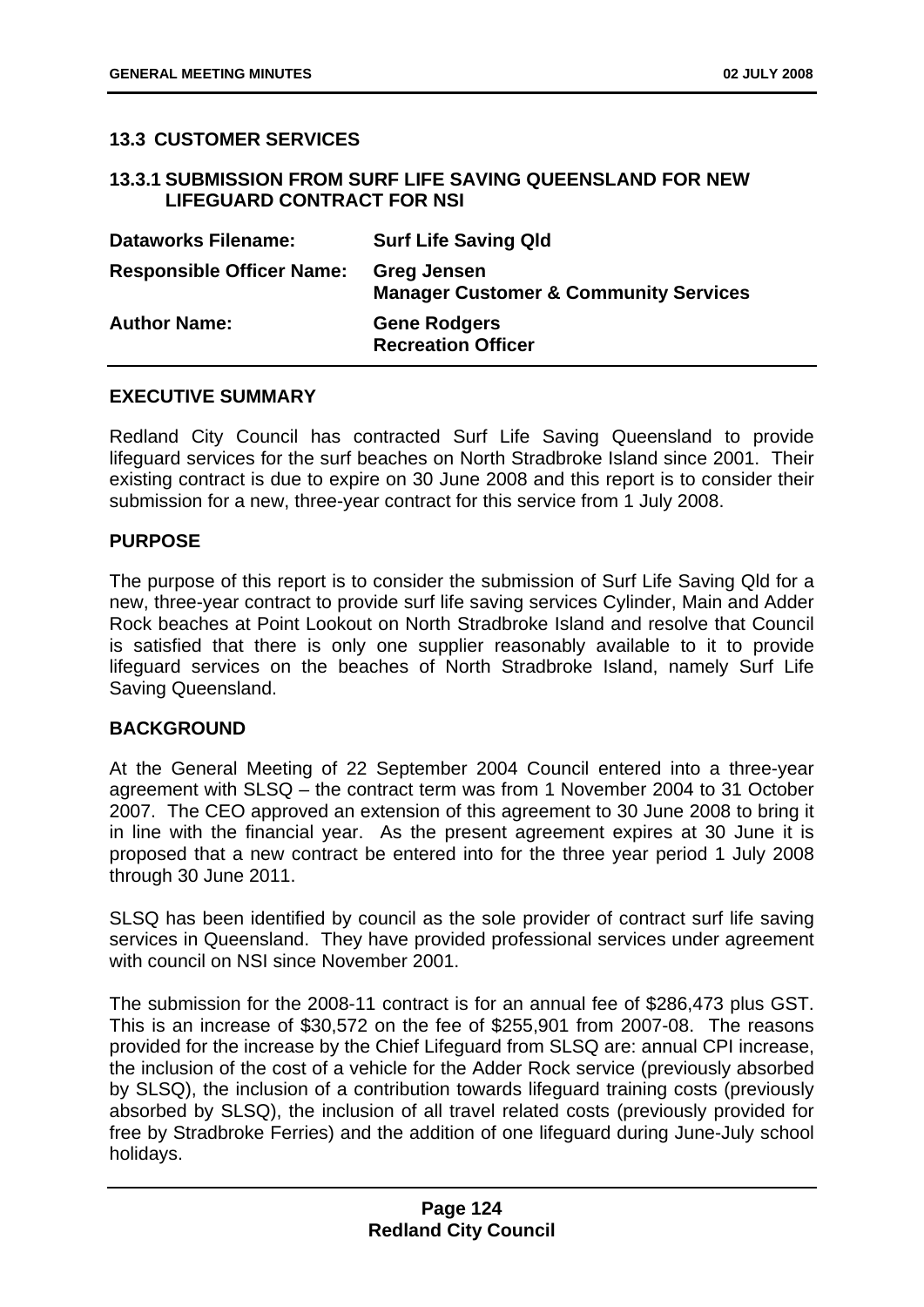Ongoing annual rise and fall of costs will be primarily CPI increases and variation in industrial awards for lifeguards.

The budget submission for this service was under-subscribed and a quarterly submission will need to be made for \$19,000 during 2008-09 to bring budget into alignment with the payments, if approved.

Leisure & Recreation Services supports the submission from Surf Life Saving Qld for this service agreement. The Recreation Officer meets monthly with the Chief Lifeguard from SLSQ, monitors the lifeguard services, receives monthly and annual statistics and reports from SLSQ and arranges monthly payment of invoices for lifeguard services as per a set schedule for that year.

## **ISSUES**

Council resolved in Item No 12.2.1 of the General Meeting of 22 September 2004 that it is satisfied that there is only one supplier reasonably available to it to provide lifeguard services on the beaches of North Stradbroke Island, namely Surf Life Saving Queensland. This is still the case for the provision of this service, the only exception being employment of the lifeguards by the council directly as is done on the Gold Coast, for example. Even then the lifeguards are members of an accredited by SLSQ.

To not provide this service of full-time, fully paid professional surf lifeguards the public will be reliant solely on the patrols provided by volunteers of the Point Lookout Surf Life Saving Club on weekends only during the period from September school holidays through Easter.

## **RELATIONSHIP TO CORPORATE PLAN**

The recommendation in this report primarily supports Council's strategic priority to build safe, strong and self reliant communities with access to community services, infrastructure and opportunities for participation in community life.

## **FINANCIAL IMPLICATIONS**

The submission for the 2008-11 contract is for an annual fee of \$286,473 plus GST. This is an increase of \$30,572 on the fee of \$255,901 from 2007-08. The reasons provided for the increase by SLSQ are: annual CPI increase, the inclusion of the cost of a vehicle for the Adder Rock service (previously absorbed by SLSQ), the inclusion of a contribution towards lifeguard training costs (previously absorbed by SLSQ), the inclusion of all travel related costs (previously provided for free by Stradbroke Ferries) and the addition of one lifeguard during June-July school holidays.

Ongoing annual rise and fall of costs will be primarily CPI increases and variation in industrial awards for lifeguards.

The budget submission for this service was under-subscribed and a quarterly submission will need to be made for \$19,000 during 2008-09 to bring budget into alignment with the payments, if approved.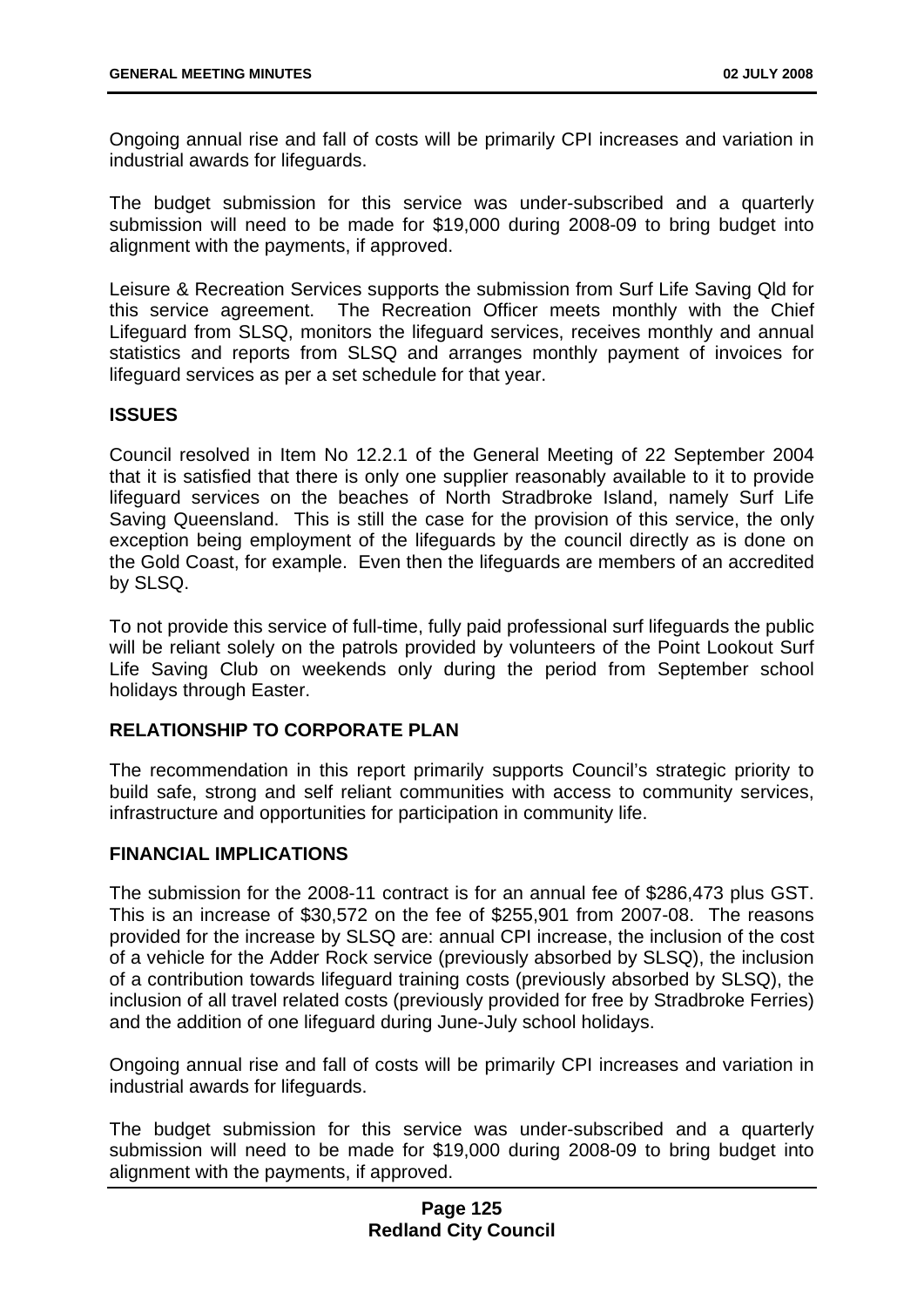# **PLANNING SCHEME IMPLICATIONS**

The Land Use Planning Group was consulted and it is considered that the outcome of recommendations in this report will not require any amendments to the Redlands Planning Scheme.

# **CONSULTATION**

Consultation has been primarily within Customer & Community Services and has included:

- Glenys Ismail, Acting Manager Customer & Community Services
- Russell Cook, Leisure & Recreation Services Manager.

Consultation has occurred on a regular basis with Greg Cahill, the Chief Lifeguard of Surf Life Saving Queensland, with whom the Recreation Officer meets on a monthly basis.

Additional discussions have been held with;

- Paul Mayes, Senior Advisor Sport & Recreation
- Angela Ritchie, Supervisor North Stradbroke Island.

# **OPTIONS**

## **PREFERRED**

- 1. That Council resolves that it is satisfied that there is only one supplier reasonably available to it to provide lifeguard services on the beaches of North Stradbroke Island, namely Surf Life Saving Queensland;
- 2. That the Chief Executive Officer be delegated authority–
	- a. to negotiate directly with Surf Life Saving Queensland for a new three (3) year contract for the provision of surf life saving services for beaches on North Stradbroke Island; and
	- b. to make, vary and discharge the above contract under section 483(1) and section 486(1) of the *Local Government Act 1993*.

## **ALTERNATIVE**

That Council refuse this submission for professional surf life saving services on North Stradbroke Island and continue with seasonal weekend volunteer patrols only by Point Lookout Surf Life Saving Club.

## **OFFICER'S/COMMITTEE RECOMMENDATION/ COUNCIL RESOLUTION**

| Moved by:    | Cr Townsend      |
|--------------|------------------|
| Seconded by: | <b>Cr Bowler</b> |

**1. That Council resolves that it is satisfied that there is only one supplier reasonably available to it to provide lifeguard services on the beaches of North Stradbroke Island, namely Surf Life Saving Queensland;**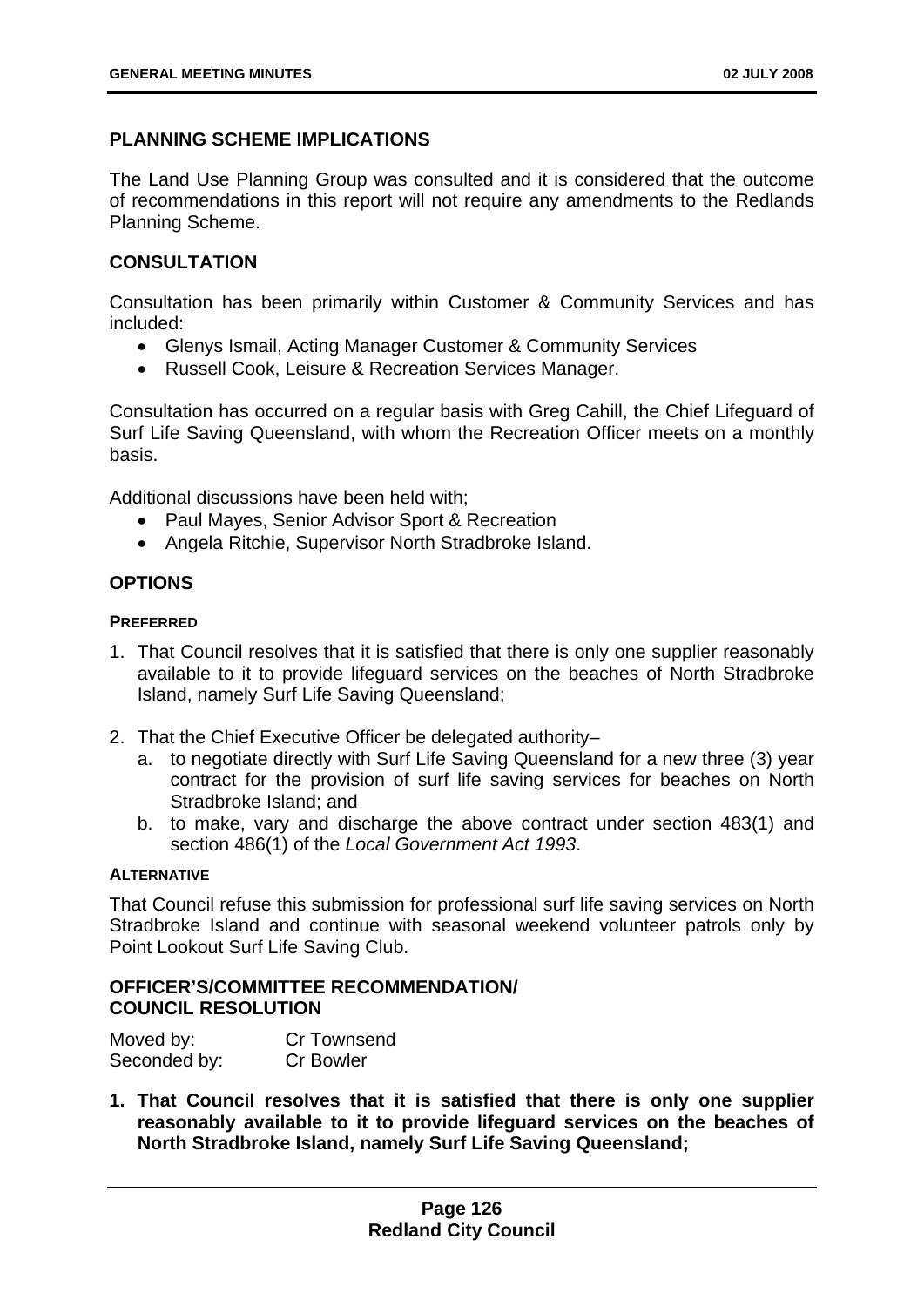- **2. That the Chief Executive Officer be delegated authority** 
	- **a. to negotiate directly with Surf Life Saving Queensland for a new three (3) year contract for the provision of surf life saving services for beaches on North Stradbroke Island; and**
	- **b. to make, vary and discharge the above contract under section 483(1) and section 486(1) of the** *Local Government Act 1993***.**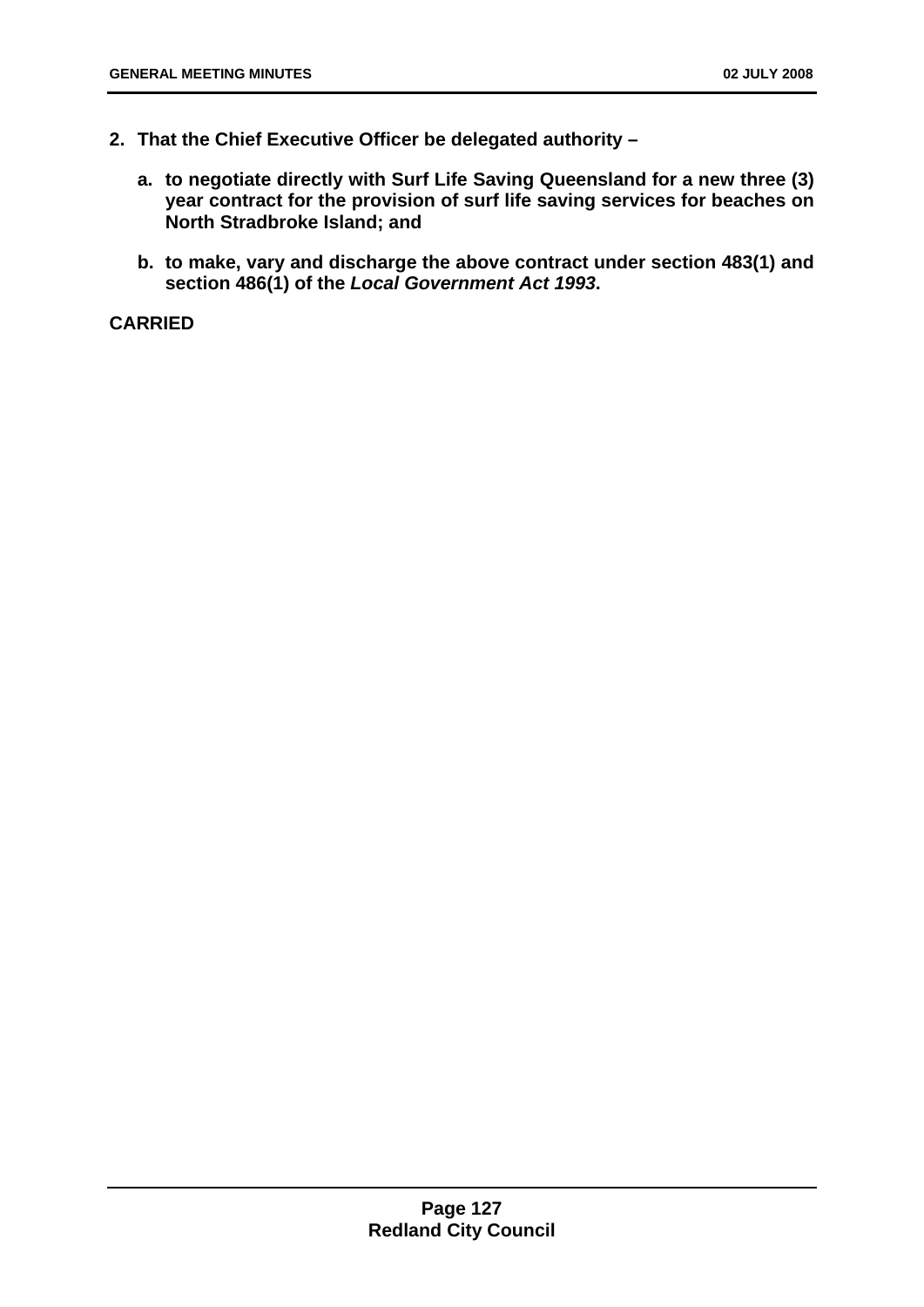## **13.4 PLANNING AND POLICY**

#### **13.4.1 SHORTLISTING EXPRESSIONS OF INTEREST PROPONENTS - DELEGATION OF AUTHORITY TO CHIEF EXECUTIVE OFFICER**

| <b>Dataworks Filename:</b>       | WM Planning Report – Integrated Waste<br><b>Management Facility</b> |
|----------------------------------|---------------------------------------------------------------------|
| <b>Responsible Officer Name:</b> | <b>David Elliott</b><br><b>Manager Infrastructure Planning</b>      |
| <b>Author Name:</b>              | <b>Steven Cantrill</b><br><b>Senior Waste Planner</b>               |

#### **EXECUTIVE SUMMARY**

At its General Meeting of 28 May 2008, item no. 11.1.2, Council resolved that it was in the public interest to call expressions of interest (EOI) for the design, construction and operation of an integrated waste management facility.

Section 489 subsection (4) of the *Local Government Act 1993* states that a local government may prepare a shortlist from the persons who responded to the invitation and invite tenders from the persons on the shortlist.

Section 472 of the *Local Government Act 1993* allows a local government to delegate its powers under the *Local Government Act 1993.*

This report seeks a resolution from Council to delegate authority to the Chief Executive Officer to prepare a shortlist from persons responding to the EOI for the design, construction and operation of an integrated waste management facility.

## **PURPOSE**

This report seeks a resolution from Council, under the provisions of Section 472 of the *Local Government Act 1993*, to delegate authority to the Chief Executive Officer to prepare a shortlist from persons responding to the EOI for the design, construction and operation of an integrated waste management facility.

## **BACKGROUND**

At its General Meeting of 28 May 2008, item no. 11.1.2, Council resolved that it was in the public interest to call expressions of interest (EOI) for the design, construction and operation of an integrated waste management facility.

EOI documents are currently being developed and are expected to be released to the market on or about the 19 June 2008. It is proposed to invite tenders from persons shortlisted following the EOI process.

Given the compressed timeframes to deliver this project and that the findings of any future tender will be presented to Council for its later determination, it is considered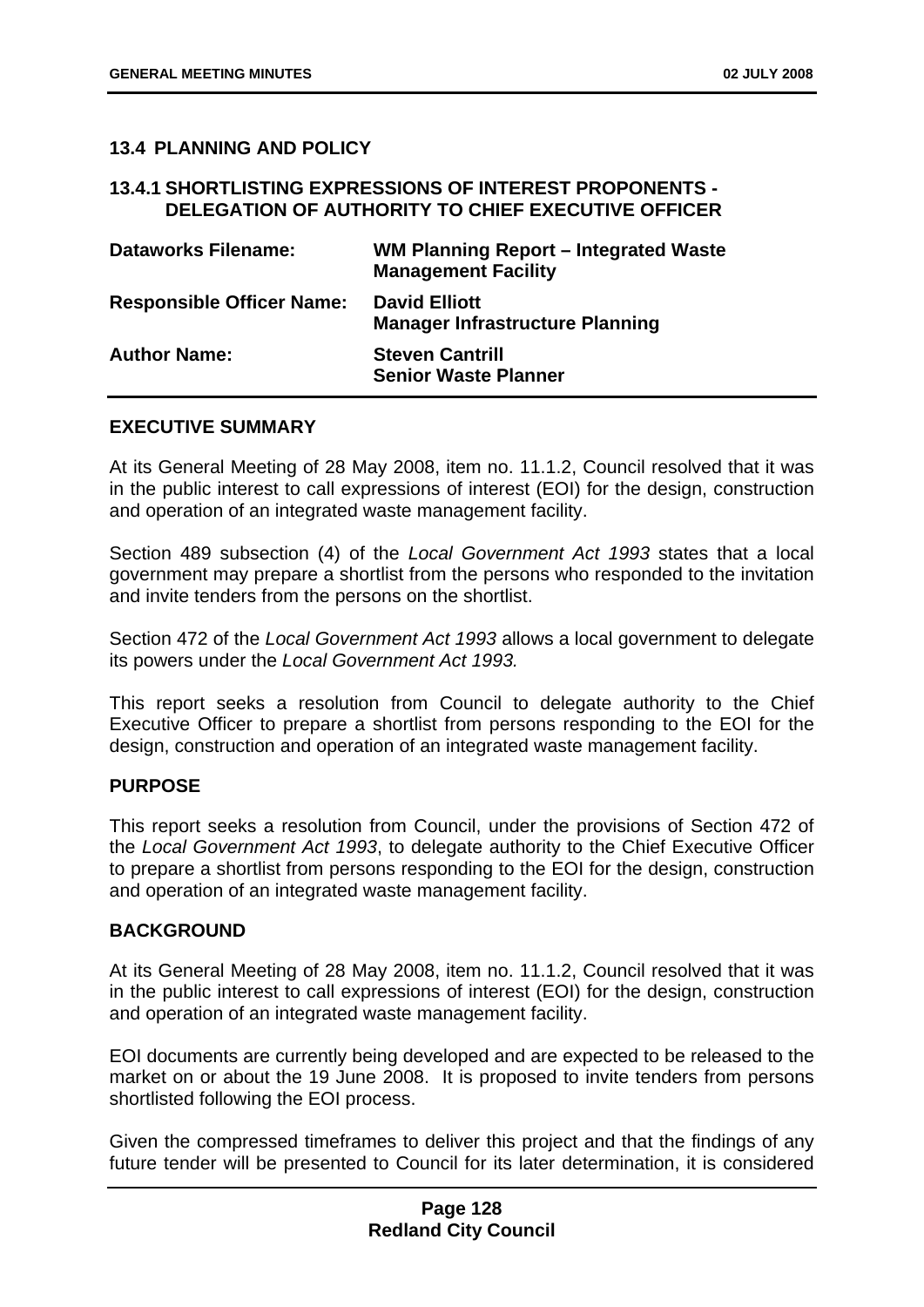appropriate that the Chief Executive Officer be delegated authority to deal with matters related to the calling of Expressions of Interest.

Section 489 subsection (4) of the *Local Government Act 1993* states that a local government may prepare a shortlist from the persons who responded to the invitation and invite tenders from the persons on the shortlist.

Section 472 of the LGA allows a local government to delegate its powers under a LGA.

This report seeks a resolution from Council to delegate authority to the Chief Executive Officer to prepare a shortlist from persons responding to the EOI for the design, construction and operation of an integrated waste management facility.

## **ISSUES**

## Project Scheduling and Critical Timeline Horizon

Given a target commissioning date (to suit the Birkdale landfill closure) for a new integrated waste management facility is 1 July 2010, project scheduling has identified a benefit if Council can compress certain procurement tasks and/or run several tasks simultaneously.

Delegating authority to the Chief Executive Officer to short list EOI submissions reduces the timeline along the project critical path by approximately three weeks, which will in turn provide for an extended tender release period.

It is considered that by extending the tender period, tendering organisations will provide more comprehensive and detailed submissions adding value to the overall procurement process.

## **RELATIONSHIP TO CORPORATE PLAN**

The recommendation primarily supports Council's strategic priority to provide and maintain water, waste services, roads, drainage and support the provision of transport and waterways infrastructure.

## **FINANCIAL IMPLICATIONS**

No financial implications are identified as a direct result of Council delegating authority.

# **PLANNING SCHEME IMPLICATIONS**

The Land Use Planning Group was consulted and it is considered that the outcome of recommendations in this report will not require any amendments to the Redlands Planning Scheme.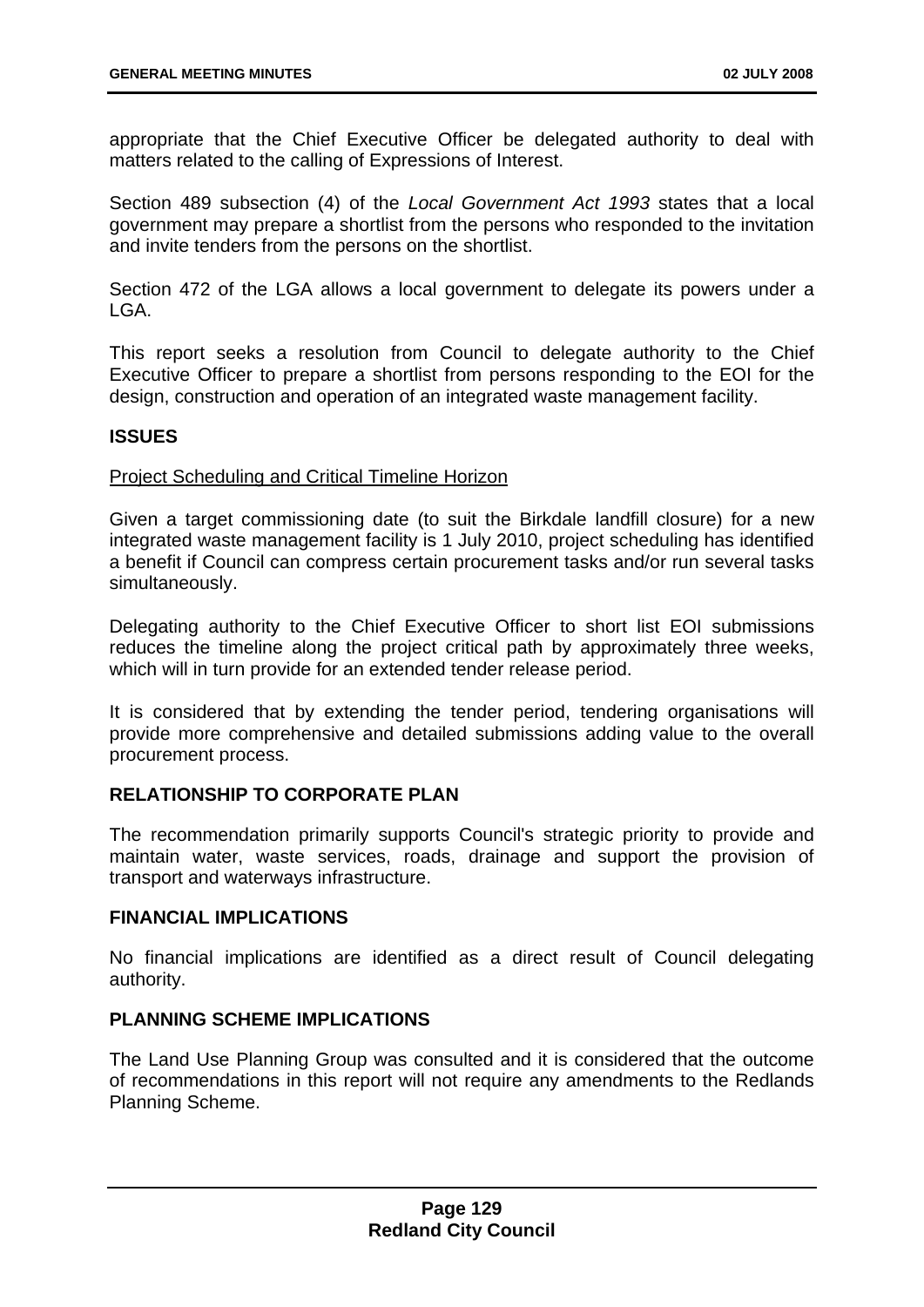# **CONSULTATION**

The Acting Manager Legal Services has confirmed that delegated authority is in accordance with the provisions of the *Local Government Act1993*.

## **OPTIONS**

#### **PREFERRED**

That Council resolve to delegate authority to the Chief Executive Officer to prepare a shortlist from persons who responded to the Expression of Interest for the design, construction and operation of Council's integrated waste management facility and invite tenders from the persons on the short list in accordance with the provisions of section 489 of the *Local Government Act 1993*.

#### **ALTERNATIVE**

That Council resolve not to delegate authority to the Chief Executive Officer and have Council prepare a shortlist from persons who respond to the Expression of Interest for the design, construction and operation of Council's integrated waste management facility in accordance with the provision of section 489 of the *Local Government Act 1993*.

## **OFFICER'S/COMMITTEE RECOMMENDATION/ COUNCIL RESOLUTION**

| Moved by:    | Cr Townsend      |
|--------------|------------------|
| Seconded by: | <b>Cr Bowler</b> |

**That Council resolve to delegate authority to the Chief Executive Officer, under section 472 of the** *Local Government Act 1993,* **to prepare a short-list from persons who responded to the Expression of Interest for the design, construction and operation of Council's integrated waste management facility, and invite tenders from the persons on the short-list, in accordance with the provisions of section 489 of the** *Local Government Act 1993***.**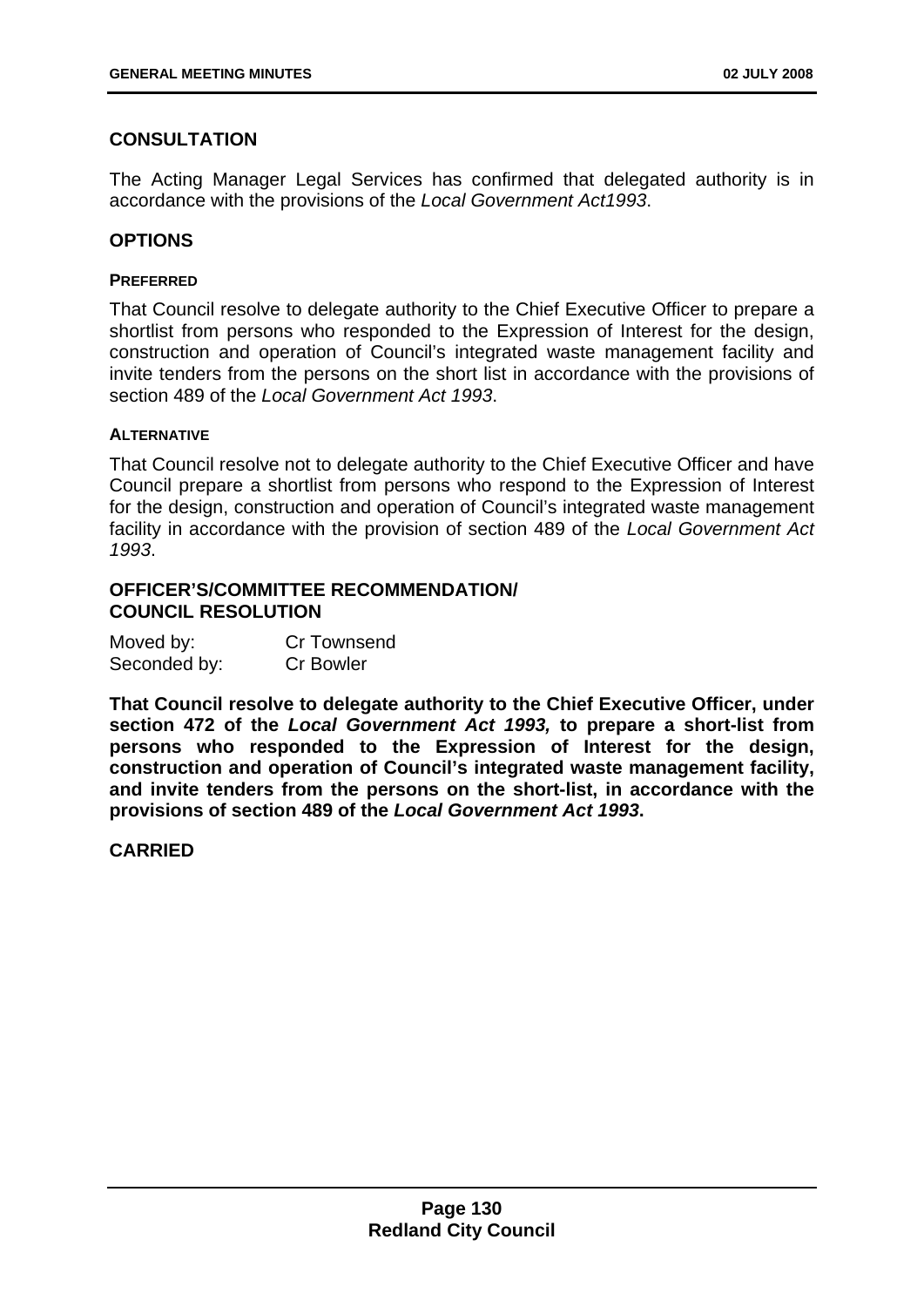# **13.4.2 APPOINTMENT OF FREEDOM OF INFORMATION OFFICER**

| <b>Dataworks Filename:</b>       | <b>GOV Delegations - Freedom of Information (FOI)</b>                                          |
|----------------------------------|------------------------------------------------------------------------------------------------|
| <b>Responsible Officer Name:</b> | Warren van Wyk<br><b>Manager Corporate Planning &amp; Performance</b>                          |
| <b>Author Name:</b>              | <b>Grant Bennett</b><br><b>Service Manager, Corporate Planning &amp;</b><br><b>Performance</b> |

## **EXECUTIVE SUMMARY**

The *Freedom of Information Act 1992* requires any applications for access to documents which are made to Council under this Act to be dealt with by the Chief Executive Officer or an officer appointed by Council.

The established practice is for Council to appoint officers to undertake the roles of Freedom of Information (FOI) decision makers and FOI internal review officers.

The FOI function was integrated into the Corporate Planning Performance & Risk Group late in 2006. To ensure that a number of staff gain FOI experience, FOI applications are now dealt with by several team members depending on the size, complexity and sensitivity of the application. As a result, this report recommends that an additional appointment be made as a FOI decision maker.

## **PURPOSE**

The purpose of this report is to recommend the appointment of the Projects Advisor (position CPP006), Corporate Planning & Performance as an FOI decision maker.

## **BACKGROUND**

The *Freedom of Information Act 1992* (the Act) requires Council to deal with all applications under the Act for access to documents in its custody. The Act provides the processes and rationale for dealing with these applications, including a process for reviewing decisions.

Section 33(1) of the Act states that applications to access a local government's documents are to be dealt with by the Chief Executive Officer or an officer specifically appointed by Council resolution.

Council currently has three officers appointed to deal with FOI applications – the Manager Corporate Planning Performance & Risk, the Service Manager Corporate Planning and Performance and the Manager Legal Services.

Council also has appointed three officers to conduct internal reviews of FOI decisions as provided in Sections 52 and 60 of the Act – these are the Manager Legal Services, Manager Corporate Planning Performance and Risk and Manager Performance Audit. The Act provides that the reviewer must not be the original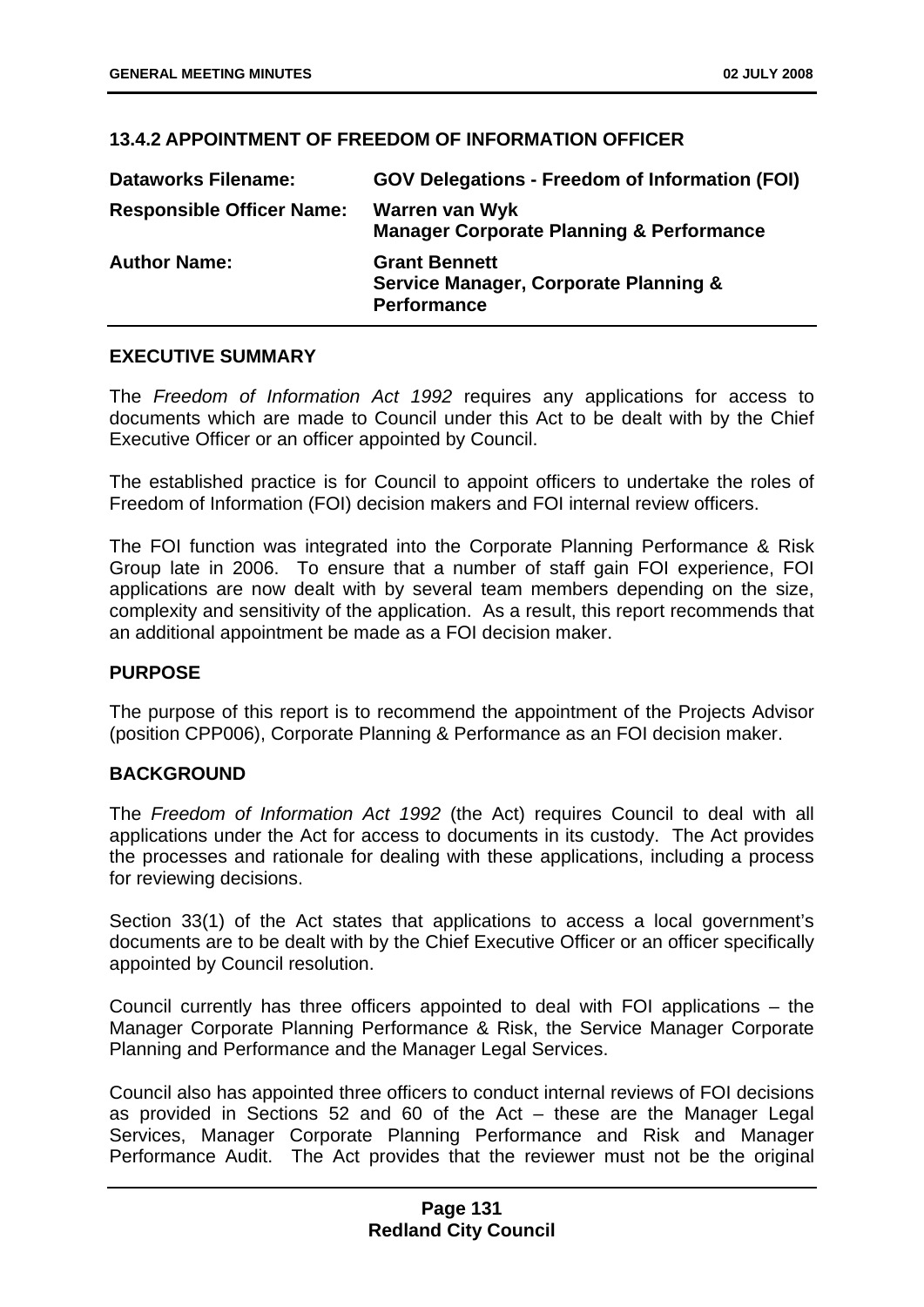decision maker, and these officers perform these internal review roles in addition to their normal duties.

A thorough review of Council's approach to and procedures for dealing with FOI requests identified a number of opportunities for improvement and these have been progressively implemented since the FOI function was transferred to Corporate Planning Performance & Risk in late 2006. The process is now far more customer friendly, streamlined and efficient than in the past. As a result, many requests are now completely resolved within the 2 weeks that is allowed under the Act for the first stage in processing applications – the acknowledgement of receipt of the application stage. This is well within the total of 45 days that are permitted to make a final assessment of an application.

The Corporate Planning and Performance team operates in a highly collaborative way and this will help to ensure that FOI matters are handled professionally and quickly if this delegation is approved.

One of the keys to achieving this excellent result is that the FOI role is now shared between three staff members who have all gained a good knowledge of FOI, rather than relying on one specialist FOI decision maker.

## **ISSUES**

Officers appointed to determine FOI applications should be familiar with the requirements of the Act and possess the necessary knowledge and skills to make proper determinations

At this stage there are two FOI decision makers in the Group, and appointment of a third decision make will ensure the workload is effectively distributed and continuity is ensured during times of absence or high workload.

The Projects Advisor (Joanne Costin), previously undertook the position of Project Coordinator within the Group, and was involved in the internal review of the FOI function which identified opportunities for improvement. Since the FOI function was transferred to this Group she has been assisting with the FOI applications and successfully completed FOI training provided by the Department of Justice & Attorney General including:

- Processing FOI Applications and Fees & Charges
- FOI Exemption Provisions

One of the requirements of the position of Projects Advisor is to contribute to the team's responsibilities in the area of FOI decision making on behalf of Council.

It is therefore recommended that the Projects Advisor (position number CPP006) be appointed to make FOI decisions under the Act.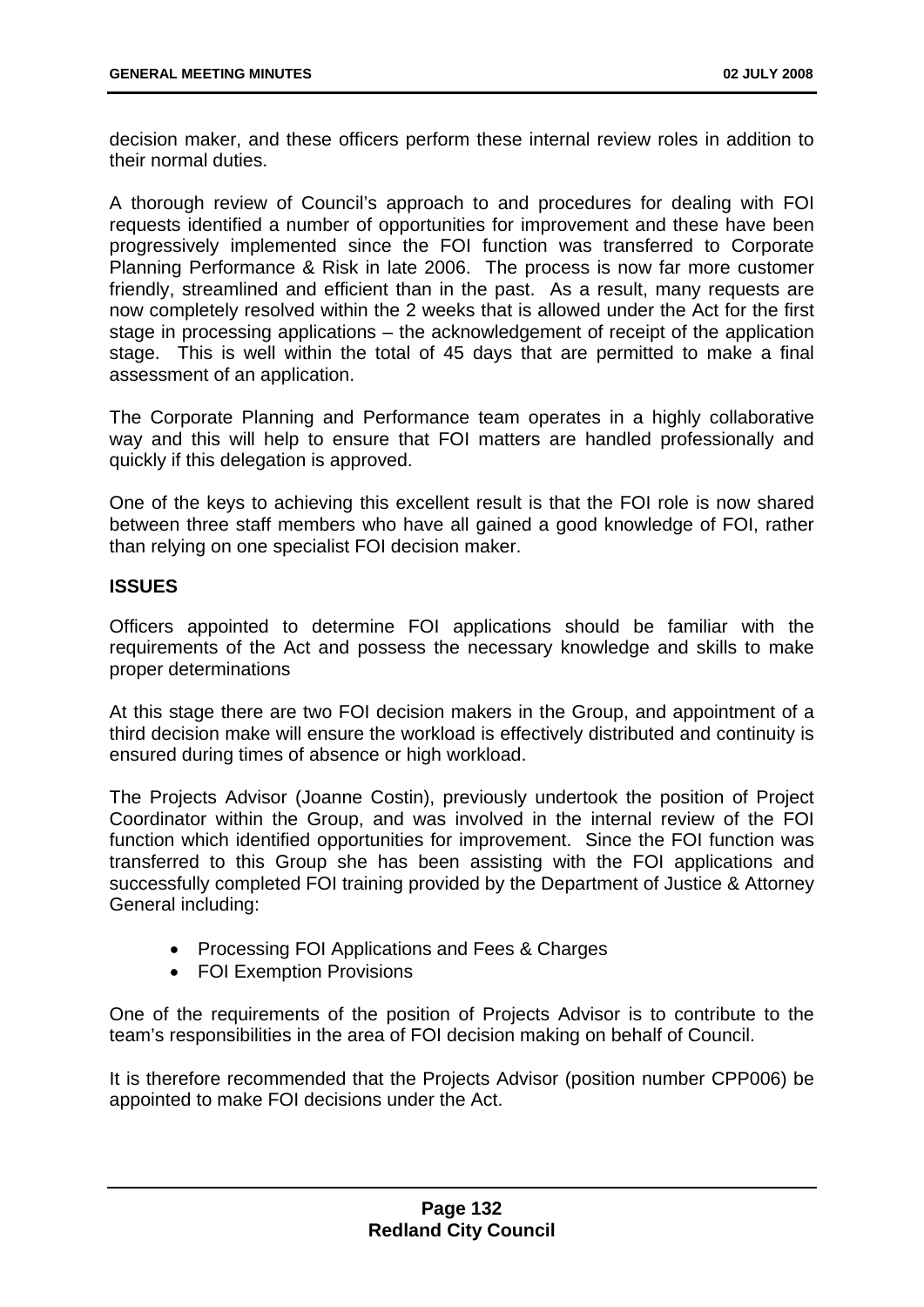# **RELATIONSHIP TO CORPORATE PLAN**

The recommendation primarily supports Council's strategic priority to provide effective organisational leadership through strategic planning and accountable and ethical standards of practice.

#### **FINANCIAL IMPLICATIONS**

No financial implications identified.

#### **PLANNING SCHEME IMPLICATIONS**

The Land Use Planning Group was consulted and it is considered that the outcome of recommendations in this report will not require any amendments to the Redlands Planning Scheme.

#### **CONSULTATION**

Consultation was undertaken with the Manager Legal Services and the Manager Corporate Planning Performance & Risk.

## **OFFICER'S/COMMITTEE RECOMMENDATION/ COUNCIL RESOLUTION**

| Moved by:    | Cr Townsend      |
|--------------|------------------|
| Seconded by: | <b>Cr Bowler</b> |

**That Council resolve, under section 33(1)(b)(ii) of the** *Freedom of Information Act 1992,* **to appoint the Projects Advisor (position CPP005) to make decisions on FOI applications under the Act.**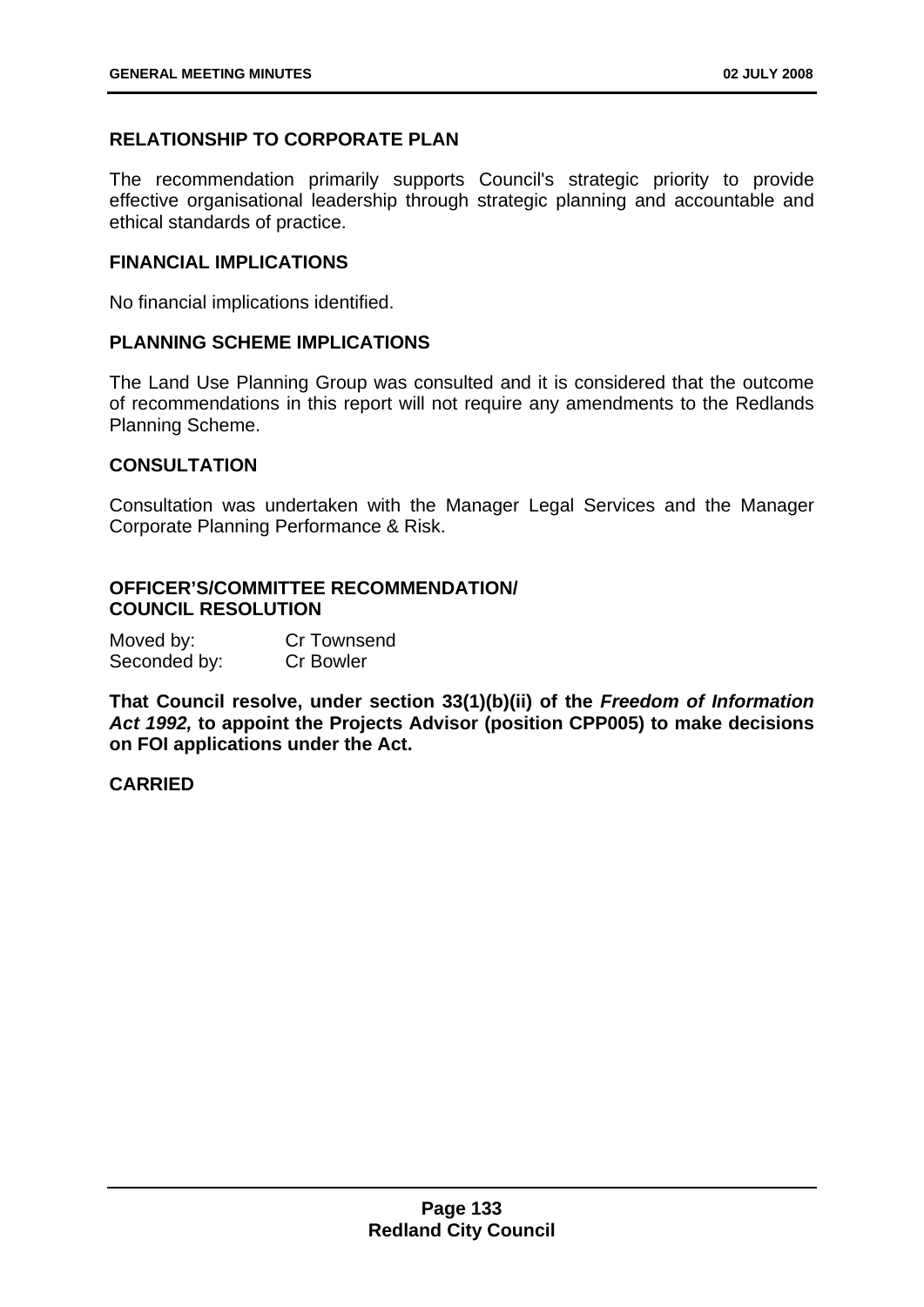# **13.4.3 CORPORATE BALANCED SCORECARD REPORT MAY 2008**

| <b>Dataworks Filename:</b>       | <b>GOV Corporate BSC Monthly Reporting to</b><br><b>Committee</b>                              |
|----------------------------------|------------------------------------------------------------------------------------------------|
| <b>Attachments:</b>              | <b>Corporate Balanced Scorecard Report May 2008</b>                                            |
| <b>Responsible Officer Name:</b> | Warren van Wyk<br><b>Manager, Corporate Planning Performance &amp;</b><br><b>Risk</b>          |
| <b>Author Name:</b>              | <b>Grant Bennett</b><br><b>Service Manager, Corporate Planning &amp;</b><br><b>Performance</b> |

## **EXECUTIVE SUMMARY**

The monthly Corporate Balanced Scorecard report, as attached, provides a high level overview of Council's performance in key areas of Council business.

This report provides the performance results and comments for the month of May 2008. Performance is shown in one of four ranges: Outstanding (green), Above Standard (yellow), Satisfactory (orange) and Unsatisfactory (red). The overall rating for each perspective is determined by the relative weightings of each KPI it includes.

The overall rating for Redland City Council for the month of May 2008 is Above Standard.

## **PURPOSE**

To provide Council with the Corporate Balanced Scorecard Report for the month of May 2008.

## **BACKGROUND**

The performance management framework for Redland City Council includes the requirement for reports to Council on a monthly and quarterly basis as follows:

- The monthly Corporate Balanced Scorecard (BSC) Report to Council of overall organisational performance. This report comprises a concise set of high level KPI's that have been developed to reflect organisational performance against financial, customer, internal/business processes and people and learning perspectives. This report provides Council with a monthly snapshot on how the organisation is performing in key areas of our business.
- A more detailed quarterly Operational Plan Performance Report focuses on performance at a program level. This report comprises a summary of performance against all KPI's and more detailed comments from Managers about performance that falls above or below an acceptable range.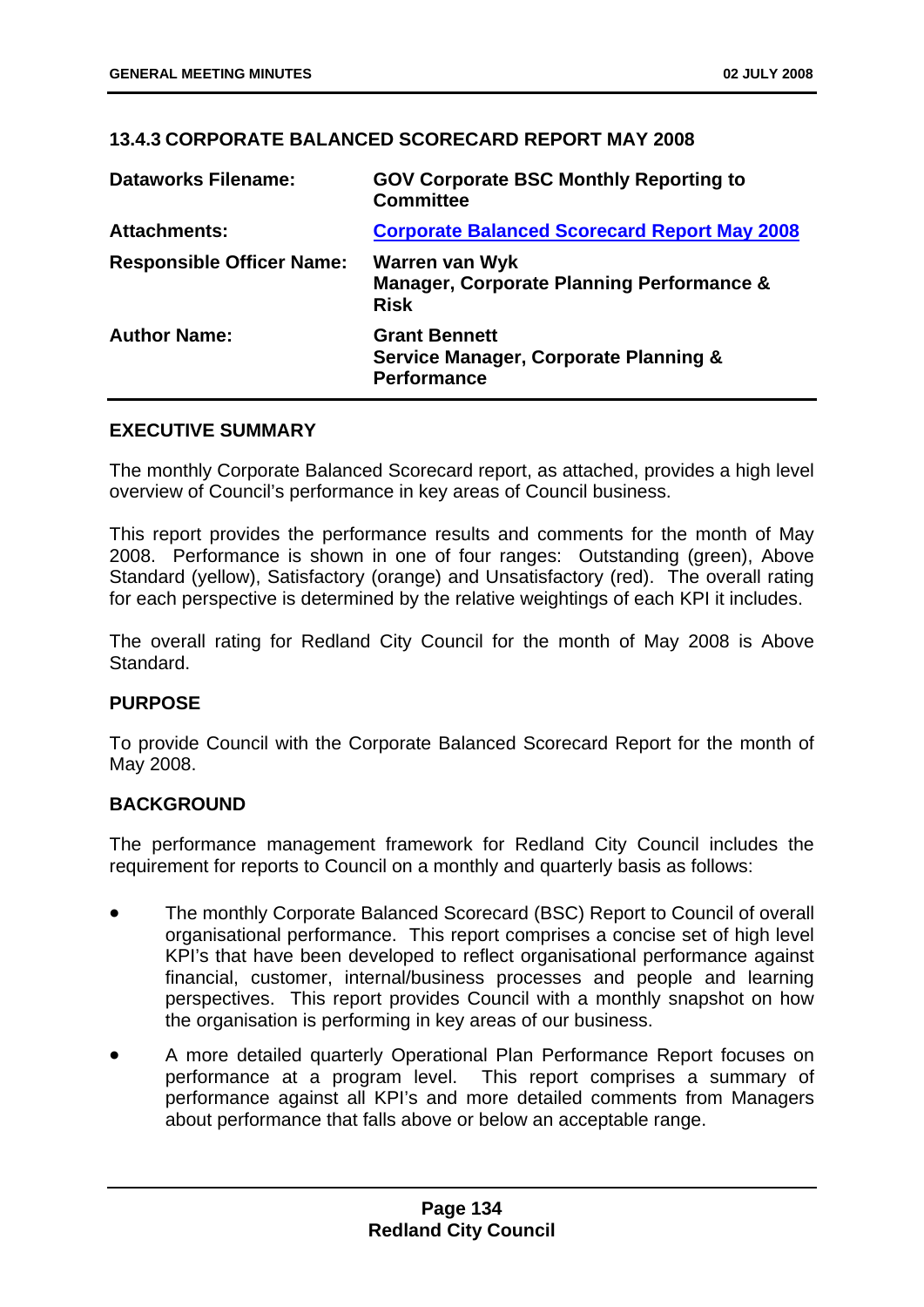# **ISSUES**

The following comments provide an overview of performance under each scorecard perspective and the associated key performance indicators.

## **Financial Perspective**

May Rating: Above Standard

Proved Earnings Before Interest Tax & Depreciation (EBITD) Savings to Budget (weighting 20%) rated at the outstanding level, with a budget of \$33.0 million and an actual of \$39.4 million. Full details are provided in the monthly finance report.

Cash Levels within Targets (weighting 8%) rated unsatisfactory due to seasonal high rate payments.

Capital Works Program Financial Performance (weighting 12%) compares expenditure on finalised projects with budget. The current result is a 1.53% saving. PDG projects continue to be delivered with savings, with a budget of \$12,385,980 and actual expenditure of \$12,147,291.

## **Customer Perspective**

May Rating: Outstanding

Capital Works Program Practical Completion (weighting 15%) reports on the percentage of capital project milestones achieved compared to plan. PDG is currently managing 391 capital works projects and have achieved 708 milestones. 182 projects have reached practical completion. Redland Water & Waste had no milestones planned for the month. Information Management achieved 4 milestones this month with the implementation of the BCP completed ahead of time. Corporate Assets, Fleet achieved 1 milestone early with one remaining milestone completed for May.

Compliance with the Australian Drinking Water Guidelines (ADWG, weighting 2.5%), Drinking Water Quality fully complied (100%) with all 4 key ADWG parameters, e-coli levels, turbidity, pH levels and manganese levels.

Compliance with our EPA Licence for Wastewater (weighting 2.5%) currently rates as above standard, with no non-conformances during May at Capalaba WWTP.

Development Application Assessment Performance Index Timeframes (weighting 10%) achieved a satisfactory rating. This index reflects the performance of each of the 3 categories of applications – Integrated Commercial, Land Development and Development Assessment. 117/131 applications were processed within IPA timeframes, however Land Development and Development Assessment experienced resourcing issues together with the finalising of significant long standing applications which also affected their timeframes.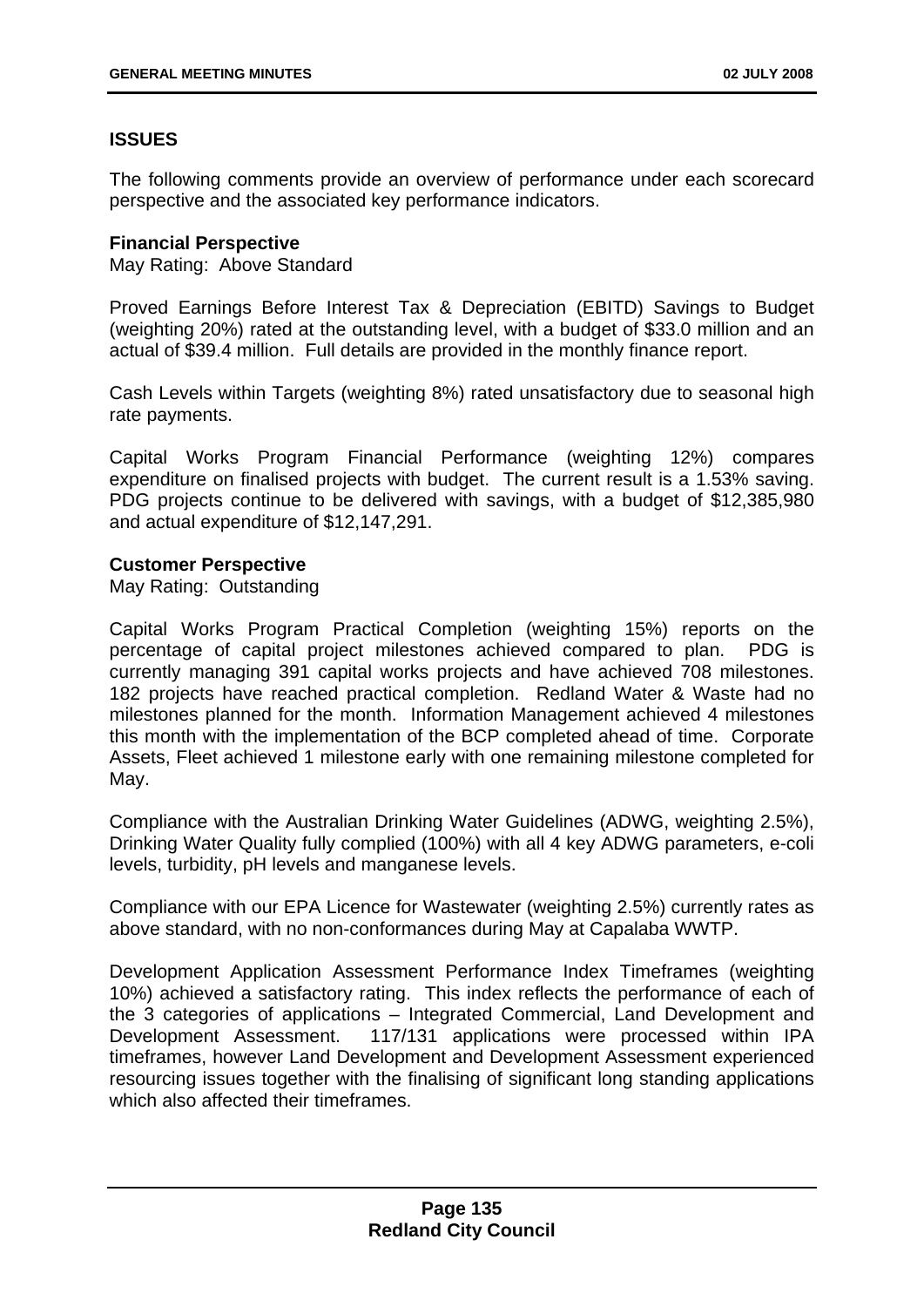## **Internal Perspective**

May Rating: Outstanding

Asset Management Plans Actions Completed (weighting 7.5%), was above standard with 94% completed on time.

% of Internal Audit Actions Completed within Agreed Timeframes (weighting 7.5%) continues to rate as outstanding with 100% of audit recommendations completed on schedule.

## **People & Learning Perspective**

May Rating: Above Standard

% of Funded Workplace Health and Safety Management Plan Actions (weighting 10%) rated as satisfactory. All actions are on target.

The Lost Time Injury Frequency Rate (weighting 5%) is expressed as a rolling 12 month average and rates as above standard. There were three injuries during May with all employees returning to work.

# **RELATIONSHIP TO CORPORATE PLAN**

The recommendation in this report primarily supports Council's strategic priority to provide a clear organisational direction supported by effective leadership and a framework of policies, plans and strategies that are responsive to the community's needs and which promote accountable and ethical standards of practice.

# **FINANCIAL IMPLICATIONS**

No direct financial implications arise from this report. The report does contain several indicators that either reflects financial performance to date, or which will have had a direct or indirect impact on financial performance.

## **PLANNING SCHEME IMPLICATIONS**

It is considered that the outcome of recommendations in this report will not require any amendments to the Redlands Planning Scheme.

# **CONSULTATION**

The data and components in this report were provided by relevant managers and were complied by the Corporate Planning, Performance and Risk Group.

## **OPTIONS**

## **PREFERRED**

That Council resolve to note the Corporate Balanced Scorecard for the month of May, 2008 as attached.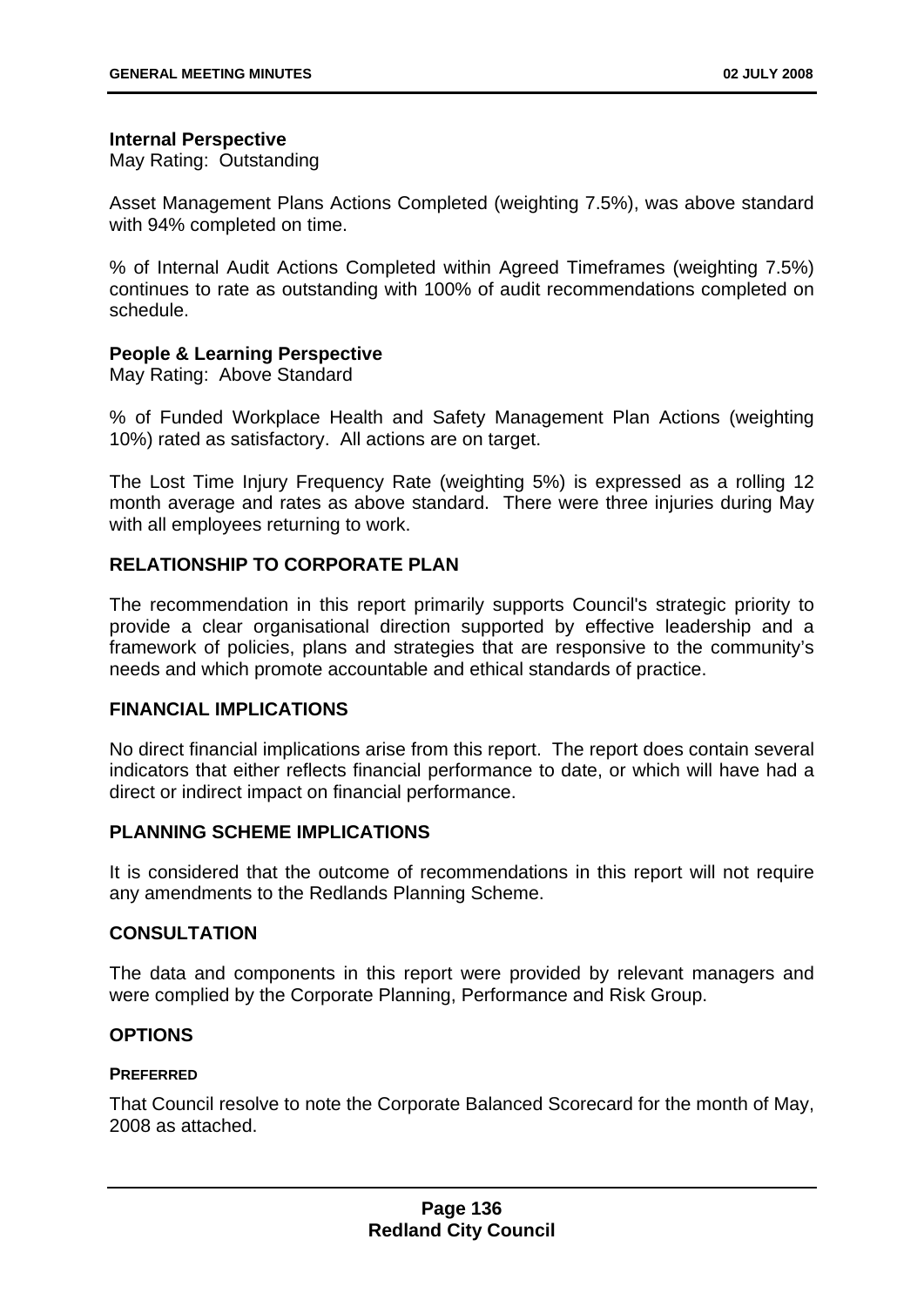#### **ALTERNATIVE**

That Council resolve to note the Corporate Balanced Scorecard for May 2008 and request additional information.

# **OFFICER'S/COMMITTEE RECOMMENDATION/ COUNCIL RESOLUTION**

| Moved by:    | <b>Cr Townsend</b> |
|--------------|--------------------|
| Seconded by: | <b>Cr Bowler</b>   |

**That Council resolve to note the Corporate Balanced Scorecard for the month of May 2008, as attached.**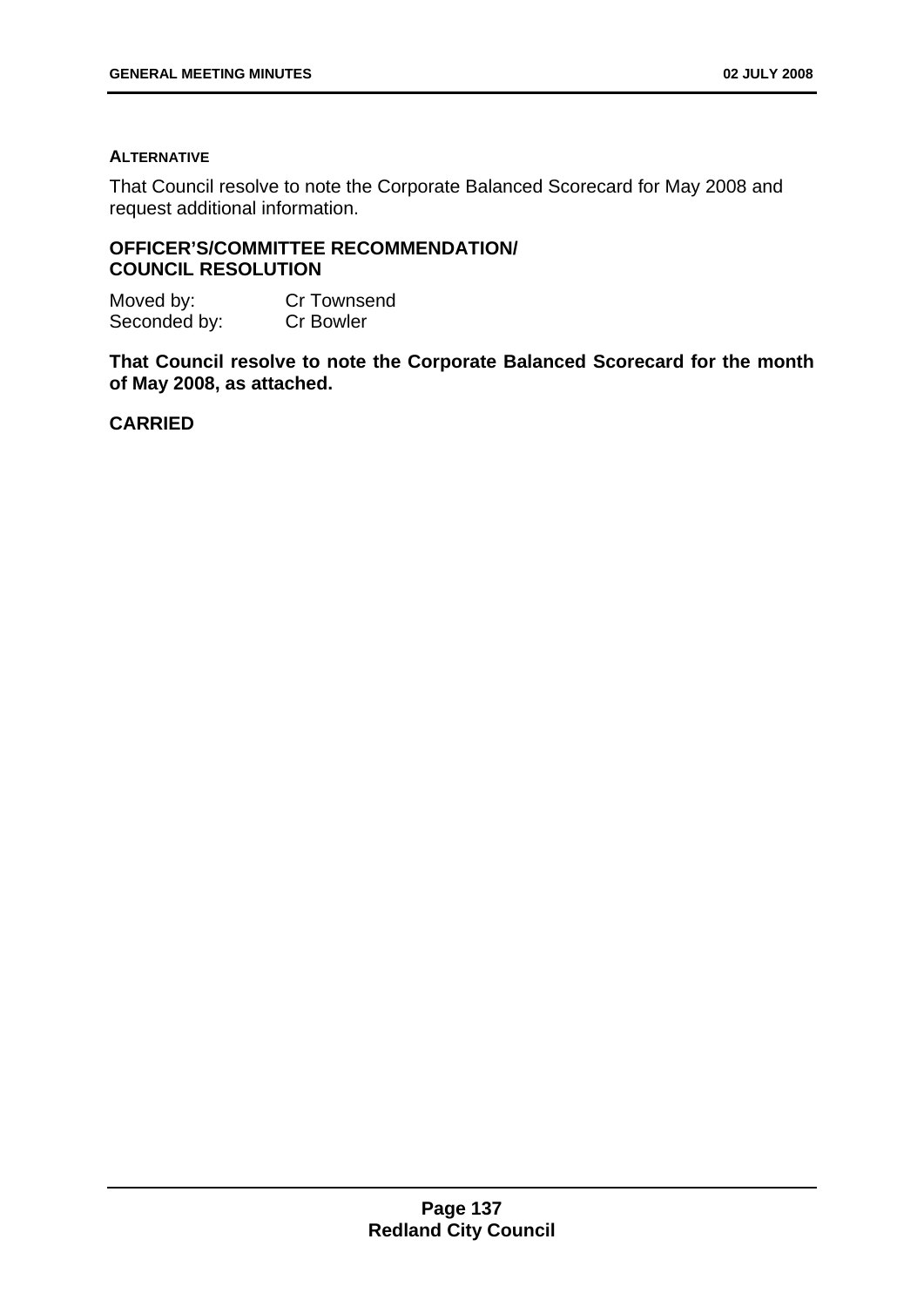## **13.5 CLOSED SESSION AT COMMITTEE**

That the meeting be closed to the public under Section 463(1) of the *Local Government Act 1993* to discuss the following items:

# **5.1 Edgarange Land Appeal Court**

The reason that is applicable in this instance is as follows: *"(f) starting or defending legal proceedings involving it"*

## **5.2 Proposed Acquisition of Land – Lamb Island**

The reason that is applicable in this instance is as follows:

*"(h) other business for which a public discussion would be likely to prejudice the interests of the local government or someone else, or enable a person to gain a financial advantage."* 

## **6.1 Tender – Visitor Information Centre Services**

## **6.2 Tender – Cleveland Aquatic Centre**

## CARRIED

## **MOTION TO REOPEN MEETING AT COMMITTEE**

That the meeting be again opened to the public.

CARRIED

## **13.5.1 EDGARANGE LAND APPEAL COURT**

| <b>Dataworks Filename:</b>       | LUP-2006/0103 & 0102                                                     |
|----------------------------------|--------------------------------------------------------------------------|
| <b>Responsible Officer Name:</b> | <b>Phil Bucknell</b><br><b>Acting General Manager Corporate Services</b> |
| <b>Author Name:</b>              | <b>Andrew Ross</b><br><b>Acting Manager Legal Services</b>               |

## **EXECUTIVE SUMMARY**

On 30 May 2008 the Land Appeal Court dismissed Council's Appeal against compensation awarded to Edgarange Pty Ltd for Council's resumption of land at Capalaba.

## **OFFICER'S/COMMITTEE RECOMMENDATION/ COUNCIL RESOLUTION**

Moved by: Cr Townsend Seconded by: Cr Bowler

## **That Council resolve as follows:**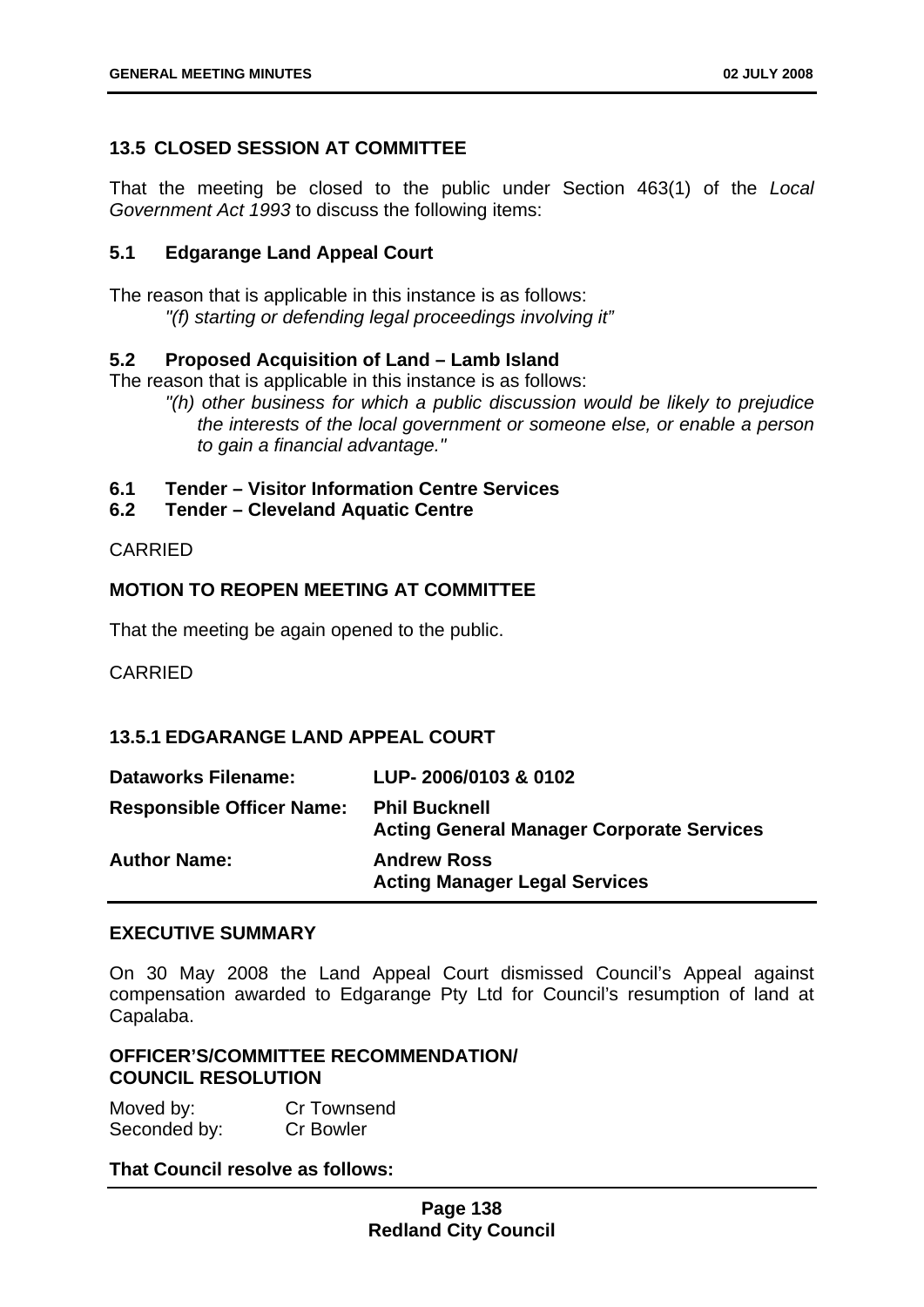- **1. To instruct Council lawyers to file an Appeal against the decision made by the Land Appeal Court on 30 May 2008 in this matter;**
- **2. To delegate authority to the Chief Executive Officer to continue settlement negotiations and to make or accept any settlement offers for compensation and or costs up to the amount as awarded by the Land Court and Land Appeal Court;**
- **3. To authorise the Chief Executive Officer to sign all relevant documents; and**
- **4. That this report remain confidential until this matter is settled.**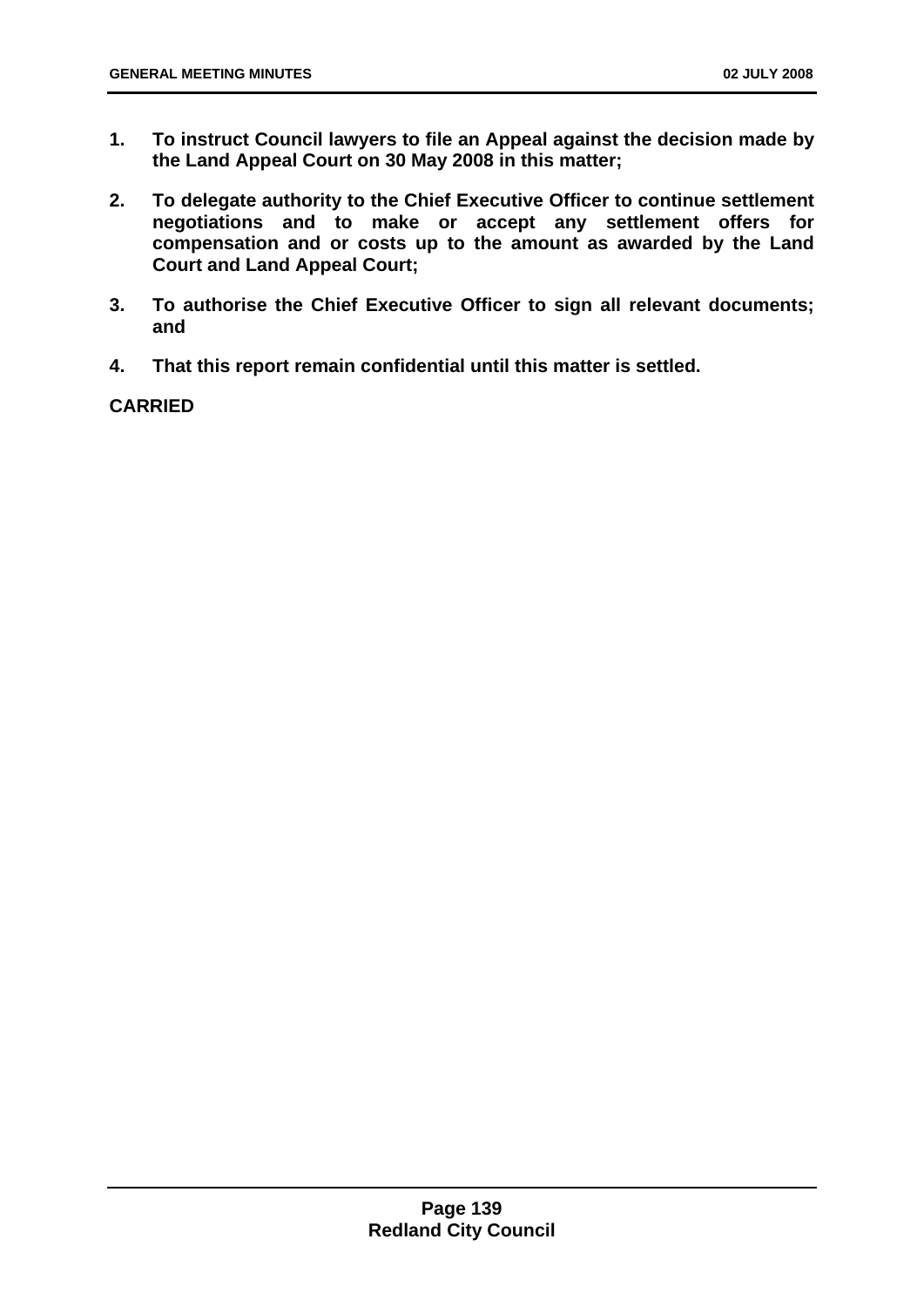## **13.5.2 PROPOSED AQUISITION OF LAND - LAMB ISLAND**

| <b>Dataworks Filename:</b>       | 45313                                                           |
|----------------------------------|-----------------------------------------------------------------|
| <b>Responsible Officer Name:</b> | <b>Michelle Pipia</b><br><b>Acting Manager Project Delivery</b> |
| <b>Author Name:</b>              | <b>Jason Masters</b><br><b>Survey Services Manager</b>          |

## **EXECUTIVE SUMMARY**

As part of the 08/09 Seal Gravel Roads Roadworks Program, the gravel road section of Crest Haven, Lamb Island (Job No 45313) from Lucas Drive to Lavender Street is to be sealed. The roadworks design has identified the need to acquire land for drainage purposes. The area of acquisition is on privately owned property, Lot 18 on RP121713 between Pier Haven and Lucas Drive, Lamb Island.

To facilitate the drainage requirements, the minimum acquisition that Council will require is an easement for stormwater drainage, overland flow and discharge over approximately 178m² as per drawing number A2-P168-01B (Rev A). However, if the land owner is agreeable the preferable option would be to acquire the strip of approximately 782m² from Pier Haven to Lucas Drive to be dedicated as road as per drawing number A2-P168-01C (Rev A). This would eliminate a planning anomaly from when the surrounding land was subdivided and would allow Council greater access to this area for future community infrastructure.

# **PURPOSE**

- 1. To seek Council approval to acquire by negotiation approximately 782m² from privately owned Lot 18 on RP121713 for drainage purposes as per drawing A2- P168-01C (Rev A) and dedicate as road under Section 51 of *The Land Title Act 1994*;
- 2. If negotiations are unsuccessful to acquire the land as per Officer's Recommendation 1, then seek Council approval to acquire by negotiation approximately 178m² from part of Lot 18 on RP121713 for a Drainage Easement as per drawing A2-P168-01B (Rev A);
- 3. That the Chief Executive Officer be delegated authority to negotiate the purchase of part of Lot 18 on RP121713, pursuant to Section 36(2)(b) of the *Local Government Act 1993*; and
- 4. If negotiations are unsuccessful to acquire the land from Lot 18 on RP 121713 as per Officer's Recommendation 1 or 2, that the Chief Executive Officer be delegated authority to proceed with resumption action under Section 5(1)(b) of the *Acquisition of Land Act 1967* for approximately 178m² as per drawing A2-P168- 01B (Rev A). The acquired land is then dedicated as a Drainage Easement.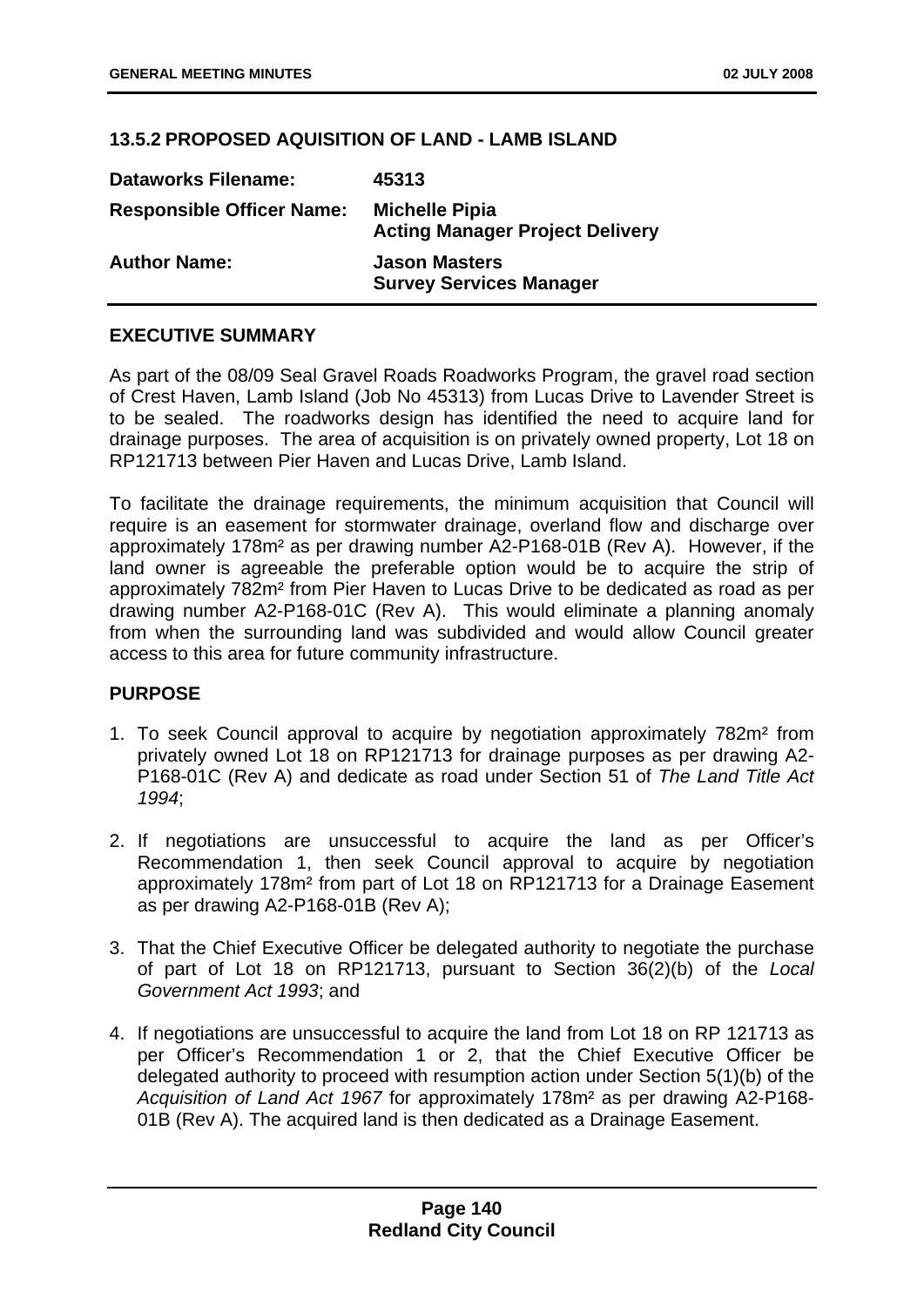## **BACKGROUND**

It has been identified during the road design for the upgrade of Crest Haven, Lamb Island that the natural sag in the existing road concentrates stormwater runoff and diverts the water on to part of Lot 18 on RP121713. This is the strip of land between Pier Haven and Crest Haven. To ensure that this natural overland flow path remains unhindered and to allow for new stormwater drainage for the road upgrade, Council needs to acquire part of Lot 18.

This part of Lot 18 on RP121713 is already encumbered with an easement in the favour of Council for Water Supply purposes running from Pier Haven to Lucas Drive. The reticulated water in this area is the only supply between Macleay and Lamb Island.

## **ISSUES**

To facilitate the drainage requirements, the minimum acquisition that Council will require is a drainage easement, over approximately 178m² as per drawing number A2-P168-01B (Rev A). However, if the land owner is agreeable the preferable option would be to acquire the strip of approximately 782m² from Pier Haven to Lucas Drive to be dedicated as road as per drawing number A2-P168-01C (Rev A). This would eliminate a planning anomaly from when the surrounding land was subdivided and would allow Council greater access to this area for future community infrastructure.

## **RELATIONSHIP TO CORPORATE PLAN**

The recommendation primarily supports Council's strategic priority to provide and maintain water, waste services, roads, drainage and support the provision of transport and waterways infrastructure.

## **FINANCIAL IMPLICATIONS**

The total costs associated with the proposed acquisition for drainage purposes including the valuation of land, survey and legal fees and compensation will be allocated from the Capital Works Project funding.

## **PLANNING SCHEME IMPLICATIONS**

The Land Use Planning Group was consulted and it is considered that the outcome of recommendations in this report will not require any amendments to the Redlands Planning Scheme.

## **CONSULTATION**

Consultation has occurred with the following officers:

- Manager Land Use Planning
- Manager Environmental Management
- Manager Infrastructure Planning
- Land Development Services Manager
- Property Services Manager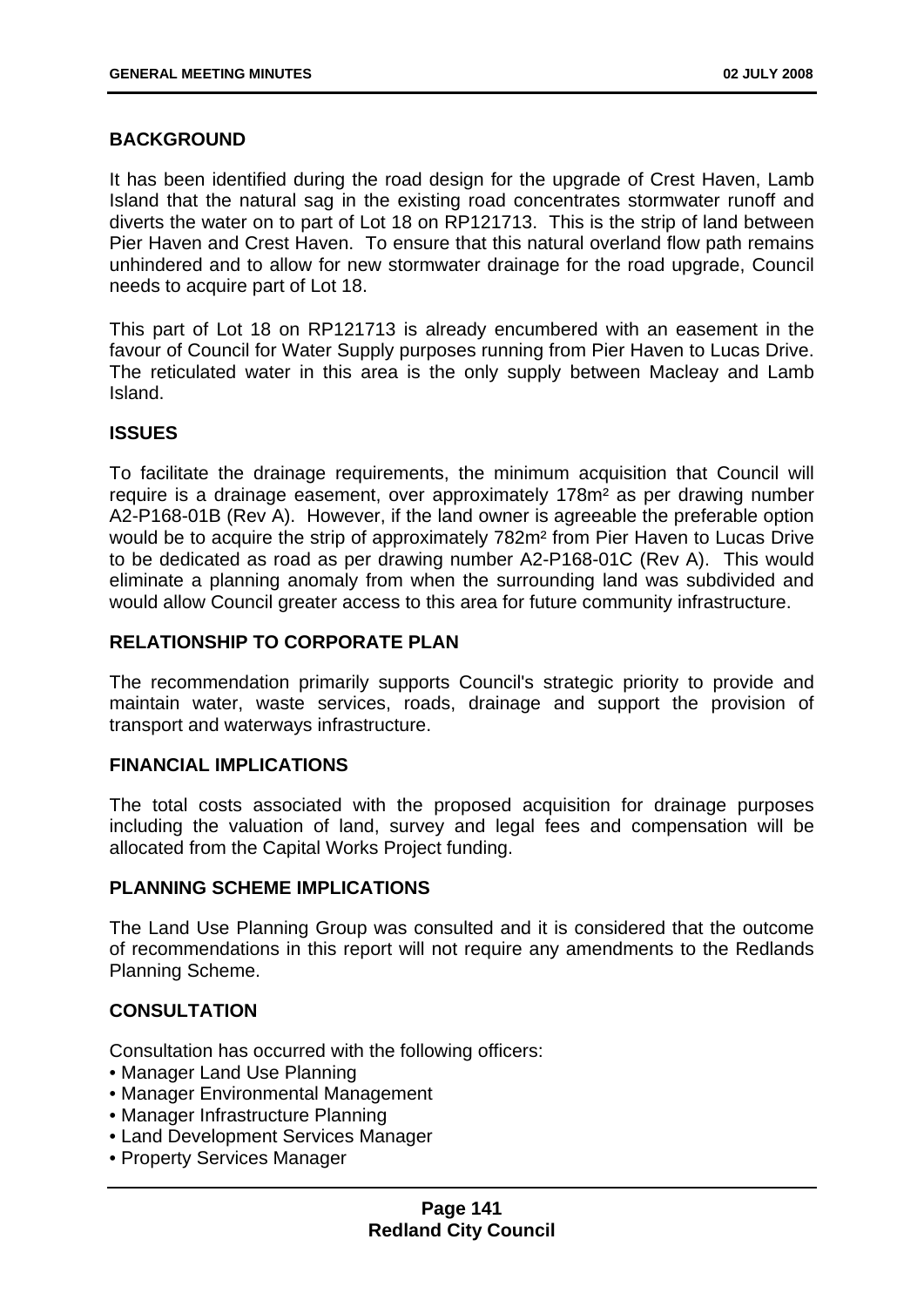- Manager Operations & Maintenance
- Roads & Drainage Service Manager
- Design Services Manager
- Service Manager Project Management
- Manager Project Delivery Group
- Stormwater Management Engineer
- Manager Treatment Operations for Redland Water & Waste
- Manager Customer Service & Business Performance
- Manager Technical Support for Redland Water & Waste
- The Department of Natural Resources & Water

# **OPTIONS**

## **PREFERRED**

That Council resolves as follows:

- 1. To acquire by negotiation approximately 782m² from privately owned Lot 18 on RP121713 for drainage purposes as per drawing A2-P168-01C (Rev A) and dedicate as road under Section 51 of *The Land Title Act 1994*;
- 2. If negotiations are unsuccessful to acquire the land as per Officer's Recommendation 1, then acquire by negotiation approximately 178m² from part of Lot 18 on RP121713 for a Drainage Easement as per drawing A2-P168-01B (Rev A);
- 3. That the Chief Executive Officer be delegated authority to negotiate the purchase of part of Lot 18 on RP121713, pursuant to Section 36(2)(b) of *the Local Government Act 1993*; and
- 4. If negotiations are unsuccessful to acquire the land from Lot 18 on RP 121713 as per Officer's Recommendation 1 or 2, that the Chief Executive Officer be delegated authority to proceed with resumption action under Section 5(1)(b) of the *Acquisition of Land Act 1967* for approximately 178m² as per drawing A2-P168- 01B (Rev A) and the acquired land to be dedicated as a Drainage Easement.

## **ALTERNATIVE**

That Council resolve not to acquire part of Lot 18 on RP121713 for drainage purposes and the issues of flooding, water build up and decreased safety for residents still remain.

# **OFFICER'S/COMMITTEE RECOMMENDATION/ COUNCIL RESOLUTION**

| Moved by:    | Cr Townsend      |
|--------------|------------------|
| Seconded by: | <b>Cr Bowler</b> |

# **That Council resolve as follows:**

**1. To acquire by negotiation approximately 782m² from privately owned Lot 18 on RP121713 for drainage purposes as per drawing A2-P168-01C (Rev A) and dedicate as road under Section 51 of** *The Land Title Act 1994***;**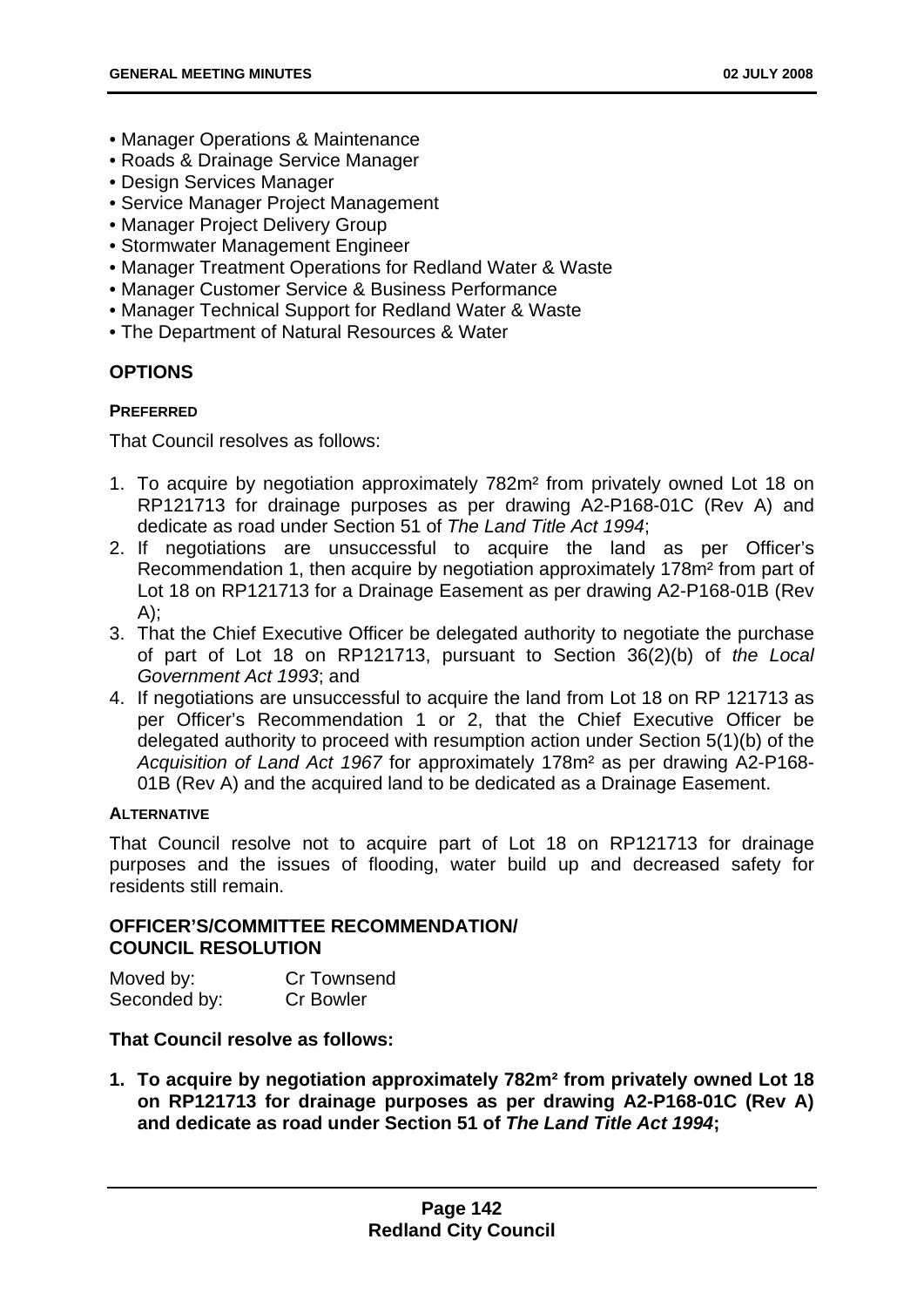- **2. If negotiations are unsuccessful to acquire the land as per Officer's Recommendation 1, then acquire by negotiation approximately 178m² from part of Lot 18 on RP121713 for a Drainage Easement as per drawing A2- P168-01B (Rev A);**
- **3. That the Chief Executive Officer be delegated authority to negotiate the purchase of part of Lot 18 on RP121713, pursuant to Section 36(2)(b) of** *the Local Government Act 1993***; and**
- **4. If negotiations are unsuccessful to acquire the land from Lot 18 on RP 121713 as per Officer's Recommendation 1 or 2, that the Chief Executive Officer be delegated authority to proceed with resumption action under Section 5(1)(b) of the** *Acquisition of Land Act 1967* **for approximately 178m² as per drawing A2-P168-01B (Rev A) and the acquired land to be dedicated as a Drainage Easement.**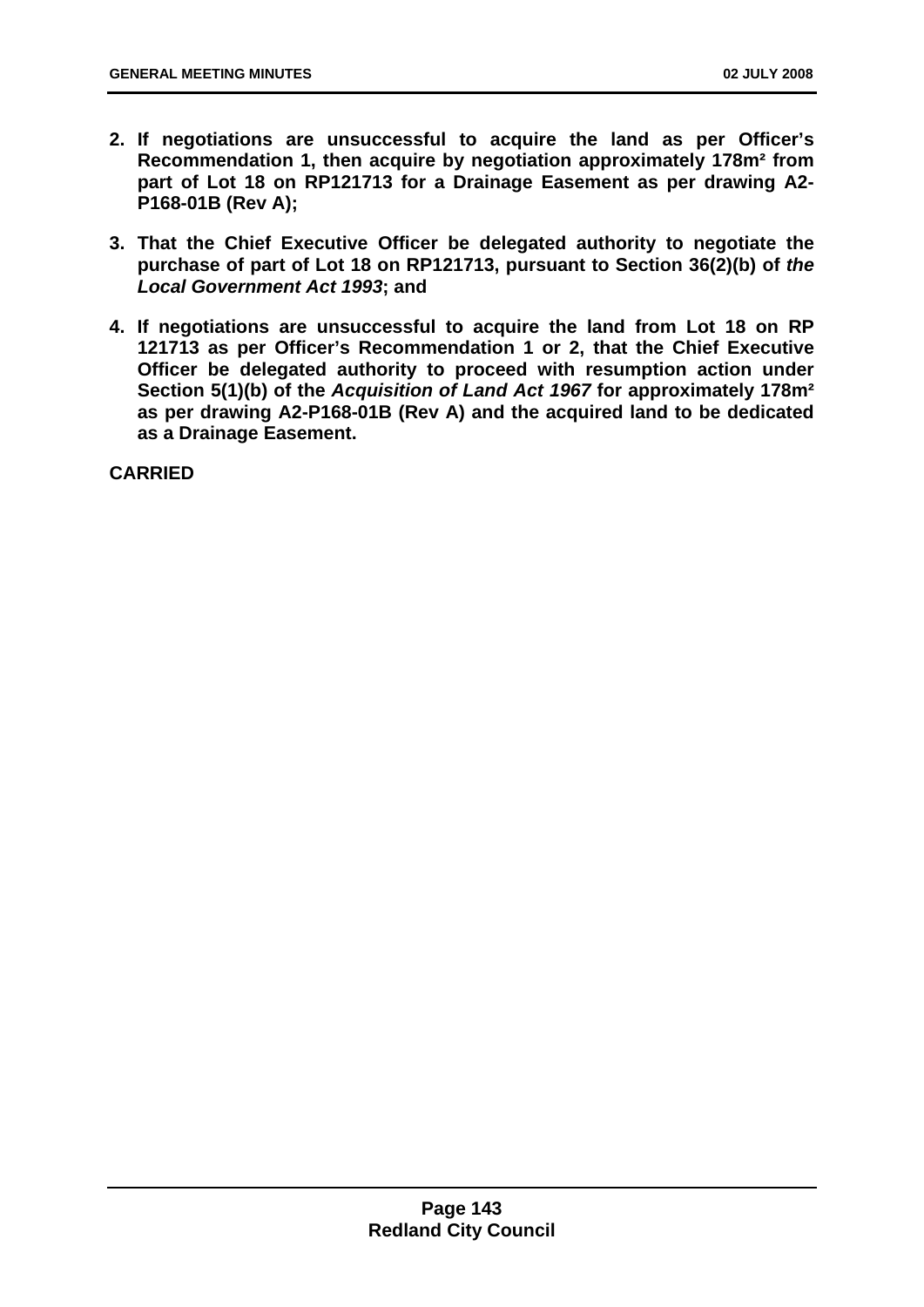Cr Dowling declared a conflict of interest in Items 6.1 and 6.2 at Committee stating that persons involved in each of the tenders were friends of his and these parties had separately submitted tenders for these items and that there were references to these persons recorded in the 'Gifts' Register. Cr Dowling remained in the meeting for discussion and decision on these items, voting in the affirmative in both instances.

Cr Hobson declared that there may be a perception of a conflict of interest in Item 6.1 at Committee – *Visitor Information Centre Services -* as having in the past held a position in office of a tourism board and that she had information, being a tourism operator, on how the current VIC works. Cr Hobson remained in the meeting for discussion and decision on this item, voting in the negative.

Cr Dowling declared a conflict of interest in the following Item 13.6.1 – *Visitor Information Services* - stating a conflict with s.246A (6) of the *Local Government Act 1993.* Cr Dowling remained in the Chamber for discussion and vote on this item, voting in the affirmative.

Cr Hobson declared that there may be a perception of a conflict of interest in the following Item 6.1 – *Visitor Information Centre Services –* as she was previously Deputy Chair of one of the organisations that was part of the tender process. Cr Hobson remained in the chamber for discussion and vote on this item, voting in the negative.

## **13.6 TENDERS FOR CONSIDERATION**

## **13.6.1 TENDER FOR THE DELIVERY OF VISITOR INFORMATION SERVICES FOR REDLAND CITY**

| <b>Dataworks Filename:</b>       | <b>Redland Shire Visitor Information Centre</b>             |
|----------------------------------|-------------------------------------------------------------|
| <b>Responsible Officer Name:</b> | <b>Alan Burgess</b><br><b>Manager Economic Development</b>  |
| <b>Author Name:</b>              | <b>Jan Sommer</b><br><b>Tourism Development Coordinator</b> |

## **EXECUTIVE SUMMARY**

The Visitor Services Strategy recommended the establishment of a primary accredited Visitor Information Centre for Redland City on a long term contractual basis, supported by non accredited supplementary centres on the islands and mainland. This direction in the delivery of visitor services was endorsed by the Tourism Industry Working Party and recommended in several reports to Redland City Council in 2008.

## **COMMITTEE DISCUSSION**

The Acting Chief Executive Officer advised that after three (3) years of the fixed term contract, the matter of any options to extend would come back to Council for discussion and decision.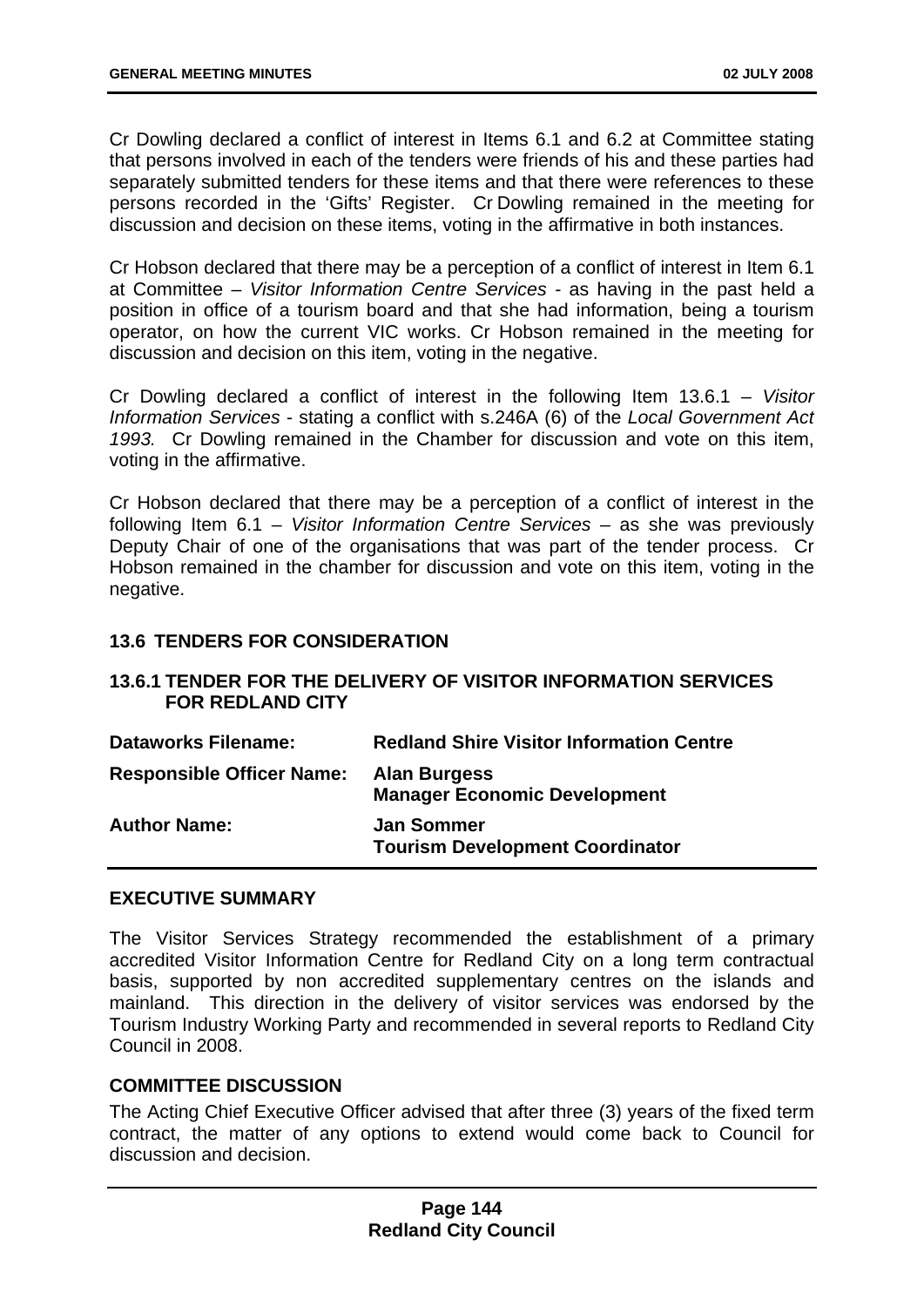## **OFFICER'S/COMMITTEE RECOMMENDATION/ COUNCIL RESOLUTION**

| Moved by:    | Cr Townsend      |
|--------------|------------------|
| Seconded by: | <b>Cr Bowler</b> |

**That Council resolve as follows:** 

- **1. To award the tender for the delivery of visitor information services to Stradbroke Island Holidays for a fixed term of three (3) years, with the option for the parties to agree to extend for a further three (3) additional periods of one (1) year each, not exceeding a maximum term of six (6) years;**
- **2. To delegate authority to the Chief Executive Officer** 
	- **a. To make, vary and discharge the contract with Stradbroke Island Holidays; and**
	- **b. To sign all relevant documentation; and**
- **3. That this report remain confidential.**

## **CARRIED**

A division was called for.

Crs Townsend, Reimers, Murray, Bowler, Dowling, Henry and Bolgary voted in the affirmative.

Crs Williams, Ogilvie and Hobson voted in the negative.

Cr Elliott was not present when this motion was put.

The motion was declared by the Mayor as **CARRIED.**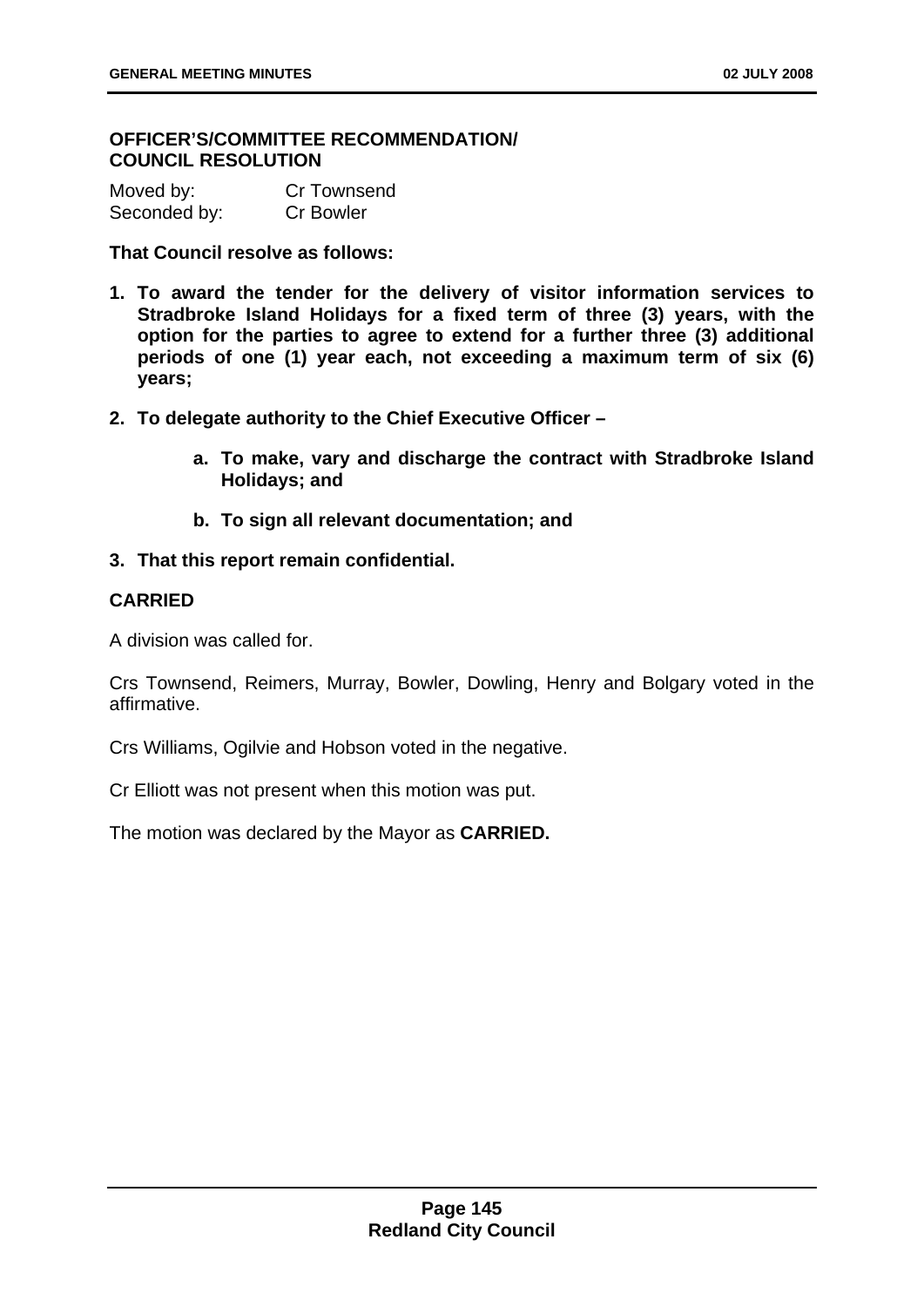# **13.6.2 TENDER FOR LEASE OF CLEVELAND AQUATIC CENTRE LRS -006**

| <b>Dataworks Filename:</b>       | R & C Contract, Cleveland Aquatic Centre                                |
|----------------------------------|-------------------------------------------------------------------------|
| <b>Responsible Officer Name:</b> | <b>Greg Jensen</b><br><b>Manager Customer &amp; Community Services</b>  |
| <b>Author Name:</b>              | <b>Russell Cook</b><br><b>Leisure &amp; Recreation Services Manager</b> |

# **EXECUTIVE SUMMARY**

At the General Meeting of Council on 26 September 2007, it was resolved as follows:

- 1. That the Chief Executive Officer be delegated authority:
	- a. To invite tenders and accept quotations and make, vary and discharge a contract for the management of the Cleveland Aquatic Centre for the period 23 November 2007 to 31 July 2008, with an option to extend for a (1) month period, such total term of the contract not to exceed 31 October 2008, if and as required;
	- b. that the Mayor and Chief Executive Officer be authorised to sign and seal all relevant documentation; and
- 2. To invite tenders for the lease of the Cleveland Aquatic Centre from 31 July 2008 for a period of up to 20 years and that a report be presented to Council to decide this matter.

Invitations to tender for the lease of the Cleveland Aquatic Centre from 31 July 2008 for a period of up to 20 years were subsequently advertised and closed on Friday 2 May 2008.

## **PURPOSE**

That Council resolve to accept the Cleveland Aquatic Centre lease tender from Belgravia Leisure P/L and award them a 6 year lease.

## **BACKGROUND**

Council resolved on 26 September 2007 to advertise for Invitations to tender for the lease of the Cleveland Aquatic Centre from 31 July 2008 for a period of up to 20 years. Invitations were subsequently advertised and closed on Friday 2 May 2008.

A total of 21 sets of documents were requested by prospective tenders however only 4 tenders were received as follows:

- 1. The Young Men's Christian Association of Brisbane (YMCA)
- 2. Belgravia Health & Leisure Group P/L
- 3. Urquhart's Bayside Swimming P/L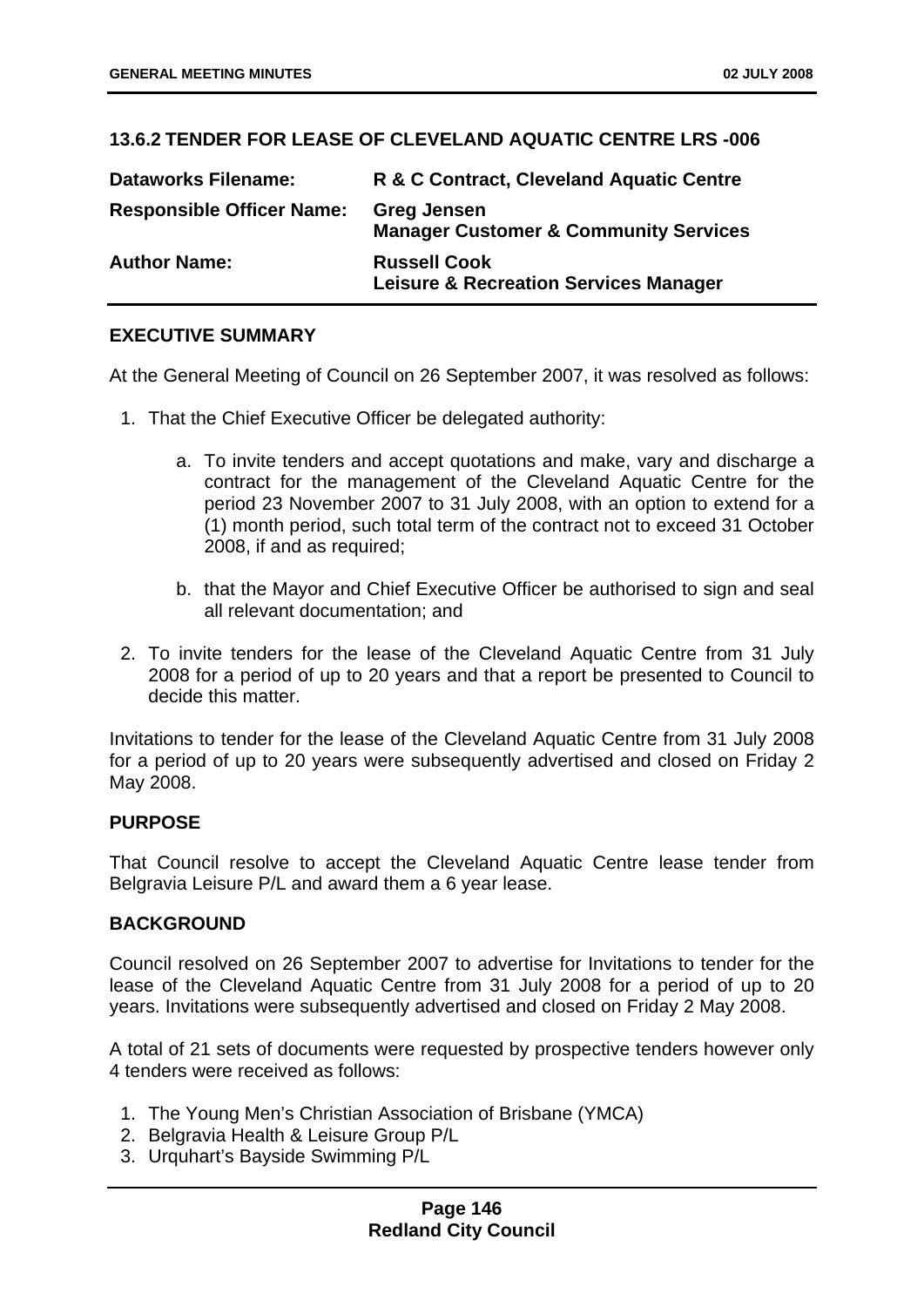4. Air Bubbles P/L

## **ISSUES**

#### Evaluation of Tenders

A detailed assessment of the tenders was undertaken by a panel, including the Leisure and Recreation Services Manager, Senior Waste Planner, Acting Senior Advisor Sport and Recreation and, Procurement Officer, Procurement Services.

The evaluation criteria used to assess the tenders included:

- o Previous experience in the Aquatic Industry;
- o Formal qualifications
- o Quality of personnel
- o Range of programs to be offered
- o Experience in food services and merchandising
- o Workplace Health and Safety procedures
- o Community benefits they would bring to the City
- o Proposed 5 year Business plan
- o Financial viability (mandatory)
- o Capital contribution towards improvements at the venue
- o Management fee required to be paid by Council

In addition to the panel's assessment, an independent Capability Assessment was commissioned and undertaken by the DMS Group P/L.

Air Bubbles P/L provided 3 options however all required significant variations to the tender specifications in regard to maintenance responsibilities and their tender was considered Non Conforming and was not assessed further.

All evaluated tenders scored from good to excellent in regard to previous history, quality of personnel and range of programs offered. However Urquhart Bayside Swimming P/L only provided limited information on Workplace Health and Safety practices, Community Benefits and their 5 year Business Plan, while again both the YMCA and Belgravia provided excellent information on these criteria.

## Financial Summary

The following are the financial offers and lease term provided by each tenderer:

| <b>TENDERER</b> | <b>MANAGEMENT FEE</b>                                                                                    | <b>CAPITAL CONTRIBUTION</b>                                                            | <b>LEASE</b><br>TERM |
|-----------------|----------------------------------------------------------------------------------------------------------|----------------------------------------------------------------------------------------|----------------------|
| <b>YMCA</b>     | \$340K Yr 1, \$330K Yr 2,  <br>\$300K Yr 3-4, CPI 4%<br>$Yr$ 5-20<br><b>Total Mgt fee</b><br>\$6,665,000 | \$920K over Yr's 1-5 (plus<br>\$340K based on approval of<br>grant as non-profit body) | 20 years             |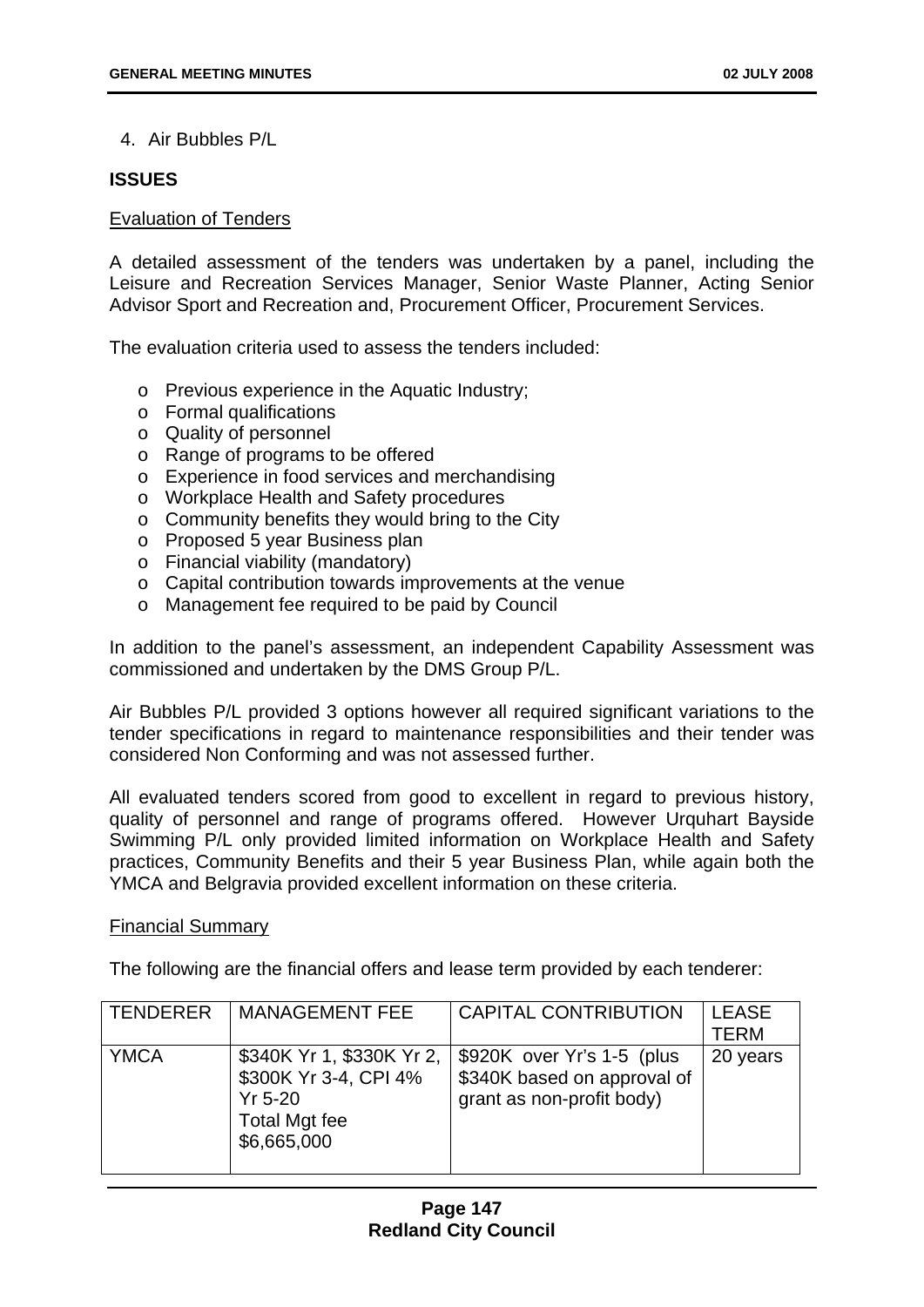| <b>TENDERER</b>                               | <b>MANAGEMENT FEE</b>                                                                                                                                                                                                                 | <b>CAPITAL CONTRIBUTION</b>                       | <b>LEASE</b><br><b>TERM</b>                        |
|-----------------------------------------------|---------------------------------------------------------------------------------------------------------------------------------------------------------------------------------------------------------------------------------------|---------------------------------------------------|----------------------------------------------------|
| Belgravia<br>Health &                         | Option A. \$236K Yr's 1-<br>3, \$245.4K Yr's 4-6.                                                                                                                                                                                     | Stage 1. \$200K                                   | Stage 1.<br>6 years                                |
| Leisure<br>Group P/L                          | <b>Total Mgt fee</b><br>\$1,444,000                                                                                                                                                                                                   | Stage 2. \$800K (subject to<br>feasibility study) | Stage 2.<br>14 years<br>Total <sub>20</sub>        |
|                                               | Option B. \$256K Yr's 1-<br>3,<br>\$266.2K Yr's 4-6<br>Total Mgt fee<br>\$1,566,000                                                                                                                                                   |                                                   | years                                              |
| Urquhart<br><b>Bayside</b><br>Swimming<br>P/L | Option A. \$290K Yr 1.+<br>5% increase each year,<br><b>Total Mgt fee</b><br>\$6,258,000<br>Option B. \$316Yr 1. +<br>5% increase each year<br><b>Total Mgt fee</b><br>\$6,819,000                                                    | \$300K in year 1 and \$200K<br>over years 2-4     | 15 years                                           |
| <b>Air Bubbles</b><br>P/L                     | 3 options were provided<br>however all required<br>variations to the tender<br>specifications in regard<br>to maintenance<br>responsibilities and their<br>tender was considered<br>Non Conforming and<br>was not assessed<br>further | \$300k over term of the lease                     | 10 Years<br>with<br>option for<br>extra 5<br>years |

Over a 6 year period the Management fee payable by Council would be YMCA - \$1,906,000, Belgravia Health and Leisure Group P/L - \$1,444,000 and Urquhart Bayside Swimming P/L - \$ 1,973,000

## General Assessment comments

The assessment of the financial offers was complicated as Council did not stipulate a term for the lease other than a maximum period of 20 years but left it up to the tenderer to nominate the lease period.

While all applicants expressed a desire to fund capital improvements at the venue the Evaluation Panel took into consideration that the venue had recently undergone major improvements with the construction of the Leisure Water area and refurbishment of the amenities, gym, 50m pool, grandstand and shade areas, and plant rooms. Hence the venue does not require any extensive upgrade/ enhancement in the short to medium term.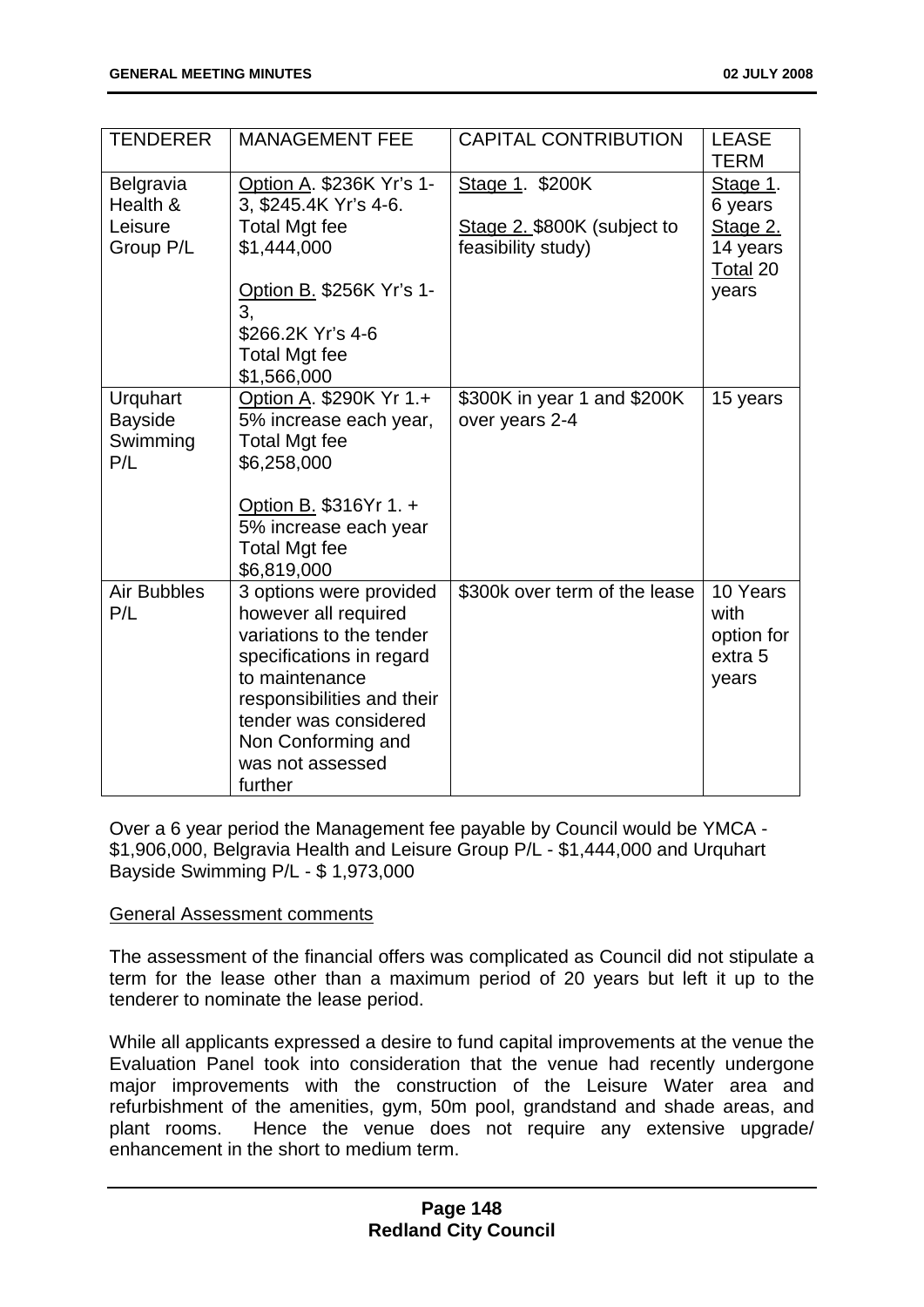The DMS Group P/L were asked to undertake a Analytical Report of both the YMCA and Belgravia Health & Leisure P/L. Both parties scored a rating of Good (apparently healthy, with adequate working capital to meet normal commitments).

The YMCA Capital contribution was initially tendered as \$1.26M over the first 5 year period. However this was subject to third party contributions by the way of grants. They were asked to clarify their capital contribution not subject to third part grants. This subsequent amount of \$920k was used by the Evaluation panel.

Belgravia Health & Leisure P/L initially provided two lease terms in both their options. The second 14 year term (Stage Two) was subject to them undertaking a feasibility study during the initial (Stage One), 6 year period. They were advised that Council could not accept a term of lease option and they subsequently agreed to Council only assessing their Stage One proposal.

## Referees Checks

Referees checks were undertaken on both Belgravia Health & Leisure and the YMCA.

Belgravia was highly regarded by the two groups contacted and scored very high marks on each of the criteria.

The YMCA did not score as high as the two referees contacted had not had dealings with them in regard to aquatic facilities. However they have the management contract for the Russell Island pool with Council and are performing all aspects of that contract efficiently.

# **RELATIONSHIP TO CORPORATE PLAN**

The recommendation primarily supports Council's strategic priority to build safe, strong and self reliant communities with access to community services, infrastructure and opportunities for participation in community life.

# **FINANCIAL IMPLICATIONS**

The proposed management fee budgeted for the Cleveland Aquatic Centre in the 08/09 budget is \$214,000, therefore should the tender of Belgravia Health & Leisure P/L be accepted Council will need to approve an additional \$22,000 for the management fee in a Quarterly Review of the 08/09 Budget.

# **PLANNING SCHEME IMPLICATIONS**

The Land Use Planning Group was consulted and it is considered that the outcome of recommendations in this report will not require any amendments to the Redlands Planning Scheme.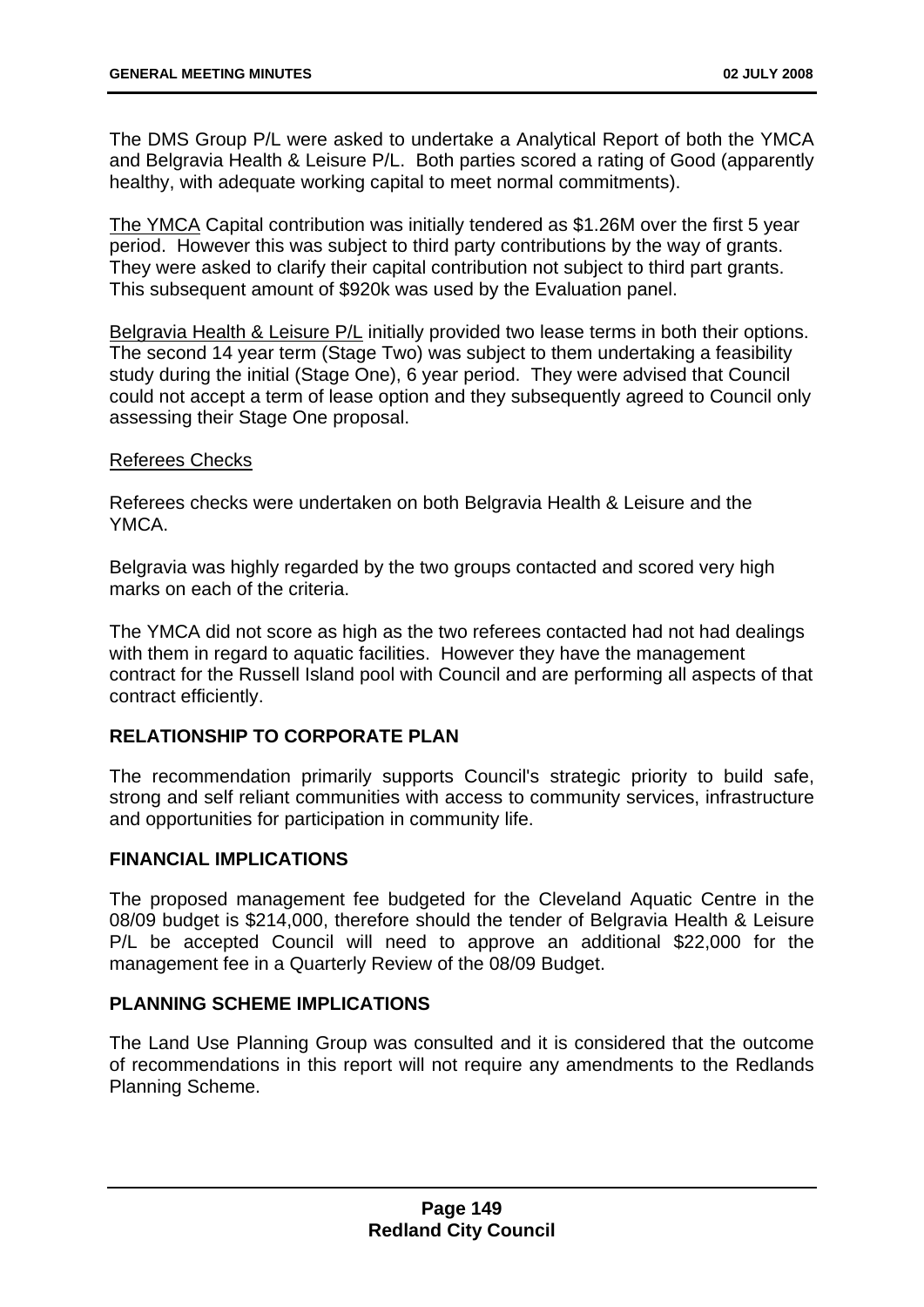# **CONSULTATION**

Consultation has occurred with the Project Officer Community and Social Planning, Leisure and Recreation Services Manager, Acting Contracts Manager, the Evaluation Panel, Customer and Community Services Finance Officer, Legal Services and an external financial assessment group.

## **OPTIONS**

## **PREFERRED**

That Council resolves as follows:

- 1. To accept the Cleveland Aquatic Centre tender LRS 006 from Belgravia Health & Leisure P/L who tendered the following;
	- a. A management fee paid by Council of \$236,000 per year for the first 3 years and then \$245,440 for the remaining 3 years of the lease,
	- b. A capital contribution of \$200,000 over the 6 years of the lease
	- c. To lease the Cleveland Aquatic Centre to Belgravia Health & Leisure P/L for a period of 6 years;
- 2. To delegate authority to the Chief Executive Officer
	- a. to negotiate, make, vary and discharge the above contract in accordance with Section 483(1) of the Local Government Act 1993;
	- b. to sign all relevant documentation; and
- 3. That the evaluation details summary attachment remain confidential.

## **OFFICER'S/COMMITTEE RECOMMENDATION COUNCIL RESOLUTION**

| Moved by:    | Cr Townsend      |
|--------------|------------------|
| Seconded by: | <b>Cr Bowler</b> |

**That Council resolves as follows:** 

- **1. To accept the Cleveland Aquatic Centre tender LRS 006 from Belgravia Health & Leisure P/L who tendered the following:** 
	- **a) A management fee paid by Council of \$236,000 per year for the first 3 years and then \$245,440 for the remaining 3 years of the lease;**
	- **b) A capital contribution of \$200,000 over the 6 years of the lease;**
- **2. To lease the Cleveland Aquatic Centre to Belgravia Health & Leisure P/L for a period of 6 years;**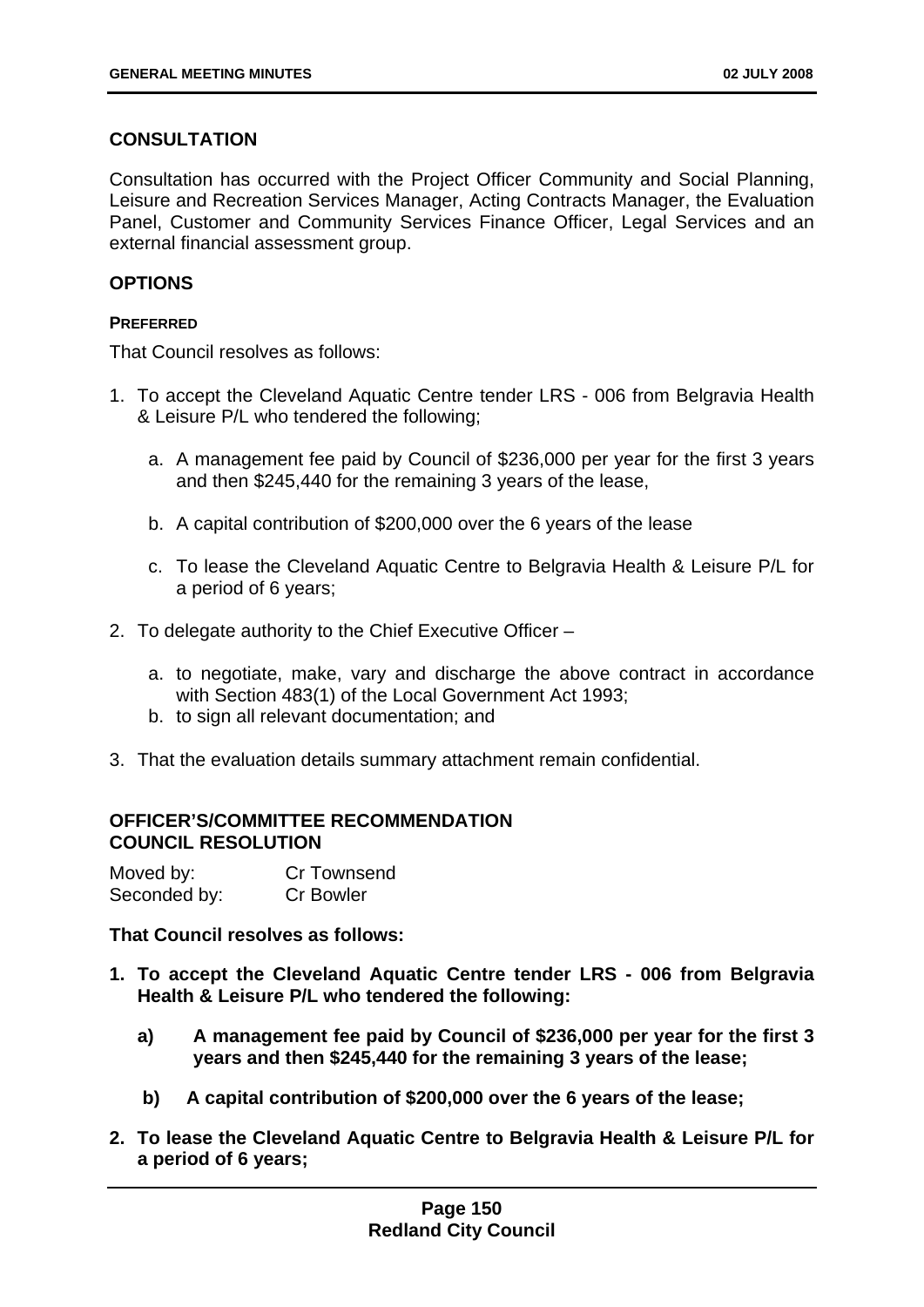- **3. To delegate authority to the Chief Executive Officer** 
	- **c) to negotiate, make, vary and discharge the above contract in accordance with Section 483(1) of the** *Local Government Act 1993***;**
	- **d) to sign all relevant documentation; and**
- **4. That the evaluation details summary attachment remain confidential.**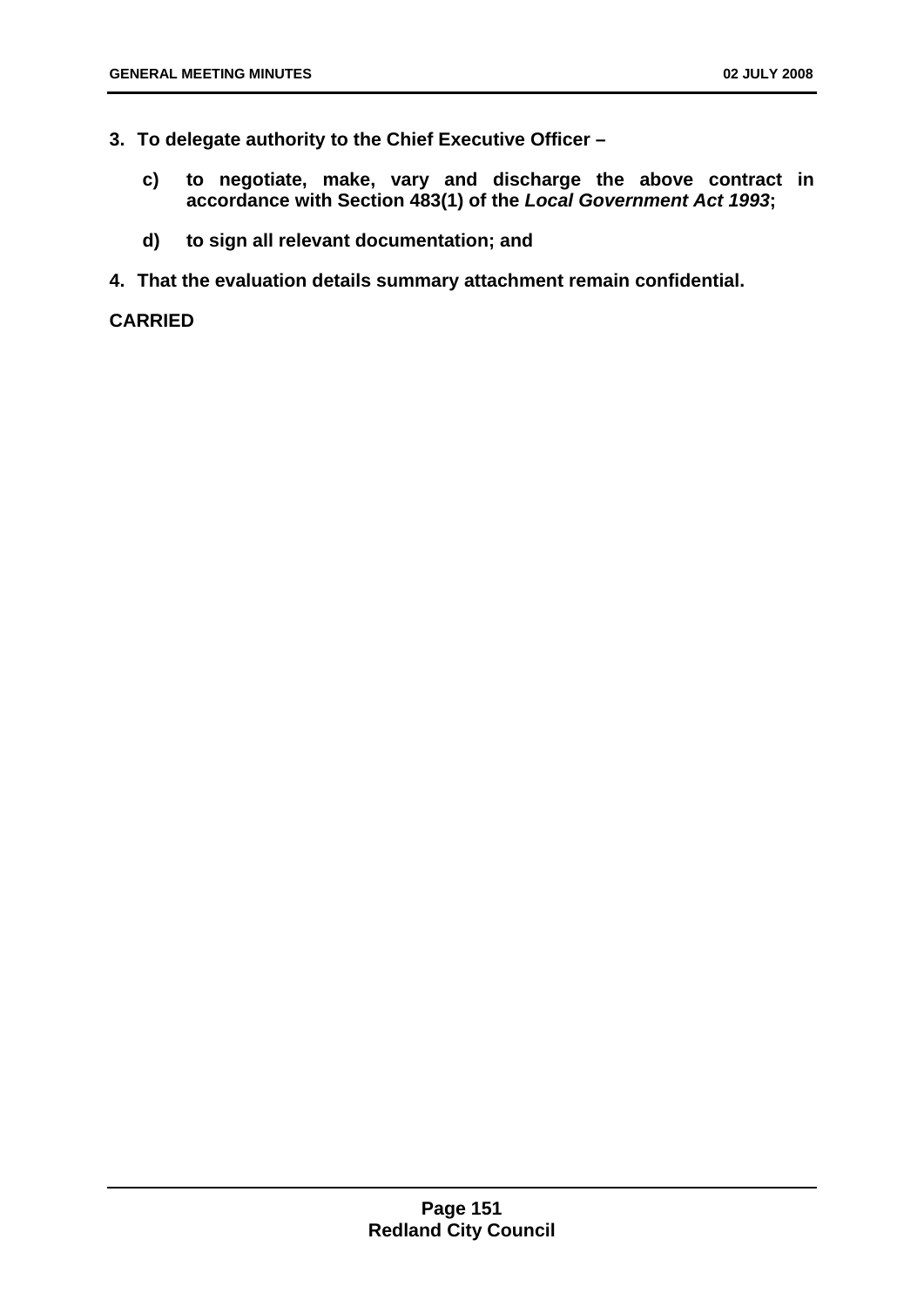## **13.7 GENERAL BUSINESS**

Permission was granted for the following items of business to be brought forward:

## **13.7.1 SPECIAL CIRCUMSTANCE APPLICATION FOR PENSIONER CONCESSION RATE**

# **COMMITTEE RECOMMENDATION/ COUNCIL RESOLUTION**

Moved by: Cr Townsend Seconded by: Cr Bowler

**That Council resolve to apply the pensioner concession rate in this special circumstance for property no 12570 Unit 9, 17-19 Almara Street, Capalaba for the April to June 2009 rating period as both owners are pensioners.** 

## **CARRIED**

**13.7.2 DIVISIONAL NEWSLETTERS POLICY (ALSO REFER ITEM 15.1.2)** 

## **COMMITTEE RECOMMENDATION/ COUNCIL RESOLUTION**

| Moved by:    | <b>Cr Townsend</b> |
|--------------|--------------------|
| Seconded by: | <b>Cr Bowler</b>   |

**That a Divisional Newsletter Policy be developed and presented to the next General Meeting.**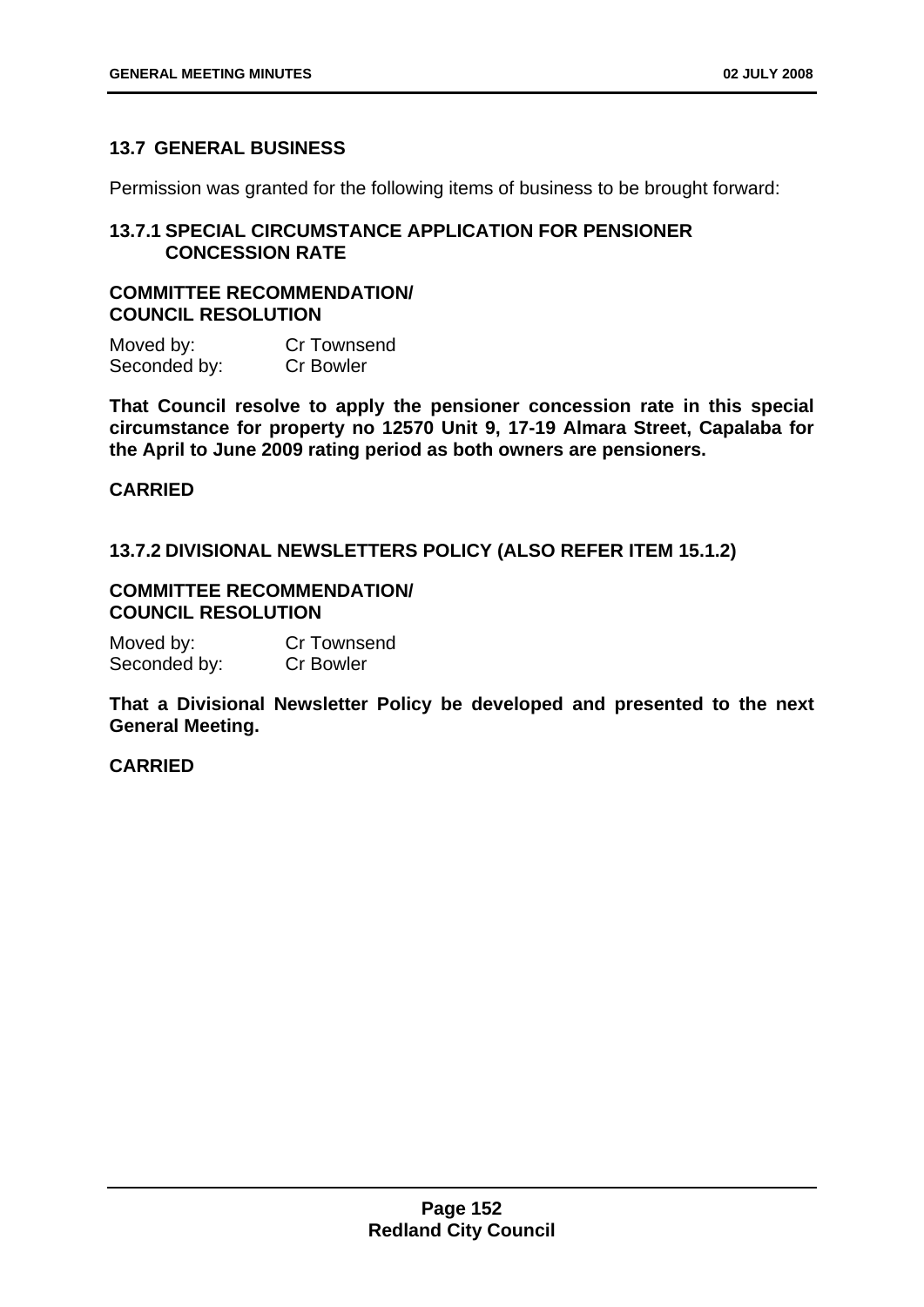## **14 MAYORAL MINUTES**

## **14.1 MEMBERSHIP LGAQ REFERENCE GROUPS**

## **Background**

Local Government Association of Queensland Inc (LGAQ) is undertaking its normal quadrennial review of membership on LGAQ Reference Groups and have contacted all Queensland Councils inviting nominations. The Association's reference groups are a source of information for LGAQ in identifying emerging local government policy issues and act as a mechanism to advise on the determination of a local government position on new policies.

In addition to statutory duties associated with ordinary meetings and standing committees, Councillors are required to participate in regional forums, taskforces and perform on various boards representing Council's interests on local government matters.

As part of a Councillor's role to ensure that the policies, strategies and objectives are formulated at the regional level to best serve the interest of Redland City, representation on taskforces and external groups is required.

Councillors will only take the role of agents of Council when attending these various taskforces and/or external group meetings. As individuals, Councillors have no legal power to assume any executive or operation role purporting to represent Council and are limited to raising relevant issues and viewpoints for consideration when in attendance at these forums. Council officers will be nominated to assist Councillors, and to ensure effective liaison that information which is obtained is communicated between officers and Councillors.

Moved by: Cr Hobson

**That Council resolve to nominate the following councillors for consideration by the Local Government Association of Queensland Inc (LGAQ) as representatives of the LGAQ reference groups listed below, and that the CEO be authorised to nominate council officer representatives for nomination to appropriate LGAQ reference groups.** 

| <b>Environmental Health</b>                     | <b>Cr Kathy Reimers</b>                                                |
|-------------------------------------------------|------------------------------------------------------------------------|
| <b>Natural Resources &amp; Climate Change</b>   | Cr Helen Murray; Cr Peter Dowling;<br>Cr Kathy Reimers, Cr Debra Henry |
| <b>Planning and Development</b>                 | <b>Cr Peter Dowling; Cr Murray Elliott;</b><br><b>Cr Toni Bowler</b>   |
| <b>Regional Development &amp; Relationships</b> | <b>Cr Barbara Townsend</b>                                             |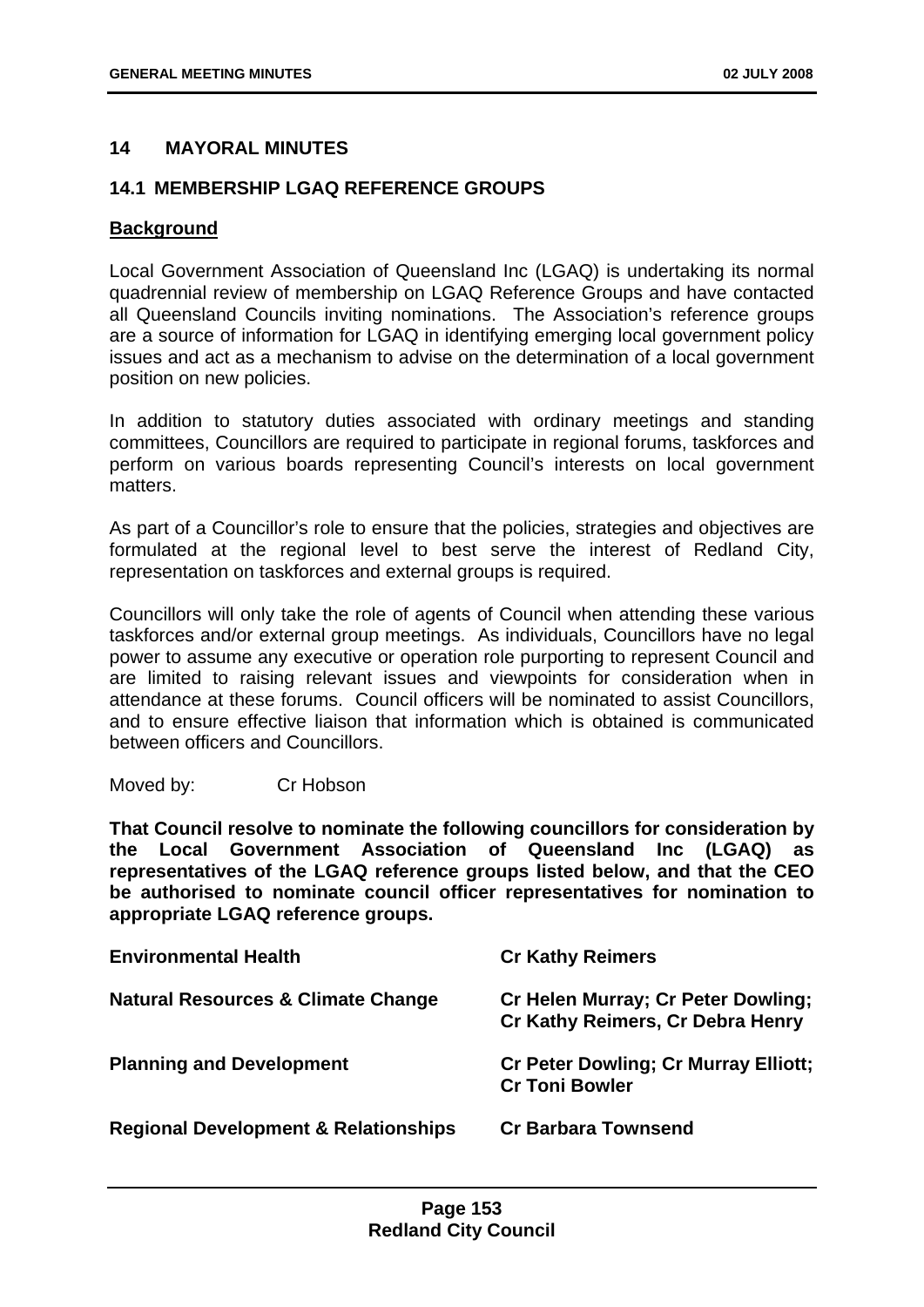| <b>Roads, Transport and Infrastructure</b> | <b>Cr Helen Murray;</b><br><b>Cr Barbara Townsend:</b><br><b>Cr Murray Elliott</b> |
|--------------------------------------------|------------------------------------------------------------------------------------|
| <b>Social Policy</b>                       | <b>Cr Helen Murray;</b>                                                            |
|                                            | <b>Cr Karen Williams</b>                                                           |
| <b>CARRIED</b>                             |                                                                                    |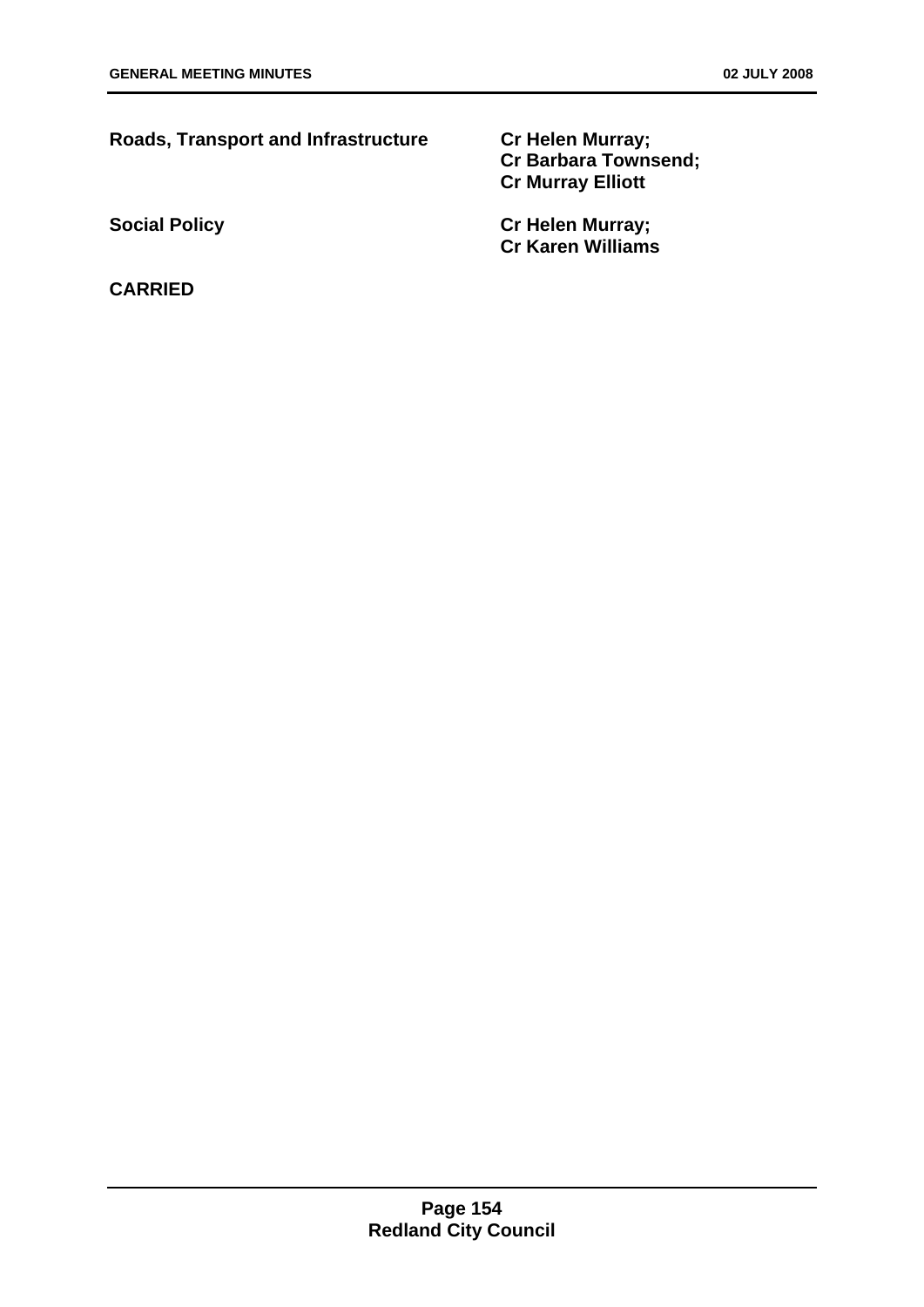## **14.2 REDLAND CITY COUNCIL REPRESENTATION ON EXTERNAL COMMITTEES**

## **Background**

Council of Mayors invited all member Councils to submit nominations to external committees outlined above.

In addition to statutory duties associated with ordinary meetings and standing committees, Councillors are required to participate in regional forums, taskforces and perform on various boards representing Council's interests on local government matters.

As part of a Councillor's role to ensure that the policies, strategies and objectives are formulated at the regional level to best serve the interest of Redland City, representation on taskforces and external groups is required.

Councillors will only take the role of agents of Council when attending these various taskforces and/or external group meetings. As individuals, Councillors have no legal power to assume any executive or operation role purporting to represent Council and are limited to raising relevant issues and viewpoints for consideration when in attendance at these forums. Council officers will be nominated to assist Councillors, and to ensure effective liaison that information which is obtained is communicated between officers and Councillors.

## **COUNCIL RESOLUTION**

Moved by: Cr Hobson

**That Council resolve to nominate, through the Council of Mayors secretariat, the following Councillors to represent Redland City Council on the external committees listed:** 

- **a. Mayor Melva Hobson Natural Resources Management South East Queensland Inc**
- **b. Cr Toni Bowler Rural Futures Committee**
- **c. Cr Debra Henry Regional Landscape and Open Space Advisory Committee**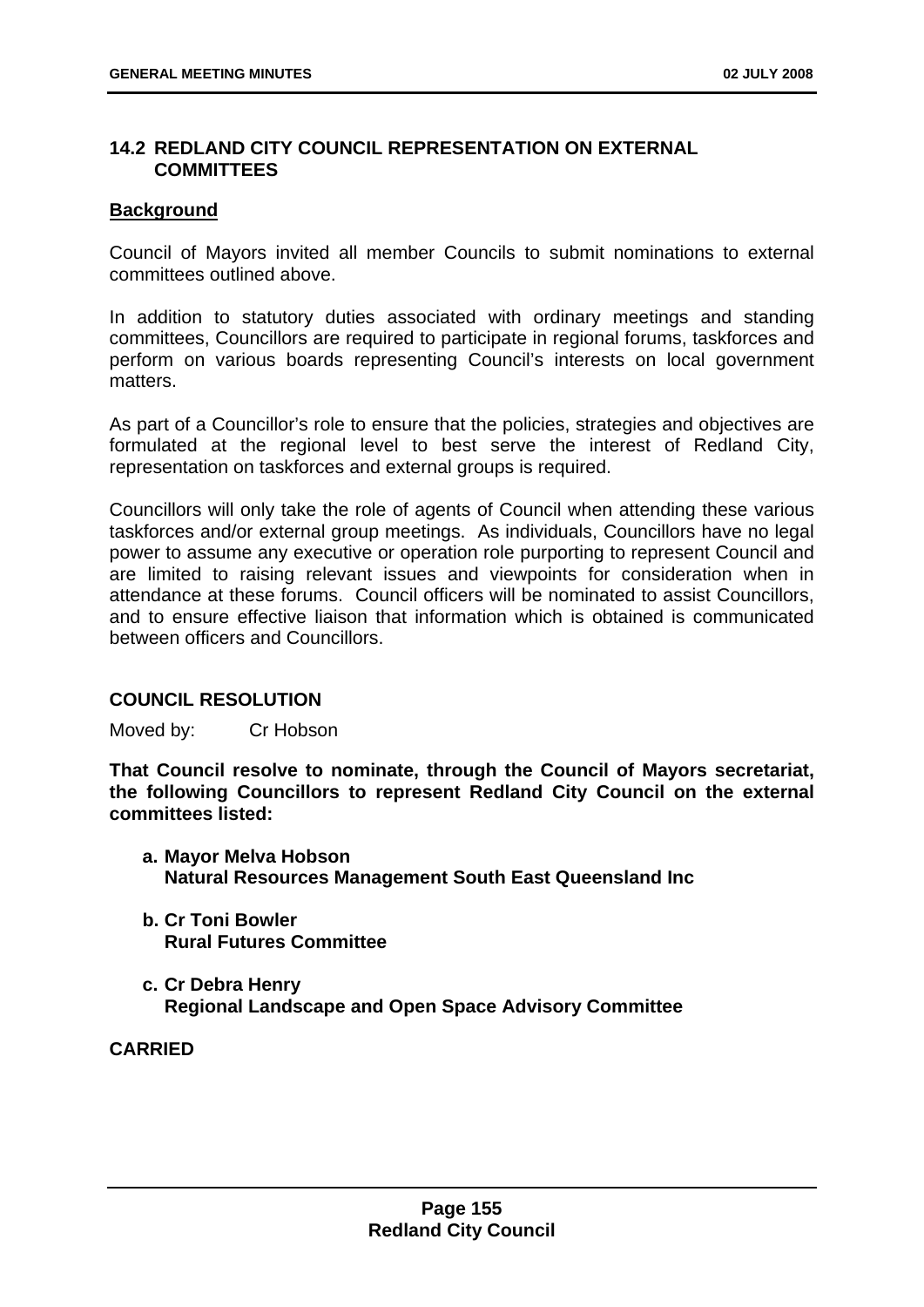## **15 DIRECT TO COUNCIL REPORTS**

#### **15.1 OFFICE OF CEO**

**15.1.1 APPOINTMENT OF BRISBANE SHOW HOLIDAY IN THE REDLANDS - 2009** 

| <b>Dataworks Filename:</b>       | <b>HRM Gazetted Public Holidays</b>                                                                                                |
|----------------------------------|------------------------------------------------------------------------------------------------------------------------------------|
| <b>Attachments:</b>              | Letter dated 19 <sup>th</sup> May 2008 from Minister for<br><b>Transport, Trade, Employment and Industrial</b><br><b>Relations</b> |
| <b>Responsible Officer Name:</b> | <b>Greg Underwood</b><br><b>Acting Chief Executive Officer</b>                                                                     |
| <b>Author Name:</b>              | <b>Lynda Clarke</b><br><b>Acting Executive Officer</b>                                                                             |

## **EXECUTIVE SUMMARY**

The Minister for Transport, Trade, Employment and Industrial Relations has written to Council (19<sup>th</sup> May 2008) seeking its application for the appointment of a show holiday for the district in the year 2009. In the past, Council has considered this matter in relation to the Brisbane Show holiday and maintained the status quo by applying for the holiday on the Monday of the week the Brisbane Show holiday is declared.

The Brisbane Show holiday is proposed to be held on Wednesday, 12<sup>th</sup> August 2009. To maintain the status quo Council will need to apply for the 'Brisbane Show Holiday in Redlands' on Monday,  $10^{th}$  August 2009. Council's application for the district holiday must be made with the Minister before Thursday, 31<sup>st</sup> July 2008.

## **PURPOSE**

That Council resolve to make a request to the Minister for Transport, Trade, Employment and Industrial Relations under section 4 of *the Holidays Act 1983* for the 'Brisbane Show Holiday in Redlands' to be appointed on Monday  $10<sup>th</sup>$  August 2009.

## **BACKGROUND**

Each year Council receives a request from the Minister responsible for administration of the *Holiday Act 1983* to provide details to appoint a show holiday.

In 2000 Council sought community feedback on the show holiday prior to making a decision. The community response clearly indicated a preference to maintain the status quo. In 2001, Council resolved to maintain the status quo for the date of the show holiday, but requested that the name be changed to 'Brisbane Show Holiday in Redlands'. Community feedback on this matter was not sought.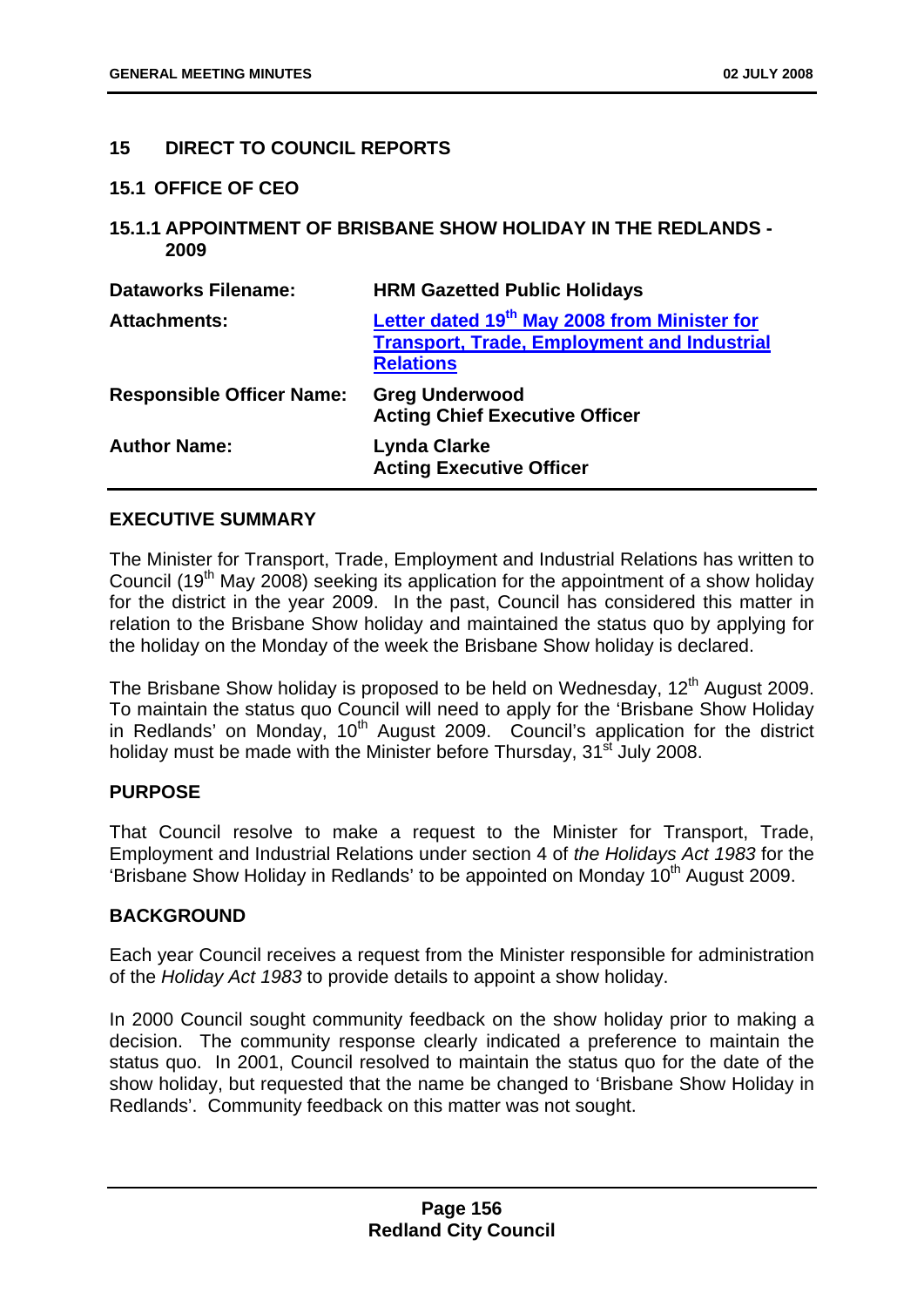# **ISSUES**

#### BUSINESS ISSUES

The Brisbane Show holiday in the Redlands has always been provided on a different day from the Brisbane Show holiday as, among other reasons, it provides benefits to business.

#### COMMUNITY ISSUES

Council has previously placed a public notice in the local paper seeking feedback to the date of the show holiday. The majority of responses were to maintain the status quo. A separate holiday allows Redland City residents a more enjoyable visit to the Brisbane Show with the option to attend on the Monday and avoid the big crowds.

## **RELATIONSHIP TO CORPORATE PLAN**

The recommendation in this report primarily supports Council's strategic priority to provide a clear organisational direction supported by effective leadership and a framework of policies, plans and strategies that are responsive to the community's needs and which promote accountable and ethical standards of practice.

## **FINANCIAL IMPLICATIONS**

There are no unbudgeted financial implications for Council as the costs of the Show holiday have been considered and funded in the current budget.

## **CONSULTATION**

No consultation is necessary as this is consistent with all previous reports and decisions in this matter.

## **OPTIONS**

## **PREFERRED**

That Council resolve to request (in writing) to the Minister for Transport, Trade, Employment and Industrial Relations, to appoint a 'Brisbane Show Holiday in Redlands' on

Monday, 10th August 2009; prior to deadline of Thursday, 31st July 2008.

#### **ALTERNATIVE**

That Council resolve not to make a request to the Minister for the appointment of a Brisbane Show Holiday in Redlands.

## **OFFICER'S RECOMMENDATION/ COUNCIL RESOLUTION**

| Moved by:    | <b>Cr Dowling</b> |
|--------------|-------------------|
| Seconded by: | <b>Cr Bowler</b>  |

**That Council resolve to request (in writing) to the Minister for Transport, Trade, Employment and Industrial Relations, to appoint a 'Brisbane Show Holiday in**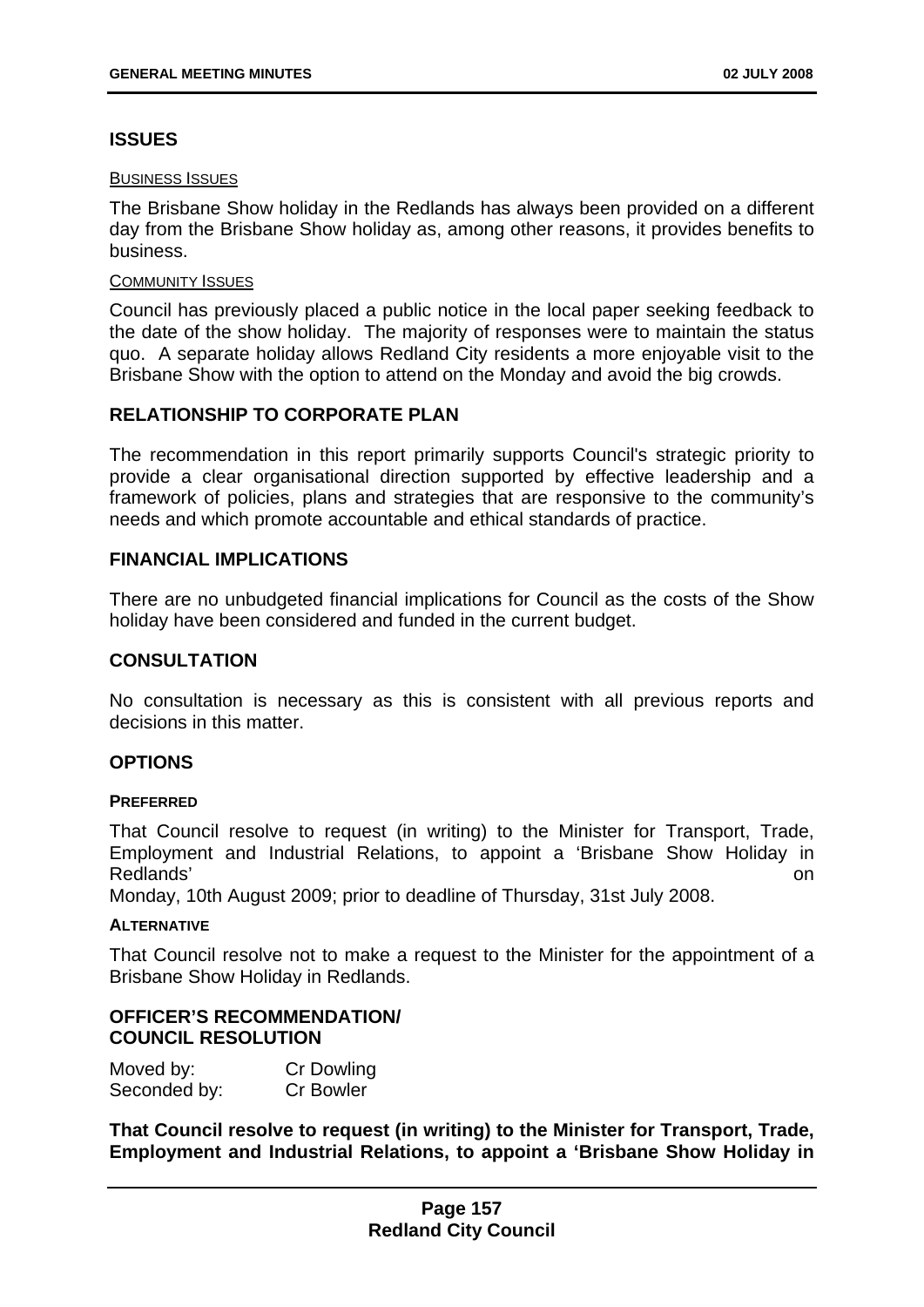Redlands' on Monday, 10<sup>th</sup> August 2009; prior to deadline of Thursday, 31<sup>st</sup> July **2008.**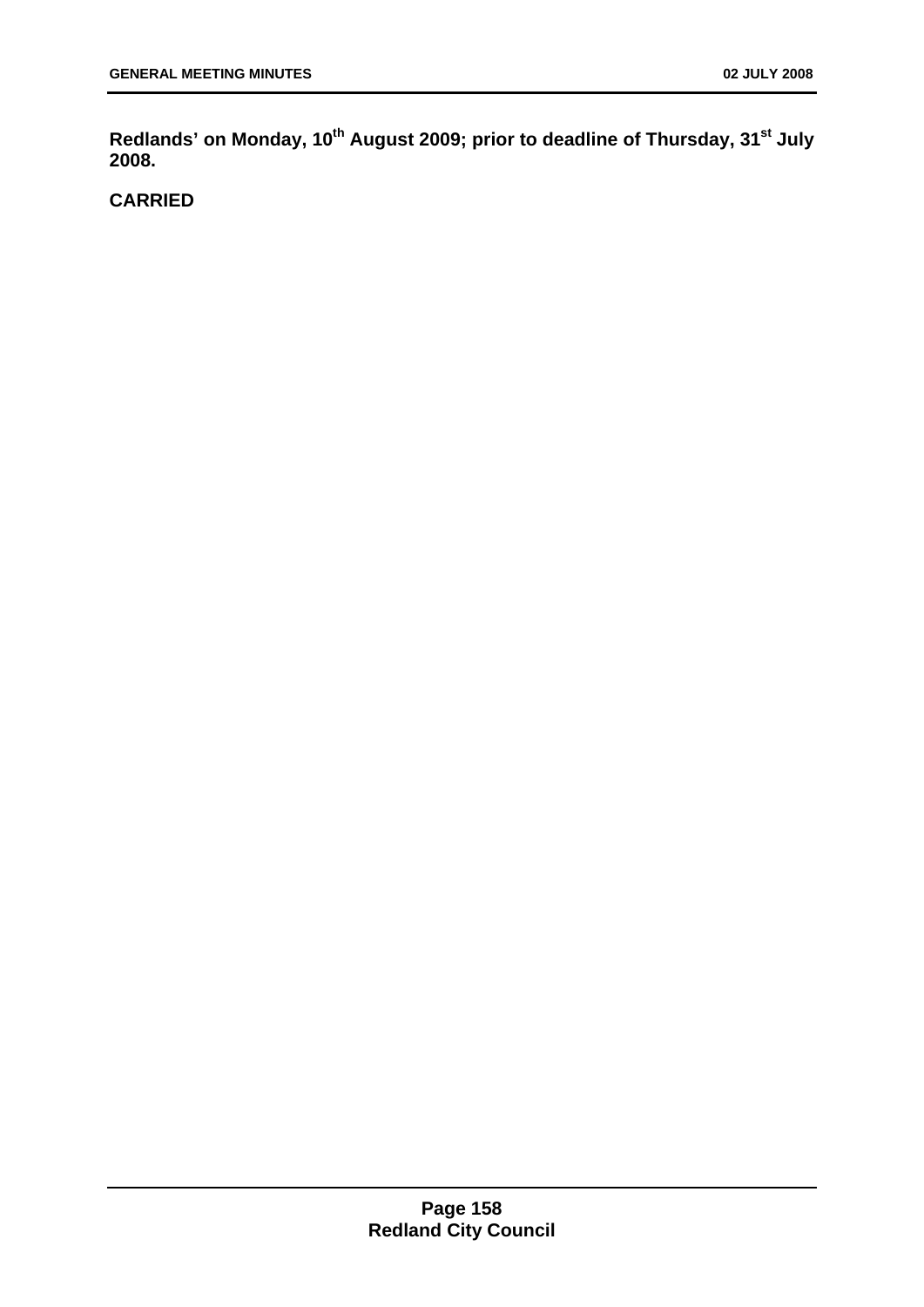## **15.1.2 DIVISIONAL NEWSLETTERS POLICY**

| <b>Dataworks Filename:</b>       | <b>GOV Councillors</b>                                          |
|----------------------------------|-----------------------------------------------------------------|
| <b>Attachments:</b>              | <b>Policy POL-3079</b>                                          |
| <b>Responsible Officer Name:</b> | <b>Ray Turner</b><br><b>Acting Chief Executive Officer</b>      |
| <b>Author Name:</b>              | <b>Thorbjorg Dunn</b><br><b>Acting Executive Officer to CEO</b> |

## **EXECUTIVE SUMMARY**

Council at its General Meeting on 2 July 2008 is proposing to adopt an Expenses Reimbursement and Provision of Facilities for Councillors Policy, which includes as its attachments Guidelines for Councillor Expenses and Facilities and Procedure for Councillor Travel and Accommodation.

This policy was sent to the Director-General of the Department of Local Government, Sport and Recreation for approval prior to being presented to Council for adoption.

The Director-General approved the policy subject to Council making some changes, including the removal of the section which relates to Newsletters.

Council considers it appropriate that the community should continue to be objectively and accurately informed about Council decisions, activities and services.

Therefore, a Divisional Newsletters Policy has now been developed and is presented to Council for adoption.

## **PURPOSE**

The purpose of this report is to recommend that Council adopt the attached policy.

## **BACKGROUND**

- 1. On 22 May 2008 a letter was sent to the Director-General, Department of Local Government, Sport and Recreation, requesting approval of Redland City Council's expenses reimbursement policy;
- 2. Letter dated 2 June 2008 from the Director-General was received by Council advising approval of the policy subject to some minor changes, including the removal of the section relating to Newsletters;
- 3. Council considers that the community should continue to be informed about Council decisions, activities and services on a divisional basis and, therefore, has requested that a Divisional Newsletters Policy be developed for Council adoption.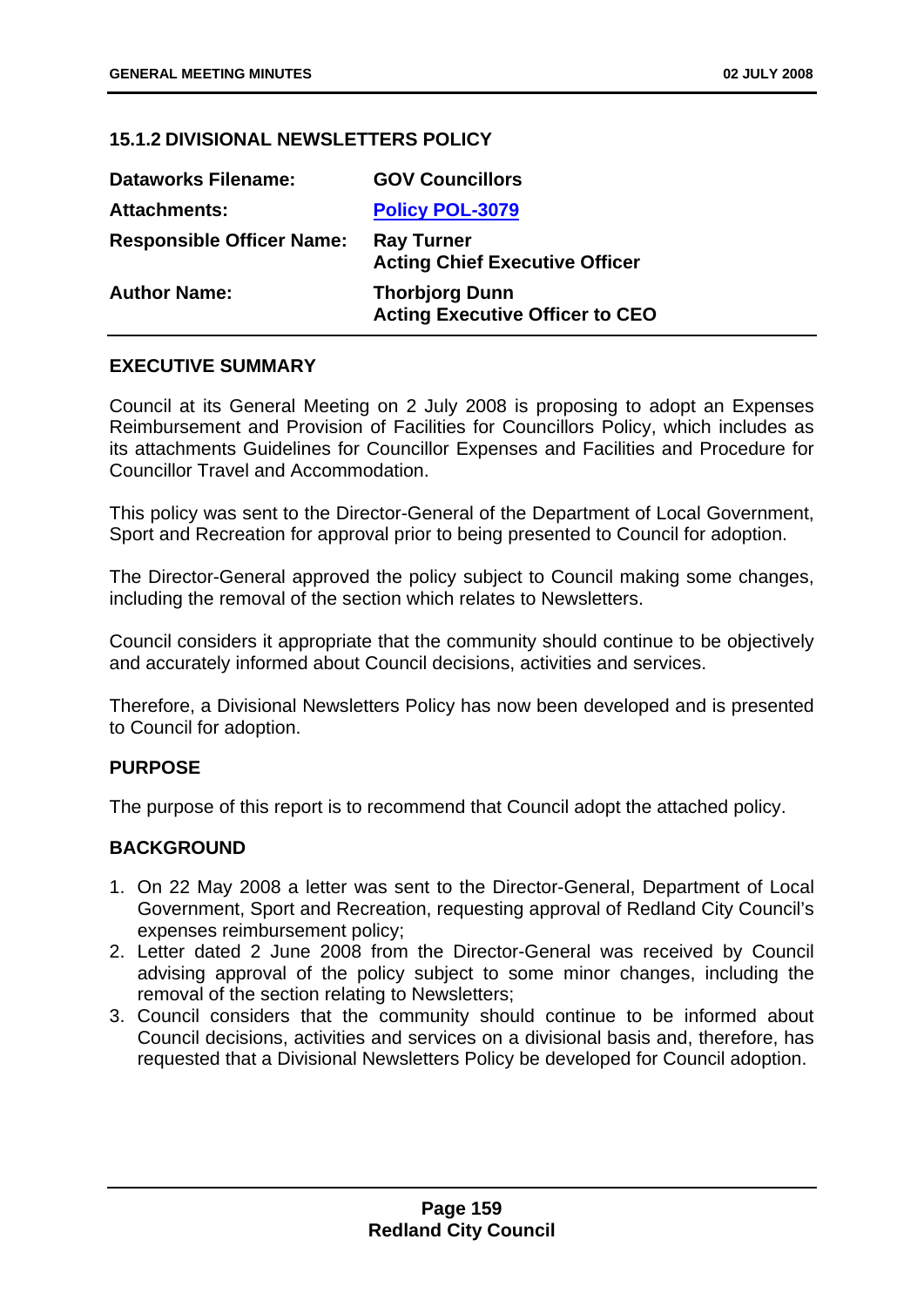# **ISSUES**

On 2 June 2008, the Director-General of Department of Local Government, Sport and Recreation approved Redland City Council's expenses reimbursement policy, subject to Council making the following minor changes as follows:

- *Head of Power page 1: Please include sections 250AR to 250AU and 534 of the Local Government Act 1993 in this section;*
- *Reporting Requirements page 3: Please include in this section additional annual reporting requirements which include providing a copy of any section 236B resolutions, a copy of Council's expenses reimbursement policy and particulars about expenses and facilities provided to councillors under Council's expenses reimbursement policy;*
- *2.2 Newsletters page 10: Please remove this section. Under the Guidelines for Councils: Reimbursement of Expenses and Provision of Facilities for Mayors and Councillors (Guidelines), a local government cannot reimburse a councillor to contribute articles to official newsletters published by Council;*
- *15.2 International Travel page 18: Please amend the amount of \$114.20 to \$94.20. The total allowance for meals as provided in the Guidelines is \$74.20 and the incidental allowance is \$20.00 unless actual amounts are reimbursed.*

With the removal of the Newsletters section of the guidelines, Council has requested that a Corporate Divisional Newsletters Policy be developed to ensure that the community continues to be objectively and accurately informed about Council decisions, activities and services.

Corporate Policy, POL-3079, Divisional Newsletters is now presented to Council for consideration.

# **RELATIONSHIP TO CORPORATE PLAN**

The recommendation in this report primarily supports Council's strategic priority to provide a clear organisational direction supported by effective leadership and a framework of policies, plans and strategies that are responsive to the community's needs and which promote accountable and ethical standards of practice.

# **FINANCIAL IMPLICATIONS**

Funding for the provision of periodic Divisional Newsletters has been adequately allowed for in the 2008/09 budget

# **CONSULTATION**

This policy has been developed by direction of the Council.

# **OPTIONS**

## **PREFERRED**

That Council resolve to adopt the attached Divisional Newsletters Policy, POL-3079.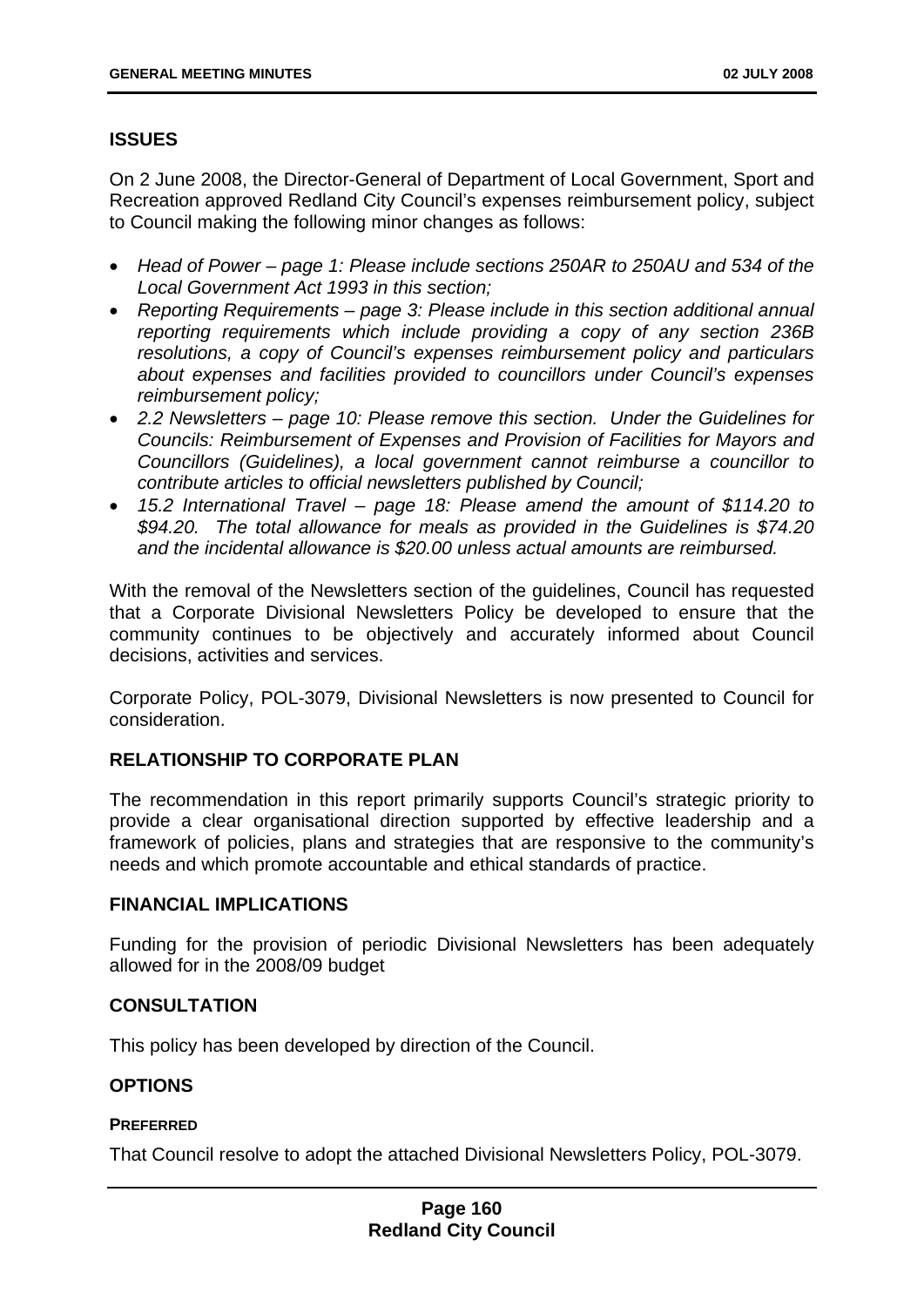#### **ALTERNATIVE**

- 1. That Council resolve to adopt the attached Divisional Newsletters Policy with amendments; or
- 2. That Council, after consideration of this matter, resolve not to adopt a Divisional Newsletters Policy.

## **OFFICER'S RECOMMENDATION/ COUNCIL RESOLUTION**

Moved by: Cr Williams Seconded by: Cr Henry

**That Council resolve to adopt the attached Divisional Newsletters Policy, POL-3079.**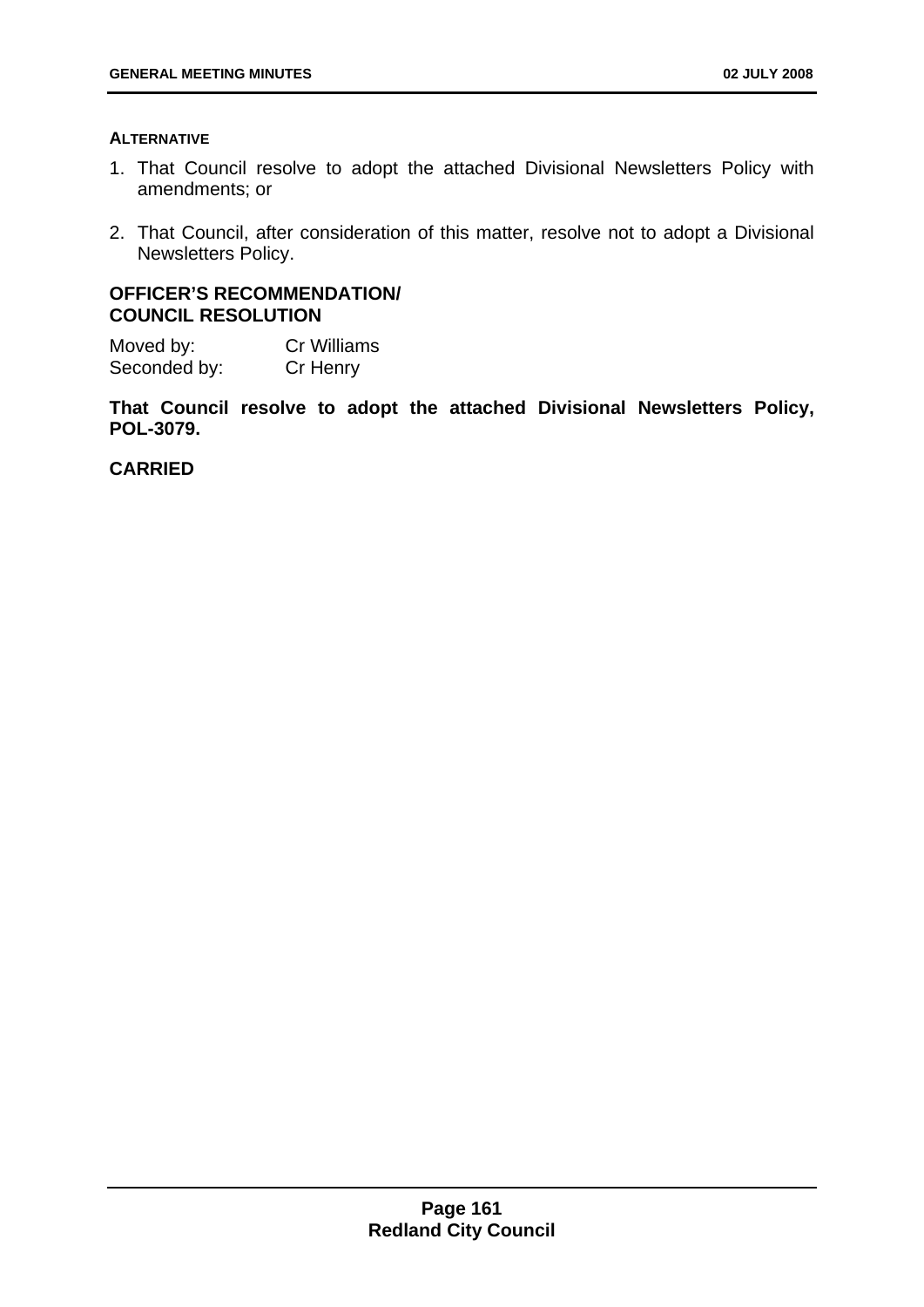## **15.2 CUSTOMER SERVICES**

#### **15.2.1 PROPOSED COMPLIANCE SYSTEMATIC INSPECTION PROGRAM 2008-2009**

| <b>Dataworks Filename:</b>       | <b>L&amp;E Declared Plants &amp; Overgrown Vegetation</b><br><b>Systematic Inspection Program</b> |
|----------------------------------|---------------------------------------------------------------------------------------------------|
| <b>Attachment:</b>               | <b>Systematic Inspection Program</b>                                                              |
| <b>Responsible Officer Name:</b> | <b>Tim Donovan</b><br><b>Manager Assessment Services</b>                                          |
| <b>Author Name:</b>              | <b>Gary Kirby</b><br><b>Regulatory &amp; Health Services Manager</b>                              |

#### **EXECUTIVE SUMMARY**

Section 1098 of the *Local Government Act 1993*, requires Council to approve Systematic Inspection Programs.

*"A local government may by resolution approve a program (an "approved inspection program") under which authorised persons may enter places to monitor compliance with a local government Act or an aspect of a local government Act".*

Council conducts Systematic Inspection Programs (surveys) to enforce the provisions of *Local Law 18 (Control of Nuisances), Local Law 13 (Control of Pests)*, *Land Protection (Pest & Stock Route Management) Act 2002* and all subordinate legislation.

During the surveys, properties within the City will be inspected for possible breaches of Local Laws and State Legislation. In order to conduct the inspections, in a proactive and effective manner, Council requires the approval of the Systematic Inspection Programs to enable Council Officers to enter properties and carry out the inspections. Approval of this report will enable Council Officers to fulfil State Government requirements to carry out the inspections under the *Local Government Act 1993*.

#### **PURPOSE**

In accordance with Section 1098 of the *Local Government Act 1993*, the purpose of this report is to recommend that Council conduct four (4) Systematic Inspection Programs for overgrown land, fire hazards, and declared plants.

#### **BACKGROUND**

Local Law 18 (Control of Nuisances) and the subordinate local law (Local Law Policy No 18), Local Law 13 (Control of Pests) and the subordinate local law (Local Law Policy No 13), Land Protection (Pest & Stock Route Management) Act 2002, and Land Protection (Pest & Stock Route Management) Regulation 2003, require landowners to keep their properties free of overgrown vegetation, fire hazards, and declared plants.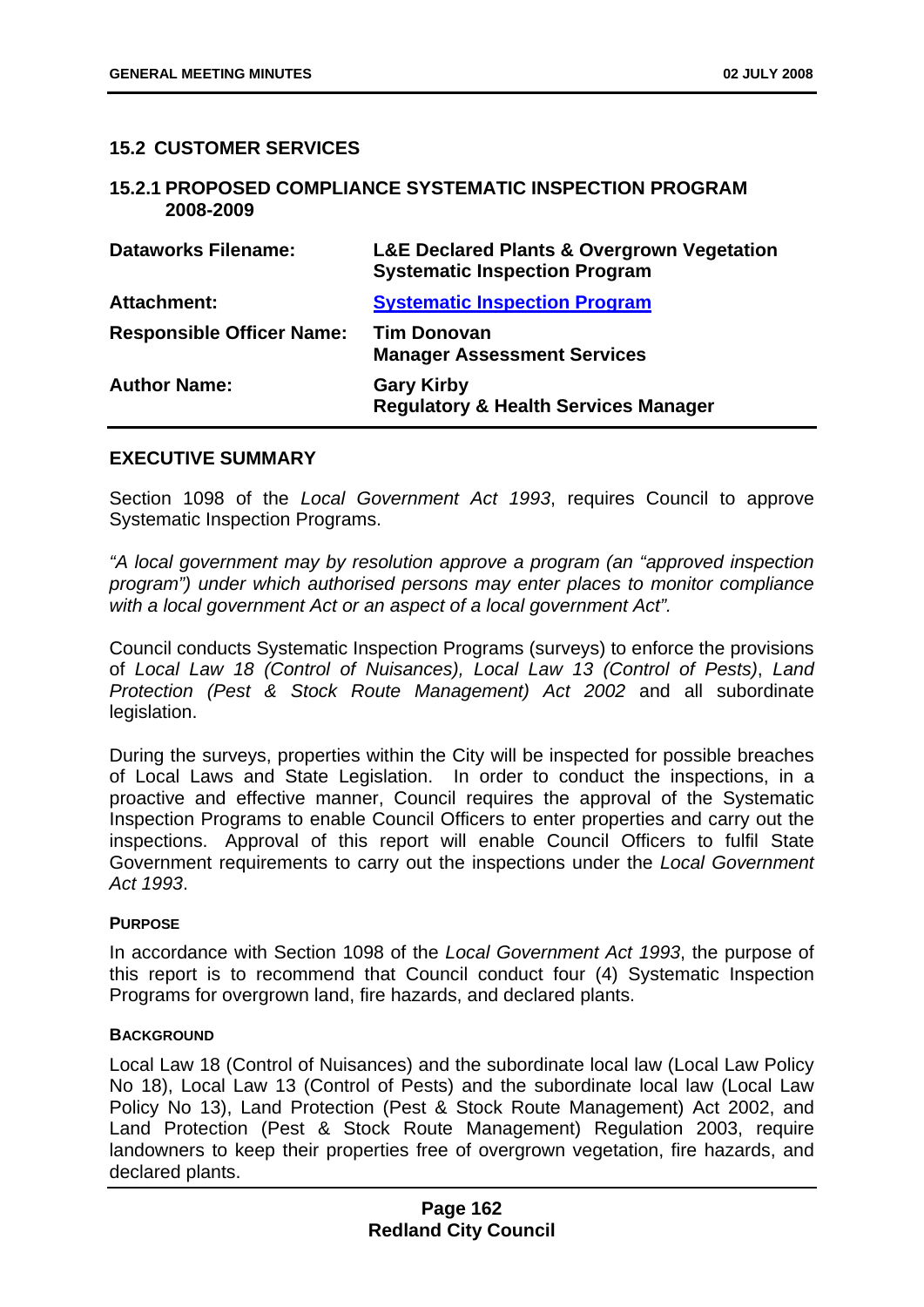To ensure properties are being maintained in accordance with legislative requirements, Council (through its Regulatory and Health Services Unit) proposes to carry out four Systematic Inspection Programs (Surveys) to allow Council officers to inspect properties within the City.

As specified within Chapter 15, Part 5 Division 7 of the Local Government Act 1993, the carrying out of a Systematic Inspection Program must be approved by Council resolution.

#### **ISSUES**

The systematic inspection programs, if approved, will commence on 21 July, 2008 and continue until 30 June 2009. Each program will operate for no more than 3 months. The systematic inspection programs will be advertised in a local paper at least 14 days, but no more than 28 days prior to the commencement of the approved inspection program.

Under the Local Government Act 1993, Chapter 15, Part 5, Division 7 - Approved Systematic Inspection Programs, an authorised officer can enter a property for the purpose of inspection at any reasonable time of the day or night. Officers will only perform inspections between 8:00am and 5:00pm, Monday to Friday.

Inspections under these systematic inspection programs will include vacant land and occupied properties throughout the City.

Copies of each program will be available to the public at Customer Service Centres. Members of the public can obtain a copy at no charge.

## **RELATIONSHIP TO CORPORATE PLAN**

The recommendation in this report primarily supports Council's strategic priority to ensure the enhancement of biodiversity including koala habitat, bushland, greenspace, waterways, catchments, air and coastal ecosystems in recognition of our unique location on Moreton Bay.

#### **FINANCIAL IMPLICATIONS**

Authorised officers employed in this program are permanent employees of the Redland City Council. The survey has been identified within the 2008/2009 budget.

## **CONSULTATION**

The proposal to perform the Systematic Inspection Programs has involved consultation with:-

- Senior Advisor Environmental Protection; and
- Advisor Reserve Management on behalf of the Senior Advisor Natural Area Management.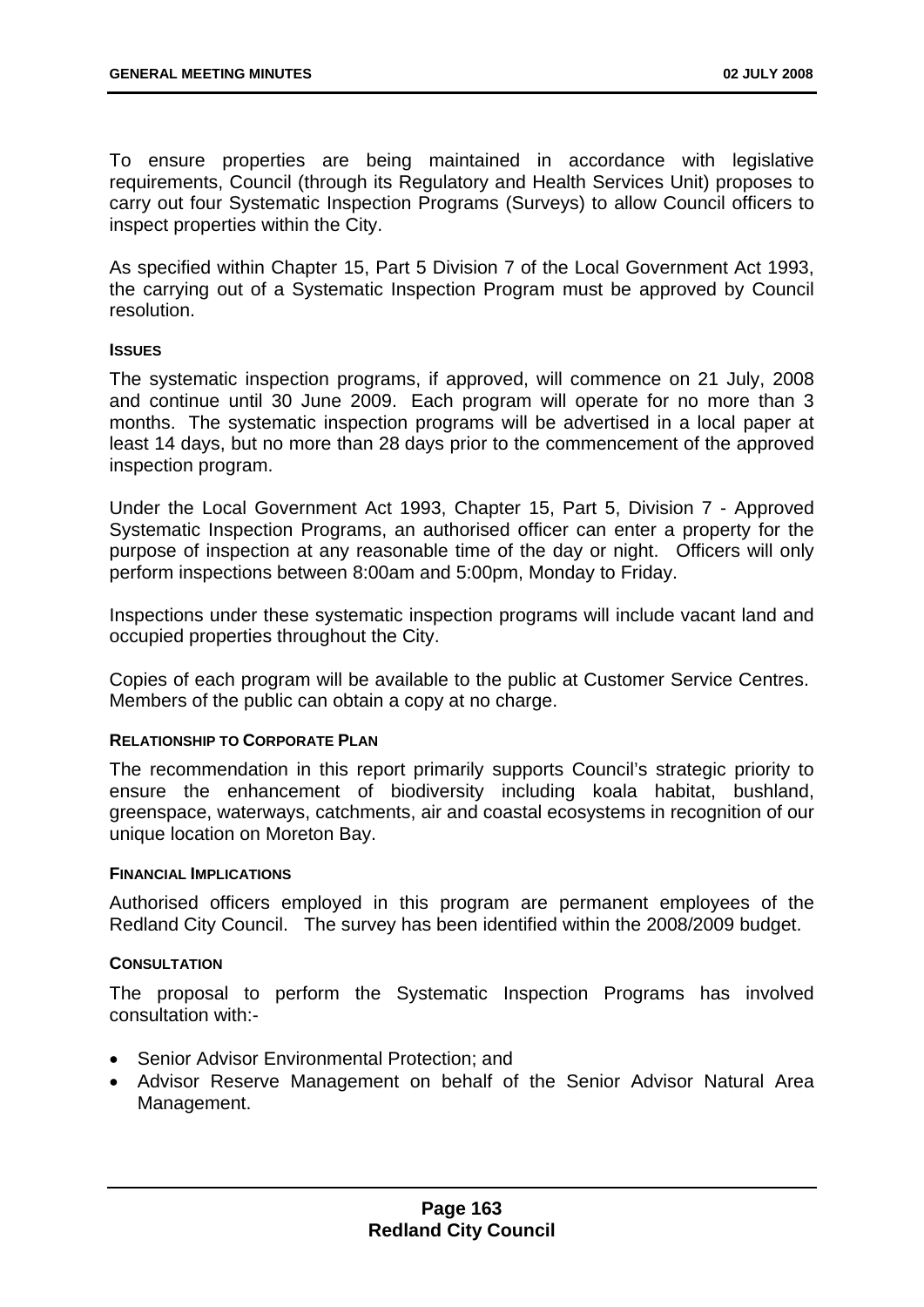#### **OPTIONS**

### **Preferred**

That Council approve the Systematic Inspection Programs, as attached, to be performed during the period 2008/2009, as follows:

- Program 1 -21July 2008 to 30 September 2008 inclusive;
- Program 2 -1 October 2008 to 19 December 2008 inclusive;
- Program 3 2 January 2009 to 31 March 2009 inclusive; and
- Program 4 1 April 2009 to 30 June 2009 inclusive.

## **Alternative**

That Council resolve to act only on complaints received.

## **OFFICER'S RECOMMENDATION/ COUNCIL RESOLUTION**

| Moved by:    | <b>Cr Bowler</b> |
|--------------|------------------|
| Seconded by: | Cr Boglary       |

**That Council resolve pursuant to section 1098 of the** *Local Government Act 1993* **to approve the following Systematic Inspection Programs for 2007/2008 to enforce the provisions of** *Local Law 18 (Control of Nuisances), Local Law 13 (Control of Pests)***,** *Land Protection (Pest & Stock Route Management) Act 2002*  **and all subordinate legislation as follows:** 

- **Program 1. 21 July 2008 to 30 September 2008 inclusive;**
- **Program 2. 1 October 2008 to 19 December 2008 inclusive;**
- **Program 3. 2 January 2009 to 31 March 2009 inclusive; and**
- **Program 4. 1 April 2009 to 30 June 2009 inclusive.**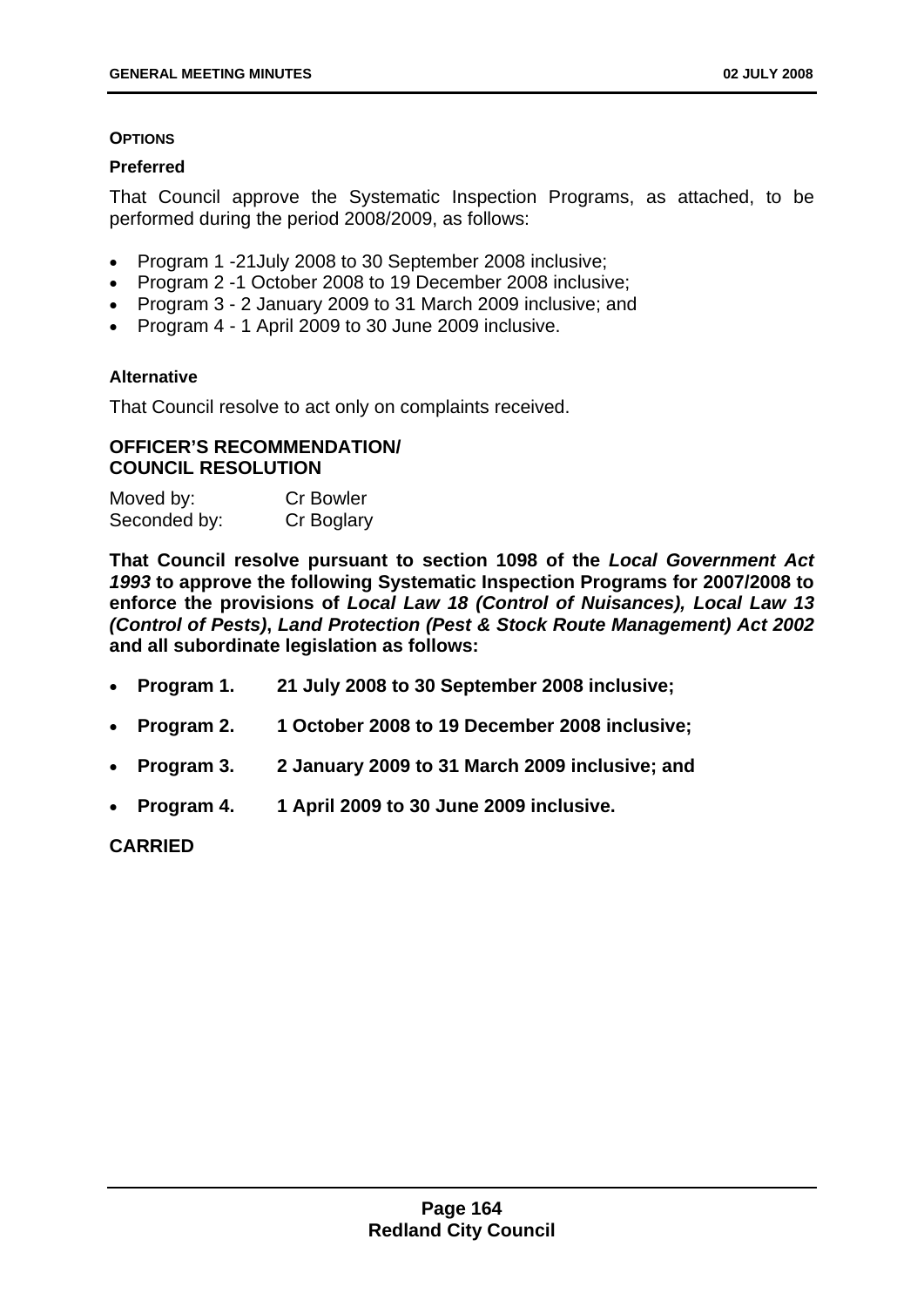## **16 NOTICE OF BUSINESS**

## **16.1 NOTICE GIVEN BY CR DOWLING**

## **16.1.1 REQUEST FOR NEW POLICY – MOVEMENT OF OVERSIZE LOADS**

## **Attachment: 1990's Proposal**

#### **Background**

The reason for asking for this policy is to address an ongoing issue of nuisance experienced by residents of the City, when these loads use smaller suburban streets causing noise issues, light issues and damage to vegetation and infrastructure along the roads in our City.

I have had discussions with officers from Main Roads and Queensland Police Service who agreed that they would be obliged to support any local law, policy or guideline the Redland City Council adopts.

In particular, they have indicated support for a strategy that sets maximum width and height of any load. In the past this issue has been considered but no firm policy adopted.

I believe that with the escalating number of relocatable / removal homes being moved through our City we need to develop a formal position.

Attached is a proposal which dates back to the early 90's.

In accordance with notice given on 12 June 2008, Cr Dowling moved as follows:

## **COUNCIL RESOLUTION**

| Moved by:    | <b>Cr Dowling</b> |
|--------------|-------------------|
| Seconded by: | <b>Cr Bowler</b>  |

**That Council develop and adopt a policy with regard to the movement of oversize loads through our City. The policy should address specifically house movements (removal or relocatable homes) and any such loads that are likely to cause the issues listed below.** 

**The policy should consider setting limits on such things as:** 

- **height of load;**
- **width of load;**
- **designating preferred routes to be used within the City; and**
- **hours that such loads can be moved.**